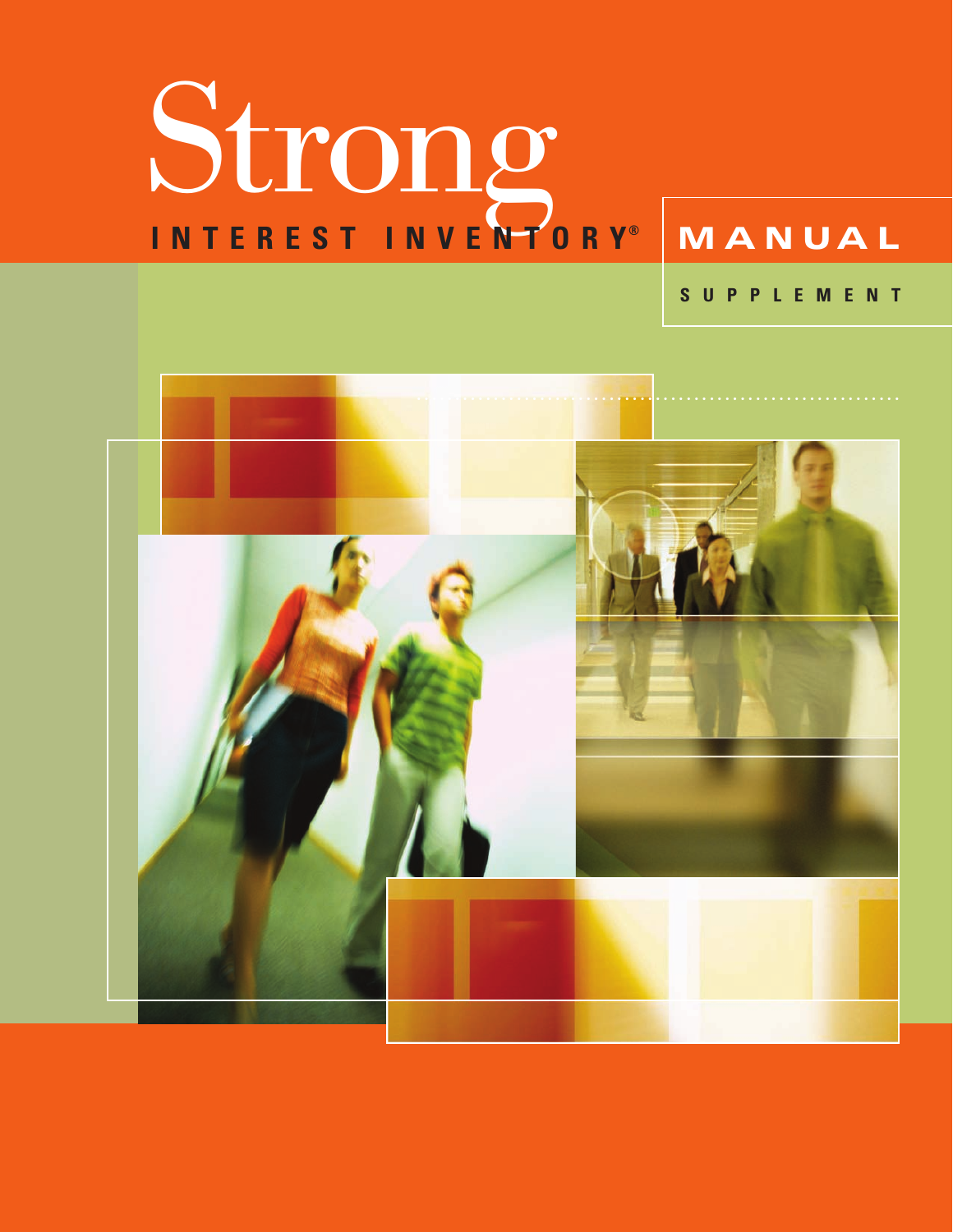

# **I N T E R E S T I N V E N T O R Y® M A N U A L S U P P L E M E N T**

Occupational Scales Update 2012

Nicole A. Herk Richard C. Thompson

...



Mountain View, California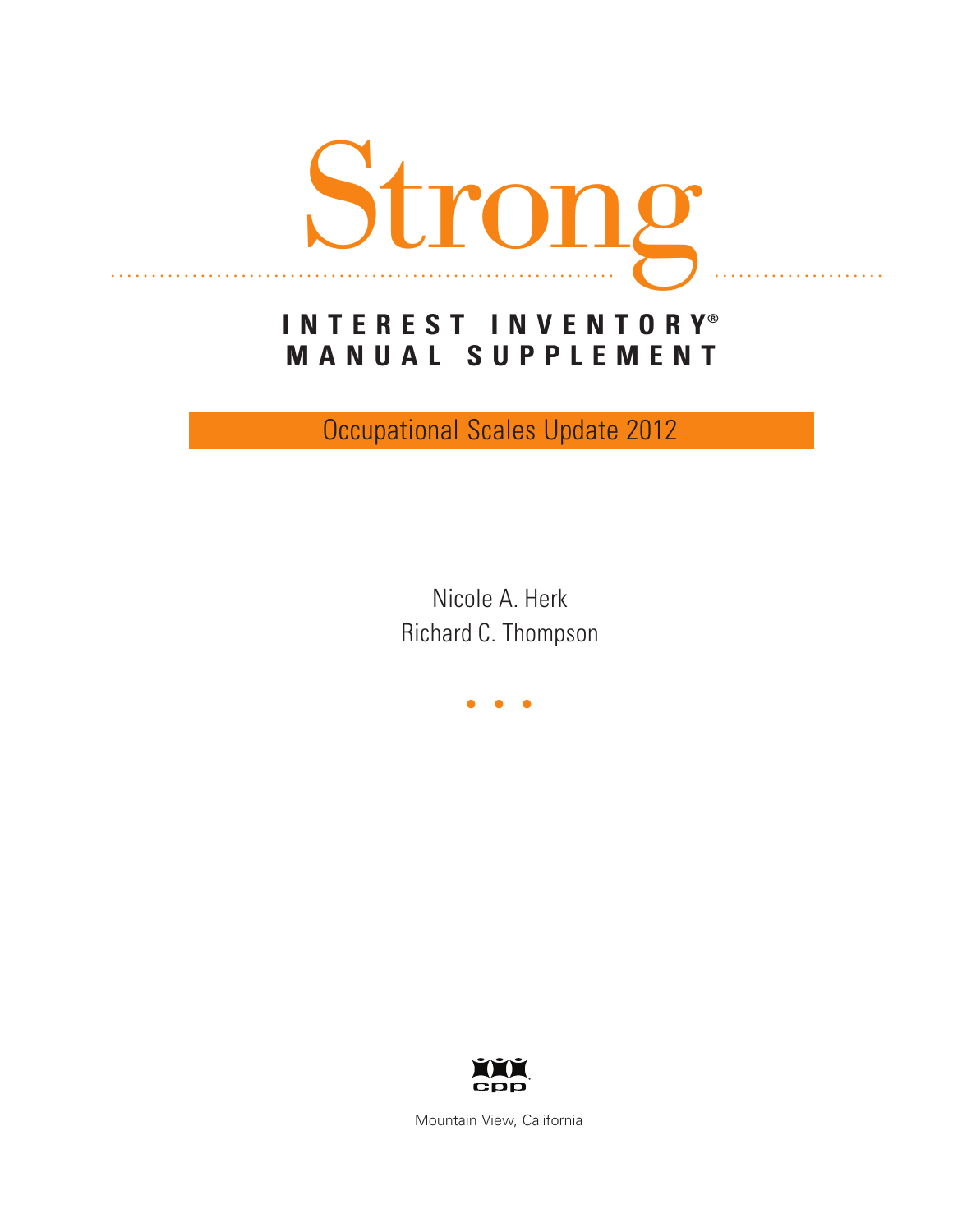CPP, Inc. 1055 Joaquin Road, 2nd Floor Mountain View, CA 94043 800-624-1765 www.cpp.com

*Strong Interest Inventory® Manual Supplement* Copyright 2012 by CPP, Inc. All rights reserved. No portion of this publication may be reproduced, stored in a retrieval system, or transmitted in any form or media or by any means, electronic, mechanical, photocopying, recording, or otherwise, without the prior written permission of CPP, Inc.

Reference to the *Strong* indicates the *Strong Interest Inventory®* assessment, Copyright 1933, 1938, 1945, 1946, 1966, 1968, 1974, 1981, 1985, 1994, 2004, 2012 by CPP, Inc. All rights reserved.

Strong Interest Inventory, SkillsOne, and the Strong and CPP logos are trademarks or registered trademarks of CPP, Inc., in the United States and other countries. O\*NET is a trademark of the U.S. Department of Labor, Employment and Training Administration.

Printed in the United States of America. 20 19 18 17 16 15 14 13 12 20 19 18 17 16 15 14 13 12 11 10 9 8 7 6 5 4 3 2 1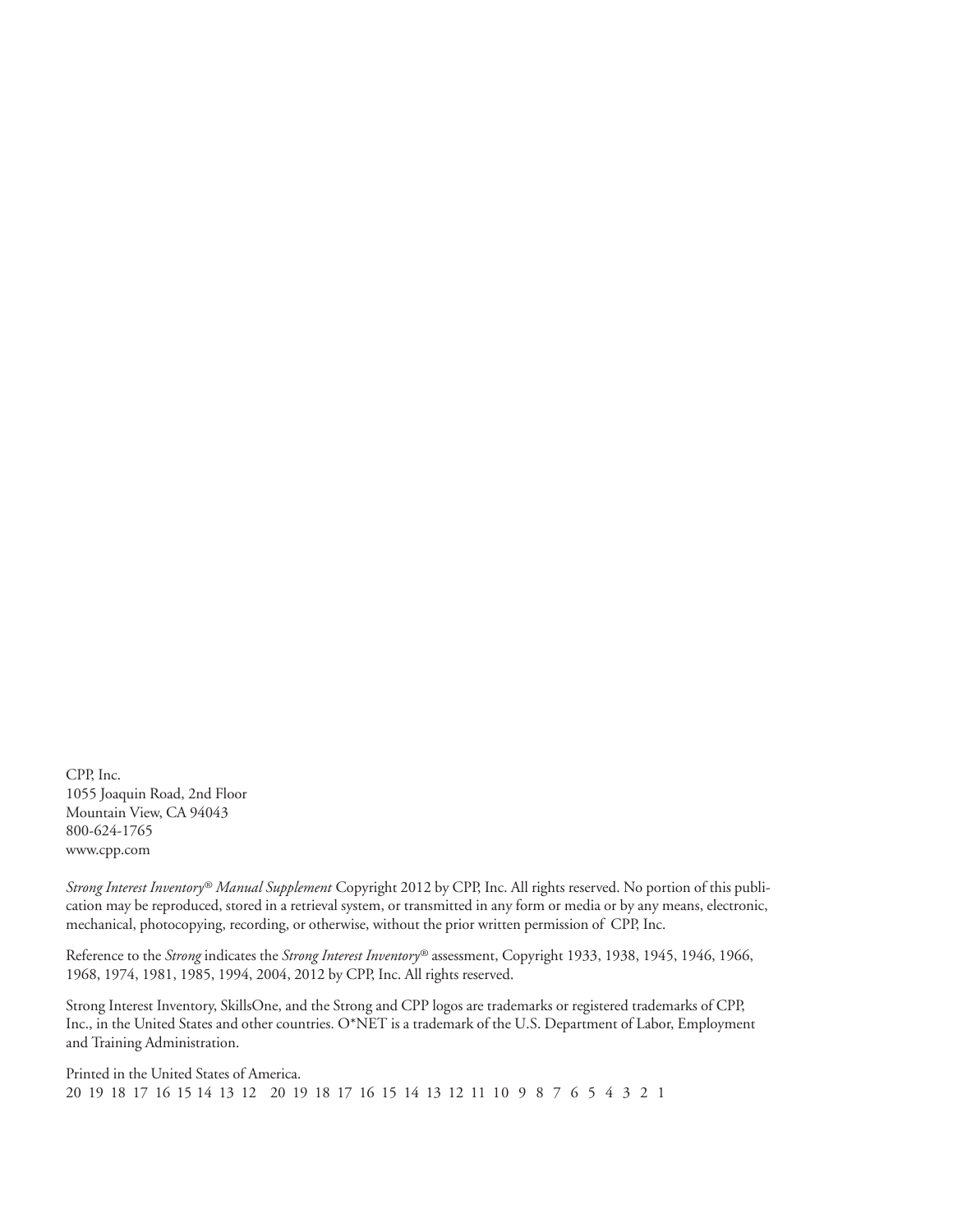# **Contents**

List of [Tables](#page-5-0) v

## **C H A P T E R 1**

# **Updating the** *Strong* **[Occupational](#page-7-0) Scales 1**

Data [Collection](#page-7-0) Process 1 [Occupational](#page-8-0) Scale Construction 2 [Updates](#page-10-0) to the *Strong* Profiles and Reports 4

### **C H A P T E R 2**

**[Characteristics](#page-11-0) of the Occupational Scales 5**

### **C H A P T E R 3**

**Reliability of the [Occupational](#page-21-0) Scales 15**

### **C H A P T E R 4**

# **Validity of the [Occupational](#page-27-0) Scales 21** Correlations Among the [Occupational](#page-27-0) Scales 21 [Correlations](#page-28-0) Between the GOTs and the OSs 22 [Correlations](#page-31-0) Between the BISs and the OSs 25 [Correlations](#page-47-0) Between the PSSs and the OSs 41

### **[Conclusion](#page-51-0) 45**

### **A P P END I X**

. . . .. . . . . . . . . . . . . . . . . ........ . . . . . . . . . . . . . . . . . . . . . . . . . . . . . . . . . . . . . . . . . . . . . . . . . . . . . . . . . . . . . . . . . . . . . . . . . . . . . . . . . . . . . . .

. . . .. ...... . . . . . . . . . . . . ..... . . . . . . . . . . . . . . ............... . . . . . . . . . . . . . . . . . . . . . . . . . . . ............. . . . . . . . . . . . . . . .....

**[Occupational](#page-53-0) Scale Samples, O\*NET™ Codes, and Related Job Titles 47**

[References](#page-127-0) 121

. . . .. ...... . . . . . . . . . . . . ..... . . . . . . . . . . . . . . ............... . . . . . . . . . . . . . . . . . . . . . . . . . . . .............. . . . . . . . . . . . . . . . . . .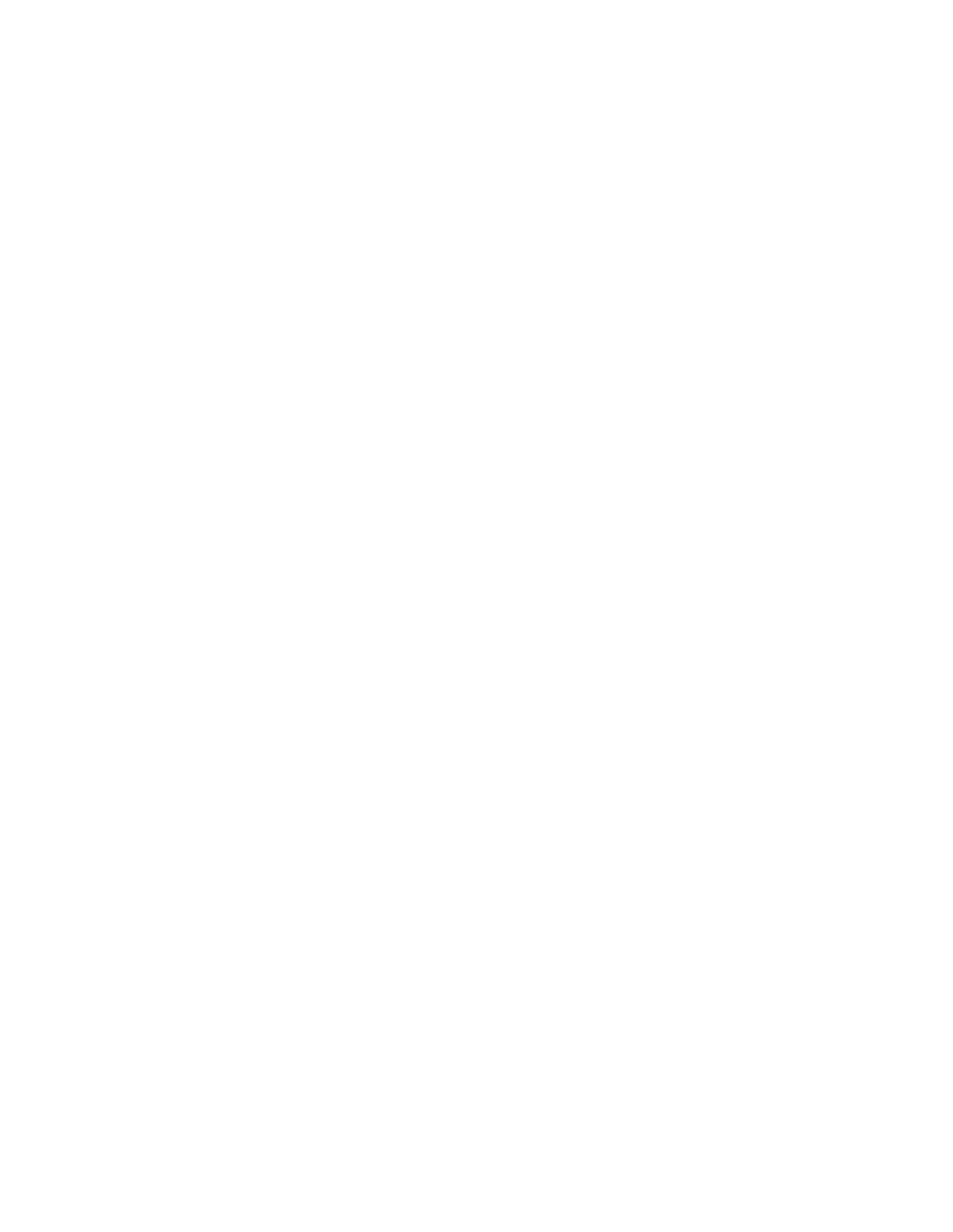# List of Tables

<span id="page-5-0"></span>.. . .. . .. . . . ....... . . . ............................ . . . . . . . . . . . . . . . . . . . . . . . . . . . . . . . . . . . . . . . . . . . . . . . ....................

.. . . . . ... . . ....... . . . . . . ............. . . . . . . . . . . . . ........ . . . . . . . . . . . . . . . . . . . . . . . . . . . ................................

- 1.1 New [Occupational](#page-9-0) Scales Added 3
- 1.2 [Occupational](#page-9-0) Scales Updated 3
- 1.3 [Occupational](#page-10-0) Scales Revised 4
- 1.4 [Occupational](#page-10-0) Scales Removed 4
- 2.1 Scale [Characteristics,](#page-12-0) Concurrent Validities (Percent Overlap), and Minimum and Maximum Possible Standard Scores for the Occupational Scales 6
- 2.2 Comparison of the [Occupational](#page-17-0) Scales by Gender 11
- 3.1 OS [Test-Retest](#page-22-0) Reliability Statistics 16
- 4.1 OS [Correlations](#page-27-0) Overall and Within Theme for Women and Men in the GRS 21
- 4.2 Ten Highest and Lowest [Correlations](#page-28-0) Between Realistic Theme and OS Scores for Women and Men in the GRS 22
- 4.3 Ten Highest and Lowest Correlations Between [Investigative](#page-29-0) Theme and OS Scores for Women and Men in the GRS 23
- 4.4 Ten Highest and Lowest [Correlations](#page-29-0) Between Artistic Theme and OS Scores for Women and Men in the GRS 23
- 4.5 Ten Highest and Lowest [Correlations](#page-30-0) Between Social Theme and OS Scores for Women and Men in the GRS 24
- 4.6 Ten Highest and Lowest Correlations Between [Enterprising](#page-30-0) Theme and OS Scores for Women and Men in the GRS 24
- 4.7 Ten Highest and Lowest Correlations Between [Conventional](#page-31-0) Theme and OS Scores for Women and Men in the GRS 25
- 4.8 Ten Highest and Lowest Correlations Between Mechanics & [Construction](#page-32-0) BIS and OS Scores for Women and Men in the GRS 26
- 4.9 Ten Highest and Lowest [Correlations](#page-32-0) Between Computer Hardware & Electronics BIS and OS Scores for Women and Men in the GRS 26
- 4.10 Ten Highest and Lowest [Correlations](#page-33-0) Between Military BIS and OS Scores for Women and Men in the GRS 27
- 4.11 Ten Highest and Lowest [Correlations](#page-33-0) Between Protective Services BIS and OS Scores for Women and Men in the GRS 27
- 4.12 Ten Highest and Lowest Correlations Between Nature & [Agriculture](#page-34-0) BIS and OS Scores for Women and Men in the GRS 28
- 4.13 Ten Highest and Lowest [Correlations](#page-34-0) Between Athletics BIS and OS Scores for Women and Men in the GRS 28
- 4.14 Ten Highest and Lowest [Correlations](#page-35-0) Between Science BIS and OS Scores for Women and Men in the GRS 29
- 4.15 Ten Highest and Lowest [Correlations](#page-35-0) Between Research BIS and OS Scores for Women and Men in the GRS 29
- 4.16 Ten Highest and Lowest [Correlations](#page-36-0) Between Medical Science BIS and OS Scores for Women and Men in the GRS 30
- 4.17 Ten Highest and Lowest Correlations Between [Mathematics](#page-36-0) BIS and OS Scores for Women and Men in the GRS 30
- 4.18 Ten Highest and Lowest [Correlations](#page-37-0) Between Visual Arts & Design BIS and OS Scores for Women and Men in the GRS 31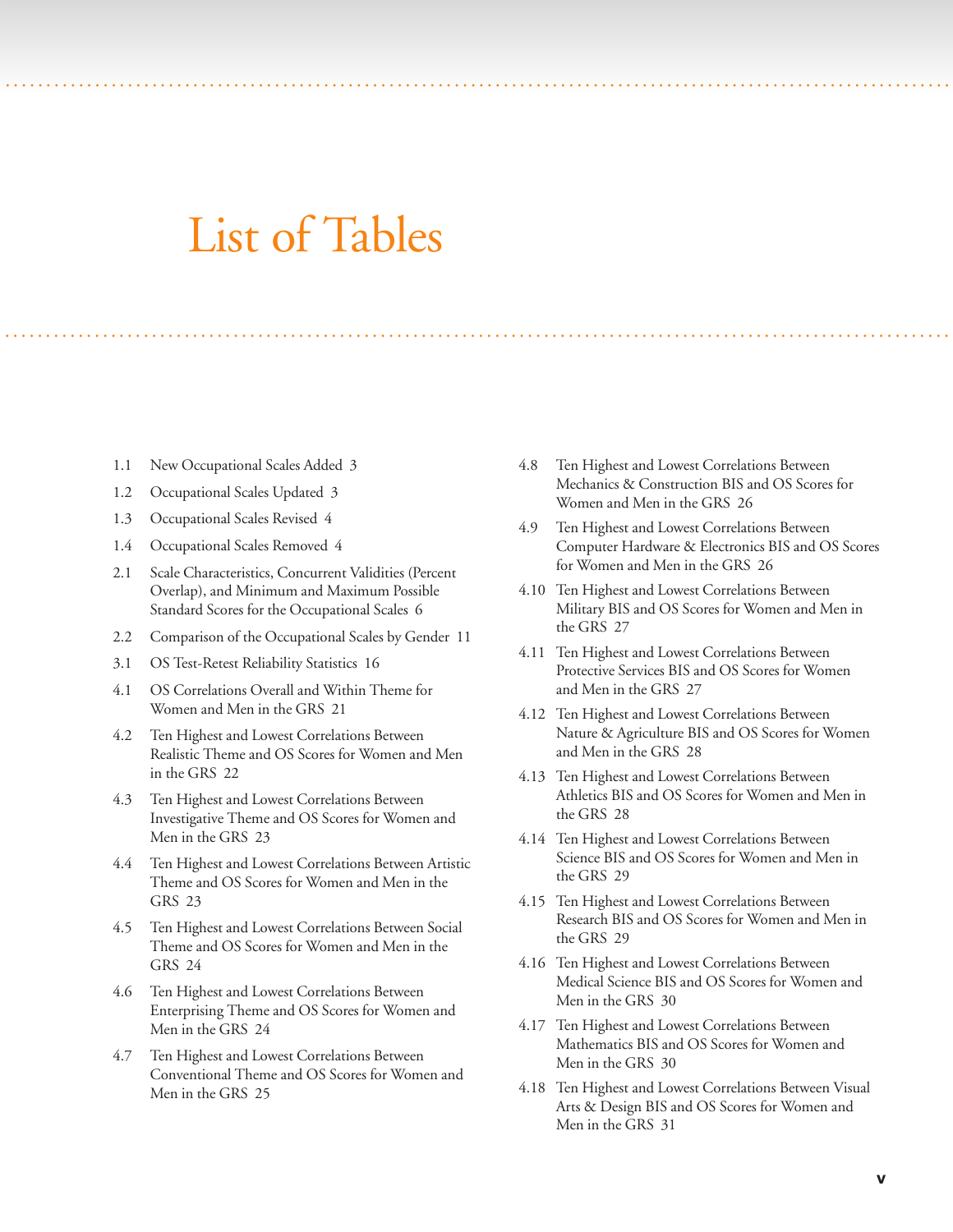#### 4.19 Ten Highest and Lowest [Correlations](#page-37-0) Between Performing Arts BIS and OS Scores for Women and Men in the GRS 31

- 4.20 Ten Highest and Lowest Correlations Between Writing & Mass [Communication](#page-38-0) BIS and OS Scores for Women and Men in the GRS 32
- 4.21 Ten Highest and Lowest [Correlations](#page-38-0) Between Culinary Arts BIS and OS Scores for Women and Men in the GRS 32
- 4.22 Ten Highest and Lowest Correlations Between [Counseling](#page-39-0) & Helping BIS and OS Scores for Women and Men in the GRS 33
- 4.23 Ten Highest and Lowest Correlations Between Teaching & [Education](#page-39-0) BIS and OS Scores for Women and Men in the GRS 33
- 4.24 Ten Highest and Lowest [Correlations](#page-40-0) Between Human Resources & Training BIS and OS Scores for Women and Men in the GRS 34
- 4.25 Ten Highest and Lowest [Correlations](#page-40-0) Between Social Sciences BIS and OS Scores for Women and Men in the GRS 34
- 4.26 Ten Highest and Lowest Correlations Between Religion & [Spirituality](#page-41-0) BIS and OS Scores for Women and Men in the GRS 35
- 4.27 Ten Highest and Lowest Correlations Between [Healthcare](#page-41-0) Services BIS and OS Scores for Women and Men in the GRS 35
- 4.28 Ten Highest and Lowest [Correlations](#page-42-0) Between Marketing & Advertising BIS and OS Scores for Women and Men in the GRS 36
- 4.29 Ten Highest and Lowest [Correlations](#page-42-0) Between Sales BIS and OS Scores for Women and Men in the GRS 36
- 4.30 Ten Highest and Lowest Correlations Between [Management](#page-43-0) BIS and OS Scores for Women and Men in the GRS 37
- 4.31 Ten Highest and Lowest Correlations Between [Entrepreneurship](#page-43-0) BIS and OS Scores for Women and Men in the GRS 37
- 4.32 Ten Highest and Lowest [Correlations](#page-44-0) Between Politics & Public Speaking BIS and OS Scores for Women and Men in the GRS 38
- 4.33 Ten Highest and Lowest [Correlations](#page-44-0) Between Law BIS and OS Scores for Women and Men in the GRS 38
- 4.34 Ten Highest and Lowest Correlations Between Office [Management](#page-45-0) BIS and OS Scores for Women and Men in the GRS 39
- 4.35 Ten Highest and Lowest [Correlations](#page-45-0) Between Taxes & Accounting BIS and OS Scores for Women and Men in the GRS 39
- 4.36 Ten Highest and Lowest Correlations Between [Programming](#page-46-0) & Information Systems BIS and OS Scores for Women and Men in the GRS 40
- 4.37 Ten Highest and Lowest [Correlations](#page-46-0) Between Finance & Investing BIS and OS Scores for Women and Men in the GRS 40
- 4.38 Ten Highest and Lowest [Correlations](#page-40-0) Between Work Style PSS and OS Scores for Women and Men in the GRS 41
- 4.39 Ten Highest and Lowest Correlations Between Learning [Environment](#page-48-0) PSS and OS Scores for Women and Men in the GRS 42
- 4.40 Ten Highest and Lowest [Correlations](#page-48-0) Between Leadership Style PSS and OS Scores for Women and Men in the GRS 42
- 4.41 Ten Highest and Lowest [Correlations](#page-49-0) Between Risk Taking PSS and OS Scores for Women and Men in the GRS 43
- 4.42 Ten Highest and Lowest Correlations Between Team [Orientation](#page-49-0) PSS and OS Scores for Women and Men in the GRS 43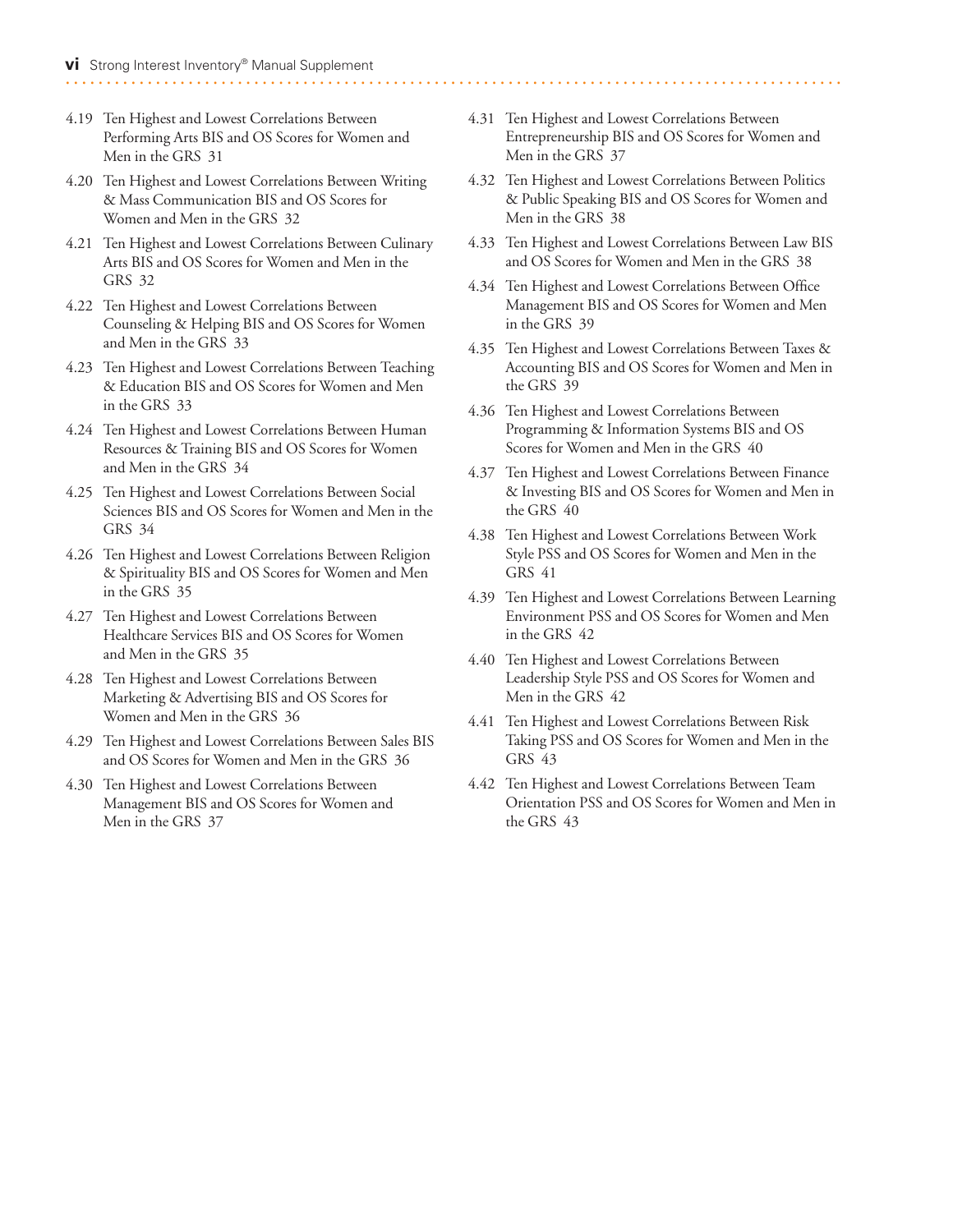# **CHAPTER**

**1**

# Updating the *Strong* Occupational Scales . . . .. ...... . . . . . . . . . . . . ..... . . . . . . . . . . . . . . ............... . . . . . . . . . . . . . . . . . . . . . . . . . . . .............. .............. . . . .

<span id="page-7-0"></span>. . . .. . . . . . . . . . . . . . . . . ...................... . . . . . . . . . . . . . . . . . . . . . . . . . . . . . . . . . . . . . . . . . . . . . . . . . . . . . . . . . . . . . . . . . . . . . . . . .

I *Strong Interest Inventory*® (*Strong*) assessment, the n order to maintain the relevance and utility of the instrument is periodically revised to reflect changes in the occupational world and in society. While the *Strong* has been in use since 1927, the scores received by individuals taking the assessment compare their interests with those of people who are working in occupations relevant to today's workforce. As such, the *Strong* remains steadfast in measuring contemporary career interests.

In 2004, the content of the *Strong* assessment was revised, which resulted in changes to all four types of *Strong* scales—General Occupational Themes, Basic Interest Scales, Occupational Scales, and Personal Style Scales—as well as to the administrative indexes, generated from the instrument. Chapters 1–7 of the *Strong Interest Inventory*® *Manual* (Donnay, Morris, Schaubhut, & Thompson, 2005) discuss the 2004 revision process and the resulting changes in the *Strong* measures. Soon after the publication of the 2004 *Strong,* efforts began on the next update to the assessment. This update focused solely on the Occupational Scales (OSs); the goal was to update the OSs to keep them as current as possible. New scales were added, a number of older scales were removed, various scales were updated by developing an OS from a new sample, and

in other cases samples were bolstered with additional members of the occupation. This supplement describes the overall update of the Occupational Scales and provides information surrounding the new set of 260 OSs (130 female scales and 130 male scales) that are now integrated into the *Strong* family of reports. The data collection process and construction, characteristics, reliability, and validity of the scales are also discussed. Career professionals may refer to both the manual and this supplement as they use the *Strong Interest Inventory* assessment with clients.

It should be noted that no changes were made to the instrument itself with this update, including the item content, response options, and interpretation of results. Additionally, the General Occupational Themes, Basic Interest Scales, Personal Style Scales, and administrative indexes all remain the same. Only the Occupational Scales have been affected by this update.

# **Data Collection Process**

As in prior versions of the *Strong,* data for the current OS update were collected from the population of employed adults in the United States. Within this population, a number of OSs were initially targeted (e.g., OSs with samples obtained for the 1994 revision or earlier). New occupations that were not included in the 2004 OS list were targeted as well. Several of these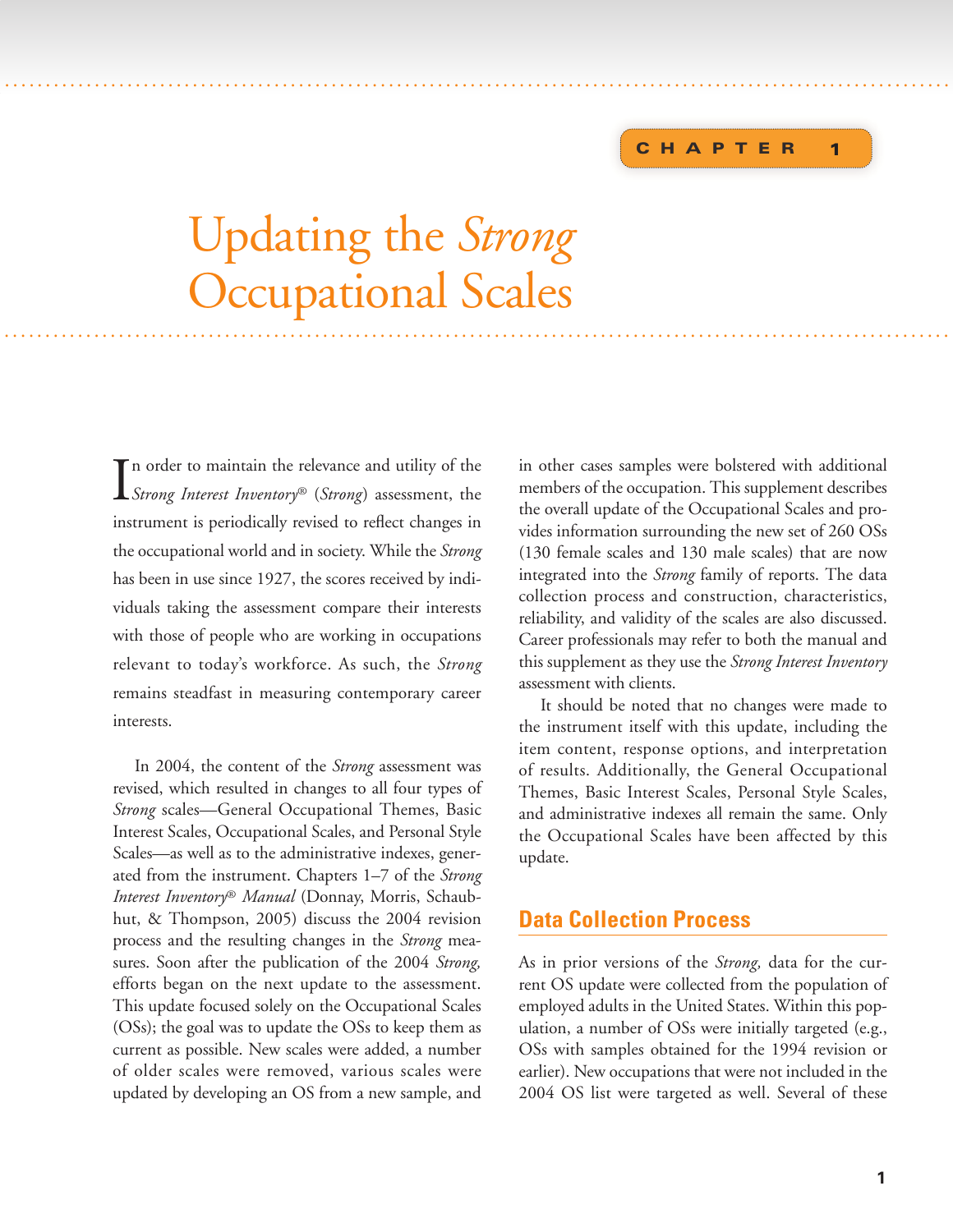<span id="page-8-0"></span>occupations were based on popular press articles and online reports featuring "best jobs" and "hot career fields," such as those found in *U.S. News and World Report, Fast Company,* the Bureau of Labor Statistics, and *CNN Money.*

As data collection has become more challenging in these times of increased security protecting personal information, efforts to collect data for the current OSs also relied on the following methods:

- Working with market research companies and mailing list providers to target individuals employed in specific occupations
- Requesting the participation of alumni in targeted occupations through career counseling departments or alumni associations from various colleges and universities
- Requesting the participation of members affiliated with associations and organizations representative of targeted occupations
- Placing advertisements on Internet search engines inviting people to take the *Strong*
- Utilizing data made available through CPP's commercial administration platform, the SkillsOne® Web site

In return for their participation, those individuals obtained through membership associations and Internet search engines were given personalized career reports highlighting their general interest patterns and occupations related to their interests. Participants obtained through career counseling departments or alumni associations were also given the personalized career report, and a donation from CPP was made to the school or department of which they were a member. Finally, individuals who were obtained through market research companies were given a monetary reward directly from the research firm.

Participants completed either the research form of the *Strong*—a 297-item version hosted on CPP's research Web site—or the 291-item commercial form. The research form included six items pertaining to a participant's preferences in the world of work in addition to the original 291 items that compose the current *Strong* assessment. Both the research and commercial forms contained a comprehensive set of demographic, or biographic, items developed to enable a description and understanding of participants.

In order for participants' responses to be included in the construction of an OS, it was required that they meet the following criteria used in previous revisions of the *Strong:*

- They could not indicate any degree of dissatisfaction with their work.
- They must have had at least three years of experience on the job.
- They must have been at least 18 years of age.

If respondents did not meet all the criteria, they were considered ineligible and were not included in an occupational sample. For more information on these criteria, please refer to chapter 5 of the *Strong* manual (Donnay et al., 2005).

# **Occupational Scale Construction**

Occupational Scales were constructed using the same method employed in previous versions of the *Strong* assessment. The basic procedure, as outlined in the *Strong* manual, consists of comparing responses of the members of each occupation with those of a general sample of employed adults to determine which items differentiate the two samples. Please refer to pages 114–119 of the *Strong* manual for a detailed discussion of the construction and norming of Occupational Scales.

### **New Occupational Scales**

Applying the criteria listed above to the larger sample of participants, we were able to build and add 46 new OSs to the *Strong* instrument (see Table 1.1). Examples include Auditor, Career Counselor, and Middle School Teacher.

# **Updated and Revised Occupational Scales**

In addition to adding new OSs to the *Strong* instrument, we also updated and revised existing scales. "Updated scales" refers to OSs that were included in the 2004 *Strong* assessment but whose samples from which they were built were completely updated with new data. As these scales were built from entirely new occupational samples, different items and scoring weights were used in computing the updated scales. Thus, these OSs have updated scoring and may have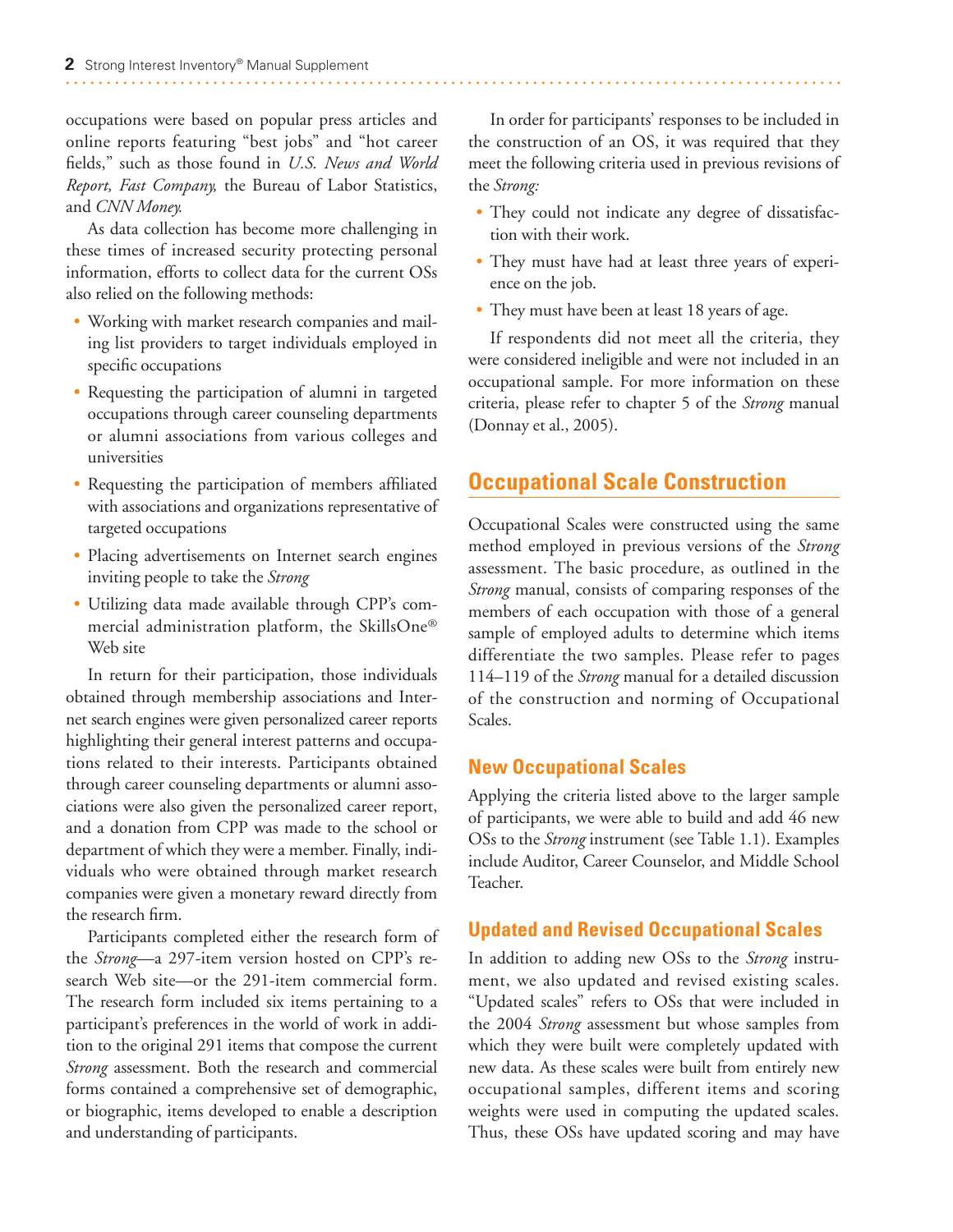#### <span id="page-9-0"></span>**Table 1.1 • New Occupational Scales Added**

| <b>New Scale</b>                       | <b>Gender</b> |
|----------------------------------------|---------------|
| Arts/Entertainment Manager             | Female        |
| Arts/Entertainment Manager             | Male          |
| Auditor                                | Female        |
| Auditor                                | Male          |
| <b>Bartender</b>                       | Female        |
| <b>Bartender</b>                       | Male          |
| <b>Business/Finance Supervisor</b>     | Female        |
| <b>Business/Finance Supervisor</b>     | Male          |
| Career Counselor                       | Female        |
| Career Counselor                       | Male          |
| Computer Programmer                    | Female        |
| Computer Programmer                    | Male          |
| Computer/Mathematics Manager           | Female        |
| Computer/Mathematics Manager           | Male          |
| <b>Customer Service Representative</b> | Female        |
| <b>Customer Service Representative</b> | Male          |
| Human Resources Specialist             | Female        |
| Human Resources Specialist             | Male          |
| Instructional Coordinator              | Female        |
| Instructional Coordinator              | Male          |
| Loan Officer/Counselor                 | Female        |
| Loan Officer/Counselor                 | Male          |
| Management Analyst                     | Female        |
| Management Analyst                     | Male          |
| <b>Mental Health Counselor</b>         | Female        |
| <b>Mental Health Counselor</b>         | Male          |
| Middle School Teacher                  | Female        |
| Middle School Teacher                  | Male          |
| Personal Financial Advisor             | Female        |
| Personal Financial Advisor             | Male          |
| Religious/Spiritual Leader             | Female        |
| Religious/Spiritual Leader             | Male          |
| Secondary School Teacher               | Female        |
| Secondary School Teacher               | Male          |
| Securities Sales Agent                 | Female        |
| Securities Sales Agent                 | Male          |
| Top Executive, Business/Finance        | Female        |
| Top Executive, Business/Finance        | Male          |
| Training & Development Specialist      | Female        |
| Training & Development Specialist      | Male          |
| University Administrator               | Female        |
| University Administrator               | Male          |
| University Faculty Member              | Female        |
| University Faculty Member              | Male          |
| Wholesale Sales Representative         | Female        |
| Wholesale Sales Representative         | Male          |

#### **Table 1.2 • Occupational Scales Updated**

| <b>Updated Scale</b>                  | <b>Gender</b> |
|---------------------------------------|---------------|
| Accountant                            | Female        |
| Accountant                            | Male          |
| Attorney                              | Female        |
| Attorney                              | Male          |
| <b>Community Service Director</b>     | Male          |
| Computer & IS Manager                 | Male          |
| <b>Computer Systems Analyst</b>       | Male          |
| Elementary School Teacher             | Female        |
| <b>Elementary School Teacher</b>      | Male          |
| Engineer                              | Female        |
| Engineer                              | Male          |
| <b>Financial Analyst</b>              | Male          |
| <b>Financial Manager</b>              | Female        |
| <b>Financial Manager</b>              | Male          |
| Graphic Designer                      | Female        |
| Human Resources Manager               | Female        |
| Human Resources Manager               | Male          |
| <b>Marketing Manager</b>              | Female        |
| Marketing Manager                     | Male          |
| <b>Operations Manager</b>             | Female        |
| <b>Operations Manager</b>             | Male          |
| Psychologist                          | Female        |
| Psychologist                          | Male          |
| Realtor                               | Female        |
| <b>Registered Nurse</b>               | Female        |
| Sales Manager                         | Female        |
| Sales Manager                         | Male          |
| Social Worker                         | Female        |
| Social Worker                         | Male          |
| Software Developer                    | Female        |
| Software Developer                    | Male          |
| <b>Special Education Teacher</b>      | Female        |
| <b>Technical Sales Representative</b> | Female        |
| <b>Technical Sales Representative</b> | Male          |
| <b>Technical Support Specialist</b>   | Female        |
| <b>Technical Support Specialist</b>   | Male          |

a different Theme code as well. For details on how Theme codes are assigned to OSs, please refer to page 120 of the *Strong* manual*.* Table 1.2 lists the 36 OSs that have been updated.

"Revised scales" also refers to OSs that were included in the 2004 *Strong* assessment. For these scales, however, rather than completely updating the samples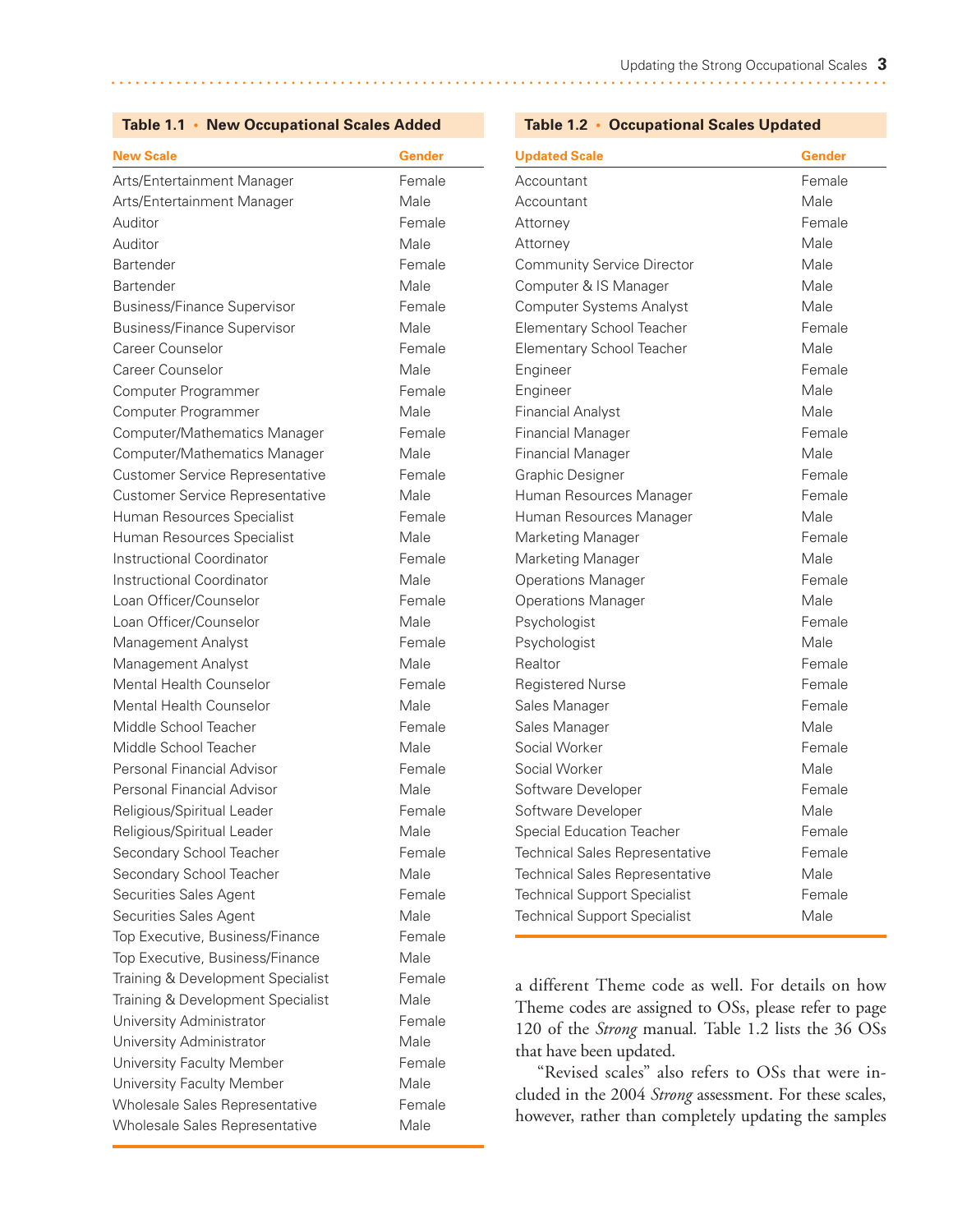<span id="page-10-0"></span>

| <b>Revised Scale</b>            | Gender |
|---------------------------------|--------|
| Administrative Assistant        | Female |
| Administrative Assistant        | Male   |
| Editor                          | Female |
| Editor                          | Male   |
| Network Administrator           | Female |
| Network Administrator           | Male   |
| <b>Rehabilitation Counselor</b> | Female |
| <b>Rehabilitation Counselor</b> | Male   |

from which they were built, we supplemented them with new data. As we were not able to gather sufficient data to completely update the scales, the addition of the new data to the existing samples was a logical alternative. Table 1.3 lists the eight OSs that were revised. Examples of revised scales include Editor and Administrative Assistant. Please note that the scoring for all scales listed in Table 1.3 has also been revised.

#### **Removed Occupational Scales**

Finally, Table 1.4 lists all scales that have been removed and are not in the current list of OSs. Scales were removed due to redundancy of an existing OS with a new scale, an outdated sample used to create the OS (and no new data to replace the sample), and so on. A total of 30 OSs were removed from the *Strong* instrument. Please note that 170 of the existing *Strong* Occupational Scales were unchanged in this OS update.

# **Updates to the** *Strong* **Profiles and Reports**

The *Strong* Profiles and reports were updated to reflect the new set of 260 Occupational Scales. Also, hyperlinks were added to the electronic version of each Profile and report that contains a top 10 list of occupations. This list shows the respondent the 10 Occupational Scales for his or her gender that have the highest scores. When the respondent clicks on the name of an occupation in the list, a browser window opens and the O\*NET™ description of the occupation appears. O\*NET is the U.S. Department of Labor's job classification database.

| <b>Removed Scale</b>              | Gender | <b>Year Data</b><br><b>Collected</b> |
|-----------------------------------|--------|--------------------------------------|
| Banker                            | Female | 1992                                 |
| Banker                            | Male   | 1992                                 |
| Bookkeeper                        | Female | 1993                                 |
| Bookkeeper                        | Male   | 1993                                 |
| College Instructor                | Female | 2003                                 |
| College Instructor                | Male   | 2003                                 |
| Corporate Trainer                 | Female | 1993                                 |
| Corporate Trainer                 | Male   | 1993                                 |
| Foreign Language Teacher          | Female | 1978                                 |
| Foreign Language Teacher          | Male   | 1979                                 |
| Investments Manager               | Female | 1982                                 |
| Investments Manager               | Male   | 1982                                 |
| <b>Licensed Practical Nurse</b>   | Female | 1983                                 |
| <b>Licensed Practical Nurse</b>   | Male   | 1983                                 |
| Minister                          | Female | 1977                                 |
| Minister                          | Male   | 1982                                 |
| <b>Physical Education Teacher</b> | Female | 1979                                 |
| <b>Physical Education Teacher</b> | Male   | 1979                                 |
| Retail Sales Manager              | Female | 1984                                 |
| Retail Sales Manager              | Male   | 1984                                 |
| Retail Sales Representative       | Female | 2003                                 |
| Retail Sales Representative       | Male   | 2003                                 |
| Social Science Teacher            | Female | 1983                                 |
| Social Science Teacher            | Male   | 1983                                 |
| <b>Top Executive</b>              | Female | 2003                                 |
| <b>Top Executive</b>              | Male   | 2003                                 |
| <b>Travel Consultant</b>          | Female | 1983                                 |
| <b>Travel Consultant</b>          | Male   | 1983                                 |
| <b>University Professor</b>       | Female | 1972                                 |
| University Professor              | Male   | 1983                                 |

For OSs with more than one relevant O\*NET code, the hyperlink will lead to a page displaying several occupations related to the scale, or simply the occupation from which the *Strong* sample was primarily derived. As an example, for the University Faculty Member occupation O\*NET has descriptions for distinct specialties among college and university professors. The hyperlink featured on the *Strong* report leads to the O\*NET page listing all postsecondary teaching occupations. Hyperlinks to O\*NET data are meant to help respondents use their Occupational Scale results to launch further research and self-reflection as they evaluate possible careers.

#### **Table 1.4 • Occupational Scales Removed**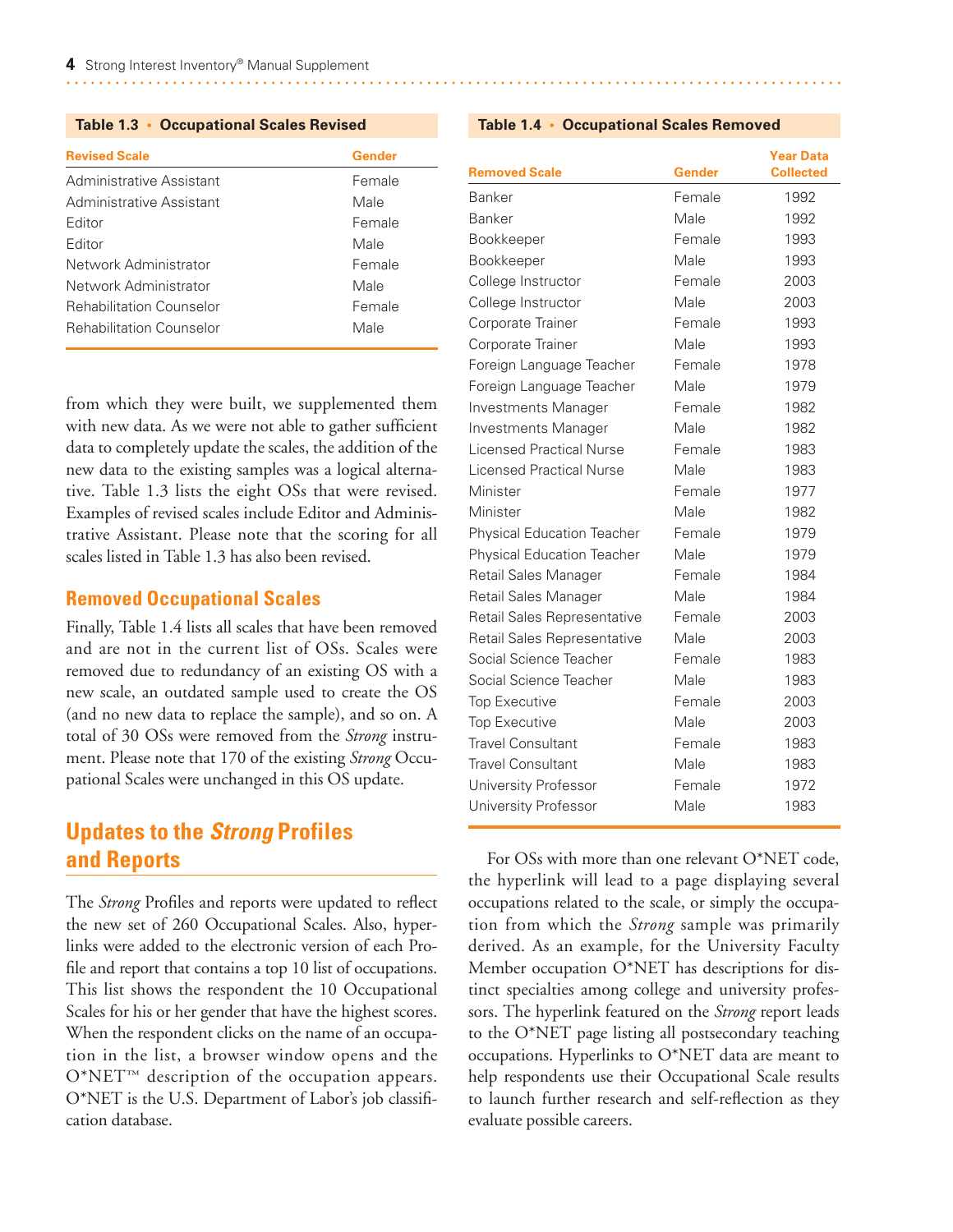#### **C HAPTER 2**

# Characteristics of the Occupational Scales ... .. .... . . . .. . . . . . . . ....... . . . . . . . . . . . . . . ............................... . . . . . . . . . . . . . . . . . . . . . . . . . . . . . . . . . . . . . . . ....

<span id="page-11-0"></span>... .. .... . . ... . . . . . . ........ . . . . . . . . . . . . . . ...................................................................... . . . .

I n interpreting a client's results on the Occupational Scales, a standard score of 40 or higher on a scale indicates that the client has some degree of similarity to people employed in the occupation and that the occupation is thus worth noting as an area to explore. A score of 50 on an OS is average for respondents employed in a given occupation; therefore a score of 50 or higher should command considerable attention. Clients who score low on an OS may still want to research the occupation, however. See chapter 5 of the

*Strong* manual (pp. 103–105) for details on explaining OS results.

Table 2.1 shows the minimum and maximum possible scores on the 260 OSs. **Please note that Table 2.1 is a replacement for Table 5.1 in the** *Strong* **manual***.* The minimum and maximum scores were computed for the 2004 General Representative Sample (GRS). This sample includes 1,125 women and 1,125 men selected to reflect the racial and ethnic diversity of the U.S. workforce. For a demographic profile of this sample, please refer to pages 6–8 of the *Strong* manual.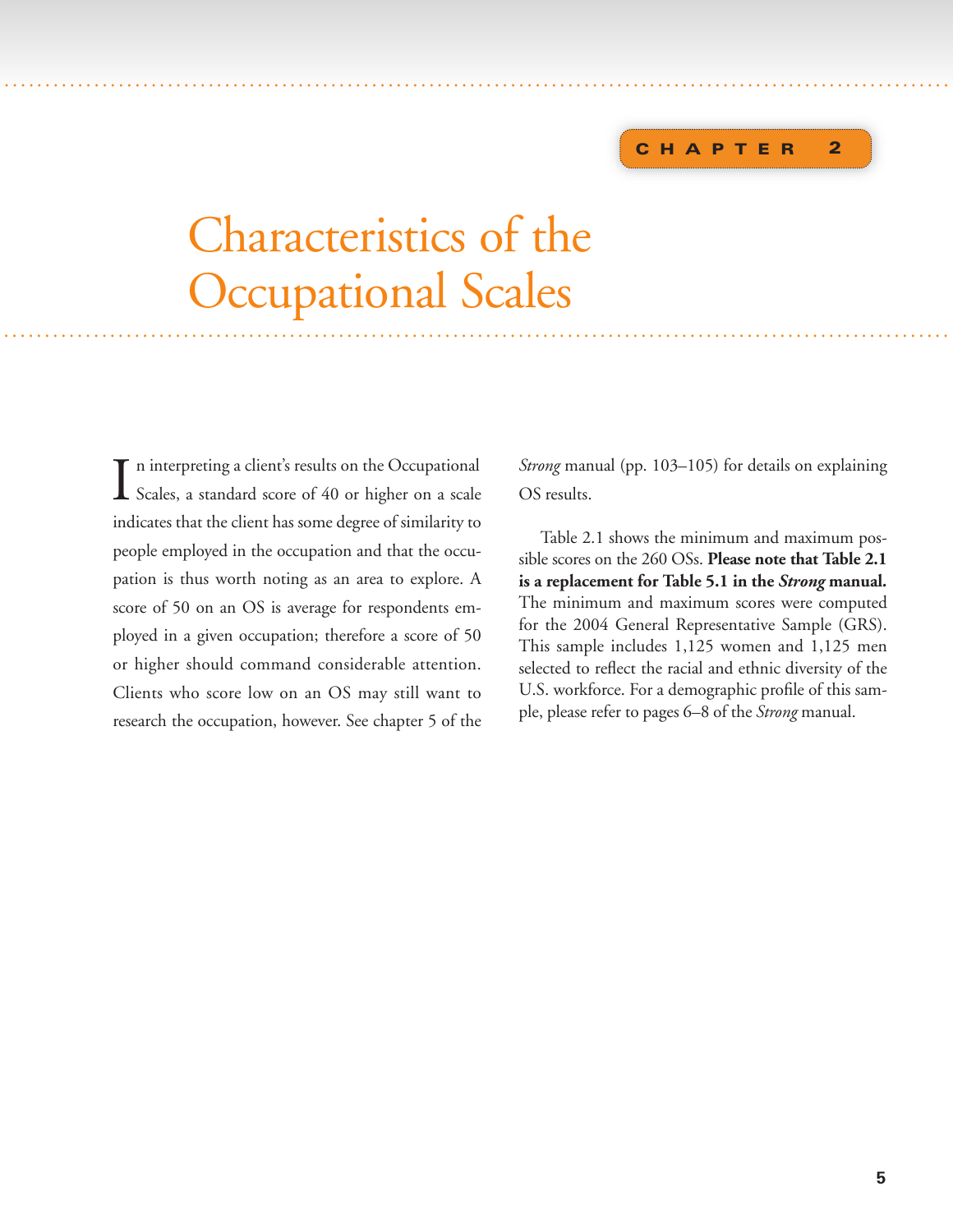#### **New, Existing, Minimum Maximum Number Minimum Tilton Updated, or Possible Possible of % % Cohen's Tilton's Occupational Scale Gender Revised Score Score Items Difference Overlap** *d Q* Accountant Female Updated 15 72 25 16 49 1.38 1.38 Male Updated 6 71 38 17 51 1.33 1.33 Actuary Female Existing –3 79 30 16 44 1.53 1.55 Male Existing –18 74 28 16 47 1.40 1.44 Administrative Assistant Female Revised 18 76 25 12 67 0.86 0.86 Male Revised 24 78 25 19 55 1.19 1.20 Advertising Account Female Existing –27 68 36 19 47 1.44 1.45 Manager Male Existing –16 72 42 19 44 1.55 1.56 Architect Female Existing –39 71 28 19 35 1.81 1.88 Male Existing –35 76 28 16 32 1.95 1.99 Art Teacher Female Existing –61 77 39 18 19 2.52 2.62 Male Existing –45 74 32 26 18 2.57 2.67 Artist Female Existing –27 66 39 24 36 1.80 1.83 Male Existing –32 67 35 30 24 2.32 2.37 Arts/Entertainment Female New 7 65 30 19 61 1.01 1.02<br>1.11 Manager Male New 10 67 34 20 58 1.10 1.11 Manager Male New 10 67 34 20 58 1.10 1.11 Athletic Trainer Female Existing –42 79 36 20 17 2.64 2.72 Male Existing –26 78 30 18 26 2.23 2.27 Attorney Female Updated –13 68 41 24 35 1.84 1.87 Male Updated –22 68 39 27 30 2.00 2.06 Auditor Female New 9 74 33 18 52 1.28 1.28 Male New –2 76 39 17 52 1.28 1.30 Automobile Mechanic Female Existing 0 76 26 26 23 2.42 2.42 Male Existing –3 70 34 26 33 1.94 1.95 Bartender Female New –2 80 43 17 45 1.49 1.49 Male New –22 76 39 25 32 1.94 1.97 Biologist Female Existing –25 73 29 24 38 1.71 1.75 Male Existing –26 69 39 16 51 1.52 1.54 Broadcast Journalist Female Existing –9 68 31 20 45 1.51 1.52 Male Existing –16 69 25 22 38 1.72 1.75 Business Education Female Existing –8 69 30 22 33 1.94 1.95 Teacher Male Existing 4 74 33 20 40 1.70 1.70 ender Female New 1 a may be the temperature of the Mercus Australian (network to the temperature of the temper<br>Bupervisor – Some Male New 2 the 20 21 51 1.30 1.31 Supervisor Male New 2 74 39 21 51 1.30 1.31 Buyer Female Existing –7 71 32 18 40 1.66 1.68 Male Existing –11 80 23 16 31 2.00 2.04 Career Counselor Female New –20 67 35 23 41 1.62 1.65 Male New –15 73 35 24 38 1.72 1.75 Carpenter Female Existing –20 73 33 24 29 2.11 2.13 Male Existing –8 84 32 16 36 1.83 1.84 Chef Female Existing –30 75 20 15 42 1.58 1.61 Male Existing –22 78 19 16 27 2.17 2.21 Chemist Female Existing –18 72 32 20 39 1.67 1.72 Male Existing –36 71 31 18 43 1.54 1.60 Chiropractor Female Existing 2 76 34 26 39 1.71 1.73 Male Existing –7 79 41 20 35 1.86 1.87 Community Service Female Existing –4 76 27 16 57 1.14 1.14 Director Male Updated 0 65 29 28 40 1.66 1.68 Computer & IS Manager Female Existing –5 78 15 12 61 1.03 1.03 Male Updated 8 66 32 17 60 1.04 1.04

#### <span id="page-12-0"></span>**Table 2.1 • Scale Characteristics, Concurrent Validities (Percent Overlap), and Minimum and Maximum Possible Standard Scores for the Occupational Scales**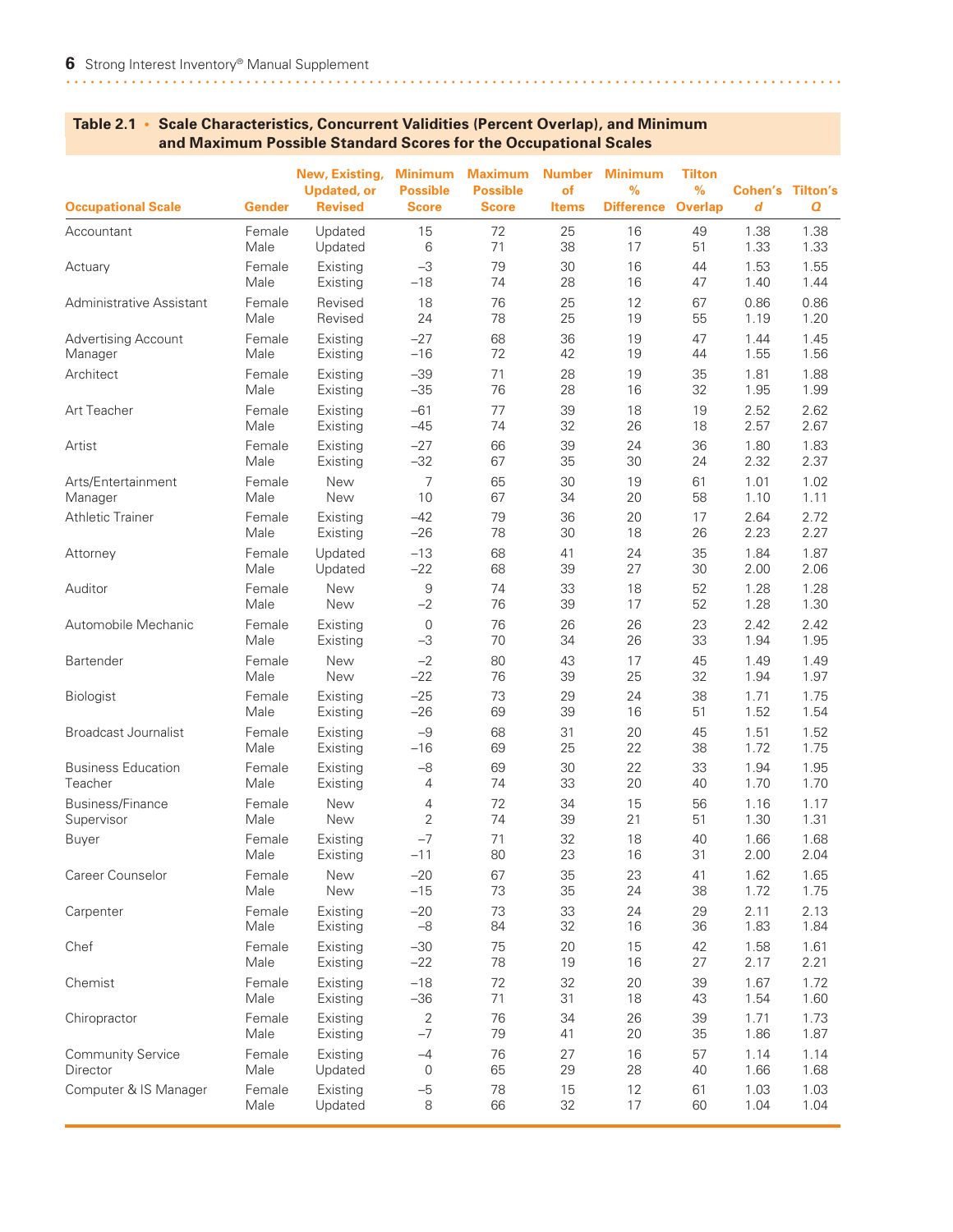| <b>Occupational Scale</b>      | Gender | New, Existing,<br><b>Updated, or</b><br><b>Revised</b> | <b>Minimum</b><br><b>Possible</b><br><b>Score</b> | <b>Maximum</b><br><b>Possible</b><br><b>Score</b> | <b>Number</b><br>of<br><b>Items</b> | <b>Minimum</b><br>%<br><b>Difference</b> | Tilton<br>$\%$<br><b>Overlap</b> | <b>Cohen's Tilton's</b><br>$\boldsymbol{d}$ | Q    |
|--------------------------------|--------|--------------------------------------------------------|---------------------------------------------------|---------------------------------------------------|-------------------------------------|------------------------------------------|----------------------------------|---------------------------------------------|------|
| Computer Programmer            | Female | <b>New</b>                                             | 21                                                | 69                                                | 36                                  | 23                                       | 50                               | 1.34                                        | 1.34 |
|                                | Male   | New                                                    | $\overline{4}$                                    | 72                                                | 35                                  | 19                                       | 52                               | 1.29                                        | 1.30 |
| Computer Scientist             | Female | Existing                                               | $-5$                                              | 78                                                | 40                                  | 26                                       | 28                               | 2.15                                        | 2.19 |
|                                | Male   | Existing                                               | $-21$                                             | 74                                                | 40                                  | 23                                       | 36                               | 1.81                                        | 1.86 |
| <b>Computer Systems</b>        | Female | Existing                                               | $-6$                                              | 77                                                | 12                                  | 13                                       | 57                               | 1.16                                        | 1.16 |
| Analyst                        | Male   | Updated                                                | 17                                                | 67                                                | 23                                  | 16                                       | 65                               | 0.90                                        | 0.90 |
| Computer/Mathematics           | Female | New                                                    | $-11$                                             | 72                                                | 30                                  | 22                                       | 51                               | 1.29                                        | 1.33 |
| Manager                        | Male   | New                                                    | $-1$                                              | 65                                                | 31                                  | 21                                       | 53                               | 1.24                                        | 1.25 |
| Cosmetologist                  | Female | Existing                                               | 3                                                 | 74                                                | 14                                  | 16                                       | 37                               | 1.47                                        | 1.48 |
|                                | Male   | Existing                                               | $-1$                                              | 75                                                | 24                                  | 20                                       | 35                               | 1.86                                        | 1.86 |
| Credit Manager                 | Female | Existing                                               | 17                                                | 77                                                | 16                                  | 16                                       | 61                               | 1.01                                        | 1.02 |
|                                | Male   | Existing                                               | 8                                                 | 74                                                | 24                                  | 16                                       | 62                               | 0.99                                        | 1.00 |
| <b>Customer Service</b>        | Female | <b>New</b>                                             | 18                                                | 77                                                | 27                                  | 15                                       | 61                               | 1.03                                        | 1.03 |
| Representative                 | Male   | New                                                    | 18                                                | 75                                                | 32                                  | 19                                       | 56                               | 1.17                                        | 1.17 |
| Dentist                        | Female | Existing                                               | $-13$                                             | 68                                                | 21                                  | 16                                       | 45                               | 1.49                                        | 1.52 |
|                                | Male   | Existing                                               | $-16$                                             | 80                                                | 28                                  | 16                                       | 43                               | 1.55                                        | 1.57 |
| Dietitian                      | Female | Existing                                               | $-18$                                             | 75                                                | 18                                  | 14                                       | 47                               | 1.44                                        | 1.45 |
|                                | Male   | Existing                                               | $-5$                                              | 79                                                | 22                                  | 16                                       | 41                               | 1.66                                        | 1.67 |
| Editor                         | Female | Revised                                                | $-14$                                             | 65                                                | 32                                  | 23                                       | 40                               | 1.61                                        | 1.67 |
|                                | Male   | Revised                                                | $-12$                                             | 66                                                | 33                                  | 24                                       | 37                               | 1.75                                        | 1.80 |
| <b>Elected Public Official</b> | Female | Existing                                               | $-14$                                             | 69                                                | 37                                  | 16                                       | 41                               | 1.63                                        | 1.66 |
|                                | Male   | Existing                                               | $-14$                                             | 66                                                | 26                                  | 20                                       | 39                               | 1.68                                        | 1.71 |
| Electrician                    | Female | Existing                                               | $-9$                                              | 72                                                | 26                                  | 24                                       | 29                               | 2.11                                        | 2.11 |
|                                | Male   | Existing                                               | $-1$                                              | 74                                                | 23                                  | 20                                       | 45                               | 1.51                                        | 1.52 |
| <b>Elementary School</b>       | Female | Updated                                                | $-2$                                              | 65                                                | 19                                  | 25                                       | 44                               | 1.53                                        | 1.55 |
| Teacher                        | Male   | Updated                                                | 6                                                 | 74                                                | 36                                  | 23                                       | 40                               | 1.68                                        | 1.68 |
| <b>Emergency Medical</b>       | Female | Existing                                               | $-3$                                              | 84                                                | 29                                  | 16                                       | 34                               | 1.90                                        | 1.90 |
| Technician                     | Male   | Existing                                               | $-3$                                              | 78                                                | 35                                  | 16                                       | 39                               | 1.72                                        | 1.72 |
| Engineer                       | Female | Updated                                                | 12                                                | 70                                                | 39                                  | 23                                       | 37                               | 1.80                                        | 1.80 |
|                                | Male   | Updated                                                | $\overline{4}$                                    | 67                                                | 35                                  | 18                                       | 56                               | 1.17                                        | 1.18 |
| Engineering Technician         | Female | Existing                                               | 16                                                | 70                                                | 39                                  | 25                                       | 40                               | 1.68                                        | 1.68 |
|                                | Male   | Existing                                               | $-10$                                             | 79                                                | 35                                  | 18                                       | 46                               | 1.48                                        | 1.50 |
| English Teacher                | Female | Existing                                               | $-38$                                             | 65                                                | 23                                  | 24                                       | 36                               | 1.76                                        | 1.84 |
|                                | Male   | Existing                                               | $-25$                                             | 64                                                | 24                                  | 26                                       | 29                               | 2.02                                        | 2.10 |
| <b>ESL Instructor</b>          | Female | Existing                                               | $-9$                                              | 62                                                | 44                                  | 25                                       | 41                               | 1.63                                        | 1.67 |
|                                | Male   | Existing                                               | $-14$                                             | 69                                                | 41                                  | 28                                       | 30                               | 2.06                                        | 2.09 |
| Facilities Manager*            | Female | Existing                                               | 9                                                 | 91                                                | 32                                  | 18                                       | 57                               | 1.15                                        | 1.15 |
|                                | Male   | Existing                                               | 9                                                 | 84                                                | 13                                  | 18                                       | 62                               | 1.19                                        | 1.20 |
| Farmer/Rancher                 | Female | Existing                                               | 7                                                 | 78                                                | 35                                  | 24                                       | 35                               | 1.86                                        | 1.86 |
|                                | Male   | Existing                                               | 5                                                 | 63                                                | 31                                  | 31                                       | 41                               | 1.65                                        | 1.65 |
| <b>Financial Analyst</b>       | Female | Existing                                               | 6                                                 | 75                                                | 28                                  | 18                                       | 50                               | 1.37                                        | 1.37 |
|                                | Male   | Updated                                                | 1                                                 | 71                                                | 36                                  | 17                                       | 53                               | 1.25                                        | 1.26 |
| <b>Financial Manager</b>       | Female | Updated                                                | 10                                                | 64                                                | 15                                  | 25                                       | 47                               | 1.42                                        | 1.43 |
|                                | Male   | Updated                                                | $-2$                                              | 67                                                | 20                                  | 25                                       | 43                               | 1.54                                        | 1.57 |
| Firefighter                    | Female | Existing                                               | $-9$                                              | 72                                                | 45                                  | 33                                       | 19                               | 2.60                                        | 2.63 |
|                                | Male   | Existing                                               | $-11$                                             | 60                                                | 45                                  | 21                                       | 37                               | 1.77                                        | 1.79 |
| Flight Attendant               | Female | Existing                                               | 6                                                 | 76                                                | 24                                  | 18                                       | 54                               | 1.24                                        | 1.24 |
|                                | Male   | Existing                                               | 4                                                 | 77                                                | 30                                  | 18                                       | 48                               | 1.40                                        | 1.41 |
| Florist                        | Female | Existing                                               | $-2$                                              | 71                                                | 14                                  | 16                                       | 41                               | 1.61                                        | 1.64 |
|                                | Male   | Existing                                               | 6                                                 | 77                                                | 21                                  | 16                                       | 41                               | 1.64                                        | 1.64 |

\*The Facilities Manager scales, formerly Housekeeping/Maintenance Manager scales, were renamed to better reflect current usage.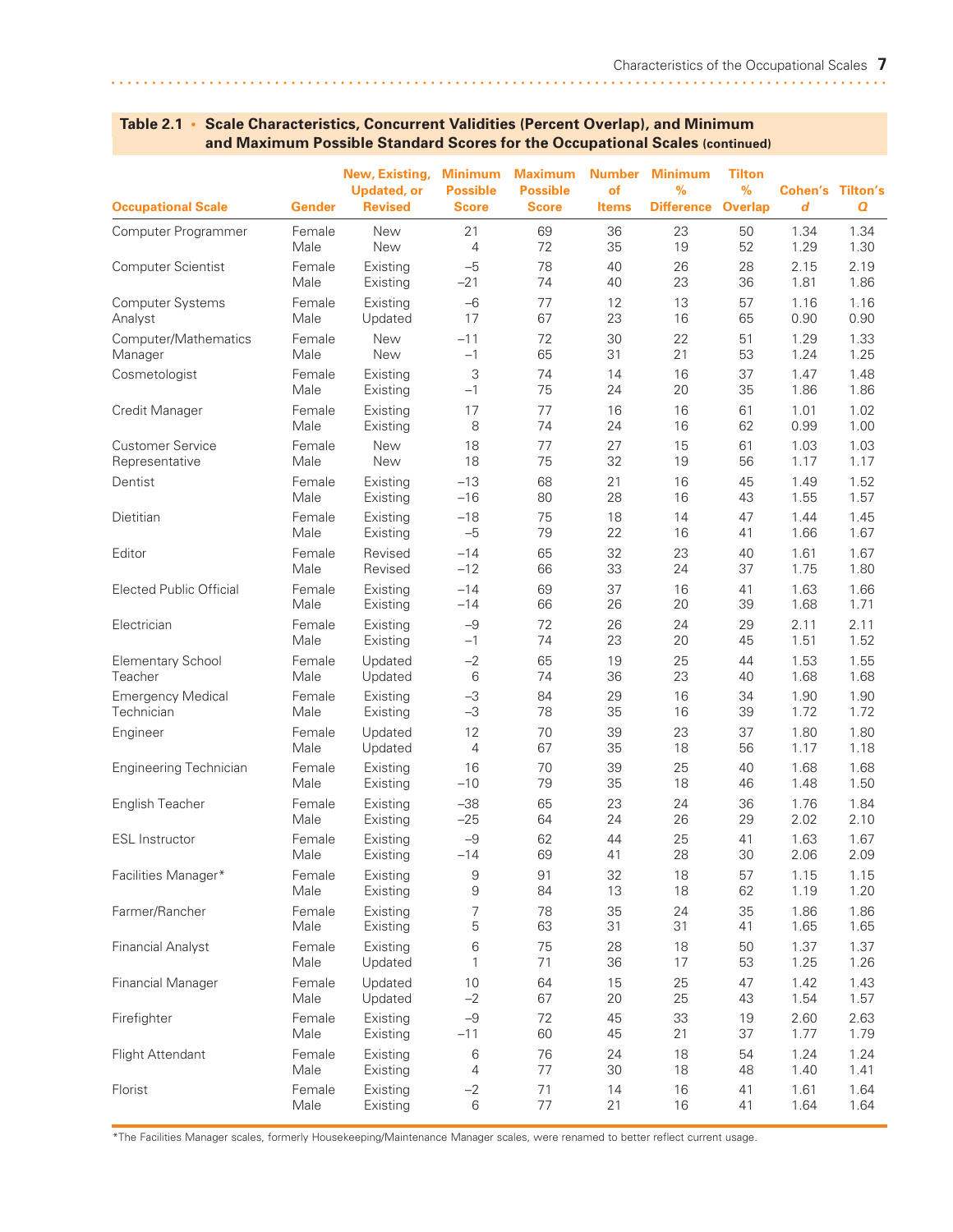| <b>Occupational Scale</b> | <b>Gender</b> | New, Existing,<br><b>Updated, or</b><br><b>Revised</b> | <b>Minimum</b><br><b>Possible</b><br><b>Score</b> | <b>Maximum</b><br><b>Possible</b><br><b>Score</b> | <b>Number</b><br>of<br><b>Items</b> | <b>Minimum</b><br>$\frac{9}{6}$<br><b>Difference</b> | <b>Tilton</b><br>$\%$<br><b>Overlap</b> | Cohen's<br>d | <b>Tilton's</b><br>Q |
|---------------------------|---------------|--------------------------------------------------------|---------------------------------------------------|---------------------------------------------------|-------------------------------------|------------------------------------------------------|-----------------------------------------|--------------|----------------------|
| Food Service Manager      | Female        | Existing                                               | 8                                                 | 75                                                | 23                                  | 16                                                   | 50                                      | 1.35         | 1.35                 |
|                           | Male          | Existing                                               | $\overline{4}$                                    | 67                                                | 17                                  | 16                                                   | 46                                      | 1.46         | 1.47                 |
| Forester                  | Female        | Existing                                               | $-4$                                              | 77                                                | 20                                  | 19                                                   | 50                                      | 1.35         | 1.37                 |
|                           | Male          | Existing                                               | $-10$                                             | 75                                                | 20                                  | 16                                                   | 48                                      | 1.39         | 1.41                 |
| Geographer                | Female        | Existing                                               | $-31$                                             | 73                                                | 42                                  | 29                                                   | 21                                      | 2.45         | 2.51                 |
|                           | Male          | Existing                                               | $-29$                                             | 74                                                | 40                                  | 28                                                   | 27                                      | 2.20         | 2.24                 |
| Geologist                 | Female        | Existing                                               | $-19$                                             | 72                                                | 30                                  | 24                                                   | 35                                      | 1.81         | 1.86                 |
|                           | Male          | Existing                                               | $-14$                                             | 70                                                | 27                                  | 24                                                   | 36                                      | 1.79         | 1.82                 |
| <b>Graphic Designer</b>   | Female        | Updated                                                | $-8$                                              | 72                                                | 29                                  | 19                                                   | 43                                      | 1.55         | 1.58                 |
|                           | Male          | Existing                                               | $-19$                                             | 66                                                | 26                                  | 26                                                   | 30                                      | 2.07         | 2.09                 |
| <b>Health Information</b> | Female        | Existing                                               | 8                                                 | 82                                                | 22                                  | 15                                                   | 56                                      | 1.18         | 1.18                 |
| Specialist                | Male          | Existing                                               | 10                                                | 80                                                | 18                                  | 13                                                   | 61                                      | 1.02         | 1.02                 |
| Horticulturist            | Female        | Existing                                               | $-11$                                             | 74                                                | 20                                  | 16                                                   | 43                                      | 1.56         | 1.57                 |
|                           | Male          | Existing                                               | $-8$                                              | 80                                                | 26                                  | 16                                                   | 47                                      | 1.42         | 1.43                 |
| Human Resources           | Female        | Updated                                                | $-14$                                             | 64                                                | 36                                  | 22                                                   | 46                                      | 1.46         | 1.48                 |
| Manager                   | Male          | Updated                                                | $-10$                                             | 67                                                | 39                                  | 25                                                   | 40                                      | 1.66         | 1.68                 |
| Human Resources           | Female        | <b>New</b>                                             | 4                                                 | 67                                                | 30                                  | 16                                                   | 60                                      | 1.04         | 1.05                 |
| Specialist                | Male          | New                                                    | $-5$                                              | 69                                                | 34                                  | 21                                                   | 46                                      | 1.46         | 1.48                 |
| Instructional Coordinator | Female        | New                                                    | 2                                                 | 67                                                | 31                                  | 18                                                   | 60                                      | 1.05         | 1.06                 |
|                           | Male          | New                                                    | 15                                                | 65                                                | 33                                  | 23                                                   | 55                                      | 1.19         | 1.19                 |
| Interior Designer         | Female        | Existing                                               | $-45$                                             | 71                                                | 25                                  | 24                                                   | 31                                      | 1.97         | 2.02                 |
|                           | Male          | Existing                                               | $-14$                                             | 65                                                | 26                                  | 30                                                   | 26                                      | 2.24         | 2.25                 |
| Landscape/Grounds         | Female        | Existing                                               | $\overline{4}$                                    | 85                                                | 20                                  | 13                                                   | 54                                      | 1.22         | 1.22                 |
| Manager                   | Male          | Existing                                               | $-1$                                              | 80                                                | 19                                  | 16                                                   | 54                                      | 1.21         | 1.22                 |
| Law Enforcement           | Female        | Existing                                               | 3                                                 | 77                                                | 28                                  | 18                                                   | 41                                      | 1.66         | 1.66                 |
| Officer                   | Male          | Existing                                               | $-5$                                              | 81                                                | 28                                  | 17                                                   | 42                                      | 1.59         | 1.60                 |
| Librarian                 | Female        | Existing                                               | $-10$                                             | 72                                                | 22                                  | 15                                                   | 60                                      | 1.04         | 1.05                 |
|                           | Male          | Existing                                               | $-3$                                              | 76                                                | 26                                  | 18                                                   | 50                                      | 1.33         | 1.34                 |
| Life Insurance Agent      | Female        | Existing                                               | $-7$                                              | 77                                                | 22                                  | 19                                                   | 47                                      | 1.43         | 1.44                 |
|                           | Male          | Existing                                               | $-9$                                              | 76                                                | 17                                  | 20                                                   | 45                                      | 1.51         | 1.52                 |
| Loan Officer/Counselor    | Female        | New                                                    | $-1$                                              | 76                                                | 32                                  | 17                                                   | 52                                      | 1.28         | 1.28                 |
|                           | Male          | New                                                    | $-4$                                              | 70                                                | 35                                  | 24                                                   | 42                                      | 1.58         | 1.60                 |
| Management Analyst        | Female        | New                                                    | $\mathbf{1}$                                      | 70                                                | 27                                  | 19                                                   | 56                                      | 1.18         | 1.18                 |
|                           | Male          | New                                                    | $-1$                                              | 70                                                | 31                                  | 18                                                   | 56                                      | 1.18         | 1.19                 |
| Marketing Manager         | Female        | Updated                                                | $-17$                                             | 69                                                | 35                                  | 21                                                   | 44                                      | 1.54         | 1.56                 |
|                           | Male          | Updated                                                | $-8$                                              | 70                                                | 40                                  | 20                                                   | 48                                      | 1.40         | 1.42                 |
| Mathematician             | Female        | Existing                                               | $-33$                                             | 77                                                | 37                                  | 24                                                   | 25                                      | 2.23         | 2.32                 |
|                           | Male          | Existing                                               | $-36$                                             | 70                                                | 37                                  | 26                                                   | 22                                      | 2.41         | 2.46                 |
| Mathematics Teacher       | Female        | Existing                                               | $-10$                                             | 77                                                | 38                                  | 16                                                   | 31                                      | 2.03         | 2.05                 |
|                           | Male          | Existing                                               | $-15$                                             | 77                                                | 35                                  | 16                                                   | 29                                      | 2.12         | 2.13                 |
| Medical Illustrator       | Female        | Existing                                               | $-56$                                             | 76                                                | 37                                  | 24                                                   | 24                                      | 2.25         | 2.34                 |
|                           | Male          | Existing                                               | $-51$                                             | 71                                                | 28                                  | 26                                                   | 17                                      | 2.63         | 2.74                 |
| Medical Technician        | Female        | Existing                                               | $-5$                                              | 77                                                | 28                                  | 20                                                   | 39                                      | 1.73         | 1.74                 |
|                           | Male          | Existing                                               | $-14$                                             | 79                                                | 28                                  | 16                                                   | 38                                      | 1.75         | 1.77                 |
| Medical Technologist      | Female        | Existing                                               | $-5$                                              | 76                                                | 27                                  | 18                                                   | 43                                      | 1.56         | 1.59                 |
|                           | Male          | Existing                                               | $-4$                                              | 73                                                | 33                                  | 16                                                   | 43                                      | 1.56         | 1.58                 |
| Mental Health Counselor   | Female        | New                                                    | $-37$                                             | 65                                                | 37                                  | 22                                                   | 35                                      | 1.82         | 1.88                 |
|                           | Male          | New                                                    | $-20$                                             | 68                                                | 39                                  | 29                                                   | 25                                      | 2.26         | 2.28                 |
| Middle School Teacher     | Female        | New                                                    | $-9$                                              | 69                                                | 25                                  | 21                                                   | 42                                      | 1.60         | 1.62                 |
|                           | Male          | New                                                    | 1                                                 | 69                                                | 30                                  | 22                                                   | 42                                      | 1.59         | 1.61                 |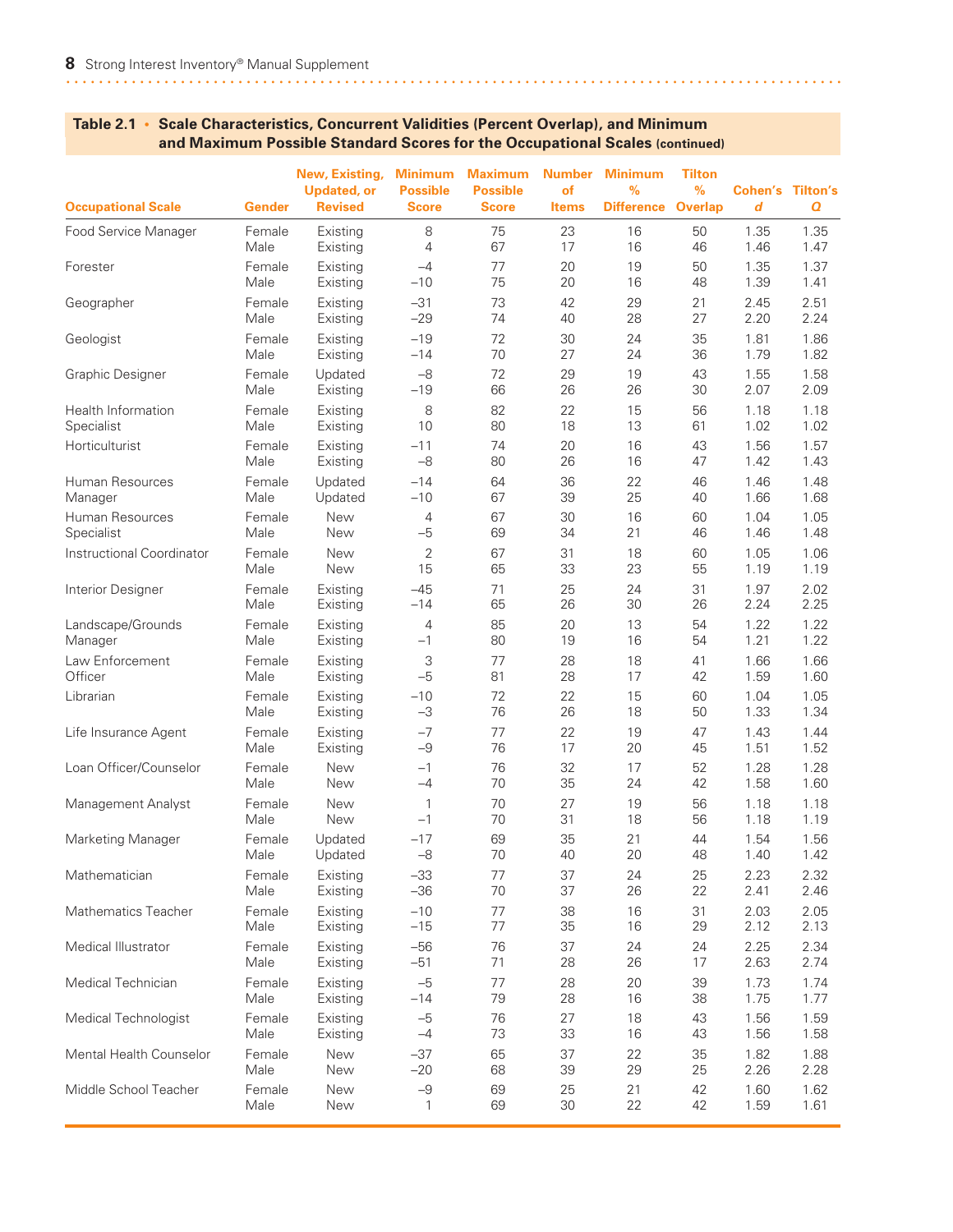| <b>Occupational Scale</b>        | Gender | New, Existing,<br><b>Updated, or</b><br><b>Revised</b> | <b>Minimum</b><br><b>Possible</b><br><b>Score</b> | <b>Maximum</b><br><b>Possible</b><br><b>Score</b> | <b>Number</b><br>of<br><b>Items</b> | <b>Minimum</b><br>%<br><b>Difference</b> | <b>Tilton</b><br>$\%$<br><b>Overlap</b> | Cohen's<br>d | <b>Tilton's</b><br>$\boldsymbol{a}$ |
|----------------------------------|--------|--------------------------------------------------------|---------------------------------------------------|---------------------------------------------------|-------------------------------------|------------------------------------------|-----------------------------------------|--------------|-------------------------------------|
| Military Enlisted                | Female | Existing                                               | 9                                                 | 87                                                | 25                                  | 16                                       | 44                                      | 1.53         | 1.54                                |
|                                  | Male   | Existing                                               | 2                                                 | 83                                                | 31                                  | 16                                       | 49                                      | 1.37         | 1.37                                |
| Military Officer                 | Female | Existing                                               | 18                                                | 70                                                | 12                                  | 14                                       | 45                                      | 1.50         | 1.50                                |
|                                  | Male   | Existing                                               | 2                                                 | 75                                                | 23                                  | 16                                       | 53                                      | 1.25         | 1.25                                |
| Musician                         | Female | Existing                                               | $-16$                                             | 73                                                | 32                                  | 16                                       | 44                                      | 1.53         | 1.54                                |
|                                  | Male   | Existing                                               | $-10$                                             | 71                                                | 26                                  | 20                                       | 42                                      | 1.60         | 1.61                                |
| Network Administrator            | Female | Revised                                                | 19                                                | 68                                                | 34                                  | 20                                       | 46                                      | 1.47         | 1.47                                |
|                                  | Male   | Revised                                                | 3                                                 | 68                                                | 33                                  | 16                                       | 53                                      | 1.24         | 1.26                                |
| Nursing Home                     | Female | Existing                                               | 8                                                 | 84                                                | 21                                  | 16                                       | 61                                      | 1.02         | 1.02                                |
| Administrator                    | Male   | Existing                                               | 7                                                 | 88                                                | 12                                  | 16                                       | 62                                      | 1.07         | 1.07                                |
| Occupational Therapist           | Female | Existing                                               | $-18$                                             | 77                                                | 24                                  | 17                                       | 48                                      | 1.41         | 1.42                                |
|                                  | Male   | Existing                                               | $-13$                                             | 78                                                | 28                                  | 17                                       | 47                                      | 1.44         | 1.45                                |
| <b>Operations Manager</b>        | Female | Updated                                                | 2                                                 | 66                                                | 36                                  | 18                                       | 59                                      | 1.09         | 1.09                                |
|                                  | Male   | Updated                                                | $-4$                                              | 66                                                | 36                                  | 22                                       | 52                                      | 1.27         | 1.29                                |
| Optician                         | Female | Existing                                               | 3                                                 | 82                                                | 19                                  | 16                                       | 49                                      | 1.38         | 1.39                                |
|                                  | Male   | Existing                                               | 5                                                 | 83                                                | 20                                  | 16                                       | 47                                      | 1.43         | 1.43                                |
| Optometrist                      | Female | Existing                                               | 4                                                 | 74                                                | 25                                  | 15                                       | 61                                      | 1.00         | 1.01                                |
|                                  | Male   | Existing                                               | $-6$                                              | 71                                                | 18                                  | 14                                       | 59                                      | 1.07         | 1.09                                |
| Paralegal                        | Female | Existing                                               | 8                                                 | 82                                                | 14                                  | 13                                       | 60                                      | 1.05         | 1.05                                |
|                                  | Male   | Existing                                               | $\overline{2}$                                    | 72                                                | 16                                  | 16                                       | 60                                      | 1.04         | 1.05                                |
| Parks & Recreation               | Female | Existing                                               | $-5$                                              | 72                                                | 23                                  | 16                                       | 54                                      | 1.23         | 1.23                                |
| Manager                          | Male   | Existing                                               | 7                                                 | 65                                                | 25                                  | 14                                       | 62                                      | 1.00         | 1.01                                |
| Personal Financial Advisor       | Female | <b>New</b>                                             | 0                                                 | 68                                                | 31                                  | 25                                       | 42                                      | 1.62         | 1.62                                |
|                                  | Male   | <b>New</b>                                             | $-19$                                             | 69                                                | 37                                  | 27                                       | 31                                      | 1.98         | 2.03                                |
| Pharmacist                       | Female | Existing                                               | $-1$                                              | 80                                                | 27                                  | 16                                       | 51                                      | 1.29         | 1.31                                |
|                                  | Male   | Existing                                               | $\overline{4}$                                    | 80                                                | 24                                  | 15                                       | 56                                      | 1.15         | 1.16                                |
| Photographer                     | Female | Existing                                               | $-12$                                             | 69                                                | 32                                  | 16                                       | 52                                      | 1.28         | 1.28                                |
|                                  | Male   | Existing                                               | $-19$                                             | 77                                                | 30                                  | 16                                       | 41                                      | 1.63         | 1.64                                |
| Physical Therapist               | Female | Existing                                               | $-22$                                             | 72                                                | 21                                  | 16                                       | 46                                      | 1.44         | 1.47                                |
|                                  | Male   | Existing                                               | $-22$                                             | 67                                                | 20                                  | 16                                       | 52                                      | 1.24         | 1.28                                |
| Physician                        | Female | Existing                                               | $-13$                                             | 70                                                | 30                                  | 20                                       | 42                                      | 1.60         | 1.63                                |
|                                  | Male   | Existing                                               | $-21$                                             | 67                                                | 23                                  | 24                                       | 36                                      | 1.82         | 1.85                                |
| Physicist                        | Female | Existing                                               | $-47$                                             | 75                                                | 34                                  | 27                                       | 24                                      | 2.22         | 2.35                                |
|                                  | Male   | Existing                                               | $-67$                                             | 68                                                | 34                                  | 24                                       | 33                                      | 1.81         | 1.93                                |
| <b>Production Worker</b>         | Female | Existing                                               | 14                                                | 64                                                | 42                                  | 12                                       | 45                                      | 1.51         | 1.51                                |
|                                  | Male   | Existing                                               | 14                                                | 80                                                | 23                                  | 15                                       | 55                                      | 1.20         | 1.20                                |
| Psychologist                     | Female | Updated                                                | $-27$                                             | 71                                                | 36                                  | 23                                       | 31                                      | 2.01         | 2.03                                |
|                                  | Male   | Updated                                                | $-30$                                             | 70                                                | 38                                  | 26                                       | 30                                      | 2.02         | 2.07                                |
| Public Administrator             | Female | Existing                                               | $-19$                                             | 69                                                | 22                                  | 20                                       | 44                                      | 1.52         | 1.56                                |
|                                  | Male   | Existing                                               | $-9$                                              | 64                                                | 28                                  | 20                                       | 52                                      | 1.28         | 1.30                                |
| <b>Public Relations Director</b> | Female | Existing                                               | $-46$                                             | 70                                                | 37                                  | 22                                       | 37                                      | 1.73         | 1.80                                |
|                                  | Male   | Existing                                               | $-35$                                             | 70                                                | 34                                  | 21                                       | 40                                      | 1.61         | 1.68                                |
| Purchasing Agent                 | Female | Existing                                               | $-1$                                              | 76                                                | 22                                  | 16                                       | 53                                      | 1.25         | 1.27                                |
|                                  | Male   | Existing                                               | 0                                                 | 68                                                | 20                                  | 16                                       | 55                                      | 1.19         | 1.20                                |
| R&D Manager                      | Female | Existing                                               | $-21$                                             | 77                                                | 37                                  | 16                                       | 39                                      | 1.67         | 1.71                                |
|                                  | Male   | Existing                                               | $-11$                                             | 72                                                | 29                                  | 18                                       | 41                                      | 1.61         | 1.65                                |
| Radiologic Technologist          | Female | Existing                                               | 4                                                 | 85                                                | 23                                  | 16                                       | 45                                      | 1.50         | 1.50                                |
|                                  | Male   | Existing                                               | 10                                                | 83                                                | 27                                  | 15                                       | 48                                      | 1.40         | 1.40                                |
| Realtor                          | Female | Updated                                                | 11                                                | 67                                                | 34                                  | 21                                       | 48                                      | 1.42         | 1.42                                |
|                                  | Male   | Existing                                               | 2                                                 | 69                                                | 24                                  | 16                                       | 52                                      | 1.28         | 1.29                                |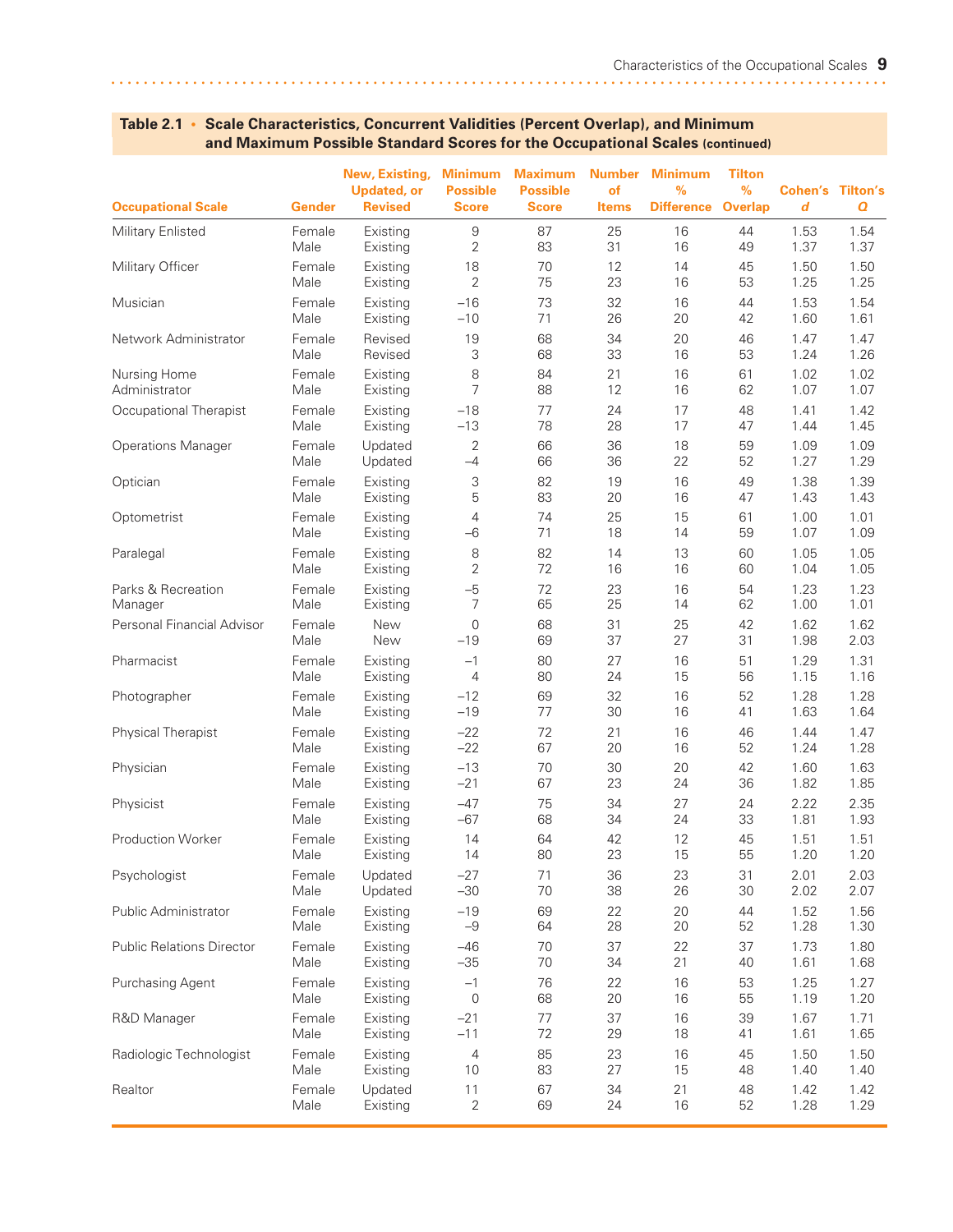#### **New, Existing, Minimum Maximum Number Minimum Tilton Updated, or Possible Possible of % % Cohen's Tilton's Occupational Scale Gender Revised Score Score Items Difference Overlap** *d Q* Recreation Therapist Female Existing 4 70 39 21 44 1.53 1.53 Male Existing –14 69 42 23 30 2.07 2.09 Registered Nurse **Female** Updated -3 69 30 20 42 1.59 1.61 Male Existing –11 74 17 16 50 1.33 1.35 Rehabilitation Counselor Female Revised –11 66 31 21 45 1.48 1.50 Male Revised –4 70 35 20 42 1.59 1.61 Religious/Spiritual Leader Female New –53 66 35 27 21 2.36 2.53 Male New –28 65 37 26 28 2.07 2.17 Reporter Female Existing –28 69 26 20 37 1.73 1.79 Male Existing –31 71 22 24 31 1.95 2.04 Respiratory Therapist Female Existing -5 78 17 16 45 1.48 1.50 Male Existing –6 75 24 16 50 1.34 1.35 Restaurant Manager Female Existing –3 77 22 16 56 1.15 1.17 Male Existing –14 85 36 16 41 1.64 1.65 Sales Manager **Female** Updated -5 68 39 24 39 1.70 1.72 Male Updated –14 65 38 28 35 1.83 1.88 School Administrator Female Existing –11 68 32 18 51 1.32 1.34 Male Existing –20 75 43 17 47 1.41 1.43 School Counselor Female Existing –5 69 36 16 48 1.40 1.41 Male Existing –3 69 35 16 45 1.50 1.51 Science Teacher Female Existing –11 69 33 16 39 1.69 1.72 Male Existing –14 73 36 16 38 1.74 1.77 Secondary School Teacher Female New –11 68 34 20 44 1.53 1.55 Male New –1 68 38 22 42 1.57 1.60 Securities Sales Agent Female New –4 64 36 29 33 1.94 1.95 Male New –26 65 33 28 30 1.97 2.07 Social Worker Female Updated –12 66 31 23 43 1.55 1.57 Male Updated –12 74 39 25 28 2.15 2.16 Sociologist Female Existing –39 72 26 24 29 2.07 2.13 Male Existing –25 72 23 24 33 1.91 1.96 Software Developer Female Updated 17 68 36 26 43 1.56 1.56 Male Updated 3 66 36 18 53 1.24 1.25 Special Education Teacher Female Updated –11 71 36 20 35 1.86 1.88 Male Existing –7 78 21 16 52 1.28 1.29 Speech Pathologist Female Existing –14 76 22 15 55 1.19 1.19 Male Existing –8 79 25 18 49 1.37 1.37 Technical Sales Female Updated 8 71 38 21 46 1.49 1.49 Representative Male Updated 1 68 36 20 47 1.44 1.45 Technical Support Female Updated 18 75 37 17 53 1.27 1.27 Specialist Male Updated 5 69 26 16 53 1.25 1.26 Technical Writer Female Existing –21 66 27 16 54 1.21 1.24 Male Existing –27 83 44 16 45 1.50 1.53 Top Executive, Female New –1 68 41 23 44 1.53 1.53 Business/Finance Male New –19 64 34 26 43 1.53 1.59 Training & Development Female New –9 64 31 22 47 1.41 1.43 Specialist Male New –6 67 32 23 46 1.46 1.48 Translator Female Existing –18 74 23 17 52 1.28 1.30 Male Existing –1 77 32 18 46 1.47 1.47 University Administrator Female New -10 67 35 23 45 1.49 1.52 Male New –8 69 37 24 38 1.72 1.74

#### **Table 2.1 • Scale Characteristics, Concurrent Validities (Percent Overlap), and Minimum and Maximum Possible Standard Scores for the Occupational Scales (continued)**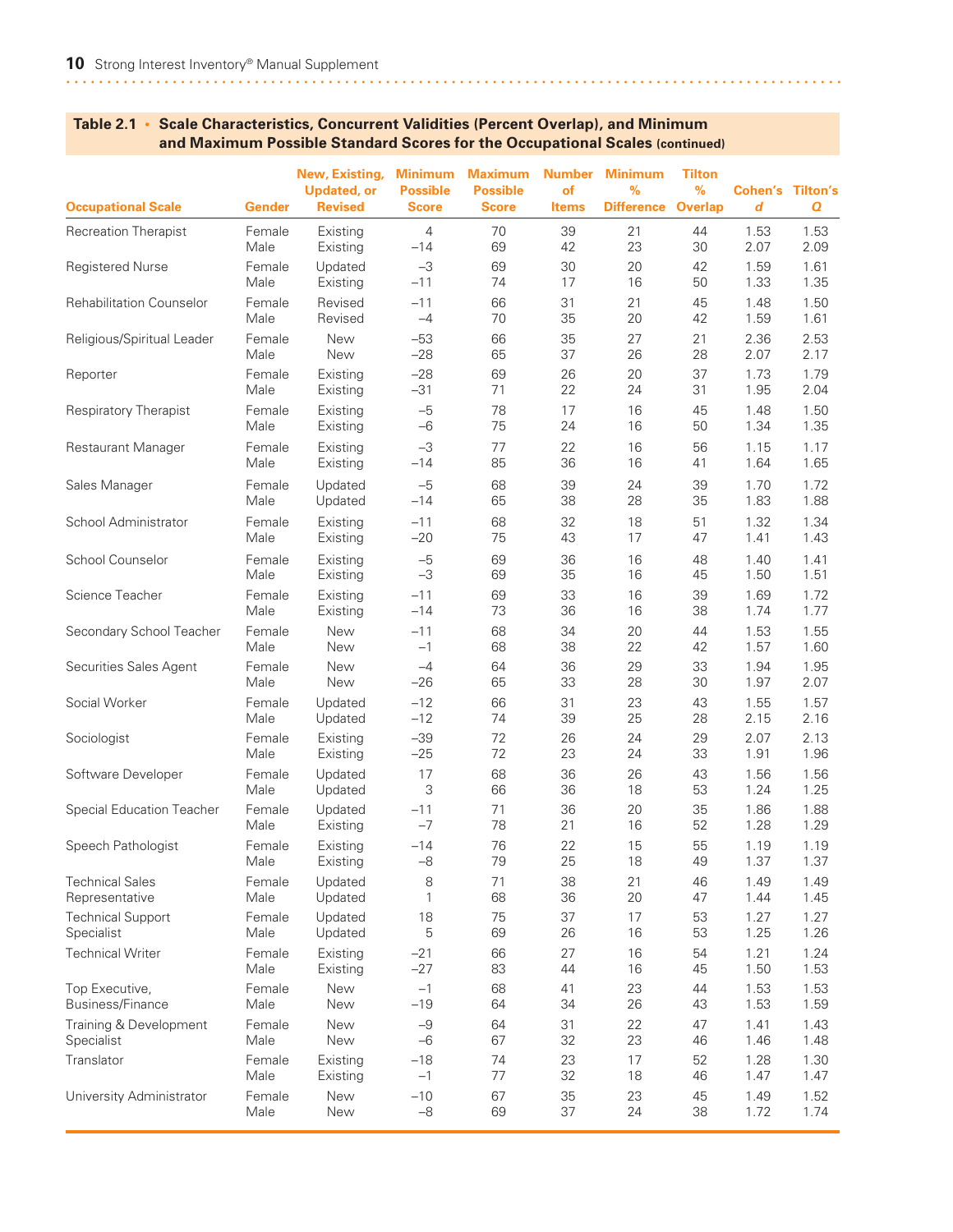<span id="page-17-0"></span>

| <b>Occupational Scale</b>     | Gender | New, Existing,<br><b>Updated, or</b><br><b>Revised</b> | <b>Minimum</b><br><b>Possible</b><br><b>Score</b> | <b>Maximum</b><br><b>Possible</b><br><b>Score</b> | <b>Number</b><br>of<br><b>Items</b> | Minimum<br>$\%$<br><b>Difference</b> | <b>Tilton</b><br>$\%$<br><b>Overlap</b> | Cohen's<br>d | <b>Tilton's</b><br>Q |
|-------------------------------|--------|--------------------------------------------------------|---------------------------------------------------|---------------------------------------------------|-------------------------------------|--------------------------------------|-----------------------------------------|--------------|----------------------|
| University Faculty Member     | Female | <b>New</b>                                             | $-3$                                              | 68                                                | 34                                  | 24                                   | 36                                      | 1.84         | 1.84                 |
|                               | Male   | New                                                    | $-24$                                             | 72                                                | 37                                  | 27                                   | 29                                      | 2.08         | 2.11                 |
| Urban & Regional Planner      | Female | Existing                                               | $-11$                                             | 62                                                | 45                                  | 23                                   | 39                                      | 1.70         | 1.74                 |
|                               | Male   | Existing                                               | $-7$                                              | 62                                                | 41                                  | 22                                   | 47                                      | 1.46         | 1.46                 |
| Veterinarian                  | Female | Existing                                               | $-26$                                             | 83                                                | 38                                  | 17                                   | 37                                      | 1.75         | 1.80                 |
|                               | Male   | Existing                                               | $-28$                                             | 82                                                | 26                                  | 16                                   | 42                                      | 1.56         | 1.61                 |
| <b>Vocational Agriculture</b> | Female | Existina                                               | $-21$                                             | 76                                                | 21                                  | 16                                   | 34                                      | 1.89         | 1.91                 |
| Teacher                       | Male   | Existing                                               | $-9$                                              | 70                                                | 29                                  | 20                                   | 38                                      | 1.77         | 1.77                 |
| <b>Wholesale Sales</b>        | Female | <b>New</b>                                             | $\Omega$                                          | 67                                                | 27                                  | 23                                   | 42                                      | 1.60         | 1.61                 |
| Representative                | Male   | New                                                    | 2                                                 | 67                                                | 34                                  | 21                                   | 46                                      | 1.48         | 1.50                 |

*Note:* The size of each occupational sample can be found in the appendix.

The OS formulas and scoring are developed separately for women and men. A question typically arises regarding how similar each OS is for women and men in terms of the scale content and the scores for each gender. In other words, if a woman received a score of 55 on a particular OS, what score would a man with the same pattern of responses receive? To examine this, the means of female and male scales for the same occupations were compared for women and men in the GRS. The results of this analysis are presented in Table 2.2. **Please note that Table 2.2 is a replacement for Table 5.2 in the** *Strong* **manual.** As illustrated, opposite-gender scores were relatively similar to the corresponding same-gender scores. These findings suggest that for the vast majority of the OSs, an individual's female and male OS scores will tend to be very similar.

|                                    |                                                  |                                                | <b>Women in the GRS</b>                      |                                  | <b>Men in the GRS</b>                        |                                                |                                  |  |
|------------------------------------|--------------------------------------------------|------------------------------------------------|----------------------------------------------|----------------------------------|----------------------------------------------|------------------------------------------------|----------------------------------|--|
| <b>Occupational Scale</b>          | <b>Correlation</b><br>for Combined<br><b>GRS</b> | <b>Mean Score</b><br>on Female<br><b>Scale</b> | <b>Mean Score</b><br>on Male<br><b>Scale</b> | <b>Mean</b><br><b>Difference</b> | <b>Mean Score</b><br>on Male<br><b>Scale</b> | <b>Mean Score</b><br>on Female<br><b>Scale</b> | <b>Mean</b><br><b>Difference</b> |  |
| Accountant                         | .82                                              | 35.52                                          | 32.20                                        | 3.32                             | 35.62                                        | 38.70                                          | $-3.08$                          |  |
| Actuary                            | .92                                              | 26.29                                          | 18.01                                        | 8.28                             | 28.79                                        | 36.28                                          | $-7.49$                          |  |
| Administrative Assistant           | .78                                              | 41.22                                          | 47.99                                        | $-6.77$                          | 39.26                                        | 37.08                                          | 2.18                             |  |
| <b>Advertising Account Manager</b> | .87                                              | 36.67                                          | 38.03                                        | $-1.35$                          | 30.36                                        | 30.01                                          | 0.35                             |  |
| Architect                          | .87                                              | 15.87                                          | 21.73                                        | $-5.87$                          | 24.60                                        | 25.94                                          | $-1.34$                          |  |
| Art Teacher                        | .90                                              | 13.70                                          | 23.68                                        | $-9.98$                          | 11.80                                        | 7.33                                           | 4.46                             |  |
| Artist                             | .89                                              | 32.25                                          | 29.95                                        | 2.30                             | 24.03                                        | 31.93                                          | $-7.89$                          |  |
| Arts/Entertainment Manager         | .92                                              | 38.61                                          | 42.35                                        | $-3.74$                          | 37.87                                        | 37.79                                          | 0.08                             |  |
| <b>Athletic Trainer</b>            | .76                                              | 8.72                                           | 16.91                                        | $-8.19$                          | 20.22                                        | 13.74                                          | 6.48                             |  |
| Attorney                           | .95                                              | 27.05                                          | 24.07                                        | 2.97                             | 22.44                                        | 28.95                                          | $-6.51$                          |  |
| Auditor                            | .93                                              | 36.70                                          | 29.83                                        | 6.88                             | 34.54                                        | 39.48                                          | $-4.94$                          |  |
| Automobile Mechanic                | .77                                              | 23.71                                          | 25.11                                        | $-1.39$                          | 31.91                                        | 34.81                                          | $-2.90$                          |  |
| <b>Bartender</b>                   | .67                                              | 34.52                                          | 33.20                                        | 1.32                             | 25.51                                        | 33.47                                          | $-7.97$                          |  |
| <b>Biologist</b>                   | .74                                              | 21.39                                          | 30.07                                        | $-8.68$                          | 31.39                                        | 29.94                                          | 1.45                             |  |
| Broadcast Journalist               | .90                                              | 35.60                                          | 32.52                                        | 3.08                             | 29.34                                        | 29.02                                          | 0.32                             |  |
| <b>Business Education Teacher</b>  | .85                                              | 30.93                                          | 38.77                                        | $-7.83$                          | 33.37                                        | 27.66                                          | 5.71                             |  |
| <b>Business/Finance Supervisor</b> | .95                                              | 37.25                                          | 33.95                                        | 3.30                             | 35.01                                        | 38.35                                          | $-3.34$                          |  |
| <b>Buyer</b>                       | .92                                              | 37.94                                          | 36.43                                        | 1.51                             | 27.25                                        | 28.95                                          | $-1.70$                          |  |
| Career Counselor                   | .97                                              | 29.90                                          | 37.43                                        | $-7.53$                          | 28.17                                        | 22.76                                          | 5.41                             |  |
| Carpenter                          | .65                                              | 20.04                                          | 24.34                                        | $-4.30$                          | 31.17                                        | 31.95                                          | $-0.77$                          |  |
| Chef                               | .66                                              | 32.90                                          | 35.11                                        | $-2.21$                          | 27.31                                        | 25.64                                          | 1.67                             |  |

#### **Table 2.2 • Comparison of the Occupational Scales by Gender**

*Note: N* = 2,250 (1,125 women and 1,125 men).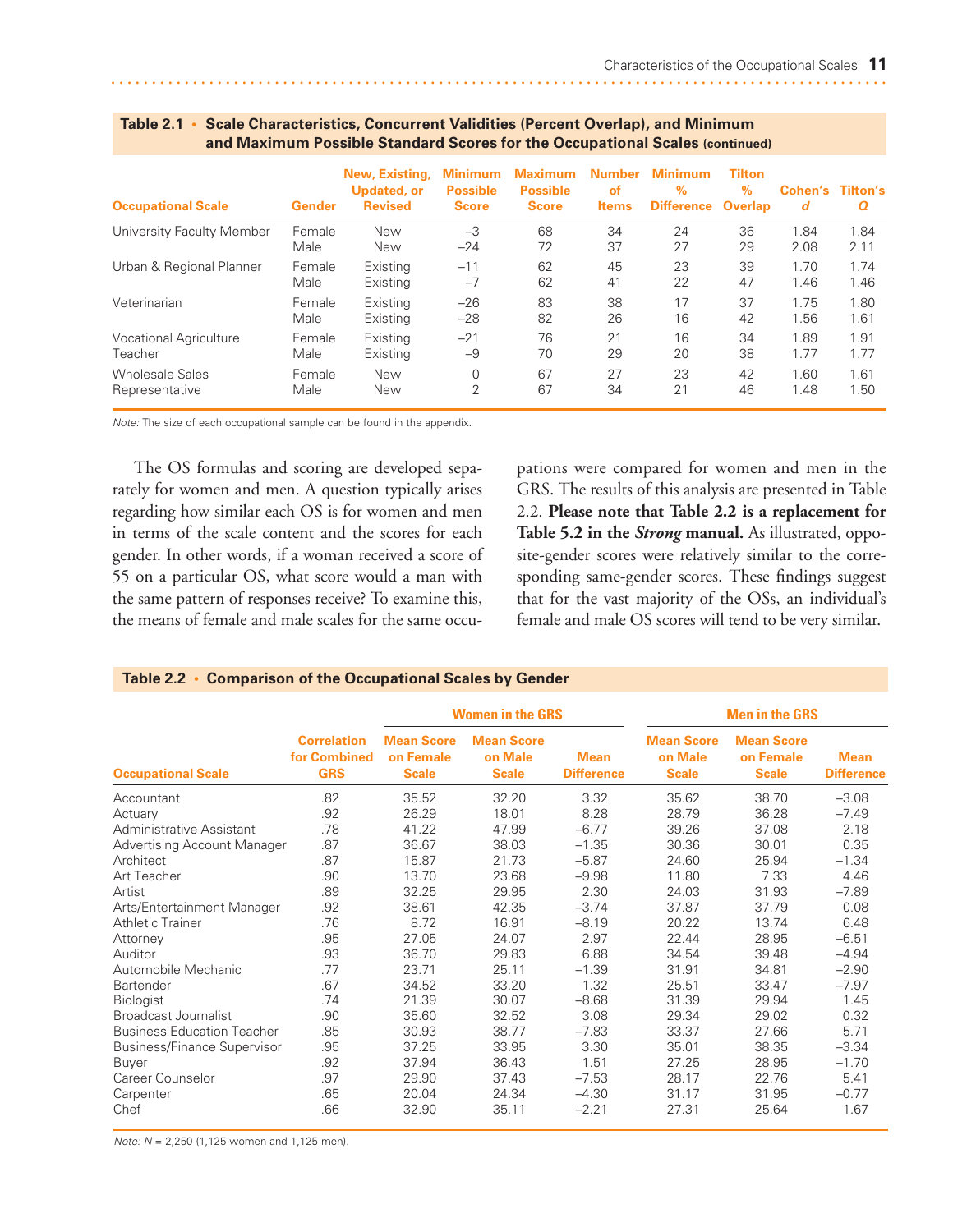|                                             |                                                  |                                                | <b>Women in the GRS</b>                      |                                  | <b>Men in the GRS</b>                        |                                                |                                  |  |
|---------------------------------------------|--------------------------------------------------|------------------------------------------------|----------------------------------------------|----------------------------------|----------------------------------------------|------------------------------------------------|----------------------------------|--|
| <b>Occupational Scale</b>                   | <b>Correlation</b><br>for Combined<br><b>GRS</b> | <b>Mean Score</b><br>on Female<br><b>Scale</b> | <b>Mean Score</b><br>on Male<br><b>Scale</b> | <b>Mean</b><br><b>Difference</b> | <b>Mean Score</b><br>on Male<br><b>Scale</b> | <b>Mean Score</b><br>on Female<br><b>Scale</b> | <b>Mean</b><br><b>Difference</b> |  |
| Chemist                                     | .97                                              | 20.50                                          | 11.47                                        | 9.03                             | 25.33                                        | 33.66                                          | $-8.33$                          |  |
| Chiropractor                                | .85                                              | 29.91                                          | 29.18                                        | 0.73                             | 28.79                                        | 34.75                                          | $-5.96$                          |  |
| <b>Community Service Director</b>           | .52                                              | 38.20                                          | 35.57                                        | 2.63                             | 30.39                                        | 35.48                                          | $-5.09$                          |  |
| Computer & IS Manager                       | .53                                              | 37.05                                          | 31.55                                        | 5.50                             | 38.85                                        | 46.28                                          | $-7.43$                          |  |
| Computer Programmer                         | .96                                              | 36.68                                          | 28.57                                        | 8.11                             | 35.22                                        | 44.32                                          | $-9.10$                          |  |
| <b>Computer Scientist</b>                   | .93                                              | 23.38                                          | 16.28                                        | 7.10                             | 25.48                                        | 36.63                                          | $-11.15$                         |  |
| <b>Computer Systems Analyst</b>             | .53                                              | 37.16                                          | 33.29                                        | 3.87                             | 40.25                                        | 40.36                                          | $-0.11$                          |  |
| Computer/Mathematics Manager                | .90                                              | 30.64                                          | 27.23                                        | 3.41                             | 35.18                                        | 38.42                                          | $-3.24$                          |  |
| Cosmetologist                               | .48                                              | 34.58                                          | 42.10                                        | $-7.52$                          | 30.38                                        | 26.20                                          | 4.18                             |  |
| Credit Manager                              | .65                                              | 38.86                                          | 34.44                                        | 4.42                             | 37.76                                        | 37.10                                          | 0.66                             |  |
| <b>Customer Service Representative .83</b>  |                                                  | 39.40                                          | 44.83                                        | $-5.43$                          | 38.90                                        | 34.74                                          | 4.16                             |  |
| Dentist                                     | .92                                              | 24.66                                          | 21.84                                        | 2.82                             | 26.91                                        | 29.34                                          | $-2.43$                          |  |
| Dietitian                                   | .61                                              | 29.20                                          | 36.67                                        | $-7.47$                          | 29.60                                        | 26.14                                          | 3.46                             |  |
| Editor                                      | .98                                              | 26.43                                          | 30.29                                        | $-3.86$                          | 26.05                                        | 23.60                                          | 2.45                             |  |
| Elected Public Official                     | .96                                              | 23.61                                          | 22.88                                        | 0.74                             | 24.82                                        | 25.75                                          | $-0.92$                          |  |
| Electrician                                 | .53                                              | 20.71                                          | 24.46                                        | $-3.75$                          | 34.00                                        | 32.67                                          | 1.33                             |  |
| <b>Elementary School Teacher</b>            | .92                                              | 31.32                                          | 36.71                                        | $-5.38$                          | 32.04                                        | 26.31                                          | 5.73                             |  |
| <b>Emergency Medical Technician</b>         | .80                                              | 30.40                                          | 29.73                                        | 0.67                             | 34.01                                        | 30.17                                          | 3.84                             |  |
| Engineer                                    | .98                                              | 31.38                                          | 25.50                                        | 5.88                             | 36.03                                        | 40.70                                          | $-4.68$                          |  |
| <b>Engineering Technician</b>               | .79                                              | 32.92                                          | 20.16                                        | 12.75                            | 31.90                                        | 42.44                                          | $-10.54$                         |  |
| English Teacher                             | .98                                              | 15.28                                          | 20.65                                        | $-5.37$                          | 15.18                                        | 10.14                                          | 5.04                             |  |
| <b>ESL Instructor</b>                       | .84                                              | 29.10                                          | 34.95                                        | $-5.86$                          | 24.66                                        | 26.67                                          | $-2.01$                          |  |
|                                             | .71                                              | 40.35                                          | 39.19                                        | 1.16                             | 38.91                                        | 36.57                                          | 2.35                             |  |
| <b>Facilities Manager</b><br>Farmer/Rancher | .79                                              | 35.26                                          | 31.24                                        | 4.02                             | 34.26                                        | 33.82                                          | 0.44                             |  |
|                                             |                                                  |                                                |                                              |                                  |                                              |                                                |                                  |  |
| <b>Financial Analyst</b>                    | .26                                              | 40.06                                          | 30.53                                        | 9.53                             | 35.39                                        | 41.69                                          | $-6.30$                          |  |
| <b>Financial Manager</b>                    | .89                                              | 33.66                                          | 24.39                                        | 9.26                             | 30.51                                        | 37.05                                          | $-6.54$                          |  |
| Firefighter                                 | .85                                              | 18.60                                          | 20.72                                        | $-2.12$                          | 29.57                                        | 30.24                                          | $-0.68$                          |  |
| Flight Attendant                            | .85                                              | 38.60                                          | 44.66                                        | $-6.07$                          | 36.58                                        | 33.22                                          | 3.36                             |  |
| Florist                                     | .87                                              | 34.10                                          | 41.05                                        | $-6.95$                          | 34.46                                        | 26.71                                          | 7.75                             |  |
| Food Service Manager                        | .40                                              | 36.04                                          | 38.68                                        | $-2.64$                          | 33.45                                        | 32.38                                          | 1.07                             |  |
| Forester                                    | .78                                              | 26.96                                          | 23.66                                        | 3.30                             | 31.67                                        | 37.97                                          | $-6.30$                          |  |
| Geographer                                  | .86                                              | 17.70                                          | 23.82                                        | $-6.11$                          | 22.90                                        | 23.26                                          | $-0.36$                          |  |
| Geologist                                   | .88                                              | 18.47                                          | 22.36                                        | $-3.89$                          | 30.00                                        | 32.17                                          | $-2.17$                          |  |
| Graphic Designer                            | .55                                              | 30.31                                          | 33.93                                        | $-3.62$                          | 28.21                                        | 31.70                                          | $-3.49$                          |  |
| <b>Health Information Specialist</b>        | .58                                              | 39.59                                          | 39.77                                        | $-0.18$                          | 37.62                                        | 35.83                                          | 1.79                             |  |
| Horticulturist                              | .88                                              | 31.29                                          | 32.90                                        | $-1.61$                          | 33.01                                        | 27.84                                          | 5.18                             |  |
| Human Resources Manager                     | .95                                              | 31.79                                          | 33.92                                        | $-2.14$                          | 30.18                                        | 31.60                                          | $-1.42$                          |  |
| Human Resources Specialist                  | .89                                              | 38.90                                          | 37.63                                        | 1.27                             | 32.99                                        | 38.53                                          | $-5.54$                          |  |
| Instructional Coordinator                   | .94                                              | 37.67                                          | 40.72                                        | $-3.04$                          | 38.16                                        | 36.00                                          | 2.16                             |  |
| Interior Designer                           | .74                                              | 25.81                                          | 40.03                                        | $-14.22$                         | 28.36                                        | 21.50                                          | 6.86                             |  |
| Landscape/Grounds Manager                   | .59                                              | 32.87                                          | 34.03                                        | $-1.16$                          | 37.30                                        | 40.73                                          | $-3.43$                          |  |
| Law Enforcement Officer                     | .63                                              | 32.44                                          | 31.13                                        | 1.31                             | 36.65                                        | 40.77                                          | $-4.12$                          |  |
| Librarian                                   | .87                                              | 35.90                                          | 42.08                                        | $-6.18$                          | 33.21                                        | 31.93                                          | 1.28                             |  |
| Life Insurance Agent                        | .91                                              | 34.91                                          | 32.76                                        | 2.15                             | 33.27                                        | 34.72                                          | $-1.45$                          |  |
| Loan Officer/Counselor                      | .84                                              | 37.24                                          | 28.84                                        | 8.40                             | 31.26                                        | 36.94                                          | $-5.68$                          |  |
| Management Analyst                          | .90                                              | 36.77                                          | 34.06                                        | 2.71                             | 36.70                                        | 40.97                                          | $-4.27$                          |  |
| Marketing Manager                           | .94                                              | 31.10                                          | 31.21                                        | $-0.11$                          | 32.63                                        | 31.49                                          | 1.14                             |  |
| Mathematician                               | .80                                              | 9.53                                           | 15.95                                        | $-6.43$                          | 19.39                                        | 23.73                                          | $-4.33$                          |  |
| <b>Mathematics Teacher</b>                  | .89                                              | 19.96                                          | 18.09                                        | 1.87                             | 25.54                                        | 27.58                                          | $-2.04$                          |  |
| Medical Illustrator                         | .76                                              | 15.46                                          | 17.26                                        | $-1.81$                          | 10.22                                        | 18.09                                          | $-7.87$                          |  |
| Medical Technician                          | .73                                              | 32.14                                          | 21.74                                        | 10.40                            | 26.04                                        | 30.15                                          | $-4.11$                          |  |
| Medical Technologist                        | .92                                              | 25.29                                          | 23.46                                        | 1.83                             | 28.02                                        | 30.65                                          | $-2.63$                          |  |
| Mental Health Counselor                     | .96                                              | 25.36                                          | 33.47                                        | $-8.11$                          | 23.02                                        | 15.21                                          | 7.81                             |  |
| Middle School Teacher                       | .87                                              | 30.74                                          | 32.67                                        | $-1.94$                          | 30.36                                        | 25.21                                          | 5.15                             |  |
| Military Enlisted                           | .65                                              | 34.08                                          | 30.13                                        | 3.94                             | 38.21                                        | 35.27                                          | 2.94                             |  |
| Military Officer                            | .81                                              | 31.40                                          | 22.92                                        | 8.48                             | 34.23                                        | 39.95                                          | $-5.72$                          |  |
|                                             |                                                  |                                                |                                              |                                  |                                              |                                                |                                  |  |

#### **Table 2.2 • Comparison of the Occupational Scales by Gender (continued)**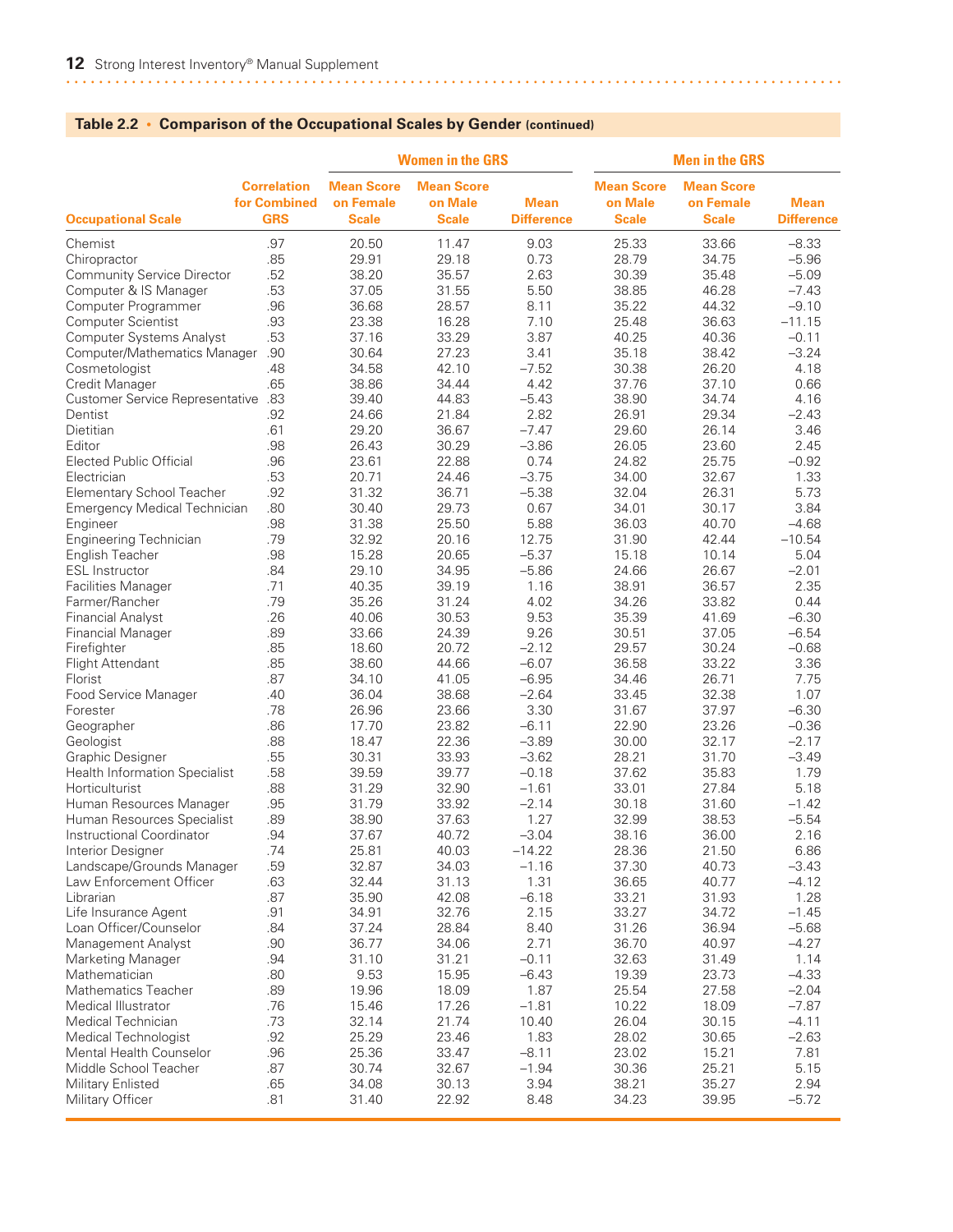|                                       |                                                  |                                                | <b>Women in the GRS</b>                      |                                  | <b>Men in the GRS</b>                        |                                                |                                  |  |
|---------------------------------------|--------------------------------------------------|------------------------------------------------|----------------------------------------------|----------------------------------|----------------------------------------------|------------------------------------------------|----------------------------------|--|
| <b>Occupational Scale</b>             | <b>Correlation</b><br>for Combined<br><b>GRS</b> | <b>Mean Score</b><br>on Female<br><b>Scale</b> | <b>Mean Score</b><br>on Male<br><b>Scale</b> | <b>Mean</b><br><b>Difference</b> | <b>Mean Score</b><br>on Male<br><b>Scale</b> | <b>Mean Score</b><br>on Female<br><b>Scale</b> | <b>Mean</b><br><b>Difference</b> |  |
| Musician                              | .91                                              | 32.42                                          | 40.56                                        | $-8.13$                          | 33.47                                        | 25.41                                          | 8.06                             |  |
| Network Administrator                 | .97                                              | 34.99                                          | 23.55                                        | 11.44                            | 34.34                                        | 44.50                                          | $-10.16$                         |  |
| Nursing Home Administrator            | .87                                              | 40.08                                          | 40.95                                        | $-0.87$                          | 37.75                                        | 36.49                                          | 1.25                             |  |
| Occupational Therapist                | .87                                              | 32.92                                          | 36.77                                        | $-3.85$                          | 30.53                                        | 26.28                                          | 4.25                             |  |
| <b>Operations Manager</b>             | .96                                              | 37.73                                          | 30.68                                        | 7.05                             | 34.14                                        | 40.18                                          | $-6.04$                          |  |
| Optician                              | .79                                              | 37.76                                          | 36.86                                        | 0.91                             | 36.30                                        | 32.04                                          | 4.26                             |  |
| Optometrist                           | .95                                              | 29.47                                          | 24.00                                        | 5.47                             | 30.37                                        | 35.30                                          | $-4.93$                          |  |
| Paralegal                             | .71                                              | 42.74                                          | 40.33                                        | 2.41                             | 38.68                                        | 39.83                                          | $-1.15$                          |  |
| Parks & Recreation Manager            | .88                                              | 34.55                                          | 38.27                                        | $-3.72$                          | 39.20                                        | 36.71                                          | 2.49                             |  |
| Personal Financial Advisor            | .85                                              | 32.52                                          | 17.92                                        | 14.61                            | 23.32                                        | 35.33                                          | $-12.01$                         |  |
| Pharmacist                            | .87                                              | 30.96                                          | 34.00                                        | $-3.03$                          | 34.44                                        | 34.30                                          | 0.14                             |  |
| Photographer                          | .83                                              | 38.05                                          | 35.70                                        | 2.35                             | 33.77                                        | 34.15                                          | $-0.37$                          |  |
| Physical Therapist                    | .95                                              | 23.31                                          | 22.03                                        | 1.29                             | 26.22                                        | 24.86                                          | 1.36                             |  |
| Physician                             | .93                                              | 25.14                                          | 18.44                                        | 6.70                             | 23.70                                        | 30.53                                          | $-6.82$                          |  |
| Physicist                             | .97                                              | 4.37                                           | $-0.93$                                      | 5.30                             | 15.84                                        | 22.85                                          | $-7.01$                          |  |
| Production Worker                     | .50                                              | 40.21                                          | 35.48                                        | 4.73                             | 42.19                                        | 39.69                                          | 2.50                             |  |
| Psychologist                          | .90                                              | 25.72                                          | 24.27                                        | 1.45                             | 23.33                                        | 27.34                                          | $-4.01$                          |  |
| Public Administrator                  | .88                                              | 23.38                                          | 26.70                                        | $-3.31$                          | 28.72                                        | 30.24                                          | $-1.52$                          |  |
| <b>Public Relations Director</b>      | .95                                              | 22.32                                          | 27.51                                        | $-5.20$                          | 23.06                                        | 19.89                                          | 3.16                             |  |
| Purchasing Agent                      | .84                                              | 33.16                                          | 30.99                                        | 2.17                             | 32.72                                        | 31.13                                          | 1.59                             |  |
| R&D Manager                           | .91                                              | 21.31                                          | 14.58                                        | 6.74                             | 26.41                                        | 33.63                                          | $-7.22$                          |  |
| Radiologic Technologist               | .88                                              | 37.60                                          | 38.27                                        | $-0.67$                          | 38.26                                        | 33.84                                          | 4.42                             |  |
| Realtor                               | .93                                              | 36.56                                          | 29.50                                        | 7.06                             | 32.61                                        | 38.12                                          | $-5.51$                          |  |
|                                       | .82                                              | 34.14                                          | 29.92                                        | 4.22                             | 26.05                                        | 35.96                                          | $-9.91$                          |  |
| <b>Recreation Therapist</b>           | .84                                              |                                                | 33.48                                        | $-2.56$                          | 28.57                                        | 29.62                                          |                                  |  |
| <b>Registered Nurse</b>               |                                                  | 30.92                                          |                                              |                                  |                                              |                                                | $-1.05$                          |  |
| <b>Rehabilitation Counselor</b>       | .96<br>.96                                       | 31.92<br>9.14                                  | 38.24<br>23.58                               | $-6.32$<br>$-14.44$              | 31.88<br>18.64                               | 26.62<br>4.88                                  | 5.26<br>13.76                    |  |
| Religious/Spiritual Leader            |                                                  |                                                |                                              |                                  |                                              |                                                |                                  |  |
| Reporter                              | .88                                              | 24.51                                          | 25.17                                        | $-0.66$                          | 17.49                                        | 23.00                                          | $-5.51$                          |  |
| <b>Respiratory Therapist</b>          | .69                                              | 31.01                                          | 25.31                                        | 5.70                             | 27.78                                        | 25.71                                          | 2.08                             |  |
| Restaurant Manager                    | .67                                              | 34.03                                          | 38.54                                        | $-4.50$                          | 34.82                                        | 31.32                                          | 3.50                             |  |
| Sales Manager                         | .98                                              | 29.51                                          | 19.64                                        | 9.87                             | 25.38                                        | 33.87                                          | $-8.48$                          |  |
| School Administrator                  | .95                                              | 30.49                                          | 25.49                                        | 5.01                             | 29.59                                        | 34.15                                          | $-4.57$                          |  |
| School Counselor                      | .98                                              | 31.25                                          | 33.31                                        | $-2.06$                          | 29.53                                        | 27.79                                          | 1.74                             |  |
| Science Teacher                       | .94                                              | 18.11                                          | 19.26                                        | $-1.14$                          | 24.23                                        | 23.64                                          | 0.59                             |  |
| Secondary School Teacher              | .91                                              | 31.33                                          | 34.03                                        | $-2.71$                          | 30.94                                        | 25.59                                          | 5.35                             |  |
| Securities Sales Agent                | .95                                              | 28.52                                          | 14.65                                        | 13.87                            | 19.74                                        | 30.55                                          | $-10.81$                         |  |
| Social Worker                         | .83                                              | 31.17                                          | 36.47                                        | $-5.30$                          | 26.55                                        | 22.90                                          | 3.66                             |  |
| Sociologist                           | .86                                              | 14.82                                          | 19.81                                        | $-5.00$                          | 19.07                                        | 21.59                                          | $-2.52$                          |  |
| Software Developer                    | .97                                              | 33.66                                          | 25.63                                        | 8.04                             | 35.10                                        | 41.71                                          | $-6.60$                          |  |
| Special Education Teacher             | .86                                              | 27.54                                          | 42.05                                        | $-14.51$                         | 32.58                                        | 20.45                                          | 12.13                            |  |
| Speech Pathologist                    | .85                                              | 39.39                                          | 43.48                                        | $-4.09$                          | 33.71                                        | 27.59                                          | 6.12                             |  |
| <b>Technical Sales Representative</b> | .92                                              | 34.78                                          | 33.12                                        | 1.66                             | 33.75                                        | 38.01                                          | $-4.26$                          |  |
| <b>Technical Support Specialist</b>   | .94                                              | 37.02                                          | 30.22                                        | 6.81                             | 35.52                                        | 43.29                                          | $-7.77$                          |  |
| <b>Technical Writer</b>               | .92                                              | 28.78                                          | 33.93                                        | $-5.16$                          | 27.90                                        | 25.62                                          | 2.28                             |  |
| Top Executive, Business/Finance       | .96                                              | 32.91                                          | 24.62                                        | 8.29                             | 28.08                                        | 38.03                                          | $-9.95$                          |  |
| Training & Development Specialist .88 |                                                  | 33.49                                          | 35.37                                        | $-1.89$                          | 32.31                                        | 34.05                                          | $-1.74$                          |  |
| Translator                            | .81                                              | 33.11                                          | 41.44                                        | $-8.33$                          | 33.93                                        | 27.10                                          | 6.82                             |  |
| University Administrator              | .92                                              | 31.68                                          | 35.35                                        | $-3.67$                          | 29.12                                        | 29.57                                          | $-0.45$                          |  |
| University Faculty Member             | .91                                              | 31.29                                          | 28.17                                        | 3.13                             | 24.37                                        | 31.84                                          | $-7.48$                          |  |
| Urban & Regional Planner              | .75                                              | 28.17                                          | 36.12                                        | $-7.94$                          | 33.56                                        | 35.71                                          | $-2.14$                          |  |
| Veterinarian                          | .93                                              | 20.58                                          | 17.11                                        | 3.48                             | 22.94                                        | 28.08                                          | $-5.13$                          |  |
| Vocational Agriculture Teacher        | .72                                              | 22.52                                          | 23.02                                        | $-0.50$                          | 29.07                                        | 27.90                                          | 1.17                             |  |
| Wholesale Sales Representative        | .95                                              | 31.73                                          | 31.96                                        | $-0.23$                          | 32.91                                        | 33.91                                          | $-1.00$                          |  |
|                                       |                                                  |                                                |                                              |                                  |                                              |                                                |                                  |  |

#### **Table 2.2 • Comparison of the Occupational Scales by Gender (continued)**

*Note: N* = 2,250 (1,125 women and 1,125 men).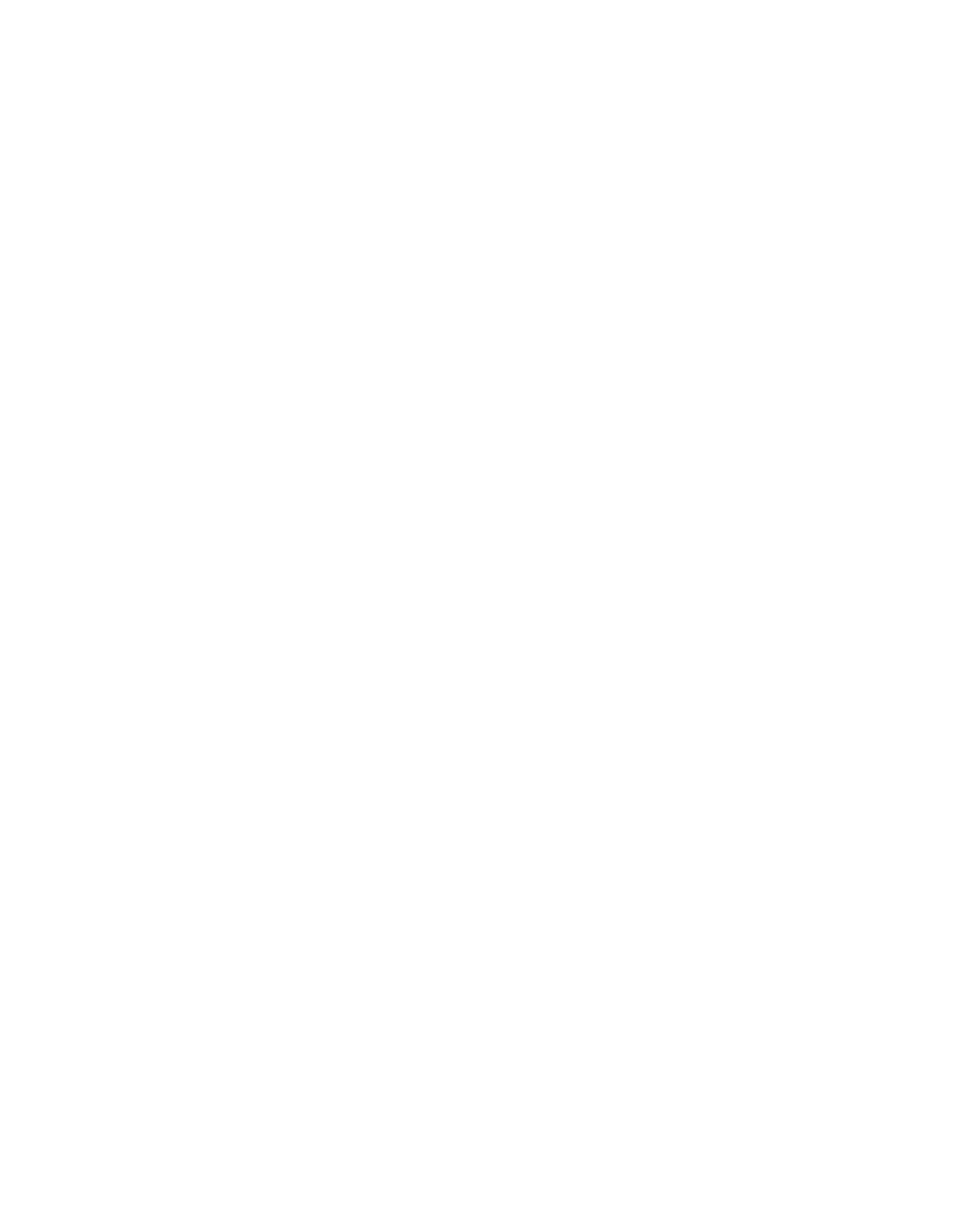#### **C HAPTER 3**

# Reliability of the Occupational Scales ............... . . . . . . ...................... . . . . . . . . . . . . . . . . . . . . . . . . . . . . . . . . . . . . . . . . . . . . . . . . . . . . . . . . . . . . . . . . . . . . . ....

<span id="page-21-0"></span>..... . . . . . . .......................... . . . . . . . . . . . . . . . . . . . . . . . . . . . . . . . . . . . . . . . . . . . . . . . . ...............................

Test-retest reliability statistics were computed for each of the OSs and are reported in Table 3.1. As new, updated, and revised OSs were computed from existing *Strong* items, the test-retest sample from 2004 (Donnay et al., 2005) could be used for the current reliability analysis.

The length of time between administrations for this sample ranged from 2 to 23 months. The median test-

retest reliability for the updated OSs was .86, which is regarded as a moderate to high level of reliability (Murphy & Davidshofer, 2005). This was also the median reliability reported for the 2004 OSs (Donnay et al., 2005). Similarly, the range for the updated OSs was .71 to .93; this is the same range reported for the 2004 OSs (Donnay et al., 2005) as well. **Please note that Table 3.1 is a replacement for Table 5.4 in the** *Strong* **manual.**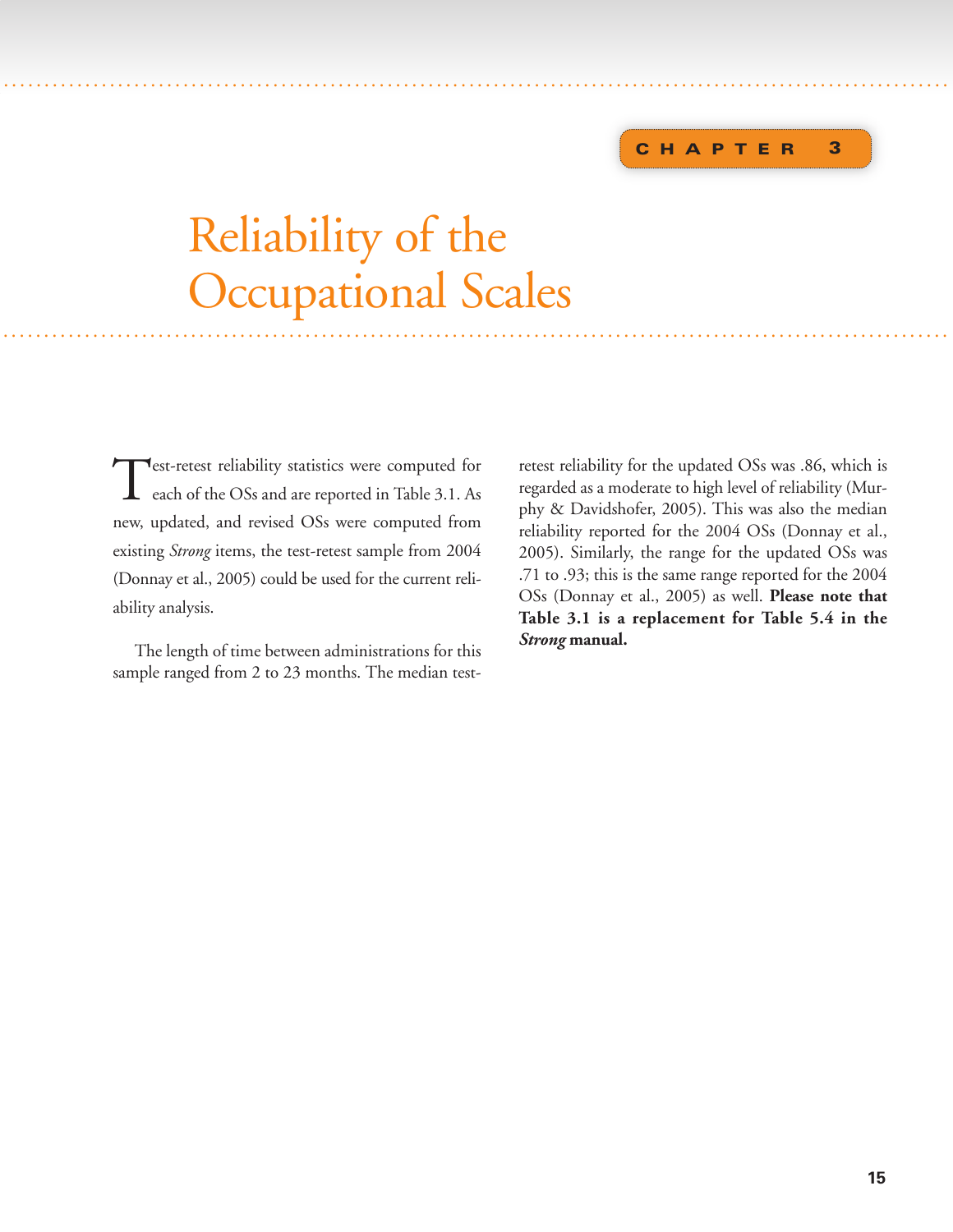#### <span id="page-22-0"></span>**Table 3.1 • OS Test-Retest Reliability Statistics**

|                                    |               | <b>Test-Retest</b> |             | <b>Test</b> |             | <b>Retest</b> |  |
|------------------------------------|---------------|--------------------|-------------|-------------|-------------|---------------|--|
| <b>Occupational Scale</b>          | <b>Gender</b> | <b>Correlation</b> | <b>Mean</b> | <b>SD</b>   | <b>Mean</b> | <b>SD</b>     |  |
| Accountant                         | Female        | .85                | 37.11       | 10.82       | 37.76       | 11.17         |  |
|                                    | Male          | .83                | 34.61       | 10.93       | 34.97       | 10.87         |  |
| Actuary                            | Female        | .89                | 31.57       | 14.48       | 32.08       | 14.58         |  |
|                                    | Male          | .88                | 26.47       | 16.27       | 25.91       | 16.72         |  |
| Administrative Assistant           | Female        | .78                | 38.92       | 10.34       | 40.63       | 9.99          |  |
|                                    | Male          | .87                | 42.12       | 7.91        | 42.01       | 8.12          |  |
| <b>Advertising Account Manager</b> | Female        | .88                | 32.32       | 14.17       | 31.87       | 13.56         |  |
|                                    | Male          | .91                | 36.24       | 14.21       | 36.68       | 14.19         |  |
| Architect                          | Female        | .84                | 24.34       | 17.88       | 25.63       | 18.22         |  |
|                                    | Male          | .83                | 26.41       | 16.09       | 28.05       | 15.97         |  |
| Art Teacher                        | Female        | .83                | 13.33       | 18.63       | 14.50       | 19.09         |  |
|                                    | Male          | .85                | 22.32       | 19.05       | 23.56       | 19.68         |  |
| Artist                             | Female        | .82                | 33.32       | 12.50       | 32.76       | 12.59         |  |
|                                    | Male          | .86                | 30.40       | 14.16       | 29.58       | 14.87         |  |
| Arts/Entertainment Manager         | Female        | .85                | 40.77       | 12.00       | 42.64       | 11.20         |  |
|                                    | Male          | .84                | 42.87       | 11.38       | 41.75       | 11.34         |  |
| <b>Athletic Trainer</b>            | Female        | .85                | 8.41        | 15.43       | 10.15       | 15.53         |  |
|                                    | Male          | .91                | 14.49       | 14.67       | 15.17       | 15.09         |  |
| Attorney                           | Female        | .91                | 31.32       | 14.76       | 32.17       | 14.70         |  |
|                                    | Male          | .87                | 27.27       | 14.94       | 27.08       | 14.77         |  |
| Auditor                            | Female        | .80                | 37.90       | 10.08       | 39.11       | 10.34         |  |
|                                    | Male          | .85                | 34.08       | 12.73       | 34.20       | 13.05         |  |
| Automobile Mechanic                | Female        | .90                | 24.98       | 12.85       | 26.15       | 13.70         |  |
|                                    | Male          | .91                | 23.26       | 12.07       | 23.28       | 12.98         |  |
| Bartender                          | Female        | .85                | 32.55       | 10.92       | 32.79       | 11.14         |  |
|                                    | Male          | .79                | 27.19       | 13.15       | 27.45       | 12.89         |  |
| Biologist                          | Female        | .89                | 30.46       | 17.33       | 29.79       | 17.27         |  |
|                                    | Male          | .88                | 33.94       | 14.75       | 33.42       | 14.78         |  |
| <b>Broadcast Journalist</b>        | Female        | .92                | 33.71       | 13.21       | 33.75       | 13.37         |  |
|                                    | Male          | .93                | 34.50       | 14.29       | 34.40       | 14.57         |  |
| <b>Business Education Teacher</b>  | Female        | .84                | 28.16       | 10.35       | 28.47       | 10.64         |  |
|                                    | Male          | .84                | 35.07       | 10.51       | 35.91       | 10.45         |  |
| <b>Business/Finance Supervisor</b> | Female        | .79                | 35.85       | 11.45       | 36.87       | 11.91         |  |
|                                    | Male          | .86                | 33.48       | 12.65       | 33.81       | 12.89         |  |
| <b>Buyer</b>                       | Female        | .90                | 30.81       | 14.10       | 30.26       | 14.00         |  |
|                                    | Male          | .87                | 27.68       | 16.30       | 27.43       | 16.51         |  |
| Career Counselor                   | Female        | .85                | 30.81       | 14.16       | 31.68       | 14.93         |  |
|                                    | Male          | .86                | 33.15       | 14.67       | 32.09       | 13.65         |  |
| Carpenter                          | Female        | .89                | 25.16       | 13.26       | 25.52       | 13.70         |  |
|                                    | Male          | .85                | 25.56       | 11.35       | 26.68       | 12.16         |  |
| Chef                               | Female        | .81                | 29.93       | 14.42       | 30.70       | 14.17         |  |
|                                    | Male          | .77                | 29.22       | 13.86       | 29.83       | 13.76         |  |
| Chemist                            | Female        | .92                | 29.66       | 18.36       | 29.48       | 17.57         |  |
|                                    | Male          | .91                | 22.49       | 20.47       | 21.79       | 19.88         |  |
| Chiropractor                       | Female        | .85                | 33.30       | 12.64       | 34.81       | 12.89         |  |
|                                    | Male          | .84                | 28.41       | 12.36       | 30.16       | 12.84         |  |
| <b>Community Service Director</b>  | Female        | .86                | 34.17       | 13.67       | 34.55       | 13.28         |  |
|                                    | Male          | .78                | 36.10       | 11.63       | 34.65       | 11.49         |  |
| Computer & IS Manager              | Female        | .80                | 40.25       | 13.65       | 39.88       | 14.11         |  |
|                                    | Male          | .87                | 41.01       | 10.74       | 40.30       | 11.09         |  |
| Computer Programmer                | Female        | .87                | 39.57       | 10.59       | 40.79       | 10.70         |  |
|                                    | Male          | .91                | 38.80       | 11.87       | 37.37       | 11.43         |  |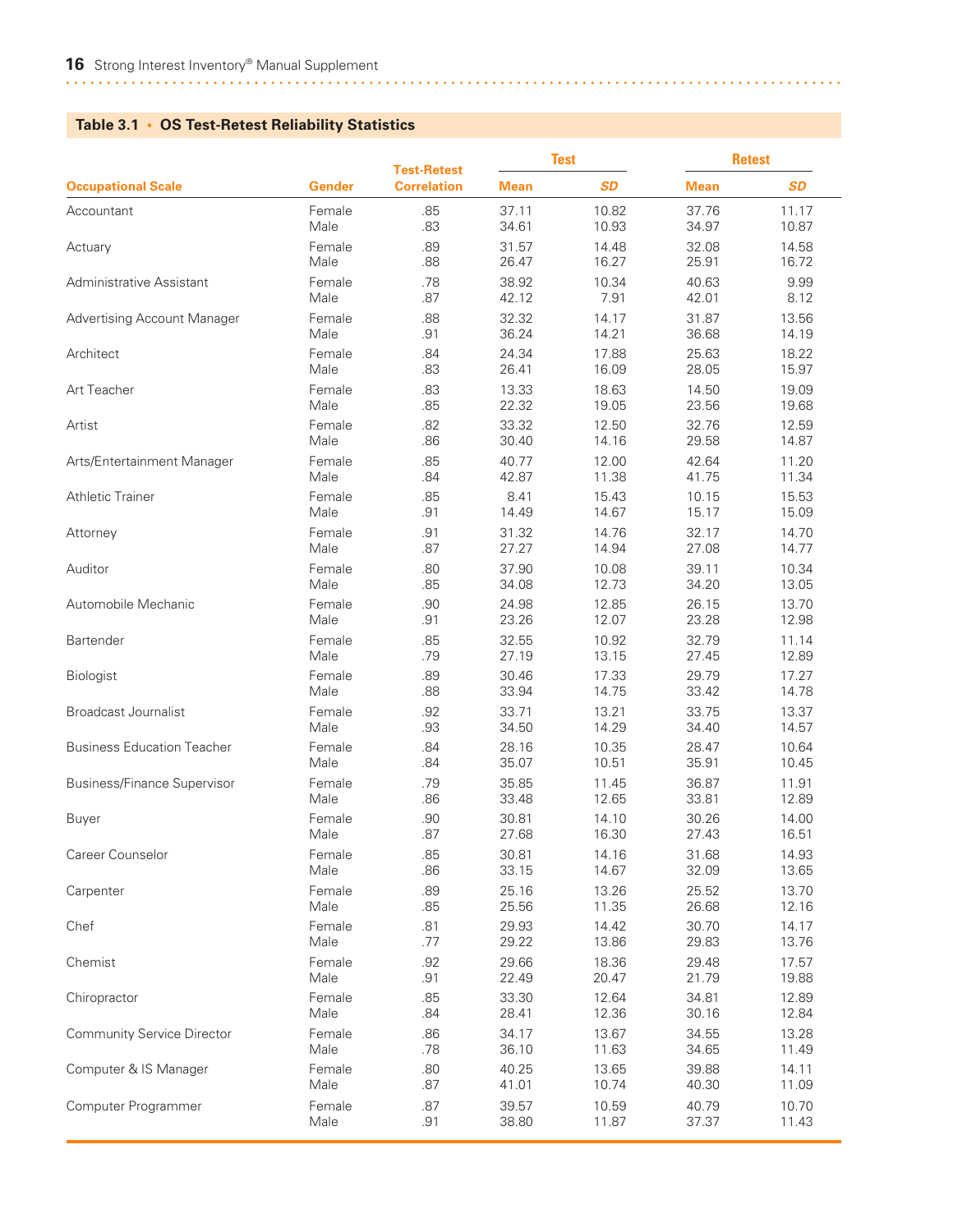|                                        |               | <b>Test-Retest</b> |             | <b>Test</b> | <b>Retest</b> |           |
|----------------------------------------|---------------|--------------------|-------------|-------------|---------------|-----------|
| <b>Occupational Scale</b>              | <b>Gender</b> | <b>Correlation</b> | <b>Mean</b> | <b>SD</b>   | <b>Mean</b>   | <b>SD</b> |
| Computer Scientist                     | Female        | .90                | 32.13       | 16.29       | 32.48         | 15.75     |
|                                        | Male          | .92                | 24.11       | 17.14       | 23.99         | 16.68     |
| <b>Computer Systems Analyst</b>        | Female        | .71                | 39.27       | 13.63       | 37.47         | 13.55     |
|                                        | Male          | .85                | 42.95       | 10.90       | 41.63         | 11.52     |
| Computer/Mathematics Manager           | Female        | .77                | 30.45       | 14.49       | 31.67         | 14.45     |
|                                        | Male          | .83                | 36.72       | 11.60       | 36.11         | 11.89     |
| Cosmetologist                          | Female        | .76                | 26.98       | 12.01       | 28.05         | 11.97     |
|                                        | Male          | .84                | 35.65       | 12.49       | 36.92         | 12.50     |
| Credit Manager                         | Female        | .81                | 37.06       | 9.91        | 37.69         | 10.12     |
|                                        | Male          | .84                | 33.46       | 11.72       | 34.38         | 12.01     |
| <b>Customer Service Representative</b> | Female        | .81                | 36.92       | 10.25       | 38.80         | 10.03     |
|                                        | Male          | .87                | 40.75       | 8.27        | 40.73         | 8.63      |
| Dentist                                | Female        | .80                | 27.29       | 15.59       | 29.52         | 16.08     |
|                                        | Male          | .82                | 25.76       | 15.25       | 27.32         | 16.21     |
| Dietitian                              | Female        | .79                | 28.43       | 11.72       | 29.33         | 11.85     |
|                                        | Male          | .78                | 34.17       | 10.94       | 35.05         | 11.57     |
| Editor                                 | Female        | .88                | 33.19       | 17.68       | 35.71         | 17.22     |
|                                        | Male          | .92                | 34.72       | 16.90       | 33.28         | 17.47     |
| <b>Elected Public Official</b>         | Female        | .89                | 26.46       | 14.63       | 26.23         | 14.31     |
|                                        | Male          | .88                | 25.56       | 15.52       | 25.35         | 15.03     |
| Electrician                            | Female        | .87                | 25.47       | 12.49       | 26.66         | 13.25     |
|                                        | Male          | .91                | 23.52       | 13.21       | 24.38         | 13.37     |
| Elementary School Teacher              | Female        | .83                | 30.27       | 14.23       | 32.00         | 14.05     |
|                                        | Male          | .88                | 35.27       | 11.31       | 34.54         | 10.15     |
| <b>Emergency Medical Technician</b>    | Female        | .87                | 25.85       | 12.16       | 27.40         | 12.41     |
|                                        | Male          | .92                | 27.34       | 12.22       | 27.84         | 12.62     |
| Engineer                               | Female        | .85                | 34.71       | 11.59       | 36.16         | 11.67     |
|                                        | Male          | .90                | 38.29       | 13.10       | 37.40         | 12.86     |
| <b>Engineering Technician</b>          | Female        | .90                | 37.87       | 11.97       | 39.11         | 12.03     |
|                                        | Male          | .90                | 24.21       | 14.22       | 25.36         | 14.29     |
| English Teacher                        | Female        | .89                | 20.58       | 22.17       | 21.82         | 21.84     |
|                                        | Male          | .90                | 25.95       | 20.05       | 26.89         | 19.90     |
| <b>ESL Instructor</b>                  | Female        | .87                | 34.80       | 14.21       | 35.43         | 13.96     |
|                                        | Male          | .92                | 37.82       | 14.29       | 38.11         | 14.39     |
| <b>Facilities Manager</b>              | Female        | .81                | 35.83       | 10.47       | 37.02         | 10.93     |
|                                        | Male          | .84                | 34.97       | 12.33       | 36.09         | 12.85     |
| Farmer/Rancher                         | Female        | .88                | 31.34       | 9.25        | 30.90         | 8.69      |
|                                        | Male          | .91                | 27.60       | 11.64       | 27.07         | 11.33     |
| <b>Financial Analyst</b>               | Female        | .85                | 38.88       | 9.98        | 38.11         | 10.17     |
|                                        | Male          | .89                | 33.88       | 12.97       | 33.50         | 13.69     |
| <b>Financial Manager</b>               | Female        | .83                | 34.45       | 11.85       | 34.89         | 12.31     |
|                                        | Male          | .87                | 27.62       | 14.91       | 27.91         | 15.28     |
| Firefighter                            | Female        | .90                | 22.31       | 15.58       | 23.61         | 15.93     |
|                                        | Male          | .92                | 21.68       | 13.31       | 22.54         | 13.75     |
| Flight Attendant                       | Female        | .83                | 33.19       | 11.99       | 33.99         | 11.76     |
|                                        | Male          | .85                | 40.29       | 11.72       | 41.05         | 11.78     |
| Florist                                | Female        | .79                | 25.65       | 13.73       | 26.80         | 14.12     |
|                                        | Male          | .80                | 35.00       | 11.45       | 35.54         | 11.44     |
| Food Service Manager                   | Female        | .79                | 33.19       | 8.95        | 33.83         | 9.18      |
|                                        | Male          | .82                | 35.48       | 11.65       | 36.59         | 11.51     |
| Forester                               | Female        | .89                | 32.92       | 15.36       | 33.06         | 14.85     |
|                                        | Male          | .87                | 25.35       | 14.23       | 25.80         | 13.03     |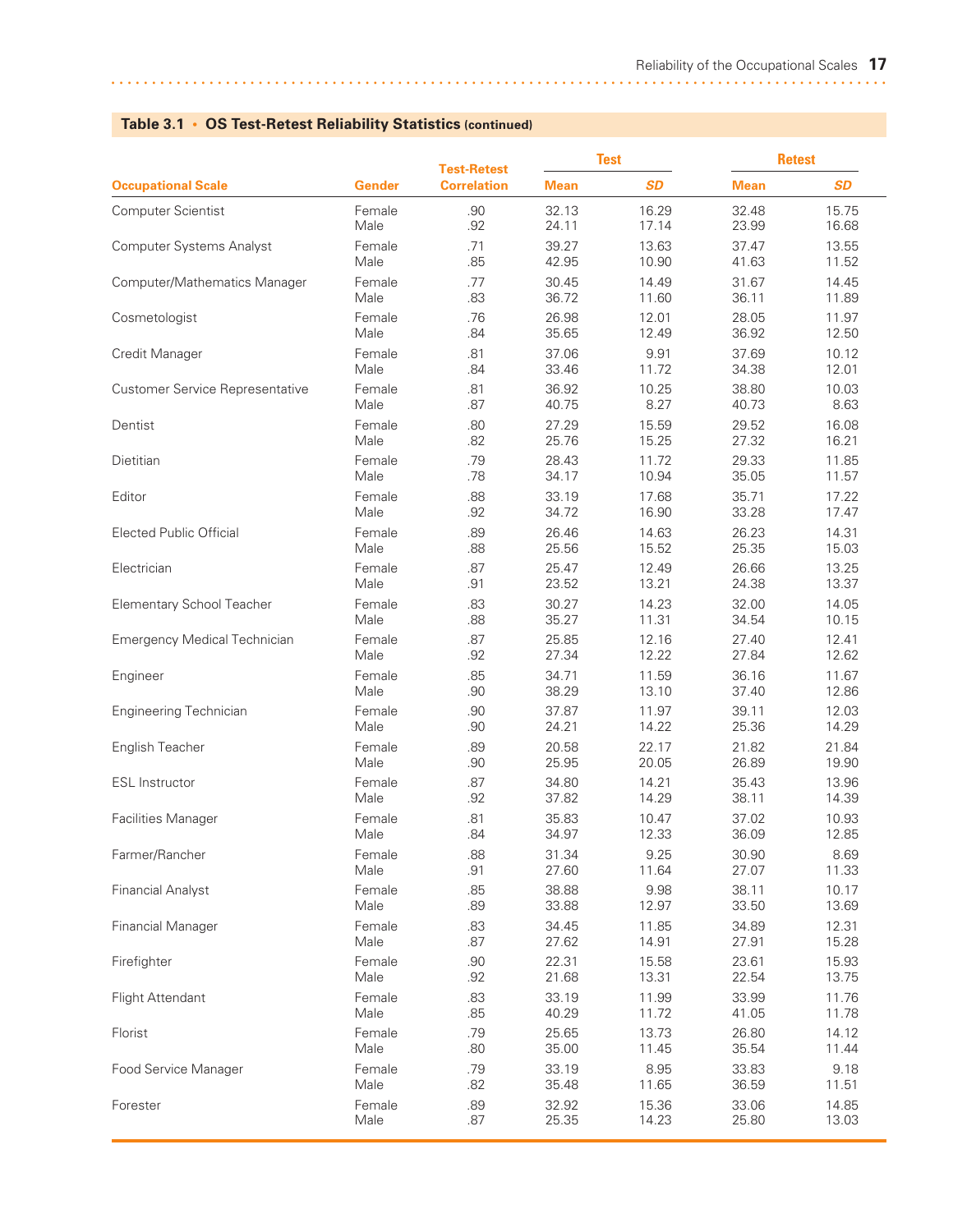|                                      | <b>Test</b><br><b>Test-Retest</b> |                    |             |           | <b>Retest</b> |           |
|--------------------------------------|-----------------------------------|--------------------|-------------|-----------|---------------|-----------|
| <b>Occupational Scale</b>            | <b>Gender</b>                     | <b>Correlation</b> | <b>Mean</b> | <b>SD</b> | <b>Mean</b>   | <b>SD</b> |
| Geographer                           | Female                            | .89                | 28.06       | 16.55     | 27.80         | 16.79     |
|                                      | Male                              | .91                | 31.83       | 14.79     | 31.53         | 15.11     |
| Geologist                            | Female                            | .93                | 27.51       | 17.50     | 27.05         | 16.72     |
|                                      | Male                              | .89                | 27.80       | 15.40     | 27.02         | 14.73     |
| <b>Graphic Designer</b>              | Female                            | .84                | 31.86       | 14.83     | 35.06         | 13.97     |
|                                      | Male                              | .85                | 33.75       | 12.69     | 33.31         | 13.22     |
| <b>Health Information Specialist</b> | Female                            | .83                | 37.18       | 10.18     | 37.68         | 10.26     |
|                                      | Male                              | .72                | 39.19       | 10.38     | 40.41         | 10.55     |
| Horticulturist                       | Female                            | .78                | 27.33       | 12.05     | 27.62         | 11.42     |
|                                      | Male                              | .80                | 28.87       | 11.83     | 29.91         | 11.48     |
| Human Resources Manager              | Female                            | .84                | 31.17       | 14.57     | 32.81         | 14.43     |
|                                      | Male                              | .84                | 33.19       | 13.05     | 32.25         | 11.81     |
| Human Resources Specialist           | Female                            | .76                | 37.99       | 10.97     | 39.36         | 11.19     |
|                                      | Male                              | .86                | 35.60       | 12.63     | 34.92         | 11.79     |
| Instructional Coordinator            | Female                            | .82                | 39.20       | 12.57     | 41.17         | 12.48     |
|                                      | Male                              | .80                | 42.09       | 9.39      | 41.09         | 8.78      |
| Interior Designer                    | Female                            | .77                | 23.43       | 15.13     | 23.64         | 15.57     |
|                                      | Male                              | .89                | 35.53       | 12.57     | 35.86         | 12.94     |
| Landscape/Grounds Manager            | Female                            | .87                | 33.73       | 12.95     | 34.34         | 12.99     |
|                                      | Male                              | .81                | 29.56       | 12.20     | 30.57         | 12.27     |
| Law Enforcement Officer              | Female                            | .89                | 33.19       | 11.39     | 33.70         | 11.60     |
|                                      | Male                              | .90                | 27.86       | 12.88     | 28.33         | 12.91     |
| Librarian                            | Female                            | .91                | 40.77       | 14.76     | 40.53         | 14.83     |
|                                      | Male                              | .93                | 44.94       | 14.00     | 44.00         | 14.81     |
| Life Insurance Agent                 | Female                            | .85                | 31.67       | 14.33     | 31.36         | 13.24     |
|                                      | Male                              | .81                | 29.00       | 14.21     | 28.94         | 13.34     |
| Loan Officer/Counselor               | Female                            | .80                | 36.42       | 10.17     | 36.96         | 10.79     |
|                                      | Male                              | .92                | 28.32       | 14.29     | 28.42         | 13.75     |
| Management Analyst                   | Female                            | .75                | 38.46       | 10.89     | 39.77         | 12.30     |
|                                      | Male                              | .83                | 38.38       | 11.69     | 37.91         | 11.63     |
| <b>Marketing Manager</b>             | Female                            | .83                | 29.06       | 14.49     | 30.33         | 14.60     |
|                                      | Male                              | .89                | 33.74       | 14.25     | 33.61         | 13.95     |
| Mathematician                        | Female                            | .91                | 20.82       | 19.71     | 20.76         | 18.76     |
|                                      | Male                              | .92                | 24.23       | 17.48     | 23.25         | 16.96     |
| Mathematics Teacher                  | Female                            | .86                | 24.78       | 12.68     | 25.25         | 12.58     |
|                                      | Male                              | .87                | 21.99       | 12.49     | 22.61         | 12.91     |
| Medical Illustrator                  | Female                            | .83                | 18.14       | 16.68     | 19.26         | 17.12     |
|                                      | Male                              | .82                | 17.63       | 18.16     | 19.22         | 18.64     |
| Medical Technician                   | Female                            | .88                | 28.30       | 12.99     | 28.40         | 13.08     |
|                                      | Male                              | .86                | 21.02       | 14.24     | 21.89         | 15.46     |
| Medical Technologist                 | Female                            | .87                | 29.20       | 14.36     | 30.35         | 14.24     |
|                                      | Male                              | .85                | 27.08       | 12.78     | 27.81         | 13.24     |
| Mental Health Counselor              | Female                            | .90                | 26.61       | 16.74     | 26.74         | 17.24     |
|                                      | Male                              | .91                | 26.27       | 14.17     | 25.80         | 13.28     |
| Middle School Teacher                | Female                            | .82                | 30.96       | 14.70     | 31.96         | 14.22     |
|                                      | Male                              | .84                | 33.36       | 13.69     | 32.53         | 11.83     |
| Military Enlisted                    | Female                            | .84                | 30.89       | 10.30     | 31.99         | 10.70     |
|                                      | Male                              | .93                | 28.51       | 12.98     | 28.36         | 13.18     |
| Military Officer                     | Female                            | .83                | 34.36       | 10.13     | 35.02         | 10.76     |
|                                      | Male                              | .90                | 27.26       | 12.34     | 28.05         | 12.33     |
| Musician                             | Female                            | .89                | 34.26       | 13.95     | 34.01         | 13.99     |
|                                      | Male                              | .89                | 41.51       | 12.45     | 40.95         | 12.62     |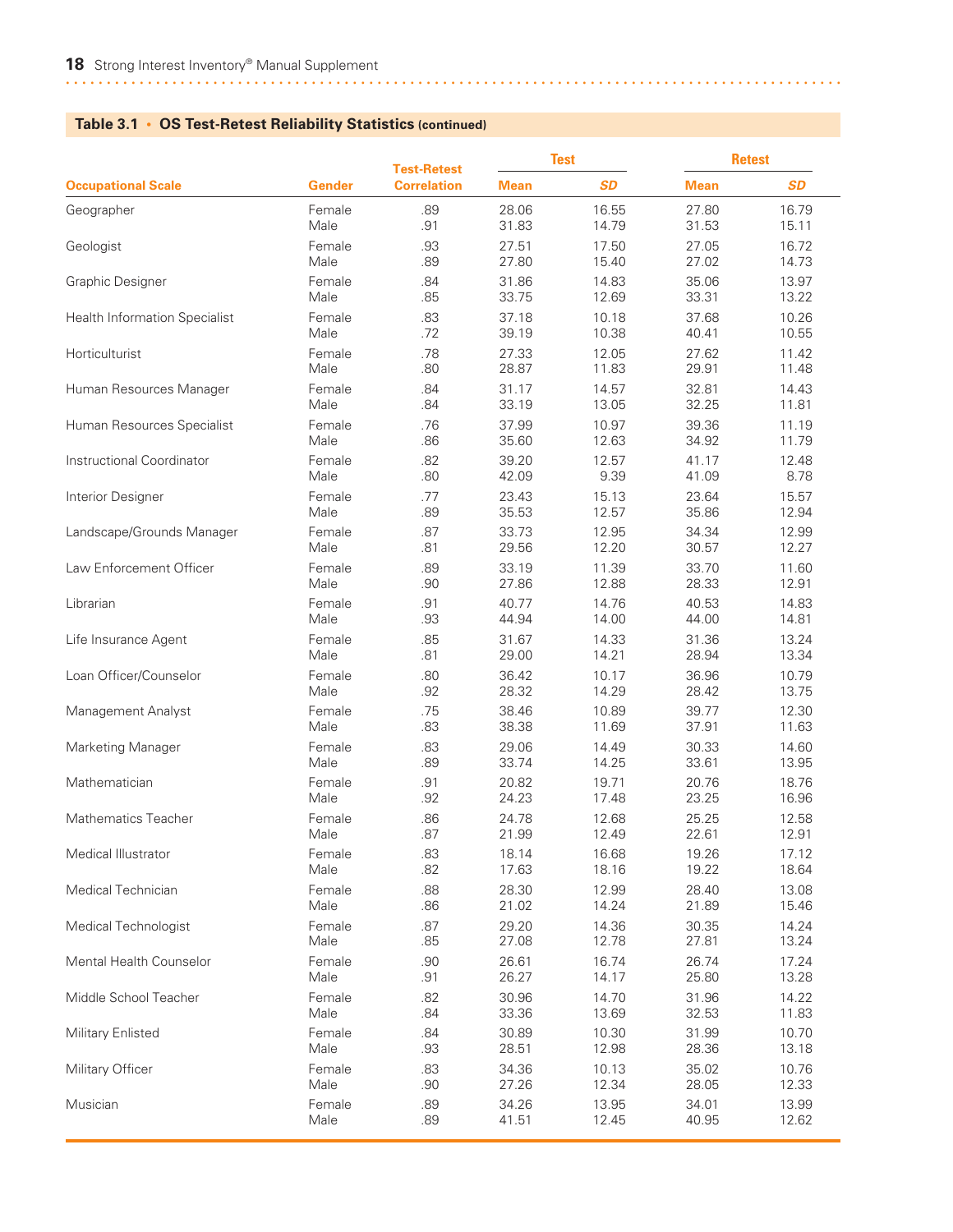|                                  |        | <b>Test-Retest</b> |             | <b>Test</b> |             | <b>Retest</b> |  |
|----------------------------------|--------|--------------------|-------------|-------------|-------------|---------------|--|
| <b>Occupational Scale</b>        | Gender | <b>Correlation</b> | <b>Mean</b> | <b>SD</b>   | <b>Mean</b> | <b>SD</b>     |  |
| Network Administrator            | Female | .88                | 37.98       | 10.99       | 39.48       | 11.25         |  |
|                                  | Male   | .88                | 36.91       | 13.51       | 35.52       | 13.76         |  |
| Nursing Home Administrator       | Female | .79                | 36.93       | 11.21       | 37.81       | 11.24         |  |
|                                  | Male   | .78                | 37.56       | 12.41       | 38.65       | 12.35         |  |
| Occupational Therapist           | Female | .83                | 30.22       | 14.26       | 31.49       | 14.03         |  |
|                                  | Male   | .79                | 35.23       | 13.39       | 36.54       | 13.31         |  |
| <b>Operations Manager</b>        | Female | .81                | 35.66       | 12.33       | 36.87       | 12.59         |  |
|                                  | Male   | .90                | 32.79       | 14.71       | 32.67       | 14.47         |  |
| Optician                         | Female | .77                | 31.09       | 11.72       | 31.76       | 11.21         |  |
|                                  | Male   | .83                | 32.27       | 11.21       | 32.31       | 11.27         |  |
| Optometrist                      | Female | .87                | 34.21       | 12.48       | 35.28       | 12.40         |  |
|                                  | Male   | .85                | 28.91       | 15.52       | 29.83       | 15.63         |  |
| Paralegal                        | Female | .76                | 41.43       | 10.05       | 41.19       | 10.87         |  |
|                                  | Male   | .84                | 40.81       | 11.93       | 40.55       | 12.68         |  |
| Parks & Recreation Manager       | Female | .82                | 33.12       | 12.51       | 33.33       | 12.45         |  |
|                                  | Male   | .87                | 36.10       | 10.94       | 36.24       | 11.11         |  |
| Personal Financial Advisor       | Female | .79                | 31.05       | 11.42       | 31.32       | 11.65         |  |
|                                  | Male   | .92                | 20.33       | 16.46       | 20.22       | 15.92         |  |
| Pharmacist                       | Female | .83                | 32.46       | 13.68       | 33.89       | 14.54         |  |
|                                  | Male   | .78                | 32.74       | 12.56       | 34.87       | 12.76         |  |
| Photographer                     | Female | .90                | 38.19       | 11.72       | 38.23       | 12.10         |  |
|                                  | Male   | .85                | 36.73       | 11.62       | 37.46       | 12.46         |  |
| <b>Physical Therapist</b>        | Female | .82                | 22.65       | 18.04       | 25.11       | 18.50         |  |
|                                  | Male   | .83                | 22.39       | 19.02       | 24.13       | 19.07         |  |
| Physician                        | Female | .88                | 29.99       | 14.64       | 29.90       | 14.61         |  |
|                                  | Male   | .86                | 24.29       | 16.04       | 24.35       | 15.98         |  |
| Physicist                        | Female | .91                | 18.24       | 23.56       | 17.83       | 23.04         |  |
|                                  | Male   | .90                | 13.12       | 25.75       | 12.98       | 24.72         |  |
| <b>Production Worker</b>         | Female | .89                | 35.58       | 10.06       | 35.20       | 9.84          |  |
|                                  | Male   | .86                | 32.79       | 11.66       | 33.87       | 11.92         |  |
| Psychologist                     | Female | .89                | 33.07       | 13.58       | 34.36       | 13.59         |  |
|                                  | Male   | .86                | 31.86       | 15.81       | 29.54       | 16.04         |  |
| <b>Public Administrator</b>      | Female | .88                | 30.98       | 15.92       | 30.30       | 15.57         |  |
|                                  | Male   | .89                | 32.40       | 15.17       | 32.58       | 14.74         |  |
| <b>Public Relations Director</b> | Female | .89                | 23.95       | 18.93       | 24.35       | 18.31         |  |
|                                  | Male   | .89                | 29.01       | 18.21       | 29.34       | 17.75         |  |
| Purchasing Agent                 | Female | .88                | 29.30       | 15.15       | 29.98       | 15.26         |  |
|                                  | Male   | .85                | 30.39       | 13.34       | 31.20       | 13.85         |  |
| R&D Manager                      | Female | .90                | 29.89       | 16.61       | 29.76       | 16.30         |  |
|                                  | Male   | .90                | 23.12       | 16.63       | 23.04       | 16.04         |  |
| Radiologic Technologist          | Female | .85                | 32.01       | 11.60       | 32.90       | 12.17         |  |
|                                  | Male   | .89                | 34.53       | 11.35       | 35.08       | 11.26         |  |
| Realtor                          | Female | .83                | 32.94       | 11.09       | 33.82       | 10.81         |  |
|                                  | Male   | .87                | 28.58       | 13.69       | 29.09       | 12.76         |  |
| Recreation Therapist             | Female | .84                | 34.64       | 11.14       | 35.53       | 10.80         |  |
|                                  | Male   | .85                | 28.59       | 13.35       | 29.45       | 13.04         |  |
| Registered Nurse                 | Female | .83                | 31.74       | 13.24       | 34.39       | 13.08         |  |
|                                  | Male   | .81                | 33.31       | 15.66       | 35.01       | 16.70         |  |
| <b>Rehabilitation Counselor</b>  | Female | .81                | 33.44       | 13.63       | 34.80       | 14.12         |  |
|                                  | Male   | .85                | 36.87       | 12.48       | 35.65       | 12.01         |  |
| Religious/Spiritual Leader       | Female | .85                | 11.42       | 20.45       | 14.15       | 21.05         |  |
|                                  | Male   | .84                | 25.50       | 16.47       | 22.79       | 15.52         |  |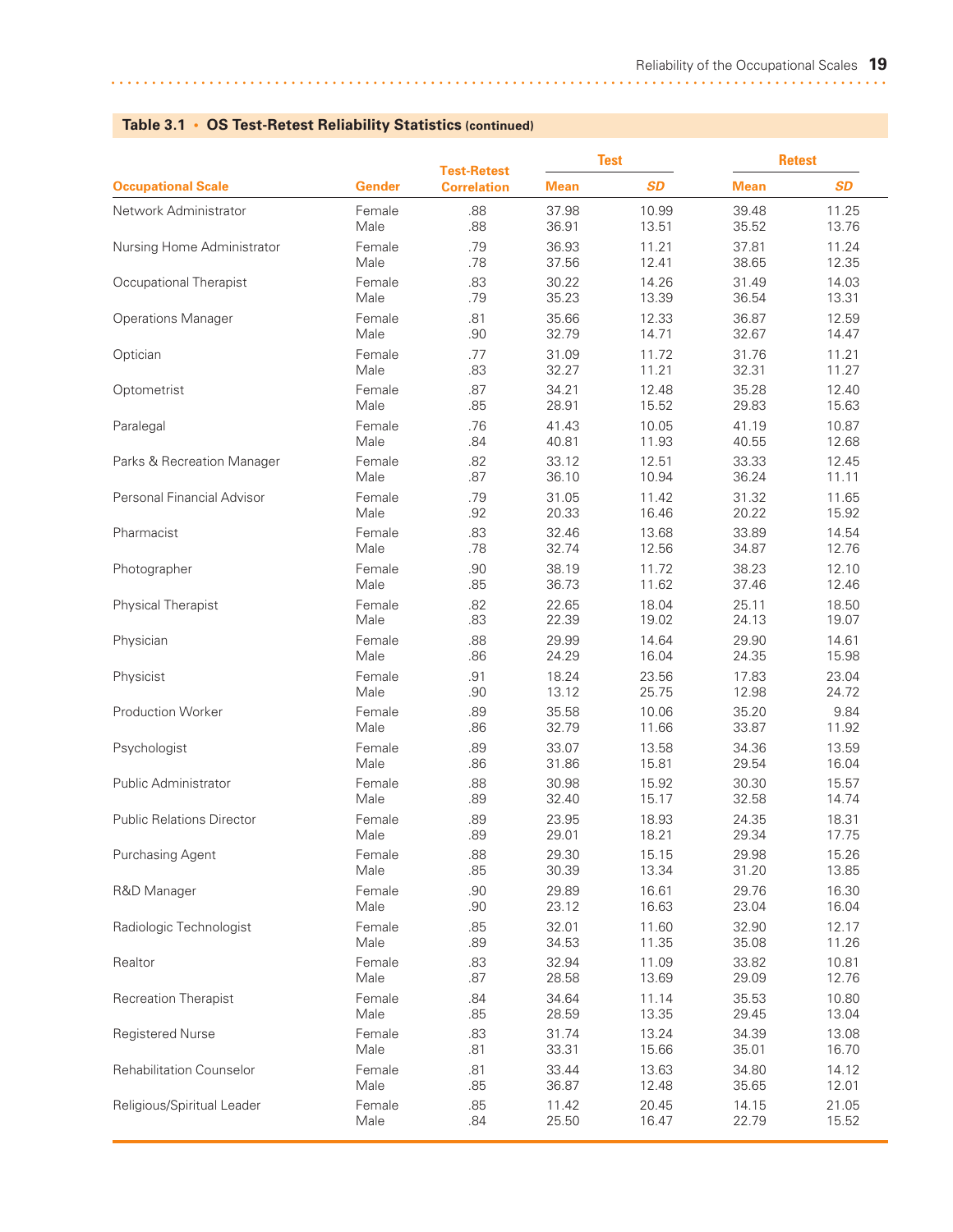|                                       |        | <b>Test-Retest</b> | <b>Test</b> |           | <b>Retest</b> |           |
|---------------------------------------|--------|--------------------|-------------|-----------|---------------|-----------|
| <b>Occupational Scale</b>             | Gender | <b>Correlation</b> | <b>Mean</b> | <b>SD</b> | <b>Mean</b>   | <b>SD</b> |
| Reporter                              | Female | .91                | 28.41       | 16.71     | 28.80         | 17.87     |
|                                       | Male   | .91                | 30.34       | 19.79     | 30.84         | 20.08     |
| <b>Respiratory Therapist</b>          | Female | .85                | 28.21       | 14.14     | 29.03         | 14.81     |
|                                       | Male   | .82                | 27.88       | 13.66     | 30.01         | 14.39     |
| Restaurant Manager                    | Female | .88                | 30.41       | 14.89     | 30.70         | 14.44     |
|                                       | Male   | .90                | 31.75       | 14.11     | 31.51         | 13.81     |
| Sales Manager                         | Female | .81                | 27.52       | 14.24     | 28.60         | 13.83     |
|                                       | Male   | .92                | 23.08       | 17.30     | 22.81         | 16.65     |
| School Administrator                  | Female | .86                | 33.16       | 14.45     | 34.07         | 13.30     |
|                                       | Male   | .83                | 27.87       | 13.97     | 28.56         | 13.57     |
| School Counselor                      | Female | .86                | 31.51       | 13.10     | 31.53         | 13.20     |
|                                       | Male   | .86                | 34.41       | 12.80     | 34.41         | 13.43     |
| Science Teacher                       | Female | .83                | 24.06       | 14.12     | 24.82         | 14.32     |
|                                       | Male   | .82                | 24.12       | 13.77     | 25.01         | 13.54     |
| Secondary School Teacher              | Female | .85                | 32.10       | 14.20     | 33.37         | 14.66     |
|                                       | Male   | .84                | 36.72       | 12.92     | 35.12         | 12.58     |
| Securities Sales Agent                | Female | .80                | 26.25       | 12.14     | 27.09         | 12.30     |
|                                       | Male   | .92                | 17.62       | 20.69     | 16.82         | 19.97     |
| Social Worker                         | Female | .84                | 31.31       | 13.83     | 32.79         | 13.97     |
|                                       | Male   | .90                | 30.76       | 12.43     | 29.81         | 11.92     |
| Sociologist                           | Female | .86                | 26.16       | 17.56     | 26.01         | 17.21     |
|                                       | Male   | .87                | 30.06       | 17.95     | 30.39         | 18.01     |
| Software Developer                    | Female | .88                | 37.00       | 11.50     | 38.19         | 11.79     |
|                                       | Male   | .88                | 38.31       | 12.78     | 37.05         | 12.76     |
| <b>Special Education Teacher</b>      | Female | .85                | 27.21       | 14.13     | 28.60         | 13.89     |
|                                       | Male   | .83                | 38.44       | 15.36     | 39.30         | 15.19     |
| Speech Pathologist                    | Female | .83                | 34.74       | 13.01     | 35.22         | 13.43     |
|                                       | Male   | .86                | 40.76       | 12.09     | 41.12         | 12.21     |
| <b>Technical Sales Representative</b> | Female | .78                | 33.58       | 10.40     | 34.85         | 10.54     |
|                                       | Male   | .93                | 32.60       | 12.44     | 32.39         | 11.99     |
| <b>Technical Support Specialist</b>   | Female | .86                | 38.16       | 10.99     | 40.03         | 10.50     |
|                                       | Male   | .85                | 39.21       | 11.01     | 38.16         | 11.72     |
| <b>Technical Writer</b>               | Female | .88                | 34.90       | 17.19     | 35.57         | 16.66     |
|                                       | Male   | .91                | 38.94       | 16.29     | 39.09         | 15.89     |
| Top Executive, Business/Finance       | Female | .83                | 31.81       | 12.14     | 33.15         | 12.11     |
|                                       | Male   | .88                | 27.59       | 17.36     | 27.24         | 16.99     |
| Training & Development Specialist     | Female | .81                | 33.13       | 12.64     | 34.02         | 12.32     |
|                                       | Male   | .87                | 37.32       | 12.98     | 35.77         | 12.60     |
| Translator                            | Female | .89                | 37.31       | 14.36     | 37.37         | 14.84     |
|                                       | Male   | .92                | 43.80       | 11.63     | 43.31         | 12.11     |
| University Administrator              | Female | .84                | 33.43       | 13.68     | 34.67         | 13.71     |
|                                       | Male   | .85                | 34.88       | 12.41     | 33.57         | 12.07     |
| University Faculty Member             | Female | .86                | 37.04       | 11.04     | 38.47         | 10.56     |
|                                       | Male   | .89                | 33.06       | 14.41     | 31.01         | 14.08     |
| Urban & Regional Planner              | Female | .88                | 25.57       | 16.89     | 27.26         | 16.93     |
|                                       | Male   | .84                | 19.58       | 17.81     | 21.24         | 18.60     |
| Veterinarian                          | Female | .82                | 22.66       | 12.78     | 23.79         | 12.62     |
|                                       | Male   | .90                | 21.80       | 10.91     | 22.37         | 11.44     |
| Vocational Agriculture Teacher        | Female | .87                | 35.90       | 14.10     | 36.87         | 13.81     |
|                                       | Male   | .89                | 40.68       | 11.20     | 41.18         | 11.59     |
| Wholesale Sales Representative        | Female | .82                | 28.96       | 13.31     | 30.28         | 13.10     |
|                                       | Male   | .91                | 31.03       | 13.15     | 30.92         | 12.80     |

*Note:* Results are from the overall test-retest sample, *N* = 174 (109 women and 65 men). A description of this sample is provided on page 10 of the *Strong* manual.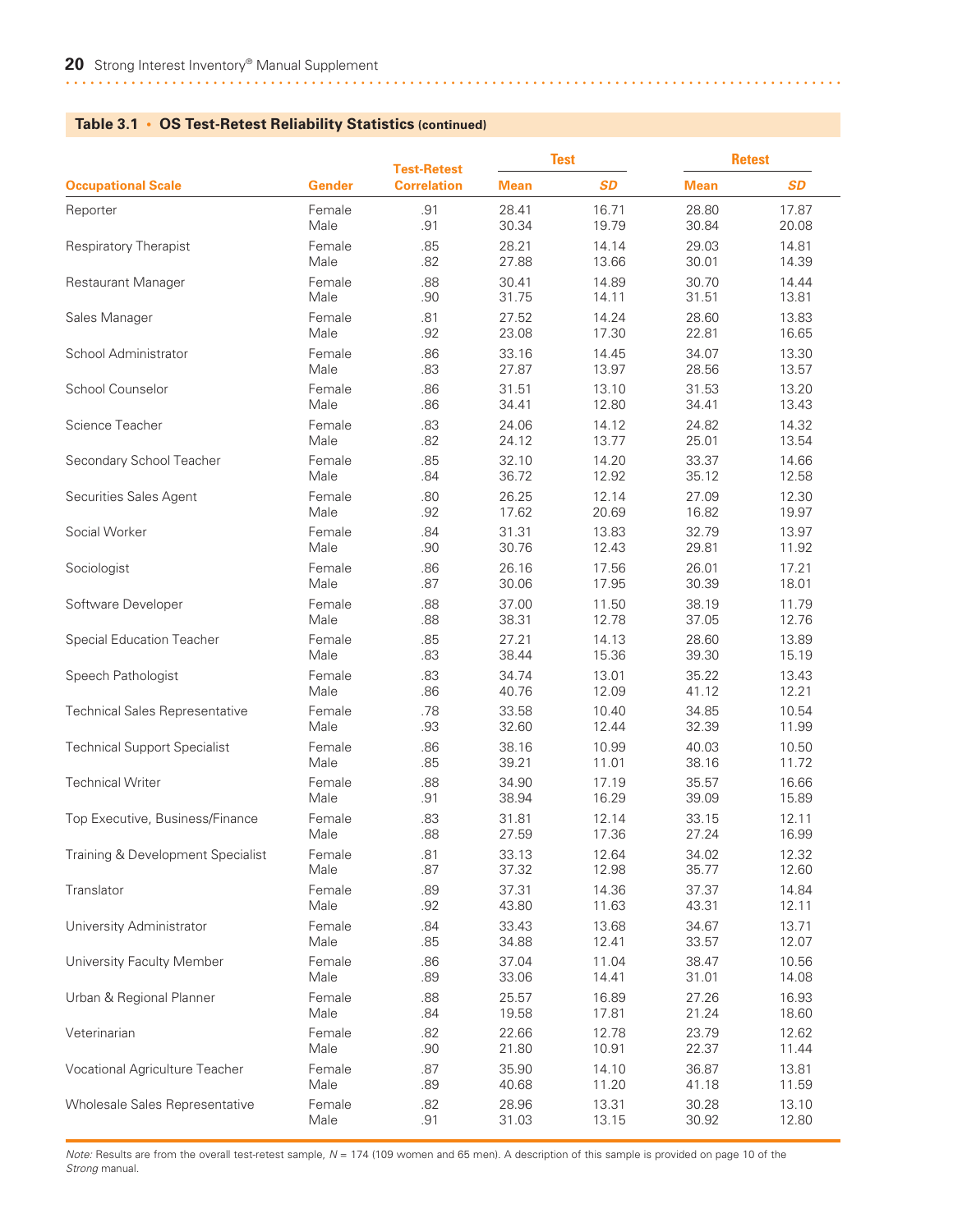#### **C HAPTER 4**

# Validity of the Occupational Scales . . . ...... . . .... . . . . . . . . . . . . . . . . . . . . . . . . . . . . .............. . . . . . . . . . . . . . . . . . . . . . . . . . . . . . . . . . . . . . . . . . ..................

<span id="page-27-0"></span>. . . ...... . . . . . . . . . . . . . ................................................... . . . . . . . . . . . . . . . . . . . . . . . . . . . . . . . . . . . . . . . . . . .

 $A$  number of analyses were computed to examine<br>the validity of the OSs. Concurrent validity was examined using the correlations among the OSs specifically, correlations determine whether OSs with the same Theme code are more similar to each other than to OSs in general. Correlations between the OSs and the General Occupational Themes (GOTs), Basic Interest Scales (BISs), and Personal Style Scales (PSSs) were also computed. By comparing the scores of people who are currently employed in different occupations, correlations between the OSs and other *Strong* instrument scales can speak to the validity of each scale. If the scales are working as they should, people will score high on scales relevant to their own occupation.

# **Correlations Among the Occupational Scales**

Discriminant validity can be evaluated by examining the correlations among the OSs, where OSs within Themes are expected to be more strongly related than OSs overall. As shown in Table 4.1, the median correlations within Theme for women ranged from .34 for Conventional to .61 for Investigative. The median correlations for men ranged from .45 for Realistic to .57 for Artistic. These results show that the OSs that share the same Theme tend to be related to a greater extent

than OSs overall. In addition, the low overall median correlation shows that in general the OSs are measuring the unique interests of people in these occupations; that is, each OS provides a measure of unique qualities. These findings provide support for the discriminant validity of the OSs. **Please note that Table 4.1 is a replacement for Table 5.6 in the** *Strong* **manual***.*

It should be noted that the correlational patterns here are somewhat different from those reported in the *Strong* manual, as the median correlations for women ranged from .39 for Conventional, Realistic, and Social to .57 for Artistic, while the median correlations reported for men ranged from .27 for Conventional to .58 for Investigative. Nevertheless, the overall findings remain the same; OSs within each Theme are more similar than are OSs across all Themes.

#### **Table 4.1 • OS Correlations Overall and Within Theme for Women and Men in the GRS**

|               | <b>OS Correlation</b> |       |  |
|---------------|-----------------------|-------|--|
| <b>Theme</b>  | Women r               | Men r |  |
| Realistic     | .39                   | .45   |  |
| Investigative | .61                   | .55   |  |
| Artistic      | .54                   | .57   |  |
| Social        | .50                   | .52   |  |
| Enterprising  | .46                   | .51   |  |
| Conventional  | .34                   | .51   |  |
| Overall       | .15                   | .16   |  |

*Note: N* = 2,250 (1,125 women and 1,125 men).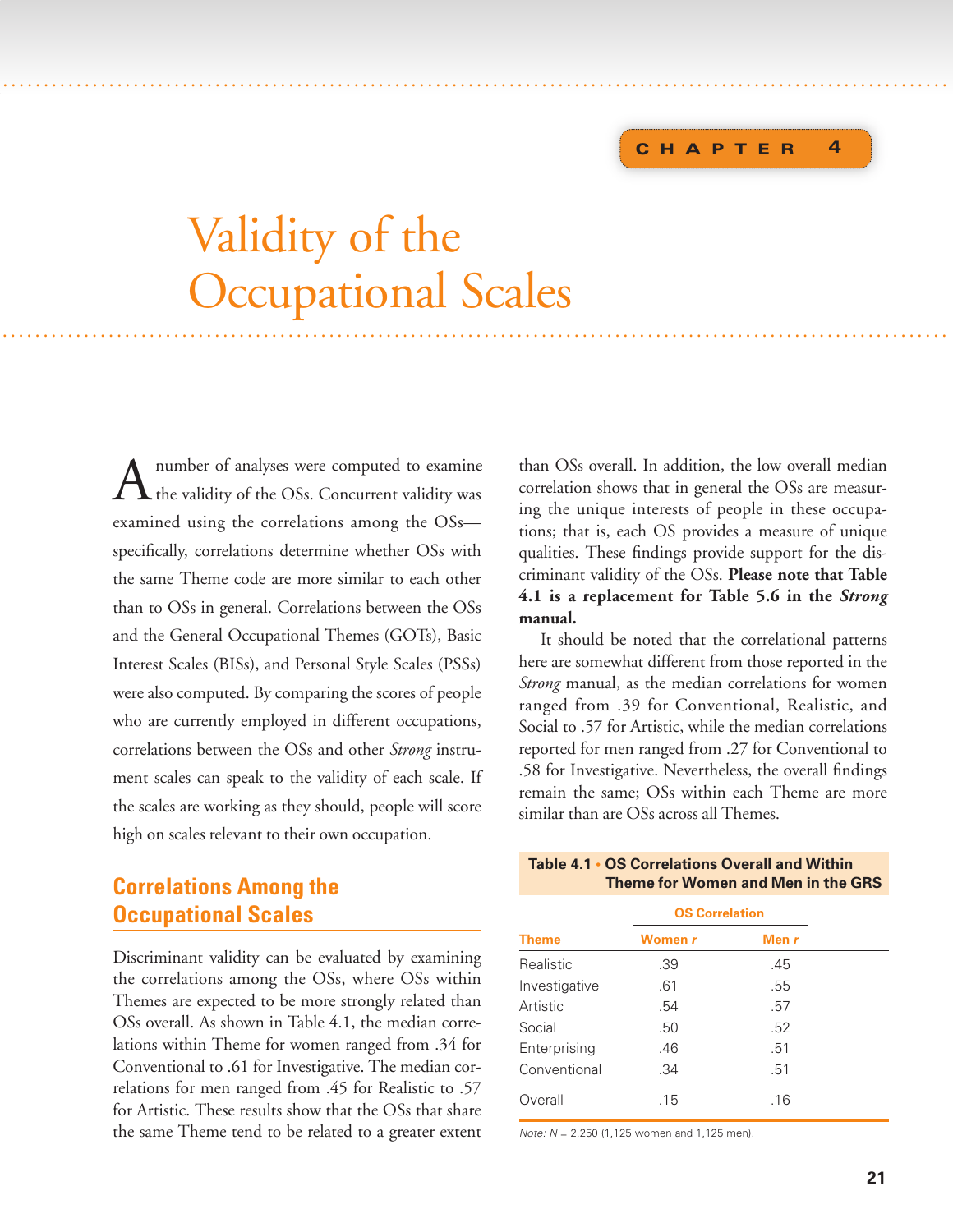# <span id="page-28-0"></span>**Correlations Between the GOTs and the OSs**

Tables 4.2–4.7 illustrate the relationship between each of the six General Occupational Themes (GOTs) and the new, updated, and revised OSs. The tables show the 10 highest-correlating and 10 lowest-correlating OSs—separately for women and men—for each GOT. These correlations can help provide a better understanding of each of the GOTs and can help confirm the constructs underlying each Theme. For example, strong positive relationships exist between the Artistic GOT and OSs such as Arts/Entertainment Manager and Editor. These relationships provide a powerful demonstration of the validity of the GOTs. Please refer to the *Strong* manual (Figures 3.2–3.7) for correlations with existing OSs*.*

| <b>Female Occupational Scale</b>      | Women r | <b>Male Occupational Scale</b>      | Men $r$ |
|---------------------------------------|---------|-------------------------------------|---------|
| Engineer                              | .70     | Engineer                            | .69     |
| Network Administrator                 | .68     | Computer & IS Manager               | .65     |
| <b>Technical Support Specialist</b>   | .67     | Network Administrator               | .64     |
| Computer Programmer                   | .64     | Software Developer                  | .62     |
| Software Developer                    | .61     | <b>Technical Support Specialist</b> | .59     |
| <b>Graphic Designer</b>               | .51     | Computer/Mathematics Manager        | .58     |
| <b>Registered Nurse</b>               | .49     | <b>Computer Systems Analyst</b>     | .57     |
| Computer/Mathematics Manager          | .45     | Computer Programmer                 | .54     |
| <b>Technical Sales Representative</b> | .43     | Accountant                          | .37     |
| Management Analyst                    | .38     | Auditor                             | .36     |
| Training & Development Specialist     | .13     | Human Resources Manager             | .08     |
| Bartender                             | .11     | Attorney                            | .08     |
| Secondary School Teacher              | .09     | Training & Development Specialist   | .07     |
| Loan Officer/Counselor                | .08     | Editor                              | .07     |
| <b>Elementary School Teacher</b>      | .07     | University Faculty Member           | .07     |
| Middle School Teacher                 | .06     | Human Resources Specialist          | .04     |
| Social Worker                         | .01     | University Administrator            | $-.03$  |
| <b>Special Education Teacher</b>      | $-.01$  | Career Counselor                    | $-.04$  |
| Career Counselor                      | $-.03$  | Social Worker                       | $-.20$  |
| Mental Health Counselor               | $-.23$  | <b>Mental Health Counselor</b>      | $-.26$  |

**Table 4.2 • Ten Highest and Lowest Correlations Between Realistic Theme and OS Scores for Women and Men in the GRS**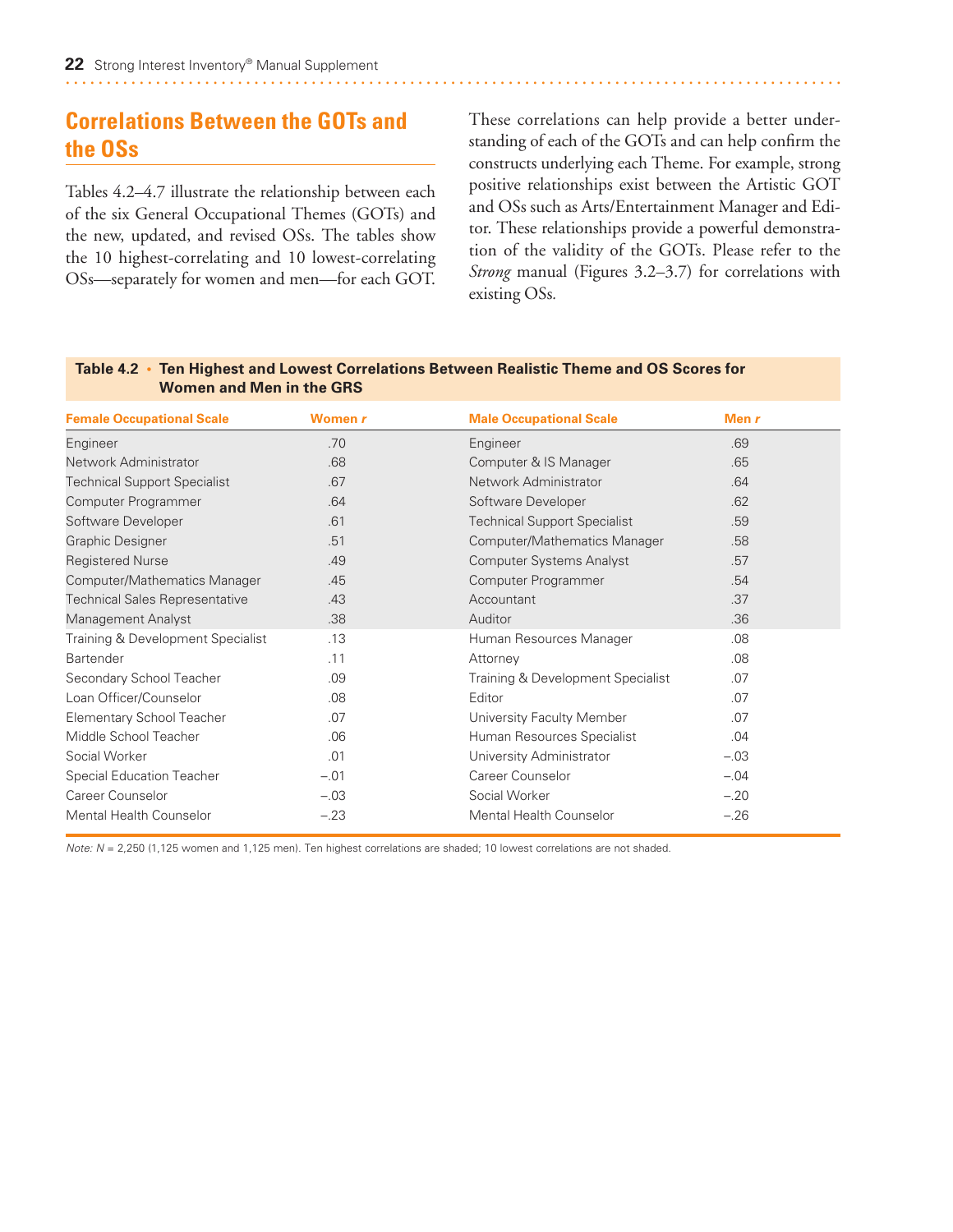| <b>Female Occupational Scale</b>    | Women r | <b>Male Occupational Scale</b>        | Men $r$ |  |
|-------------------------------------|---------|---------------------------------------|---------|--|
| Engineer                            | .84     | Engineer                              | .84     |  |
| <b>Registered Nurse</b>             | .76     | Software Developer                    | .79     |  |
| Network Administrator               | .73     | Computer Programmer                   | 76      |  |
| Software Developer                  | .71     | Network Administrator                 | .74     |  |
| Computer Programmer                 | .70     | Psychologist                          | .72     |  |
| University Faculty Member           | .68     | Computer/Mathematics Manager          | .66     |  |
| Psychologist                        | .60     | <b>Technical Support Specialist</b>   | .61     |  |
| <b>Technical Support Specialist</b> | .56     | <b>Computer Systems Analyst</b>       | .60     |  |
| Management Analyst                  | .44     | Computer & IS Manager                 | .59     |  |
| Computer/Mathematics Manager        | .42     | University Faculty Member             | .59     |  |
| Social Worker                       | .12     | <b>Marketing Manager</b>              | .15     |  |
| <b>Elementary School Teacher</b>    | .11     | Securities Sales Agent                | .15     |  |
| <b>Marketing Manager</b>            | .10     | Career Counselor                      | .12     |  |
| Middle School Teacher               | .10     | Human Resources Specialist            | .10     |  |
| Administrative Assistant            | .09     | Wholesale Sales Representative        | .10     |  |
| Career Counselor                    | .08     | <b>Technical Sales Representative</b> | .08     |  |
| Special Education Teacher           | .06     | Loan Officer/Counselor                | .04     |  |
| Loan Officer/Counselor              | .06     | Social Worker                         | $-.03$  |  |
| <b>Bartender</b>                    | $-.03$  | <b>Bartender</b>                      | $-.06$  |  |
| Mental Health Counselor             | $-.10$  | Mental Health Counselor               | $-.21$  |  |

#### <span id="page-29-0"></span>**Table 4.3 • Ten Highest and Lowest Correlations Between Investigative Theme and OS Scores for Women and Men in the GRS**

*Note: N* = 2,250 (1,125 women and 1,125 men). Ten highest correlations are shaded; 10 lowest correlations are not shaded.

#### **Table 4.4 • Ten Highest and Lowest Correlations Between Artistic Theme and OS Scores for Women and Men in the GRS**

| <b>Female Occupational Scale</b>       | Women r | <b>Male Occupational Scale</b>     | Men $r$ |  |
|----------------------------------------|---------|------------------------------------|---------|--|
| Editor                                 | .92     | Arts/Entertainment Manager         | .93     |  |
| Arts/Entertainment Manager             | .88     | Editor                             | .90     |  |
| <b>Graphic Designer</b>                | .79     | Instructional Coordinator          | .66     |  |
| Instructional Coordinator              | .68     | <b>Bartender</b>                   | .64     |  |
| Attorney                               | .65     | Secondary School Teacher           | .64     |  |
| Psychologist                           | .61     | Attorney                           | .62     |  |
| Religious/Spiritual Leader             | .59     | University Faculty Member          | .61     |  |
| University Faculty Member              | .57     | Psychologist                       | .59     |  |
| University Administrator               | .53     | <b>Community Service Director</b>  | .59     |  |
| <b>Rehabilitation Counselor</b>        | .51     | <b>Rehabilitation Counselor</b>    | .58     |  |
| <b>Technical Support Specialist</b>    | .22     | Accountant                         | .18     |  |
| Computer Programmer                    | .21     | Engineer                           | .17     |  |
| <b>Bartender</b>                       | .20     | Computer/Mathematics Manager       | .17     |  |
| Loan Officer/Counselor                 | .18     | <b>Operations Manager</b>          | .17     |  |
| Auditor                                | .12     | <b>Financial Analyst</b>           | .17     |  |
| <b>Business/Finance Supervisor</b>     | .08     | Computer Programmer                | .16     |  |
| Administrative Assistant               | .01     | <b>Business/Finance Supervisor</b> | .15     |  |
| <b>Customer Service Representative</b> | .00.    | Computer Systems Analyst           | .13     |  |
| <b>Financial Manager</b>               | .00.    | Network Administrator              | .13     |  |
| Accountant                             | $-.12$  | <b>Financial Manager</b>           | .08     |  |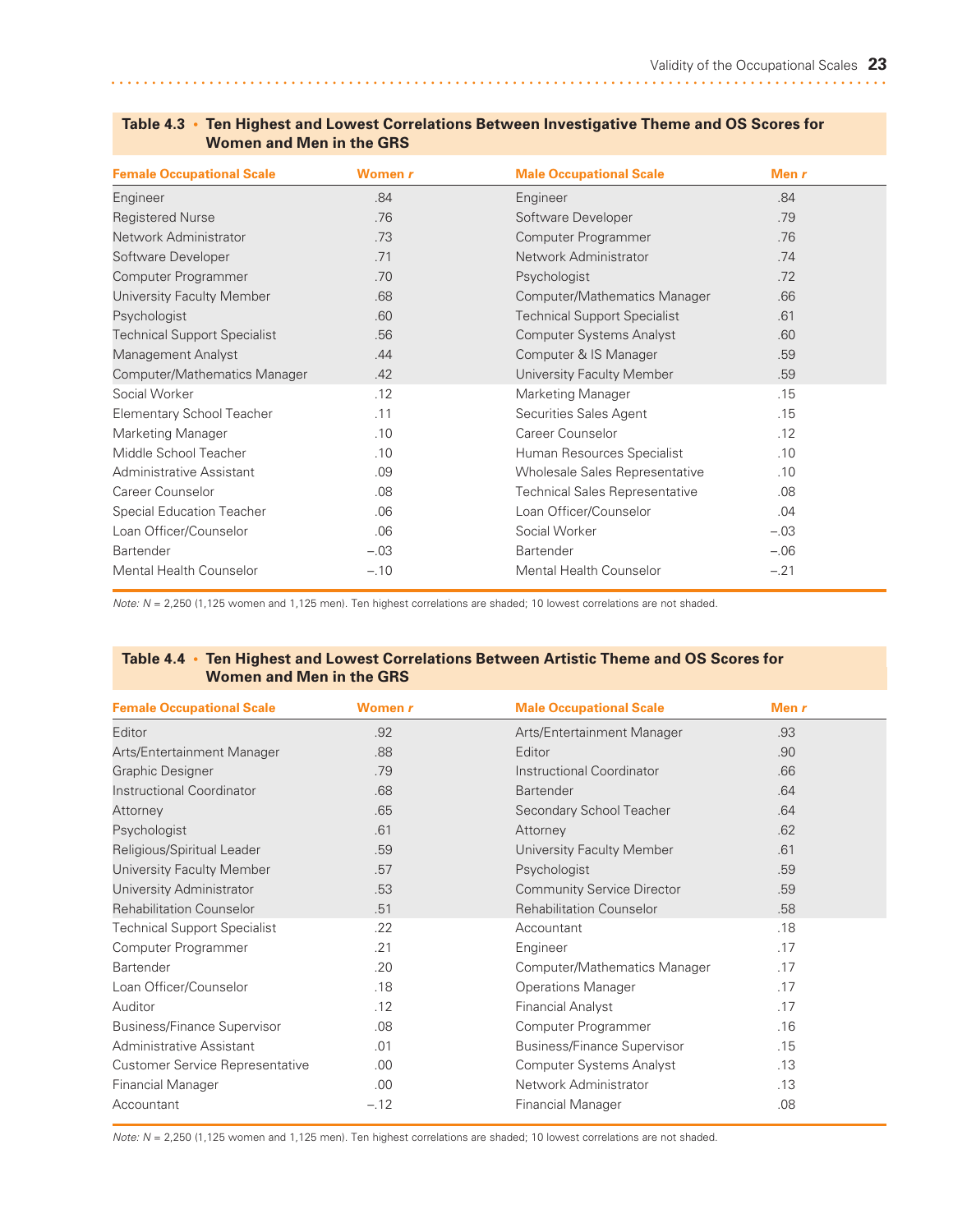| <b>Female Occupational Scale</b>    | Women r | <b>Male Occupational Scale</b>         | Men r |
|-------------------------------------|---------|----------------------------------------|-------|
| <b>Elementary School Teacher</b>    | .87     | <b>Elementary School Teacher</b>       | .89   |
| <b>Rehabilitation Counselor</b>     | .86     | <b>Community Service Director</b>      | .89   |
| Secondary School Teacher            | .85     | <b>Rehabilitation Counselor</b>        | .88   |
| Social Worker                       | .84     | Secondary School Teacher               | .87   |
| <b>Special Education Teacher</b>    | .82     | Middle School Teacher                  | .87   |
| Middle School Teacher               | .81     | Religious/Spiritual Leader             | .86   |
| Religious/Spiritual Leader          | .79     | Instructional Coordinator              | .85   |
| Career Counselor                    | .75     | University Administrator               | .80   |
| University Administrator            | .72     | Career Counselor                       | .80   |
| Instructional Coordinator           | .69     | <b>Customer Service Representative</b> | .78   |
| Psychologist                        | .34     | Editor                                 | .40   |
| Computer/Mathematics Manager        | .33     | <b>Financial Manager</b>               | .35   |
| <b>Technical Support Specialist</b> | .26     | Computer/Mathematics Manager           | .34   |
| Engineer                            | .21     | <b>Technical Support Specialist</b>    | .34   |
| <b>Financial Manager</b>            | .19     | Computer & IS Manager                  | .32   |
| Accountant                          | .16     | Computer Programmer                    | .20   |
| Software Developer                  | .13     | Engineer                               | .20   |
| Computer Programmer                 | .11     | <b>Computer Systems Analyst</b>        | .20   |
| Graphic Designer                    | .11     | Software Developer                     | .20   |
| Network Administrator               | .10     | Network Administrator                  | .13   |

#### <span id="page-30-0"></span>**Table 4.5 • Ten Highest and Lowest Correlations Between Social Theme and OS Scores for Women and Men in the GRS**

*Note: N* = 2,250 (1,125 women and 1,125 men). Ten highest correlations are shaded; 10 lowest correlations are not shaded.

#### **Table 4.6 • Ten Highest and Lowest Correlations Between Enterprising Theme and OS Scores for Women and Men in the GRS**

| <b>Female Occupational Scale</b>      | Women r | <b>Male Occupational Scale</b>        | Men $r$ |
|---------------------------------------|---------|---------------------------------------|---------|
| Realtor                               | .93     | Wholesale Sales Representative        | .93     |
| Wholesale Sales Representative        | .91     | Securities Sales Agent                | .91     |
| Sales Manager                         | .88     | Sales Manager                         | .89     |
| Securities Sales Agent                | .88     | <b>Technical Sales Representative</b> | .88     |
| <b>Technical Sales Representative</b> | .87     | <b>Operations Manager</b>             | .87     |
| Personal Financial Advisor            | .82     | Top Executive, Business/Finance       | .87     |
| Marketing Manager                     | .82     | Loan Officer/Counselor                | .86     |
| Top Executive, Business/Finance       | .80     | <b>Marketing Manager</b>              | .85     |
| <b>Operations Manager</b>             | .78     | Personal Financial Advisor            | .82     |
| Human Resources Manager               | .74     | <b>Business/Finance Supervisor</b>    | .78     |
| Middle School Teacher                 | .21     | Engineer                              | .19     |
| Software Developer                    | .20     | <b>Computer Systems Analyst</b>       | .17     |
| <b>Graphic Designer</b>               | .20     | Software Developer                    | .13     |
| Special Education Teacher             | .18     | <b>Mental Health Counselor</b>        | .13     |
| <b>Registered Nurse</b>               | .17     | University Faculty Member             | .12     |
| Computer Programmer                   | .16     | Psychologist                          | .12     |
| Network Administrator                 | .16     | Editor                                | .11     |
| University Faculty Member             | .13     | Network Administrator                 | .08     |
| Psychologist                          | .11     | Computer Programmer                   | .07     |
| Mental Health Counselor               | .09     | Social Worker                         | $-.08$  |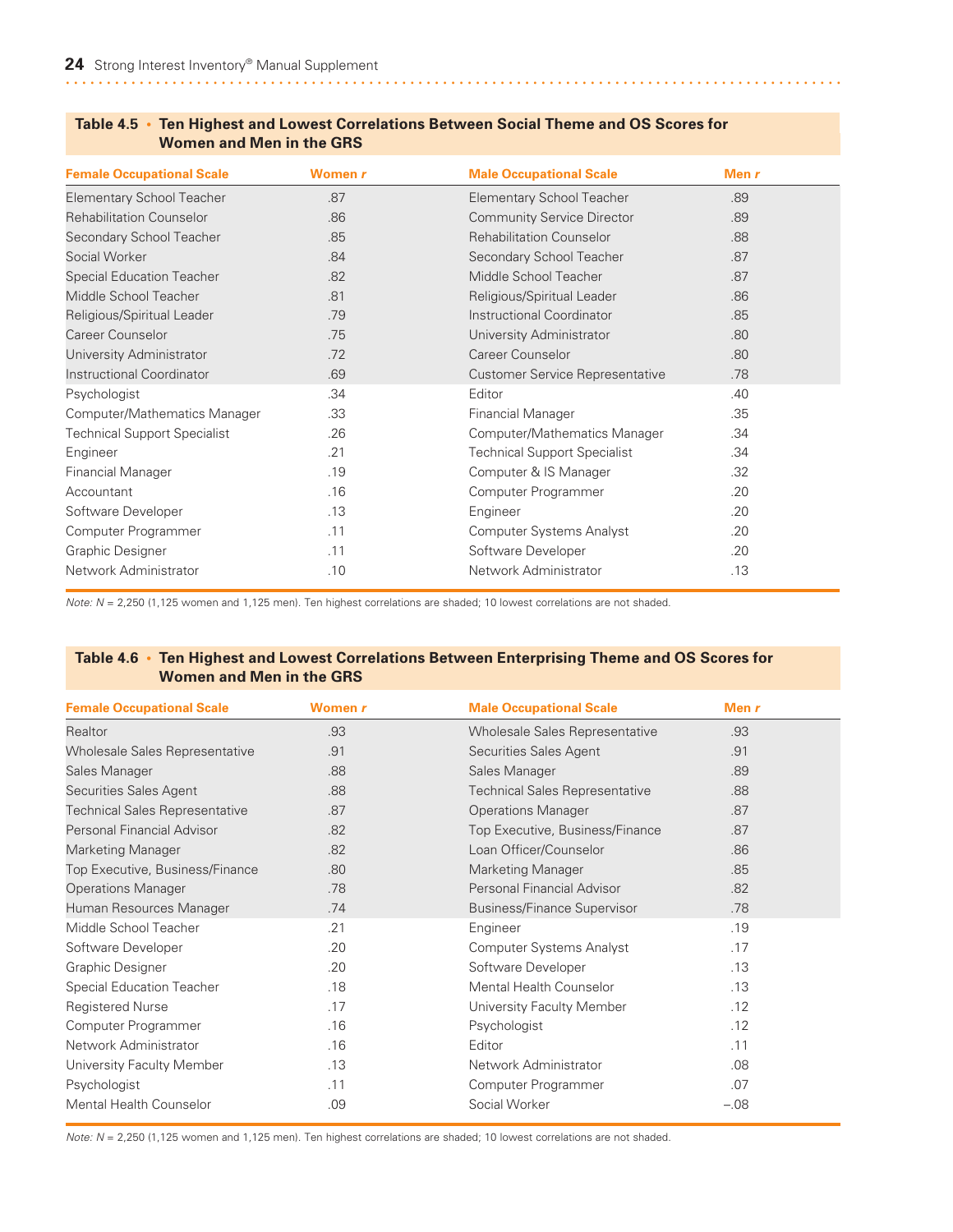| <b>Female Occupational Scale</b>       | Women r | <b>Male Occupational Scale</b>      | Men $r$ |  |
|----------------------------------------|---------|-------------------------------------|---------|--|
| Accountant                             | .80     | Accountant                          | .77     |  |
| Auditor                                | .76     | Auditor                             | .76     |  |
| <b>Financial Manager</b>               | .75     | <b>Financial Manager</b>            | .75     |  |
| <b>Technical Support Specialist</b>    | .75     | <b>Business/Finance Supervisor</b>  | .73     |  |
| Administrative Assistant               | .70     | Computer/Mathematics Manager        | .71     |  |
| Software Developer                     | .69     | <b>Computer Systems Analyst</b>     | .68     |  |
| <b>Business/Finance Supervisor</b>     | .68     | <b>Financial Analyst</b>            | .67     |  |
| Computer/Mathematics Manager           | .66     | Computer & IS Manager               | .66     |  |
| Computer Programmer                    | .66     | <b>Technical Support Specialist</b> | .63     |  |
| <b>Customer Service Representative</b> | .64     | Computer Programmer                 | .61     |  |
| Graphic Designer                       | .03     | <b>Rehabilitation Counselor</b>     | .24     |  |
| Secondary School Teacher               | .02     | <b>Elementary School Teacher</b>    | .23     |  |
| Career Counselor                       | $-.02$  | University Administrator            | .19     |  |
| Social Worker                          | $-.02$  | Attorney                            | .18     |  |
| Attorney                               | $-.06$  | Arts/Entertainment Manager          | .18     |  |
| Middle School Teacher                  | $-.08$  | Career Counselor                    | .11     |  |
| Psychologist                           | $-.09$  | Editor                              | .05     |  |
| Special Education Teacher              | $-.11$  | Bartender                           | .02     |  |
| Bartender                              | $-.17$  | Social Worker                       | $-.28$  |  |
| <b>Mental Health Counselor</b>         | $-.51$  | Mental Health Counselor             | $-.34$  |  |

#### <span id="page-31-0"></span>**Table 4.7 • Ten Highest and Lowest Correlations Between Conventional Theme and OS Scores for Women and Men in the GRS**

*Note:*  $N = 2,250$  (1,125 women and 1,125 men). Ten highest correlations are shaded; 10 lowest correlations are not shaded.

# **Correlations Between the BISs and the OSs**

Tables 4.8–4.37 illustrate the relationship between each of the Basic Interest Scales (BISs) and the new, updated, and revised OSs. The tables show the BISs and the 10 highest-correlating and 10 lowest-correlating

OSs, separately for women and men. These correlations can help us examine the validity and provide an overview of the occupational meaning of each BIS. For example, as we might expect, there is a strong positive relationship between Rehabilitation Counselor and the Counseling BIS. Please refer to the *Strong* manual (Figures 4.1–4.30) for correlations with existing OSs*.*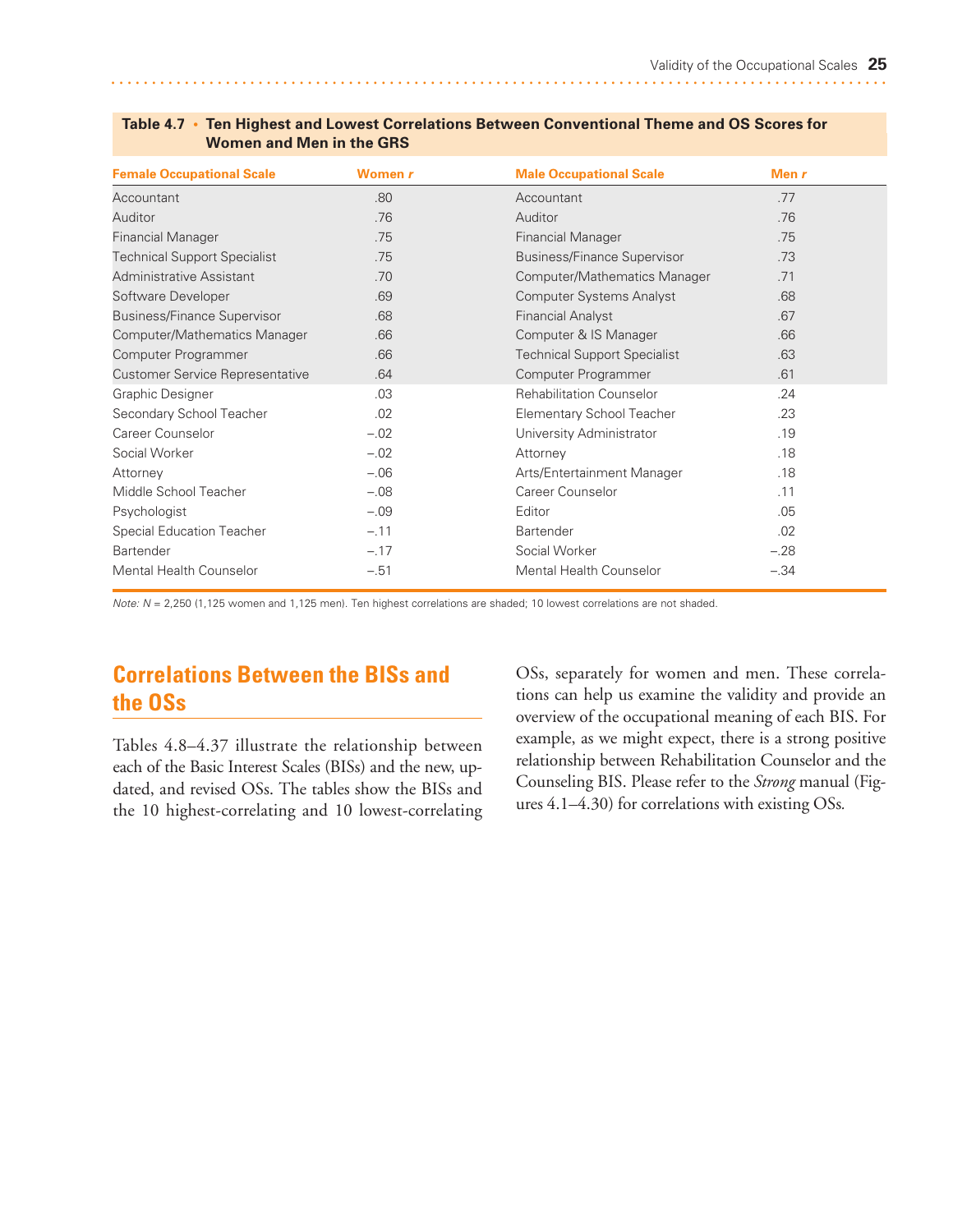| <b>Female Occupational Scale</b>    | Women r | <b>Male Occupational Scale</b>      | Men $r$ |
|-------------------------------------|---------|-------------------------------------|---------|
| Engineer                            | .77     | Engineer                            | .80     |
| Network Administrator               | .75     | Network Administrator               | .70     |
| Computer Programmer                 | .71     | Computer & IS Manager               | .69     |
| <b>Technical Support Specialist</b> | .69     | Software Developer                  | .68     |
| Software Developer                  | .68     | Computer Programmer                 | .63     |
| <b>Graphic Designer</b>             | .60     | Computer/Mathematics Manager        | .62     |
| Computer/Mathematics Manager        | .43     | <b>Computer Systems Analyst</b>     | .61     |
| Management Analyst                  | .43     | <b>Technical Support Specialist</b> | .60     |
| Arts/Entertainment Manager          | .41     | Auditor                             | .34     |
| <b>Registered Nurse</b>             | .41     | Accountant                          | .31     |
| Administrative Assistant            | .10     | <b>Elementary School Teacher</b>    | .03     |
| Loan Officer/Counselor              | .08     | Human Resources Manager             | .02     |
| Secondary School Teacher            | .03     | Training & Development Specialist   | .01     |
| <b>Elementary School Teacher</b>    | .00     | Attorney                            | .00     |
| Middle School Teacher               | $-.03$  | Bartender                           | $-.02$  |
| Social Worker                       | $-.05$  | Human Resources Specialist          | $-.03$  |
| <b>Bartender</b>                    | $-.06$  | University Administrator            | $-.09$  |
| Career Counselor                    | $-.06$  | Career Counselor                    | $-.11$  |
| <b>Special Education Teacher</b>    | $-.09$  | Social Worker                       | $-.29$  |
| <b>Mental Health Counselor</b>      | $-.28$  | <b>Mental Health Counselor</b>      | $-.36$  |

#### <span id="page-32-0"></span>**Table 4.8 • Ten Highest and Lowest Correlations Between Mechanics & Construction BIS and OS Scores for Women and Men in the GRS**

*Note: N* = 2,250 (1,125 women and 1,125 men). Ten highest correlations are shaded; 10 lowest correlations are not shaded.

#### **Table 4.9 • Ten Highest and Lowest Correlations Between Computer Hardware & Electronics BIS and OS Scores for Women and Men in the GRS**

| <b>Female Occupational Scale</b>    | Women r | <b>Male Occupational Scale</b>      | Men $r$ |
|-------------------------------------|---------|-------------------------------------|---------|
| <b>Technical Support Specialist</b> | .89     | <b>Technical Support Specialist</b> | .89     |
| Computer Programmer                 | .85     | <b>Computer Systems Analyst</b>     | .89     |
| Network Administrator               | .84     | Network Administrator               | .87     |
| Software Developer                  | .83     | Computer & IS Manager               | .87     |
| Computer/Mathematics Manager        | .67     | Software Developer                  | .83     |
| Engineer                            | .64     | Computer Programmer                 | .79     |
| Accountant                          | .50     | Computer/Mathematics Manager        | .78     |
| <b>Financial Manager</b>            | .47     | Engineer                            | .69     |
| Auditor                             | .44     | Auditor                             | .31     |
| Management Analyst                  | .44     | Accountant                          | .28     |
| Marketing Manager                   | $-.06$  | Marketing Manager                   | $-.07$  |
| Elementary School Teacher           | $-.06$  | Human Resources Manager             | $-.09$  |
| Attorney                            | $-.12$  | Loan Officer/Counselor              | $-.12$  |
| Secondary School Teacher            | $-.16$  | Human Resources Specialist          | $-.13$  |
| Middle School Teacher               | $-.20$  | University Administrator            | $-.19$  |
| Social Worker                       | $-.21$  | Attorney                            | $-.21$  |
| Special Education Teacher           | $-.23$  | Bartender                           | $-.25$  |
| Career Counselor                    | $-.23$  | Career Counselor                    | $-.25$  |
| Bartender                           | $-.43$  | Social Worker                       | $-.41$  |
| Mental Health Counselor             | $-.61$  | <b>Mental Health Counselor</b>      | $-.57$  |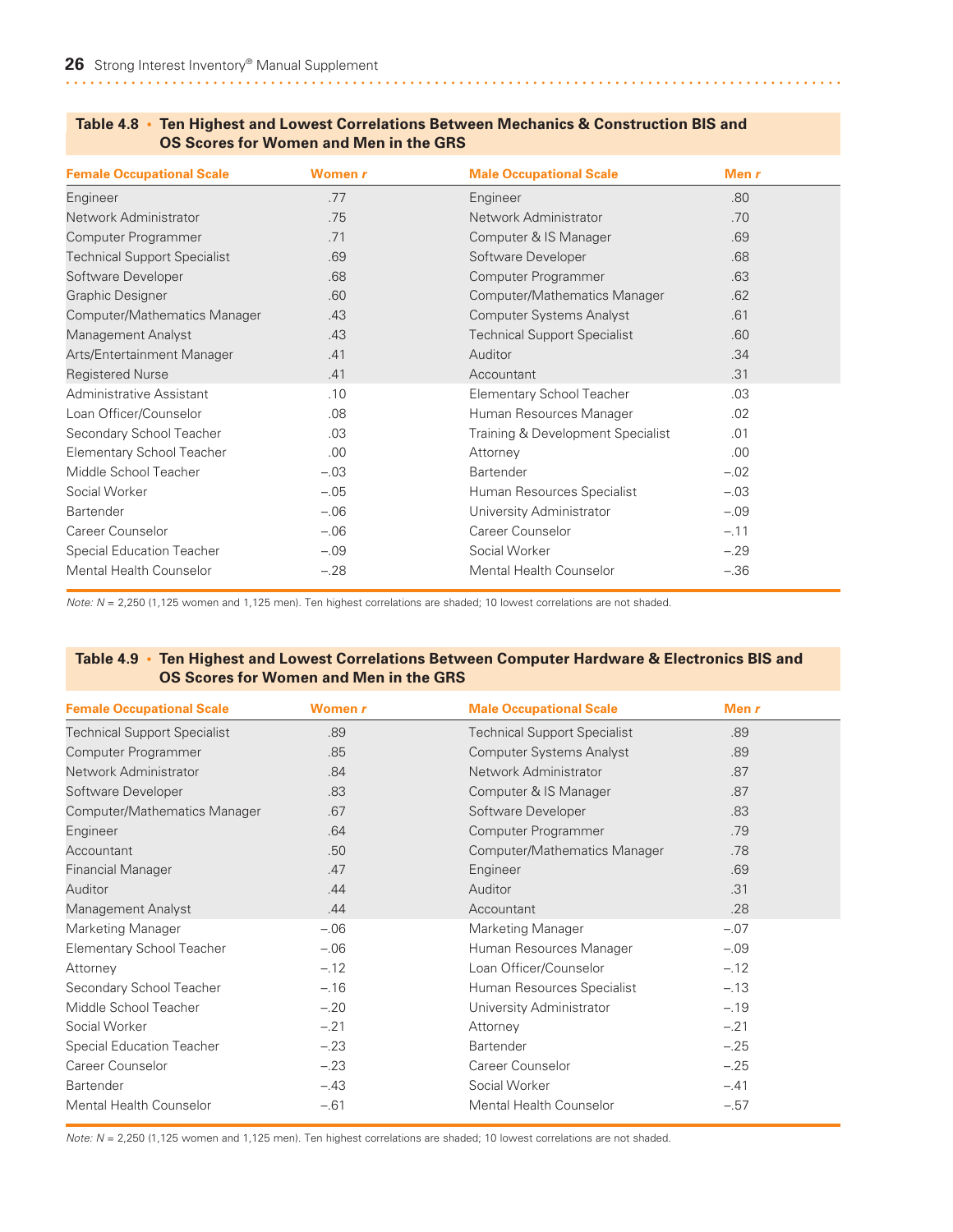| <b>Female Occupational Scale</b>      | Women r | <b>Male Occupational Scale</b>      | Men $r$ |  |
|---------------------------------------|---------|-------------------------------------|---------|--|
| <b>Registered Nurse</b>               | .39     | Engineer                            | .40     |  |
| Engineer                              | .39     | Computer & IS Manager               | .38     |  |
| <b>Technical Support Specialist</b>   | .38     | Computer/Mathematics Manager        | .36     |  |
| Network Administrator                 | .35     | Software Developer                  | .34     |  |
| Computer Programmer                   | .33     | Network Administrator               | .34     |  |
| Software Developer                    | .31     | <b>Technical Support Specialist</b> | .32     |  |
| <b>Technical Sales Representative</b> | .31     | Auditor                             | .30     |  |
| Computer/Mathematics Manager          | .31     | <b>Computer Systems Analyst</b>     | .30     |  |
| Sales Manager                         | .27     | <b>Operations Manager</b>           | .29     |  |
| Top Executive, Business/Finance       | .27     | <b>Business/Finance Supervisor</b>  | .29     |  |
| Secondary School Teacher              | .14     | Training & Development Specialist   | .16     |  |
| Marketing Manager                     | .13     | Human Resources Specialist          | .16     |  |
| Graphic Designer                      | .12     | Arts/Entertainment Manager          | .12     |  |
| Editor                                | .12     | Bartender                           | .11     |  |
| Elementary School Teacher             | .11     | University Administrator            | .11     |  |
| Middle School Teacher                 | .11     | University Faculty Member           | .09     |  |
| Social Worker                         | .09     | Career Counselor                    | .08     |  |
| <b>Special Education Teacher</b>      | .08     | Editor                              | .04     |  |
| Career Counselor                      | .07     | Social Worker                       | $-.02$  |  |
| <b>Mental Health Counselor</b>        | $-.08$  | Mental Health Counselor             | $-.05$  |  |

#### <span id="page-33-0"></span>**Table 4.10 • Ten Highest and Lowest Correlations Between Military BIS and OS Scores for Women and Men in the GRS**

*Note: N* = 2,250 (1,125 women and 1,125 men). Ten highest correlations are shaded; 10 lowest correlations are not shaded.

#### **Table 4.11 • Ten Highest and Lowest Correlations Between Protective Services BIS and OS Scores for Women and Men in the GRS**

| <b>Female Occupational Scale</b>       | Women r | <b>Male Occupational Scale</b>         | Men $r$ |
|----------------------------------------|---------|----------------------------------------|---------|
| <b>Registered Nurse</b>                | .53     | Computer & IS Manager                  | .37     |
| Engineer                               | .39     | Engineer                               | .37     |
| <b>Technical Sales Representative</b>  | .38     | <b>Technical Support Specialist</b>    | .36     |
| <b>Technical Support Specialist</b>    | .37     | Network Administrator                  | .35     |
| Network Administrator                  | .33     | Computer/Mathematics Manager           | .34     |
| Computer Programmer                    | .31     | Software Developer                     | .32     |
| Software Developer                     | .29     | <b>Customer Service Representative</b> | .31     |
| <b>Customer Service Representative</b> | .28     | Middle School Teacher                  | .31     |
| Realtor                                | .28     | <b>Technical Sales Representative</b>  | .31     |
| <b>Bartender</b>                       | .27     | <b>Computer Systems Analyst</b>        | .30     |
| Editor                                 | .15     | Arts/Entertainment Manager             | .19     |
| Social Worker                          | .15     | Marketing Manager                      | .18     |
| Religious/Spiritual Leader             | .14     | Training & Development Specialist      | .17     |
| Accountant                             | .14     | Human Resources Specialist             | .17     |
| <b>Special Education Teacher</b>       | .14     | Career Counselor                       | .14     |
| Training & Development Specialist      | .13     | University Administrator               | .13     |
| <b>Financial Manager</b>               | .13     | University Faculty Member              | .06     |
| Loan Officer/Counselor                 | .12     | Editor                                 | .05     |
| Career Counselor                       | .10     | Social Worker                          | .05     |
| Mental Health Counselor                | $-.01$  | <b>Mental Health Counselor</b>         | .02     |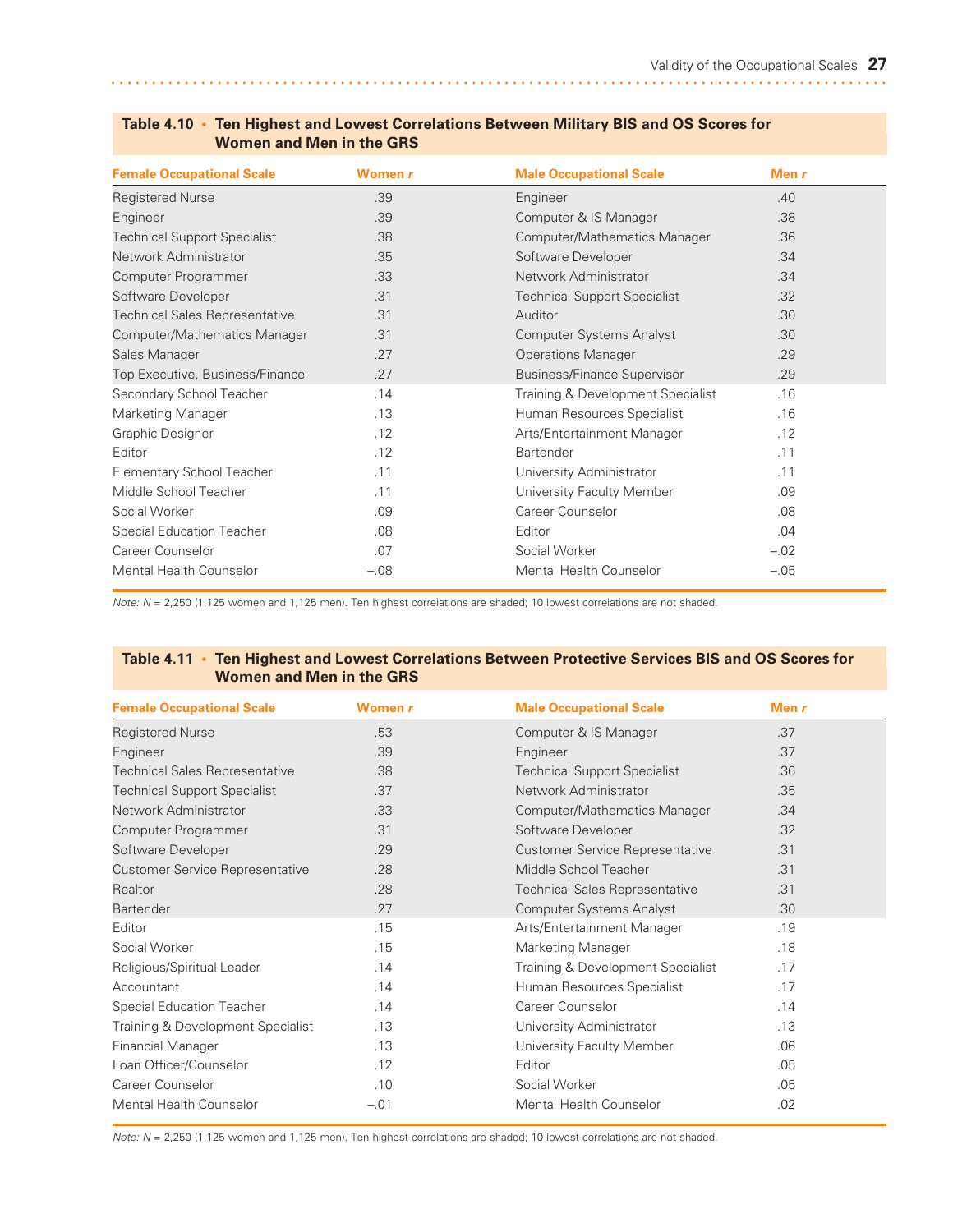| <b>Female Occupational Scale</b>    | Women r | <b>Male Occupational Scale</b>      | Men $r$ |
|-------------------------------------|---------|-------------------------------------|---------|
| <b>Graphic Designer</b>             | .54     | Engineer                            | .41     |
| <b>Registered Nurse</b>             | .47     | Arts/Entertainment Manager          | .33     |
| Engineer                            | .45     | Computer & IS Manager               | .32     |
| Editor                              | .40     | <b>Rehabilitation Counselor</b>     | .32     |
| Arts/Entertainment Manager          | .39     | Software Developer                  | .31     |
| Network Administrator               | .37     | Network Administrator               | .31     |
| <b>Technical Support Specialist</b> | .37     | Psychologist                        | .30     |
| University Faculty Member           | .36     | <b>Technical Support Specialist</b> | .30     |
| Psychologist                        | .34     | <b>Community Service Director</b>   | .29     |
| Computer Programmer                 | .33     | Computer/Mathematics Manager        | .28     |
| Human Resources Specialist          | .08     | Career Counselor                    | .17     |
| Personal Financial Advisor          | .08     | <b>Operations Manager</b>           | .17     |
| <b>Financial Manager</b>            | .06     | Human Resources Manager             | .16     |
| Auditor                             | .06     | University Administrator            | .16     |
| Accountant                          | .04     | Top Executive, Business/Finance     | .16     |
| <b>Mental Health Counselor</b>      | .04     | Marketing Manager                   | .16     |
| Customer Service Representative     | .04     | <b>Financial Manager</b>            | .15     |
| <b>Business/Finance Supervisor</b>  | .03     | Human Resources Specialist          | .14     |
| Administrative Assistant            | .00.    | Social Worker                       | .09     |
| Loan Officer/Counselor              | .00     | <b>Mental Health Counselor</b>      | .05     |

#### <span id="page-34-0"></span>**Table 4.12 • Ten Highest and Lowest Correlations Between Nature & Agriculture BIS and OS Scores for Women and Men in the GRS**

*Note: N* = 2,250 (1,125 women and 1,125 men). Ten highest correlations are shaded; 10 lowest correlations are not shaded.

#### **Table 4.13 • Ten Highest and Lowest Correlations Between Athletics BIS and OS Scores for Women and Men in the GRS**

| <b>Female Occupational Scale</b>      | Women r | <b>Male Occupational Scale</b>        | Men $r$ |
|---------------------------------------|---------|---------------------------------------|---------|
| <b>Bartender</b>                      | .57     | Middle School Teacher                 | .61     |
| <b>Technical Sales Representative</b> | .50     | Personal Financial Advisor            | .60     |
| <b>Realtor</b>                        | .42     | <b>Technical Sales Representative</b> | .57     |
| Wholesale Sales Representative        | .40     | <b>Financial Analyst</b>              | .55     |
| <b>Registered Nurse</b>               | .36     | Loan Officer/Counselor                | .51     |
| Sales Manager                         | .36     | Accountant                            | .49     |
| Middle School Teacher                 | .35     | Wholesale Sales Representative        | .49     |
| Engineer                              | .35     | Elementary School Teacher             | .48     |
| Secondary School Teacher              | .34     | <b>Bartender</b>                      | .45     |
| Securities Sales Agent                | .33     | Sales Manager                         | .43     |
| Administrative Assistant              | .20     | Psychologist                          | .09     |
| Career Counselor                      | .20     | Computer & IS Manager                 | .09     |
| Computer Programmer                   | .20     | Engineer                              | .07     |
| University Faculty Member             | .18     | <b>Technical Support Specialist</b>   | .05     |
| Psychologist                          | .18     | Software Developer                    | .04     |
| <b>Financial Manager</b>              | .17     | University Faculty Member             | .04     |
| Graphic Designer                      | .15     | <b>Computer Systems Analyst</b>       | .03     |
| Editor                                | .15     | Editor                                | .01     |
| Accountant                            | .15     | Computer Programmer                   | .01     |
| <b>Mental Health Counselor</b>        | .07     | Network Administrator                 | .00     |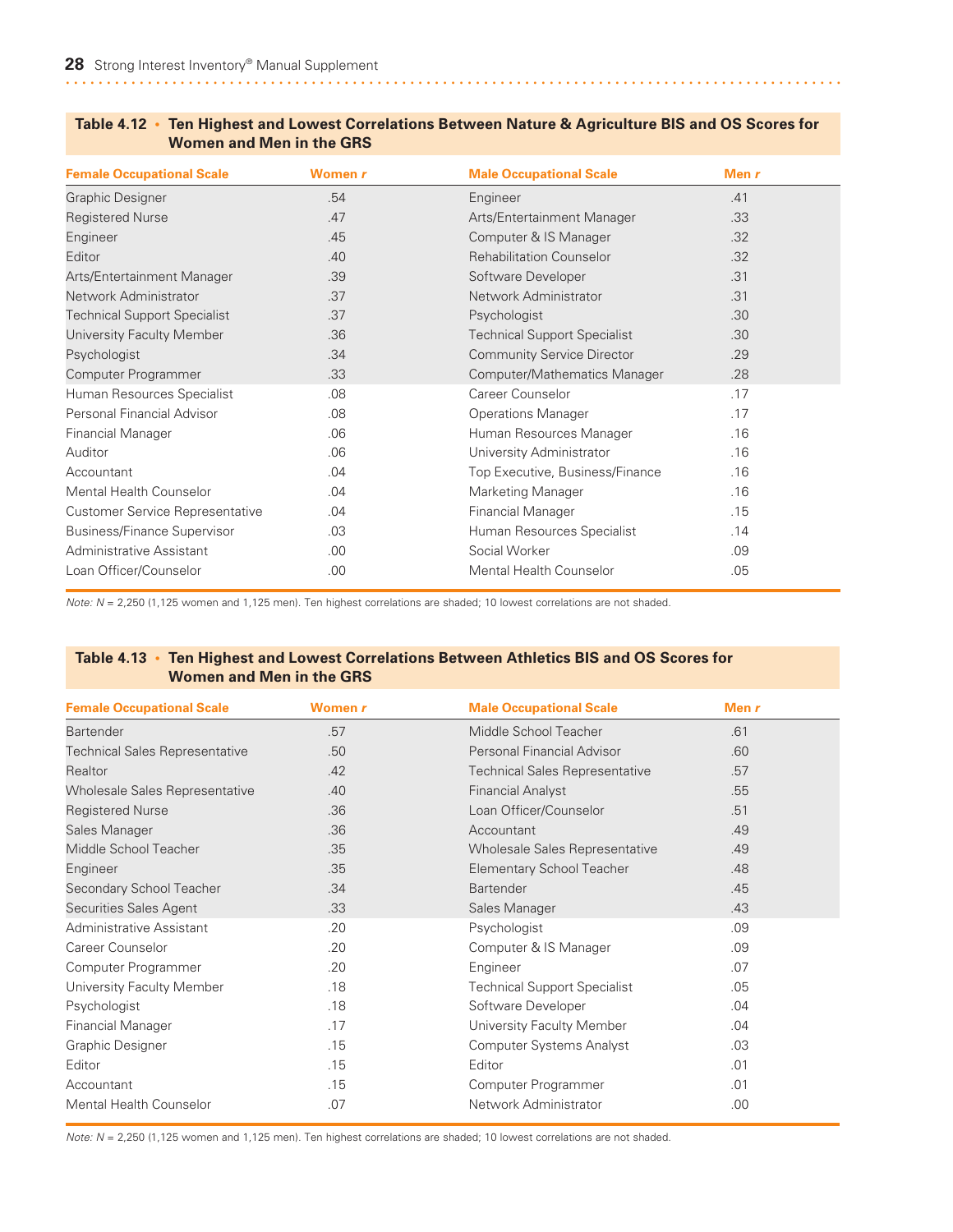| <b>Female Occupational Scale</b>    | Women r | <b>Male Occupational Scale</b>        | Men $r$ |  |
|-------------------------------------|---------|---------------------------------------|---------|--|
| Engineer                            | .76     | Engineer                              | .78     |  |
| <b>Registered Nurse</b>             | .70     | Software Developer                    | .72     |  |
| Network Administrator               | .68     | Network Administrator                 | 71      |  |
| Software Developer                  | .64     | Computer Programmer                   | .69     |  |
| Computer Programmer                 | .63     | Psychologist                          | .64     |  |
| University Faculty Member           | .59     | Computer/Mathematics Manager          | .59     |  |
| Psychologist                        | .52     | <b>Technical Support Specialist</b>   | .55     |  |
| <b>Technical Support Specialist</b> | .51     | <b>Computer Systems Analyst</b>       | .54     |  |
| Graphic Designer                    | .42     | Computer & IS Manager                 | .53     |  |
| Editor                              | .36     | University Faculty Member             | .50     |  |
| Marketing Manager                   | .07     | Marketing Manager                     | .09     |  |
| Middle School Teacher               | .06     | Human Resources Manager               | .08     |  |
| Social Worker                       | .06     | Career Counselor                      | .05     |  |
| <b>Elementary School Teacher</b>    | .06     | Wholesale Sales Representative        | .05     |  |
| Administrative Assistant            | .06     | <b>Technical Sales Representative</b> | .04     |  |
| <b>Special Education Teacher</b>    | .03     | Human Resources Specialist            | .04     |  |
| Career Counselor                    | .02     | Loan Officer/Counselor                | .00     |  |
| Loan Officer/Counselor              | .00     | Social Worker                         | $-.04$  |  |
| <b>Bartender</b>                    | $-.01$  | Bartender                             | $-.05$  |  |
| Mental Health Counselor             | $-.10$  | Mental Health Counselor               | $-.20$  |  |

#### <span id="page-35-0"></span>**Table 4.14 • Ten Highest and Lowest Correlations Between Science BIS and OS Scores for Women and Men in the GRS**

*Note: N* = 2,250 (1,125 women and 1,125 men). Ten highest correlations are shaded; 10 lowest correlations are not shaded.

#### **Table 4.15 • Ten Highest and Lowest Correlations Between Research BIS and OS Scores for Women and Men in the GRS**

| <b>Female Occupational Scale</b>    | Women r | <b>Male Occupational Scale</b>        | Men $r$ |  |
|-------------------------------------|---------|---------------------------------------|---------|--|
| Engineer                            | .75     | Psychologist                          | .74     |  |
| University Faculty Member           | .73     | Engineer                              | .73     |  |
| Management Analyst                  | .70     | Software Developer                    | .71     |  |
| Computer Programmer                 | .66     | Computer/Mathematics Manager          | .70     |  |
| Software Developer                  | .66     | Computer Programmer                   | .70     |  |
| Network Administrator               | .65     | University Faculty Member             | .69     |  |
| Psychologist                        | .63     | Network Administrator                 | .65     |  |
| Computer/Mathematics Manager        | .59     | Auditor                               | .64     |  |
| <b>Technical Support Specialist</b> | .56     | Management Analyst                    | .64     |  |
| Auditor                             | .53     | <b>Computer Systems Analyst</b>       | .63     |  |
| Career Counselor                    | .25     | Wholesale Sales Representative        | .31     |  |
| Secondary School Teacher            | .24     | Administrative Assistant              | .31     |  |
| Social Worker                       | .19     | Middle School Teacher                 | .26     |  |
| Administrative Assistant            | .19     | <b>Technical Sales Representative</b> | .24     |  |
| Customer Service Representative     | .16     | Loan Officer/Counselor                | .23     |  |
| <b>Elementary School Teacher</b>    | .12     | Career Counselor                      | .23     |  |
| Middle School Teacher               | .06     | <b>Elementary School Teacher</b>      | .22     |  |
| <b>Special Education Teacher</b>    | .03     | Bartender                             | .00     |  |
| <b>Mental Health Counselor</b>      | $-.09$  | Social Worker                         | $-.10$  |  |
| <b>Bartender</b>                    | $-.09$  | Mental Health Counselor               | $-.18$  |  |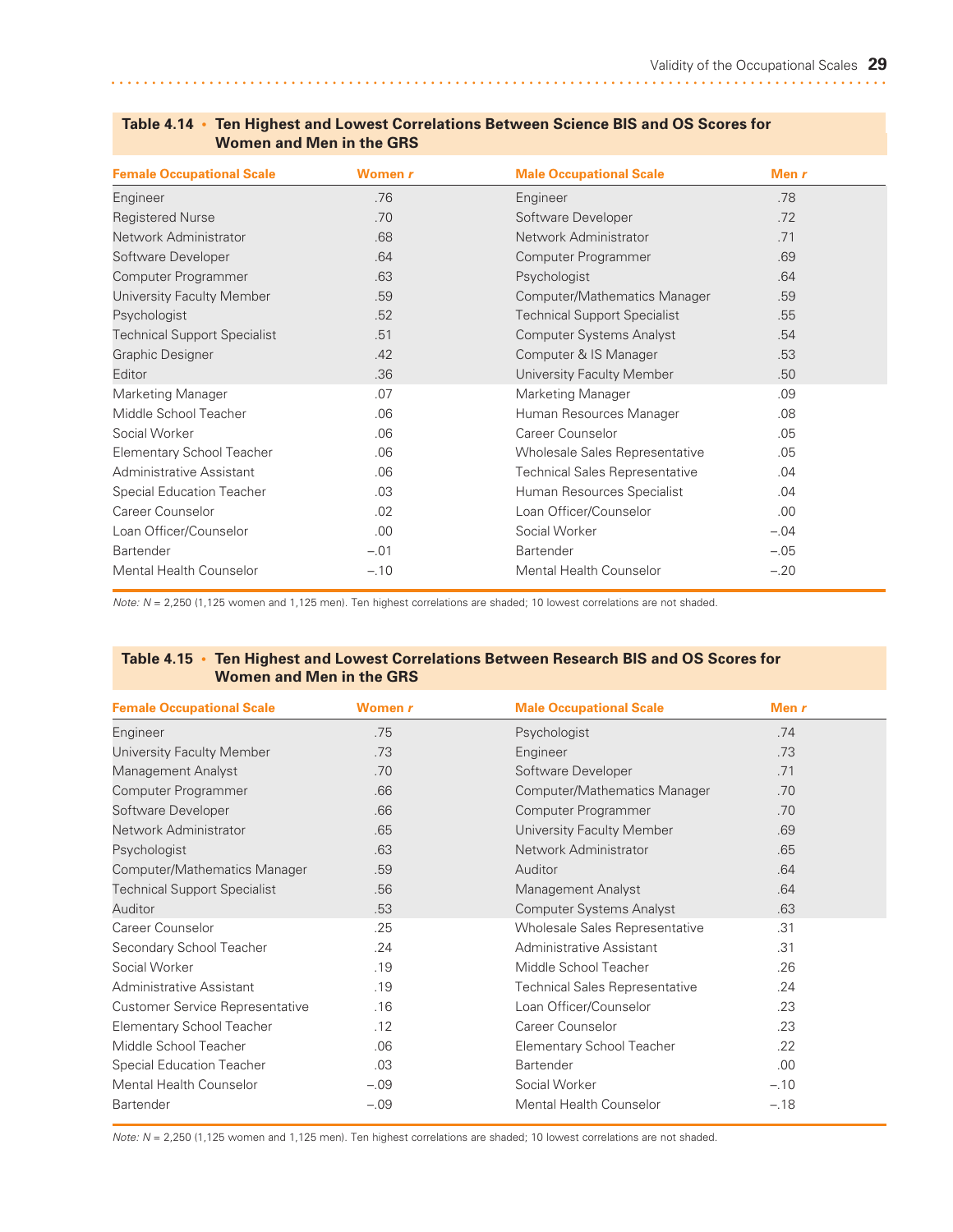| <b>Female Occupational Scale</b>      | Women r | <b>Male Occupational Scale</b>        | Men r |
|---------------------------------------|---------|---------------------------------------|-------|
| <b>Registered Nurse</b>               | .84     | Psychologist                          | .57   |
| Engineer                              | .51     | Engineer                              | .57   |
| University Faculty Member             | .45     | Software Developer                    | .52   |
| Network Administrator                 | .42     | Computer/Mathematics Manager          | .51   |
| Software Developer                    | .41     | Network Administrator                 | .50   |
| Psychologist                          | .41     | <b>Rehabilitation Counselor</b>       | .49   |
| Computer Programmer                   | .41     | Computer Programmer                   | .49   |
| <b>Technical Support Specialist</b>   | .39     | <b>Technical Support Specialist</b>   | .46   |
| <b>Rehabilitation Counselor</b>       | .37     | Computer & IS Manager                 | .45   |
| <b>Technical Sales Representative</b> | .35     | University Faculty Member             | .44   |
| Human Resources Manager               | .17     | Top Executive, Business/Finance       | .28   |
| University Administrator              | .16     | <b>Technical Sales Representative</b> | .27   |
| <b>Business/Finance Supervisor</b>    | .14     | Career Counselor                      | .25   |
| Human Resources Specialist            | .14     | Wholesale Sales Representative        | .25   |
| Personal Financial Advisor            | .13     | <b>Marketing Manager</b>              | .24   |
| Career Counselor                      | .12     | Human Resources Specialist            | .24   |
| Training & Development Specialist     | .10     | Loan Officer/Counselor                | .23   |
| Marketing Manager                     | .10     | Bartender                             | .19   |
| Loan Officer/Counselor                | .04     | Social Worker                         | .13   |
| <b>Mental Health Counselor</b>        | .03     | <b>Mental Health Counselor</b>        | .01   |

#### **Table 4.16 • Ten Highest and Lowest Correlations Between Medical Science BIS and OS Scores for Women and Men in the GRS**

*Note: N* = 2,250 (1,125 women and 1,125 men). Ten highest correlations are shaded; 10 lowest correlations are not shaded.

#### **Table 4.17 • Ten Highest and Lowest Correlations Between Mathematics BIS and OS Scores for Women and Men in the GRS**

| <b>Female Occupational Scale</b>    | Women r | <b>Male Occupational Scale</b>        | Men $r$ |
|-------------------------------------|---------|---------------------------------------|---------|
| Engineer                            | .78     | Computer Programmer                   | .75     |
| Software Developer                  | .75     | Engineer                              | .74     |
| Accountant                          | .74     | Software Developer                    | .70     |
| Computer Programmer                 | .73     | Auditor                               | .65     |
| Network Administrator               | .70     | Computer/Mathematics Manager          | .62     |
| <b>Financial Manager</b>            | .69     | Network Administrator                 | .58     |
| Auditor                             | .62     | <b>Computer Systems Analyst</b>       | .56     |
| Management Analyst                  | .51     | Accountant                            | .52     |
| Computer/Mathematics Manager        | .49     | Computer & IS Manager                 | .51     |
| <b>Technical Support Specialist</b> | .49     | <b>Financial Manager</b>              | .50     |
| Marketing Manager                   | .08     | <b>Rehabilitation Counselor</b>       | .09     |
| Attorney                            | .07     | Arts/Entertainment Manager            | .08     |
| Secondary School Teacher            | .01     | Elementary School Teacher             | .08     |
| <b>Elementary School Teacher</b>    | .00     | <b>Technical Sales Representative</b> | .07     |
| Social Worker                       | $-.04$  | Human Resources Specialist            | .06     |
| Career Counselor                    | $-.05$  | University Administrator              | .04     |
| Middle School Teacher               | $-.05$  | Career Counselor                      | $-.04$  |
| <b>Special Education Teacher</b>    | $-.10$  | Social Worker                         | $-.23$  |
| Bartender                           | $-.13$  | Bartender                             | $-.28$  |
| <b>Mental Health Counselor</b>      | $-.35$  | <b>Mental Health Counselor</b>        | $-.44$  |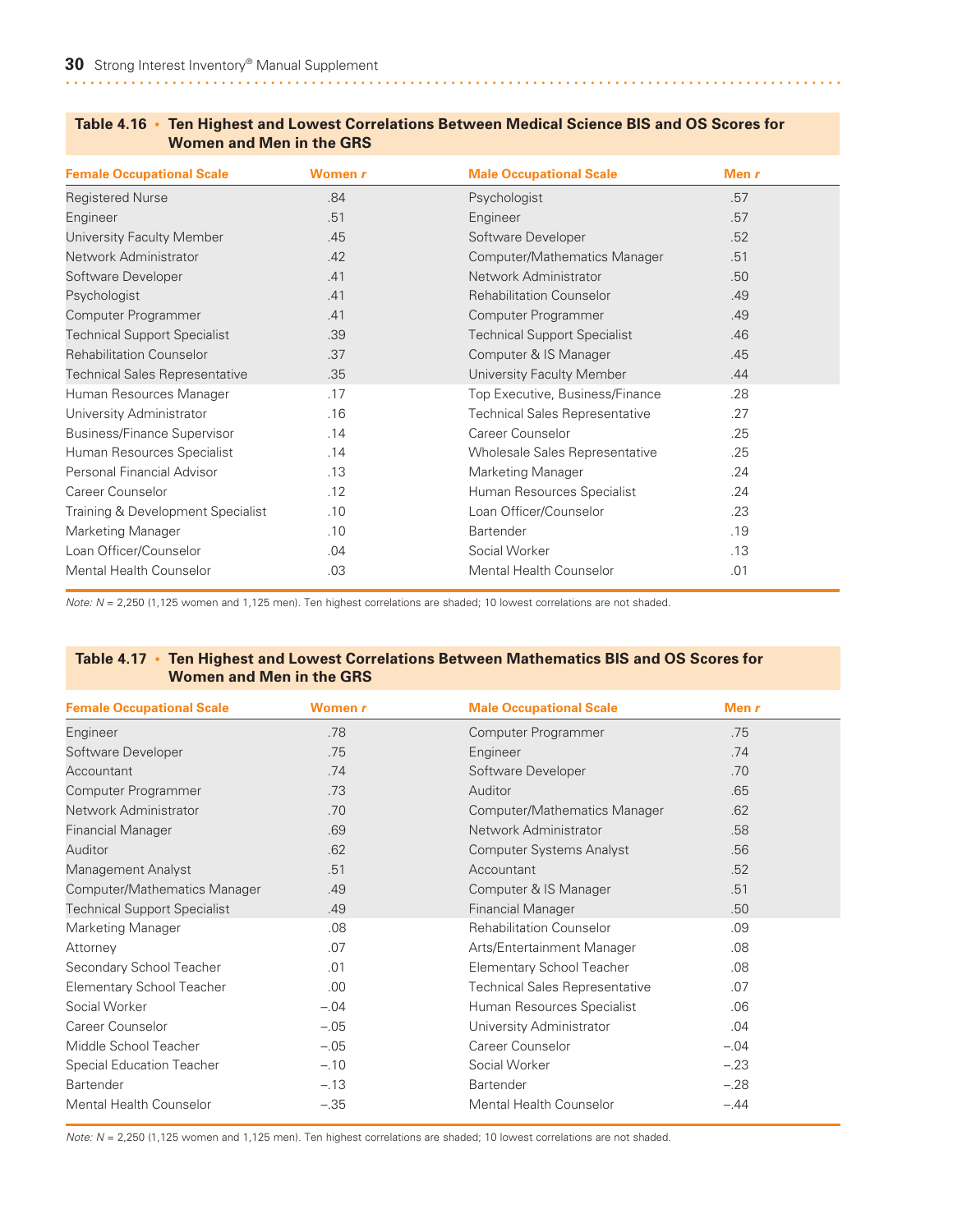| <b>Female Occupational Scale</b>       | Women r | <b>Male Occupational Scale</b>     | Men $r$ |  |
|----------------------------------------|---------|------------------------------------|---------|--|
| <b>Graphic Designer</b>                | .90     | Arts/Entertainment Manager         | .83     |  |
| Arts/Entertainment Manager             | .82     | Editor                             | .74     |  |
| Editor                                 | .79     | <b>Bartender</b>                   | .49     |  |
| Instructional Coordinator              | .50     | Instructional Coordinator          | .48     |  |
| Psychologist                           | .48     | University Faculty Member          | .47     |  |
| University Faculty Member              | .46     | Psychologist                       | .46     |  |
| Attorney                               | .43     | Secondary School Teacher           | .44     |  |
| Engineer                               | .42     | <b>Community Service Director</b>  | .43     |  |
| <b>Technical Sales Representative</b>  | .42     | <b>Rehabilitation Counselor</b>    | .42     |  |
| Religious/Spiritual Leader             | .39     | Administrative Assistant           | .41     |  |
| Auditor                                | .12     | Sales Manager                      | .17     |  |
| <b>Special Education Teacher</b>       | .11     | Auditor                            | .17     |  |
| <b>Mental Health Counselor</b>         | .10     | Accountant                         | .17     |  |
| Loan Officer/Counselor                 | .09     | Personal Financial Advisor         | .16     |  |
| Bartender                              | .08     | Social Worker                      | .16     |  |
| <b>Business/Finance Supervisor</b>     | .06     | Loan Officer/Counselor             | .14     |  |
| <b>Financial Manager</b>               | .05     | <b>Financial Analyst</b>           | .14     |  |
| Accountant                             | $-.03$  | <b>Operations Manager</b>          | .12     |  |
| Administrative Assistant               | $-.03$  | <b>Business/Finance Supervisor</b> | .12     |  |
| <b>Customer Service Representative</b> | $-.03$  | <b>Financial Manager</b>           | .08     |  |

#### Table 4.18 • Ten Highest and Lowest Correlations Between Visual Arts & Design BIS and OS Scores for **Women and Men in the GRS**

*Note: N* = 2,250 (1,125 women and 1,125 men). Ten highest correlations are shaded; 10 lowest correlations are not shaded.

#### **Table 4.19 • Ten Highest and Lowest Correlations Between Performing Arts BIS and OS Scores for Women and Men in the GRS**

| <b>Female Occupational Scale</b>       | Women r | <b>Male Occupational Scale</b>     | Men $r$ |  |
|----------------------------------------|---------|------------------------------------|---------|--|
| Editor                                 | .71     | Arts/Entertainment Manager         | .80     |  |
| Arts/Entertainment Manager             | .70     | Editor                             | .74     |  |
| Instructional Coordinator              | .59     | <b>Bartender</b>                   | .63     |  |
| Religious/Spiritual Leader             | .57     | Instructional Coordinator          | .60     |  |
| Attorney                               | .55     | Secondary School Teacher           | .60     |  |
| <b>Graphic Designer</b>                | .54     | <b>Community Service Director</b>  | .53     |  |
| Psychologist                           | .52     | Training & Development Specialist  | .52     |  |
| <b>Technical Sales Representative</b>  | .48     | <b>Rehabilitation Counselor</b>    | .51     |  |
| University Administrator               | .48     | Religious/Spiritual Leader         | .50     |  |
| University Faculty Member              | .46     | Attorney                           | .50     |  |
| Network Administrator                  | .17     | <b>Financial Analyst</b>           | .17     |  |
| Software Developer                     | .14     | Accountant                         | .17     |  |
| Computer Programmer                    | .12     | <b>Operations Manager</b>          | .17     |  |
| <b>Technical Support Specialist</b>    | .12     | Computer/Mathematics Manager       | .16     |  |
| Auditor                                | .11     | <b>Business/Finance Supervisor</b> | .14     |  |
| <b>Business/Finance Supervisor</b>     | .10     | Computer Programmer                | .14     |  |
| Administrative Assistant               | .05     | Engineer                           | .13     |  |
| <b>Customer Service Representative</b> | .03     | <b>Computer Systems Analyst</b>    | .12     |  |
| <b>Financial Manager</b>               | .01     | Network Administrator              | .11     |  |
| Accountant                             | $-.10$  | <b>Financial Manager</b>           | .08     |  |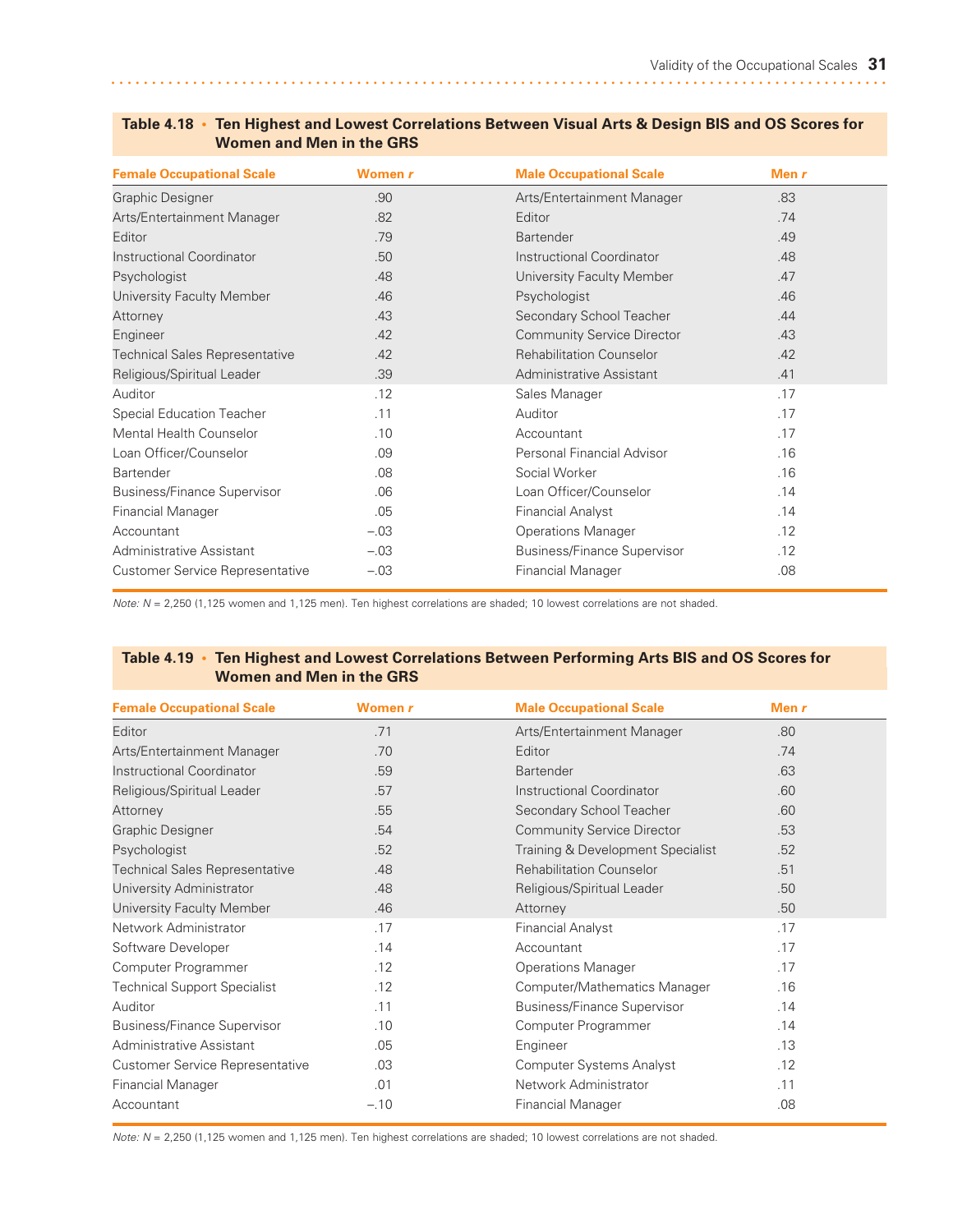| <b>Female Occupational Scale</b>       | Women r | <b>Male Occupational Scale</b>      | Men r |  |
|----------------------------------------|---------|-------------------------------------|-------|--|
| Editor                                 | .85     | Editor                              | .84   |  |
| Attorney                               | .76     | Attorney                            | .78   |  |
| Arts/Entertainment Manager             | .74     | Arts/Entertainment Manager          | .72   |  |
| Instructional Coordinator              | .70     | University Faculty Member           | .71   |  |
| Psychologist                           | .60     | Training & Development Specialist   | .70   |  |
| University Administrator               | .59     | Psychologist                        | .69   |  |
| University Faculty Member              | .59     | Secondary School Teacher            | .66   |  |
| Religious/Spiritual Leader             | .57     | Instructional Coordinator           | .63   |  |
| <b>Rehabilitation Counselor</b>        | .56     | University Administrator            | .60   |  |
| Training & Development Specialist      | .51     | <b>Rehabilitation Counselor</b>     | .58   |  |
| <b>Technical Support Specialist</b>    | .20     | <b>Business/Finance Supervisor</b>  | .26   |  |
| <b>Business/Finance Supervisor</b>     | .20     | <b>Financial Manager</b>            | .21   |  |
| Network Administrator                  | .19     | Computer/Mathematics Manager        | .19   |  |
| Software Developer                     | .19     | <b>Technical Support Specialist</b> | .16   |  |
| Computer Programmer                    | .18     | Computer & IS Manager               | .15   |  |
| <b>Bartender</b>                       | .10     | Software Developer                  | .15   |  |
| Administrative Assistant               | .10     | Computer Programmer                 | .13   |  |
| <b>Financial Manager</b>               | .08     | Engineer                            | .13   |  |
| <b>Customer Service Representative</b> | .06     | <b>Computer Systems Analyst</b>     | .12   |  |
| Accountant                             | $-.05$  | Network Administrator               | .08   |  |

#### **Table 4.20 • Ten Highest and Lowest Correlations Between Writing & Mass Communication BIS and OS Scores for Women and Men in the GRS**

*Note: N* = 2,250 (1,125 women and 1,125 men). Ten highest correlations are shaded; 10 lowest correlations are not shaded.

#### **Table 4.21 • Ten Highest and Lowest Correlations Between Culinary Arts BIS and OS Scores for Women and Men in the GRS**

| <b>Female Occupational Scale</b>       | Women r | <b>Male Occupational Scale</b>         | Men $r$ |
|----------------------------------------|---------|----------------------------------------|---------|
| <b>Marketing Manager</b>               | .40     | Bartender                              | .58     |
| Arts/Entertainment Manager             | .39     | <b>Technical Sales Representative</b>  | .49     |
| Instructional Coordinator              | .37     | Arts/Entertainment Manager             | .45     |
| <b>Technical Sales Representative</b>  | .36     | Wholesale Sales Representative         | .38     |
| Wholesale Sales Representative         | .34     | Securities Sales Agent                 | .37     |
| Graphic Designer                       | .34     | <b>Customer Service Representative</b> | .37     |
| Editor                                 | .33     | Instructional Coordinator              | .36     |
| Religious/Spiritual Leader             | .33     | <b>Marketing Manager</b>               | .36     |
| <b>Realtor</b>                         | .33     | <b>Community Service Director</b>      | .34     |
| <b>Bartender</b>                       | .33     | Top Executive, Business/Finance        | .34     |
| University Faculty Member              | .15     | Psychologist                           | .17     |
| <b>Customer Service Representative</b> | .11     | <b>Financial Manager</b>               | .16     |
| Administrative Assistant               | .11     | <b>Mental Health Counselor</b>         | .16     |
| Auditor                                | .10     | University Faculty Member              | .14     |
| <b>Technical Support Specialist</b>    | .08     | Engineer                               | .13     |
| Network Administrator                  | .07     | Social Worker                          | .11     |
| Computer Programmer                    | .06     | Software Developer                     | .11     |
| Software Developer                     | .05     | Computer Systems Analyst               | .10     |
| <b>Financial Manager</b>               | .05     | Network Administrator                  | .09     |
| Accountant                             | $-.02$  | Computer Programmer                    | .06     |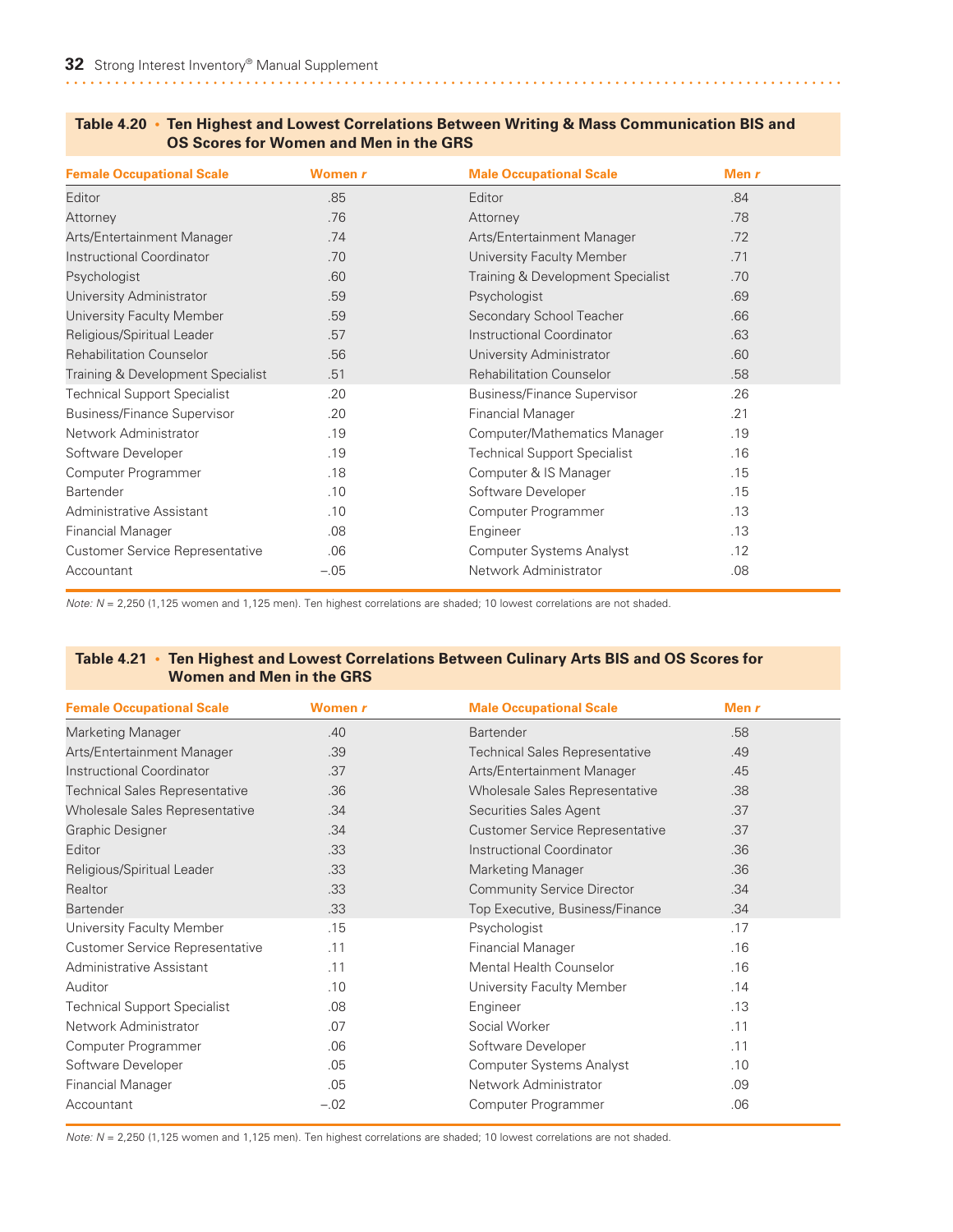| <b>Female Occupational Scale</b>    | Women r | <b>Male Occupational Scale</b>         | Men $r$ |  |
|-------------------------------------|---------|----------------------------------------|---------|--|
| <b>Rehabilitation Counselor</b>     | .80     | <b>Rehabilitation Counselor</b>        | .86     |  |
| Social Worker                       | .79     | <b>Community Service Director</b>      | .84     |  |
| Religious/Spiritual Leader          | .75     | Religious/Spiritual Leader             | .82     |  |
| Secondary School Teacher            | .74     | Secondary School Teacher               | .79     |  |
| <b>Special Education Teacher</b>    | .73     | Career Counselor                       | 77      |  |
| <b>Elementary School Teacher</b>    | .72     | Instructional Coordinator              | .77     |  |
| Career Counselor                    | .70     | <b>Elementary School Teacher</b>       | .76     |  |
| Middle School Teacher               | .66     | University Administrator               | .75     |  |
| University Administrator            | .62     | Middle School Teacher                  | .71     |  |
| Instructional Coordinator           | .60     | <b>Customer Service Representative</b> | .71     |  |
| Computer/Mathematics Manager        | .27     | <b>Financial Analyst</b>               | .33     |  |
| <b>Bartender</b>                    | .24     | <b>Technical Support Specialist</b>    | .28     |  |
| <b>Technical Support Specialist</b> | .20     | Computer/Mathematics Manager           | .27     |  |
| Engineer                            | .14     | <b>Financial Manager</b>               | .26     |  |
| <b>Financial Manager</b>            | .11     | Computer & IS Manager                  | .25     |  |
| Software Developer                  | .08     | Software Developer                     | .17     |  |
| Computer Programmer                 | .07     | Computer Programmer                    | .16     |  |
| Network Administrator               | .07     | Engineer                               | .16     |  |
| Accountant                          | .06     | <b>Computer Systems Analyst</b>        | .15     |  |
| Graphic Designer                    | .06     | Network Administrator                  | .10     |  |

#### **Table 4.22 • Ten Highest and Lowest Correlations Between Counseling & Helping BIS and OS Scores for Women and Men in the GRS**

*Note: N* = 2,250 (1,125 women and 1,125 men). Ten highest correlations are shaded; 10 lowest correlations are not shaded.

#### **Table 4.23 • Ten Highest and Lowest Correlations Between Teaching & Education BIS and OS Scores for Women and Men in the GRS**

| <b>Female Occupational Scale</b>    | Women r | <b>Male Occupational Scale</b>      | Men $r$ |
|-------------------------------------|---------|-------------------------------------|---------|
| <b>Elementary School Teacher</b>    | .89     | Elementary School Teacher           | .86     |
| Middle School Teacher               | .82     | Middle School Teacher               | .86     |
| <b>Special Education Teacher</b>    | .80     | Secondary School Teacher            | .82     |
| Secondary School Teacher            | .78     | <b>Community Service Director</b>   | .78     |
| Social Worker                       | .77     | Instructional Coordinator           | .77     |
| <b>Rehabilitation Counselor</b>     | .72     | <b>Rehabilitation Counselor</b>     | .74     |
| Religious/Spiritual Leader          | .70     | Religious/Spiritual Leader          | .73     |
| University Administrator            | .66     | University Administrator            | .68     |
| <b>Instructional Coordinator</b>    | .63     | Career Counselor                    | .66     |
| Career Counselor                    | .61     | Training & Development Specialist   | .65     |
| Bartender                           | .28     | Loan Officer/Counselor              | .32     |
| Computer/Mathematics Manager        | .25     | Computer/Mathematics Manager        | .30     |
| <b>Technical Support Specialist</b> | .22     | <b>Technical Support Specialist</b> | .30     |
| Engineer                            | .20     | Computer & IS Manager               | .28     |
| <b>Graphic Designer</b>             | .19     | <b>Financial Manager</b>            | .27     |
| Software Developer                  | .13     | Computer Programmer                 | .21     |
| Computer Programmer                 | .11     | Engineer                            | .20     |
| <b>Financial Manager</b>            | .11     | Software Developer                  | .20     |
| Network Administrator               | .11     | <b>Computer Systems Analyst</b>     | .18     |
| Accountant                          | .08     | Network Administrator               | .14     |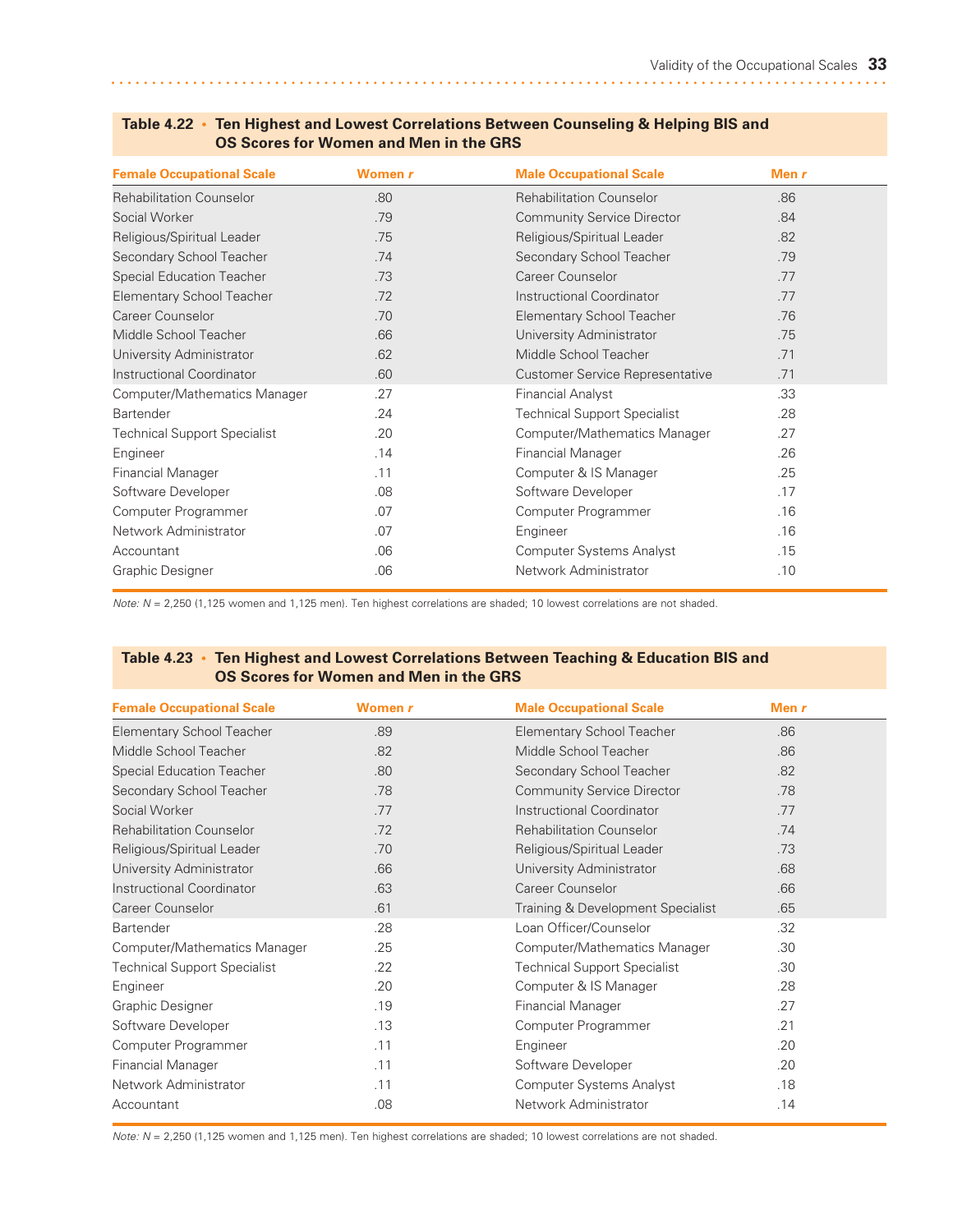| <b>Female Occupational Scale</b>    | Women r | <b>Male Occupational Scale</b>         | Men r |
|-------------------------------------|---------|----------------------------------------|-------|
| Human Resources Specialist          | .85     | Human Resources Manager                | .80   |
| Training & Development Specialist   | .82     | Human Resources Specialist             | .77   |
| Human Resources Manager             | .82     | Training & Development Specialist      | .75   |
| <b>Operations Manager</b>           | .79     | <b>Operations Manager</b>              | .73   |
| Personal Financial Advisor          | .77     | Instructional Coordinator              | .71   |
| University Administrator            | .76     | <b>Community Service Director</b>      | .71   |
| Instructional Coordinator           | .75     | Top Executive, Business/Finance        | .71   |
| <b>Business/Finance Supervisor</b>  | .74     | <b>Business/Finance Supervisor</b>     | .71   |
| Securities Sales Agent              | .72     | <b>Customer Service Representative</b> | .71   |
| Career Counselor                    | .71     | Religious/Spiritual Leader             | .69   |
| Editor                              | .26     | <b>Mental Health Counselor</b>         | .33   |
| Bartender                           | .24     | Psychologist                           | .32   |
| <b>Technical Support Specialist</b> | .23     | <b>Technical Support Specialist</b>    | .27   |
| Registered Nurse                    | .21     | Social Worker                          | .25   |
| Psychologist                        | .20     | <b>Computer Systems Analyst</b>        | .20   |
| Engineer                            | .18     | Engineer                               | .17   |
| Software Developer                  | .14     | Software Developer                     | .17   |
| Computer Programmer                 | .12     | Editor                                 | .15   |
| Network Administrator               | .10     | Computer Programmer                    | .13   |
| <b>Graphic Designer</b>             | .00     | Network Administrator                  | .11   |

#### **Table 4.24 • Ten Highest and Lowest Correlations Between Human Resources & Training BIS and OS Scores for Women and Men in the GRS**

*Note: N* = 2,250 (1,125 women and 1,125 men). Ten highest correlations are shaded; 10 lowest correlations are not shaded.

#### **Table 4.25 • Ten Highest and Lowest Correlations Between Social Sciences BIS and OS Scores for Women and Men in the GRS**

| <b>Female Occupational Scale</b>       | Women r | <b>Male Occupational Scale</b>      | Men $r$ |
|----------------------------------------|---------|-------------------------------------|---------|
| <b>Rehabilitation Counselor</b>        | .73     | University Administrator            | .77     |
| University Administrator               | .72     | <b>Community Service Director</b>   | .77     |
| University Faculty Member              | .70     | Secondary School Teacher            | .75     |
| Instructional Coordinator              | .69     | <b>Rehabilitation Counselor</b>     | 74      |
| Psychologist                           | .68     | Instructional Coordinator           | .73     |
| Religious/Spiritual Leader             | .67     | Training & Development Specialist   | .73     |
| Arts/Entertainment Manager             | .65     | Attorney                            | .72     |
| Career Counselor                       | .63     | Religious/Spiritual Leader          | .71     |
| Secondary School Teacher               | .62     | Career Counselor                    | .70     |
| Human Resources Manager                | .62     | Psychologist                        | .70     |
| <b>Business/Finance Supervisor</b>     | .37     | <b>Financial Manager</b>            | .41     |
| Software Developer                     | .34     | Bartender                           | .41     |
| Network Administrator                  | .33     | Computer/Mathematics Manager        | .37     |
| Computer Programmer                    | .32     | Computer & IS Manager               | .32     |
| <b>Technical Support Specialist</b>    | .32     | <b>Technical Support Specialist</b> | .31     |
| <b>Financial Manager</b>               | .29     | Engineer                            | .29     |
| Administrative Assistant               | .21     | Software Developer                  | .28     |
| Accountant                             | .20     | Computer Programmer                 | .25     |
| <b>Customer Service Representative</b> | .20     | <b>Computer Systems Analyst</b>     | .24     |
| Bartender                              | .16     | Network Administrator               | .19     |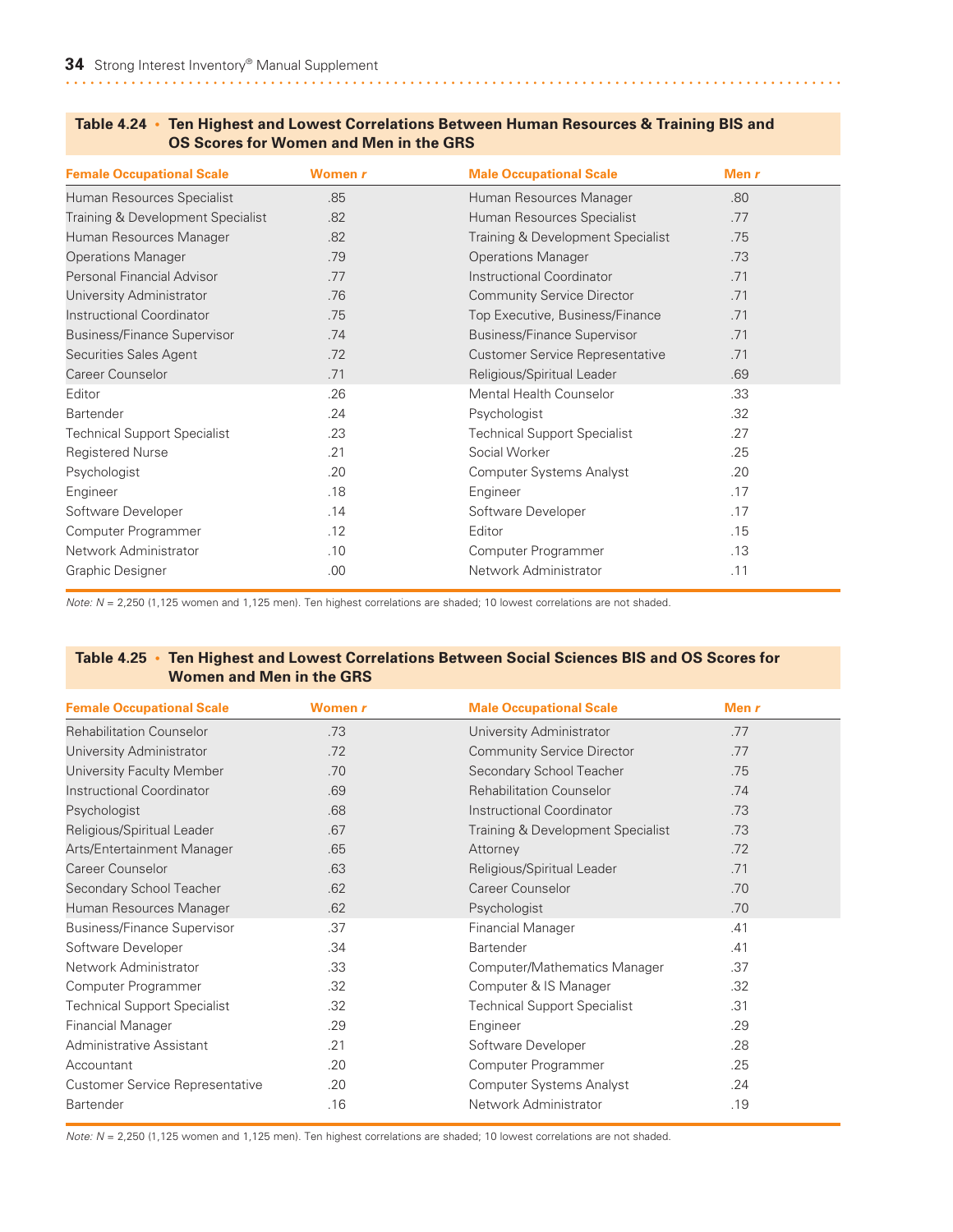| <b>Female Occupational Scale</b>    | Women r | <b>Male Occupational Scale</b>      | Men $r$ |  |
|-------------------------------------|---------|-------------------------------------|---------|--|
| Religious/Spiritual Leader          | .74     | Religious/Spiritual Leader          | 71      |  |
| <b>Special Education Teacher</b>    | .48     | <b>Elementary School Teacher</b>    | .53     |  |
| Instructional Coordinator           | .47     | <b>Rehabilitation Counselor</b>     | .49     |  |
| Social Worker                       | .46     | Training & Development Specialist   | .48     |  |
| Secondary School Teacher            | .46     | University Administrator            | .48     |  |
| <b>Rehabilitation Counselor</b>     | .45     | Secondary School Teacher            | .47     |  |
| <b>Elementary School Teacher</b>    | .44     | Administrative Assistant            | .47     |  |
| University Administrator            | .43     | <b>Community Service Director</b>   | .47     |  |
| Career Counselor                    | .43     | <b>Instructional Coordinator</b>    | .46     |  |
| Middle School Teacher               | .41     | Career Counselor                    | .44     |  |
| Computer/Mathematics Manager        | .20     | Loan Officer/Counselor              | .18     |  |
| Graphic Designer                    | .14     | Computer/Mathematics Manager        | .17     |  |
| <b>Technical Support Specialist</b> | .14     | Computer Programmer                 | .16     |  |
| Bartender                           | .13     | <b>Financial Manager</b>            | .16     |  |
| Engineer                            | .13     | Computer & IS Manager               | .15     |  |
| Network Administrator               | .08     | <b>Technical Support Specialist</b> | .15     |  |
| Software Developer                  | .08     | Engineer                            | .12     |  |
| Computer Programmer                 | .07     | Software Developer                  | .12     |  |
| <b>Financial Manager</b>            | .06     | <b>Computer Systems Analyst</b>     | .10     |  |
| Accountant                          | .02     | Network Administrator               | .06     |  |

#### **Table 4.26 • Ten Highest and Lowest Correlations Between Religion & Spirituality BIS and OS Scores for Women and Men in the GRS**

*Note: N* = 2,250 (1,125 women and 1,125 men). Ten highest correlations are shaded; 10 lowest correlations are not shaded.

#### **Table 4.27 • Ten Highest and Lowest Correlations Between Healthcare Services BIS and OS Scores for Women and Men in the GRS**

| <b>Female Occupational Scale</b>    | Women r | <b>Male Occupational Scale</b>         | Men $r$ |  |
|-------------------------------------|---------|----------------------------------------|---------|--|
| <b>Registered Nurse</b>             | .73     | <b>Elementary School Teacher</b>       | .53     |  |
| Customer Service Representative     | .51     | <b>Rehabilitation Counselor</b>        | .53     |  |
| Administrative Assistant            | .34     | Administrative Assistant               | .52     |  |
| <b>Bartender</b>                    | .33     | <b>Customer Service Representative</b> | .51     |  |
| <b>Technical Support Specialist</b> | .32     | Middle School Teacher                  | .50     |  |
| Middle School Teacher               | .31     | <b>Community Service Director</b>      | .48     |  |
| <b>Rehabilitation Counselor</b>     | .31     | Secondary School Teacher               | .47     |  |
| <b>Special Education Teacher</b>    | .31     | Instructional Coordinator              | .42     |  |
| <b>Elementary School Teacher</b>    | .30     | <b>Technical Support Specialist</b>    | .41     |  |
| Engineer                            | .27     | Psychologist                           | .39     |  |
| Human Resources Manager             | .07     | <b>Operations Manager</b>              | .25     |  |
| <b>Mental Health Counselor</b>      | .07     | Sales Manager                          | .25     |  |
| Top Executive, Business/Finance     | .07     | <b>Financial Analyst</b>               | .25     |  |
| <b>Financial Manager</b>            | .07     | Securities Sales Agent                 | .24     |  |
| Loan Officer/Counselor              | .06     | Top Executive, Business/Finance        | .23     |  |
| Arts/Entertainment Manager          | .04     | Loan Officer/Counselor                 | .23     |  |
| Editor                              | .04     | <b>Financial Manager</b>               | .21     |  |
| Training & Development Specialist   | .03     | Editor                                 | .19     |  |
| Attorney                            | .03     | Marketing Manager                      | .19     |  |
| Marketing Manager                   | .01     | <b>Mental Health Counselor</b>         | .18     |  |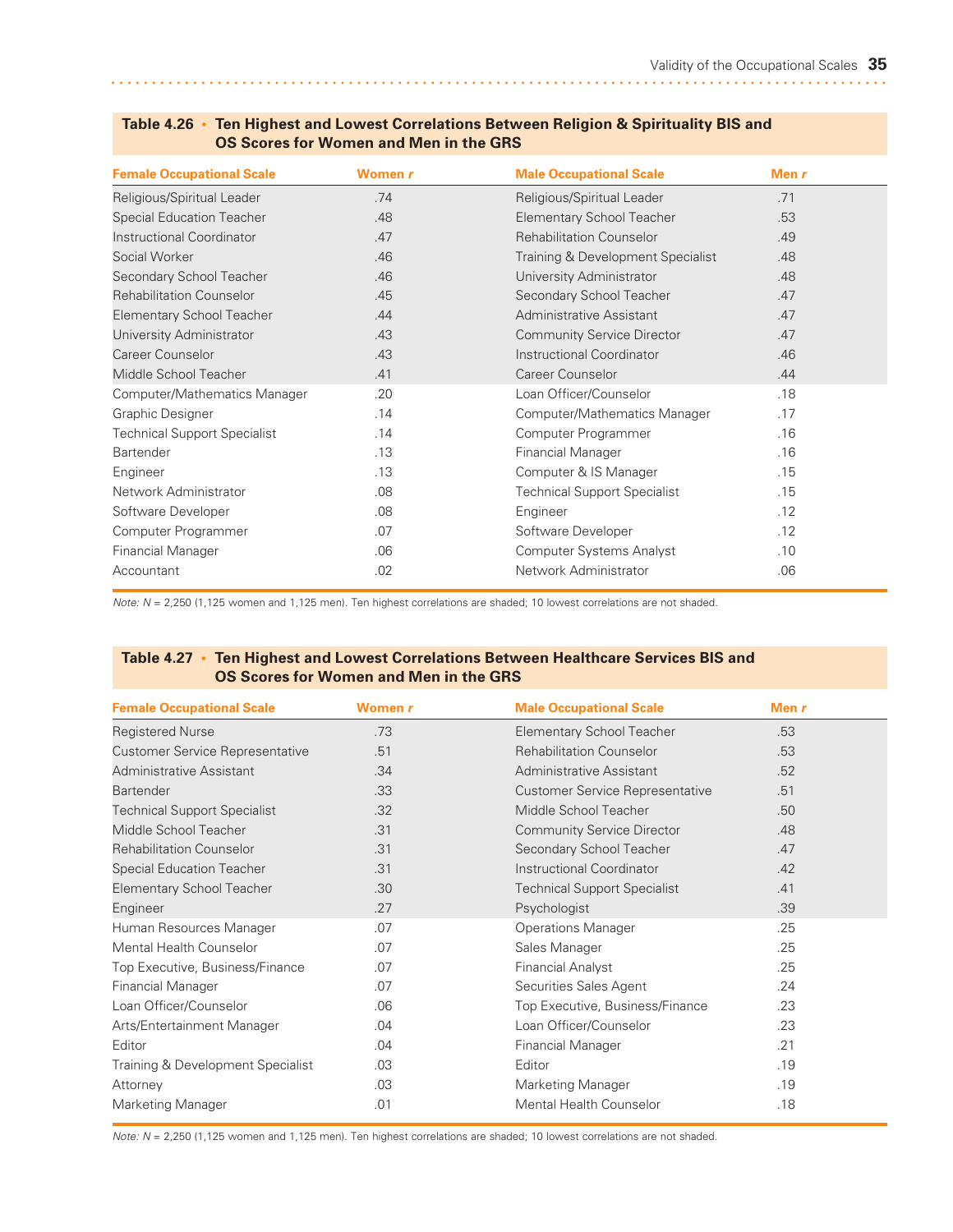| <b>Female Occupational Scale</b>      | Women r | <b>Male Occupational Scale</b>        | Men $r$ |
|---------------------------------------|---------|---------------------------------------|---------|
| Realtor                               | .85     | Wholesale Sales Representative        | .86     |
| Wholesale Sales Representative        | .84     | <b>Technical Sales Representative</b> | .82     |
| Sales Manager                         | .80     | Securities Sales Agent                | .82     |
| <b>Technical Sales Representative</b> | .79     | <b>Marketing Manager</b>              | .80     |
| <b>Marketing Manager</b>              | .79     | Sales Manager                         | .79     |
| Securities Sales Agent                | .76     | Top Executive, Business/Finance       | .77     |
| Personal Financial Advisor            | .71     | Loan Officer/Counselor                | .76     |
| <b>Operations Manager</b>             | .69     | <b>Operations Manager</b>             | .76     |
| Top Executive, Business/Finance       | .69     | Personal Financial Advisor            | .71     |
| Training & Development Specialist     | .66     | Human Resources Specialist            | .71     |
| <b>Technical Support Specialist</b>   | .20     | <b>Technical Support Specialist</b>   | .17     |
| Software Developer                    | .17     | <b>Mental Health Counselor</b>        | .16     |
| Middle School Teacher                 | .15     | University Faculty Member             | .15     |
| Computer Programmer                   | .15     | <b>Computer Systems Analyst</b>       | .14     |
| Network Administrator                 | .14     | Psychologist                          | .13     |
| <b>Special Education Teacher</b>      | .13     | Engineer                              | .12     |
| <b>Registered Nurse</b>               | .13     | Software Developer                    | .09     |
| University Faculty Member             | .12     | Network Administrator                 | .05     |
| Psychologist                          | .11     | Computer Programmer                   | .04     |
| Mental Health Counselor               | .07     | Social Worker                         | $-.06$  |

#### **Table 4.28 • Ten Highest and Lowest Correlations Between Marketing & Advertising BIS and OS Scores for Women and Men in the GRS**

*Note: N* = 2,250 (1,125 women and 1,125 men). Ten highest correlations are shaded; 10 lowest correlations are not shaded.

#### **Table 4.29 • Ten Highest and Lowest Correlations Between Sales BIS and OS Scores for Women and Men in the GRS**

| <b>Female Occupational Scale</b>      | Women r | <b>Male Occupational Scale</b>        | Men $r$ |  |
|---------------------------------------|---------|---------------------------------------|---------|--|
| <b>Realtor</b>                        | .78     | Wholesale Sales Representative        | .84     |  |
| Securities Sales Agent                | .75     | <b>Technical Sales Representative</b> | .80     |  |
| <b>Technical Sales Representative</b> | .74     | Securities Sales Agent                | .80     |  |
| Wholesale Sales Representative        | .73     | Loan Officer/Counselor                | .79     |  |
| Sales Manager                         | .70     | Sales Manager                         | .76     |  |
| Personal Financial Advisor            | .67     | Personal Financial Advisor            | .76     |  |
| Loan Officer/Counselor                | .60     | <b>Operations Manager</b>             | .71     |  |
| Top Executive, Business/Finance       | .57     | Top Executive, Business/Finance       | .69     |  |
| <b>Operations Manager</b>             | .56     | <b>Marketing Manager</b>              | .68     |  |
| <b>Business/Finance Supervisor</b>    | .56     | <b>Business/Finance Supervisor</b>    | .66     |  |
| Computer Programmer                   | .21     | Engineer                              | .18     |  |
| Middle School Teacher                 | .20     | <b>Computer Systems Analyst</b>       | .16     |  |
| Network Administrator                 | .19     | Software Developer                    | .11     |  |
| <b>Registered Nurse</b>               | .18     | <b>Mental Health Counselor</b>        | .09     |  |
| <b>Special Education Teacher</b>      | .18     | Computer Programmer                   | .09     |  |
| Editor                                | .15     | Network Administrator                 | .08     |  |
| <b>Graphic Designer</b>               | .11     | University Faculty Member             | .06     |  |
| University Faculty Member             | .11     | Psychologist                          | .04     |  |
| Psychologist                          | .02     | Editor                                | .02     |  |
| Mental Health Counselor               | .00     | Social Worker                         | $-.09$  |  |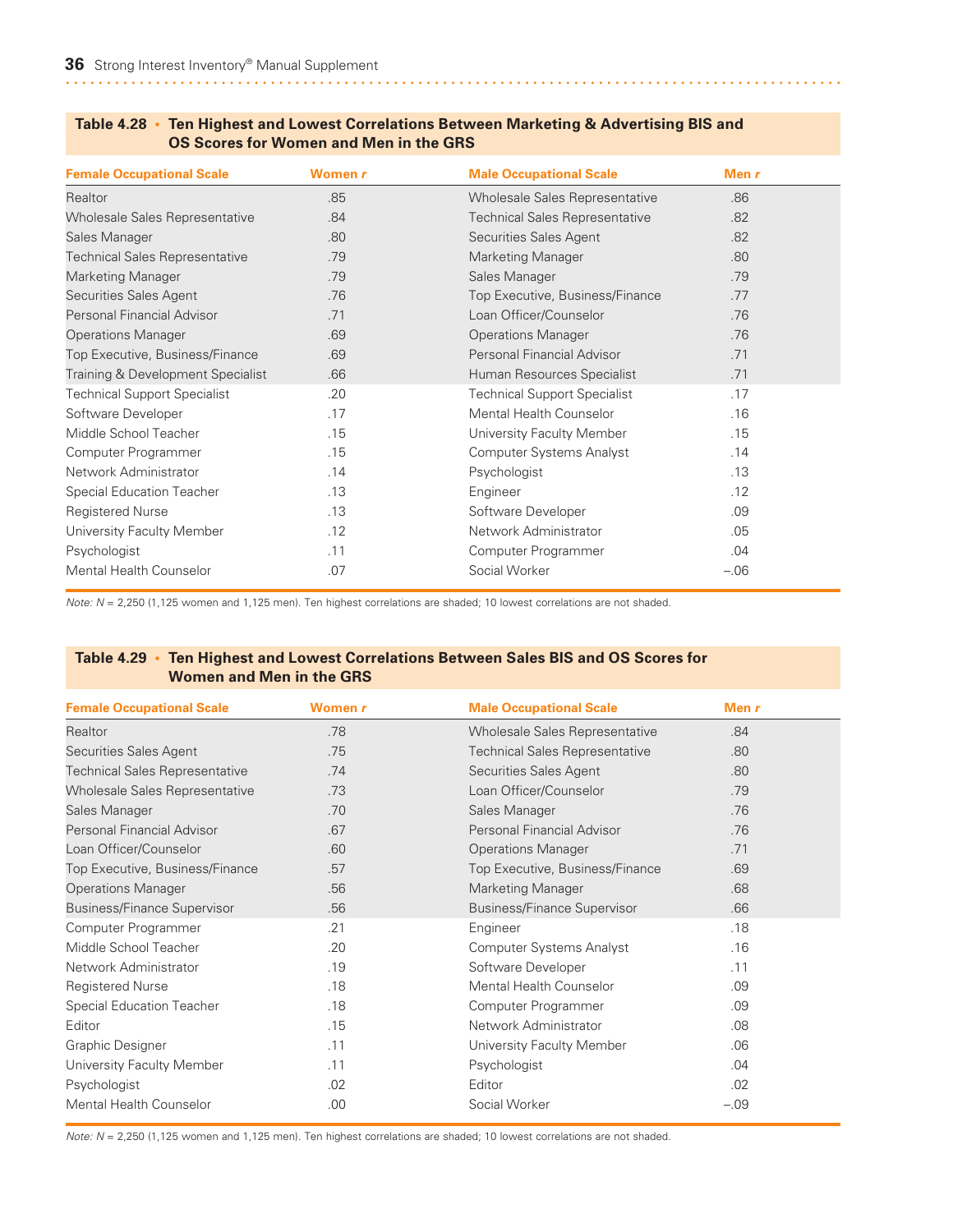| <b>Female Occupational Scale</b>   | Women r | <b>Male Occupational Scale</b>     | Men $r$ |  |
|------------------------------------|---------|------------------------------------|---------|--|
| <b>Operations Manager</b>          | .82     | <b>Operations Manager</b>          | .84     |  |
| <b>Business/Finance Supervisor</b> | .78     | <b>Business/Finance Supervisor</b> | .83     |  |
| Securities Sales Agent             | .75     | Top Executive, Business/Finance    | .76     |  |
| Top Executive, Business/Finance    | .74     | Sales Manager                      | 74      |  |
| Human Resources Specialist         | .74     | Securities Sales Agent             | .72     |  |
| Human Resources Manager            | .72     | Wholesale Sales Representative     | .71     |  |
| Personal Financial Advisor         | .72     | Human Resources Manager            | .68     |  |
| Training & Development Specialist  | .69     | Accountant                         | .68     |  |
| Sales Manager                      | .68     | Management Analyst                 | .68     |  |
| Wholesale Sales Representative     | .68     | <b>Marketing Manager</b>           | .68     |  |
| Computer Programmer                | .24     | <b>Computer Systems Analyst</b>    | .26     |  |
| Network Administrator              | .22     | Software Developer                 | .22     |  |
| <b>Registered Nurse</b>            | .22     | Arts/Entertainment Manager         | .21     |  |
| Bartender                          | .21     | Network Administrator              | .19     |  |
| <b>Special Education Teacher</b>   | .21     | Psychologist                       | .19     |  |
| University Faculty Member          | .18     | University Faculty Member          | .18     |  |
| Editor                             | .15     | Computer Programmer                | .17     |  |
| Psychologist                       | .09     | Mental Health Counselor            | .06     |  |
| Mental Health Counselor            | .02     | Editor                             | .01     |  |
| Graphic Designer                   | $-.01$  | Social Worker                      | $-.03$  |  |

#### **Table 4.30 • Ten Highest and Lowest Correlations Between Management BIS and OS Scores for Women and Men in the GRS**

*Note: N* = 2,250 (1,125 women and 1,125 men). Ten highest correlations are shaded; 10 lowest correlations are not shaded.

#### **Table 4.31 • Ten Highest and Lowest Correlations Between Entrepreneurship BIS and OS Scores for Women and Men in the GRS**

| <b>Female Occupational Scale</b>      | Women r | <b>Male Occupational Scale</b>        | Men r  |
|---------------------------------------|---------|---------------------------------------|--------|
| Sales Manager                         | .65     | Securities Sales Agent                | .70    |
| <b>Realtor</b>                        | .63     | Sales Manager                         | .67    |
| Securities Sales Agent                | .62     | Wholesale Sales Representative        | .66    |
| Wholesale Sales Representative        | .61     | <b>Operations Manager</b>             | .66    |
| <b>Technical Sales Representative</b> | .60     | Top Executive, Business/Finance       | .65    |
| <b>Operations Manager</b>             | .58     | <b>Marketing Manager</b>              | .62    |
| Top Executive, Business/Finance       | .58     | Loan Officer/Counselor                | .61    |
| Marketing Manager                     | .54     | <b>Financial Analyst</b>              | .59    |
| Management Analyst                    | .53     | Personal Financial Advisor            | .59    |
| Personal Financial Advisor            | .52     | <b>Technical Sales Representative</b> | .59    |
| Customer Service Representative       | .16     | Career Counselor                      | .19    |
| Social Worker                         | .14     | Network Administrator                 | .18    |
| <b>Elementary School Teacher</b>      | .11     | Administrative Assistant              | .16    |
| <b>Bartender</b>                      | .10     | Computer Programmer                   | .13    |
| <b>Registered Nurse</b>               | .08     | Psychologist                          | .05    |
| Psychologist                          | .05     | Elementary School Teacher             | .04    |
| University Faculty Member             | .00.    | Editor                                | .04    |
| Middle School Teacher                 | $-.02$  | University Faculty Member             | $-.03$ |
| Special Education Teacher             | $-.03$  | Mental Health Counselor               | $-.09$ |
| <b>Mental Health Counselor</b>        | $-.08$  | Social Worker                         | $-.27$ |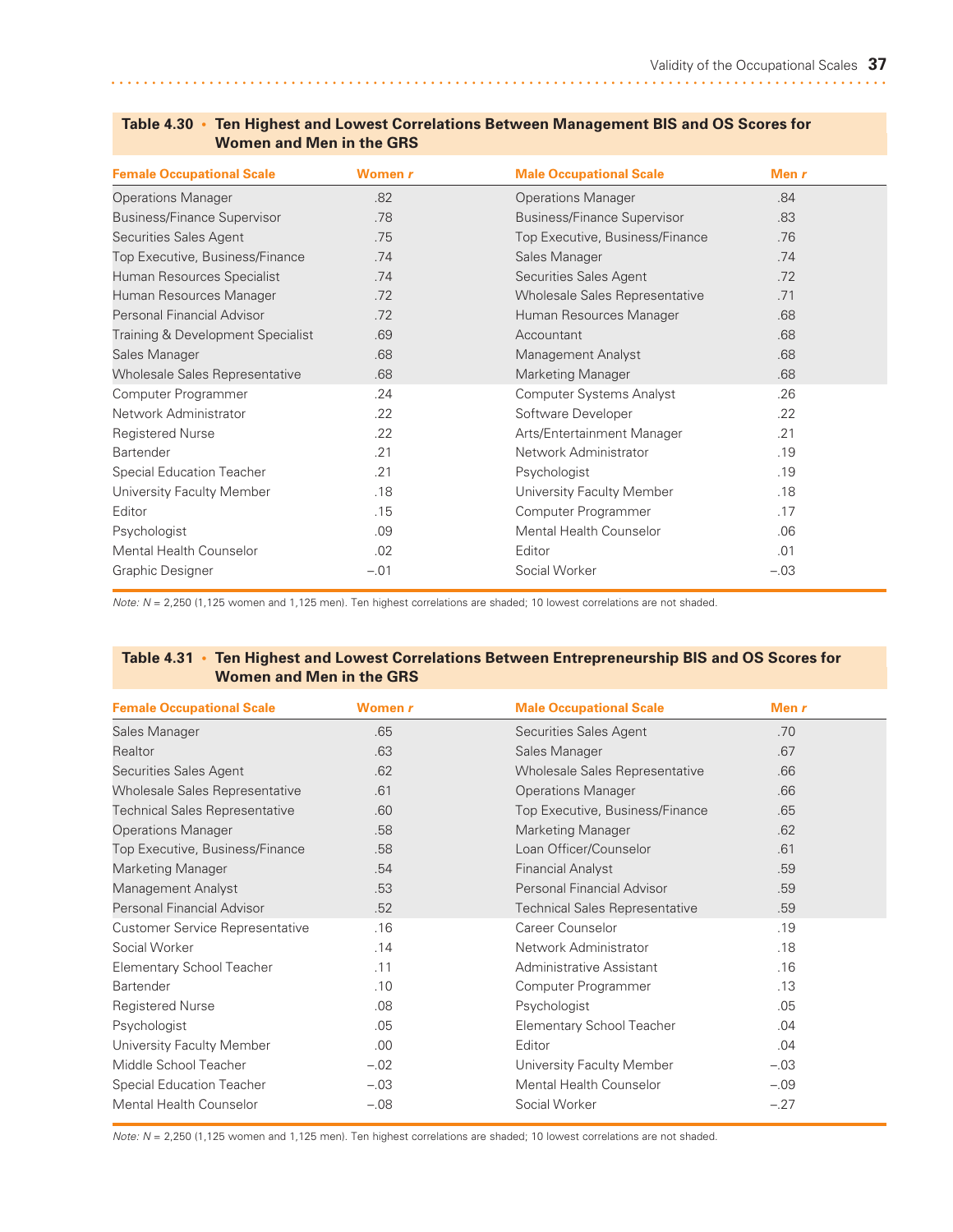| <b>Female Occupational Scale</b>      | Women r | <b>Male Occupational Scale</b>      | Men r |
|---------------------------------------|---------|-------------------------------------|-------|
| Attorney                              | .81     | Marketing Manager                   | .76   |
| Top Executive, Business/Finance       | .74     | Top Executive, Business/Finance     | .75   |
| Human Resources Manager               | .71     | Attorney                            | .75   |
| Sales Manager                         | .69     | Management Analyst                  | .71   |
| Training & Development Specialist     | .68     | Human Resources Manager             | .71   |
| University Administrator              | .68     | Sales Manager                       | .71   |
| <b>Marketing Manager</b>              | .67     | Human Resources Specialist          | .70   |
| Wholesale Sales Representative        | .66     | Training & Development Specialist   | .70   |
| Instructional Coordinator             | .66     | <b>Operations Manager</b>           | .68   |
| <b>Technical Sales Representative</b> | .65     | Securities Sales Agent              | .66   |
| Bartender                             | .24     | Administrative Assistant            | .32   |
| <b>Registered Nurse</b>               | .22     | <b>Mental Health Counselor</b>      | .25   |
| Software Developer                    | .17     | Computer & IS Manager               | .23   |
| Administrative Assistant              | .17     | Engineer                            | .17   |
| Network Administrator                 | .16     | Social Worker                       | .16   |
| Computer Programmer                   | .14     | Software Developer                  | .14   |
| Graphic Designer                      | .14     | <b>Technical Support Specialist</b> | .12   |
| Accountant                            | .13     | <b>Computer Systems Analyst</b>     | .11   |
| <b>Technical Support Specialist</b>   | .13     | Computer Programmer                 | .09   |
| Customer Service Representative       | .11     | Network Administrator               | .07   |

#### **Table 4.32 • Ten Highest and Lowest Correlations Between Politics & Public Speaking BIS and OS Scores for Women and Men in the GRS**

*Note: N* = 2,250 (1,125 women and 1,125 men). Ten highest correlations are shaded; 10 lowest correlations are not shaded.

#### **Table 4.33 • Ten Highest and Lowest Correlations Between Law BIS and OS Scores for Women and Men in the GRS**

| <b>Female Occupational Scale</b>       | Women r | <b>Male Occupational Scale</b>      | Men $r$ |
|----------------------------------------|---------|-------------------------------------|---------|
| Attorney                               | .61     | Attorney                            | .69     |
| Top Executive, Business/Finance        | .55     | Auditor                             | .63     |
| Human Resources Manager                | .50     | Sales Manager                       | .63     |
| Sales Manager                          | .50     | Top Executive, Business/Finance     | .62     |
| <b>Technical Sales Representative</b>  | .48     | Human Resources Manager             | .62     |
| <b>Operations Manager</b>              | .47     | Personal Financial Advisor          | .62     |
| Securities Sales Agent                 | .47     | Management Analyst                  | .59     |
| Loan Officer/Counselor                 | .45     | <b>Operations Manager</b>           | .59     |
| Auditor                                | .45     | <b>Business/Finance Supervisor</b>  | .58     |
| Realtor                                | .43     | Securities Sales Agent              | .58     |
| Network Administrator                  | .22     | Computer & IS Manager               | .29     |
| <b>Technical Support Specialist</b>    | .22     | Engineer                            | .29     |
| Administrative Assistant               | .21     | Software Developer                  | .25     |
| <b>Customer Service Representative</b> | .20     | Editor                              | .24     |
| Elementary School Teacher              | .19     | <b>Technical Support Specialist</b> | .22     |
| Middle School Teacher                  | .18     | <b>Computer Systems Analyst</b>     | .21     |
| Bartender                              | .16     | Computer Programmer                 | .20     |
| Special Education Teacher              | .14     | Network Administrator               | .19     |
| <b>Mental Health Counselor</b>         | .09     | Mental Health Counselor             | .14     |
| <b>Graphic Designer</b>                | .01     | Social Worker                       | .09     |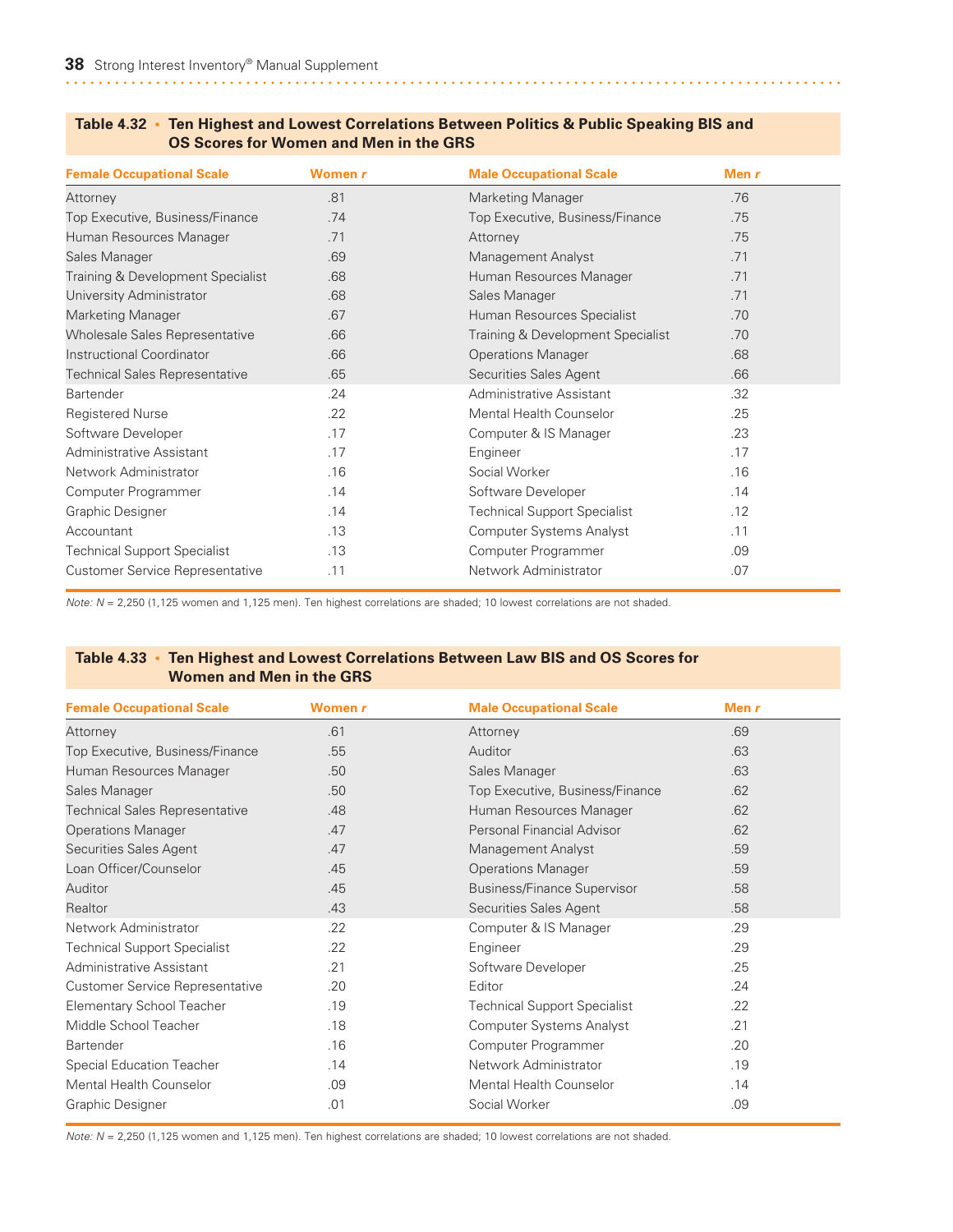| <b>Female Occupational Scale</b>    | Women r | <b>Male Occupational Scale</b>         | Men $r$ |  |
|-------------------------------------|---------|----------------------------------------|---------|--|
| Administrative Assistant            | .83     | <b>Customer Service Representative</b> | .69     |  |
| Customer Service Representative     | .77     | Administrative Assistant               | .67     |  |
| <b>Business/Finance Supervisor</b>  | .59     | <b>Business/Finance Supervisor</b>     | .61     |  |
| Accountant                          | .57     | Accountant                             | .59     |  |
| Auditor                             | .55     | Auditor                                | .53     |  |
| <b>Technical Support Specialist</b> | .51     | <b>Financial Manager</b>               | .51     |  |
| <b>Financial Manager</b>            | .51     | Wholesale Sales Representative         | .48     |  |
| Computer/Mathematics Manager        | .43     | Management Analyst                     | .48     |  |
| Securities Sales Agent              | .40     | <b>Operations Manager</b>              | .47     |  |
| <b>Operations Manager</b>           | .39     | <b>Financial Analyst</b>               | .47     |  |
| <b>Registered Nurse</b>             | .06     | University Administrator               | .26     |  |
| Special Education Teacher           | .05     | Career Counselor                       | .26     |  |
| <b>Bartender</b>                    | $-.01$  | University Faculty Member              | .25     |  |
| Arts/Entertainment Manager          | $-.02$  | Psychologist                           | .21     |  |
| University Faculty Member           | $-.02$  | Arts/Entertainment Manager             | .20     |  |
| Editor                              | $-.04$  | Attorney                               | .18     |  |
| Graphic Designer                    | $-.11$  | <b>Bartender</b>                       | .13     |  |
| Attorney                            | $-.13$  | Editor                                 | .06     |  |
| Psychologist                        | $-.26$  | Social Worker                          | $-.02$  |  |
| <b>Mental Health Counselor</b>      | $-.32$  | <b>Mental Health Counselor</b>         | $-.06$  |  |

#### **Table 4.34 • Ten Highest and Lowest Correlations Between Office Management BIS and OS Scores for Women and Men in the GRS**

*Note: N* = 2,250 (1,125 women and 1,125 men). Ten highest correlations are shaded; 10 lowest correlations are not shaded.

#### **Table 4.35 • Ten Highest and Lowest Correlations Between Taxes & Accounting BIS and OS Scores for Women and Men in the GRS**

| <b>Female Occupational Scale</b>   | Women r | <b>Male Occupational Scale</b>     | Men $r$ |  |
|------------------------------------|---------|------------------------------------|---------|--|
| Accountant                         | .89     | Auditor                            | .79     |  |
| <b>Financial Manager</b>           | .88     | <b>Financial Manager</b>           | .76     |  |
| <b>Auditor</b>                     | .76     | Accountant                         | .74     |  |
| Software Developer                 | .66     | <b>Financial Analyst</b>           | .66     |  |
| Computer Programmer                | .62     | Computer Programmer                | .61     |  |
| Engineer                           | .61     | <b>Business/Finance Supervisor</b> | .61     |  |
| Network Administrator              | .57     | Computer/Mathematics Manager       | .60     |  |
| <b>Business/Finance Supervisor</b> | .56     | Engineer                           | .58     |  |
| Management Analyst                 | .52     | Management Analyst                 | .57     |  |
| Computer/Mathematics Manager       | .52     | Software Developer                 | .55     |  |
| Secondary School Teacher           | $-.04$  | <b>Rehabilitation Counselor</b>    | .12     |  |
| Attorney                           | $-.05$  | Secondary School Teacher           | .11     |  |
| Elementary School Teacher          | $-.05$  | <b>Elementary School Teacher</b>   | .10     |  |
| Graphic Designer                   | $-.05$  | University Administrator           | .10     |  |
| Career Counselor                   | $-.07$  | Arts/Entertainment Manager         | .03     |  |
| Social Worker                      | $-.07$  | Career Counselor                   | .03     |  |
| Middle School Teacher              | $-.13$  | Editor                             | $-.03$  |  |
| <b>Bartender</b>                   | $-.14$  | Bartender                          | $-.18$  |  |
| <b>Special Education Teacher</b>   | $-.16$  | Social Worker                      | $-.29$  |  |
| <b>Mental Health Counselor</b>     | $-.46$  | <b>Mental Health Counselor</b>     | $-.40$  |  |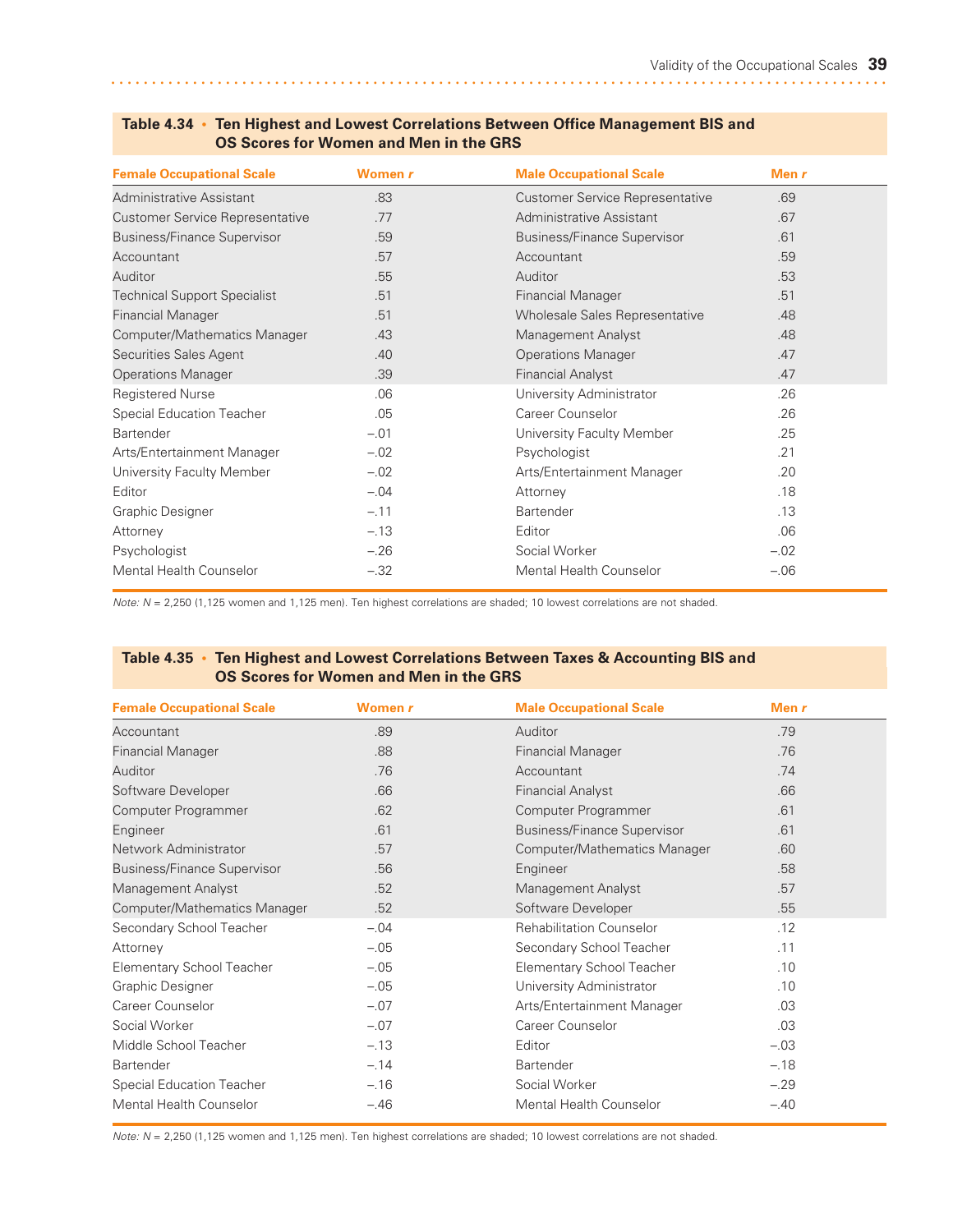| Table 4.36 • Ten Highest and Lowest Correlations Between Programming & Information Systems |
|--------------------------------------------------------------------------------------------|
| <b>BIS and OS Scores for Women and Men in the GRS</b>                                      |

| <b>Female Occupational Scale</b>    | Women r | <b>Male Occupational Scale</b>      | Men $r$ |
|-------------------------------------|---------|-------------------------------------|---------|
| <b>Technical Support Specialist</b> | .84     | <b>Computer Systems Analyst</b>     | .87     |
| Software Developer                  | .79     | Computer & IS Manager               | .82     |
| Computer Programmer                 | .79     | <b>Technical Support Specialist</b> | .82     |
| Network Administrator               | .77     | Computer/Mathematics Manager        | .80     |
| Computer/Mathematics Manager        | .71     | Network Administrator               | .79     |
| Engineer                            | .55     | Software Developer                  | .79     |
| Management Analyst                  | .49     | Computer Programmer                 | .78     |
| Accountant                          | .48     | Engineer                            | .59     |
| <b>Financial Manager</b>            | .48     | Auditor                             | .41     |
| <b>Auditor</b>                      | .47     | Accountant                          | .37     |
| Loan Officer/Counselor              | .03     | <b>Elementary School Teacher</b>    | .05     |
| Elementary School Teacher           | $-.03$  | Human Resources Manager             | .04     |
| Attorney                            | $-.03$  | Human Resources Specialist          | .02     |
| Secondary School Teacher            | $-.10$  | Loan Officer/Counselor              | $-.02$  |
| Career Counselor                    | $-.14$  | Attorney                            | $-.02$  |
| Social Worker                       | $-.15$  | University Administrator            | $-.03$  |
| Middle School Teacher               | $-.18$  | Career Counselor                    | $-.14$  |
| <b>Special Education Teacher</b>    | $-.23$  | <b>Bartender</b>                    | $-.14$  |
| <b>Bartender</b>                    | $-.48$  | Social Worker                       | $-.41$  |
| Mental Health Counselor             | $-.58$  | <b>Mental Health Counselor</b>      | $-.54$  |

*Note: N* = 2,250 (1,125 women and 1,125 men). Ten highest correlations are shaded; 10 lowest correlations are not shaded.

#### **Table 4.37 • Ten Highest and Lowest Correlations Between Finance & Investing BIS and OS Scores for Women and Men in the GRS**

| <b>Female Occupational Scale</b>   | Women r | <b>Male Occupational Scale</b>     | Men $r$ |
|------------------------------------|---------|------------------------------------|---------|
| <b>Financial Manager</b>           | .73     | <b>Financial Manager</b>           | .86     |
| Sales Manager                      | .72     | <b>Financial Analyst</b>           | .83     |
| <b>Auditor</b>                     | .71     | Auditor                            | .78     |
| Securities Sales Agent             | .69     | Accountant                         | .78     |
| Management Analyst                 | .68     | Personal Financial Advisor         | .77     |
| Top Executive, Business/Finance    | .66     | Sales Manager                      | .77     |
| Realtor                            | .64     | Securities Sales Agent             | .76     |
| Accountant                         | .64     | <b>Business/Finance Supervisor</b> | .75     |
| <b>Business/Finance Supervisor</b> | .63     | <b>Operations Manager</b>          | .73     |
| <b>Operations Manager</b>          | .63     | Loan Officer/Counselor             | .73     |
| <b>Registered Nurse</b>            | .17     | Bartender                          | .16     |
| Career Counselor                   | .14     | Psychologist                       | .15     |
| Secondary School Teacher           | .12     | Career Counselor                   | .15     |
| Graphic Designer                   | .12     | Administrative Assistant           | .14     |
| Social Worker                      | .05     | Arts/Entertainment Manager         | .12     |
| <b>Bartender</b>                   | .03     | University Faculty Member          | .10     |
| Elementary School Teacher          | $-.02$  | <b>Elementary School Teacher</b>   | .06     |
| Middle School Teacher              | $-.11$  | Editor                             | $-.04$  |
| <b>Special Education Teacher</b>   | $-.14$  | Mental Health Counselor            | $-.23$  |
| Mental Health Counselor            | $-.27$  | Social Worker                      | $-.33$  |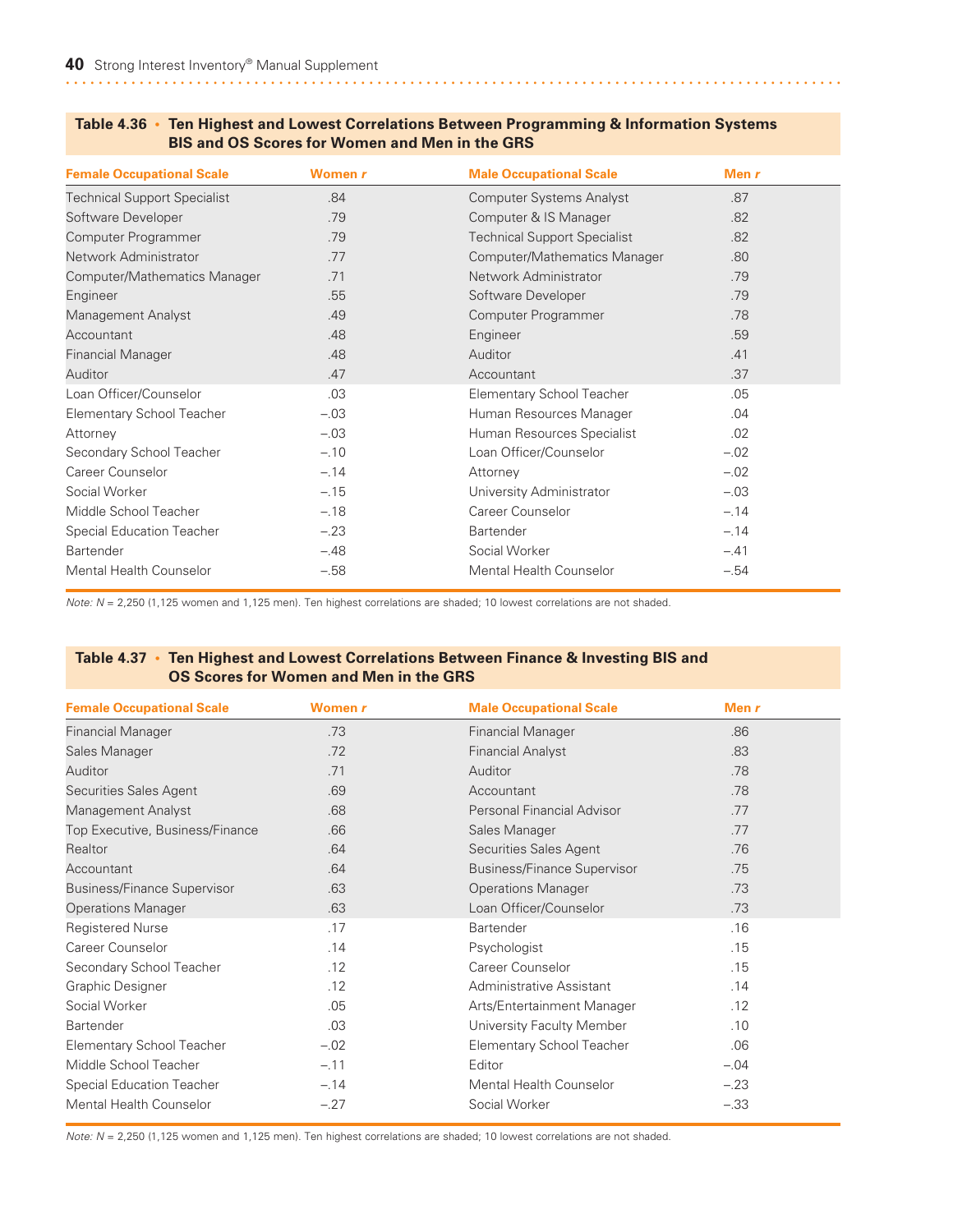# **Correlations Between the PSSs and the OSs**

Tables 4.38–4.42 illustrate the relationship between each of the Personal Style Scales (PSSs) and the new, updated, and revised OSs. The tables show the PSSs and the 10 highest-correlating and 10 lowest-correlating OSs, separately for women and men, and provide support for the validity of the OSs. For example, the Top Executive, Business/Finance scales are positively correlated with the Leadership Style PSS, suggesting that top executives score toward the "Directs others" pole. In contrast, the Network Administrator scales are negatively correlated with the Work Style PSS, suggesting that network administrators score toward the "Works with ideas/data/things" pole of the PSS. These two results suit what is known about work characteristics of top executives and network administrators. Please refer to the *Strong* manual (Figures 6.1–6.5) for correlations with existing OSs*.*

| <b>Work Style PSS</b> | <b>Female Occupational Scale</b>    | Women r | <b>Male Occupational Scale</b>         | Men $r$ |
|-----------------------|-------------------------------------|---------|----------------------------------------|---------|
|                       | <b>Elementary School Teacher</b>    | .72     | Career Counselor                       | .70     |
|                       | <b>Special Education Teacher</b>    | .69     | Middle School Teacher                  | .70     |
|                       | Social Worker                       | .68     | Human Resources Specialist             | .68     |
|                       | Secondary School Teacher            | .68     | <b>Elementary School Teacher</b>       | .68     |
| "Works with           | Middle School Teacher               | .67     | Human Resources Manager                | .65     |
| people" pole          | Career Counselor                    | .66     | University Administrator               | .64     |
|                       | <b>Rehabilitation Counselor</b>     | .56     | Mental Health Counselor                | .63     |
|                       | Human Resources Specialist          | .55     | Religious/Spiritual Leader             | .60     |
|                       | University Administrator            | .54     | <b>Customer Service Representative</b> | .60     |
|                       | Training & Development Specialist   | .54     | Secondary School Teacher               | .60     |
|                       | <b>Registered Nurse</b>             | $-.02$  | University Faculty Member              | .11     |
|                       | Accountant                          | $-.06$  | Psychologist                           | .02     |
|                       | University Faculty Member           | $-.06$  | Computer/Mathematics Manager           | $-.16$  |
|                       | Psychologist                        | $-.10$  | <b>Technical Support Specialist</b>    | $-.18$  |
| "Works with           | Graphic Designer                    | $-.19$  | Computer & IS Manager                  | $-.18$  |
| ideas/data/things"    | <b>Technical Support Specialist</b> | $-.19$  | Computer Systems Analyst               | $-.29$  |
| pole                  | Engineer                            | $-.33$  | Computer Programmer                    | $-.38$  |
|                       | Software Developer                  | $-.36$  | Software Developer                     | $-.40$  |
|                       | Computer Programmer                 | $-.38$  | Engineer                               | $-.42$  |
|                       | Network Administrator               | $-.42$  | Network Administrator                  | $-.45$  |

#### **Table 4.38 • Ten Highest and Lowest Correlations Between Work Style PSS and OS Scores for Women and Men in the GRS**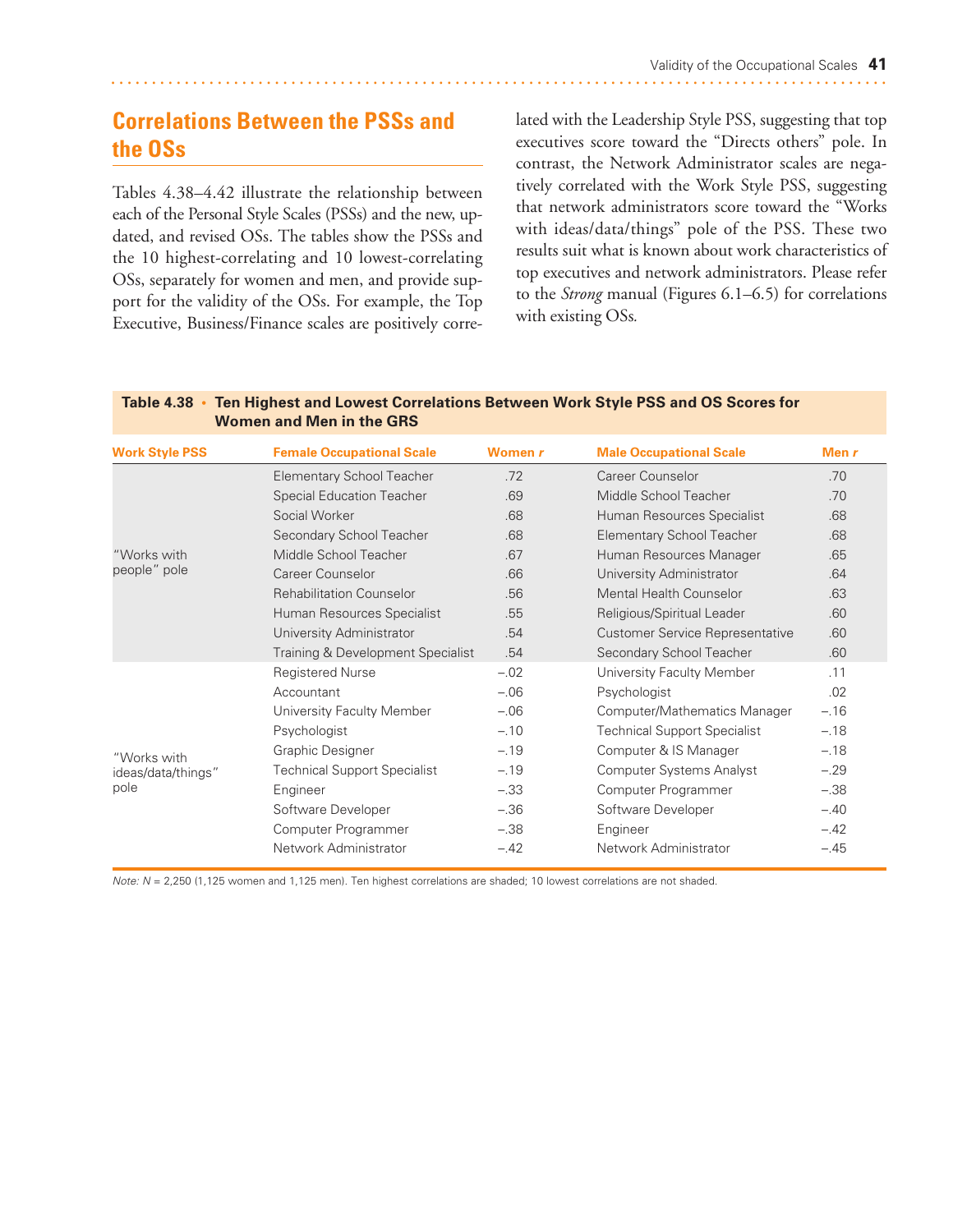| <b>Learning Environment</b> |                                     |         |                                        |         |
|-----------------------------|-------------------------------------|---------|----------------------------------------|---------|
| <b>PSS</b>                  | <b>Female Occupational Scale</b>    | Women r | <b>Male Occupational Scale</b>         | Men $r$ |
|                             | Psychologist                        | .78     | Editor                                 | .72     |
|                             | Editor                              | .78     | University Faculty Member              | .70     |
|                             | Arts/Entertainment Manager          | .75     | Attorney                               | .70     |
|                             | Attorney                            | .74     | Psychologist                           | .67     |
| "Academic" pole             | Instructional Coordinator           | .71     | Training & Development Specialist      | .67     |
|                             | University Faculty Member           | .70     | University Administrator               | .65     |
|                             | University Administrator            | .68     | Instructional Coordinator              | .62     |
|                             | Religious/Spiritual Leader          | .63     | Arts/Entertainment Manager             | .60     |
|                             | Training & Development Specialist   | .56     | Religious/Spiritual Leader             | .59     |
|                             | <b>Rehabilitation Counselor</b>     | .55     | Secondary School Teacher               | .59     |
|                             | Network Administrator               | .17     | <b>Technical Sales Representative</b>  | .18     |
|                             | Software Developer                  | .17     | Software Developer                     | .15     |
|                             | Computer Programmer                 | .14     | Wholesale Sales Representative         | .14     |
|                             | <b>Business/Finance Supervisor</b>  | .10     | <b>Customer Service Representative</b> | .13     |
| "Practical" pole            | <b>Financial Manager</b>            | .08     | Engineer                               | .13     |
|                             | <b>Technical Support Specialist</b> | .01     | Computer Programmer                    | .12     |
|                             | <b>Bartender</b>                    | .00.    | Computer & IS Manager                  | .11     |
|                             | Accountant                          | $-.10$  | <b>Technical Support Specialist</b>    | .06     |
|                             | Administrative Assistant            | $-.22$  | <b>Computer Systems Analyst</b>        | .05     |
|                             | Customer Service Representative     | $-.31$  | Network Administrator                  | .05     |
|                             |                                     |         |                                        |         |

#### **Table 4.39 • Ten Highest and Lowest Correlations Between Learning Environment PSS and OS Scores for Women and Men in the GRS**

*Note: N* = 2,250 (1,125 women and 1,125 men). Ten highest correlations are shaded; 10 lowest correlations are not shaded.

#### **Table 4.40 • Ten Highest and Lowest Correlations Between Leadership Style PSS and OS Scores for Women and Men in the GRS**

| <b>Leadership Style PSS</b> | <b>Female Occupational Scale</b>       | Women r | <b>Male Occupational Scale</b>      | Men r |
|-----------------------------|----------------------------------------|---------|-------------------------------------|-------|
|                             | Human Resources Manager                | .84     | Top Executive, Business/Finance     | .85   |
|                             | Top Executive, Business/Finance        | .82     | <b>Marketing Manager</b>            | .81   |
|                             | Training & Development Specialist      | .82     | Human Resources Manager             | .79   |
|                             | <b>Marketing Manager</b>               | .80     | <b>Operations Manager</b>           | .78   |
| "Directs others" pole       | <b>Operations Manager</b>              | .77     | Human Resources Specialist          | .77   |
|                             | Personal Financial Advisor             | .77     | Sales Manager                       | .76   |
|                             | Sales Manager                          | .76     | Training & Development Specialist   | .73   |
|                             | Wholesale Sales Representative         | .76     | Securities Sales Agent              | .73   |
|                             | University Administrator               | .75     | Management Analyst                  | .69   |
|                             | Instructional Coordinator              | .73     | Wholesale Sales Representative      | .67   |
|                             | Administrative Assistant               | .28     | <b>Mental Health Counselor</b>      | .28   |
|                             | <b>Registered Nurse</b>                | .21     | Computer & IS Manager               | .28   |
|                             | <b>Customer Service Representative</b> | .21     | Editor                              | .25   |
|                             | Engineer                               | .19     | Engineer                            | .15   |
| "Leads by example"          | Accountant                             | .11     | Social Worker                       | .15   |
| pole                        | Software Developer                     | .09     | <b>Technical Support Specialist</b> | .14   |
|                             | <b>Technical Support Specialist</b>    | .09     | Software Developer                  | .13   |
|                             | Graphic Designer                       | .07     | Computer Systems Analyst            | .11   |
|                             | Network Administrator                  | .07     | Network Administrator               | .05   |
|                             | Computer Programmer                    | .06     | Computer Programmer                 | .04   |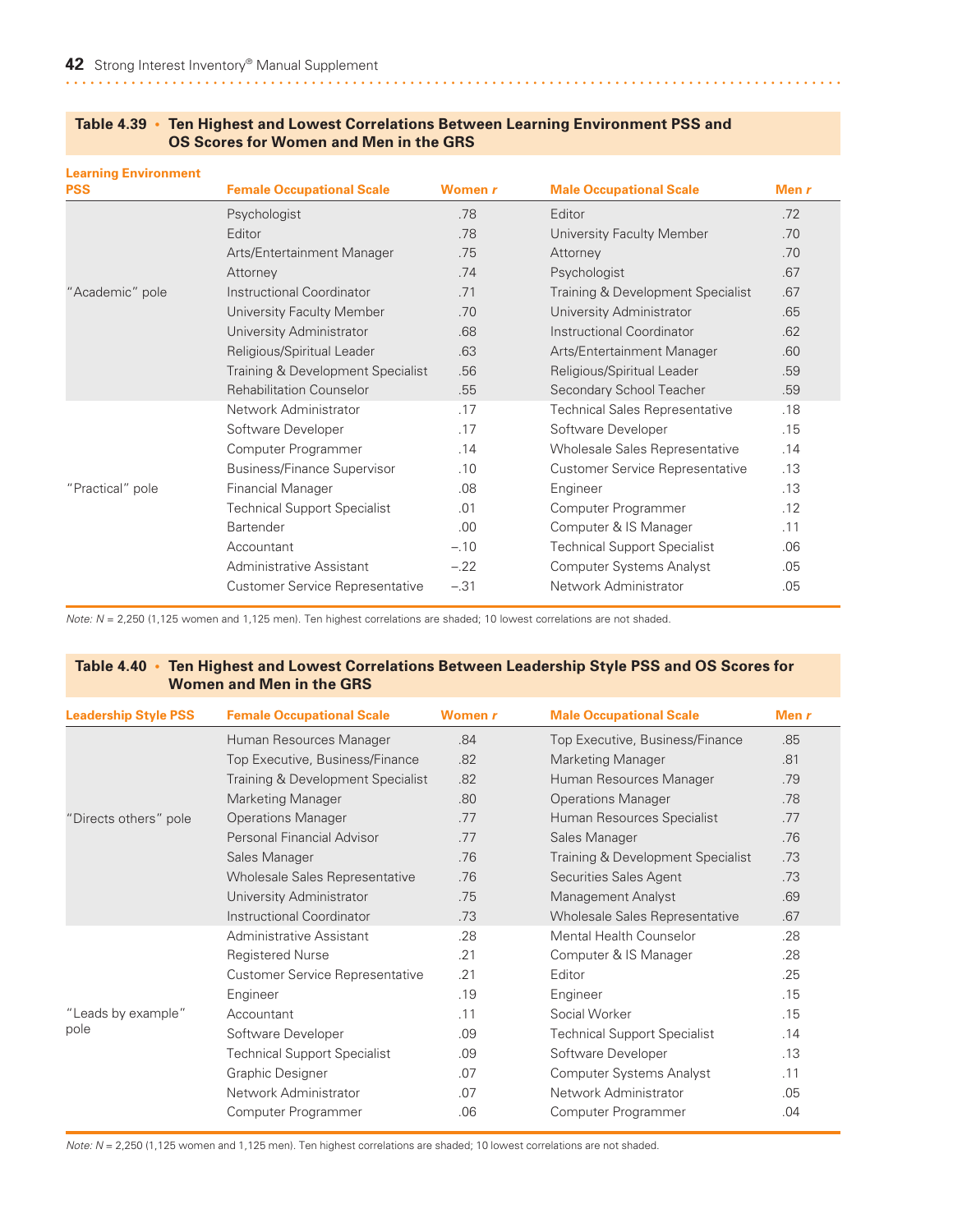| <b>Risk Taking PSS</b> | <b>Female Occupational Scale</b>       | Women r | <b>Male Occupational Scale</b>        | Men r  |
|------------------------|----------------------------------------|---------|---------------------------------------|--------|
|                        | <b>Technical Sales Representative</b>  | .58     | Personal Financial Advisor            | .58    |
|                        | Sales Manager                          | .52     | Sales Manager                         | .55    |
|                        | Engineer                               | .51     | Securities Sales Agent                | .55    |
|                        | Realtor                                | .50     | Loan Officer/Counselor                | .54    |
| "Takes chances" pole   | Top Executive, Business/Finance        | .49     | <b>Financial Analyst</b>              | .52    |
|                        | Wholesale Sales Representative         | .46     | Wholesale Sales Representative        | .51    |
|                        | Computer/Mathematics Manager           | .44     | <b>Technical Sales Representative</b> | .51    |
|                        | Network Administrator                  | .43     | <b>Operations Manager</b>             | .49    |
|                        | Securities Sales Agent                 | .43     | Accountant                            | .49    |
|                        | Management Analyst                     | .41     | Top Executive, Business/Finance       | .47    |
|                        | Religious/Spiritual Leader             | .19     | Religious/Spiritual Leader            | .15    |
|                        | Secondary School Teacher               | .19     | <b>Elementary School Teacher</b>      | .14    |
|                        | Career Counselor                       | .13     | University Administrator              | .13    |
|                        | <b>Customer Service Representative</b> | .13     | Psychologist                          | .13    |
| "Plays it safe"pole    | Social Worker                          | .11     | Career Counselor                      | .11    |
|                        | Administrative Assistant               | 11      | Administrative Assistant              | .11    |
|                        | <b>Elementary School Teacher</b>       | .08     | Editor                                | .02    |
|                        | Middle School Teacher                  | .06     | University Faculty Member             | $-.05$ |
|                        | Special Education Teacher              | .00     | <b>Mental Health Counselor</b>        | $-.08$ |
|                        | Mental Health Counselor                | $-.06$  | Social Worker                         | $-.17$ |

#### **Table 4.41 • Ten Highest and Lowest Correlations Between Risk Taking PSS and OS Scores for Women and Men in the GRS**

*Note: N* = 2,250 (1,125 women and 1,125 men). Ten highest correlations are shaded; 10 lowest correlations are not shaded.

#### **Table 4.42 • Ten Highest and Lowest Correlations Between Team Orientation PSS and OS Scores for Women and Men in the GRS**

| <b>Team Orientation PSS</b> | <b>Female Occupational Scale</b>    | Women r | <b>Male Occupational Scale</b>     | Men $r$ |
|-----------------------------|-------------------------------------|---------|------------------------------------|---------|
|                             | Human Resources Specialist          | 70      | <b>Operations Manager</b>          | .56     |
|                             | <b>Business/Finance Supervisor</b>  | .64     | Human Resources Manager            | .56     |
|                             | <b>Operations Manager</b>           | .64     | Top Executive, Business/Finance    | .55     |
|                             | Human Resources Manager             | .60     | <b>Business/Finance Supervisor</b> | .54     |
| "Accomplishes tasks         | Training & Development Specialist   | .59     | Human Resources Specialist         | .53     |
| as a team" pole             | Personal Financial Advisor          | .58     | Management Analyst                 | .53     |
|                             | Top Executive, Business/Finance     | .56     | Wholesale Sales Representative     | .49     |
|                             | University Administrator            | .55     | <b>Marketing Manager</b>           | .48     |
|                             | Management Analyst                  | .54     | Training & Development Specialist  | .48     |
|                             | Computer/Mathematics Manager        | .53     | Sales Manager                      | .48     |
|                             | University Faculty Member           | .20     | Psychologist                       | .23     |
|                             | <b>Technical Support Specialist</b> | .20     | Software Developer                 | .23     |
|                             | Accountant                          | .19     | Arts/Entertainment Manager         | .22     |
|                             | Psychologist                        | .18     | University Faculty Member          | .21     |
| "Accomplishes tasks         | Editor                              | .16     | <b>Computer Systems Analyst</b>    | .20     |
| independently" pole         | Mental Health Counselor             | .15     | Network Administrator              | .18     |
|                             | Software Developer                  | .14     | Computer Programmer                | .18     |
|                             | Computer Programmer                 | .13     | <b>Mental Health Counselor</b>     | .13     |
|                             | Network Administrator               | .13     | Social Worker                      | .12     |
|                             | Graphic Designer                    | .03     | Editor                             | .06     |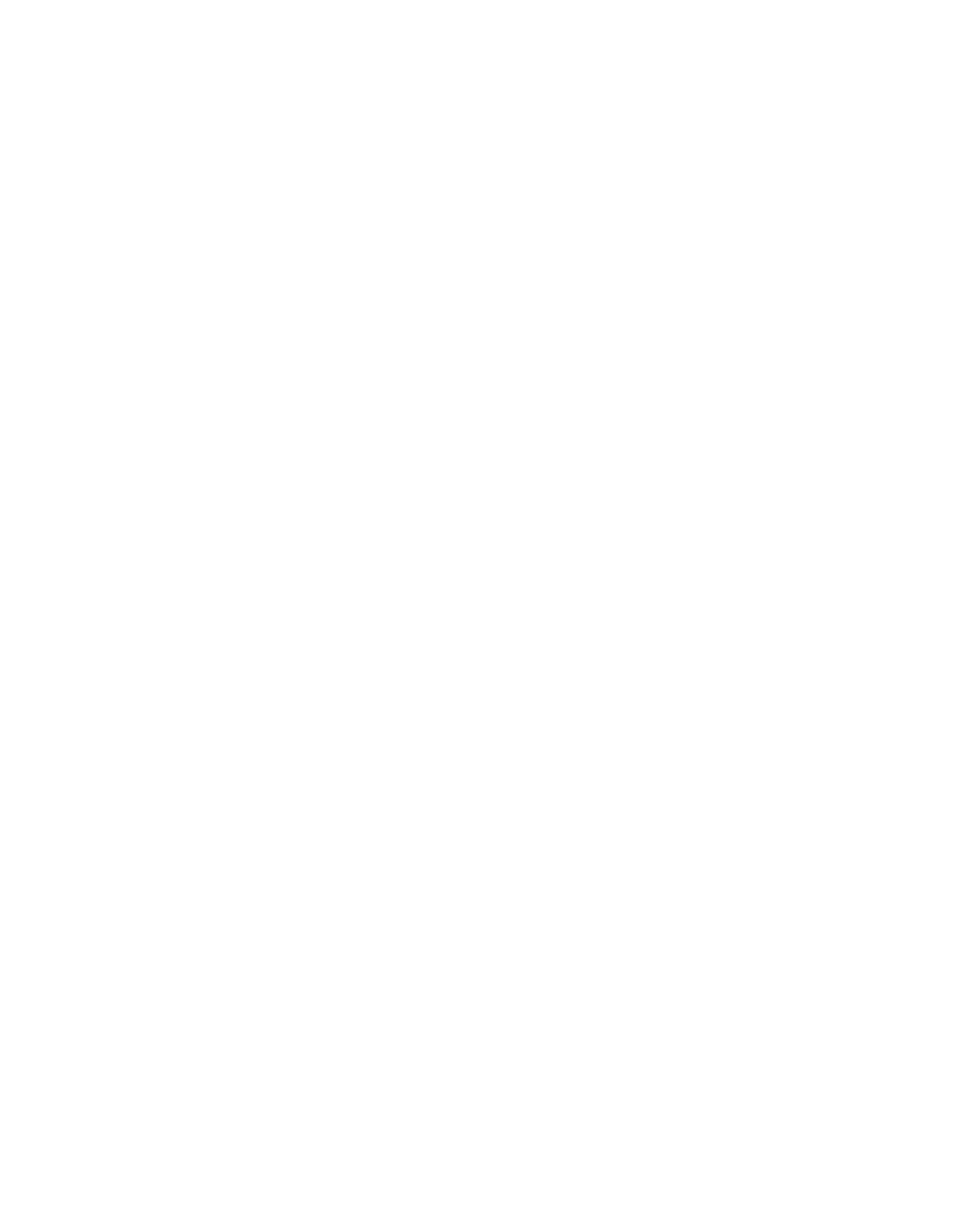# Conclusion

. . . ...... . . . . . . . . . . . . . ................................................... . . . . . . . . . . . . . . . . . . . . . . . . . . . . . . . . . . . . . . . . . . .

. . . ...... . . .... . . . . . . . . . . . . . . . . . . . . . . . . . . . . .............. . . . . . . . . . . . . . . . . . . . . . . . . . . . . . . . . . . . . . . . . . ..................

The current update of the *Strong Interest Inventory* assessment's Occupational Scales was conducted to ensure that the instrument best reflects changes in the occupational world and in our society, thus maintaining the scientific soundness of the tool. This update resulted in the addition of 46 new scales, 36 updated scales, and 8 revised scales. Thirty of the 2004 *Strong* instrument scales were removed.

The updated *Strong* assessment now includes a total of 260 scales—the 90 new, updated, or revised scales along with 170 scales remaining from the 2004 OSs. This list of OSs meets the rigorous standards upheld by the instrument for both reliability and validity. The 260 existing, new, updated, and revised OSs provide clients and career professionals alike with a wide variety of career options to consider and can help users make informed decisions about their future.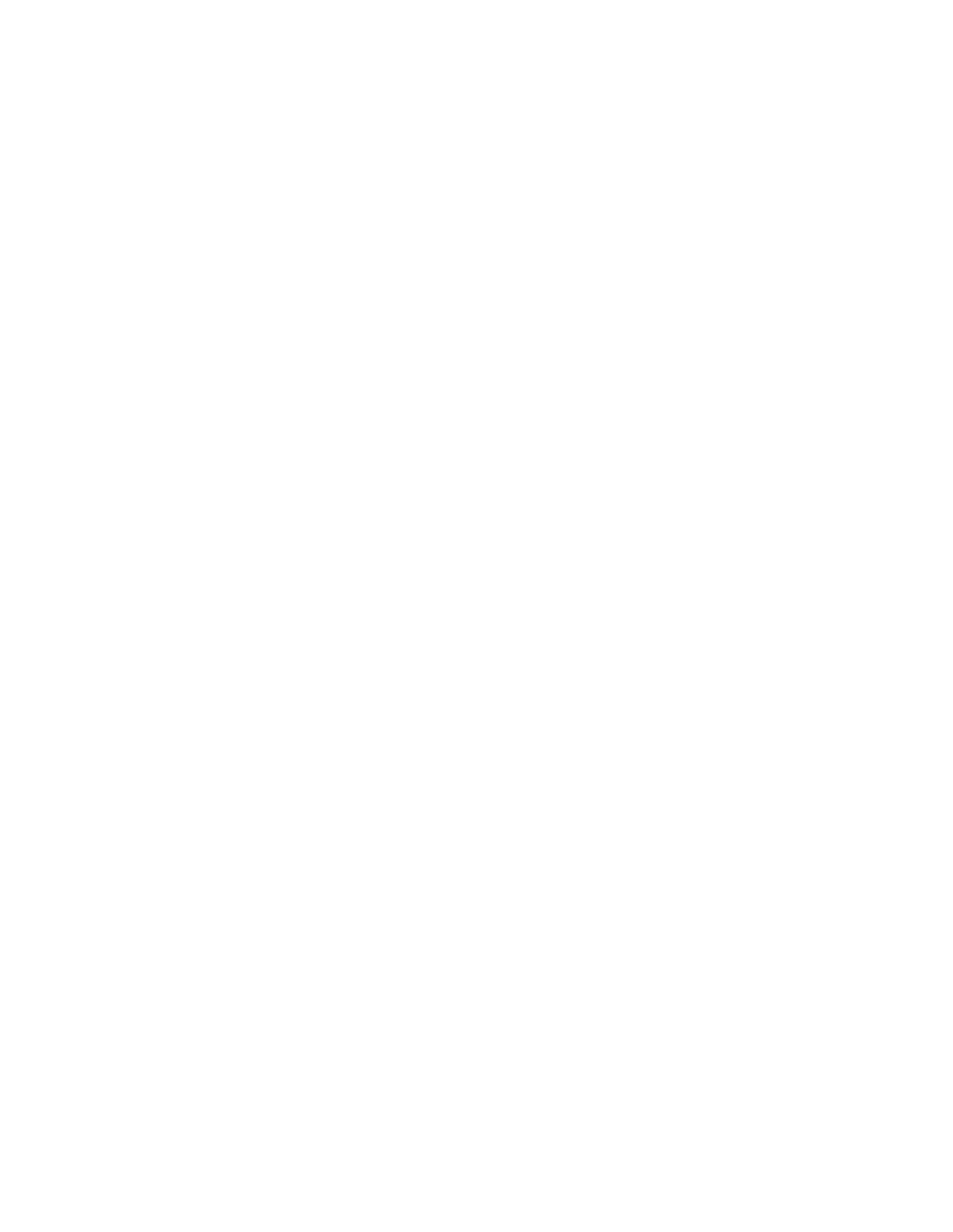# **A P P E N D I X**

# Occupational Scale Samples, O\*NET™ Codes, and Related Job Titles

.. .. . ....... . . . . . . . . . ............................. . . . . . . . . . . . . . . . . . . . . . . . . . . . . . . . . . . . . . . . . . . . . . . . . .............. . . . .

.. ...... . . . . . . ........... . . . . . . . . . . . . . . . . . . .............. . . . . . . . . . . . . . . . . . . . . . . . . . . . .............. . . . . . . . . . . . . . . . . . .

The samples described in this appendix are those<br>used to develop the current *Strong Interest Inventory*® Occupational Scales (OSs). This appendix serves as a replacement for the appendix in the 2005 *Strong* manual (Donnay et al., 2005).

For each sample, the column headed "N" indicates the number of people in the occupational group used to construct the scale. "Year Data Collected" indicates the year in which the occupational sample was completed. "Mean Age" provides the average age of the people in the sample. And "Mean Years Experience" provides the average number of years the people in the sample have worked in the occupation.

The column labeled "Composition" indicates the sources for the people who make up each occupational sample. This column also provides selected demographic data about the occupations. Among these data are educational background, typical work activities, areas of specialization, and types of businesses or institutions in which participants are employed.

The column labeled "O\*NET Code(s)" offers, for each occupation, the O\*NET code or codes most appropriate for that sample. These codes will help you and your client locate related occupations on the O\*NET Web site, www.onetonline.org. The first two digits indicate which of the 23 very broad categories the occupation fits:

- 11 Management
- 13 Business and Financial Operations
- 15 Computer and Mathematical
- 17 Architecture and Engineering
- 19 Life, Physical, and Social Sciences
- 21 Community and Social Services
- 23 Legal
- 25 Education, Training, and Library
- 27 Arts, Design, Entertainment, Sports, and Media
- 29 Healthcare Practitioners and Technical
- 31 Healthcare Support
- 33 Protective Service
- 35 Food Preparation and Serving Related
- 37 Building and Grounds Cleaning and Maintenance
- 39 Personal Care and Service
- 41 Sales and Related
- 43 Office and Administrative Support
- 45 Farming, Fishing, and Forestry
- Construction and Extraction
- 49 Installation, Maintenance, and Repair
- 51 Production
- 53 Transportation and Material Moving
- 55 Military Specific

The next four digits indicate a more specific division of work within the 23 broad categories. The last two digits, after the decimal point, locate a particular occupation within that division. The "Description" column will help you assist your clients in identifying the responsibilities, job tasks, work environments, and skills entailed in each of the occupations listed on the *Strong* Profile.

The last column, "Related Occupations," is a list of jobs related to each of the Occupational Scale samples. This list will help you broaden your clients' career exploration beyond the *Strong* Profile to find other occupations appropriate for their consideration.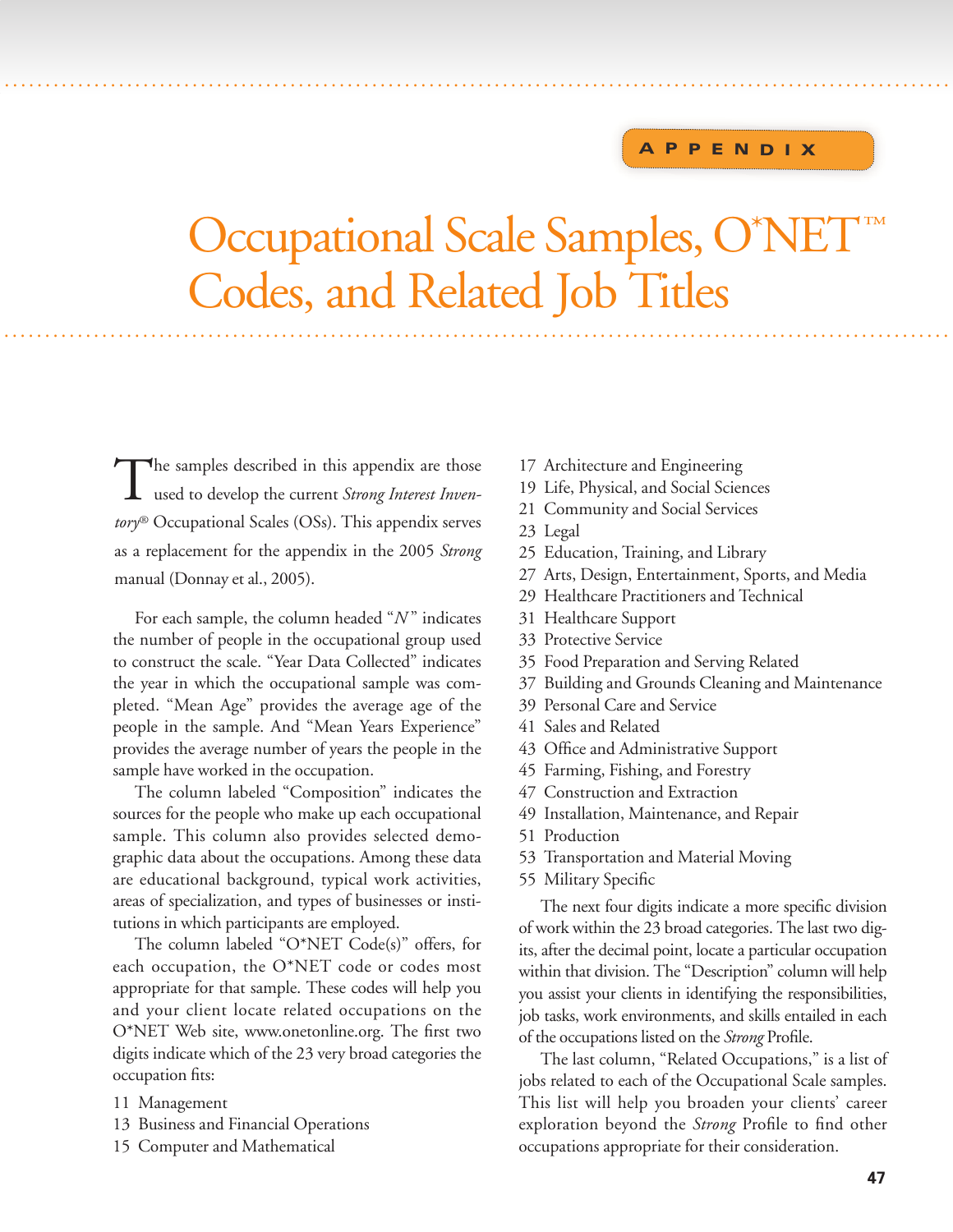|                                                     |     |                                      |                    |                                                                                                                                                                                                                                                                                                                  | Occupational Scale Samples, O°ive I ''" Codes, and Related Job Titles                                                                                                                                                                                                 |                                                           |                                                                                                                                                                                                                                                                                                                                                                                  |                                                                                                                                                               |
|-----------------------------------------------------|-----|--------------------------------------|--------------------|------------------------------------------------------------------------------------------------------------------------------------------------------------------------------------------------------------------------------------------------------------------------------------------------------------------|-----------------------------------------------------------------------------------------------------------------------------------------------------------------------------------------------------------------------------------------------------------------------|-----------------------------------------------------------|----------------------------------------------------------------------------------------------------------------------------------------------------------------------------------------------------------------------------------------------------------------------------------------------------------------------------------------------------------------------------------|---------------------------------------------------------------------------------------------------------------------------------------------------------------|
| <b>Sample/Scale</b>                                 | N   | <b>Year Data</b><br><b>Collected</b> | <b>Mean</b><br>Age | <b>Mean Years</b><br><b>Experience</b>                                                                                                                                                                                                                                                                           | <b>Composition</b>                                                                                                                                                                                                                                                    | 0*NET<br>Code(s)                                          | <b>Description</b>                                                                                                                                                                                                                                                                                                                                                               | <b>Related</b><br><b>Occupations</b>                                                                                                                          |
| <b>Accountant</b><br>(Female)                       | 372 | 2009                                 | 37.8               | 12.2<br>Sample collected from CPP com-<br>13-2011.01<br>mercial and research databases.<br>44% completed bachelor's<br>to determine or maintain<br>degree, 12% master's degree,<br>record of assets, liabilities,<br>1% professional degree.<br>profit and loss, tax liability,<br>or other financial activities | Analyze financial information<br>and prepare financial reports                                                                                                                                                                                                        | Actuary<br>Auditor<br><b>Budget Analyst</b><br>Controller |                                                                                                                                                                                                                                                                                                                                                                                  |                                                                                                                                                               |
| <b>Accountant</b><br>(Male)                         | 119 | 2009                                 | 38.2               | 12.7                                                                                                                                                                                                                                                                                                             | See women's sample above.<br>57% completed bachelor's<br>degree, 23% master's degree,<br>5% professional degree, 1%<br>doctorate.                                                                                                                                     |                                                           | within an organization.                                                                                                                                                                                                                                                                                                                                                          | Cost Estimator<br><b>Credit Analyst</b><br>Economist<br>Revenue Agent<br><b>Tax Collector</b><br><b>Tax Examiner</b><br>Treasurer                             |
| <b>Actuary</b><br>(Female)                          | 642 | 1992                                 | 36.4               | 12.8                                                                                                                                                                                                                                                                                                             | Members of American Academy<br>of Actuaries. 70% completed<br>bachelor's degree, 28% master's<br>or professional degree.                                                                                                                                              | 15-2011.00                                                | Analyze statistical data,<br>such as mortality, accident,<br>sickness, disability, and<br>retirement rates and con-<br>struct probability tables to<br>forecast risk and liability for<br>payment of future benefits.<br>May ascertain premium<br>rates required and cash<br>reserves necessary to ensure<br>payment of future benefits.                                         | Accountant<br>Assessor<br>Cost Estimator                                                                                                                      |
| <b>Actuary</b><br>(Male)                            | 593 | 1992                                 | 42.0               | 18.0                                                                                                                                                                                                                                                                                                             | See women's sample above.<br>62% completed bachelor's<br>degree, 33% master's or<br>professional degree.                                                                                                                                                              |                                                           |                                                                                                                                                                                                                                                                                                                                                                                  | <b>Credit Analyst</b><br>Economist<br><b>Financial Analyst</b><br>Insurance<br>Underwriter<br><b>Procurement Clerk</b><br>Statistician<br><b>Tax Preparer</b> |
| Administrative 1707<br><b>Assistant</b><br>(Female) |     | 2003 and<br>2009                     | 39.8               | 13.4                                                                                                                                                                                                                                                                                                             | Sample collected from CPP com-<br>mercial and research databases.<br>A portion of the sample was<br>taken from the 2004 Strong revi-<br>sion. 22% completed bachelor's<br>degree, 4% master's degree,<br>less than 1% professional<br>degree, less than 1% doctorate. | 43-6011.00                                                | Provide high level adminis-<br>trative support by conducting<br>research, preparing statisti-<br>cal reports, handling infor-<br>mation requests, and per-<br>forming clerical functions<br>such as preparing correspon-<br>dence, receiving visitors,<br>arranging conference calls,<br>and scheduling meetings.<br>May also train and supervise<br>lower-level clerical staff. | Legal Secretary<br>Library Technician<br>Management<br>Analyst<br><b>Municipal Clerk</b><br><b>Procurement Clerk</b><br>Production,                           |
| Administrative 147<br><b>Assistant</b><br>(Male)    |     | 2003 and<br>2009                     | 40.2               | 11.2                                                                                                                                                                                                                                                                                                             | See women's sample above.<br>31% completed bachelor's<br>degree, 12% master's degree,<br>1% professional degree.                                                                                                                                                      |                                                           |                                                                                                                                                                                                                                                                                                                                                                                  | Planning, or<br><b>Expediting Clerk</b><br>Secretary, except<br>Legal, Medical, or<br>Executive                                                               |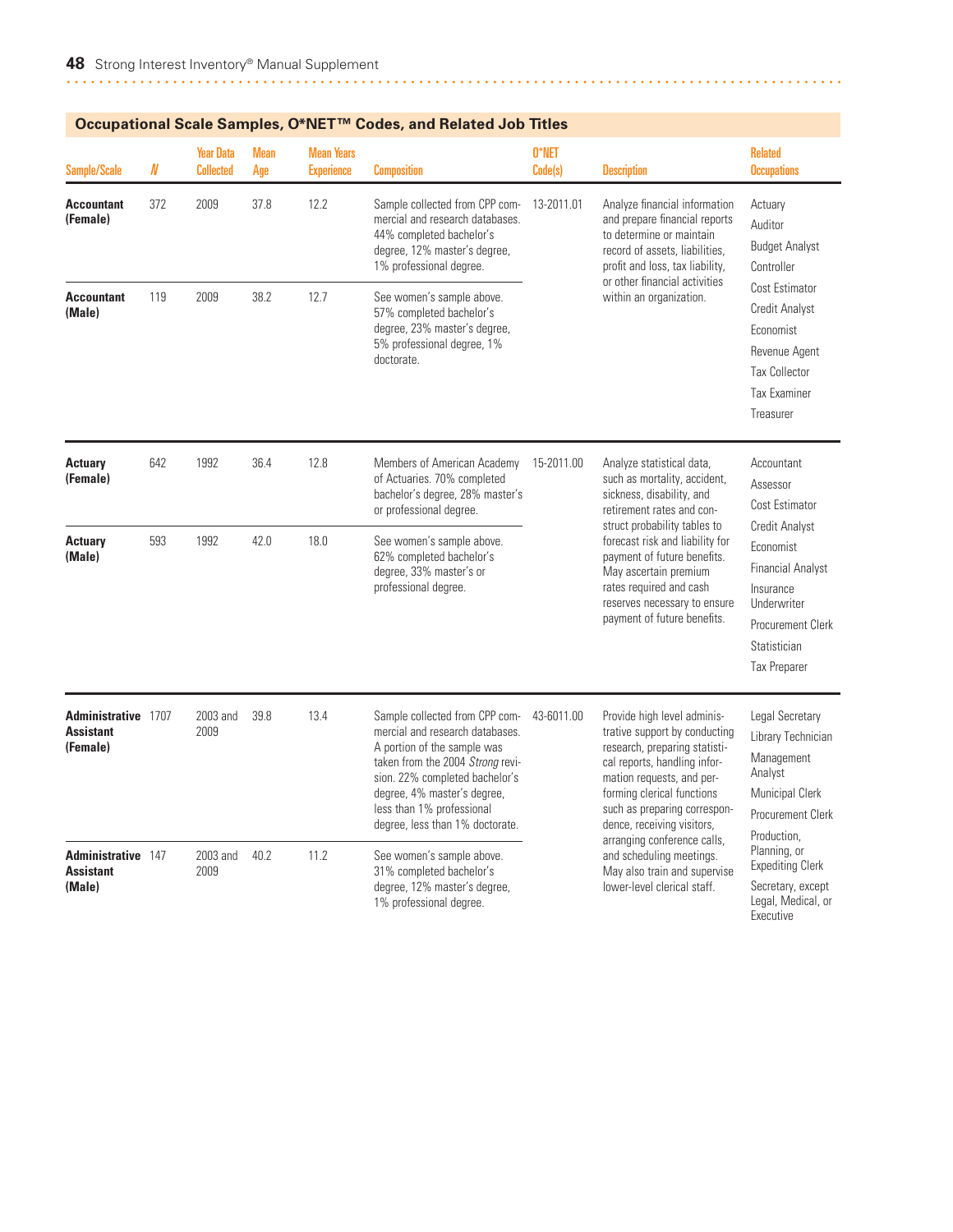| <b>Sample/Scale</b>                                                | N   | <b>Year Data</b><br><b>Collected</b> | <b>Mean</b><br>Age | <b>Mean Years</b><br><b>Experience</b> | <b>Composition</b>                                                                                                                                                                                                                                                                                                                                                                                                                               | 0*NET<br>Code(s)                                                                                                                                             | <b>Description</b>                                                                                                                                                                                                                                                                                     | <b>Related</b><br><b>Occupations</b>                                                                                                                                            |
|--------------------------------------------------------------------|-----|--------------------------------------|--------------------|----------------------------------------|--------------------------------------------------------------------------------------------------------------------------------------------------------------------------------------------------------------------------------------------------------------------------------------------------------------------------------------------------------------------------------------------------------------------------------------------------|--------------------------------------------------------------------------------------------------------------------------------------------------------------|--------------------------------------------------------------------------------------------------------------------------------------------------------------------------------------------------------------------------------------------------------------------------------------------------------|---------------------------------------------------------------------------------------------------------------------------------------------------------------------------------|
| <b>Advertising</b><br><b>Account</b><br><b>Manager</b><br>(Female) | 205 | 1992                                 | 36.3               | 12.1                                   | From commercially compiled<br>national listing. 70% completed<br>bachelor's degree, 14% master's<br>or professional degree. 84%<br>worked for full-service advertis-<br>ing agency; 7% for small, spe-<br>cialized agency; 2% for direct<br>marketing agency; 9% were<br>self-employed.                                                                                                                                                          | 11-2011.00                                                                                                                                                   | Plan and direct advertising<br>policies and programs or<br>produce collateral materials,<br>such as posters, contests,<br>coupons, or giveaways, to<br>create extra interest in the<br>purchase of a product or<br>service for a department, for<br>an entire organization, or on<br>an account basis. | Art Director<br>Education<br>Administrator,<br>Elementary or<br>Secondary School<br>Education<br>Administrator,<br>Postsecondary                                                |
| <b>Advertising</b><br><b>Account</b><br><b>Manager</b><br>(Male)   | 348 | 1992                                 | 47.0               | 21.7                                   | See women's sample above.<br>63% completed bachelor's<br>degree, 14% master's or profes-<br>sional degree. 75% worked for<br>full-service advertising agency;<br>11% for small, specialized<br>agency; 2% for direct marketing;<br>9% were self-employed.                                                                                                                                                                                        |                                                                                                                                                              |                                                                                                                                                                                                                                                                                                        | <b>Health Educator</b><br>Marketing<br>Manager<br><b>Public Relations</b><br>Specialist<br>Purchasing Agent<br>or Buyer<br>Sales Manager<br>Wholesale or<br><b>Retail Buyer</b> |
| <b>Architect</b><br>(Female)                                       | 603 | 1993                                 | 39.3               | 14.4                                   | Members of American Institute<br>of Architects. 40% completed<br>bachelor's degree, 56% master's<br>or professional degree. Areas of<br>specialization included public/<br>institutional (34%), commercial<br>(29%), residential (24%), indus-<br>trial (2%).                                                                                                                                                                                    | 17-1011.00                                                                                                                                                   | Plan and design structures<br>such as private residences,<br>office buildings, theaters,<br>factories, and other struc-<br>tural property.                                                                                                                                                             | Civil Engineer<br>Civil Engineering<br>Technician<br><b>Electrical Drafter</b><br>Industrial Safety or<br><b>Health Engineer</b><br>Landscape                                   |
| <b>Architect</b><br>(Male)                                         | 560 | 1993                                 | 47.2               | 22.8                                   | See women's sample above.<br>48% completed bachelor's<br>degree, 43% master's or pro-<br>fessional degree. Areas of spe-<br>cialization included public/<br>institutional (41%), commercial<br>(34%), residential (12%), indus-<br>trial (4%).                                                                                                                                                                                                   |                                                                                                                                                              |                                                                                                                                                                                                                                                                                                        | Architect<br>Marine Architect<br>Mechanical<br>Engineer<br>Mining or<br>Geographical<br>Engineer<br>Set or Exhibit<br>Designer                                                  |
| <b>Art Teacher</b><br>(Female)                                     | 360 | 1981                                 | 39.0               | 11.2                                   | Members of National Art<br>Association, secondary division.<br>All were secondary school teach-<br>ers. 41% completed bachelor's<br>degree, 58% master's degree.<br>79% of sample spent minimum of<br>50% of time teaching; other<br>activities included lesson prepa-<br>ration, grading, and administra-<br>tive functions. Main areas of art<br>included general, painting and<br>drawing, sculpture, ceramics,<br>print making, and weaving. | 25-1121.00<br>Teach courses in drama,<br>music, and the arts, including<br>fine and applied art, such as<br>painting and sculpture, or<br>design and crafts. | Choreographer<br>Commercial or<br>Industrial Designer<br><b>Fashion Designer</b><br>Film or Video Editor<br><b>Floral Designer</b><br>Kindergarten<br>Teacher<br>Musician,<br>Instrumental<br>Set or Exhibit                                                                                           |                                                                                                                                                                                 |
| <b>Art Teacher</b><br>(Male)                                       | 303 | 1978                                 | 40.2               | 14.9                                   | See women's sample above. All<br>were secondary school teachers.<br>15% completed bachelor's<br>degree, 64% master's degree,<br>19% doctorate.                                                                                                                                                                                                                                                                                                   |                                                                                                                                                              |                                                                                                                                                                                                                                                                                                        | Designer                                                                                                                                                                        |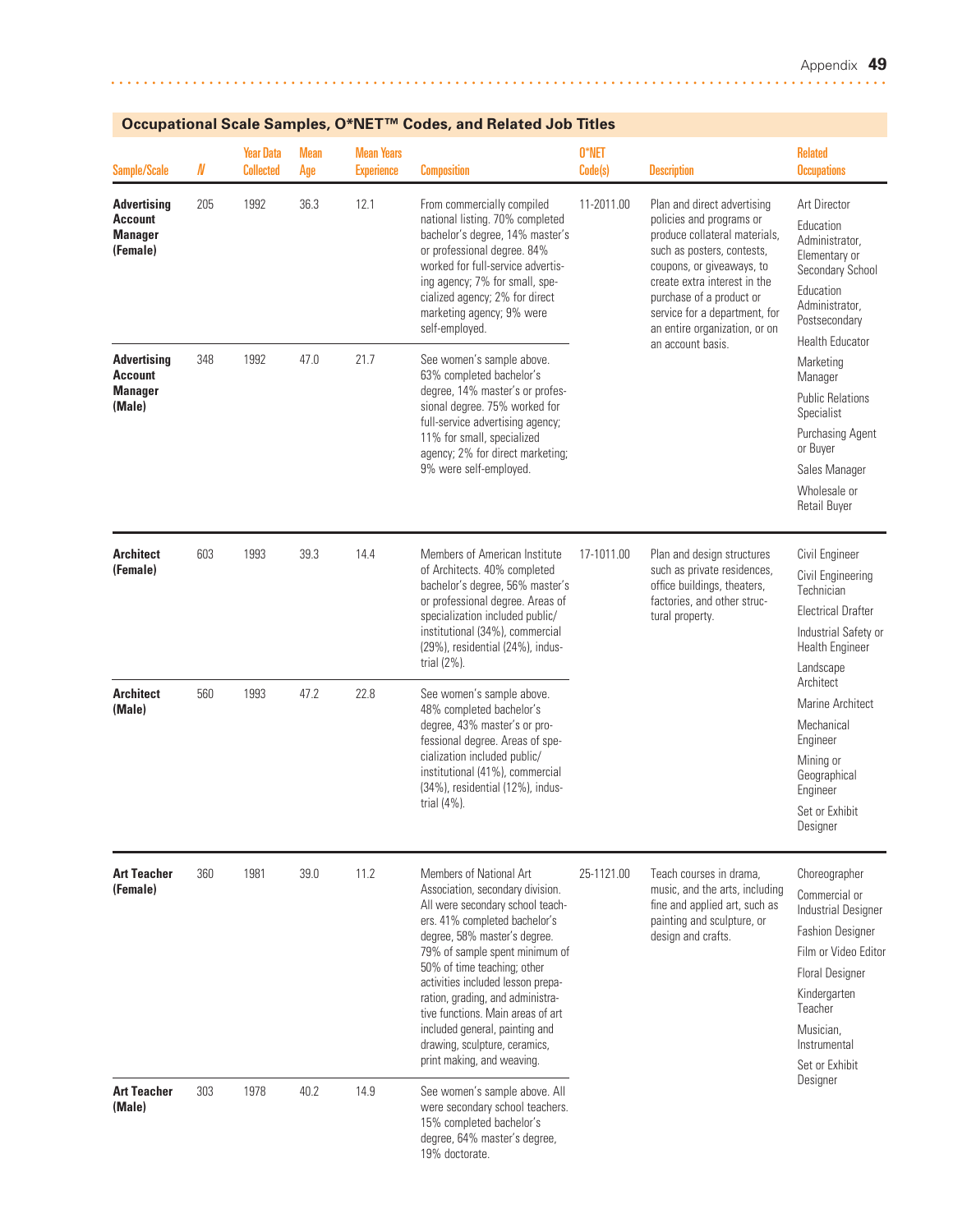|                                                             |     | <b>Year Data</b> | <b>Mean</b> | <b>Mean Years</b> |                                                                                                                                                                                                                                                                                         | 0*NET                     |                                                                                                                                                              | <b>Related</b>                                                                                                                                       |
|-------------------------------------------------------------|-----|------------------|-------------|-------------------|-----------------------------------------------------------------------------------------------------------------------------------------------------------------------------------------------------------------------------------------------------------------------------------------|---------------------------|--------------------------------------------------------------------------------------------------------------------------------------------------------------|------------------------------------------------------------------------------------------------------------------------------------------------------|
| <b>Sample/Scale</b>                                         | N   | <b>Collected</b> | Age         | <b>Experience</b> | <b>Composition</b>                                                                                                                                                                                                                                                                      | Code(s)                   | <b>Description</b>                                                                                                                                           | <b>Occupations</b>                                                                                                                                   |
| <b>Artist</b><br>(Female)                                   | 247 | 1979             | 44.4        | 17.0              | Selected from Who's Who in<br>American Art. 18% had taken art<br>courses not leading to degree,<br>25% completed bachelor's<br>degree, 42% master's degree.<br>58% were freelance artists.<br>15% were employed by educa-<br>tional institutions, 22% by com-<br>bination of employers. | 27-1013.00                | Create original artwork<br>using any of a wide variety<br>of mediums and techniques,<br>such as painting and sculp-<br>ture.                                 | Costume Attendant<br>Film or Video Editor<br><b>Floral Designer</b><br>Graphic Designer<br>Jeweler<br>Makeup Artist,<br>Theatrical or<br>Performance |
| <b>Artist</b><br>(Male)                                     | 213 | 1979             | 43.5        | 20.5              | See women's sample above.<br>13% had taken art courses not<br>leading to degree, 15% com-<br>pleted bachelor's degree, 55%<br>master's degree. 39% were<br>freelance artists, 39% were<br>employed by educational institu-<br>tions, 15% by combination of<br>employers.                |                           |                                                                                                                                                              | Precious Metal<br>Worker                                                                                                                             |
| Arts/<br><b>Entertainment</b><br><b>Manager</b><br>(Female) | 104 | 2009             | 40.9        | 14.2              | Sample collected from CPP com-<br>mercial and research databases.<br>59% completed bachelor's<br>degree, 17% master's degree,<br>2% doctorate.                                                                                                                                          | No specific<br>0*NET code | Plan, direct, coordinate oper-<br>ations, formulate policies,<br>manage daily operations, and<br>plan the use of materials and<br>human resources as applied | Agent or Business<br>Manager of Artists,<br>Performers, or<br>Athletes<br><b>Chief Executive</b>                                                     |
| Arts/<br><b>Entertainment</b><br><b>Manager</b><br>(Male)   | 98  | 2009             | 38.4        | 14.0              | See women's sample above.<br>52% completed bachelor's<br>degree, 10% master's degree,<br>1% professional degree, 1%<br>doctorate.                                                                                                                                                       |                           | to individuals and companies<br>in the areas of art, design,<br>entertainment, sports, or<br>media.                                                          | Officer<br>General Manager<br>Program Director<br><b>Talent Director</b><br>Technical<br>Operations<br>Manager                                       |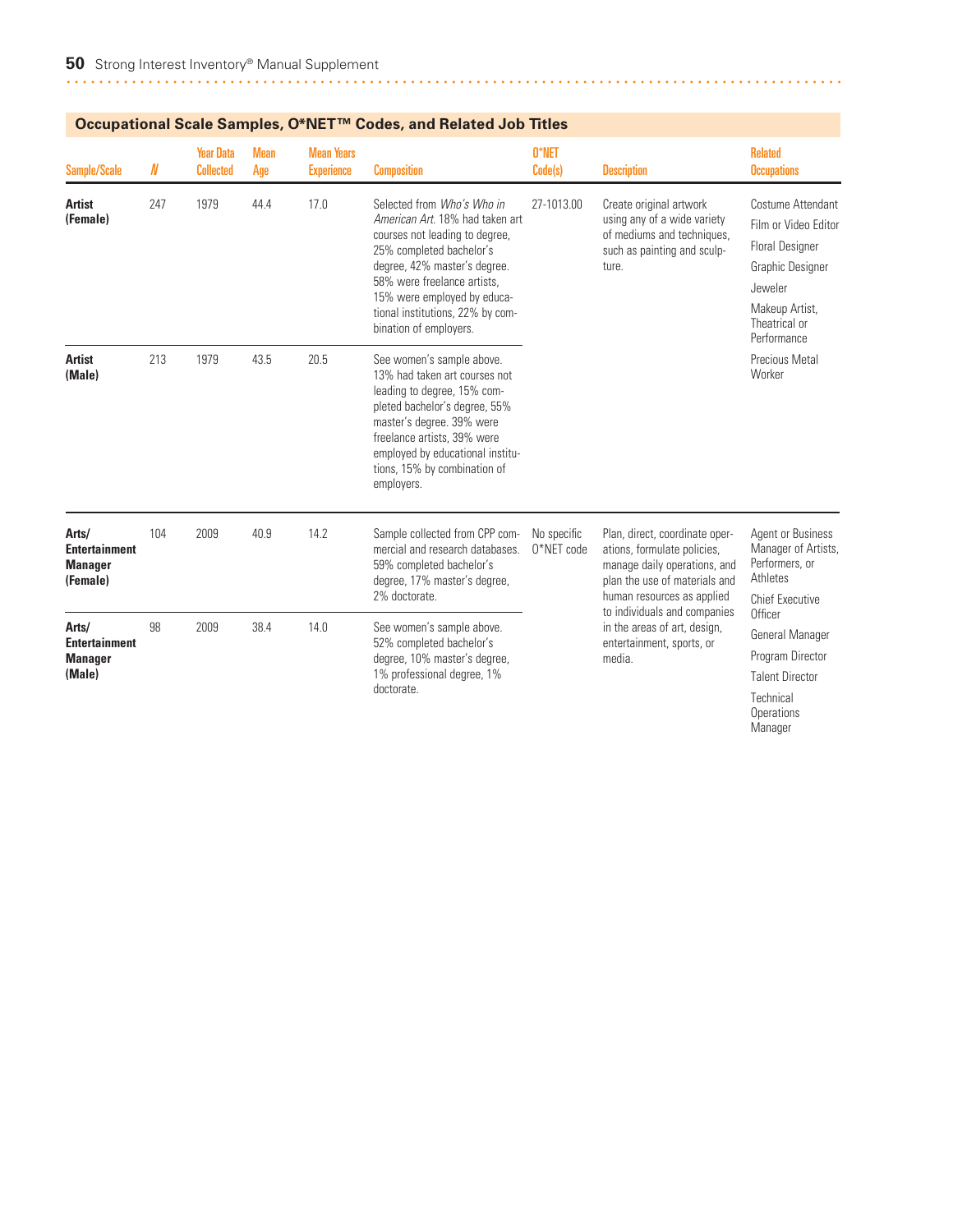Magistrate Paralegal or Legal Assistant

| <b>Sample/Scale</b>                           | N   | <b>Year Data</b><br><b>Collected</b> | <b>Mean</b><br>Age | <b>Mean Years</b><br><b>Experience</b> | <b>Composition</b>                                                                                                                                                                                                                                                                                                                                                                                                                                                                                                  | 0*NET<br>Code(s)                                                                                       | <b>Description</b>                                                                                                                                           | <b>Related</b><br><b>Occupations</b>                                                                                                                                                                                                       |
|-----------------------------------------------|-----|--------------------------------------|--------------------|----------------------------------------|---------------------------------------------------------------------------------------------------------------------------------------------------------------------------------------------------------------------------------------------------------------------------------------------------------------------------------------------------------------------------------------------------------------------------------------------------------------------------------------------------------------------|--------------------------------------------------------------------------------------------------------|--------------------------------------------------------------------------------------------------------------------------------------------------------------|--------------------------------------------------------------------------------------------------------------------------------------------------------------------------------------------------------------------------------------------|
| <b>Athletic</b><br><b>Trainer</b><br>(Female) | 242 | 1983                                 | 29.3               | 5.9                                    | National sample of certified ath-<br>letic trainers from National<br>Athletic Trainers Association.<br>25% completed bachelor's<br>degree, 73% master's degree,<br>2% doctorate. Employers included<br>4-year colleges (59%), high<br>schools (22%), 2-year colleges<br>(5%), professional athletic teams<br>(1%), other (12%). 7% special-<br>ized in a particular sport. Major<br>activities included evaluation<br>and treatment of injuries (39%),<br>covering practices and games<br>(29%), combination (27%). | 29-9091.00                                                                                             | Evaluate, advise, and treat<br>athletes to assist recovery<br>from injury, avoid injury, or<br>maintain peak physical<br>fitness.                            | Licensed Practical<br>or Licensed<br><b>Vocational Nurse</b><br>Orthotist or<br>Prosthetist<br>Physical Therapist<br>Recreational<br>Therapist<br>Respiratory<br>Therapist<br>Veterinary<br>Assistant or<br>Laboratory Animal<br>Caretaker |
| <b>Athletic</b><br><b>Trainer</b><br>(Male)   | 250 | 1983                                 | 32.5               | 9.4                                    | See women's sample above.<br>30% completed bachelor's<br>degree, 68% master's degree,<br>1% doctorate. Employers included<br>4-year colleges (59%), high<br>schools (16%), professional ath-<br>letic teams (9%), 2-year colleges<br>(5%), combination (2%). 21%<br>specialized in particular sport.<br>Major activities included evalua-<br>tion and treatment of injuries<br>(48%), covering practices and<br>games (24%), combination<br>$(25%)$ .                                                               |                                                                                                        |                                                                                                                                                              |                                                                                                                                                                                                                                            |
| <b>Attorney</b><br>(Female)                   | 174 | 2009                                 | 38.7               | 10.6                                   | Sample collected from CPP com-<br>mercial and research databases.<br>1% completed master's degree,<br>94% professional degree, 3%<br>doctorate.                                                                                                                                                                                                                                                                                                                                                                     | 23-1011.00                                                                                             | Represent clients in criminal<br>and civil litigation and other<br>legal proceedings, draw up<br>legal documents, and man-<br>age or advise clients on legal | Criminal<br>Investigator or<br>Special Agent<br>Government<br>Property Inspector                                                                                                                                                           |
| <b>Attorney</b><br>(Male)                     | 226 | 2009                                 | 42.0               | 14.1                                   | See women's sample above.<br>Less than 1% completed mas-<br>ter's degree, 97% professional<br>degree, 2% doctorate.                                                                                                                                                                                                                                                                                                                                                                                                 | transactions. May specialize<br>in a single area or may prac-<br>tice broadly in many areas of<br>law. | and Investigator<br>Insurance Adjuster,<br>Examiner, or<br>Investigator<br>Judge, Magistrate<br>Judge, or                                                    |                                                                                                                                                                                                                                            |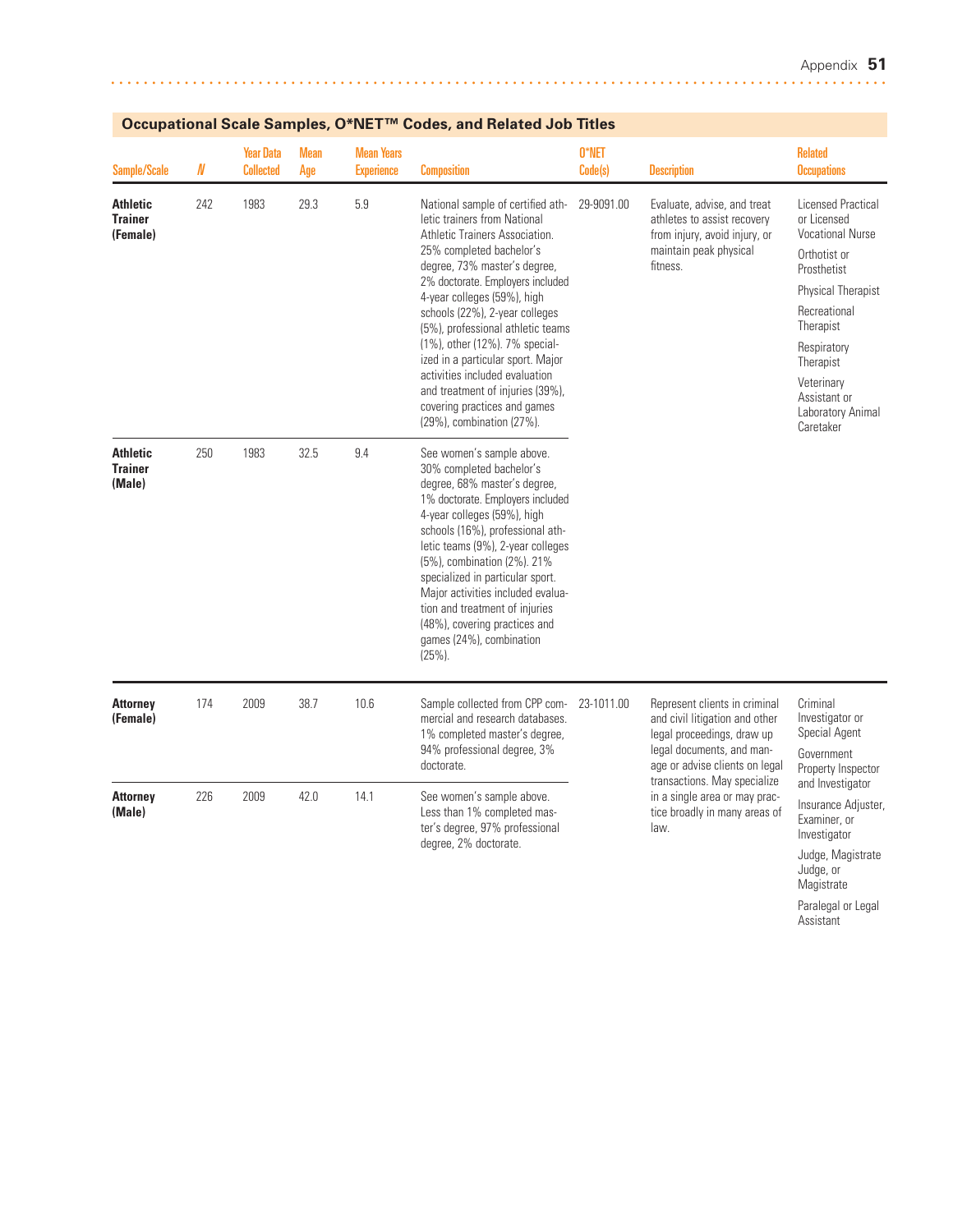|                                                  |     | <b>Year Data</b><br><b>Collected</b> | <b>Mean</b> | <b>Mean Years</b> | Occupational Scale Samples, O°ive I ''" Codes, and Related Job Titles                                                                                                                                                                                                                                                                                                                                                                                                                                                                                                                                                                    | 0*NET      |                                                                                                                                                                                | <b>Related</b>                                                                                                                                                                                                                                                 |
|--------------------------------------------------|-----|--------------------------------------|-------------|-------------------|------------------------------------------------------------------------------------------------------------------------------------------------------------------------------------------------------------------------------------------------------------------------------------------------------------------------------------------------------------------------------------------------------------------------------------------------------------------------------------------------------------------------------------------------------------------------------------------------------------------------------------------|------------|--------------------------------------------------------------------------------------------------------------------------------------------------------------------------------|----------------------------------------------------------------------------------------------------------------------------------------------------------------------------------------------------------------------------------------------------------------|
| <b>Sample/Scale</b>                              | N   |                                      | Age         | <b>Experience</b> | <b>Composition</b>                                                                                                                                                                                                                                                                                                                                                                                                                                                                                                                                                                                                                       | Code(s)    | <b>Description</b>                                                                                                                                                             | <b>Occupations</b>                                                                                                                                                                                                                                             |
| <b>Auditor</b><br>(Female)                       | 126 | 2009                                 | 36.0        | 9.6               | Sample collected from CPP com-<br>mercial and research databases.<br>44% completed bachelor's<br>degree, 25% master's degree,<br>4% professional degree, 1%<br>doctorate.                                                                                                                                                                                                                                                                                                                                                                                                                                                                | 13-2011.02 | Examine and analyze<br>accounting records to deter-<br>mine financial status of<br>establishment and prepare<br>financial reports concerning<br>operating procedures.          | Accountant<br><b>Budget Analyst</b><br>Economist<br><b>Financial Analyst</b><br>Financial Manager,                                                                                                                                                             |
| <b>Auditor</b><br>(Male)                         | 114 | 2009                                 | 36.8        | 11.3              | See women's sample above.<br>54% completed bachelor's<br>degree, 31% master's degree,<br>9% professional degree, 1%<br>doctorate.                                                                                                                                                                                                                                                                                                                                                                                                                                                                                                        |            |                                                                                                                                                                                | Branch or<br>Department<br>Personal Financial<br>Advisor<br>Purchasing<br>Manager<br>Treasurer or<br>Controller                                                                                                                                                |
| <b>Automobile</b><br><b>Mechanic</b><br>(Female) | 165 | 1993                                 | 34.5        | 10.7              | List of automobile mechanics<br>certified by National Institute for<br>Automotive Service Excellence<br>and commercially compiled list<br>of automobile repair establish-<br>ments. 18% had high school<br>diploma, 17% attended trade/<br>technical school in addition,<br>40% some college or associate<br>degree, 13% completed bache-<br>lor's degree, 4% master's<br>degree. 44% worked in indepen-<br>dent repair shop, 20% in car<br>dealership, 8% in tire dealer-<br>ship, 7% in specialty repair<br>shop, 7% in fleet repair shop,<br>balance in service stations, body<br>shops, machine shops, and gov-<br>ernment agencies. | 49-3023.01 | Repair automobiles, trucks,<br>buses, and other vehicles.<br>Master mechanic repairs vir-<br>tually any part on the vehicle<br>or specializes in the trans-<br>mission system. | Aircraft Mechanic<br>or Service<br>Technician<br>Automotive<br>Specialty<br>Technician<br>Engine or other<br>Machine<br>Assembler<br>Farm Equipment<br>Mechanic<br>Industrial<br>Machinery<br>Mechanic<br>Inspector, Tester,<br>Sorter, Sampler,<br>or Weigher |
| <b>Automobile</b><br><b>Mechanic</b><br>(Male)   | 561 | 1993                                 | 38.7        | 18.0              | See women's sample above.<br>22% had high school diploma,<br>29% attended trade/technical<br>school in addition, 31% some col-<br>lege or associate degree, 5%<br>completed bachelor's degree, 2%<br>master's degree. 46% worked in<br>car dealership, 23% in indepen-<br>dent repair shop, 7% in tire deal-<br>ership, balance in specialty repair<br>shops, fleet repair shops, service<br>stations, body shops, machine<br>shops, and government agencies.                                                                                                                                                                            |            |                                                                                                                                                                                |                                                                                                                                                                                                                                                                |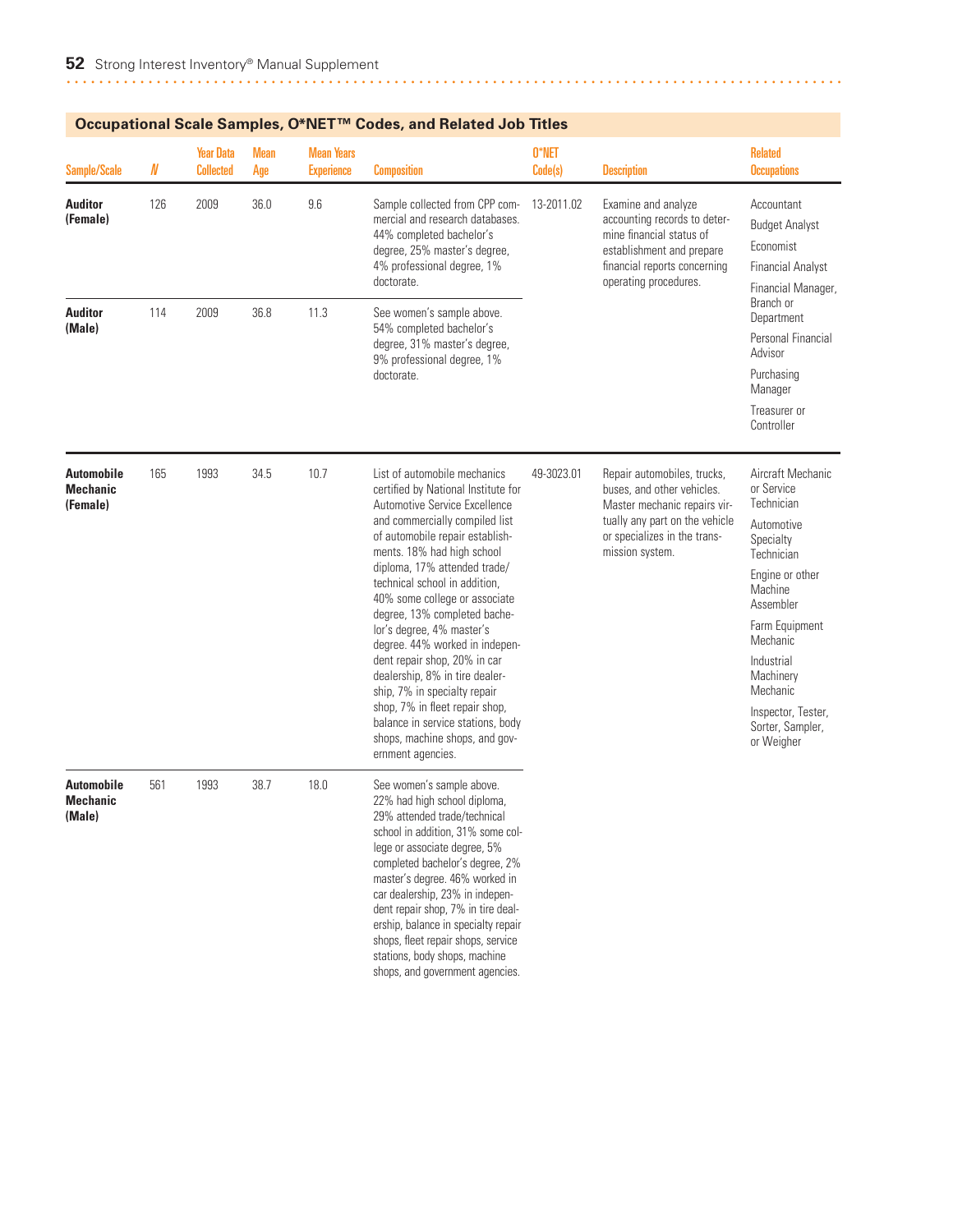| <b>Sample/Scale</b>          | N   | <b>Year Data</b><br><b>Collected</b> | <b>Mean</b><br>Age | <b>Mean Years</b><br><b>Experience</b> | <b>Composition</b>                                                                                                                                                                                                                                                                                                                                                                                                                            | 0*NET<br>Code(s) | <b>Description</b>                                                                                                                              | <b>Related</b><br><b>Occupations</b>                                                                                                                                                                                                         |
|------------------------------|-----|--------------------------------------|--------------------|----------------------------------------|-----------------------------------------------------------------------------------------------------------------------------------------------------------------------------------------------------------------------------------------------------------------------------------------------------------------------------------------------------------------------------------------------------------------------------------------------|------------------|-------------------------------------------------------------------------------------------------------------------------------------------------|----------------------------------------------------------------------------------------------------------------------------------------------------------------------------------------------------------------------------------------------|
| <b>Bartender</b><br>(Female) | 118 | 2009                                 | 26.2               | 7.5                                    | Sample collected from CPP com-<br>mercial and research databases.<br>12% had high school diploma,<br>56% some college, 22% com-<br>pleted associate degree, 9%<br>bachelor's degree.                                                                                                                                                                                                                                                          | 35-3011.00       | Mix and serve drinks to<br>patrons, directly or through<br>waitstaff.                                                                           | Cashier<br><b>Combined Food</b><br>Preparation and<br>Serving Worker,<br>including Fast Food<br>Counter or Rental                                                                                                                            |
| <b>Bartender</b><br>(Male)   | 60  | 2009                                 | 27.2               | 7.3                                    | See women's sample above.<br>23% had high school diploma,<br>48% some college, 15% com-<br>pleted associate degree, 12%<br>bachelor's degree.                                                                                                                                                                                                                                                                                                 |                  |                                                                                                                                                 | Clerk<br><b>Flight Attendant</b><br><b>Food Preparation</b><br>Worker<br>Locker Room,<br>Coatroom, or<br><b>Dressing Room</b><br>Attendant<br>Transportation<br>Attendant, except<br>Fight Attendant or<br>Baggage Porter<br>Waiter/Waitress |
| <b>Biologist</b><br>(Female) | 282 | 1992                                 | 46.8               | 17.9                                   | Members of American Institute<br>of Biological Sciences. 28%<br>completed master's degree, 71%<br>doctorate. 53% worked in 4-year<br>colleges and universities, 8% in<br>community colleges, 11% in fed-<br>eral government agencies, 8% in<br>industry, 5% in schools, 5% in<br>other nonprofit organizations.<br>Major activities included teach-<br>ing/training, technical writing,<br>administration, basic research,<br>and consulting. | 19-1020.01       | Research or study basic prin-<br>ciples of plant and animal<br>life, such as origin, relation-<br>ship, development, anatomy,<br>and functions. | Biochemist or<br>Biophysicist<br>Environmental<br>Scientist or<br>Specialist, includ-<br>ing Health<br>Microbiologist<br>Soil or Plant<br>Scientist<br>Zoologist or<br>Wildlife Biologist                                                    |
| <b>Biologist</b><br>(Male)   | 757 | 1992                                 | 50.0               | 22.1                                   | See women's sample above.<br>15% completed master's degree,<br>85% doctorate. 59% worked in<br>4-year colleges and universities.<br>5% in community colleges, 9%<br>in federal government agencies,<br>6% in industry, 4% in schools,<br>6% in other nonprofit organiza-<br>tions. Major activities included<br>teaching/training, technical writ-<br>ing, basic research, administra-<br>tion, applied research, and<br>consulting.          |                  |                                                                                                                                                 |                                                                                                                                                                                                                                              |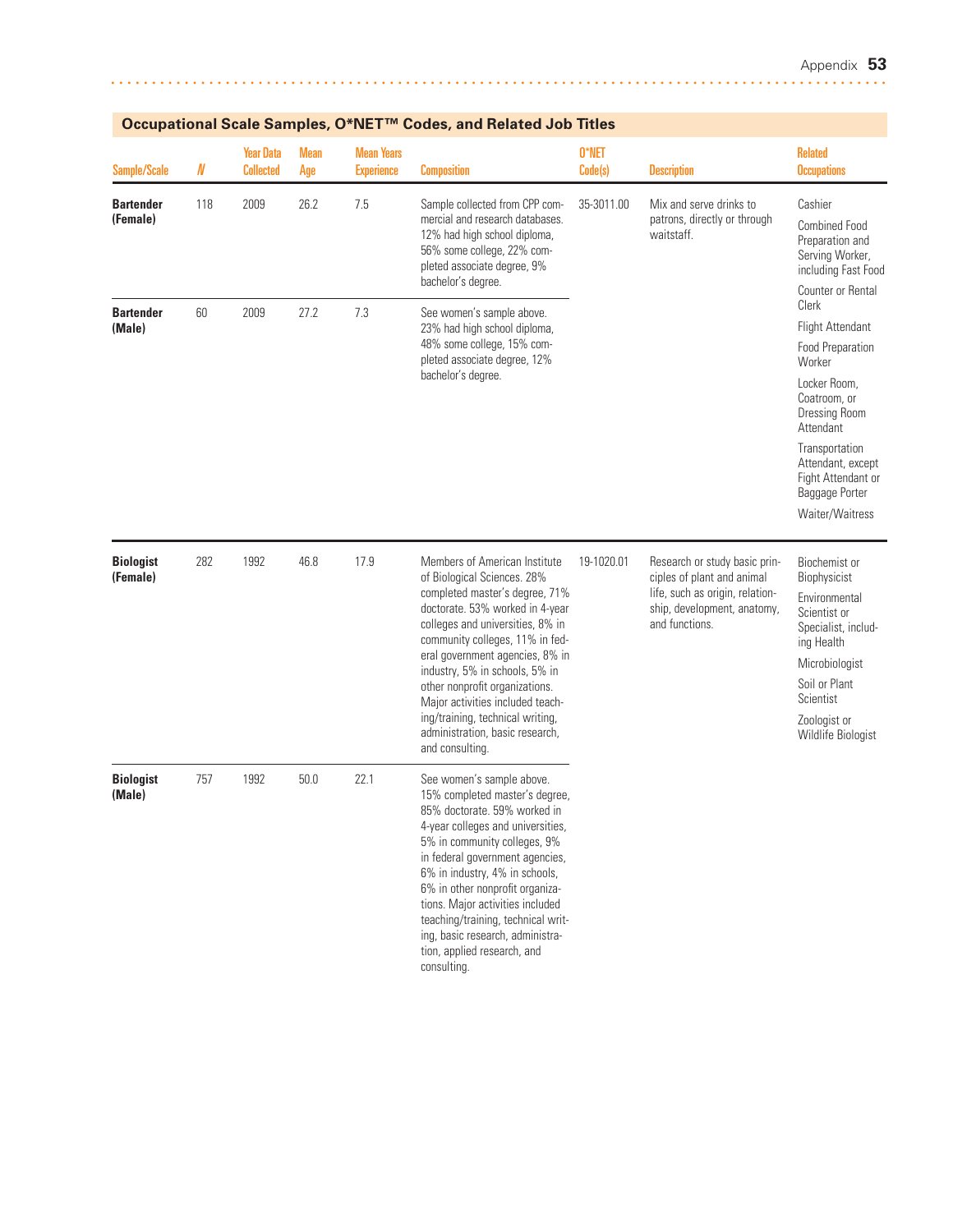|                                                                   |     |                                      |                    |                                        | Occupational Scale Samples, Onic Fig. Codes, and Related Job Titles                                                                                                                                                                                                                                                                                                                                                                                                                                                                                                                                                                                                           |                  |                                                                                                                                                                                                    |                                                                                                                                                                                                |
|-------------------------------------------------------------------|-----|--------------------------------------|--------------------|----------------------------------------|-------------------------------------------------------------------------------------------------------------------------------------------------------------------------------------------------------------------------------------------------------------------------------------------------------------------------------------------------------------------------------------------------------------------------------------------------------------------------------------------------------------------------------------------------------------------------------------------------------------------------------------------------------------------------------|------------------|----------------------------------------------------------------------------------------------------------------------------------------------------------------------------------------------------|------------------------------------------------------------------------------------------------------------------------------------------------------------------------------------------------|
| <b>Sample/Scale</b>                                               | N   | <b>Year Data</b><br><b>Collected</b> | <b>Mean</b><br>Age | <b>Mean Years</b><br><b>Experience</b> | <b>Composition</b>                                                                                                                                                                                                                                                                                                                                                                                                                                                                                                                                                                                                                                                            | 0*NET<br>Code(s) | <b>Description</b>                                                                                                                                                                                 | <b>Related</b><br><b>Occupations</b>                                                                                                                                                           |
| <b>Broadcast</b><br><b>Journalist</b><br>(Female)                 | 220 | 1983                                 | 32.4               | 7.8                                    | Sample collected from stations<br>listed in Broadcasting Yearbook<br>and from responses to ads in<br>Inside Radio and Radio and<br>Records; also members of<br>American Women in Radio and<br>Television, Inc. 23% had high<br>school diploma, 57% completed<br>bachelor's degree, 9% master's<br>degree. 84% were employed by<br>commercial station, 15% by pub-<br>lic station. 56% were depart-<br>ment heads. Major activities<br>included on-the-air broadcasting<br>(28%), programming (13%),<br>sales (9%), research (7%), news<br>gathering and reporting (6%),<br>combination (26%), other (gen-<br>eral management, production,<br>and copyrighting functions, 9%). | 27-3011.00       | Talk on radio or television.<br>May interview guests, act as<br>master of ceremonies, read<br>news flashes, identify sta-<br>tion by giving call letters, or<br>announce song title and<br>artist. | <b>Advertising Sales</b><br>Agent<br><b>Broadcast News</b><br>Analyst<br>Copy Writer<br>Poet, Lyricist, or<br><b>Creative Writer</b><br>Reporter or<br>Correspondent<br><b>Talent Director</b> |
| <b>Broadcast</b><br><b>Journalist</b><br>(Male)                   | 213 | 1983                                 | 34.2               | 12.8                                   | See women's sample above.<br>26% had high school diploma,<br>53% completed bachelor's<br>degree, 7% master's degree. All<br>were broadcasters: 85% were<br>employed by commercial station;<br>65% were department heads.<br>Major activities included on-the-<br>air broadcasting (30%), program-<br>ming (21%), management and<br>administration (8%), news gath-<br>ering and writing (4%), sales (3%),<br>combination (25%), other (3%).                                                                                                                                                                                                                                   |                  |                                                                                                                                                                                                    |                                                                                                                                                                                                |
| <b>Business</b><br><b>Education</b><br><b>Teacher</b><br>(Female) | 576 | 1993                                 | 45.1               | 18.1                                   | <b>Members of National Business</b><br>Education Association. 28% com-<br>pleted bachelor's degree, 64%<br>master's or professional degree,<br>8% doctorate. 56% were em-<br>ployed in public schools, 30% in<br>colleges or universities, 6% in<br>private or parochial schools.                                                                                                                                                                                                                                                                                                                                                                                             | 25-1011.00       | Teach courses in business<br>administration and manage-<br>ment, such as accounting,<br>finance, human resources,<br>labor relations, marketing,<br>and operations research.                       | <b>Business</b><br>Administration<br>Teacher<br><b>Business</b><br>Communication<br>Teacher<br><b>Business Law</b><br>Teacher                                                                  |
| <b>Business</b><br><b>Education</b><br><b>Teacher</b><br>(Male)   | 545 | 1993                                 | 47.5               | 21.5                                   | See women's sample above. 16%<br>completed bachelor's degree, 61%<br>master's or professional degree,<br>22% doctorate. 52% were em-<br>ployed in public schools, 36% in<br>colleges or universities, 7% in pri-<br>vate or parochial schools.                                                                                                                                                                                                                                                                                                                                                                                                                                |                  |                                                                                                                                                                                                    | <b>Business</b><br>Management<br>Teacher<br>Finance Teacher<br><b>Marketing Teacher</b>                                                                                                        |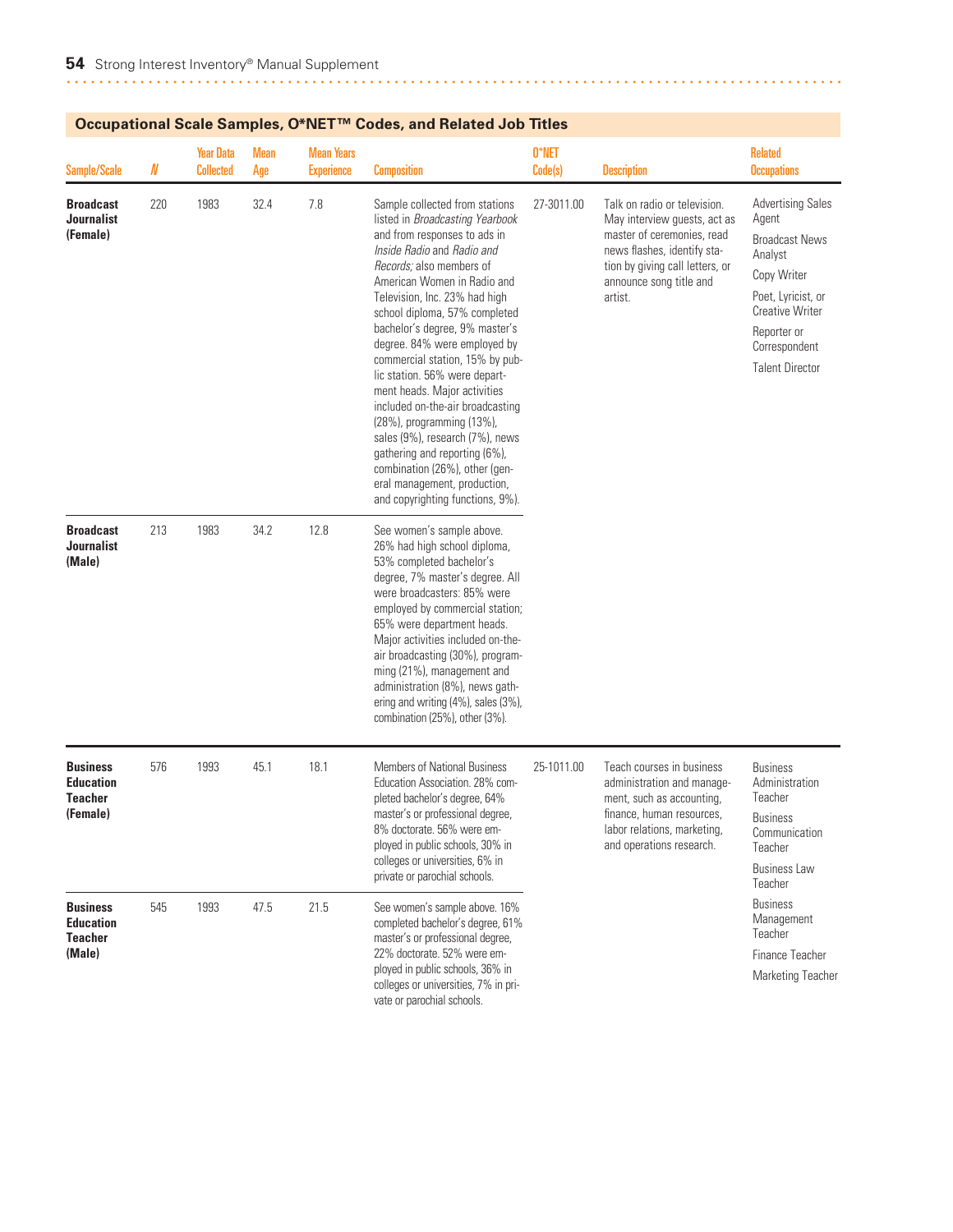| Ottupational otale Jampies, O TVLT                                  |     |                                      | Coucs, and neighed you intest |                                        |                                                                                                                                                                                                                                                                                                                                                                           |                           |                                                                                                                                                                                                                                                                                                                                                                                                                                                                                                   |                                                                                                                                                                                                   |
|---------------------------------------------------------------------|-----|--------------------------------------|-------------------------------|----------------------------------------|---------------------------------------------------------------------------------------------------------------------------------------------------------------------------------------------------------------------------------------------------------------------------------------------------------------------------------------------------------------------------|---------------------------|---------------------------------------------------------------------------------------------------------------------------------------------------------------------------------------------------------------------------------------------------------------------------------------------------------------------------------------------------------------------------------------------------------------------------------------------------------------------------------------------------|---------------------------------------------------------------------------------------------------------------------------------------------------------------------------------------------------|
| <b>Sample/Scale</b>                                                 | N   | <b>Year Data</b><br><b>Collected</b> | <b>Mean</b><br>Age            | <b>Mean Years</b><br><b>Experience</b> | <b>Composition</b>                                                                                                                                                                                                                                                                                                                                                        | 0*NET<br>Code(s)          | <b>Description</b>                                                                                                                                                                                                                                                                                                                                                                                                                                                                                | <b>Related</b><br><b>Occupations</b>                                                                                                                                                              |
| <b>Business/</b><br><b>Finance</b><br><b>Supervisor</b><br>(Female) | 220 | 2009                                 | 38.9                          | 12.6                                   | Sample collected from CPP com-<br>mercial and research databases.<br>35% completed bachelor's<br>degree, 11% master's degree,<br>1% professional degree.                                                                                                                                                                                                                  | No specific<br>0*NET code | Plan, direct, coordinate oper-<br>ations, formulate policies,<br>manage daily operations,<br>and plan the use of materi-<br>als and human resources as                                                                                                                                                                                                                                                                                                                                            | <b>Branch Operations</b><br>Manager<br><b>Chief Executive</b><br>Officer<br>General Manager<br>Technical<br>Operations<br>Manager                                                                 |
| <b>Business/</b><br><b>Finance</b><br><b>Supervisor</b><br>(Male)   | 125 | 2009                                 | 38.8                          | 13.0                                   | See women's sample above.<br>53% completed bachelor's<br>degree, 13% master's degree,<br>2% professional degree, 2%<br>doctorate.                                                                                                                                                                                                                                         |                           | applied to individuals and<br>companies in the areas of<br>business and finance.                                                                                                                                                                                                                                                                                                                                                                                                                  |                                                                                                                                                                                                   |
| <b>Buyer</b><br>(Female)                                            | 214 | 1983                                 | 35.4                          | 8.8                                    | Names from The Salesman's<br>Guide-Women's and Children's<br>Wear Buyers and The Sales-<br>man's Guide-Men's and Boys'<br>Wear Buyers. 33% had high<br>school diploma, 11% completed<br>associate degree, 48% bachelor's<br>degree. 46% were employed by<br>department stores, 29% by spe-<br>cialty shops, 10% by chains.<br>81% bought for more than one<br>department. | 13-1022.00                | Buy merchandise or com-<br>modities, other than farm<br>products, for resale to con-<br>sumers at the wholesale or<br>retail level, including both<br>durable and nondurable<br>goods. Analyze past buying<br>trends, sales records, price,<br>and quality of merchandise<br>to determine value and yield.<br>Select, order, and authorize<br>payment for merchandise<br>according to contractual<br>agreements. May conduct<br>meetings with sales person-<br>nel and introduce new<br>products. | Market Research<br>Analyst<br><b>Public Relations</b><br>Specialist<br>Sales Agent,<br>Securities or<br>Commodities<br>Sales<br>Representative,<br>Wholesale or<br>Manufacturing,<br>Technical or |
| <b>Buyer</b><br>(Male)                                              | 219 | 1983                                 | 36.9                          | 10.8                                   | See women's sample above.<br>25% had high school diploma,<br>8% completed associate degree,<br>60% bachelor's degree, 7%<br>master's degree. 40% were<br>employed by department stores,<br>25% by specialty shops, 18% by<br>chains. 96% bought for more<br>than one department.                                                                                          |                           |                                                                                                                                                                                                                                                                                                                                                                                                                                                                                                   | Scientific Products<br>Sales<br>Representative,<br>Wholesale or<br>Manufacturing,<br>except Technical or<br>Scientific Products                                                                   |
| <b>Career</b><br><b>Counselor</b><br>(Female)                       | 426 | 2009                                 | 39.6                          | 9.6                                    | Sample collected from the<br>American Counseling Associa-<br>tion and CPP commercial and<br>research databases. 25% com-<br>pleted bachelor's degree, 65%<br>master's degree, 1% profes-<br>sional degree, 2% doctorate.                                                                                                                                                  | 21-1012.00                | Counsel individuals and<br>provide group educational<br>and vocational guidance<br>services.                                                                                                                                                                                                                                                                                                                                                                                                      | Child, Family, or<br>School Social<br>Worker<br><b>Health Educator</b><br>Probation Officer or<br>Correctional                                                                                    |
| <b>Career</b><br><b>Counselor</b><br>(Male)                         | 104 | 2009                                 | 42.0                          | 11.1                                   | See women's sample above.<br>33% completed bachelor's<br>degree, 50% master's degree,<br>1% professional degree, 5%<br>doctorate.                                                                                                                                                                                                                                         |                           | Treatment<br>Specialist                                                                                                                                                                                                                                                                                                                                                                                                                                                                           |                                                                                                                                                                                                   |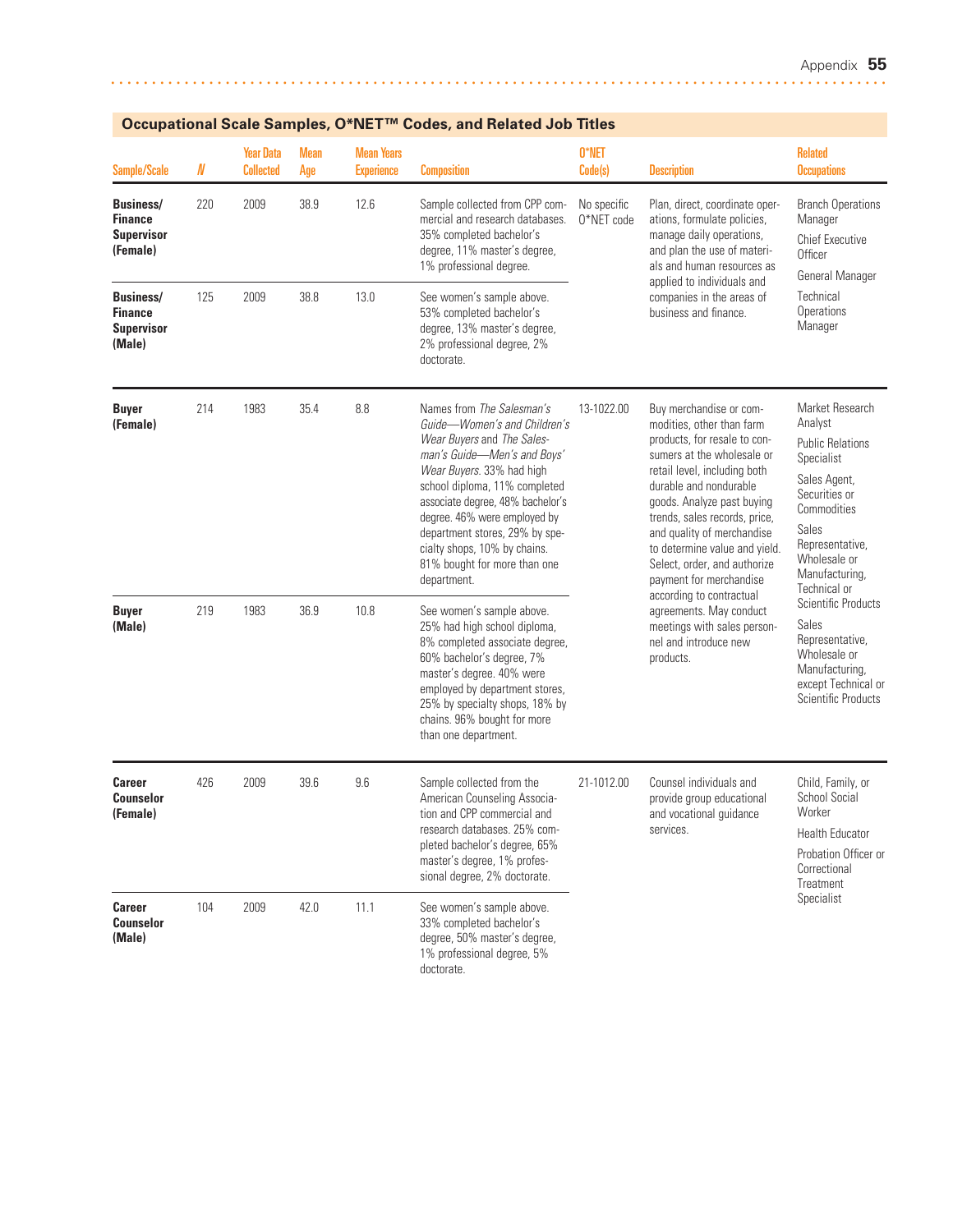|                              |     | Occupational ocale Jampies, O IVET   |                    |                                        | Coucs, and neighbourness                                                                                                                                                                                                                                                                                                                                                                                                                                                                                                                                                                                                                                                       |                  |                                                                                                                                                                                                                                                                                                                                                                                                                                                                                                                                                                                                    |                                                                                                                                                                                                                                                                                                                                                     |
|------------------------------|-----|--------------------------------------|--------------------|----------------------------------------|--------------------------------------------------------------------------------------------------------------------------------------------------------------------------------------------------------------------------------------------------------------------------------------------------------------------------------------------------------------------------------------------------------------------------------------------------------------------------------------------------------------------------------------------------------------------------------------------------------------------------------------------------------------------------------|------------------|----------------------------------------------------------------------------------------------------------------------------------------------------------------------------------------------------------------------------------------------------------------------------------------------------------------------------------------------------------------------------------------------------------------------------------------------------------------------------------------------------------------------------------------------------------------------------------------------------|-----------------------------------------------------------------------------------------------------------------------------------------------------------------------------------------------------------------------------------------------------------------------------------------------------------------------------------------------------|
| Sample/Scale                 | N   | <b>Year Data</b><br><b>Collected</b> | <b>Mean</b><br>Age | <b>Mean Years</b><br><b>Experience</b> | <b>Composition</b>                                                                                                                                                                                                                                                                                                                                                                                                                                                                                                                                                                                                                                                             | 0*NET<br>Code(s) | <b>Description</b>                                                                                                                                                                                                                                                                                                                                                                                                                                                                                                                                                                                 | <b>Related</b><br><b>Occupations</b>                                                                                                                                                                                                                                                                                                                |
| <b>Carpenter</b><br>(Female) | 97  | 1984                                 | 31.4               | 4.7                                    | Members of United Brotherhood<br>of Carpenters and Joiners of<br>America, and participants in<br>Women in Trades Conference.<br>46% had high school diploma,<br>6% completed associate degree,<br>33% bachelor's degree, 8%<br>master's degree. 39% were<br>final-year apprentices, 34%<br>were at journey level. 26% did<br>mainly rough carpenter work,<br>5% finish, 64% combination.<br>36% of sample specialized in a<br>particular area of carpentry.<br>91% of sample spent minimum<br>of 50% of time doing manual<br>labor. Other activities included<br>reading blueprints, communicat-<br>ing with contractors, problem<br>solving, and administrative<br>functions. | 47-2031.00       | Construct, erect, install, or<br>repair structures and fixtures<br>made of wood, such as con-<br>crete forms; building frame-<br>works, including partitions,<br>joists, studding, and rafters;<br>wood stairways, window<br>and door frames, and hard-<br>wood floors. May also install<br>cabinets, siding, drywall<br>and batt or roll insulation.<br>Includes brattice builders<br>who build doors or brattices<br>(ventilation walls or parti-<br>tions) in underground pas-<br>sageways to control the<br>proper circulation of air<br>through the passageways<br>and to the working places. | Brickmason or<br>Blockmason<br>Cabinetmaker or<br><b>Bench Carpenter</b><br>Drywall or Ceiling<br>Tile Installer<br>Helper-<br>Brickmason,<br>Blockmason.<br>Stonemason, or<br>Tile or Marble<br>Setter<br>Helper-Carpenter<br>Helper-Pipelayer,<br>Plumber, Pipefitter,<br>or Steamfitter<br>Plumber<br>Reinforcing Iron or<br><b>Rebar Worker</b> |
| <b>Carpenter</b><br>(Male)   | 199 | 1983                                 | 27.3               | 4.6                                    | Members of United Brotherhood<br>of Carpenters and Joiners of<br>America. 73% had high school<br>diploma, 7% completed associ-<br>ate degree, 8% bachelor's<br>degree, 2% other. 82% were<br>final-year apprentices, 15%<br>were at journey level. 18% did<br>mainly rough carpentry, 21% fin-<br>ish, 53% combination. 30% of<br>sample specialized in a particu-<br>lar area of carpentry. 62% of<br>sample spent minimum of 75%<br>of time doing manual labor.<br>Other activities included reading<br>blueprints, communicating with<br>contractors, problem solving,<br>and administrative functions.                                                                     |                  |                                                                                                                                                                                                                                                                                                                                                                                                                                                                                                                                                                                                    | Stonemason<br>Tile and Marble<br>Setter                                                                                                                                                                                                                                                                                                             |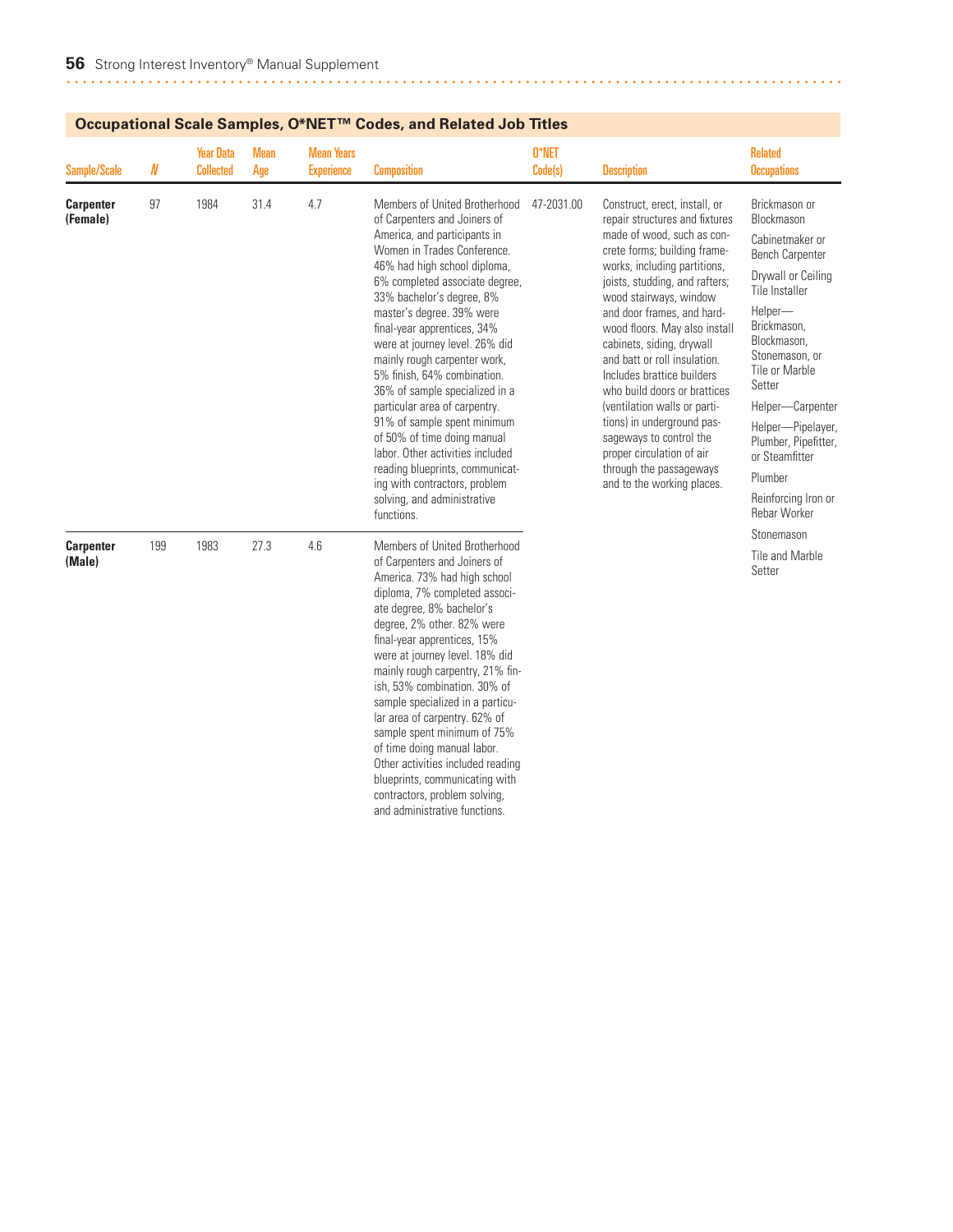| <b>Sample/Scale</b>     | N   | utiviiui ovuiv ouiii<br><b>Year Data</b><br><b>Collected</b> | <b>Mean</b><br>Age | <b>Mean Years</b><br><b>Experience</b> | <b>Composition</b>                                                                                                                                                                                                                                                                                                                                                                                                                                                                                                                                                                                                                                                                                               | 0*NET<br>Code(s) | <b>Description</b>                                                                                                                                                                                                                                      | <b>Related</b><br><b>Occupations</b>                                                                                    |
|-------------------------|-----|--------------------------------------------------------------|--------------------|----------------------------------------|------------------------------------------------------------------------------------------------------------------------------------------------------------------------------------------------------------------------------------------------------------------------------------------------------------------------------------------------------------------------------------------------------------------------------------------------------------------------------------------------------------------------------------------------------------------------------------------------------------------------------------------------------------------------------------------------------------------|------------------|---------------------------------------------------------------------------------------------------------------------------------------------------------------------------------------------------------------------------------------------------------|-------------------------------------------------------------------------------------------------------------------------|
| <b>Chef</b><br>(Female) | 106 | 1984                                                         | 31.8               | 6.8                                    | Members of American Culinary<br>Federation and graduates of<br>Johnson and Wales College in<br>Providence, RI, and of the Cu-<br>linary Institute, Hyde Park, NY.<br>6% had high school diploma,<br>14% attended trade or voca-<br>tional school, 58% completed<br>associate degree, 12% bache-<br>lor's degree, 1% master's<br>degree. 21% were employed by<br>restaurants, 16% by hotels, 11%<br>by private clubs, 6% by catering<br>services, 5% by educational<br>institutions, 25% by combina-<br>tion, remainder by resorts, hos-<br>pitals, or institutional firms.<br>Major activities included food<br>preparation (42%), supervision<br>and training (15%), planning<br>menus (3%), combination (33%). | 35-1011.00       | Direct the preparation,<br>seasoning, and cooking of<br>salads, soups, fish, meats,<br>vegetables, desserts, or<br>other foods. May plan and<br>price menu items, order sup-<br>plies, and keep records and<br>accounts. May participate in<br>cooking. | Cook, Fast Food<br>Dietetic Technician<br>First-Line<br>Supervisor/Manager<br>of Food Preparation<br>or Serving Workers |
| <b>Chef</b><br>(Male)   | 296 | 1983                                                         | 37.4               | 14.0                                   | Members of American Culinary<br>Federation. 17% had high school<br>diploma, 33% attended trade or<br>vocational school, 22% com-<br>pleted associate degree, 10%<br>bachelor's degree, 3% master's<br>degree. 25% were employed by<br>restaurants, 21% by private<br>clubs, 15% by hotels, 18% by<br>combination, remainder by<br>resorts, hospitals, educational<br>institutions, caterers, industrial<br>firms, or other. Major activities<br>included supervision and training<br>(30%), food preparation (22%),<br>ordering food (3%), combination<br>$(40\%)$ .                                                                                                                                             |                  |                                                                                                                                                                                                                                                         |                                                                                                                         |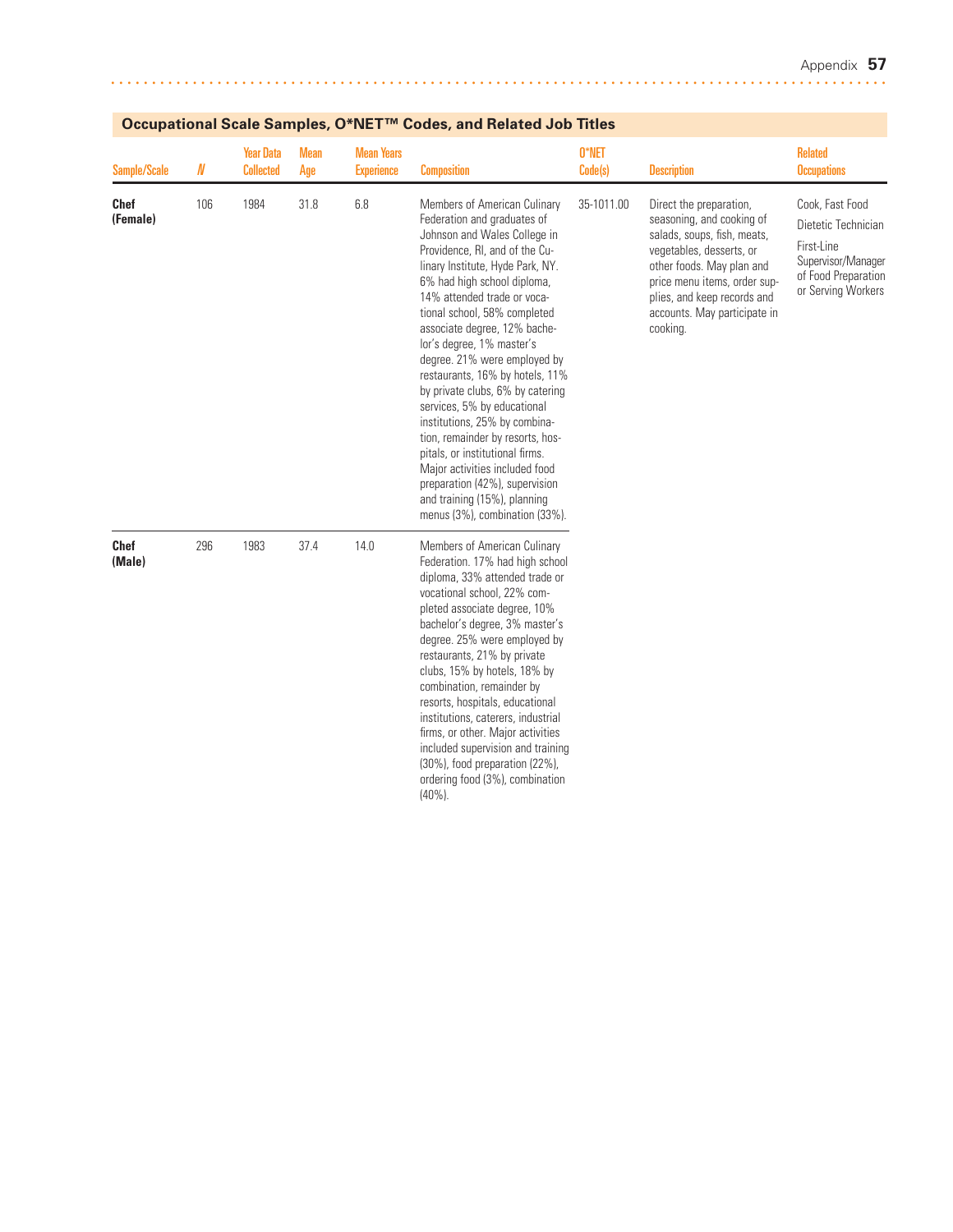| <b>Sample/Scale</b>             | $I\!\!N$ | <b>Year Data</b><br><b>Collected</b> | <b>Mean</b><br>Age | <b>Mean Years</b><br><b>Experience</b> | <b>Composition</b>                                                                                                                                                                                                                                                                                                                              | 0*NET<br>Code(s) | <b>Description</b>                                                                                                                                                                                                     | <b>Related</b><br><b>Occupations</b>                                                                                                                                         |
|---------------------------------|----------|--------------------------------------|--------------------|----------------------------------------|-------------------------------------------------------------------------------------------------------------------------------------------------------------------------------------------------------------------------------------------------------------------------------------------------------------------------------------------------|------------------|------------------------------------------------------------------------------------------------------------------------------------------------------------------------------------------------------------------------|------------------------------------------------------------------------------------------------------------------------------------------------------------------------------|
| <b>Chemist</b><br>(Female)      | 271      | 1993                                 | 41.2               | 14.8                                   | Members of American Chemical<br>Society. 41% completed mas-<br>ter's or professional degree,<br>59% doctorate. Major activities<br>included teaching/training,<br>management/supervision,<br>applied research. 47% were<br>employed by business/industry,<br>30% by educational institutions,<br>12% by government agencies.                    | 19-2031.00       | Conduct qualitative and<br>quantitative chemical analy-<br>ses or chemical experiments<br>in laboratories for quality or<br>process control or to develop<br>new products or knowledge.                                | Chemical Plant or<br><b>System Operator</b><br>Chemical<br>Technician<br>Environmental<br>Science or<br>Protection<br>Technician.<br>including Health<br><b>Food Science</b> |
| <b>Chemist</b><br>(Male)        | 304      | 1993                                 | 48.1               | 20.6                                   | See women's sample above.<br>26% completed master's or pro-<br>fessional degree, 74% doctor-<br>ate. Major activities included<br>teaching/ training, manage-<br>ment/supervision, applied<br>research, and basic research.<br>59% were employed by busi-<br>ness/industry, 22% by educa-<br>tional institutions, 7% by<br>government agencies. |                  |                                                                                                                                                                                                                        | Technician<br>Materials Scientist<br>Soil or Plant<br>Scientist                                                                                                              |
| <b>Chiropractor</b><br>(Female) | 113      | 2003                                 | 42.4               | 12.3                                   | Mailing lists of members of<br>Minnesota Board of Chiropractic<br>Examiners and Texas Chiroprac-<br>tic Association. 2% completed<br>master's degree, 82% profes-<br>sional degree, 12% doctorate.                                                                                                                                              | 29-1011.00       | Adjust spinal column and<br>other articulations of the<br>body to correct abnormalities<br>of the human body believed<br>to be caused by interference<br>with the nervous system.                                      | Dentist, General<br><b>Emergency Medical</b><br>Technician or<br>Paramedic<br><b>Licensed Practical</b><br>or Licensed                                                       |
| <b>Chiropractor</b><br>(Male)   | 100      | 2003                                 | 46.3               | 18.3                                   | See women's sample above. 1%<br>completed master's degree, 90%<br>professional degree, 7% doctor-<br>ate, 2% other.                                                                                                                                                                                                                             |                  | Examine patient to determine<br>nature and extent of disorder.<br>Manipulate spine or other<br>involved area. May utilize<br>supplementary measures,<br>such as exercise, rest, water,<br>light, heat, and nutritional | <b>Vocational Nurse</b><br>Optometrist<br>Orthodontist<br>Physician Assistant<br>Podiatrist                                                                                  |

therapy.

Respiratory Therapist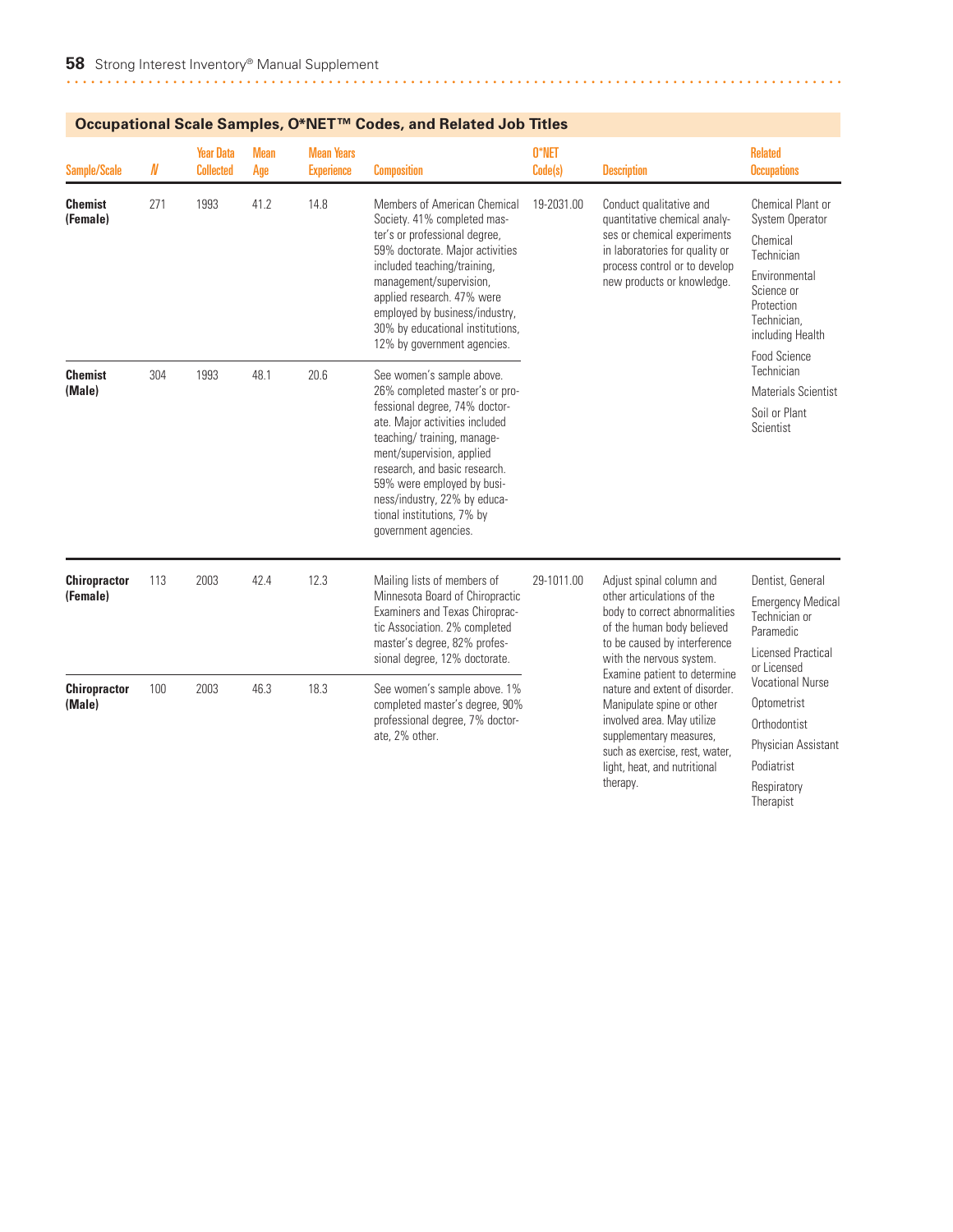Research Analyst

| Sample/Scale                                                      | N   | <b>Year Data</b><br><b>Collected</b> | <b>Mean</b><br>Age | <b>Mean Years</b><br><b>Experience</b> | <b>Composition</b>                                                                                                                                                                                                                                                                                                                                                                                                                                                                                                                                                                                                                                                                  | 0*NET<br>Code(s) | <b>Description</b>                                                                                                                                                                                                                                                                                                                                             | <b>Related</b><br><b>Occupations</b>                                                                                                                                                                                                                                                              |
|-------------------------------------------------------------------|-----|--------------------------------------|--------------------|----------------------------------------|-------------------------------------------------------------------------------------------------------------------------------------------------------------------------------------------------------------------------------------------------------------------------------------------------------------------------------------------------------------------------------------------------------------------------------------------------------------------------------------------------------------------------------------------------------------------------------------------------------------------------------------------------------------------------------------|------------------|----------------------------------------------------------------------------------------------------------------------------------------------------------------------------------------------------------------------------------------------------------------------------------------------------------------------------------------------------------------|---------------------------------------------------------------------------------------------------------------------------------------------------------------------------------------------------------------------------------------------------------------------------------------------------|
| <b>Community</b><br><b>Service</b><br><b>Director</b><br>(Female) | 418 | 1993                                 | 38.3               | 11.6                                   | Listings obtained from<br>Association of Professional<br>Directors of YWCAs and YMCAs<br>in United States; directors of<br>agencies listed in United Way<br>Directory of Human Services in<br>Greenwich, CT; Denver, CO;<br>Honolulu, HI; Des Moines, IA;<br>Phoenix and Mesa, AZ;<br>Columbus and Cincinnati, OH:<br>Houston, TX; and Miami, FL. 4%<br>had high school diploma, 14%<br>some college or associate<br>degree, 58% completed bache-<br>lor's degree, 22% master's or<br>professional degree, 2% doctor-<br>ate. Major activities included<br>administration/supervision,<br>member and community contact,<br>budget planning, program plan-<br>ning, and fundraising. | 11-9151.00       | Plan, organize, or coordinate<br>the activities of a social ser-<br>vice program or community<br>outreach organization.<br>Oversee the program or<br>organization's budget and<br>policies regarding participant<br>involvement, program<br>requirements, and benefits.<br>Work may involve directing<br>social workers, counselors,<br>or probation officers. | Education<br>Administrator.<br>Elementary or<br>Secondary School<br>First-Line<br>Supervisor/Manager<br>of Housekeeping or<br>Janitorial Workers<br>First-Line<br>Supervisor/<br>Manager of Office<br>or Administrative<br>Support Workers<br>Food Service<br>Manager<br><b>Recreation Worker</b> |
| <b>Community</b><br><b>Service</b><br><b>Director</b><br>(Male)   | 55  | 2009                                 | 39.2               | 11.5                                   | Sample collected from CPP com-<br>mercial and research databases.<br>42% completed bachelor's<br>degree, 24% master's degree,<br>4% doctorate.                                                                                                                                                                                                                                                                                                                                                                                                                                                                                                                                      |                  |                                                                                                                                                                                                                                                                                                                                                                |                                                                                                                                                                                                                                                                                                   |
| <b>Computer &amp;</b><br><b>IS Manager</b><br>(Female)            | 62  | 2003                                 | 39.4               | 14.5                                   | Sample collected from CPP data-<br>base. 1% had some high school,<br>2% trade/technical training,<br>10% some college, 10% com-<br>pleted associate degree, 43%<br>bachelor's degree, 34% master's<br>degree.                                                                                                                                                                                                                                                                                                                                                                                                                                                                       | 11-3021.00       | Plan, direct, or coordinate<br>activities in such fields as<br>electronic data processing,<br>information systems, sys-<br>tems analysis, and computer<br>programming.                                                                                                                                                                                         | Computer<br>Programmer<br><b>Computer Science</b><br>Teacher.<br>Postsecondary<br><b>Computer Support</b><br>Specialist                                                                                                                                                                           |
| <b>Computer &amp;</b><br><b>IS Manager</b><br>(Male)              | 255 | 2009                                 | 41.9               | 15.6                                   | Sample collected from CPP com-<br>mercial and research databases.<br>41% completed bachelor's<br>degree, 31% master's degree,<br>less than 1% professional<br>degree.                                                                                                                                                                                                                                                                                                                                                                                                                                                                                                               |                  |                                                                                                                                                                                                                                                                                                                                                                | Librarian<br>Mathematical<br>Science Teacher,<br>Postsecondary<br>Medical or Health<br>Services Manager<br>Operations                                                                                                                                                                             |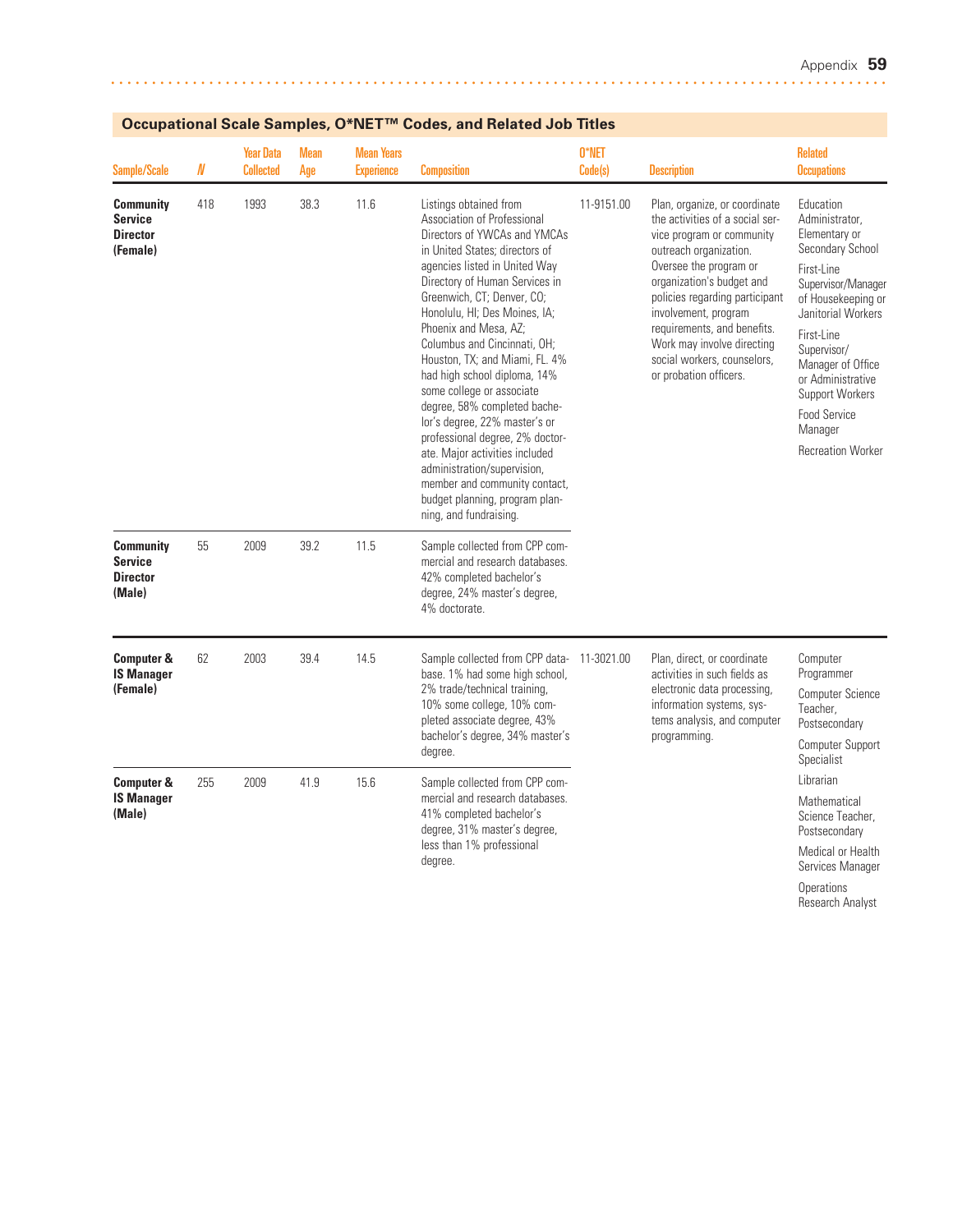| Occupational Scale Samples, O°ive I ''" Codes, and Related Job Titles |     |                                      |                    |                                        |                                                                                                                                                                                                                                                                                                                                          |                  |                                                                                                                                                                                                                       |                                                                                                                                                                                                                                                                      |  |  |
|-----------------------------------------------------------------------|-----|--------------------------------------|--------------------|----------------------------------------|------------------------------------------------------------------------------------------------------------------------------------------------------------------------------------------------------------------------------------------------------------------------------------------------------------------------------------------|------------------|-----------------------------------------------------------------------------------------------------------------------------------------------------------------------------------------------------------------------|----------------------------------------------------------------------------------------------------------------------------------------------------------------------------------------------------------------------------------------------------------------------|--|--|
| <b>Sample/Scale</b>                                                   | N   | <b>Year Data</b><br><b>Collected</b> | <b>Mean</b><br>Age | <b>Mean Years</b><br><b>Experience</b> | <b>Composition</b>                                                                                                                                                                                                                                                                                                                       | 0*NET<br>Code(s) | <b>Description</b>                                                                                                                                                                                                    | <b>Related</b><br><b>Occupations</b>                                                                                                                                                                                                                                 |  |  |
| <b>Computer</b><br>Programmer<br>(Female)                             | 106 | 2009                                 | 39.5               | 12.9                                   | Sample collected from CPP com-<br>mercial and research databases.<br>46% completed bachelor's<br>degree, 22% master's degree,<br>1% doctorate.                                                                                                                                                                                           | 15-1131.00       | Convert project specifica-<br>tions and statements of<br>problems and procedures to<br>detailed logical flow charts<br>for coding into computer lan-                                                                  | Computer,<br>Automated Teller,<br>or Office Machine<br>Repairer<br>Computer and                                                                                                                                                                                      |  |  |
| <b>Computer</b><br>Programmer<br>(Male)                               | 101 | 2009                                 | 38.7               | 12.8                                   | See women's sample above.<br>48% completed bachelor's<br>degree, 17% master's degree,<br>2% doctorate.                                                                                                                                                                                                                                   |                  | guage. Develop and write<br>computer programs to store,<br>locate, and retrieve specific<br>documents, data, and infor-<br>mation. May program Web<br>sites.                                                          | Information<br>Systems Manager<br>Computer Operator<br>Computer Science<br>Teacher,<br>Postsecondary<br>Computer Support<br>Specialist<br><b>Computer Systems</b><br>Analyst<br>Numerical Tool or<br>Process Control<br>Programmer<br>Operations<br>Research Analyst |  |  |
| <b>Computer</b><br><b>Scientist</b><br>(Female)                       | 101 | 2003                                 | 43.5               | 14.4                                   | Members of Computing<br>Research Association, Inter-<br>national Society for Technology<br>in Education. 3% had high<br>school diploma or trade/techni-<br>cal training in addition, 4%<br>some college, 11% completed<br>associate degree, 52% bache-<br>lor's degree, 24% master's<br>degree, 1% professional degree,<br>5% doctorate. | 15-1111.00       | Conduct research into funda-<br>mental computer and infor-<br>mation science as theorist,<br>designer, or inventor. Solve<br>or develop solutions to prob-<br>lems in the field of computer<br>hardware and software. | Computer Science<br>Teacher<br>Computer Software<br>Consultant<br>Computer System<br>Security Analyst<br><b>Computer Test</b><br>Engineer<br>E-Business<br>Consultant                                                                                                |  |  |
| <b>Computer</b><br><b>Scientist</b><br>(Male)                         | 101 | 2003                                 | 43.8               | 15.8                                   | See women's sample above.<br>11% had some college, 2% com-<br>pleted associate degree, 49%<br>bachelor's degree, 30% master's<br>degree, 1% professional degree,<br>7% doctorate.                                                                                                                                                        |                  |                                                                                                                                                                                                                       | Software Engineer                                                                                                                                                                                                                                                    |  |  |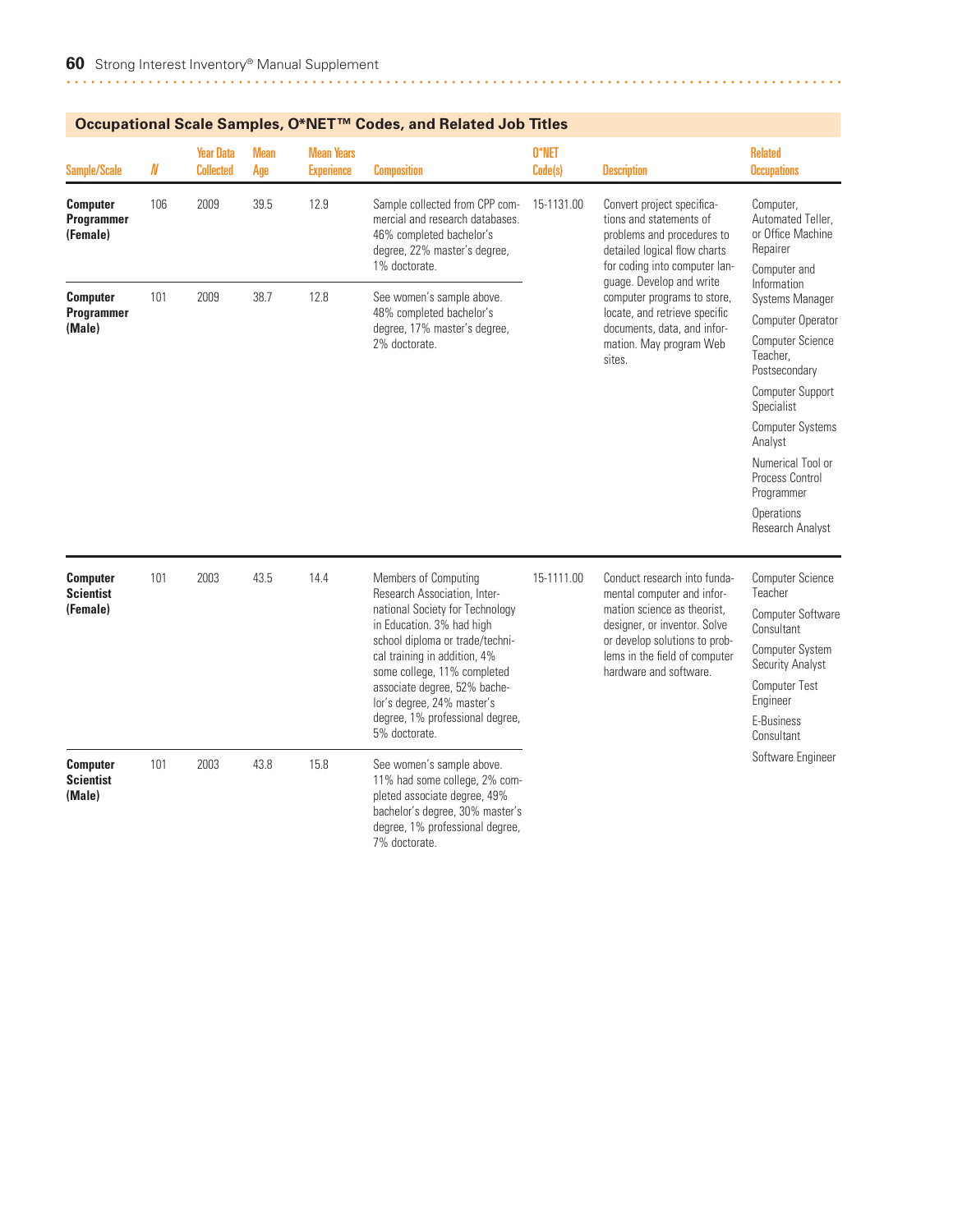| <b>Sample/Scale</b>                                             | $I\!\!N$ | <b>Year Data</b><br><b>Collected</b> | <b>Mean</b><br>Age | <b>Mean Years</b><br><b>Experience</b> | <b>Composition</b>                                                                                                                                                                                                                                    | 0*NET<br>Code(s)          | <b>Description</b>                                                                                                                                                                                                                                                                                                                                                                          | <b>Related</b><br><b>Occupations</b>                                                                                                      |
|-----------------------------------------------------------------|----------|--------------------------------------|--------------------|----------------------------------------|-------------------------------------------------------------------------------------------------------------------------------------------------------------------------------------------------------------------------------------------------------|---------------------------|---------------------------------------------------------------------------------------------------------------------------------------------------------------------------------------------------------------------------------------------------------------------------------------------------------------------------------------------------------------------------------------------|-------------------------------------------------------------------------------------------------------------------------------------------|
| <b>Computer</b><br><b>Systems</b><br><b>Analyst</b><br>(Female) | 102      | 2003                                 | 36.7               | 11.3                                   | Sample collected from CPP data-<br>base. 1% had some high school,<br>2% high school diploma, 2%<br>trade/technical training, 17%<br>some college, 6% completed<br>associate degree, 54% bache-<br>lor's degree, 17% master's<br>degree, 1% doctorate. | 15-1151.00                | Analyze science, engineer-<br>ing, business, and all other<br>data processing problems<br>for application to electronic<br>data processing systems.<br>Analyze user requirements,<br>procedures, and problems to<br>automate or improve exist-<br>ing systems and review com-<br>puter system capabilities,<br>workflow, and scheduling<br>limitations. May analyze<br>or recommend commer- | Computer,<br>Automated Teller.<br>or Office Machine<br>Repairer<br>Computer Operator<br>Computer<br>Programmer<br><b>Computer Science</b> |
| <b>Computer</b><br><b>Systems</b>                               | 164      | 2009                                 | 40.2               | 14.4                                   | Sample collected from CPP com-<br>mercial and research databases.                                                                                                                                                                                     |                           |                                                                                                                                                                                                                                                                                                                                                                                             | Teacher,<br>Postsecondary                                                                                                                 |
| <b>Analyst</b><br>(Male)                                        |          |                                      |                    |                                        | 43% completed bachelor's<br>degree, 20% master's degree,                                                                                                                                                                                              |                           |                                                                                                                                                                                                                                                                                                                                                                                             | <b>Computer Security</b><br>Specialist                                                                                                    |
|                                                                 |          |                                      |                    |                                        | 1% professional degree, 1%<br>doctorate.                                                                                                                                                                                                              |                           | cially available software.<br>May supervise computer                                                                                                                                                                                                                                                                                                                                        | Computer Support<br>Specialist                                                                                                            |
|                                                                 |          |                                      |                    |                                        |                                                                                                                                                                                                                                                       |                           | programmers.                                                                                                                                                                                                                                                                                                                                                                                | Electrical or<br>Electronics<br>Repairer,<br>Commercial or<br>Industrial<br>Equipment                                                     |
|                                                                 |          |                                      |                    |                                        |                                                                                                                                                                                                                                                       |                           |                                                                                                                                                                                                                                                                                                                                                                                             | Network Systems<br>Analyst                                                                                                                |
| Computer/<br><b>Mathematics</b>                                 | 90       | 2009                                 | 43.7               | 17.4                                   | Sample collected from CPP com-<br>mercial and research databases.                                                                                                                                                                                     | No specific<br>0*NET code | Plan, direct, coordinate oper-<br>ations, formulate policies,                                                                                                                                                                                                                                                                                                                               | <b>Chief Executive</b><br>Officer                                                                                                         |
| <b>Manager</b><br>(Female)                                      |          |                                      |                    |                                        | 50% completed bachelor's<br>degree, 28% master's degree,                                                                                                                                                                                              |                           | manage daily operations,<br>and plan the use of materi-                                                                                                                                                                                                                                                                                                                                     | Computer<br>Programmer                                                                                                                    |
|                                                                 |          |                                      |                    |                                        | 1% doctorate.                                                                                                                                                                                                                                         |                           | als and human resources as<br>applied to individuals and                                                                                                                                                                                                                                                                                                                                    | <b>Computer Systems</b>                                                                                                                   |
| Computer/<br><b>Mathematics</b>                                 | 216      | 2009                                 | 42.0               | 16.6                                   | See women's sample above.<br>45% completed bachelor's                                                                                                                                                                                                 |                           | companies in the areas of<br>computers and mathematics.                                                                                                                                                                                                                                                                                                                                     | Analyst<br>General Manager                                                                                                                |
| <b>Manager</b><br>(Male)                                        |          |                                      |                    |                                        | degree, 31% master's degree,<br>2% professional degree, 2%<br>doctorate.                                                                                                                                                                              |                           |                                                                                                                                                                                                                                                                                                                                                                                             | Technical<br>Operations<br>Manager                                                                                                        |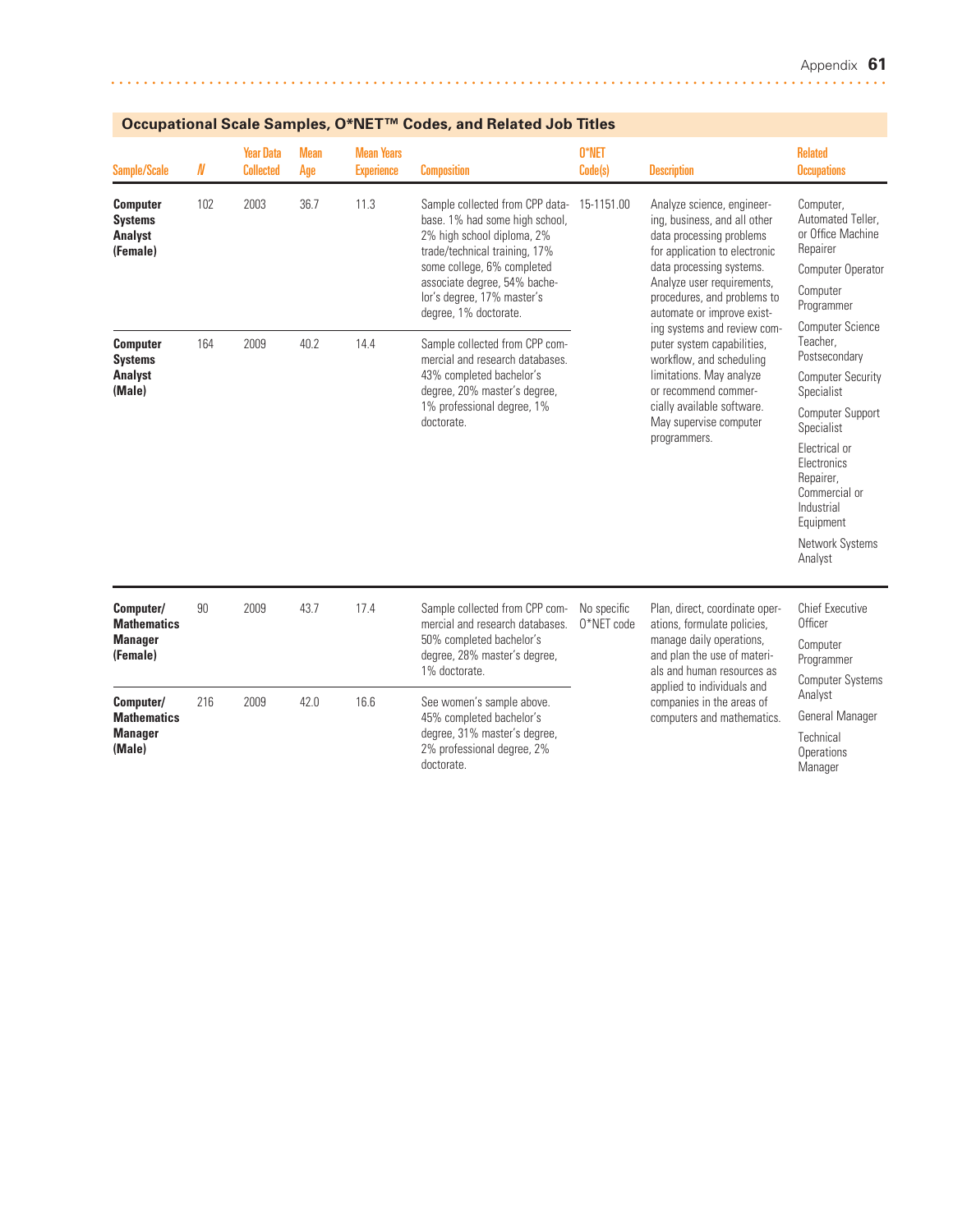| <b>Sample/Scale</b>                         | N   | <b>Year Data</b><br><b>Collected</b> | <b>Mean</b><br>Age | <b>Mean Years</b><br><b>Experience</b> | <b>Composition</b>                                                                                                                                                                                                                                                                                                                                                                                                                  | 0*NET<br>Code(s) | <b>Description</b>                                                                                                                                                                                                                                               | <b>Related</b><br><b>Occupations</b>                                                                                                                                                                       |
|---------------------------------------------|-----|--------------------------------------|--------------------|----------------------------------------|-------------------------------------------------------------------------------------------------------------------------------------------------------------------------------------------------------------------------------------------------------------------------------------------------------------------------------------------------------------------------------------------------------------------------------------|------------------|------------------------------------------------------------------------------------------------------------------------------------------------------------------------------------------------------------------------------------------------------------------|------------------------------------------------------------------------------------------------------------------------------------------------------------------------------------------------------------|
| <b>Cosmetologist</b> 181<br>(Female)        |     | 1984                                 | 35.3               | 13.6                                   | From listings of state licensing<br>boards of Alaska, Georgia,<br>Illinois, Iowa, Michigan, Minne-<br>sota, South Dakota, Utah,<br>Wisconsin, as well as national<br>sampling from Bell Telephone<br>Yellow Pages. 3% had high<br>school diploma, 91% attended<br>school of cosmetology, 1% com-<br>pleted associate degree, 4%<br>other. Major activities included<br>hairdressing (72%), management<br>(6%), combination (20%).   | 39-5012.00       | Provide beauty services,<br>such as shampooing, cutting,<br>coloring, and styling hair,<br>and massaging and treating<br>scalp. May also apply<br>makeup, dress wigs, perform<br>hair removal, and provide<br>nail and skin care services.                       | Barber<br>Bartender<br>Cashier<br><b>Floral Designer</b><br><b>Food Preparation</b><br>Worker<br>Locker Room,<br>Coatroom, or<br><b>Dressing Room</b><br>Attendant                                         |
| Cosmetologist 195<br>(Male)                 |     | 1984                                 | 37.0               | 14.6                                   | See women's sample above. 6%<br>had high school diploma, 82%<br>attended school of cosmetology,<br>3% completed associate degree,<br>4% bachelor's degree. Major<br>activities included hairdressing<br>(62%), management (17%),<br>teaching (2%), combination<br>$(15%)$ .                                                                                                                                                         |                  |                                                                                                                                                                                                                                                                  |                                                                                                                                                                                                            |
| <b>Credit</b><br><b>Manager</b><br>(Female) | 322 | 1993                                 | 39.2               | 12.3                                   | Members of National Associa-<br>tion of Credit Management. 21%<br>had high school diploma or<br>attended trade/technical school<br>in addition, 48% some college<br>or associate degree, 23% com-<br>pleted bachelor's degree, 4%<br>master's or professional degree.<br>Major activities included collec-<br>tion, customer relations, estab-<br>lishing credit policy, manage-<br>ment/supervision, teaching/<br>training others. | 13-2041.00       | Analyze current credit data<br>and financial statements of<br>individuals or firms to deter-<br>mine the degree of risk<br>involved in extending credit<br>or lending money. Prepare<br>reports with this credit infor-<br>mation for use in decision<br>making. | Accountant<br>Assessor<br>Cost Estimator<br><b>Financial Analyst</b><br>Insurance<br>Underwriter<br>Personal Financial<br>Advisor<br>Purchasing Agent,<br>except Wholesale,<br>Retail, or Farm<br>Products |
| Credit<br><b>Manager</b><br>(Male)          | 454 | 1993                                 | 45.2               | 18.4                                   | See women's sample above. 3%<br>had high school diploma, 21%<br>some college or associate<br>degree, 58% completed bache-<br>lor's degree, 16% master's or<br>professional degree. Major<br>activities included collection,<br>customer relations, manage-<br>ment/supervision, establishing<br>credit policy, teaching/training<br>others.                                                                                         |                  |                                                                                                                                                                                                                                                                  | Tax Preparer                                                                                                                                                                                               |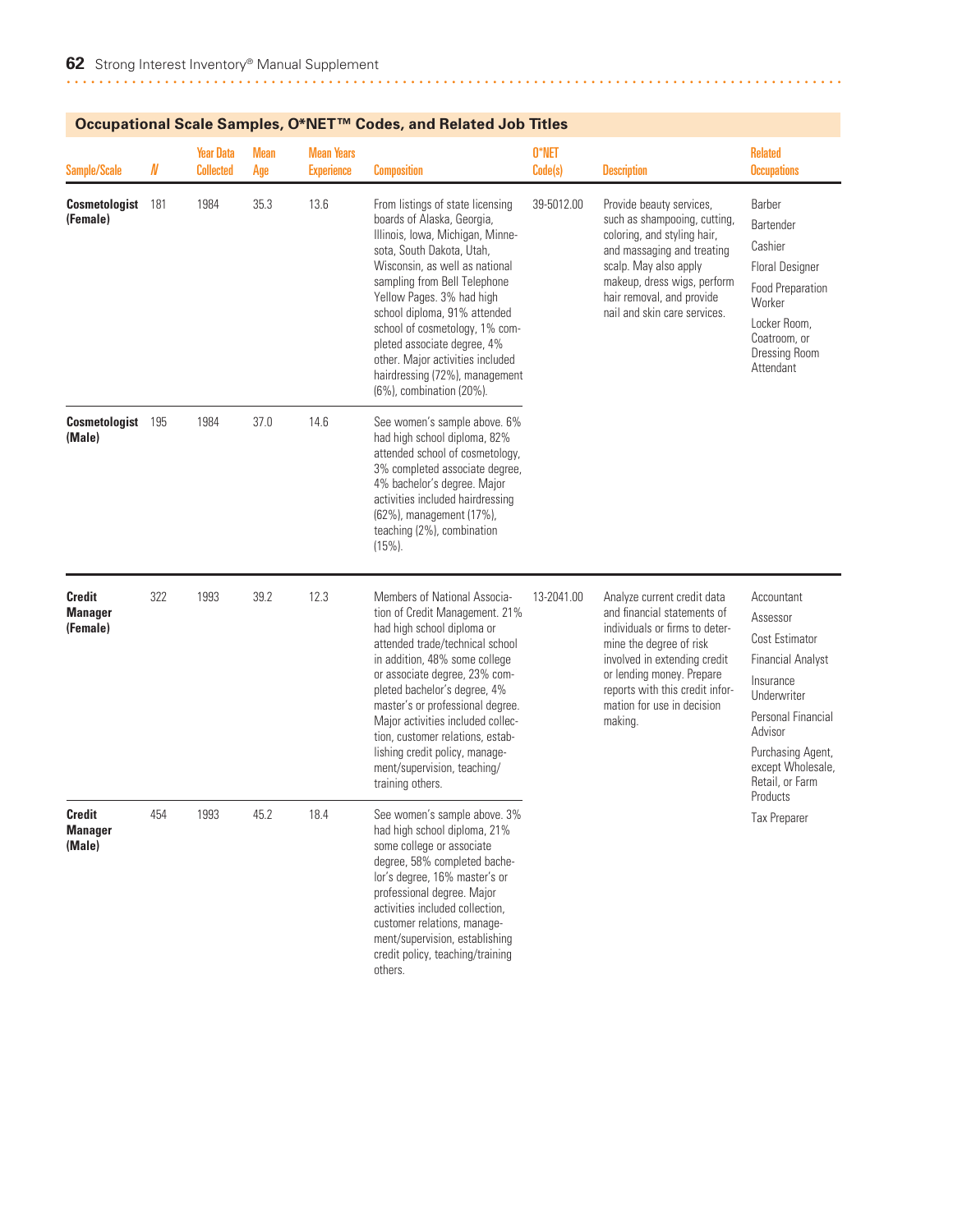| <b>Sample/Scale</b>                                             | $I\!\!N$ | <b>Year Data</b><br><b>Collected</b> | <b>Mean</b><br>Age | <b>Mean Years</b><br><b>Experience</b> | <b>Composition</b>                                                                                                                                                                           | 0*NET<br>Code(s) | <b>Description</b>                                                                                                                                       | <b>Related</b><br><b>Occupations</b>                                                             |
|-----------------------------------------------------------------|----------|--------------------------------------|--------------------|----------------------------------------|----------------------------------------------------------------------------------------------------------------------------------------------------------------------------------------------|------------------|----------------------------------------------------------------------------------------------------------------------------------------------------------|--------------------------------------------------------------------------------------------------|
| <b>Customer</b><br><b>Service</b><br>Representative<br>(Female) | 456      | 2009                                 | 37.4               | 11.1                                   | Sample collected from CPP com-<br>mercial and research databases.<br>12% completed bachelor's<br>degree, 1% master's degree,<br>less than 1% professional<br>degree, less than 1% doctorate. | 43-4051.00       | Interact with customers to<br>provide information in<br>response to inquiries about<br>products and services and<br>to handle and resolve<br>complaints. | <b>Bill or Account</b><br>Collector<br>Counter or Rental<br>Clerk<br>Eligibility<br>Interviewer. |
| <b>Customer</b><br><b>Service</b><br>Representative             | 102      | 2009                                 | 36.9               | 9.4                                    | See women's sample above.<br>30% completed bachelor's<br>degree, 4% master's degree.                                                                                                         |                  |                                                                                                                                                          | Government<br>Programs<br>Insurance Policy                                                       |
| (Male)                                                          |          |                                      |                    |                                        |                                                                                                                                                                                              |                  |                                                                                                                                                          | <b>Processing Clerk</b><br>Interviewer, except<br>Eligibility or Loan                            |
|                                                                 |          |                                      |                    |                                        |                                                                                                                                                                                              |                  |                                                                                                                                                          | License Clerk                                                                                    |
|                                                                 |          |                                      |                    |                                        |                                                                                                                                                                                              |                  |                                                                                                                                                          | Reservation or<br>Transportation<br><b>Ticket Agent or</b><br><b>Travel Clerk</b>                |
|                                                                 |          |                                      |                    |                                        |                                                                                                                                                                                              |                  |                                                                                                                                                          | Retail Salesperson                                                                               |
|                                                                 |          |                                      |                    |                                        |                                                                                                                                                                                              |                  |                                                                                                                                                          | <b>Telephone Operator</b>                                                                        |
| <b>Dentist</b><br>(Female)                                      | 365      | 1993                                 | 36.7               | 9.8                                    | Members of American Dental<br>Association, 72% were in                                                                                                                                       | 29-1021.00       | Diagnose and treat diseases,<br>injuries, and malformations<br>of teeth and gums and re-<br>lated oral structures. May<br>treat diseases of nerve, pulp, | Dental Hygienist<br>Optometrist                                                                  |
|                                                                 |          |                                      |                    |                                        | private practice, 18% were<br>employed by private practition-<br>ers, balance were employed by<br>public and private organizations.                                                          |                  |                                                                                                                                                          | Oral or<br>Maxillofacial<br>Surgeon                                                              |
|                                                                 |          |                                      |                    |                                        |                                                                                                                                                                                              |                  | and other dental tissues<br>affecting vitality of teeth.                                                                                                 | Orthodontist                                                                                     |
| <b>Dentist</b>                                                  | 416      | 1993                                 | 45.2               | 18.5                                   | See women's sample above.                                                                                                                                                                    |                  |                                                                                                                                                          | Physician Assistant                                                                              |
| (Male)                                                          |          |                                      |                    |                                        | 89% were in private practice,<br>7% were employed by govern-                                                                                                                                 |                  |                                                                                                                                                          | Prosthodontist                                                                                   |
|                                                                 |          |                                      |                    |                                        | ment agencies, 4% were em-<br>ployed by private practitioners.                                                                                                                               |                  |                                                                                                                                                          | Respiratory<br>Therapist                                                                         |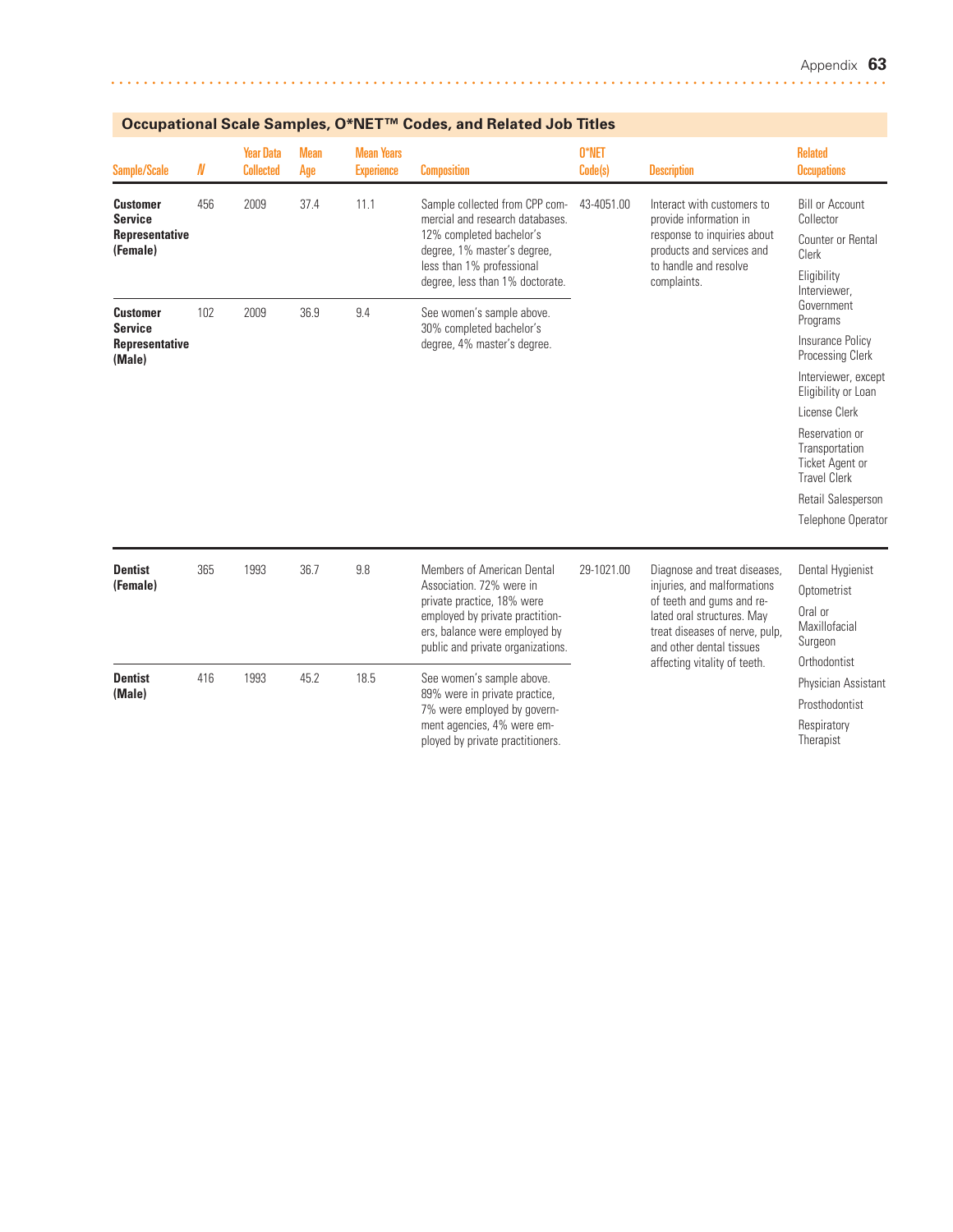| Sample/Scale                 | N   | <b>Year Data</b><br><b>Collected</b> | <b>Mean</b><br>Age | <b>Mean Years</b><br><b>Experience</b> | <b>Composition</b>                                                                                                                                                                                                                                                                                                                                                                                                                                                                                                                                 | 0*NET<br>Code(s) | <b>Description</b>                                                                                                                                                                                                                                                              | <b>Related</b><br><b>Occupations</b>                                                                                                                                                                                                                                    |
|------------------------------|-----|--------------------------------------|--------------------|----------------------------------------|----------------------------------------------------------------------------------------------------------------------------------------------------------------------------------------------------------------------------------------------------------------------------------------------------------------------------------------------------------------------------------------------------------------------------------------------------------------------------------------------------------------------------------------------------|------------------|---------------------------------------------------------------------------------------------------------------------------------------------------------------------------------------------------------------------------------------------------------------------------------|-------------------------------------------------------------------------------------------------------------------------------------------------------------------------------------------------------------------------------------------------------------------------|
| <b>Dietitian</b><br>(Female) | 208 | 1983                                 | 37.9               | 11.4                                   | Obtained with assistance of<br>American Dietetic Association;<br>all were practicing, technician-<br>registered dietitians. 51% com-<br>pleted bachelor's degree, 45%<br>master's degree, 3% doctorate.<br>31% were employed by hospi-<br>tals, 16% by government, 15%<br>by educational institutions, 14%<br>were self-employed, 5% were<br>employed by business/industry,<br>12% combination. Major activi-<br>ties included administration/<br>management (28%), teaching<br>$(24%)$ , consulting $(22%)$ , combi-<br>nation (17%), other (8%). | 29-1031.00       | Plan and conduct food ser-<br>vice or nutritional programs<br>to assist in the promotion<br>of health and control of<br>disease. May supervise<br>activities of a department<br>providing quantity food ser-<br>vices, counsel individuals, or<br>conduct nutritional research. | Dietetic Technician<br>Farm or Home<br>Management<br>Advisor<br>First-Line<br>Supervisor/Manager<br>of Agricultural Crop<br>or Horticultural<br><b>Workers</b><br>First-Line<br>Supervisor/Manager<br>of Animal<br>Husbandry or<br>Animal Care<br>Workers<br>First-Line |
| <b>Dietitian</b><br>(Male)   | 108 | 1983                                 | 34.1               | 7.8                                    | See women's sample above.<br>50% completed bachelor's<br>degree, 33% master's degree,<br>14% doctorate. 24% were<br>employed by hospitals, 18% by<br>government, 13% by educational<br>institutions, 7% by military, 5%<br>were self-employed, 2% were<br>employed by business/industry,<br>9% other, 22% combination.<br>Major activities included admin-<br>istration and management<br>(54%), teaching (16%), consult-<br>ing (11%), combination (16%).                                                                                         |                  |                                                                                                                                                                                                                                                                                 | Supervisor/Manager<br>of Food Preparation<br>or Serving Workers<br><b>Health Educator</b>                                                                                                                                                                               |
| <b>Editor</b><br>(Female)    | 157 | 2003 and<br>2009                     | 45.0               | 13.0                                   | Sample collected from CPP com-<br>mercial and research databases.<br>A portion of the sample was<br>also taken from the 2004 Strong<br>revision. 53% completed bache-<br>lor's degree, 34% master's<br>degree, 2% professional degree,<br>2% doctorate.                                                                                                                                                                                                                                                                                            | 27-3041.00       | Perform variety of editorial<br>duties, such as laying out,<br>indexing, and revising<br>content of written mater-<br>ials, in preparation for final<br>publication.                                                                                                            | <b>Broadcast News</b><br>Analyst<br>Poet, Lyricist, or<br><b>Creative Writer</b><br>Radio or Television<br>Announcer<br>Reporter or                                                                                                                                     |
| <b>Editor</b><br>(Male)      | 120 | 2003 and<br>2009                     | 46.1               | 14.8                                   | See women's sample above.<br>54% completed bachelor's<br>degree, 33% master's degree,<br>4% professional degree, 2%<br>doctorate.                                                                                                                                                                                                                                                                                                                                                                                                                  |                  |                                                                                                                                                                                                                                                                                 | Correspondent<br><b>Technical Writer</b>                                                                                                                                                                                                                                |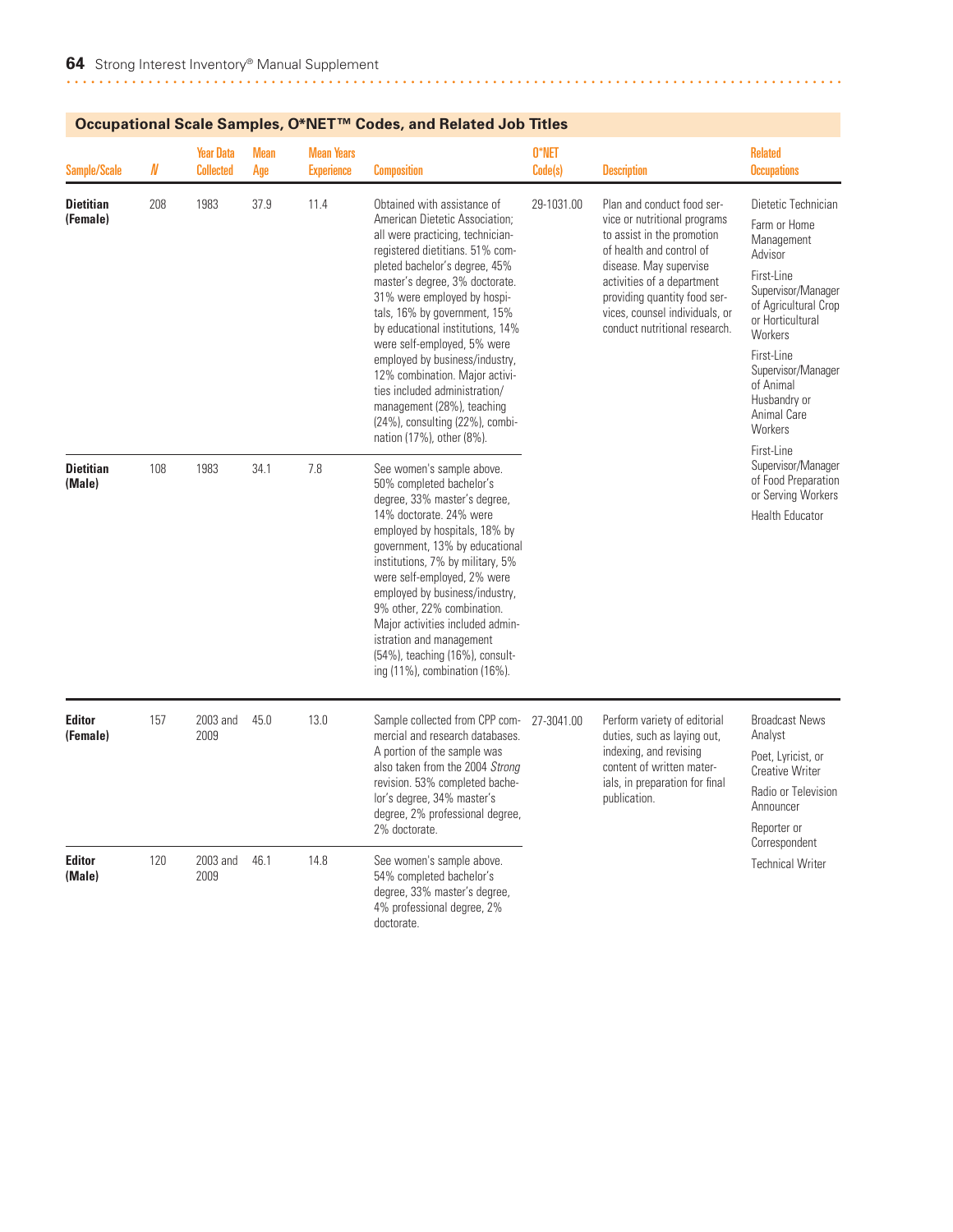| Sample/Scale                                                   | N   | <b>Year Data</b><br><b>Collected</b> | <b>Mean</b><br>Age | <b>Mean Years</b><br><b>Experience</b> | <b>Composition</b>                                                                                                                                                                                                                                                                                                                                                                                                                                                                                                 | 0*NET<br>Code(s)                | <b>Description</b>                                                                                                                                                                                                                                                       | <b>Related</b><br><b>Occupations</b>                                                                                                                                |
|----------------------------------------------------------------|-----|--------------------------------------|--------------------|----------------------------------------|--------------------------------------------------------------------------------------------------------------------------------------------------------------------------------------------------------------------------------------------------------------------------------------------------------------------------------------------------------------------------------------------------------------------------------------------------------------------------------------------------------------------|---------------------------------|--------------------------------------------------------------------------------------------------------------------------------------------------------------------------------------------------------------------------------------------------------------------------|---------------------------------------------------------------------------------------------------------------------------------------------------------------------|
| <b>Elected</b><br><b>Public</b><br><b>Official</b><br>(Female) | 224 | 1978                                 | 48.2               | 6.3                                    | Selected from rosters provided<br>by National Women's Education<br>Fund, including state legislators,<br>statewide constitutional office-<br>holders, and members of House<br>of Representatives; and from list<br>of city and county officials from<br>Women in Public Office: A<br><b>Biographical Directory and</b><br>Statistical Analysis. 23% had<br>high school diploma, 39% com-<br>pleted bachelor's degree, 16%<br>master's degree. 39% were<br>employed in other occupations<br>while they held office. | No specific<br>$0*$ NET<br>code | Hold elected public office in<br>legislative bodies such as<br>Congress, state legislatures,<br>county commissions, and<br>city councils. Involved in leg-<br>islative action of the govern-<br>ment. Listen to lobbyists and<br>determine budget for the<br>government. | <b>Attorney General</b><br>City Council<br>Member<br>County<br>Commissioner<br>Government<br>Service Director<br>Governor<br>Judge<br>Lawyer<br>Legislator<br>Mayor |
| <b>Elected</b><br><b>Public</b><br><b>Official</b><br>(Male)   | 208 | 1979                                 | 46.3               | 8.6                                    | Members of 93rd U.S. Congress,<br>collected by R. Willow. Others<br>selected from State Elective<br>Officials and the Legislatures,<br>published by Council of State<br>Governments. 20% had high<br>school diploma, 30% completed<br>bachelor's degree, 26% law<br>degree, 13% master's degree,<br>6% doctorate, 67% were em-<br>ployed in other occupations<br>while they held office.                                                                                                                           |                                 |                                                                                                                                                                                                                                                                          | Representative<br>Senator                                                                                                                                           |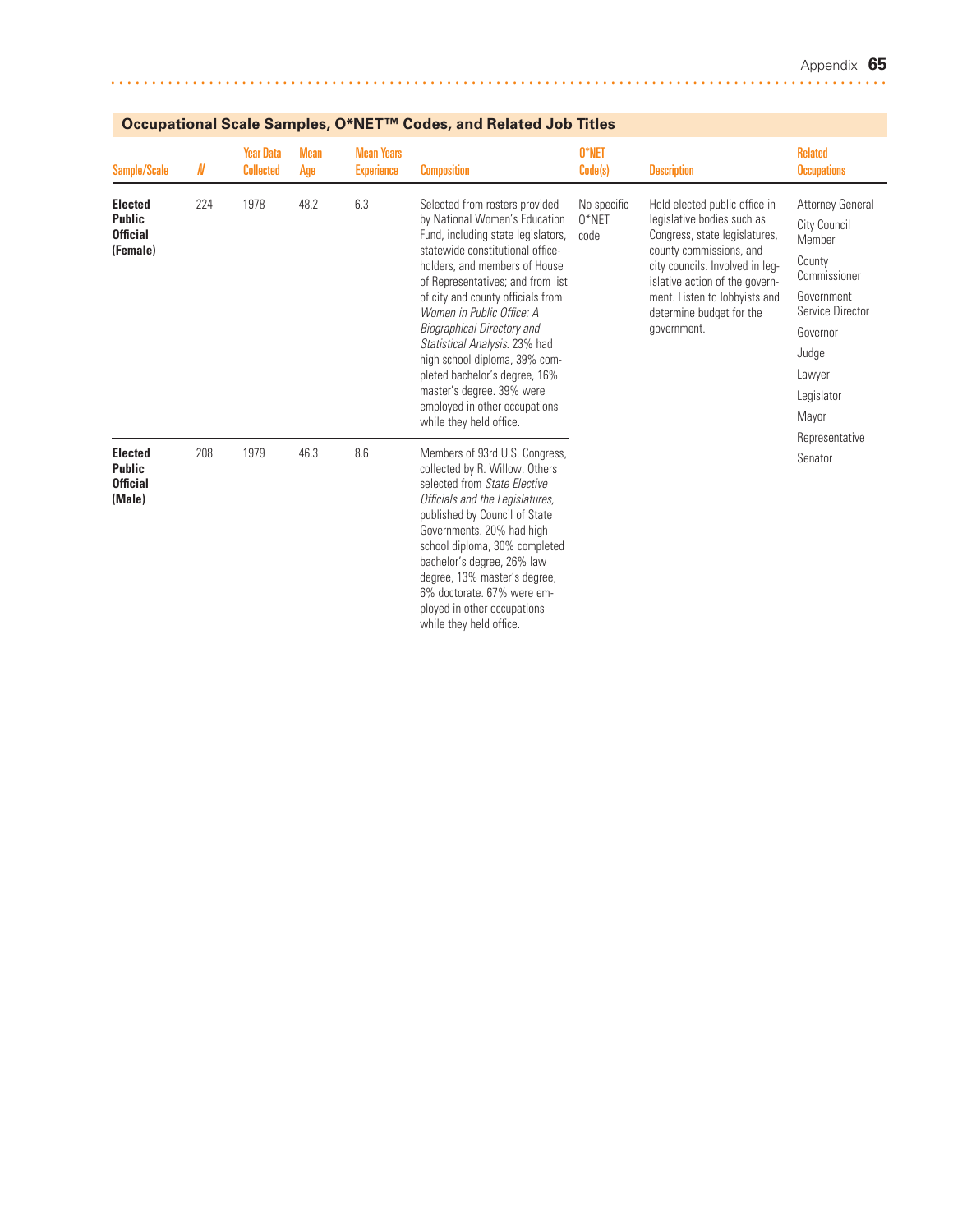| Sample/Scale                   | $I\!\!N$ | <b>Year Data</b><br><b>Collected</b> | <b>Mean</b><br>Age | <b>Mean Years</b><br><b>Experience</b> | <b>Composition</b>                                                                                                                                                                                                                                                                                                                                                                                                                                                                                                                                                                                                                                                                                                                         | 0*NET<br>Code(s) | <b>Description</b>                                                                                                                                                                                                                            | <b>Related</b><br><b>Occupations</b>                                                                                                                                                                                                                                                                                                   |
|--------------------------------|----------|--------------------------------------|--------------------|----------------------------------------|--------------------------------------------------------------------------------------------------------------------------------------------------------------------------------------------------------------------------------------------------------------------------------------------------------------------------------------------------------------------------------------------------------------------------------------------------------------------------------------------------------------------------------------------------------------------------------------------------------------------------------------------------------------------------------------------------------------------------------------------|------------------|-----------------------------------------------------------------------------------------------------------------------------------------------------------------------------------------------------------------------------------------------|----------------------------------------------------------------------------------------------------------------------------------------------------------------------------------------------------------------------------------------------------------------------------------------------------------------------------------------|
| <b>Electrician</b><br>(Female) | 60       | 1984                                 | 29.2               | 4.4                                    | Members of International<br><b>Brotherhood of Electrical</b><br>Workers and numerous women's<br>organizations. 33% had high<br>school diploma, 18% completed<br>electrical apprenticeship, 13%<br>had certificate from vocational<br>school, 7% completed associate<br>degree, 25% bachelor's degree.<br>77% were employed as con-<br>struction electricians, 8% main-<br>tenance electricians, 8% other,<br>7% combination. 83% of sample<br>spent minimum of 50% of time<br>doing manual labor. Other activi-<br>ties included reading blueprints,<br>communicating with contractors,<br>problem solving, and administra-<br>tive functions. 57% of sample<br>were third- or fourth-year ap-<br>prentices, 32% were at journey<br>level. | 47-2111.00       | Install, maintain, and repair<br>electrical wiring, equipment,<br>and fixtures. Ensure that<br>work is in accordance with<br>relevant codes. May install<br>or service streetlights, inter-<br>com systems, or electrical<br>control systems. | Avionics<br>Technician<br>Computer, Auto-<br>mated Teller, or<br>Office Machine<br>Repairer<br>Electrical or<br>Electronics<br>Repairer,<br>Commercial or<br>Industrial<br>Equipment<br>Electrical or<br>Electronic<br>Equipment<br>Assembler<br><b>Electronic Drafter</b><br>Electronics<br>Engineering<br>Technician<br>Model Maker. |
| <b>Electrician</b><br>(Male)   | 260      | 1984                                 | 34.6               | 13.2                                   | Members of International<br><b>Brotherhood of Electrical</b><br>Workers. 22% had high school<br>diploma, 46% completed electri-<br>cal apprenticeship, 14% had cer-<br>tificate from vocational school,<br>8% completed associate degree,<br>7% bachelor's degree. 88%<br>were employed as construction<br>electricians, 4% maintenance<br>electricians, 5% other, 4% com-<br>bination. 79% of sample spent<br>minimum of 50% of time doing<br>manual labor. Other activities<br>included reading blueprints,<br>communicating with contractors,<br>problem solving, and administra-<br>tive functions. 31% of sample<br>were third- or fourth-year ap-<br>prentices, 61% were at journey<br>level.                                        |                  |                                                                                                                                                                                                                                               | Metal or Plastic                                                                                                                                                                                                                                                                                                                       |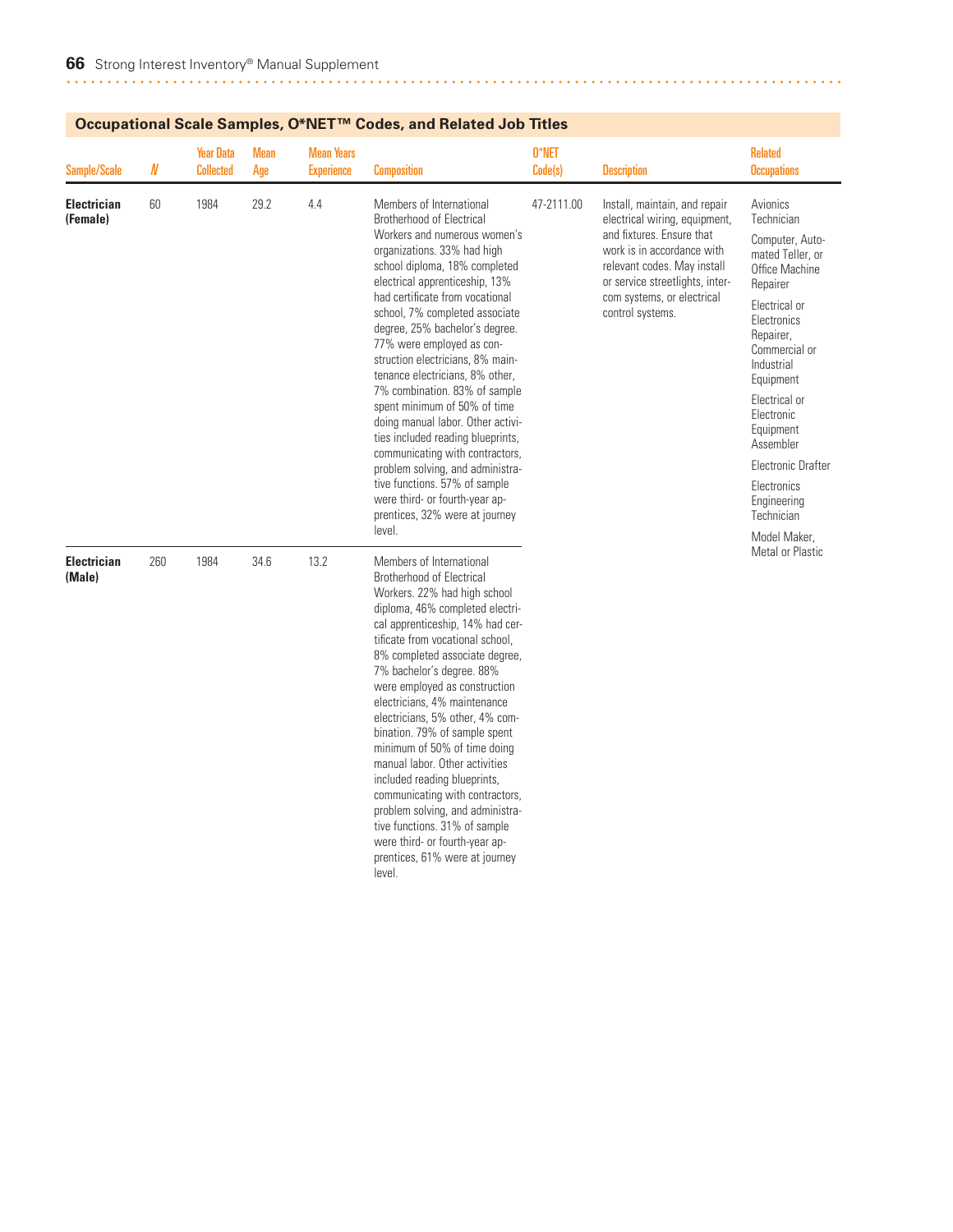|                                                                     |     |                                      |                    |                                        | Occupational Scale Samples, O*IVET "" Codes, and Related Job Titles                                                                                                                                                                                                                                                                                                                                                                                                                                                                                                                                                                            |                  |                                                                                                                                                                  |                                                                                                                                                 |
|---------------------------------------------------------------------|-----|--------------------------------------|--------------------|----------------------------------------|------------------------------------------------------------------------------------------------------------------------------------------------------------------------------------------------------------------------------------------------------------------------------------------------------------------------------------------------------------------------------------------------------------------------------------------------------------------------------------------------------------------------------------------------------------------------------------------------------------------------------------------------|------------------|------------------------------------------------------------------------------------------------------------------------------------------------------------------|-------------------------------------------------------------------------------------------------------------------------------------------------|
| <b>Sample/Scale</b>                                                 | N   | <b>Year Data</b><br><b>Collected</b> | <b>Mean</b><br>Age | <b>Mean Years</b><br><b>Experience</b> | <b>Composition</b>                                                                                                                                                                                                                                                                                                                                                                                                                                                                                                                                                                                                                             | 0*NET<br>Code(s) | <b>Description</b>                                                                                                                                               | <b>Related</b><br><b>Occupations</b>                                                                                                            |
| <b>Elementary</b><br><b>School</b><br><b>Teacher</b><br>(Female)    | 358 | 2009                                 | 37.3               | 10.3                                   | Sample collected from CPP com-<br>mercial and research databases.<br>65% completed bachelor's<br>degree, 30% master's degree,<br>1% professional degree, less<br>than 1% doctorate.                                                                                                                                                                                                                                                                                                                                                                                                                                                            | 25-2021.00       | Teach pupils in public or pri-<br>vate schools at the elemen-<br>tary level basic academic,<br>social, and other formative<br>skills.                            | Instructional<br>Coordinator<br>Kindergarten<br>Teacher, except<br>Special Education<br>Librarian                                               |
| <b>Elementary</b><br><b>School</b><br><b>Teacher</b><br>(Male)      | 67  | 2009                                 | 36.6               | 10.0                                   | See women's sample above.<br>57% completed bachelor's<br>degree, 36% master's degree,<br>3% professional degree.                                                                                                                                                                                                                                                                                                                                                                                                                                                                                                                               |                  |                                                                                                                                                                  | Preschool Teacher.<br>except Special<br>Education<br><b>Recreation Worker</b><br>Teacher's Assistant                                            |
| <b>Emergency</b><br><b>Medical</b><br><b>Technician</b><br>(Female) | 207 | 1983                                 | 37.2               | 5.7                                    | Members of National Associa-<br>tion of Emergency Medical<br>Technicians. 13% had high<br>school diploma, 6% attended<br>vocational school, 36% had<br>some college, 8% completed<br>associate degree, 19% bache-<br>lor's degree, 2% master's<br>degree. Employers included com-<br>munity and municipal services,<br>such as police and fire depart-<br>ments (45%), private ambulance<br>companies (24%), hospitals<br>(20%), combination (6%). 74%<br>spent minimum of 50% of time<br>giving emergency medical care;<br>other activities included driving<br>ambulance, determining nature<br>of injuries, and taking training<br>courses. | 29-2041.00       | Assess injuries, administer<br>emergency medical care,<br>and extricate trapped indi-<br>viduals. Transport injured<br>or sick persons to medical<br>facilities. | Ambulance Driver<br>or Attendant<br>Chiropractor<br>Dentist, General<br>Nursing Aide,<br>Orderly, or<br>Attendant<br><b>Radiation Therapist</b> |
| <b>Emergency</b><br><b>Medical</b><br><b>Technician</b><br>(Male)   | 241 | 1983                                 | 33.8               | 7.1                                    | See women's sample above.<br>10% had high school diploma,<br>16% attended vocational school,<br>24% had some college, 15%<br>completed associate degree,<br>22% bachelor's degree.<br>Employers included community<br>and municipal services, such as<br>police and fire departments<br>(55%), hospitals (18%), private<br>ambulance companies (17%),<br>combination (3%), other (6%).<br>50% spent minimum of 50% of<br>time giving emergency medical<br>care; other activities included<br>driving ambulance, determining<br>nature of injuries, and taking<br>training courses.                                                             |                  |                                                                                                                                                                  |                                                                                                                                                 |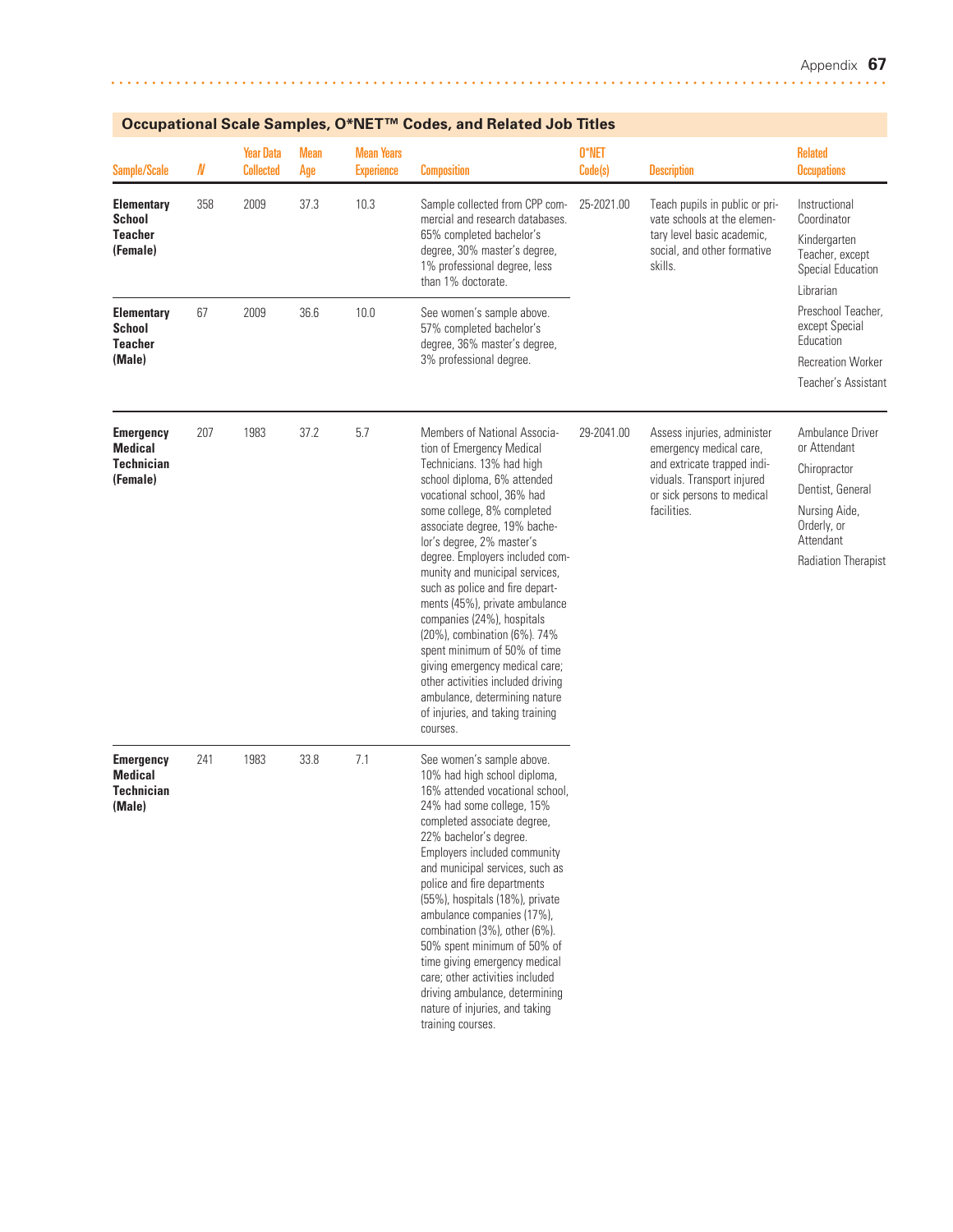| Sample/Scale                                        | N   | <b>Year Data</b><br><b>Collected</b> | <b>Mean</b><br>Age | <b>Mean Years</b><br><b>Experience</b> | <b>Composition</b>                                                                                                                                                                                                                                                                                                                 | 0*NET<br>Code(s)                                                                                                                                                                                 | <b>Description</b>                                                                                                                                                                                                                                              | <b>Related</b><br><b>Occupations</b>                                                                                                                                                                             |
|-----------------------------------------------------|-----|--------------------------------------|--------------------|----------------------------------------|------------------------------------------------------------------------------------------------------------------------------------------------------------------------------------------------------------------------------------------------------------------------------------------------------------------------------------|--------------------------------------------------------------------------------------------------------------------------------------------------------------------------------------------------|-----------------------------------------------------------------------------------------------------------------------------------------------------------------------------------------------------------------------------------------------------------------|------------------------------------------------------------------------------------------------------------------------------------------------------------------------------------------------------------------|
| <b>Engineer</b><br>(Female)                         | 91  | 2009                                 | 35.3               | 10.4                                   | Sample collected from CPP com-<br>mercial and research databases.<br>48% completed bachelor's<br>degree, 37% master's degree,<br>10% professional degree.                                                                                                                                                                          | Scale built<br>from a combi-<br>nation of the<br>following<br>O*NET codes:                                                                                                                       | Perform engineering duties<br>of planning, designing,<br>developing, testing,<br>installing, and supervising in<br>areas such as biomedical,                                                                                                                    | Civil Drafter<br>Construction or<br><b>Building Inspector</b><br>Electronics<br>Engineer, except                                                                                                                 |
| <b>Engineer</b><br>(Male)                           | 351 | 2009                                 | 39.3               | 14.1                                   | See women's sample above.<br>49% completed bachelor's<br>degree, 34% master's degree,<br>4% doctorate.                                                                                                                                                                                                                             | 17-2031.00<br>17-2041.00<br>17-2051.00<br>17-2061.00<br>17-2071.00<br>17-2072.00<br>17-2081.00<br>17-2111.00<br>17-2112.00<br>17-2121.01<br>17-2131.00<br>17-2141.00<br>17-2151.00<br>17-2161.00 | chemical, civil, computer<br>hardware, electrical, elec-<br>tronics, environmental,<br>health and safety, industrial,<br>marine, materials, mechani-<br>cal, mining or geological,<br>and nuclear engineering.                                                  | Computer<br>Engineering<br>Manager<br>Landscape<br>Architect<br>Marine Architect<br>Mathematical<br>Technician<br>Physicist<br>Soil or Water<br>Conservationist                                                  |
| <b>Engineering</b><br><b>Technician</b><br>(Female) | 126 | 2003                                 | 41.0               | 13.3                                   | Sample from e-mail list of mem-<br>bers of National Institute for<br>Certification in Engineering<br>Technologies. 8% had high<br>school diploma, 9% trade/tech-<br>nical training in addition, 33%<br>some college, 24% completed<br>associate degree, 20% bache-<br>lor's degree, 5% master's<br>degree, 1% professional degree. | Scale built<br>from a combi-<br>nation of the<br>following<br>O*NET codes:<br>17-3027.00<br>17-3022.00<br>17-3023.03<br>17-3026.00                                                               | Under supervision of engi-<br>neers, apply theory and prin-<br>ciples of engineering to<br>modify, test, plan, design,<br>or develop electrical equip-<br>ment, industrial manufactur-<br>ing processes, machinery<br>and equipment, or building<br>structures. | Agricultural<br>Engineering<br>Technician<br>Chemical<br>Engineering<br>Technician<br>Civil Engineering<br>Technician<br><b>Electrical Drafter</b>                                                               |
| <b>Engineering</b><br><b>Technician</b><br>(Male)   | 105 | 2003                                 | 46.9               | 21.6                                   | See women's sample above. 9%<br>had high school diploma, 11%<br>trade/technical training in addi-<br>tion, 33% some college, 28%<br>completed associate degree,<br>17% bachelor's degree, 2%<br>master's degree.                                                                                                                   |                                                                                                                                                                                                  |                                                                                                                                                                                                                                                                 | Electrical or<br>Electronics<br>Repairer,<br>Commercial or<br>Industrial<br>Equipment<br><b>Electronic Drafter</b><br>Machinist<br>Marine Architect<br>Marine Engineer<br>Mechanical<br>Engineer<br>Model Maker, |

Metal or Plastic Petroleum Engineer Surveying Technician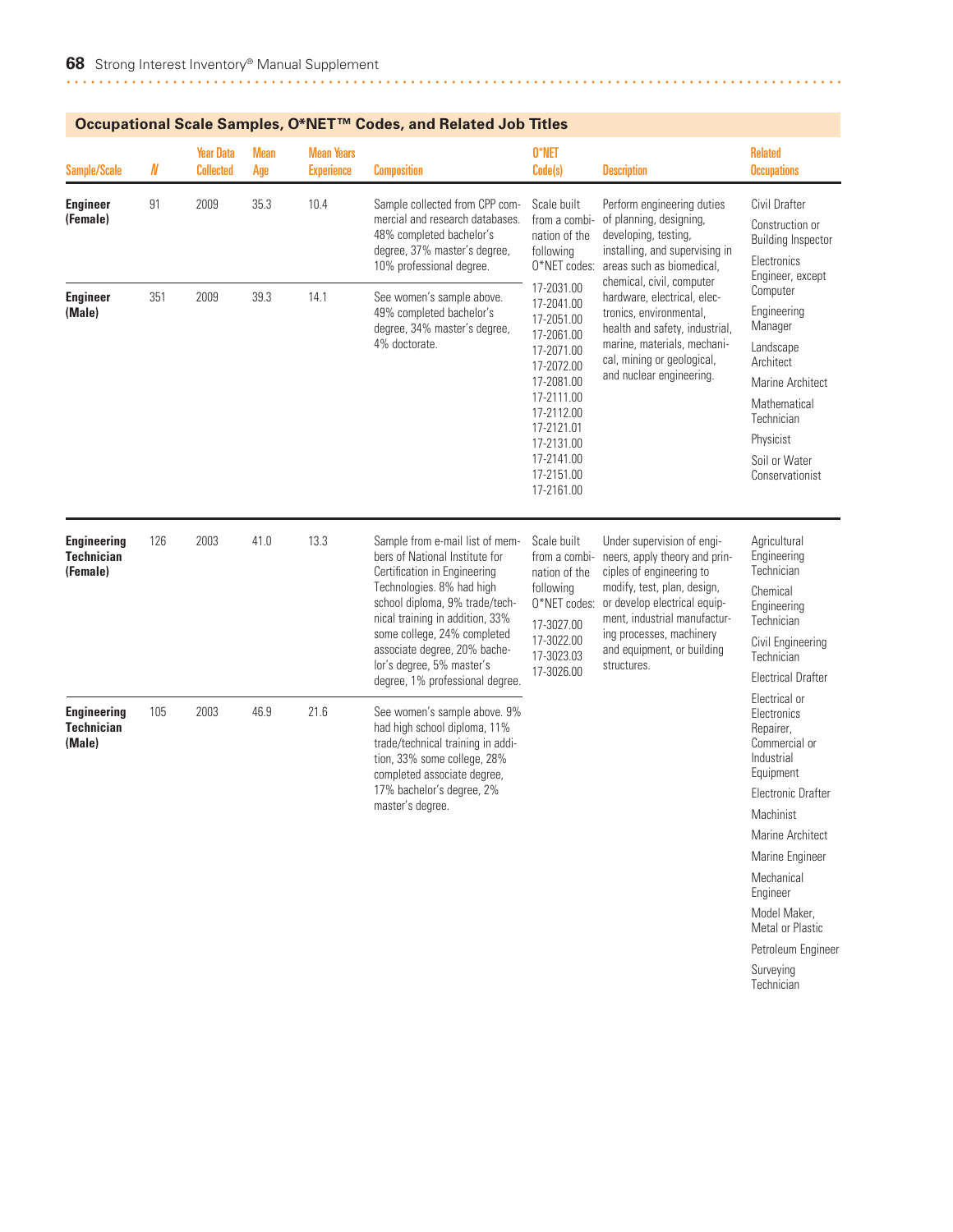| <b>Sample/Scale</b>                          | N   | <b>Year Data</b><br><b>Collected</b> | <b>Mean</b><br>Age | <b>Mean Years</b><br><b>Experience</b> | <b>Composition</b>                                                                                                                                                                                                                                                                                                                                                                              | 0*NET<br>Code(s) | <b>Description</b>                                                                                                                                                                                                                                                                                              | <b>Related</b><br><b>Occupations</b>                                                                                                                                                                                |
|----------------------------------------------|-----|--------------------------------------|--------------------|----------------------------------------|-------------------------------------------------------------------------------------------------------------------------------------------------------------------------------------------------------------------------------------------------------------------------------------------------------------------------------------------------------------------------------------------------|------------------|-----------------------------------------------------------------------------------------------------------------------------------------------------------------------------------------------------------------------------------------------------------------------------------------------------------------|---------------------------------------------------------------------------------------------------------------------------------------------------------------------------------------------------------------------|
| <b>English</b><br><b>Teacher</b><br>(Female) | 303 | 1982                                 | 39.1               | 11.0                                   | National sample, members of<br>National Council of Teachers of<br>English, Secondary Section. All<br>secondary school English teach-<br>ers. 39% completed bachelor's<br>degree, 57% master's degree.<br>48% taught mainly literature,<br>35% writing, 12% grammar.<br>81% spent minimum of 40% of<br>time teaching; other activities<br>included lesson preparation,<br>grading, and meetings. | 25-1123.00       | Teach courses in English<br>language and literature,<br>including linguistics and<br>comparative literature.                                                                                                                                                                                                    | Adult Literacy,<br>Remedial<br>Education, or GED<br>Teacher or<br>Instructor<br><b>Elementary School</b><br>Teacher, except<br>Special Education<br>Instructional<br>Coordinator<br>Kindergarten<br>Teacher, except |
| <b>English</b><br><b>Teacher</b><br>(Male)   | 222 | 1982                                 | 39.1               | 14.6                                   | See women's sample above.<br>29% completed bachelor's<br>degree, 68% master's degree,<br>3% doctorate. 49% taught mainly<br>literature, 29% writing, 16%<br>grammar. 87% spent minimum<br>of 40% of time teaching; other<br>activities included lesson prepa-<br>ration, grading, and meetings.                                                                                                 |                  |                                                                                                                                                                                                                                                                                                                 | Special Education                                                                                                                                                                                                   |
| <b>ESL Instructor</b><br>(Female)            | 96  | 2003                                 | 45.3               | 12.6                                   | Mailing list from California<br>chapter of Teachers of English<br>to Speakers of Other Languages,<br>members of Teachers of English<br>to Speakers of Other Languages,<br>and National Association for<br>Bilingual Education. 13% com-<br>pleted bachelor's degree, 79%<br>master's degree, 1% profes-<br>sional degree, 7% doctorate.                                                         | 25-3011.00       | Teach or instruct out-of-<br>school youths and adults in<br>remedial education classes.<br>preparatory classes for the<br><b>General Educational Devel-</b><br>opment test, literacy, or<br>English as a second language.<br>Teaching may or may not<br>take place in a traditional<br>educational institution. | English Language<br>or Literature<br>Teacher,<br>Postsecondary<br>Foreign Language<br>or Literature<br>Teacher.<br>Postsecondary<br>Graduate Teaching<br>Assistant                                                  |
| <b>ESL Instructor</b><br>(Male)              | 99  | 2003                                 | 49.2               | 15.3                                   | See women's sample above. 1%<br>had some college, 11% com-<br>pleted bachelor's degree, 68%<br>master's degree, 4% profes-<br>sional degree, 16% doctorate.                                                                                                                                                                                                                                     |                  |                                                                                                                                                                                                                                                                                                                 | <b>Health Educator</b><br>Teacher's Assistant<br>Vocational<br>Education Teacher,<br>Postsecondary                                                                                                                  |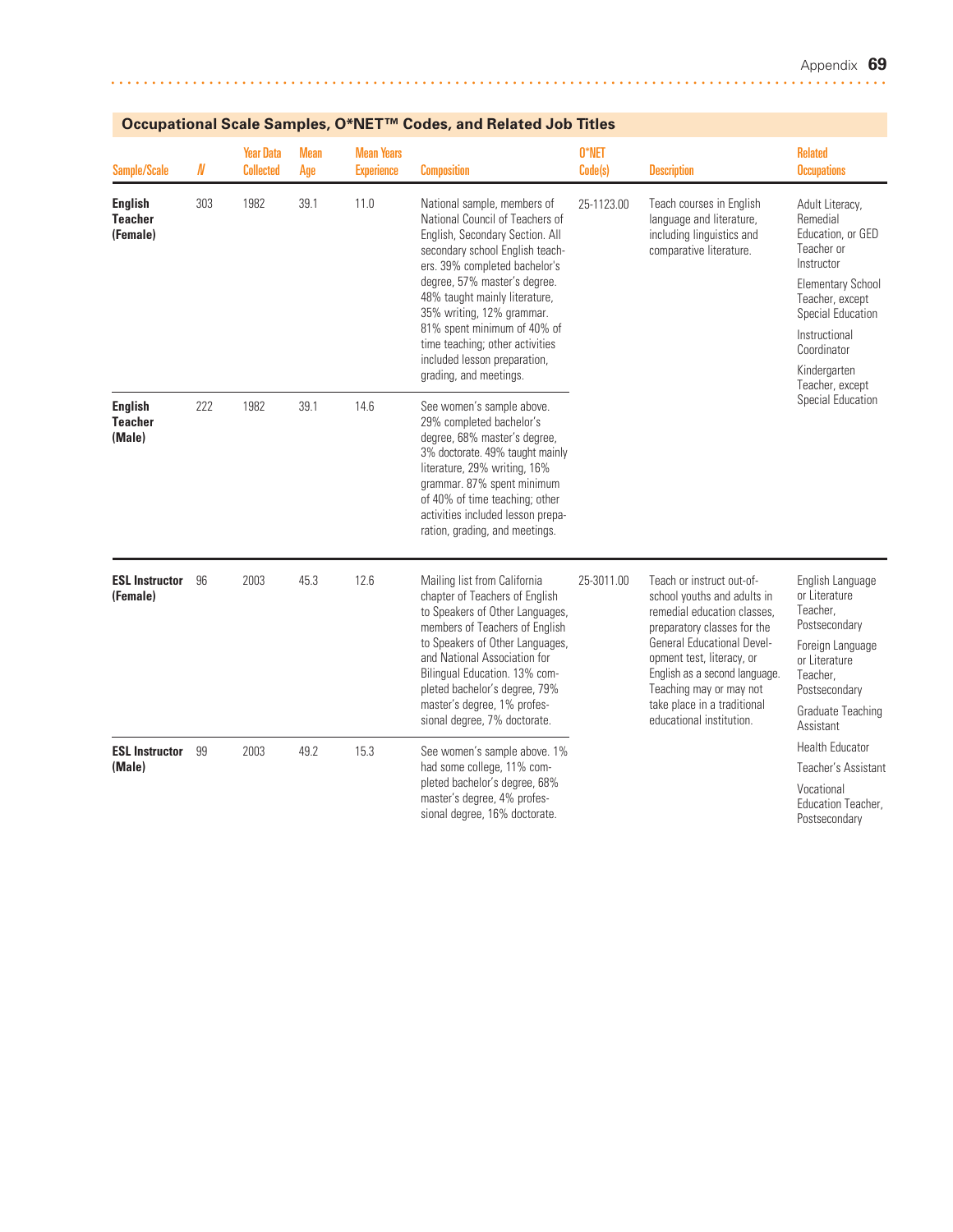| Occupational ocale Jampies, O IVET              |     |                                      |                    |                                        | Coucs, and neighed JOD Thres                                                                                                                                                                                                                                                                                                                                                                                                                                                                                                                                        |                                                                                                                   |                                                                                                                                                                                                                                                                                                          |                                                                                                                                                                                                                                                                                    |
|-------------------------------------------------|-----|--------------------------------------|--------------------|----------------------------------------|---------------------------------------------------------------------------------------------------------------------------------------------------------------------------------------------------------------------------------------------------------------------------------------------------------------------------------------------------------------------------------------------------------------------------------------------------------------------------------------------------------------------------------------------------------------------|-------------------------------------------------------------------------------------------------------------------|----------------------------------------------------------------------------------------------------------------------------------------------------------------------------------------------------------------------------------------------------------------------------------------------------------|------------------------------------------------------------------------------------------------------------------------------------------------------------------------------------------------------------------------------------------------------------------------------------|
| <b>Sample/Scale</b>                             | N   | <b>Year Data</b><br><b>Collected</b> | <b>Mean</b><br>Age | <b>Mean Years</b><br><b>Experience</b> | <b>Composition</b>                                                                                                                                                                                                                                                                                                                                                                                                                                                                                                                                                  | 0*NET<br>Code(s)                                                                                                  | <b>Description</b>                                                                                                                                                                                                                                                                                       | <b>Related</b><br><b>Occupations</b>                                                                                                                                                                                                                                               |
| <b>Facilities</b><br><b>Manager</b><br>(Female) | 577 | 1993                                 | 45.6               | 14.3                                   | <b>Members of National Executive</b><br>37-1011.00<br>Housekeepers Association. 27%<br>had high school diploma, 9%<br>attended trade/technical school<br>in addition, 41% had some col-<br>lege or associate degree, 10%<br>completed bachelor's degree,<br>2% master's degree. 40%<br>worked in hospitals, 25% in<br>nursing/convalescent homes,<br>15% in hotels, 6% in education-<br>al institutions. Major activities<br>included administration/supervi-<br>sion, training, customer contact,<br>staff meetings, policy/procedure<br>planning, and purchasing. | Supervise work activities of<br>cleaning personnel in hotels,<br>hospitals, offices, and other<br>establishments. | Appraiser, Real<br>Estate<br>First-Line<br>Supervisor/Manager<br>of Construction<br>Trades or<br><b>Extraction Workers</b><br>First-Line<br>Supervisor/Manager<br>of Food Preparation<br>or Serving Workers<br>First-Line<br>Supervisor/Manager<br>of Landscaping,<br>Lawn Service, or<br>Groundskeeping |                                                                                                                                                                                                                                                                                    |
| <b>Facilities</b><br><b>Manager</b><br>(Male)   | 569 | 1993                                 | 43.2               | 15.0                                   | See women's sample above. 9%<br>had high school diploma, 6%<br>attended trade/technical school<br>in addition, 44% had some col-<br>lege or associate degree, 29%<br>completed bachelor's degree,<br>6% master's degree. 51%<br>worked in hospitals, 14% in<br>nursing/convalescent homes,<br>6% in hotels, 14% in educa-<br>tional institutions. Major activi-<br>ties included administration/<br>supervision, training, customer<br>contact, staff meetings, policy/<br>procedure planning, and<br>purchasing.                                                   |                                                                                                                   |                                                                                                                                                                                                                                                                                                          | Workers<br>First-Line<br>Supervisor/Manager<br>of Office or<br>Administrative<br>Support Workers<br>First-Line<br>Supervisor/Manager<br>of Personal Service<br><b>Workers</b><br>Host/Hostess.<br>Restaurant.<br>Lounge, or Coffee<br>Shop<br>Postmaster or Mail<br>Superintendent |
|                                                 |     |                                      |                    |                                        |                                                                                                                                                                                                                                                                                                                                                                                                                                                                                                                                                                     |                                                                                                                   |                                                                                                                                                                                                                                                                                                          | Social or<br><b>Community Service</b>                                                                                                                                                                                                                                              |

Manager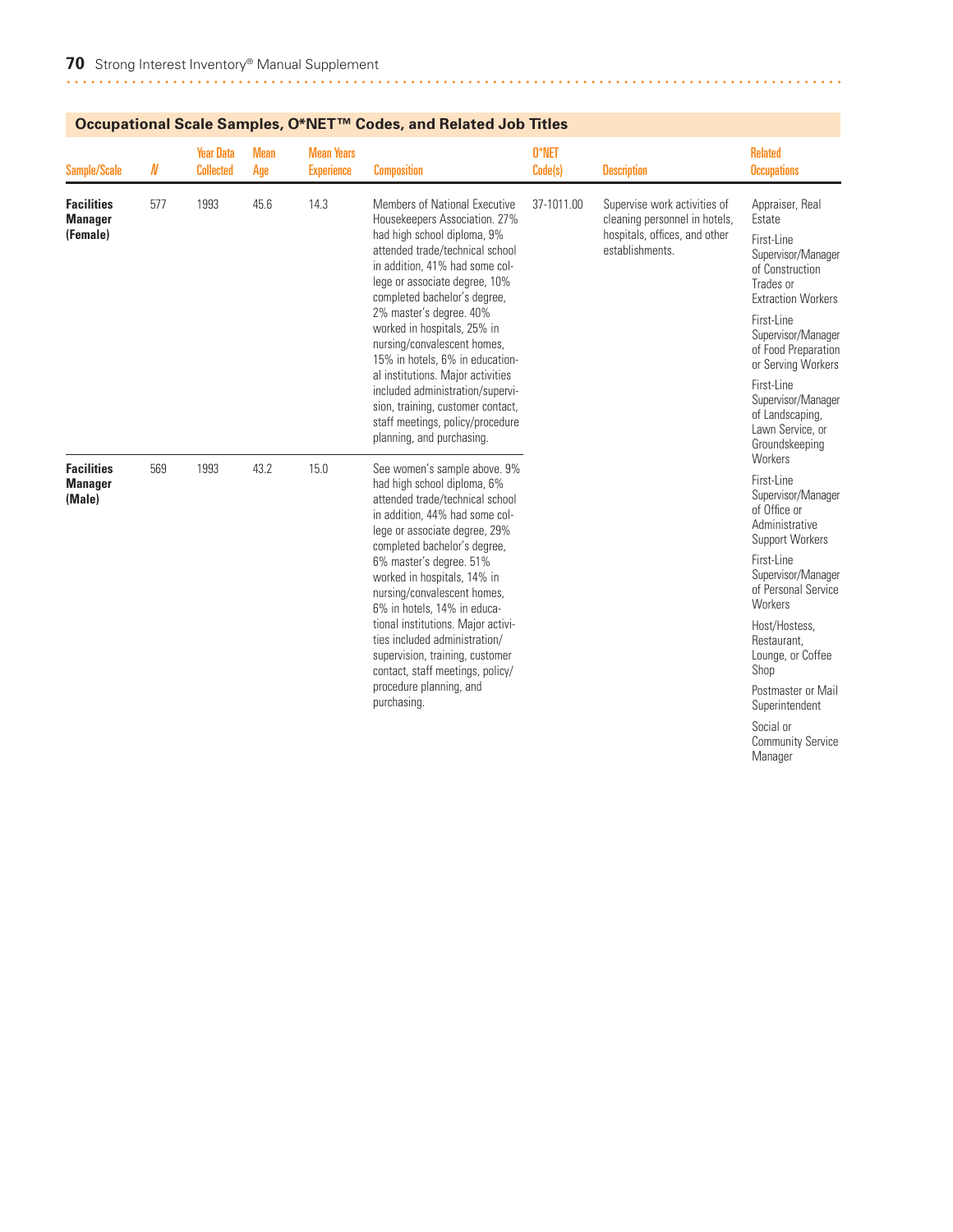| <b>Sample/Scale</b>                            | N   | <b>Year Data</b><br><b>Collected</b> | <b>Mean</b><br>Age | <b>Mean Years</b><br><b>Experience</b> | <b>Composition</b>                                                                                                                                                                                                                                                                                                                                                                                                                                                                                                                                                                             | 0*NET<br>Code(s) | <b>Description</b>                                                                                                                                                                                                                                                                                                                                                                                                                                                                                                                                                  | <b>Related</b><br><b>Occupations</b>                                                                                                                                                                                                                                                           |
|------------------------------------------------|-----|--------------------------------------|--------------------|----------------------------------------|------------------------------------------------------------------------------------------------------------------------------------------------------------------------------------------------------------------------------------------------------------------------------------------------------------------------------------------------------------------------------------------------------------------------------------------------------------------------------------------------------------------------------------------------------------------------------------------------|------------------|---------------------------------------------------------------------------------------------------------------------------------------------------------------------------------------------------------------------------------------------------------------------------------------------------------------------------------------------------------------------------------------------------------------------------------------------------------------------------------------------------------------------------------------------------------------------|------------------------------------------------------------------------------------------------------------------------------------------------------------------------------------------------------------------------------------------------------------------------------------------------|
| Farmer/<br><b>Rancher</b><br>(Female)          | 92  | 1992                                 | 51.0               | 26.7                                   | Lists provided by Texas Farm<br>Bureau, Iowa Farm Bureau,<br>American Agri-women, and<br>responses to mailings to mem-<br>bers of National Farmers Orga-<br>nization and article in their<br>newsletter. 27% had high<br>school diploma, 11% attended<br>trade/technical school in addi-<br>tion, 22% had some college or<br>associate degree, 23% com-<br>pleted bachelor's degree, 4%<br>master's or professional degree.<br>Major activities included record<br>keeping, business/financial plan-<br>ning, purchasing, marketing/<br>customer contact, supervision,<br>machinery operation. | 11-9013.02       | On an ownership or rental<br>basis, operate farms,<br>ranches, greenhouses, nurs-<br>eries, timber tracts, or other<br>agricultural production<br>establishments that produce<br>crops, horticultural special-<br>ties, livestock, poultry, fin-<br>fish, shellfish, or animal<br>specialties. May plant, cul-<br>tivate, harvest, perform<br>postharvest activities, and<br>market crops and livestock;<br>may hire, train, and super-<br>vise farmworkers or super-<br>vise a farm labor contractor;<br>may prepare cost, produc-<br>tion, and other records. May | Agricultural<br>Inspector<br>Aquacultural<br>Manager<br>Crop and Livestock<br>Manager<br>Farm or Home<br>Management<br>Advisor<br>Farmworker or<br>Laborer, Crop<br>Fisher or Related<br><b>Fishing Worker</b><br>First-Line<br>Supervisor/Manager<br>of Agricultural Crop<br>or Horticultural |
| Farmer/<br><b>Rancher</b><br>(Male)            | 152 | 1992                                 | 51.2               | 28.4                                   | Lists provided by Texas Farm<br>Bureau, Iowa Farm Bureau, and<br>responses to mailings to mem-<br>bers of National Farmers<br>Organization and article in their<br>newsletter. 28% had high school<br>diploma, 11% attended trade/<br>technical school in addition,<br>20% had some college or asso-<br>ciate degree, 24% completed<br>bachelor's degree, 3% master's<br>degree. Major activities included<br>purchasing, business/financial<br>planning, machinery operation,<br>record keeping, marketing/cus-<br>tomer contact, crop planning/<br>scheduling, and supervision.              |                  | maintain and operate ma-<br>chinery and perform physical<br>work.                                                                                                                                                                                                                                                                                                                                                                                                                                                                                                   | Workers<br>First-Line<br>Supervisor/Manager<br>of Animal<br>Husbandry or<br>Animal Care<br>Workers<br>First-Line<br>Supervisor/Manager<br>of Aquacultural<br>Workers                                                                                                                           |
| <b>Financial</b><br><b>Analyst</b><br>(Female) | 87  | 2003                                 | 35.8               | 9.2                                    | Sample collected from CPP data- 13-2051.00<br>base. 5% had high school di-<br>ploma, 14% some college, 3%<br>completed associate degree,<br>47% bachelor's degree, 28%<br>master's degree, 3% profes-<br>sional degree.                                                                                                                                                                                                                                                                                                                                                                        |                  | Conduct quantitative analy-<br>ses of information affecting<br>investment programs of pub-<br>lic or private institutions.                                                                                                                                                                                                                                                                                                                                                                                                                                          | Accountant<br>Actuary<br>Auditor<br>Credit Analyst<br>Economist<br>Personal Financial                                                                                                                                                                                                          |
| <b>Financial</b><br><b>Analyst</b><br>(Male)   | 177 | 2009                                 | 36.1               | 9.6                                    | Sample collected from CPP com-<br>mercial and research databases.<br>50% completed bachelor's<br>degree, 37% master's degree,<br>I% professional degree, I%<br>doctorate.                                                                                                                                                                                                                                                                                                                                                                                                                      |                  |                                                                                                                                                                                                                                                                                                                                                                                                                                                                                                                                                                     | Advisor<br>Tax Examiner,<br>Collector, or<br>Revenue Agent                                                                                                                                                                                                                                     |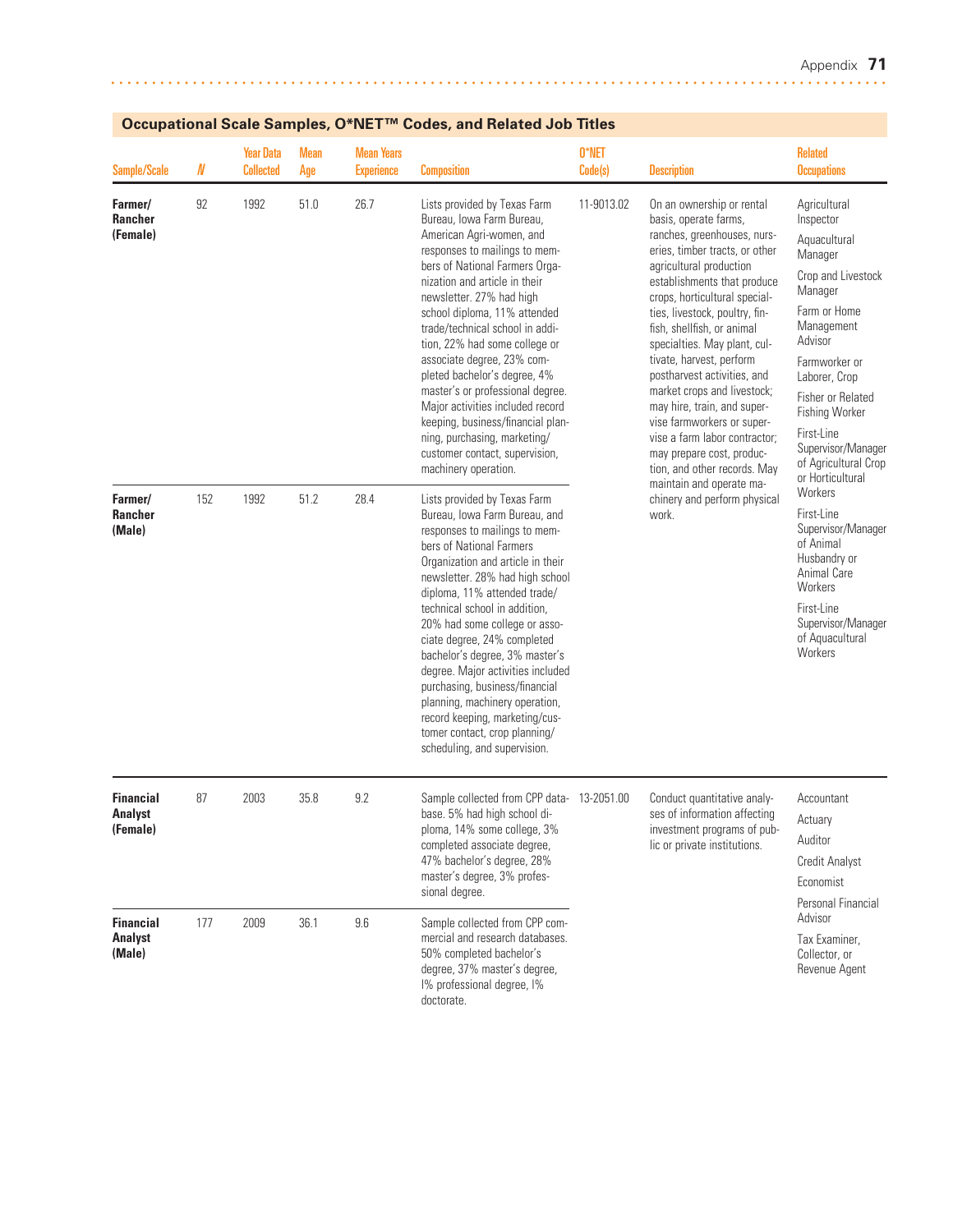| <b>Sample/Scale</b>                            | N   | <b>Year Data</b><br><b>Collected</b> | <b>Mean</b><br>Age                                                                                                                     | <b>Mean Years</b><br><b>Experience</b>                                                                                      | <b>Composition</b>                                                                                                                                                        | 0*NET<br>Code(s)                                                                     | <b>Description</b>                                                                                                                                                                            | <b>Related</b><br><b>Occupations</b>                                                                           |
|------------------------------------------------|-----|--------------------------------------|----------------------------------------------------------------------------------------------------------------------------------------|-----------------------------------------------------------------------------------------------------------------------------|---------------------------------------------------------------------------------------------------------------------------------------------------------------------------|--------------------------------------------------------------------------------------|-----------------------------------------------------------------------------------------------------------------------------------------------------------------------------------------------|----------------------------------------------------------------------------------------------------------------|
| <b>Financial</b><br><b>Manager</b><br>(Female) | 281 | 2009                                 | 42.6                                                                                                                                   | 16.2                                                                                                                        | Sample collected from CPP com-<br>mercial and research databases.<br>42% completed bachelor's<br>degree, 30% master's degree,<br>1% professional degree, 1%<br>doctorate. | 11-3031.00                                                                           | Plan, direct, and coordinate<br>accounting, investing, bank-<br>ing, insurance, securities,<br>and other financial activities<br>of a branch, office, or depart-<br>ment of an establishment. | Accountant<br>Administrative<br>Services Manager<br>Agent or Business<br>Manager of Artists,<br>Performers, or |
| <b>Financial</b>                               | 305 | 2009                                 | 41.1                                                                                                                                   | 16.0                                                                                                                        | See women's sample above.                                                                                                                                                 |                                                                                      |                                                                                                                                                                                               | Athletes                                                                                                       |
| <b>Manager</b><br>(Male)                       |     |                                      |                                                                                                                                        |                                                                                                                             | 45% completed bachelor's<br>degree, 40% master's degree,                                                                                                                  |                                                                                      |                                                                                                                                                                                               | Auditor<br><b>Financial Analyst</b>                                                                            |
|                                                |     |                                      |                                                                                                                                        |                                                                                                                             | 5% professional degree, less                                                                                                                                              |                                                                                      |                                                                                                                                                                                               | <b>Financial Examiner</b>                                                                                      |
|                                                |     |                                      |                                                                                                                                        |                                                                                                                             | than 1% doctorate.                                                                                                                                                        |                                                                                      |                                                                                                                                                                                               | Purchasing<br>Manager                                                                                          |
|                                                |     |                                      |                                                                                                                                        |                                                                                                                             |                                                                                                                                                                           |                                                                                      |                                                                                                                                                                                               | Treasurer or<br>Controller                                                                                     |
| <b>Firefighter</b><br>(Female)                 | 94  | 2003                                 | 37.2<br>9.6                                                                                                                            | Responses to advertisements in<br>newsletters for Women in Fire<br>Service, International Associa-                          | 33-2011.01                                                                                                                                                                | Control and extinguish<br>municipal fires, protect life<br>and property, and conduct | Fire Inspector<br>Fish and Game<br>Warden                                                                                                                                                     |                                                                                                                |
|                                                |     |                                      |                                                                                                                                        | tion of Firefighters, Minneapolis<br>Fire Department, Minneapolis-                                                          |                                                                                                                                                                           | rescue efforts.                                                                      | Forest Fire Fighter                                                                                                                                                                           |                                                                                                                |
|                                                |     |                                      |                                                                                                                                        | St. Paul International Airport Fire<br>Department, Phoenix Fire Depart-<br>ment; members of International                   |                                                                                                                                                                           |                                                                                      | Forest Fire Fighter<br>or Prevention<br>Supervisor                                                                                                                                            |                                                                                                                |
|                                                |     |                                      | Association of Black Professional<br>Firefighters. 4% had high school<br>diploma, 2% attended trade/<br>technical school, 27% had some |                                                                                                                             |                                                                                                                                                                           | <b>Forest Fire</b><br>Inspector or<br>Prevention<br>Specialist                       |                                                                                                                                                                                               |                                                                                                                |
| <b>Firefighter</b>                             | 98  | 2003                                 | 36.7<br>12.7                                                                                                                           | college, 27% completed associ-<br>ate degree, 33% bachelor's<br>degree, 6% master's degree.<br>See women's sample above. 3% |                                                                                                                                                                           |                                                                                      | Lifequard, Ski<br>Patrol, or other<br>Recreational<br><b>Protective Service</b><br>Worker                                                                                                     |                                                                                                                |
| (Male)                                         |     |                                      |                                                                                                                                        |                                                                                                                             | had high school diploma, 8%<br>attended trade/technical school,<br>35% had some college, 24%<br>completed associate degree,                                               |                                                                                      |                                                                                                                                                                                               | <b>Municipal Fire</b><br>Fighting or<br>Prevention<br>Supervisor                                               |
|                                                |     |                                      |                                                                                                                                        |                                                                                                                             | 25% bachelor's degree, 3%<br>master's degree, 2% profes-                                                                                                                  |                                                                                      |                                                                                                                                                                                               | Security Guard                                                                                                 |
|                                                |     |                                      |                                                                                                                                        |                                                                                                                             | sional degree.                                                                                                                                                            |                                                                                      |                                                                                                                                                                                               | <b>Transit or Railroad</b><br>Police Officer                                                                   |
|                                                |     |                                      |                                                                                                                                        |                                                                                                                             |                                                                                                                                                                           |                                                                                      | Truck Driver, Heavy                                                                                                                                                                           |                                                                                                                |

or Tractor-Trailer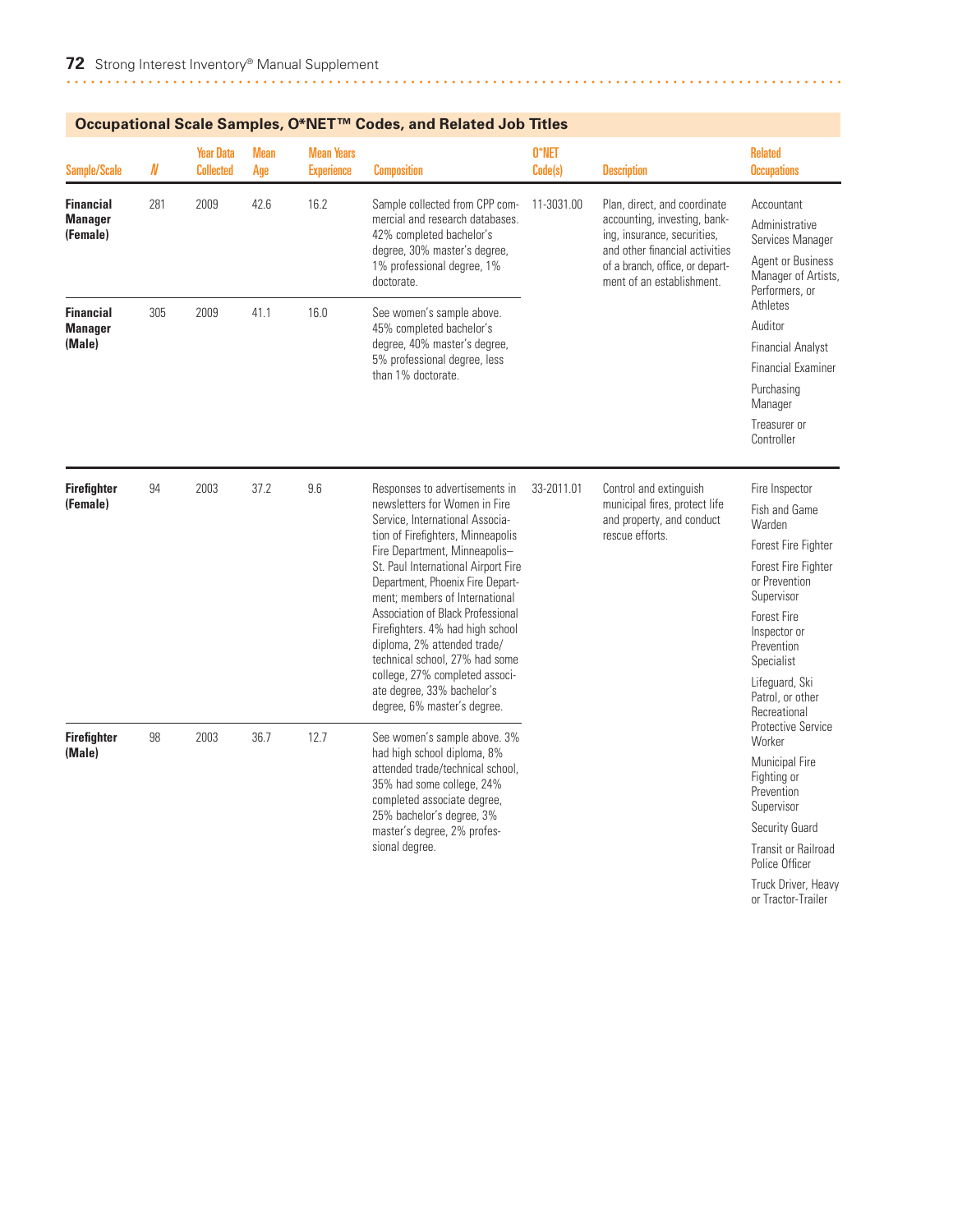| Sample/Scale                                  | N   | <b>Year Data</b><br><b>Collected</b> | <b>Mean</b><br>Age | <b>Mean Years</b><br><b>Experience</b> | <b>Composition</b>                                                                                                                                                                                                                | 0*NET<br>Code(s) | <b>Description</b>                                                                                                                                                                                                    | <b>Related</b><br><b>Occupations</b>                                                                                                                                                                                     |
|-----------------------------------------------|-----|--------------------------------------|--------------------|----------------------------------------|-----------------------------------------------------------------------------------------------------------------------------------------------------------------------------------------------------------------------------------|------------------|-----------------------------------------------------------------------------------------------------------------------------------------------------------------------------------------------------------------------|--------------------------------------------------------------------------------------------------------------------------------------------------------------------------------------------------------------------------|
| <b>Flight</b><br><b>Attendant</b><br>(Female) | 553 | 1992                                 | 38.5               | 14.4                                   | Members of Association of<br>Flight Attendants. 15% had high<br>school diploma or attended<br>trade/technical school in addi-<br>tion, 47% some college or asso-<br>ciate degree, 34% completed<br>bachelor's degree, 2% master's | 53-2031.00       | Provide personal services to<br>ensure the safety and com-<br>fort of airline passengers<br>during flight. Greet passen-<br>gers, verify tickets, explain<br>use of safety equipment, and<br>serve food or beverages. | Baggage Porter or<br>Bellhop<br><b>Combined Food</b><br>Preparation and<br>Serving Worker,<br>including Fast Food                                                                                                        |
|                                               |     |                                      |                    |                                        | degree.                                                                                                                                                                                                                           |                  |                                                                                                                                                                                                                       | Cafeteria, Food                                                                                                                                                                                                          |
| <b>Flight</b><br><b>Attendant</b>             | 412 | 1992                                 | 36.5               | 11.3                                   | See women's sample above.                                                                                                                                                                                                         |                  |                                                                                                                                                                                                                       | Concession, or<br>Coffee Shop                                                                                                                                                                                            |
| (Male)                                        |     |                                      |                    |                                        | 6% had high school diploma or<br>attended trade/technical school<br>in addition, 38% some college                                                                                                                                 |                  |                                                                                                                                                                                                                       | Counter Attendant,<br>Counter or Rental<br>Clerk<br>Home Health Aide<br>Hotel, Motel, or<br><b>Resort Desk Clerk</b><br>Locker Room,<br>Coatroom, or<br>Dressing Room<br>Attendant<br>Transportation<br>Attendant excent |
|                                               |     |                                      |                    |                                        | or associate degree, 50% com-                                                                                                                                                                                                     |                  |                                                                                                                                                                                                                       |                                                                                                                                                                                                                          |
|                                               |     |                                      |                    |                                        | pleted bachelor's degree, 5%<br>master's degree.                                                                                                                                                                                  |                  |                                                                                                                                                                                                                       |                                                                                                                                                                                                                          |
|                                               |     |                                      |                    |                                        |                                                                                                                                                                                                                                   |                  |                                                                                                                                                                                                                       |                                                                                                                                                                                                                          |
|                                               |     |                                      |                    |                                        |                                                                                                                                                                                                                                   |                  |                                                                                                                                                                                                                       |                                                                                                                                                                                                                          |

Attendant, except Flight Attendant or Baggage Porter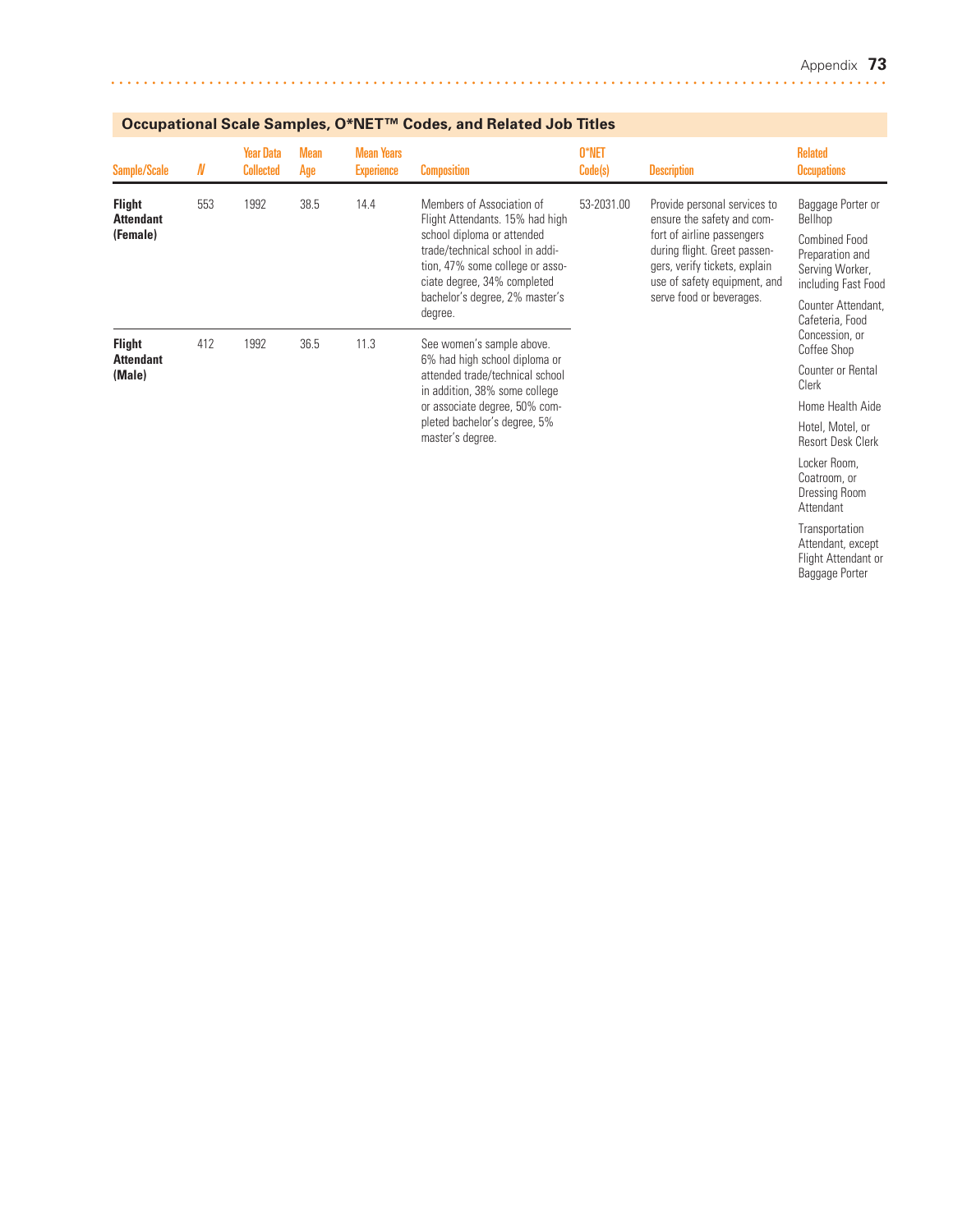| <b>Sample/Scale</b>        | $I\!\!N$ | <b>Year Data</b><br><b>Collected</b> | <b>Mean</b><br>Age | <b>Mean Years</b><br><b>Experience</b> | <b>Composition</b>                                                                                                                                                                                                                                                                                                                                                                                                                                                                                                                                                                                                                                             | 0*NET<br>Code(s) | <b>Description</b>                                                               | <b>Related</b><br><b>Occupations</b>                                                                                                                                                                |
|----------------------------|----------|--------------------------------------|--------------------|----------------------------------------|----------------------------------------------------------------------------------------------------------------------------------------------------------------------------------------------------------------------------------------------------------------------------------------------------------------------------------------------------------------------------------------------------------------------------------------------------------------------------------------------------------------------------------------------------------------------------------------------------------------------------------------------------------------|------------------|----------------------------------------------------------------------------------|-----------------------------------------------------------------------------------------------------------------------------------------------------------------------------------------------------|
| <b>Florist</b><br>(Female) | 211      | 1983                                 | 40.4               | 11.3                                   | Retail members of Society of<br>American Florists listed in Who's<br>Who in Floriculture, 18% had<br>high school diploma, 9% attended<br>vocational school, 35% had<br>some college, 9% completed<br>associate degree, 21% bache-<br>lor's degree. 84% worked in<br>family-owned florist shop; 91%<br>of shops employed less than 10<br>people. 93% were single florist<br>shops, 7% part of chain. 79%<br>bought all inventory from sup-<br>plier, 2% had greenhouse, 18%<br>obtained inventory from combi-<br>nation. Major activities included<br>designing arrangements (25%),<br>taking inventory (17%), customer<br>contact (13%), combination<br>(44%). | 27-1023.00       | Design, cut, and arrange<br>live, dried, or artificial flow-<br>ers and foliage. | Costume Attendant<br>Makeup Artist,<br>Theatrical or<br>Performance<br>Nursery Worker<br>Optician,<br>Dispensing<br>Shoe or Leather<br>Worker or Repairer<br>Tailor, Dressmaker,<br>or Custom Sewer |
| <b>Florist</b><br>(Male)   | 207      | 1983                                 | 40.2               | 15.8                                   | See women's sample above. 6%<br>had high school diploma, 35%<br>some college, 9% completed<br>associate degree, 36% bache-<br>lor's degree. 84% worked in<br>family-owned florist shop; 72%<br>of shops employed less than 10<br>people. 79% were single florist<br>shops, 21% part of chain. 63%<br>bought all inventory from sup-<br>plier; 6% had greenhouse, 31%<br>obtained inventory from combi-<br>nation of two. Major activities<br>included designing arrange-<br>ments (23%), taking inventory<br>(18%), customer contact (11%),<br>combination (41%).                                                                                              |                  |                                                                                  |                                                                                                                                                                                                     |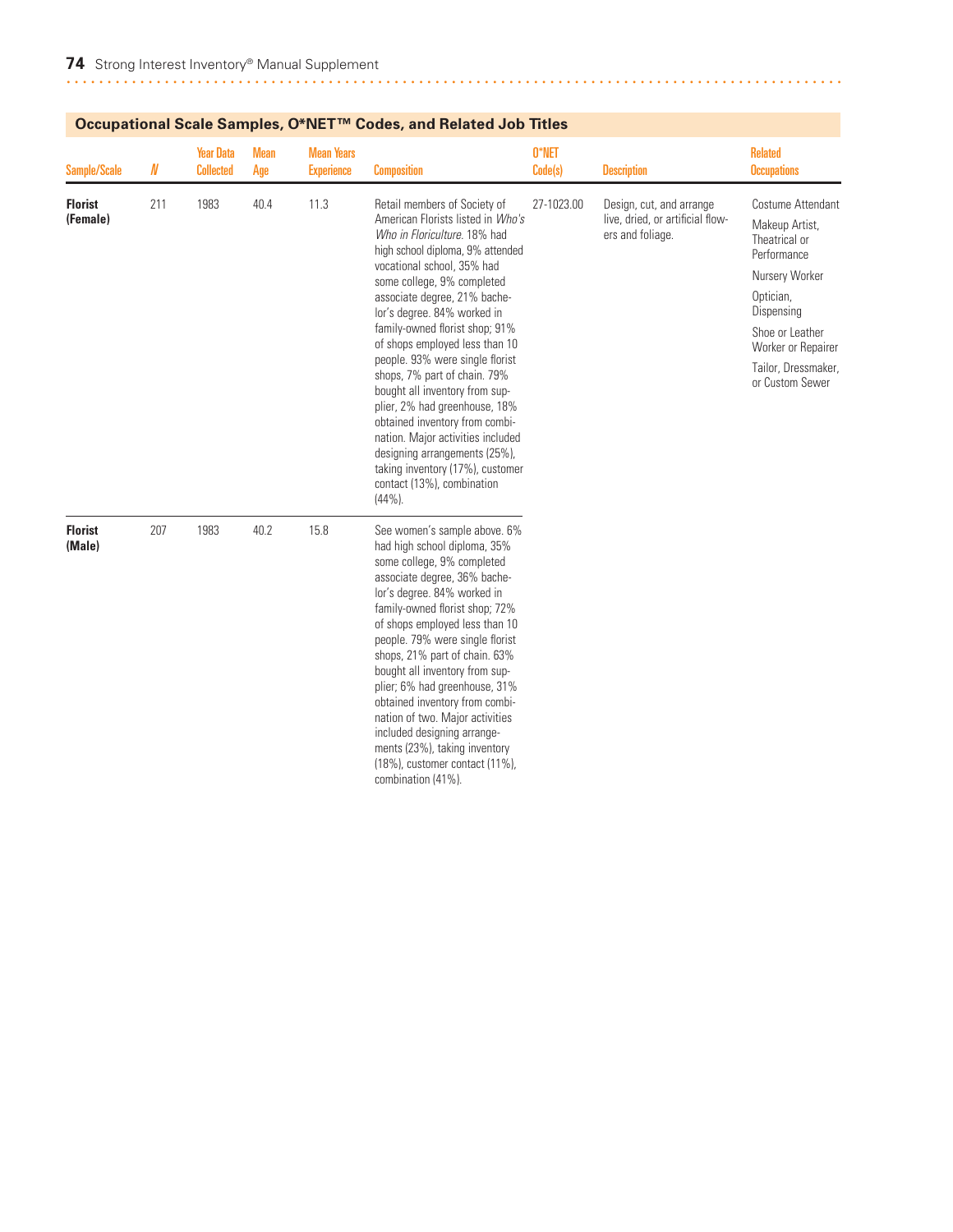| <b>Sample/Scale</b>                               | N   | <b>Year Data</b><br><b>Collected</b> | <b>Mean</b><br>Age | <b>Mean Years</b><br><b>Experience</b> | <b>Composition</b>                                                                                                                                                                                                                                                                                                                                                                                                                                                                                                                    | 0*NET<br>Code(s) | <b>Description</b>                                                                                                                                                                                                                                                                                                                                                                                                                   | <b>Related</b><br><b>Occupations</b>                                                                                                                                                                                                                                  |
|---------------------------------------------------|-----|--------------------------------------|--------------------|----------------------------------------|---------------------------------------------------------------------------------------------------------------------------------------------------------------------------------------------------------------------------------------------------------------------------------------------------------------------------------------------------------------------------------------------------------------------------------------------------------------------------------------------------------------------------------------|------------------|--------------------------------------------------------------------------------------------------------------------------------------------------------------------------------------------------------------------------------------------------------------------------------------------------------------------------------------------------------------------------------------------------------------------------------------|-----------------------------------------------------------------------------------------------------------------------------------------------------------------------------------------------------------------------------------------------------------------------|
| <b>Food Service</b><br><b>Manager</b><br>(Female) | 180 | 1984                                 | 40.6               | 9.9                                    | Members of Hospital, Institution, 11-9051.00<br>and Educational Food Service<br>Society. 33% had high school<br>diploma, 27% completed associ-<br>ate degree, 17% bachelor's<br>degree, 5% master's degree,<br>18% other. 88% were employed<br>by hospitals or nursing homes,<br>5% by educational institutions.<br>Major activities included person-<br>nel management (23%), cus-<br>tomer contact (6%), record<br>keeping and financial planning<br>(5%), combination (55%).                                                       |                  | Plan, direct, or coordinate<br>activities of an organization<br>or department that serves<br>food and beverages.                                                                                                                                                                                                                                                                                                                     | First-Line<br>Supervisor/Manager<br>of Food Preparation<br>or Serving Workers<br>First-Line<br>Supervisor/Manager<br>of Office or<br>Administrative<br><b>Support Workers</b><br>Lodging Manager<br>Medical or Health<br>Services Manager<br><b>Recreation Worker</b> |
| <b>Food Service</b><br><b>Manager</b><br>(Male)   | 116 | 1984                                 | 36.4               | 10.7                                   | See women's sample above.<br>22% had high school diploma,<br>5% certificate from vocational/<br>technical institution, 7% com-<br>pleted associate degree, 30%<br>bachelor's degree, 32% master's<br>degree, 1% doctorate. 53%<br>were employed by hospitals or<br>nursing homes, 20% by educa-<br>tional institutions, 19% other.<br>Major activities included person-<br>nel management (24%), purchas-<br>ing and inventory (6%), customer<br>contact (3%), record keeping and<br>financial planning (3%), combi-<br>nation (56%). |                  |                                                                                                                                                                                                                                                                                                                                                                                                                                      | Social or<br><b>Community Service</b><br>Manager                                                                                                                                                                                                                      |
| <b>Forester</b><br>(Female)                       | 438 | 1993                                 | 35.5               | 11.2                                   | Members of American Society of 19-1032.00<br>Foresters. 4% completed associ-<br>ate degree, 56% bachelor's<br>degree, 33% master's degree,<br>6% doctorate. 55% were em-<br>ployed by federal government;<br>18% by state, regional, or local<br>government; 13% by industry; 8%<br>were self-employed or employed<br>by consulting firm. 59% were<br>engaged in forest resource/<br>ecosystem management. Balance<br>were spread over variety of<br>specializations.                                                                 |                  | Manage forested lands for<br>economic, recreational, and<br>conservation purposes. May<br>inventory the type, amount,<br>and location of standing tim-<br>ber, appraise the timber's<br>worth, negotiate the pur-<br>chase, and draw up con-<br>tracts for procurement. May<br>determine how to conserve<br>wildlife habitats, creek beds,<br>water quality, and soil sta-<br>bility, and how best to com-<br>ply with environmental | Biologist<br>Environmental<br>Scientist or<br>Specialist, includ-<br>ing Health<br>First-Line<br>Supervisor/Manager<br>of Agricultural Crop<br>or Horticultural<br>Workers<br>Fish and Game<br>Warden<br>Nursery or                                                   |
| <b>Forester</b><br>(Male)                         | 921 | 1993                                 | 21.7<br>47.0       |                                        | See women's sample above. 2%<br>completed associate degree, 59%<br>bachelor's degree, 26% master's<br>degree, 11% doctorate. 27%<br>were employed by federal govern-<br>ment; 24% by state, regional, or<br>local government; 23% by indus-<br>try; 18% were self-employed or<br>employed by consulting firm. 61%<br>were engaged in forest resource/<br>ecosystem management. Balance<br>were spread over variety of<br>specializations.                                                                                             |                  | regulations. May devise<br>plans for planting and grow-<br>ing new trees, monitor trees<br>for healthy growth, and<br>determine the best time for<br>harvesting. Develop forest<br>management plans for public<br>and privately owned forested<br>lands.                                                                                                                                                                             | Greenhouse<br>Manager<br>Park Naturalist<br>Range Manager<br>Soil or Water<br>Conservationist                                                                                                                                                                         |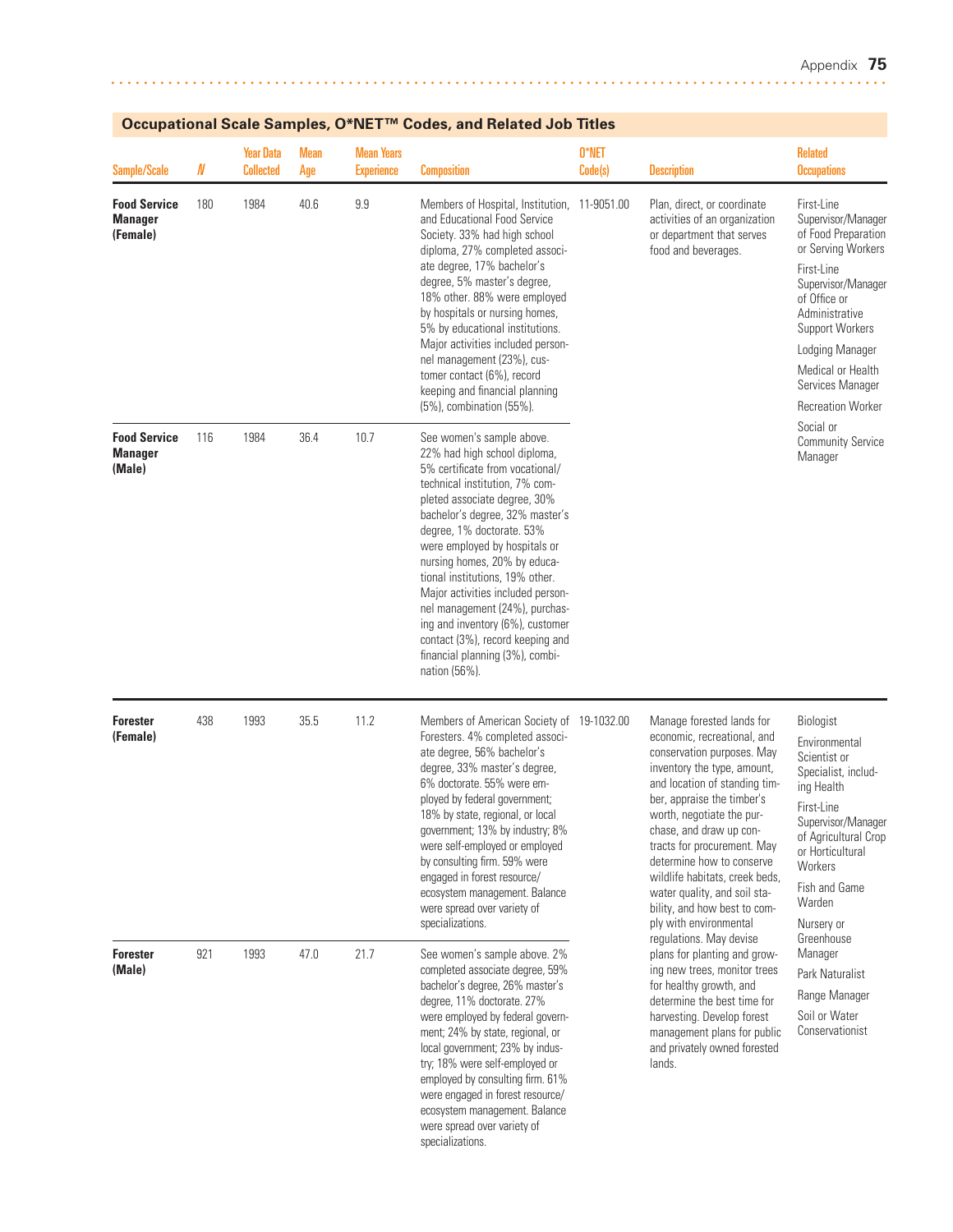| <b>Sample/Scale</b>    | N   | <b>Year Data</b><br><b>Collected</b> | <b>Mean</b><br>Age | <b>Mean Years</b><br><b>Experience</b> | <b>Composition</b>                                                                                                                                                                                                                                                                                                                      | 0*NET<br>Code(s)                                                                                                                                                                                                                                                                                                                               | <b>Description</b>                                                                                                                                                                                                                                                                                                                                              | <b>Related</b><br><b>Occupations</b>                                                                                                                                                 |                                                                                             |
|------------------------|-----|--------------------------------------|--------------------|----------------------------------------|-----------------------------------------------------------------------------------------------------------------------------------------------------------------------------------------------------------------------------------------------------------------------------------------------------------------------------------------|------------------------------------------------------------------------------------------------------------------------------------------------------------------------------------------------------------------------------------------------------------------------------------------------------------------------------------------------|-----------------------------------------------------------------------------------------------------------------------------------------------------------------------------------------------------------------------------------------------------------------------------------------------------------------------------------------------------------------|--------------------------------------------------------------------------------------------------------------------------------------------------------------------------------------|---------------------------------------------------------------------------------------------|
| Geographer<br>(Female) | 99  | 2003                                 | 42.0               | 8.3                                    | Mailing list from Association of<br>American Geographers; mem-<br>bers of Society of Woman<br>Geographers. 1% had some col-<br>lege, 6% completed bachelor's<br>degree, 44% master's degree,<br>49% doctorate.                                                                                                                          | 19-3092.00                                                                                                                                                                                                                                                                                                                                     | Study nature and use of<br>areas of earth's surface,<br>relating and interpreting<br>interactions of physical and<br>cultural phenomena. Conduct<br>research on physical aspects<br>of a region, including land                                                                                                                                                 | Atmospheric or<br>Space Scientist<br>Cartographer or<br>Photogrammetrist<br>City or Regional<br>Planning Aide<br>Fish and Game                                                       |                                                                                             |
| Geographer<br>(Male)   | 100 | 2003                                 | 48.2               | 16.3                                   | See women's sample above.<br>5% completed bachelor's<br>degree, 32% master's degree,<br>2% professional degree, 61%<br>doctorate.                                                                                                                                                                                                       |                                                                                                                                                                                                                                                                                                                                                | forms, climates, soils, plants,<br>and animals, and conduct<br>research on the spatial<br>implications of human activi-<br>ties within a given area,<br>including social characteris-<br>tics, economic activities, and<br>political organization, as<br>well as researching interde-<br>pendence between regions<br>at scales ranging from local<br>to global. | Warden<br>Forester<br>Geoscientist.<br>except Hydrologist<br>or Geographer<br>Hydrologist<br>Police, Fire, or<br>Ambulance<br>Dispatcher<br>Surveyor<br>Urban or Regional<br>Planner |                                                                                             |
| Geologist<br>(Female)  | 212 | 1979                                 | 35.4               | 9.9                                    | From Geological Society of<br>America Directory. 23% com-<br>pleted bachelor's degree, 47%<br>master's degree, 30% doctorate.<br>36% were employed by govern-<br>ment, 27% by educational insti-<br>tutions, 26% by private industry.<br>Major activities were research<br>and exploration (59%), teaching<br>(13%), combination (12%). | 19-2042.00                                                                                                                                                                                                                                                                                                                                     | Study the composition,<br>structure, and history of the<br>earth's crust: examine rocks.<br>minerals, and fossil remains<br>to identify and determine<br>the sequence of processes<br>affecting the development<br>of the earth.                                                                                                                                | Earth Science<br>Teacher<br>Engineering<br>Geologist<br><b>Forest Geologist</b><br>Geological Data<br>Technician<br>Geological<br>Engineer                                           |                                                                                             |
| Geologist<br>(Male)    | 242 | 1979                                 | 39.4               |                                        | 15.0                                                                                                                                                                                                                                                                                                                                    | See women's sample above.<br>12% completed bachelor's<br>degree, 36% master's degree,<br>52% doctorate, 39% were<br>employed by educational institu-<br>tions, 30% by private industry,<br>24% by government. Major<br>activities were research and<br>exploration (41%), teaching<br>$(22%)$ , administration $(12%)$ ,<br>combination (18%). |                                                                                                                                                                                                                                                                                                                                                                 |                                                                                                                                                                                      | Hydrologist<br>Marine Geologist<br>Paleontologist<br>Petroleum<br>Geologist<br>Seismologist |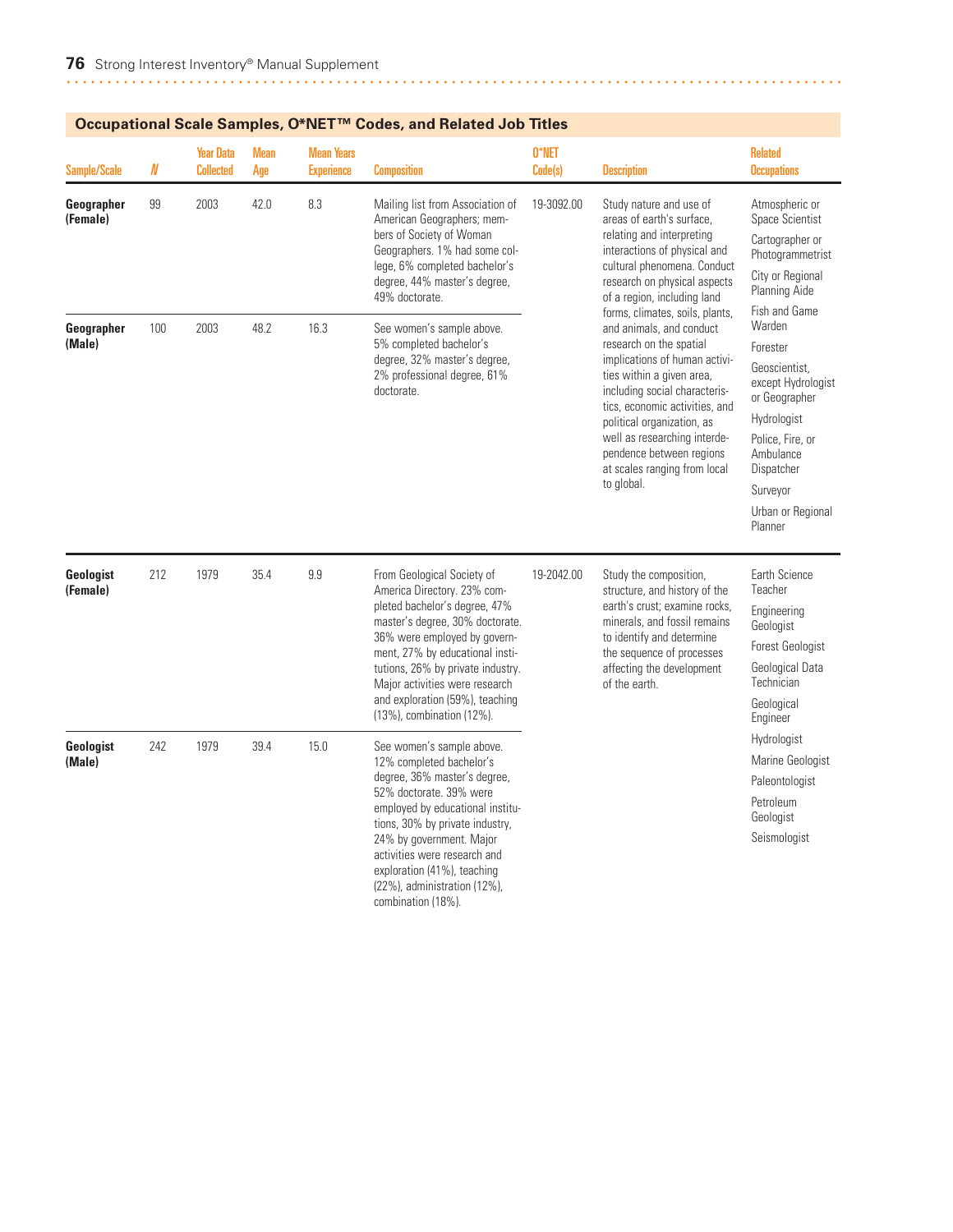| Sample/Scale                                                         | N   | <b>Year Data</b><br><b>Collected</b> | <b>Mean</b><br>Age | <b>Mean Years</b><br><b>Experience</b> | <b>Composition</b>                                                                                                                                                                                                                                                                                                                                                                                                                                                                      | 0*NET<br>Code(s) | <b>Description</b>                                                                                                                                                                                                                                                                                                                                     | <b>Related</b><br><b>Occupations</b>                                                                                                                                                                                                                                                      |
|----------------------------------------------------------------------|-----|--------------------------------------|--------------------|----------------------------------------|-----------------------------------------------------------------------------------------------------------------------------------------------------------------------------------------------------------------------------------------------------------------------------------------------------------------------------------------------------------------------------------------------------------------------------------------------------------------------------------------|------------------|--------------------------------------------------------------------------------------------------------------------------------------------------------------------------------------------------------------------------------------------------------------------------------------------------------------------------------------------------------|-------------------------------------------------------------------------------------------------------------------------------------------------------------------------------------------------------------------------------------------------------------------------------------------|
| Graphic<br><b>Designer</b><br>(Female)                               | 91  | 2009                                 | 36.9               | 11.4                                   | Sample collected from CPP com-<br>mercial and research databases.<br>55% completed bachelor's<br>degree, 3% master's degree.                                                                                                                                                                                                                                                                                                                                                            | 27-1024.00       | Design or create graphics<br>to meet specific commercial<br>or promotional needs, such<br>as packaging, displays, or                                                                                                                                                                                                                                   | Art Director<br>Camera Operator,<br>Television, Video,<br>or Motion Picture                                                                                                                                                                                                               |
| Graphic<br><b>Designer</b><br>(Male)                                 | 206 | 1979                                 | 38.8               | 15.6                                   | See women's sample above.<br>27% had taken art courses not<br>leading to degree, 47% com-<br>pleted bachelor's degree, 6%<br>master's degree. 39% were<br>freelance artists, 23% by<br>studio, 10% by advertising<br>agency, 15% by combination<br>of employers.                                                                                                                                                                                                                        |                  | logos. May use a variety of<br>mediums to achieve artistic<br>or decorative effects.                                                                                                                                                                                                                                                                   | Commercial or<br><b>Industrial Designer</b><br>Director-Stage,<br>Motion Pictures,<br>Television, or Radio<br><b>Fashion Designer</b><br>Fine Artist, includ-<br>ing Painter, Sculptor,<br>or Illustrator<br>Makeup Artist,<br>Theatrical or<br>Performance<br>Set or Exhibit<br>Designer |
| <b>Health</b><br><b>Information</b><br><b>Specialist</b><br>(Female) | 395 | 1992                                 | 40.9               | 14.3                                   | Members of American Health<br><b>Information Management</b><br>Association. 8% had high school<br>diploma or attended trade/tech-<br>nical school in addition, 45%<br>some college or associate<br>degree, 37% completed bache-<br>lor's degree, 9% master's<br>degree. 71% were employed by<br>hospitals. Most time was de-<br>voted to areas of clinical coding/<br>classification, computerized<br>health data, quality assurance<br>and case management, and<br>medicolegal issues. | 29-2071.00       | Compile, process, and main-<br>tain medical records of hos-<br>pital and clinic patients in a<br>manner consistent with<br>medical, administrative, ethi-<br>cal, legal, and regulatory<br>requirements of the health-<br>care system. Process, main-<br>tain, compile, and report<br>patient information for<br>health requirements and<br>standards. | Correspondence<br>Clerk<br>Insurance Claim<br>Clerk<br>Insurance Policy<br>Processing Clerk<br>Office Clerk,<br>General<br>Payroll or<br><b>Timekeeping Clerk</b><br>Pharmacy<br>Technician<br>Procurement Clerk                                                                          |
| <b>Health</b><br><b>Information</b><br><b>Specialist</b><br>(Male)   | 247 | 1992                                 | 40.3               | 12.9                                   | See women's sample above. 1%<br>attended trade/technical school<br>in addition, 20% had some col-<br>lege or associate degree, 49%<br>completed bachelor's degree,<br>26% master's degree, 2% pro-<br>fessional degree, 2% doctorate.<br>66% were employed by hospi-<br>tals. Most time was devoted to<br>areas of computerized health<br>data, clinical coding/classifi-<br>cation, medicolegal issues,<br>and quality assurance/case<br>management.                                   |                  |                                                                                                                                                                                                                                                                                                                                                        |                                                                                                                                                                                                                                                                                           |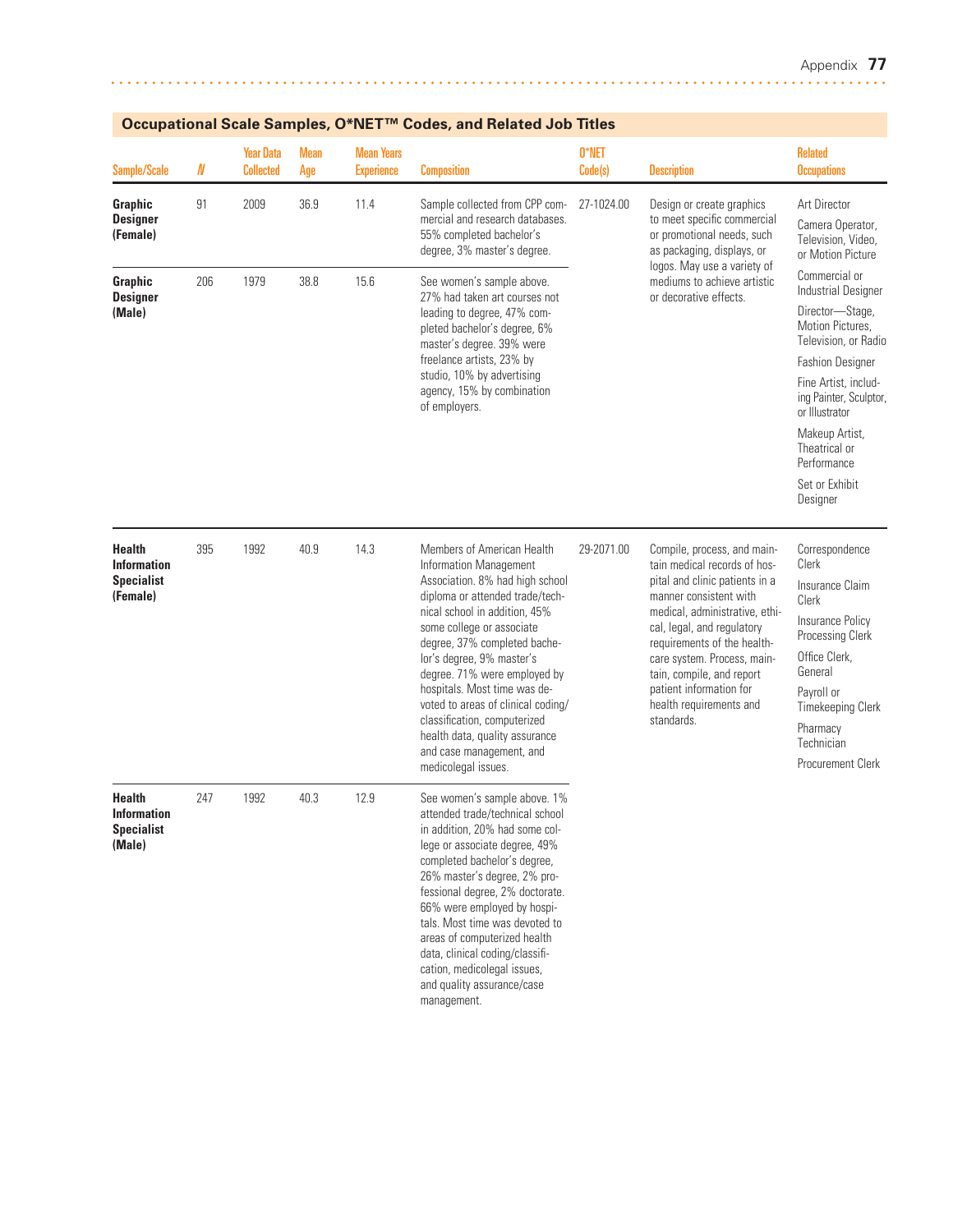| Occupational Ocale Odinpies, O IVET |          |                                      | <u>oodes, and neidted oob nines</u> |                                        |                                                                                                                                                                                                                                                                                                                                                                                                                                                                                                                                                                                                                                                                                                                                                                                            |                  |                                                                                                                                                                                                                                                                                                                                                                                                                                                     |                                                                                                                                                                                                                   |
|-------------------------------------|----------|--------------------------------------|-------------------------------------|----------------------------------------|--------------------------------------------------------------------------------------------------------------------------------------------------------------------------------------------------------------------------------------------------------------------------------------------------------------------------------------------------------------------------------------------------------------------------------------------------------------------------------------------------------------------------------------------------------------------------------------------------------------------------------------------------------------------------------------------------------------------------------------------------------------------------------------------|------------------|-----------------------------------------------------------------------------------------------------------------------------------------------------------------------------------------------------------------------------------------------------------------------------------------------------------------------------------------------------------------------------------------------------------------------------------------------------|-------------------------------------------------------------------------------------------------------------------------------------------------------------------------------------------------------------------|
| <b>Sample/Scale</b>                 | $\pmb N$ | <b>Year Data</b><br><b>Collected</b> | <b>Mean</b><br>Age                  | <b>Mean Years</b><br><b>Experience</b> | <b>Composition</b>                                                                                                                                                                                                                                                                                                                                                                                                                                                                                                                                                                                                                                                                                                                                                                         | 0*NET<br>Code(s) | <b>Description</b>                                                                                                                                                                                                                                                                                                                                                                                                                                  | <b>Related</b><br><b>Occupations</b>                                                                                                                                                                              |
| <b>Horticulturist</b><br>(Female)   | 155      | 1983                                 | 31.5                                | 6.7                                    | Nationwide sample from catalog<br>of American Association of<br>Nurserymen. 28% had high<br>school diploma, 12% certificate<br>from vocational/technical insti-<br>tution, 12% completed associate<br>degree, 36% bachelor's degree,<br>4% master's degree. Employers<br>included retailers and landscap-<br>ers combined (28%); whole-<br>salers only (25%); wholesalers,<br>retailers, and landscapers com-<br>bined (19%); retailers only<br>(11%); wholesalers and retailers<br>combined (6%); landscapers only<br>(5%); other (5%). 44% were in<br>place of employment specializ-<br>ing in area of horticulture. Major<br>activities included customer ser-<br>vice (35%), care of plants (18%),<br>administrative functions (9%),<br>soil preparation (6%), combina-<br>tion (26%). | 19-1013.00       | Conduct research in breed-<br>ing, physiology, production,<br>yield, and management of<br>crops and agricultural plants,<br>their growth in soils, and<br>control of pests; or study the<br>chemical, physical, biologi-<br>cal, and mineralogical com-<br>position of soils as they<br>relate to plant or crop<br>growth. May classify and<br>map soils and investigate<br>effects of alternative prac-<br>tices on soil and crop<br>productivity. | Agricultural<br>Inspector<br><b>Animal Scientist</b><br>Biochemist or<br>Biophysicist<br>Biologist<br><b>Food Science</b><br>Technician<br>Soil or Water<br>Conservationist<br>Zoologist or<br>Wildlife Biologist |
| <b>Horticulturist</b><br>(Male)     | 208      | 1983                                 | 32.9                                | 10.4                                   | See women's sample above.<br>17% had high school diploma,<br>10% certificate from vocational/<br>technical institution, 9% com-<br>pleted associate degree, 55%<br>bachelor's degree, 5% master's<br>degree. Employers included<br>wholesalers only (29%); retailers<br>and landscapers combined<br>(22%); landscapers only (12%);<br>wholesalers, retailers, and land-<br>scapers combined (12%); retail-<br>ers only (7%); wholesalers and<br>retailers combined (7%); whole-<br>salers and landscapers com-<br>bined (5%); other (6%). 53%                                                                                                                                                                                                                                              |                  |                                                                                                                                                                                                                                                                                                                                                                                                                                                     |                                                                                                                                                                                                                   |

were in place of employment specializing in area of horticulture. Major activities included customer service (20%), administrative functions (17%), care of plants (16%), soil preparation (10%), combination (30%).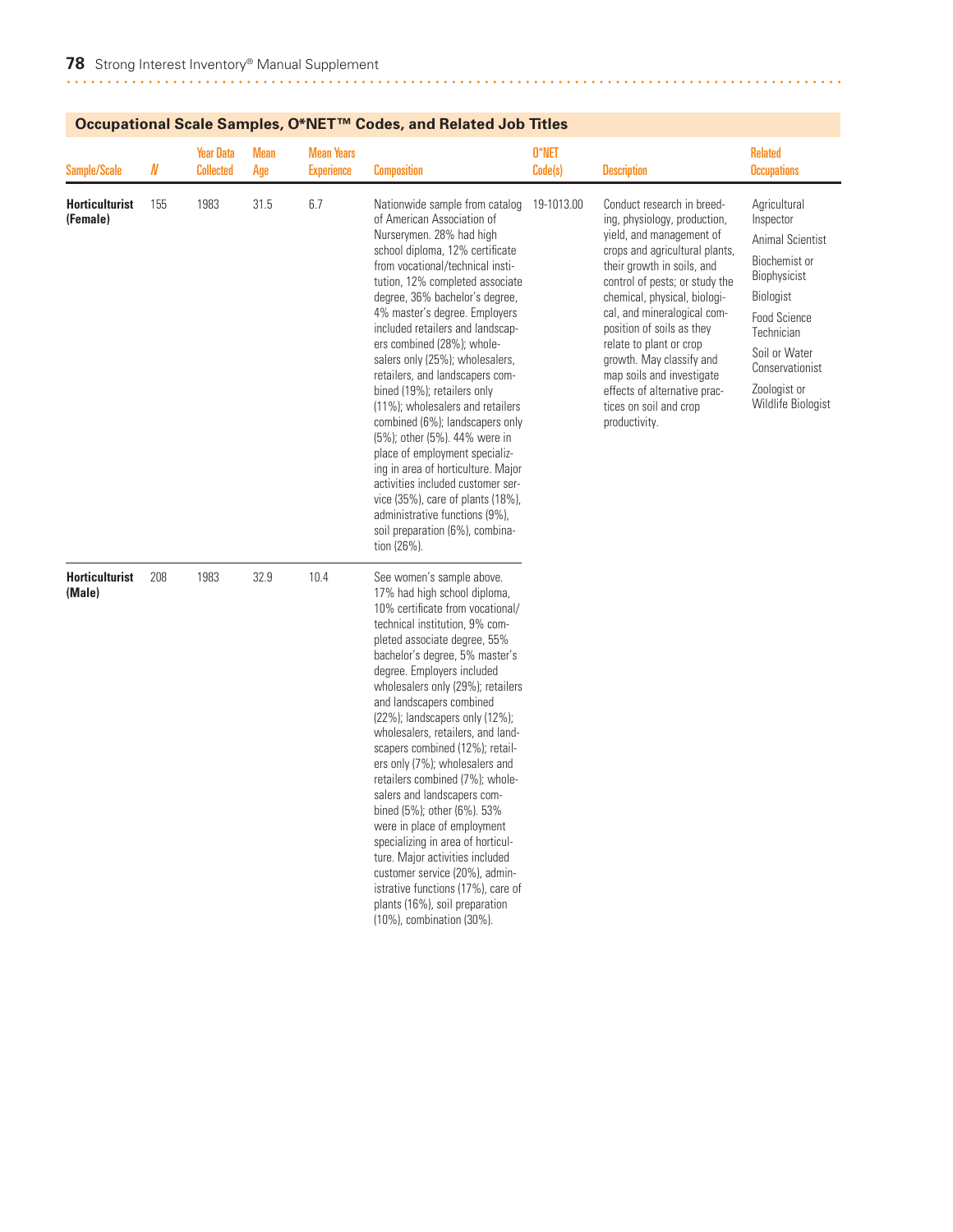Community **Association** Manager Purchasing Agent, except Wholesale, Retail, or Farm Products Talent Director

| Occupational Scale Samples, O IVET                           |     |                                      |                    |                                        | <b>COUCS, AIR REIALEU JOD TILICS</b>                                                                                                                                                                                                                                                                                |                  |                                                                                                                                                                                                                                                                                                           |                                                                                                                                                                      |                                                                                                          |  |
|--------------------------------------------------------------|-----|--------------------------------------|--------------------|----------------------------------------|---------------------------------------------------------------------------------------------------------------------------------------------------------------------------------------------------------------------------------------------------------------------------------------------------------------------|------------------|-----------------------------------------------------------------------------------------------------------------------------------------------------------------------------------------------------------------------------------------------------------------------------------------------------------|----------------------------------------------------------------------------------------------------------------------------------------------------------------------|----------------------------------------------------------------------------------------------------------|--|
| <b>Sample/Scale</b>                                          | N   | <b>Year Data</b><br><b>Collected</b> | <b>Mean</b><br>Age | <b>Mean Years</b><br><b>Experience</b> | <b>Composition</b>                                                                                                                                                                                                                                                                                                  | 0*NET<br>Code(s) | <b>Description</b>                                                                                                                                                                                                                                                                                        | <b>Related</b><br><b>Occupations</b>                                                                                                                                 |                                                                                                          |  |
| Human<br><b>Resources</b><br><b>Manager</b><br>(Female)      | 368 | 2009                                 | 42.5               | 14.5                                   | Sample collected from CPP com-<br>mercial and research databases.<br>47% completed bachelor's<br>degree, 33% master's degree,<br>1% professional degree, 2%<br>doctorate.                                                                                                                                           | 11-3121.00       | Plan, direct, and coordinate<br>human resource manage-<br>ment activities of an orga-<br>nization to maximize the<br>strategic use of human<br>resources and maintain                                                                                                                                     | Administrative<br>Services Manager<br>Compensation and<br><b>Benefits Manager</b><br>Medical or Health<br>Services Manager                                           |                                                                                                          |  |
| <b>Human</b><br><b>Resources</b><br><b>Manager</b><br>(Male) | 123 | 2009                                 | 43.2               | 16.9                                   | See women's sample above.<br>40% completed bachelor's<br>degree, 42% master's degree,<br>2% professional degree, 6%<br>doctorate.                                                                                                                                                                                   |                  | compensation, recruitment,<br>personnel policies, and<br>regulatory compliance.                                                                                                                                                                                                                           | functions such as employee                                                                                                                                           | Personnel Recruiter<br>Postmaster or Mail<br>Superintendent<br>Training and<br>Development<br>Specialist |  |
| Human<br><b>Resources</b><br><b>Specialist</b><br>(Female)   | 316 | 2009                                 | 38.6               | 11.5                                   | Sample collected from CPP com-<br>mercial and research databases.<br>48% completed bachelor's<br>degree, 21% master's degree,<br>1% professional degree, 1%<br>doctorate. In addition to the<br>occupations associated with<br>the O*NET codes, Employment<br>Training Specialists also included<br>in this sample. | 13-1071.00       | Seek out, interview, and<br>screen applicants to fill<br>existing and future job open-<br>ings and promote career<br>opportunities within an orga-<br>nization. Conduct programs<br>of compensation and bene-<br>fits and job analysis for<br>employer. May specialize in<br>specific areas such as posi- | Appraiser, Real<br>Estate<br>Employment<br>Interviewer<br>Farm or<br>Management<br>Advisor<br>First-Line<br>Supervisor/Manager<br>of Housekeeping or                 |                                                                                                          |  |
| Human<br><b>Resources</b><br><b>Specialist</b><br>(Male)     | 87  | 2009                                 | 39.8               | 11.8                                   | See women's sample above.<br>52% completed bachelor's<br>degree, 22% master's degree,<br>1% professional degree, 12%<br>doctorate. In addition to the<br>occupations associated with<br>the O*NET codes, Employment<br>Training Specialists also included<br>in this sample.                                        |                  | tion classification and pen-<br>sion programs.                                                                                                                                                                                                                                                            | Janitorial Workers<br>Insurance Adjuster,<br>Examiner, or<br>Investigator<br>Management<br>Analyst<br>Operations<br>Research Analyst<br>Property, Real<br>Estate, or |                                                                                                          |  |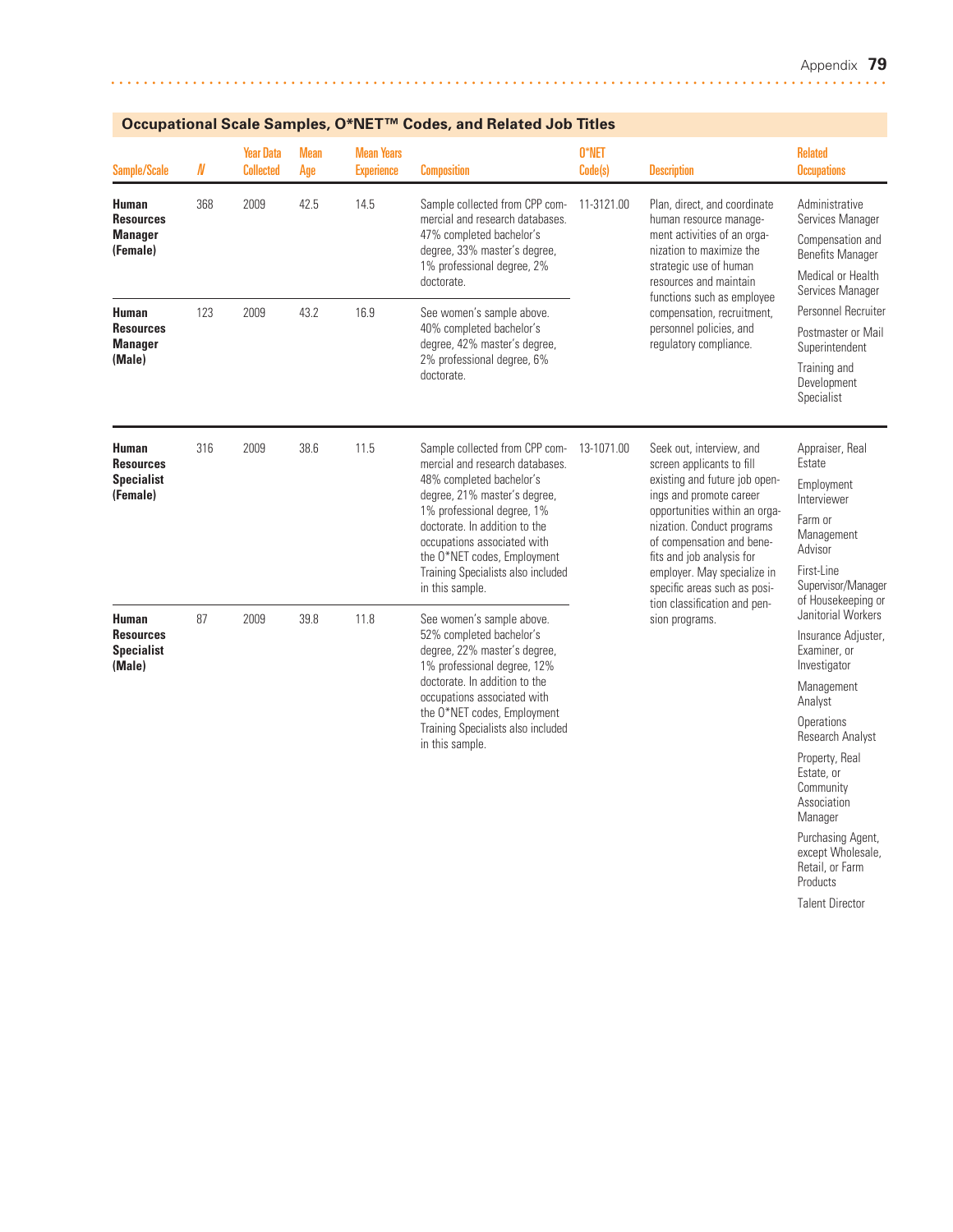|                                                        |     |                                      |                    |                                        | Occupational Scale Samples, O*NET "" Codes, and Related Job Titles                                                                                                                                                                                                                                                                                                                                                                                                                                                                                                                            |                  |                                                                                                                                                                                                                                                                                                                                                                          |                                                                                                                                                                                              |
|--------------------------------------------------------|-----|--------------------------------------|--------------------|----------------------------------------|-----------------------------------------------------------------------------------------------------------------------------------------------------------------------------------------------------------------------------------------------------------------------------------------------------------------------------------------------------------------------------------------------------------------------------------------------------------------------------------------------------------------------------------------------------------------------------------------------|------------------|--------------------------------------------------------------------------------------------------------------------------------------------------------------------------------------------------------------------------------------------------------------------------------------------------------------------------------------------------------------------------|----------------------------------------------------------------------------------------------------------------------------------------------------------------------------------------------|
| <b>Sample/Scale</b>                                    | N   | <b>Year Data</b><br><b>Collected</b> | <b>Mean</b><br>Age | <b>Mean Years</b><br><b>Experience</b> | <b>Composition</b>                                                                                                                                                                                                                                                                                                                                                                                                                                                                                                                                                                            | 0*NET<br>Code(s) | <b>Description</b>                                                                                                                                                                                                                                                                                                                                                       | <b>Related</b><br><b>Occupations</b>                                                                                                                                                         |
| <b>Instructional</b><br><b>Coordinator</b><br>(Female) | 166 | 2009                                 | 41.1               | 10.8                                   | Sample collected from CPP com-<br>mercial and research databases.<br>40% completed bachelor's<br>degree, 33% master's degree,<br>1% professional degree, 6%<br>doctorate.                                                                                                                                                                                                                                                                                                                                                                                                                     | 25-9031.00       | Develop instructional mate-<br>rial, coordinate educational<br>content, and incorporate<br>current technology in spe-<br>cialized fields that provide<br>guidelines to educators and                                                                                                                                                                                     | Education<br>Administrator,<br>Elementary or<br>Secondary School<br><b>Health Educator</b><br>Management                                                                                     |
| <b>Instructional</b><br><b>Coordinator</b><br>(Male)   | 52  | 2009                                 | 43.0               | 13.9                                   | See women's sample above.<br>35% completed bachelor's<br>degree, 42% master's degree,<br>2% doctorate.                                                                                                                                                                                                                                                                                                                                                                                                                                                                                        |                  | instructors for developing<br>curricula and conducting<br>courses.                                                                                                                                                                                                                                                                                                       | Analyst<br>Training and<br>Development<br>Manager<br>Training and<br>Development<br>Specialist<br>Vocational<br>Educational<br>Teacher,                                                      |
|                                                        |     |                                      |                    |                                        |                                                                                                                                                                                                                                                                                                                                                                                                                                                                                                                                                                                               |                  |                                                                                                                                                                                                                                                                                                                                                                          | Postsecondary                                                                                                                                                                                |
| Interior<br><b>Designer</b><br>(Female)                | 222 | 1982                                 | 40.4               | 14.9                                   | Names supplied by American<br>Society of Interior Designers.<br>65% completed bachelor's<br>degree, 9% master's degree,<br>13% graduated from profes-<br>sional school of interior design.<br>59% were self-employed or in<br>partnership, 18% were em-<br>ployed by retail store, 4% by<br>architectural firm. 34% special-<br>ized in residential design. Major<br>activities included preparation of<br>presentations for clients (32%),<br>administrative functions (12%),<br>conferring with clients and con-<br>tractors (5%), combination (45%).                                       | 27-1025.00       | Plan, design, and furnish<br>interiors of residential, com-<br>mercial, or industrial build-<br>ings. Formulate design<br>that is practical, aesthetic,<br>and conducive to intended<br>purposes such as raising<br>productivity, selling mer-<br>chandise, or improving life-<br>style. May specialize in a<br>particular field, style, or<br>phase of interior design. | Art Director<br>Civil Drafter<br>Commercial or<br>Industrial Designer<br>Costume Attendant<br>Landscape<br>Architect<br>Set or Exhibit<br>Designer<br>Tailor, Dressmaker,<br>or Custom Sewer |
| <b>Interior</b><br><b>Designer</b><br>(Male)           | 214 | 1982                                 | 41.6               | 16.5                                   | See women's sample above.<br>58% completed bachelor's<br>degree, 11% master's degree,<br>14% graduated from professional<br>school of interior design. 57%<br>were self-employed or in partner-<br>ship, 15% were employed by<br>retail store, 4% by architectural<br>firm, 9% worked for more than<br>one employer. 27% specialized in<br>residential design, 22% in com-<br>mercial design. Major activities<br>included preparation of presenta-<br>tions for clients (32%), adminis-<br>trative functions (15%), confer-<br>ring with clients and contractors<br>(6%), combination (36%). |                  |                                                                                                                                                                                                                                                                                                                                                                          |                                                                                                                                                                                              |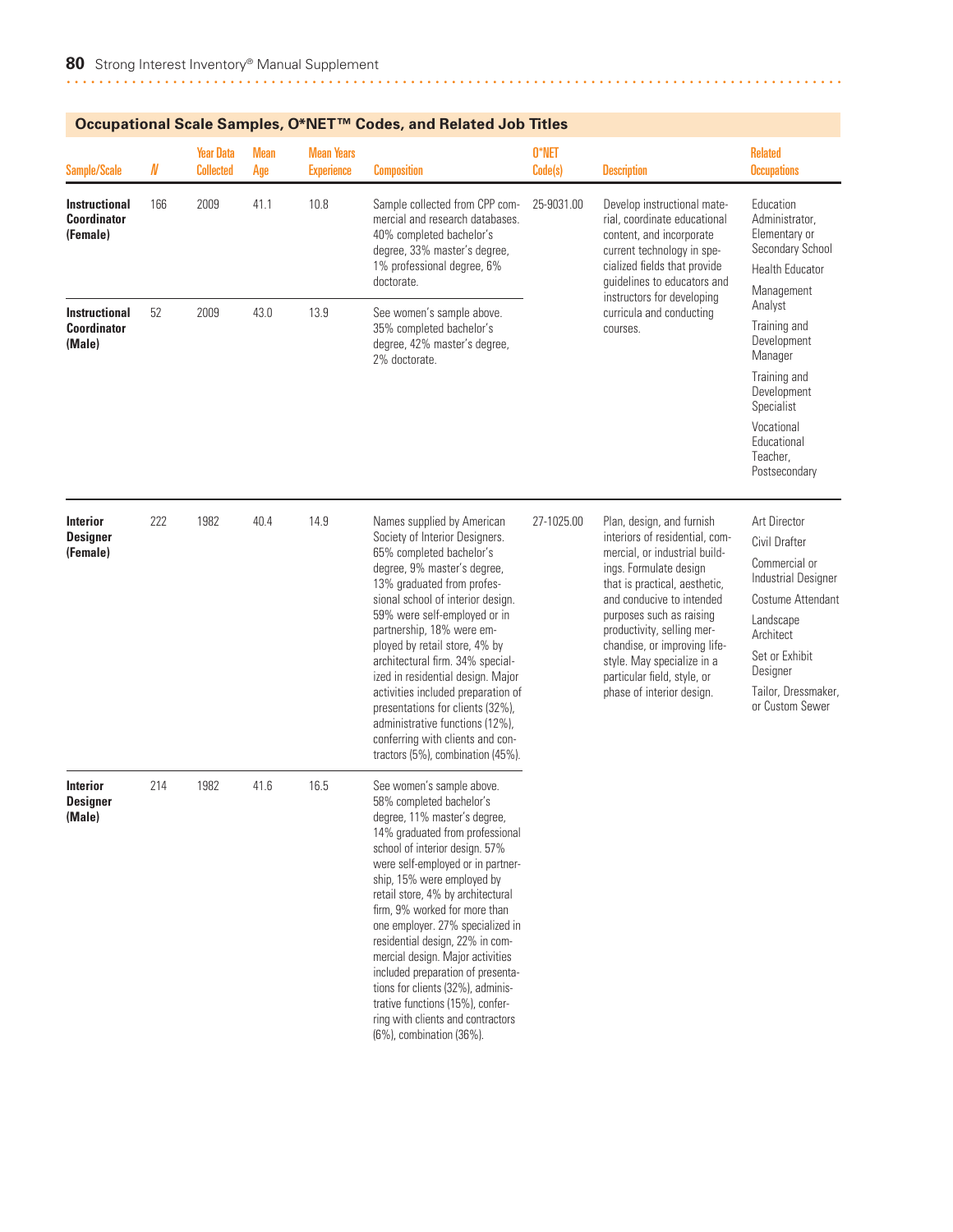| <b>Sample/Scale</b>                                        | $I\!\!N$ | <b>Year Data</b><br><b>Collected</b> | Mean<br>Age | <b>Mean Years</b><br><b>Experience</b> | <b>Composition</b>                                                                                                                                                                                                                                                                                                                                                     | 0*NET<br>Code(s) | <b>Description</b>                                                                                                                                                                                                                                                                                                                   | <b>Related</b><br><b>Occupations</b>                                                                                                                                               |
|------------------------------------------------------------|----------|--------------------------------------|-------------|----------------------------------------|------------------------------------------------------------------------------------------------------------------------------------------------------------------------------------------------------------------------------------------------------------------------------------------------------------------------------------------------------------------------|------------------|--------------------------------------------------------------------------------------------------------------------------------------------------------------------------------------------------------------------------------------------------------------------------------------------------------------------------------------|------------------------------------------------------------------------------------------------------------------------------------------------------------------------------------|
| Landscape/<br><b>Grounds</b><br><b>Manager</b><br>(Female) | 94       | 1992                                 | 39.8        | 11.3                                   | <b>Members of Professional</b><br><b>Grounds Management Society</b><br>and from commercially compiled<br>national listing of gardening<br>firms. 20% had high school<br>diploma or attended trade/tech-<br>nical school in addition, 34%<br>some college or associate<br>degree, 31% completed bache-<br>lor's degree, 10% master's<br>degree, 1% professional degree. | 37-1012.00       | Plan, organize, direct, or<br>coordinate activities of<br>workers engaged in land-<br>scaping or groundskeeping<br>activities, such as planting<br>and maintaining ornamental<br>trees, shrubs, flowers, and<br>lawns, and applying fertiliz-<br>ers, pesticides, and other<br>chemicals, according to con-<br>tract specifications. | First-Line<br>Supervisor/Manager<br>of Agricultural Crop<br>or Horticultural<br>Workers<br>First-Line<br>Supervisor/Manager<br>of Animal<br>Husbandry or<br>Animal Care<br>Workers |
| Landscape/<br><b>Grounds</b><br><b>Manager</b><br>(Male)   | 362      | 1992                                 | 40.1        | 16.7                                   | See women's sample above.<br>13% had high school diploma or<br>attended trade/technical school<br>in addition, 35% some college<br>or associate degree, 42% com-<br>pleted bachelor's degree, 8%<br>master's degree.                                                                                                                                                   |                  |                                                                                                                                                                                                                                                                                                                                      | First-Line<br>Supervisor/Manager<br>of Construction<br>Trades or<br><b>Extraction Workers</b><br>First-Line<br>Supervisor/Manager<br>of Housekeeping or<br>Janitorial Workers      |
|                                                            |          |                                      |             |                                        |                                                                                                                                                                                                                                                                                                                                                                        |                  |                                                                                                                                                                                                                                                                                                                                      | First-Line<br>Supervisor/Manager<br>of Logging Workers<br><b>Forest Conservation</b>                                                                                               |
|                                                            |          |                                      |             |                                        |                                                                                                                                                                                                                                                                                                                                                                        |                  |                                                                                                                                                                                                                                                                                                                                      | Worker<br>Greenhouse                                                                                                                                                               |
|                                                            |          |                                      |             |                                        |                                                                                                                                                                                                                                                                                                                                                                        |                  |                                                                                                                                                                                                                                                                                                                                      | Worker<br>Horticultural                                                                                                                                                            |
|                                                            |          |                                      |             |                                        |                                                                                                                                                                                                                                                                                                                                                                        |                  |                                                                                                                                                                                                                                                                                                                                      | Worker                                                                                                                                                                             |
|                                                            |          |                                      |             |                                        |                                                                                                                                                                                                                                                                                                                                                                        |                  |                                                                                                                                                                                                                                                                                                                                      | Lodging Manager                                                                                                                                                                    |
| Law<br><b>Enforcement</b>                                  | 116      | 1993                                 | 37.4        | 11.6                                   | Attendees at meeting of Inter-<br>national Association of Women                                                                                                                                                                                                                                                                                                        | 33-3051.01       | Patrol assigned area to<br>enforce laws and ordinances,<br>regulate traffic, control<br>crowds, prevent crime, and<br>arrest violators.                                                                                                                                                                                              | <b>Correctional Officer</b><br>or Jailer                                                                                                                                           |
| <b>Officer</b><br>(Female)                                 |          |                                      |             |                                        | Police, members of United<br>Federation of Police Officers,<br>Texas Police Association, and                                                                                                                                                                                                                                                                           |                  |                                                                                                                                                                                                                                                                                                                                      | Criminal<br>Investigator or<br>Special Agent                                                                                                                                       |
|                                                            |          |                                      |             |                                        | Cal Cops. 8% had high school<br>diploma, 47% some college or                                                                                                                                                                                                                                                                                                           |                  |                                                                                                                                                                                                                                                                                                                                      | Fire Inspector                                                                                                                                                                     |
|                                                            |          |                                      |             |                                        | associate degree, 29% com-<br>pleted bachelor's degree, 15%                                                                                                                                                                                                                                                                                                            |                  |                                                                                                                                                                                                                                                                                                                                      | Fish and Game<br>Warden                                                                                                                                                            |
| Law<br><b>Enforcement</b>                                  | 484      | 1993                                 | 40.7        | 15.3                                   | master's degree.<br>Members of United Federation<br>of Police Officers. Texas Police                                                                                                                                                                                                                                                                                   |                  |                                                                                                                                                                                                                                                                                                                                      | <b>Forest Fire</b><br>Inspector or<br>Prevention<br>Specialist                                                                                                                     |
| <b>Officer</b><br>(Male)                                   |          |                                      |             |                                        | Association, and Cal Cops. 10%<br>had high school diploma, 48%<br>some college or associate<br>degree, 28% completed bache-                                                                                                                                                                                                                                            |                  |                                                                                                                                                                                                                                                                                                                                      | Municipal Fire<br>Fighting or<br>Prevention<br>Supervisor                                                                                                                          |
|                                                            |          |                                      |             |                                        | lor's degree, 8% master's<br>degree.                                                                                                                                                                                                                                                                                                                                   |                  |                                                                                                                                                                                                                                                                                                                                      | Private Detective<br>or Investigator                                                                                                                                               |
|                                                            |          |                                      |             |                                        |                                                                                                                                                                                                                                                                                                                                                                        |                  |                                                                                                                                                                                                                                                                                                                                      | Security Guard                                                                                                                                                                     |
|                                                            |          |                                      |             |                                        |                                                                                                                                                                                                                                                                                                                                                                        |                  |                                                                                                                                                                                                                                                                                                                                      | Sheriff or Deputy<br>Sheriff                                                                                                                                                       |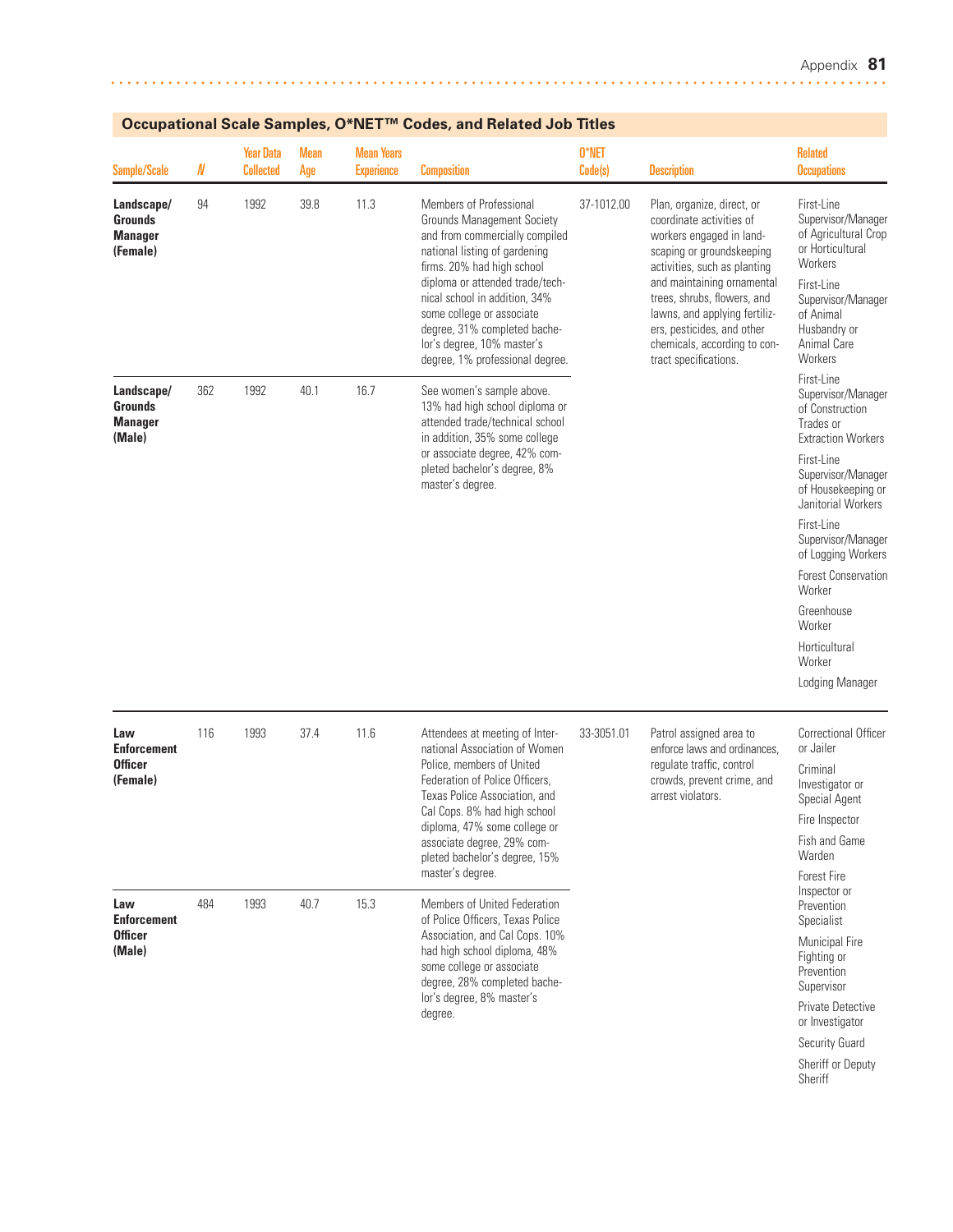|                                                      |       | Ottupational Otale Odinpies, O TVL   |                    |                                        | oodes, and neigted oob intes                                                                                                                                                                                                                                                                                                                                                                             |                  |                                                                                                                                                                                                                                                                                                                                                                                                                           |                                                                                                                                                                                                                            |  |
|------------------------------------------------------|-------|--------------------------------------|--------------------|----------------------------------------|----------------------------------------------------------------------------------------------------------------------------------------------------------------------------------------------------------------------------------------------------------------------------------------------------------------------------------------------------------------------------------------------------------|------------------|---------------------------------------------------------------------------------------------------------------------------------------------------------------------------------------------------------------------------------------------------------------------------------------------------------------------------------------------------------------------------------------------------------------------------|----------------------------------------------------------------------------------------------------------------------------------------------------------------------------------------------------------------------------|--|
| <b>Sample/Scale</b>                                  | N     | <b>Year Data</b><br><b>Collected</b> | <b>Mean</b><br>Age | <b>Mean Years</b><br><b>Experience</b> | <b>Composition</b>                                                                                                                                                                                                                                                                                                                                                                                       | 0*NET<br>Code(s) | <b>Description</b>                                                                                                                                                                                                                                                                                                                                                                                                        | <b>Related</b><br><b>Occupations</b>                                                                                                                                                                                       |  |
| Librarian<br>(Female)                                | 1,187 | 1992                                 | 44.9               | 16.4                                   | Librarian members of American<br>Library Association and Special<br>Libraries Association. 92% com-<br>pleted master's degree, 3% pro-<br>fessional degree, 5% doctorate.<br>33% worked in 4-year college or<br>university library, 29% in public<br>library, 12% in school library,<br>11% in library of for-profit<br>organization, 5% in library of<br>nonprofit organization (non-<br>governmental). | 25-4021.00       | Administer libraries and per-<br>form related library services.<br>Work in a variety of settings,<br>including public libraries,<br>schools, colleges and univer-<br>sities, museums, corpora-<br>tions, government agencies,<br>law firms, nonprofit organi-<br>zations, and healthcare<br>providers. Tasks may include<br>selecting, acquiring, cata-<br>loging, classifying, circulat-<br>ing, and maintaining library | Computer or<br>Information<br><b>Systems Manager</b><br>Counter or Rental<br>Clerk<br>Education<br>Administrator,<br>Elementary or<br>Secondary School<br><b>Elementary School</b><br>Teacher, except<br>Special Education |  |
| <b>Librarian</b><br>(Male)                           | 355   | 1992                                 | 45.4               | 17.6                                   | See women's sample above.<br>78% completed master's degree,<br>7% professional degree, 14%<br>doctorate. 45% worked in 4-year<br>college or university library, 30%<br>in public library, 6% in library of<br>for-profit organization, 5% for<br>U.S. government.                                                                                                                                        |                  | materials; and furnishing ref-<br>erence, bibliographical, and<br>readers' advisory services.<br>May perform in-depth,<br>strategic research and syn-<br>thesize, analyze, edit, and fil-<br>ter information. May set up<br>or work with databases and<br>information systems to cata-<br>log and access information.                                                                                                     | First-Line<br>Supervisor/Manager<br>of Office or<br>Administrative<br>Support Workers<br>Library Technician                                                                                                                |  |
| Life<br><b>Insurance</b><br><b>Agent</b><br>(Female) | 265   | 1992                                 | 44.2               | 11.4                                   | Members of National Associa-<br>tion of Life Underwriters. 13%<br>had high school diploma or<br>attended trade/technical school<br>in addition, 36% some college<br>or associate degree, 33% com-<br>pleted bachelor's degree, 17%<br>master's or professional degree.                                                                                                                                   | 41-3021.00       | Sell life, property, casualty,<br>health, automotive, or other<br>types of insurance. May<br>refer clients to independent<br>brokers, work as an indepen-<br>dent broker, or be employed<br>by an insurance company.                                                                                                                                                                                                      | Insurance Broker<br>Life Insurance<br>Underwriter<br>Pension Specialist                                                                                                                                                    |  |
| Life<br><b>Insurance</b><br>Agent<br>(Male)          | 294   | 1992                                 | 45.8               | 16.2                                   | See women's sample above. 5%<br>had high school diploma or<br>attended trade/technical school<br>in addition, 26% some college<br>or associate degree, 50% com-<br>pleted bachelor's degree, 16%<br>master's or professional degree.                                                                                                                                                                     |                  |                                                                                                                                                                                                                                                                                                                                                                                                                           |                                                                                                                                                                                                                            |  |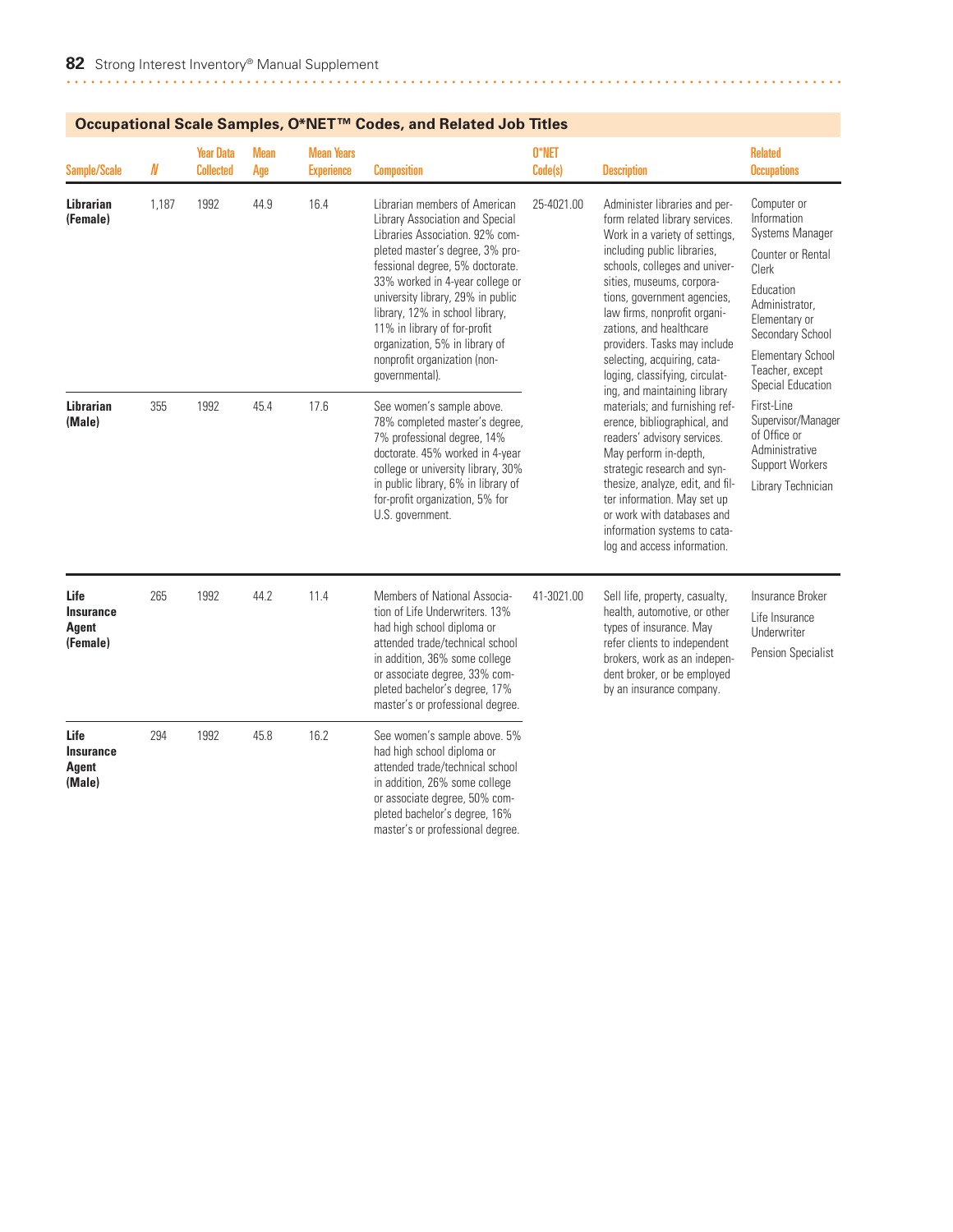Manager Training and Development Manager Training and Development Specialist

| <b>Sample/Scale</b>                             | N   | <b>Year Data</b><br><b>Collected</b> | <b>Mean</b><br>Age | <b>Mean Years</b><br><b>Experience</b> | <b>Composition</b>                                                                                                                                                        | 0*NET<br>Code(s)         | <b>Description</b>                                                                                                                                                                                                                                                                                                                                                                                                                                                                                                                          | <b>Related</b><br><b>Occupations</b>                                                                                                                                                                   |
|-------------------------------------------------|-----|--------------------------------------|--------------------|----------------------------------------|---------------------------------------------------------------------------------------------------------------------------------------------------------------------------|--------------------------|---------------------------------------------------------------------------------------------------------------------------------------------------------------------------------------------------------------------------------------------------------------------------------------------------------------------------------------------------------------------------------------------------------------------------------------------------------------------------------------------------------------------------------------------|--------------------------------------------------------------------------------------------------------------------------------------------------------------------------------------------------------|
| Loan Officer/<br><b>Counselor</b><br>(Female)   | 93  | 2009                                 | 36.8               | 10.9                                   | Sample collected from CPP com-<br>mercial and research databases.<br>24% completed bachelor's<br>degree, 8% master's degree,<br>1% professional degree.                   | 13-2072.00<br>13-2071.00 | Evaluate, authorize, or rec-<br>ommend approval of com-<br>mercial, real estate, or credit<br>loans. Advise borrowers on<br>financial status and methods<br>of payments. Includes mort-<br>gage loan officers and<br>agents, collection analysts,<br>loan servicing officers, and<br>loan underwriters. Provide<br>quidance to prospective loan<br>applicants who have prob-<br>lems qualifying for traditional<br>loans. Guidance may include<br>determining the best type of<br>loan and explaining loan<br>requirements or restrictions. | Billing, Costs, or<br><b>Rate Clerk</b><br><b>Brokerage Clerk</b><br><b>Credit Analyst</b>                                                                                                             |
| Loan Officer/<br><b>Counselor</b><br>(Male)     | 71  | 2009                                 | 36.8               | 10.6                                   | See women's sample above.<br>54% completed bachelor's<br>degree, 9% master's degree,<br>1% professional degree.                                                           |                          |                                                                                                                                                                                                                                                                                                                                                                                                                                                                                                                                             | <b>Financial Analyst</b><br>Loan Interviewer or<br>Clerk<br>New Accounts<br>Clerk<br>Personal Financial<br>Advisor<br>Tax Examiner.<br>Collector, or<br>Revenue Agent<br><b>Tax Preparer</b><br>Teller |
| <b>Management</b><br><b>Analyst</b><br>(Female) | 131 | 2009                                 | 42.0               | 14.2                                   | Sample collected from CPP com-<br>mercial and research databases.<br>34% completed bachelor's<br>degree, 34% master's degree,<br>1% professional degree, 1%<br>doctorate. | 13-1111.00               | Conduct organizational stud-<br>ies and evaluations, design<br>systems and procedures,<br>conduct work simplifications<br>and measurement studies.<br>and prepare operations and                                                                                                                                                                                                                                                                                                                                                            | Administrative<br>Services Manager<br>First-Line<br>Supervisor/Manager<br>of Office or<br>Administrative                                                                                               |
| <b>Management</b><br><b>Analyst</b><br>(Male)   | 89  | 2009                                 | 38.6               | 12.0                                   | See women's sample above.<br>38% completed bachelor's<br>degree, 46% master's degree,<br>2% professional degree, 2%<br>doctorate.                                         |                          | procedures manuals to<br>assist management in oper-<br>ating more efficiently and<br>effectively. Includes program<br>analysts and management<br>consultants.                                                                                                                                                                                                                                                                                                                                                                               | Support Workers<br>Property, Real<br>Estate, or<br>Community<br>Association<br>Manager<br>Purchasing                                                                                                   |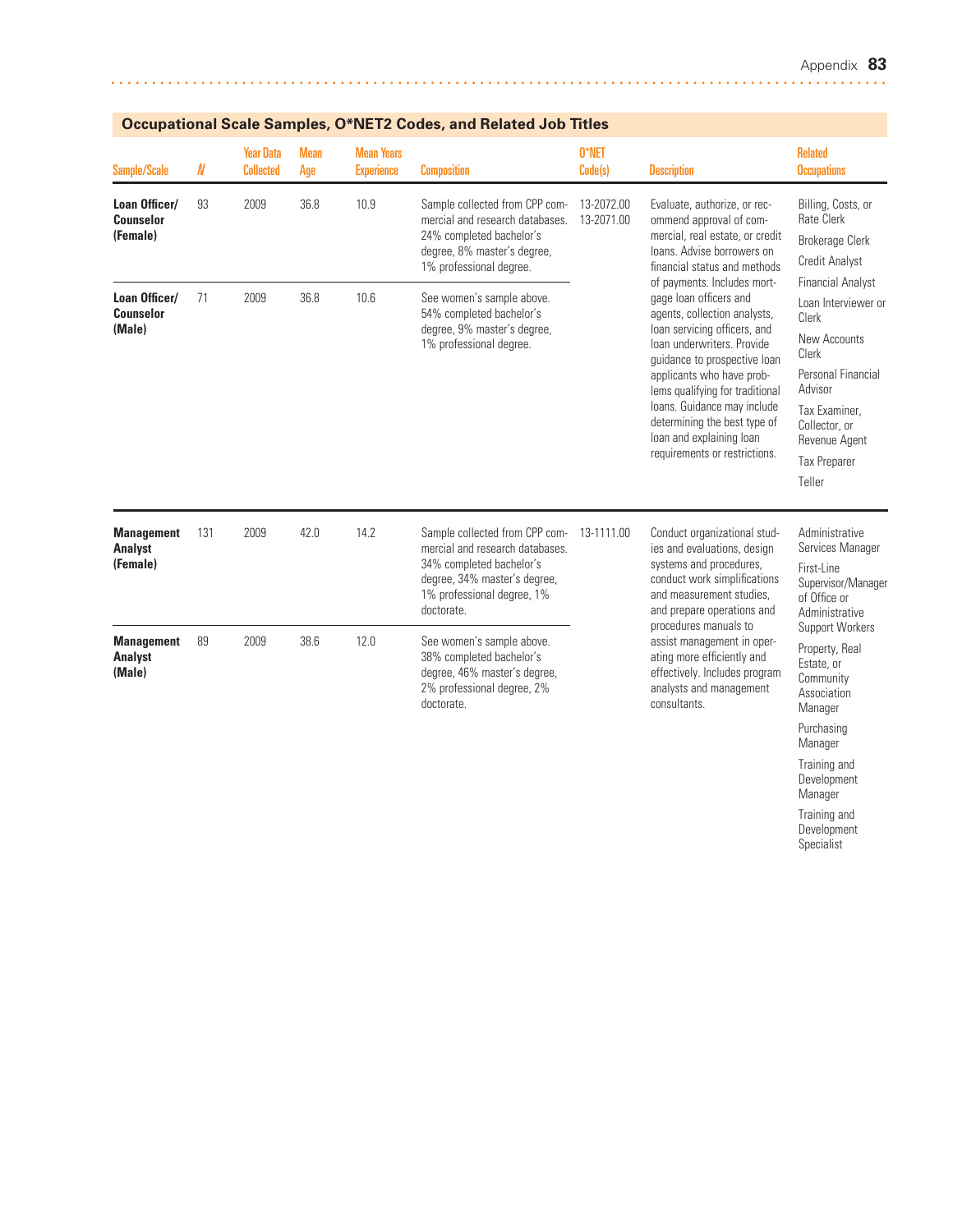|                                                |     |                                      |                    |                                        | Occupational Scale Samples, O°ive I "" Codes, and Related Job Titles                                                                                                                                                                                                                                                                                                                                                                                                                                                                                                                    |                  |                                                                                                                                                                                                                                                                                                                                                                                                                                  |                                                                                                                                                                                                                                                       |
|------------------------------------------------|-----|--------------------------------------|--------------------|----------------------------------------|-----------------------------------------------------------------------------------------------------------------------------------------------------------------------------------------------------------------------------------------------------------------------------------------------------------------------------------------------------------------------------------------------------------------------------------------------------------------------------------------------------------------------------------------------------------------------------------------|------------------|----------------------------------------------------------------------------------------------------------------------------------------------------------------------------------------------------------------------------------------------------------------------------------------------------------------------------------------------------------------------------------------------------------------------------------|-------------------------------------------------------------------------------------------------------------------------------------------------------------------------------------------------------------------------------------------------------|
| Sample/Scale                                   | N   | <b>Year Data</b><br><b>Collected</b> | <b>Mean</b><br>Age | <b>Mean Years</b><br><b>Experience</b> | <b>Composition</b>                                                                                                                                                                                                                                                                                                                                                                                                                                                                                                                                                                      | 0*NET<br>Code(s) | <b>Description</b>                                                                                                                                                                                                                                                                                                                                                                                                               | <b>Related</b><br><b>Occupations</b>                                                                                                                                                                                                                  |
| <b>Marketing</b><br><b>Manager</b><br>(Female) | 307 | 2009                                 | 38.7               | 12.2                                   | Sample collected from CPP com-<br>mercial and research databases.<br>52% completed bachelor's<br>degree, 32% master's degree,<br>2% professional degree, 2%<br>doctorate.                                                                                                                                                                                                                                                                                                                                                                                                               | 11-2021.00       | Determine the demand for<br>products and services<br>offered by a firm and its<br>competitors and identify<br>potential customers. Develop<br>pricing strategies with the<br>goal of maximizing the firm's<br>profits or share of the mar-<br>ket while ensuring that the<br>firm's customers are satis-<br>fied. Oversee product devel-<br>opment or monitor trends<br>that indicate the need for<br>new products and services. | Advertising or<br>Promotions<br>Manager<br>Demonstrator or<br><b>Product Promoter</b><br><b>Public Relations</b>                                                                                                                                      |
| <b>Marketing</b><br><b>Manager</b><br>(Male)   | 239 | 2009                                 | 41.1               | 14.2                                   | See women's sample above.<br>44% completed bachelor's<br>degree, 44% master's degree,<br>2% professional degree, 1%<br>doctorate.                                                                                                                                                                                                                                                                                                                                                                                                                                                       |                  |                                                                                                                                                                                                                                                                                                                                                                                                                                  | Specialist<br>Sales Manager<br>Wholesale or<br><b>Retail Buyer</b>                                                                                                                                                                                    |
| Mathematician 213<br>(Female)                  |     | 1982                                 | 41.1               | 14.9                                   | Names from combined mem-<br>bership list of Mathematical<br>Association of America and<br>Society for Industrial and<br>Applied Mathematics. All com-<br>pleted doctorate. 93% were<br>employed by colleges or univer-<br>sities, 3% by business/industry,<br>1% by government. 29% consid-<br>ered themselves theoretical<br>mathematicians, 22% applied,<br>48% combination, 81% identi-<br>fied primary job function as<br>teacher, 8% researcher, 2%<br>statistician, 2% computer scien-<br>tist. Major activities included<br>teaching (74%), research (5%),<br>combination (15%). | 15-2021.00       | Conduct research in funda-<br>mental mathematics or in<br>application of mathematical<br>techniques to science, man-<br>agement, and other fields.<br>Solve or direct solutions to<br>problems in various fields by<br>mathematical methods.                                                                                                                                                                                     | Compensation,<br>Benefits, or Job<br><b>Analyst Specialist</b><br>Cost Estimator<br>Insurance<br>Underwriter<br>Mathematical<br>Technician<br>Operations<br>Research Analyst<br>Statistical<br>Assistant<br>Statistician<br><b>Traffic Technician</b> |
| <b>Mathematician 270</b><br>(Male)             |     | 1982                                 | 41.7               | 16.4                                   | See women's sample above. All<br>completed doctorate. 95% were<br>employed by colleges or univer-<br>sities, 2% by business/industry,<br>1% by government. 32% consid-<br>ered themselves theoretical<br>mathematicians, 23% applied,<br>44% combination. 68% identi-<br>fied primary job function as<br>teacher, 14% researcher, 4%<br>computer scientist, 2% statisti-<br>cian. Major activities included<br>teaching (67%), research (10%),<br>combination (14%).                                                                                                                    |                  |                                                                                                                                                                                                                                                                                                                                                                                                                                  |                                                                                                                                                                                                                                                       |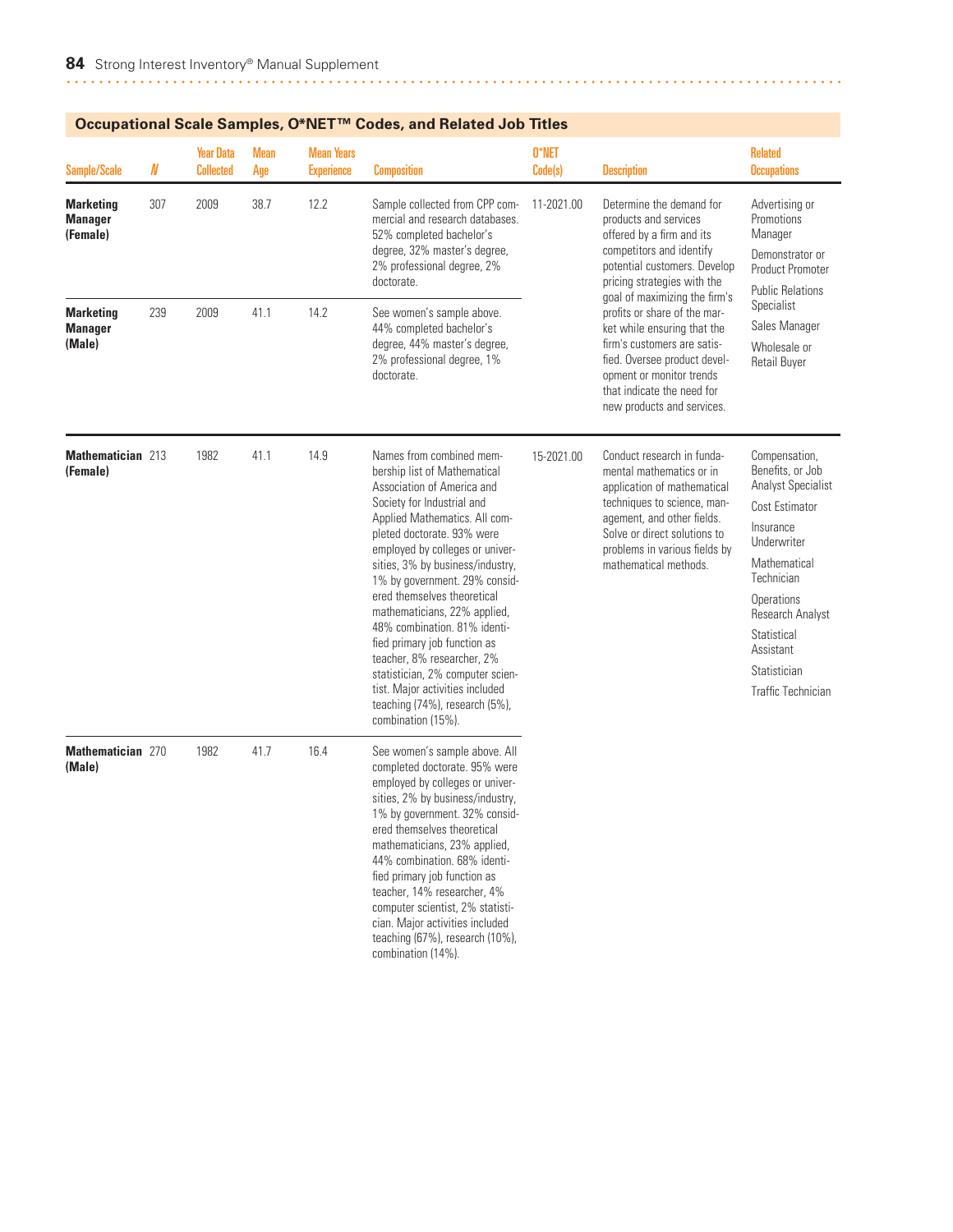| Sample/Scale                                     | $I\!\!N$ | <b>Year Data</b><br><b>Collected</b> | <b>Mean</b><br>Age | <b>Mean Years</b><br><b>Experience</b> | <b>Composition</b>                                                                                                                                                                                                                                                                                                                                                                                                                                                                                                                                                                                                    | 0*NET<br>Code(s) | <b>Description</b>                                                                                                                                                                                                                   | <b>Related</b><br><b>Occupations</b>                                                                                                                                                                                                                                                                         |
|--------------------------------------------------|----------|--------------------------------------|--------------------|----------------------------------------|-----------------------------------------------------------------------------------------------------------------------------------------------------------------------------------------------------------------------------------------------------------------------------------------------------------------------------------------------------------------------------------------------------------------------------------------------------------------------------------------------------------------------------------------------------------------------------------------------------------------------|------------------|--------------------------------------------------------------------------------------------------------------------------------------------------------------------------------------------------------------------------------------|--------------------------------------------------------------------------------------------------------------------------------------------------------------------------------------------------------------------------------------------------------------------------------------------------------------|
| <b>Mathematics</b><br><b>Teacher</b><br>(Female) | 245      | 1982                                 | 37.7               | 11.9                                   | National sample, National<br>Science Teachers Association,<br>U.S. Registry. 40% completed<br>bachelor's degree, 59% master's<br>degree. 43% taught mainly alge-<br>bra, 20% geometry, 14% basic<br>math: other areas included<br>trigonometry, calculus, computer<br>science, and analytical geome-<br>try. All were high school teach-<br>ers; 98% taught more than one<br>grade. 92% spent minimum of<br>40% of time teaching; other<br>activities included lesson prepa-<br>ration, grading, administrative<br>functions. 22% also were<br>involved in advising other school<br>activities relating to math, such | 25-1022.00       | Teach courses pertaining to<br>mathematical concepts, sta-<br>tistics, and actuarial science<br>and to the application of<br>original and standardized<br>mathematical techniques in<br>solving specific problems<br>and situations. | Compensation,<br>Benefits, or Job<br><b>Analyst Specialist</b><br>Computer and<br>Information<br><b>Systems Manager</b><br>Computer<br>Programmer<br><b>Computer Science</b><br>Teacher,<br>Postsecondary<br>Education<br>Administrator.<br>Elementary and<br>Secondary School<br>Farm or Home<br>Management |
| <b>Mathematics</b><br><b>Teacher</b><br>(Male)   | 226      | 1982                                 | 39.1               | 14.0                                   | as math club.<br>See women's sample above.<br>31% completed bachelor's<br>degree, 64% master's degree.<br>42% taught mainly algebra, 19%<br>geometry, 10% basic math, 7%<br>computer science, 4% trigonom-<br>etry, 4% calculus, 10% combina-<br>tion. All were high school<br>teachers; 96% taught more than<br>one grade. 91% spent minimum<br>of 40% of time teaching; other<br>activities included lesson prepa-<br>ration, grading, administrative<br>functions. 20% also were in-<br>volved in advising other school<br>activities related to math, such<br>as math club.                                       |                  |                                                                                                                                                                                                                                      | Advisor<br>Management<br>Analyst                                                                                                                                                                                                                                                                             |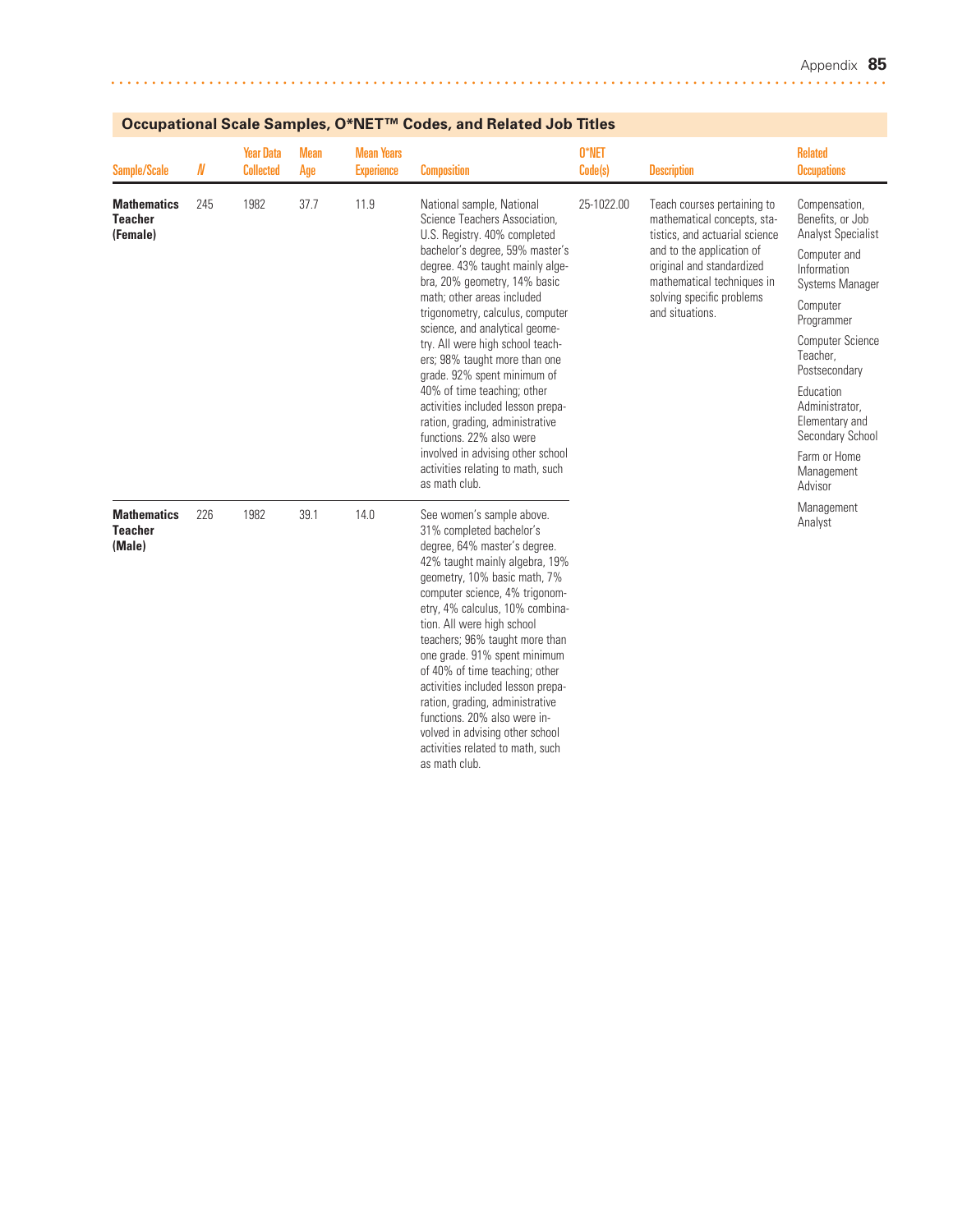| Sample/Scale                                     | N  | <b>Year Data</b><br><b>Collected</b> | <b>Mean</b><br>Age | <b>Mean Years</b><br><b>Experience</b> | <b>Composition</b>                                                                                                                                                                                                                                                                                                                                                                                                                                                                                             | 0*NET<br>Code(s)                                                                                                         | <b>Description</b>                                                                                                            | <b>Related</b><br><b>Occupations</b>                                                                          |
|--------------------------------------------------|----|--------------------------------------|--------------------|----------------------------------------|----------------------------------------------------------------------------------------------------------------------------------------------------------------------------------------------------------------------------------------------------------------------------------------------------------------------------------------------------------------------------------------------------------------------------------------------------------------------------------------------------------------|--------------------------------------------------------------------------------------------------------------------------|-------------------------------------------------------------------------------------------------------------------------------|---------------------------------------------------------------------------------------------------------------|
| <b>Medical</b><br><b>Illustrator</b><br>(Female) | 99 | 1984                                 | 37.2               | 11.0                                   | Members of Association of<br>Medical Illustrators, 40% com-<br>pleted bachelor's degree, 52%<br>master's degree. 44% were self-<br>employed, 26% were employed<br>by medical centers, 14% by<br>teaching institutions, 5% other,<br>9% combination. 78% of those<br>not self-employed also did free-<br>lance work. 34% specialized in a<br>particular medical field. 76%<br>spent minimum of 50% of time<br>illustrating; other activities<br>included consulting, research,<br>and administrative functions. | No specific<br>$0*$ NET<br>code<br>See 27-<br>1013.00<br>(Fine Artists,<br>Painters,<br>Sculptors, and<br>Illustrators). | Create medical illustration<br>and models using a variety<br>of mediums, such as the<br>Web, personal computer,<br>and print. | Graphic Artist<br><b>Medical Sculptor</b><br>Multimedia Artist<br>Scientific Artist<br>Scientific Illustrator |
| <b>Medical</b><br><b>Illustrator</b><br>(Male)   | 61 | 1984                                 | 41.9               | 16.2                                   | See women's sample above.<br>20% completed bachelor's<br>degree, 63% master's degree,<br>12% doctorate. 15% were self-<br>employed, 31% were employed<br>by medical centers, 28% by<br>teaching institutions, 20% other,<br>7% combination, 83% of those<br>not self-employed also did free-<br>lance work. 38% specialized in a<br>particular medical field. 58%<br>spent minimum of 50% of time<br>illustrating; other activities<br>included consulting, research,<br>and administrative functions.         |                                                                                                                          |                                                                                                                               |                                                                                                               |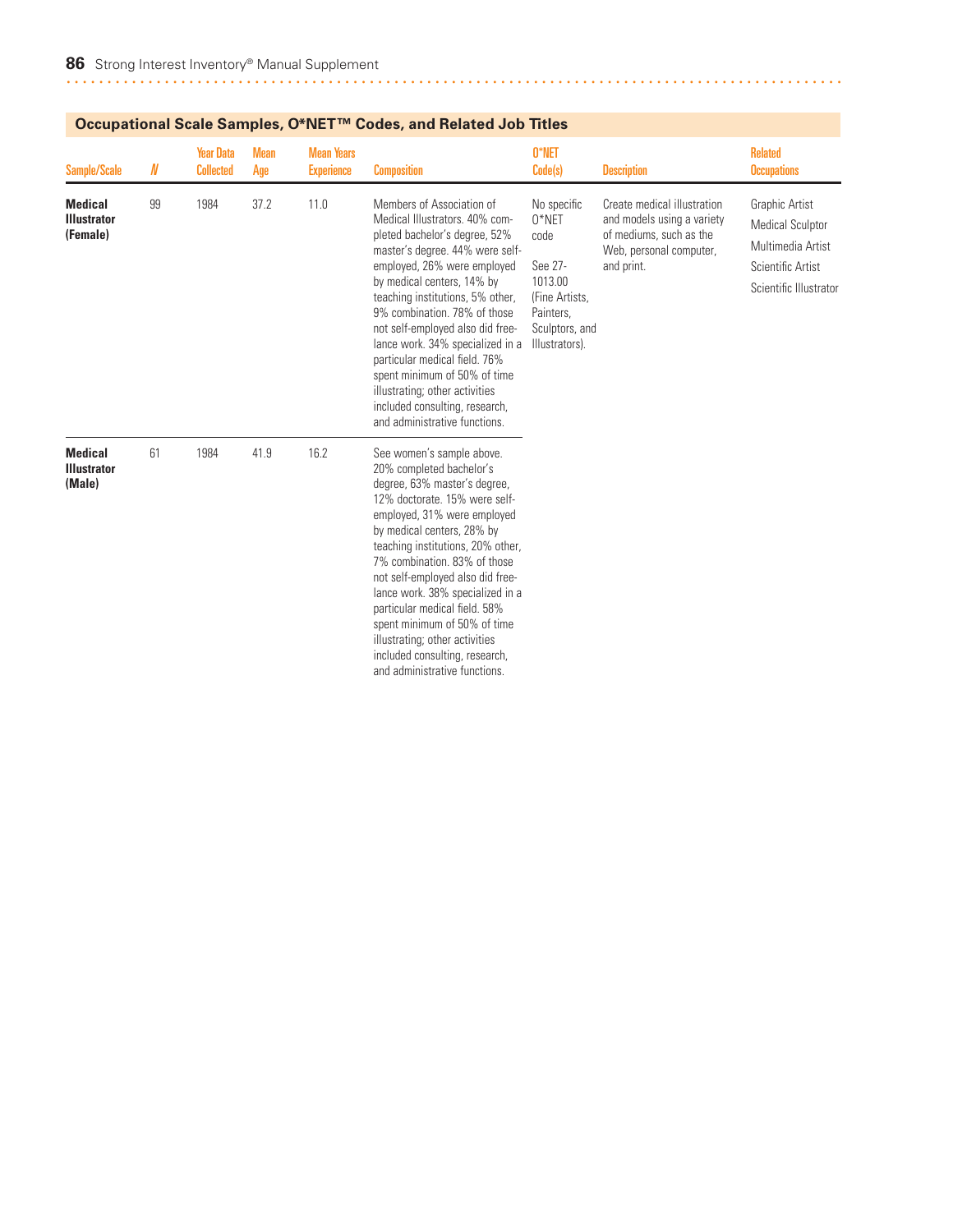| <b>Sample/Scale</b>                             | N   | <b>Year Data</b><br><b>Collected</b> | <b>Mean</b><br>Age | <b>Mean Years</b><br><b>Experience</b> | <b>Composition</b>                                                                                                                                                                                                                                                                                                                                                                                                                                                                                                                                                                                                                                                                                                                                                     | $0*$ NET<br>Code(s) | <b>Description</b>                                                                                                                                                               | <b>Related</b><br><b>Occupations</b>                                                                                                                                                                      |
|-------------------------------------------------|-----|--------------------------------------|--------------------|----------------------------------------|------------------------------------------------------------------------------------------------------------------------------------------------------------------------------------------------------------------------------------------------------------------------------------------------------------------------------------------------------------------------------------------------------------------------------------------------------------------------------------------------------------------------------------------------------------------------------------------------------------------------------------------------------------------------------------------------------------------------------------------------------------------------|---------------------|----------------------------------------------------------------------------------------------------------------------------------------------------------------------------------|-----------------------------------------------------------------------------------------------------------------------------------------------------------------------------------------------------------|
| <b>Medical</b><br><b>Technician</b><br>(Female) | 259 | 1982                                 | 43.3               | 21.2                                   | Certified members of American<br>Association of Medical Techno-<br>logists. 83% had some college<br>courses and/or training in med-<br>ical technology, 11% completed<br>bachelor's degree, 2% master's<br>degree. 50% were employed by<br>hospital laboratory, 9% by clinic<br>of 5 physicians or less, 7% by<br>clinic of more than 5, 7% by<br>independent clinic lab, 6% by<br>health agency, 6% by military,<br>14% other. Specialties included<br>clinical chemistry (8%), hematol-<br>ogy (7%), blood bank (6%), com-<br>bination (38%), no specialty<br>(25%), other (8%). Major activi-<br>ties included conducting lab<br>tests (46%), supervisory func-<br>tions (7%), administrative func-<br>tions (7%), specimen preparation<br>(4%), combination (33%). | 29-2012.00          | Perform routine medical lab-<br>oratory tests for the diagno-<br>sis, treatment, and preven-<br>tion of disease. May work<br>under the supervision of a<br>medical technologist. | Anesthesiologist<br>Coroner<br>Dentist, General<br>Medical or Clinical<br>Laboratory<br>Technologist<br>Nuclear Medicine<br>Technologist<br>Optometrist<br>Oral or Maxillofacial<br>Surgeon<br>Pharmacist |
| <b>Medical</b><br><b>Technician</b><br>(Male)   | 233 | 1982                                 | 44.6               | 22.1                                   | See women's sample above.<br>75% had some college courses<br>and/or training in medical tech-<br>nology, 17% completed bache-<br>lor's degree, 5% master's<br>degree. 54% were employed by<br>hospital laboratory, 13% by<br>independent clinic lab, 9% by<br>military, 5% by clinic of more<br>than 5 physicians, 4% by clinic<br>of less than 5, 3% by health<br>agency, 13% other. Specialties<br>included clinical chemistry (7%),<br>cystology (5%), hematology<br>(5%), combination (38%), no<br>specialty (21%), other (15%).<br>Major activities included con-<br>ducting lab tests (30%), supervi-<br>sory functions (16%), adminis-<br>tration (18%), combination<br>$(30\%)$ .                                                                              |                     |                                                                                                                                                                                  |                                                                                                                                                                                                           |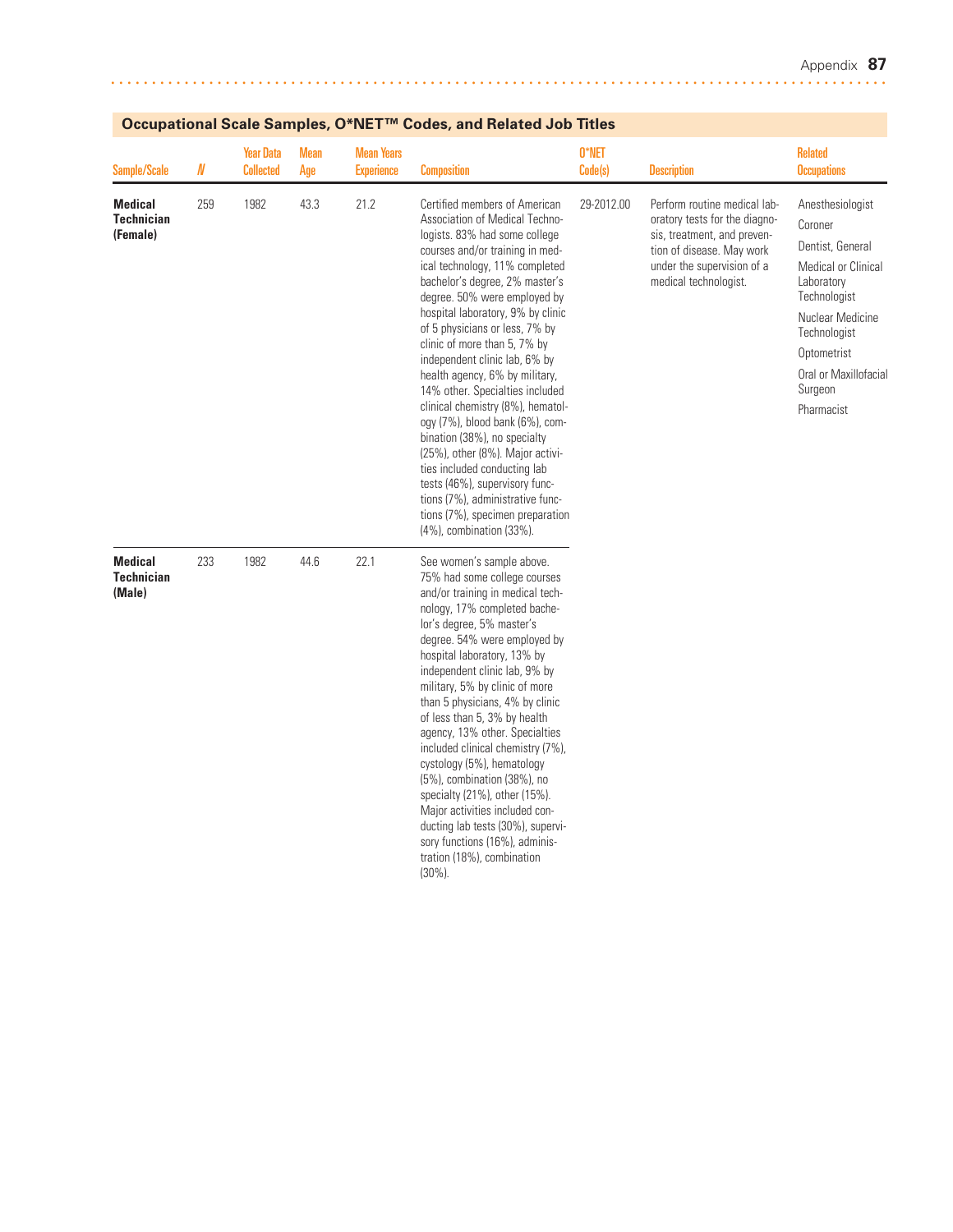| Sample/Scale                                      | N   | <b>Year Data</b><br><b>Collected</b> | Mean<br>Age | <b>Mean Years</b><br><b>Experience</b> | <b>Composition</b>                                                                                                                                                                                                                                                                                                                                                                                                                                                                                                                                                                                                                                                                   | 0*NET<br>Code(s) | <b>Description</b>                                                                                                                          | <b>Related</b><br><b>Occupations</b>                                                                                                             |
|---------------------------------------------------|-----|--------------------------------------|-------------|----------------------------------------|--------------------------------------------------------------------------------------------------------------------------------------------------------------------------------------------------------------------------------------------------------------------------------------------------------------------------------------------------------------------------------------------------------------------------------------------------------------------------------------------------------------------------------------------------------------------------------------------------------------------------------------------------------------------------------------|------------------|---------------------------------------------------------------------------------------------------------------------------------------------|--------------------------------------------------------------------------------------------------------------------------------------------------|
| <b>Medical</b><br><b>Technologist</b><br>(Female) | 266 | 1984                                 | 37.9        | 13.7                                   | Members of American Society<br>for Medical Technology. 88%<br>completed bachelor's degree,<br>12% master's degree. 68% were<br>employed by hospital laboratory,<br>9% by independent clinic lab,<br>5% by clinic, 3% by government,<br>2% by research institution, 2%<br>by physicians, 10% other, 2%<br>combination. Specializations<br>included clinical chemistry<br>(18%), hematology (17%), blood<br>bank (10%), microbiology (9%),<br>other (7%), combination (25%),<br>no specialization (13%). Major<br>activities included conducting<br>lab tests (44%), administrative<br>functions (11%), supervising lab<br>workers (8%), analyzing results<br>(2%), combination (31%). | 29-2011.00       | Perform complex medical<br>laboratory tests for diagno-<br>sis, treatment, and preven-<br>tion of disease. May train or<br>supervise staff. | Anesthesiologist<br>Biological<br>Technician<br>Biologist<br>Coroner<br><b>Medical or Clinical</b><br>Laboratory<br>Technician<br>Microbiologist |
| <b>Medical</b><br><b>Technologist</b><br>(Male)   | 206 | 1984                                 | 37.0        | 12.4                                   | See women's sample above.<br>93% completed bachelor's<br>degree, 7% master's degree.<br>68% were employed by hospital<br>laboratory, 8% by independent<br>clinic lab, 4% by clinic, 8%<br>other, 5% combination. Special-<br>izations included clinical chem-<br>istry (18%), hematology (8%),<br>microbiology (6%), blood bank<br>(3%), other (15%), combination<br>(20%), no specialty (28%). Major<br>activities included conducting<br>lab tests (41%), administrative<br>functions (22%), supervising lab<br>workers (10%), analyzing results<br>(2%), combination (24%).                                                                                                       |                  |                                                                                                                                             |                                                                                                                                                  |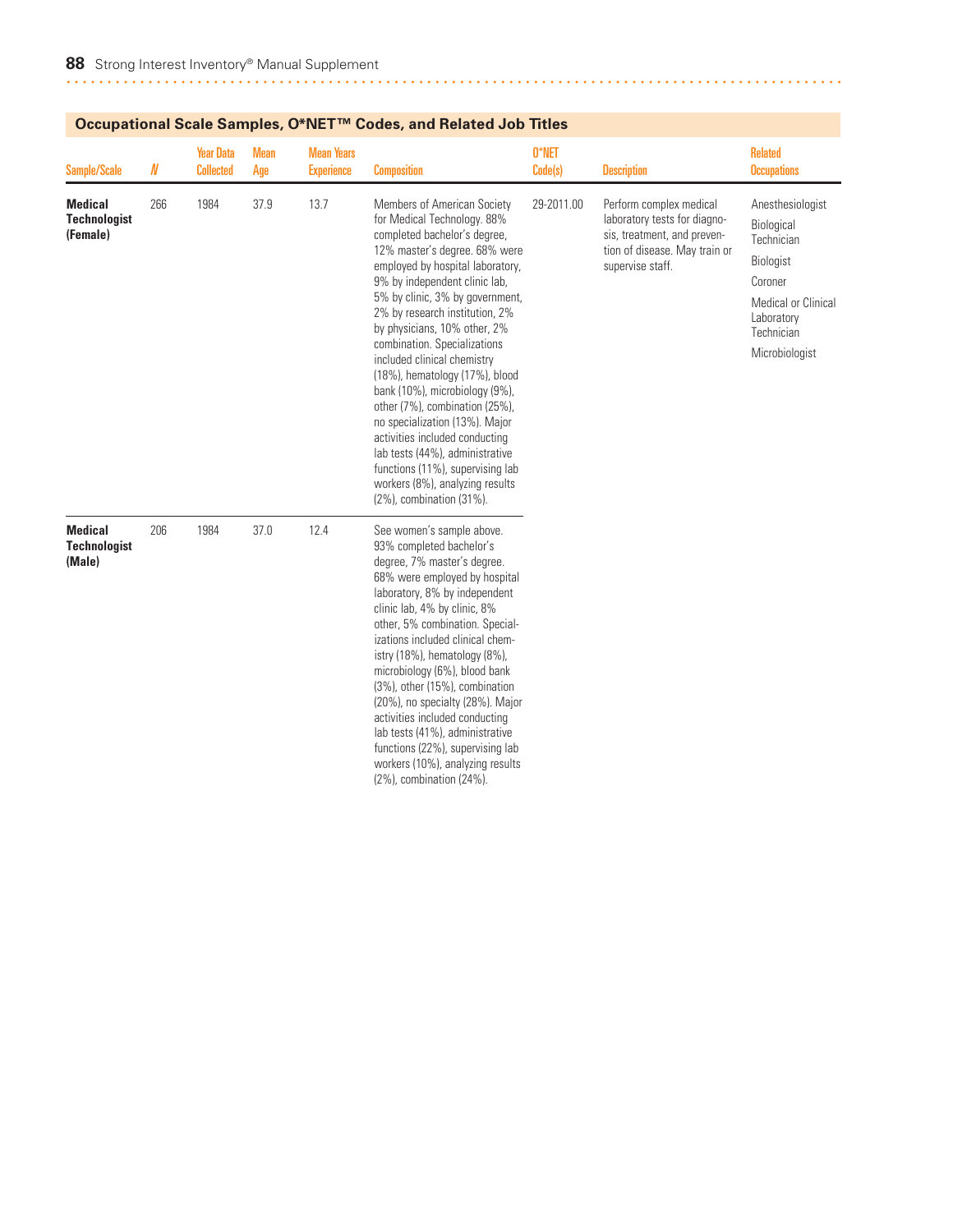| <b>Sample/Scale</b>                                            | N   | <b>Year Data</b><br><b>Collected</b> | <b>Mean</b><br>Age | <b>Mean Years</b><br><b>Experience</b>                                                                                                                                                                              | <b>Composition</b>                                                                                                                                                                                                                                                                                                            | 0*NET<br>Code(s)                                                                                                    | <b>Description</b>                                                                                                                                                                                                                                                                                                                                                                                                                                                                                                                                                   | <b>Related</b><br><b>Occupations</b>                                                                                                                                                                    |
|----------------------------------------------------------------|-----|--------------------------------------|--------------------|---------------------------------------------------------------------------------------------------------------------------------------------------------------------------------------------------------------------|-------------------------------------------------------------------------------------------------------------------------------------------------------------------------------------------------------------------------------------------------------------------------------------------------------------------------------|---------------------------------------------------------------------------------------------------------------------|----------------------------------------------------------------------------------------------------------------------------------------------------------------------------------------------------------------------------------------------------------------------------------------------------------------------------------------------------------------------------------------------------------------------------------------------------------------------------------------------------------------------------------------------------------------------|---------------------------------------------------------------------------------------------------------------------------------------------------------------------------------------------------------|
| <b>Mental</b><br><b>Health</b><br><b>Counselor</b><br>(Female) | 252 | 2009                                 | 36.7               | 8.4                                                                                                                                                                                                                 | Sample collected from the<br>American Counseling Associa-<br>tion and CPP commercial and<br>research databases. 27% com-<br>pleted bachelor's degree, 58%<br>master's degree, 1% profes-<br>sional degree, 11% doctorate.                                                                                                     | 21-1014.00                                                                                                          | Counsel with emphasis on<br>prevention. Work with indi-<br>viduals and groups to pro-<br>mote optimum mental<br>health. May help individuals<br>deal with addictions and<br>substance abuse; family,                                                                                                                                                                                                                                                                                                                                                                 | Child, Family, or<br>School Social<br>Worker<br>Occupational<br>Therapist<br><b>Physical Therapist</b><br>Recreational                                                                                  |
| <b>Mental</b><br><b>Health</b><br><b>Counselor</b><br>(Male)   | 76  | 2009                                 | 36.4               | 8.9                                                                                                                                                                                                                 | See women's sample above.<br>30% completed bachelor's<br>degree, 46% master's degree,<br>24% doctorate.                                                                                                                                                                                                                       |                                                                                                                     | parenting, and marital prob-<br>lems: suicide: stress man-<br>agement; problems with<br>self-esteem; and issues<br>associated with aging and<br>mental and emotional<br>health.                                                                                                                                                                                                                                                                                                                                                                                      | Therapist<br><b>Residential Advisor</b><br>Social or Human<br>Service Assistant                                                                                                                         |
| Middle<br>School<br><b>Teacher</b><br>(Female)                 | 233 | 2009                                 | 35.9               | 9.9                                                                                                                                                                                                                 | Sample collected from CPP com-<br>mercial and research databases.<br>62% completed bachelor's<br>degree, 35% master's degree,<br>less than 1% doctorate.                                                                                                                                                                      | 25-2022.00                                                                                                          | Teach students in public or<br>private schools in one or<br>more subjects at the middle,<br>intermediate, or junior high<br>level, which falls between<br>elementary and senior<br>high school as defined by<br>applicable state laws and<br>regulations.<br>Provide technical support for<br>operation of military vehi-<br>cles, aircraft, and vessels.<br>Repair and maintain equip-<br>ment and transportation<br>vehicles. Aid in transporta-<br>tion of personnel and freight.<br>Prepare weapons or artillery<br>and participate in drills and<br>operations. | <b>Elementary School</b><br>Teacher, except<br>Special Education<br><b>Health Educator</b><br>Instructional                                                                                             |
| <b>Middle</b><br>School<br><b>Teacher</b><br>(Male)            | 100 | 2009                                 | 37.8               | 10.4                                                                                                                                                                                                                | See women's sample above.<br>54% completed bachelor's<br>degree, 41% master's degree.                                                                                                                                                                                                                                         |                                                                                                                     |                                                                                                                                                                                                                                                                                                                                                                                                                                                                                                                                                                      | Coordinator<br>Teacher's Assistant<br>Vocational<br>Educational<br>Teacher,<br>Postsecondary                                                                                                            |
| <b>Military</b><br><b>Enlisted</b><br>(Female)                 | 838 | 1984                                 | 29.7               | 8.1                                                                                                                                                                                                                 | Roster of enlistees (air force,<br>army, marines, navy) provided by<br>Defense Manpower Data Center,<br>U.S. Department of Defense.<br>66% had high school diploma,<br>12% degree or certificate from<br>vocational/technical institution,<br>12% completed associate<br>degree, 7% bachelor's degree,<br>2% master's degree. | No specific<br>0*NET<br>code<br>The Military<br>Specific job<br>family<br>includes a<br>number of<br>military occu- |                                                                                                                                                                                                                                                                                                                                                                                                                                                                                                                                                                      | Air Crew Member<br>Command and<br><b>Control Center</b><br>Officer<br>Military Enlisted,<br><b>Tactical Operations</b><br>or Air/Weapon<br>Specialist or Crew<br>Member, all other<br>Military Officer, |
| <b>Military</b><br><b>Enlisted</b><br>(Male)                   | 817 | 1984                                 | 33.2<br>13.4       | See women's sample above.<br>66% had high school diploma,<br>13% degree or certificate from<br>vocational/technical institution,<br>15% completed associate<br>degree, 3% bachelor's degree,<br>3% master's degree. | pations with<br>some descrip-<br>tion. For more<br>information<br>on military<br>occupations,<br>contact the<br>U.S. Depart-<br>ment of<br>Defense.                                                                                                                                                                           |                                                                                                                     | Special, or Tactical<br>Operations<br>Leader/Manager<br><b>Special Operations</b><br>Forces Team<br>Member                                                                                                                                                                                                                                                                                                                                                                                                                                                           |                                                                                                                                                                                                         |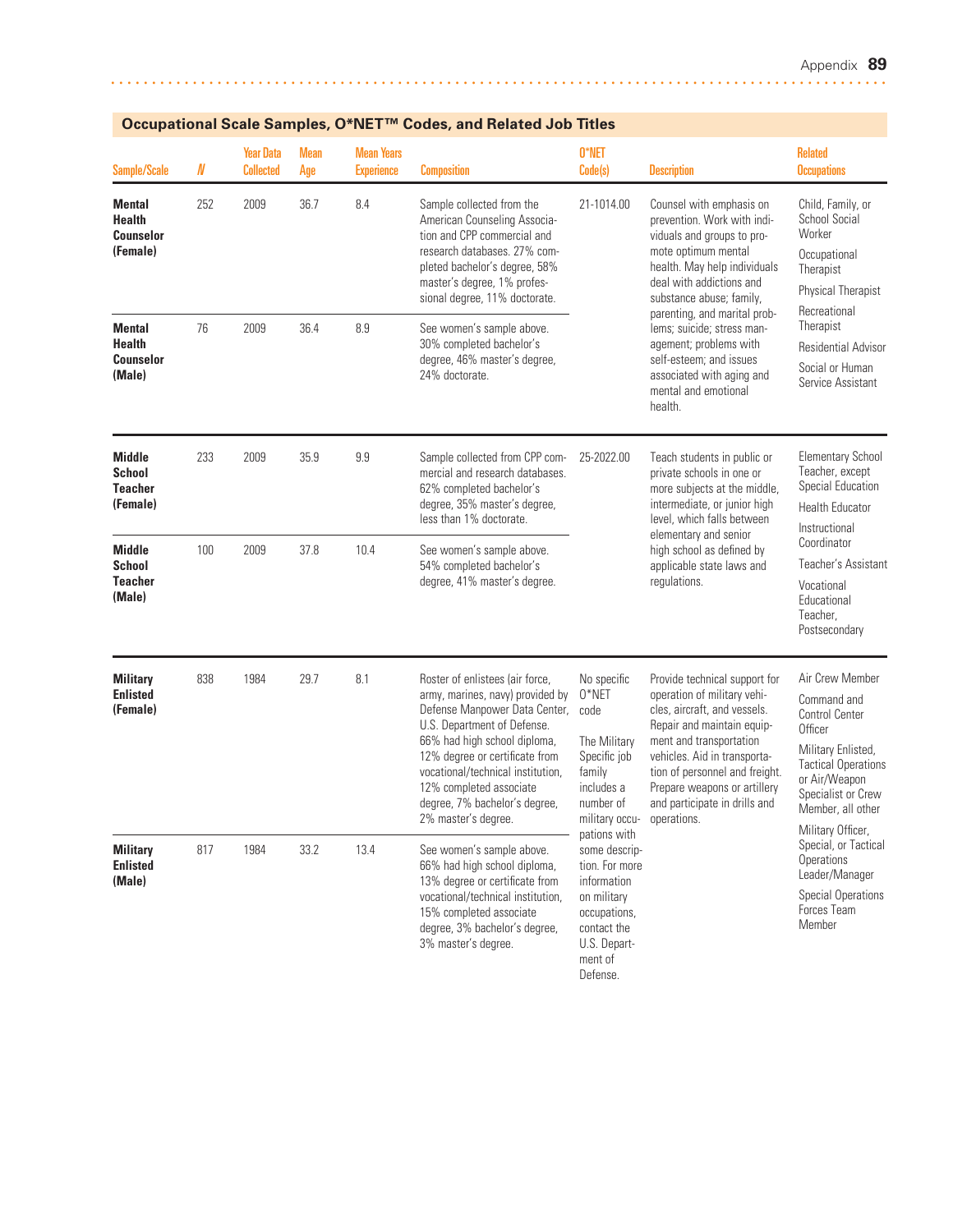| <b>Sample/Scale</b>                           | N   | <b>Year Data</b><br><b>Collected</b> | Mean<br>Age | <b>Mean Years</b><br><b>Experience</b> | <b>Composition</b>                                                                                                                                                                                                                                                                                                                                                                                                                                                                   | 0*NET<br>Code(s)                                                                                                                                                                                 | <b>Description</b>                                                                                                                           | <b>Related</b><br><b>Occupations</b>                                                                                                                                                                                                                                                |
|-----------------------------------------------|-----|--------------------------------------|-------------|----------------------------------------|--------------------------------------------------------------------------------------------------------------------------------------------------------------------------------------------------------------------------------------------------------------------------------------------------------------------------------------------------------------------------------------------------------------------------------------------------------------------------------------|--------------------------------------------------------------------------------------------------------------------------------------------------------------------------------------------------|----------------------------------------------------------------------------------------------------------------------------------------------|-------------------------------------------------------------------------------------------------------------------------------------------------------------------------------------------------------------------------------------------------------------------------------------|
| <b>Military</b><br><b>Officer</b><br>(Female) | 801 | 1979                                 | 32.2        | 8.6                                    | Roster of commissioned officers<br>(air force, army, navy) provided<br>by Defense Manpower Data<br>Center, U.S. Department of<br>Defense. 57% completed bache-<br>lor's degree, 38% master's<br>degree.                                                                                                                                                                                                                                                                              | No specific<br>$0*$ NET<br>code<br>The Military<br>Specific job<br>family                                                                                                                        | Operate jets or vessels.<br>Supervise unit operations,<br>safety and maintenance of<br>vessels, and crew.                                    | Command and<br><b>Control Center</b><br>Officer<br>First-Line<br>Supervisor/Manager<br>of Air Crew<br><b>Members</b>                                                                                                                                                                |
| <b>Military</b><br><b>Officer</b><br>(Male)   | 899 | 1979                                 | 37.3        | 14.0                                   | See women's sample above.<br>41% completed bachelor's<br>degree, 43% master's degree.                                                                                                                                                                                                                                                                                                                                                                                                | includes a<br>number of<br>military occu-<br>pations with<br>some descrip-<br>tion. For more<br>information<br>on military<br>occupations,<br>contact the<br>U.S. Depart-<br>ment of<br>Defense. |                                                                                                                                              | First-Line<br>Supervisor/Manager<br>of all other Tactical<br>Operations<br>Specialists<br>First-Line<br>Supervisor/Manager<br>of Weapons<br>Specialists/Crew<br><b>Members</b><br>Military Enlisted,<br><b>Tactical Operations</b><br>or Air/Weapon<br>Specialist or Crew<br>Member |
| <b>Musician</b><br>(Female)                   | 209 | 1979                                 | 35.4        | 14.4                                   | Members of musicians' unions<br>in Milwaukee, San Francisco,<br>Fort Worth, Atlanta, St. Louis,<br>Denver, and Minneapolis; and<br>from national write-in response<br>to articles in musicians' publica-<br>tions. Data collected with assis-<br>tance of L. Harmon. 23% had<br>high school diploma, 40% com-<br>pleted bachelor's degree, 24%<br>master's degree. 94% had pri-<br>vate instruction averaging 13<br>years. 22% were employed in<br>other occupations simultaneously. | 27-2042.02                                                                                                                                                                                       | Play one or more musical<br>instruments in recital, in<br>accompaniment, or as mem-<br>ber of an orchestra, band, or<br>other musical group. | Actor<br>Art. Drama, or<br>Music Teacher,<br>Postsecondary<br>Director-Stage,<br>Motion Pictures.<br>Television, or Radio<br>Film or Video Editor<br>Kindergarten<br>Teacher, except<br>Special Education<br>Music Composer or<br>Arranger                                          |
| <b>Musician</b><br>(Male)                     | 230 | 1979                                 | 34.2        | 16.3                                   | See women's sample above.<br>34% had high school diploma,<br>30% completed bachelor's<br>degree, 14% master's degree.<br>86% had private instruction<br>averaging 8 years. 31% were<br>employed in other occupations<br>simultaneously.                                                                                                                                                                                                                                              |                                                                                                                                                                                                  |                                                                                                                                              | <b>Music Director</b><br>Musical Instrument<br>Repairer or Tuner<br>Photographer                                                                                                                                                                                                    |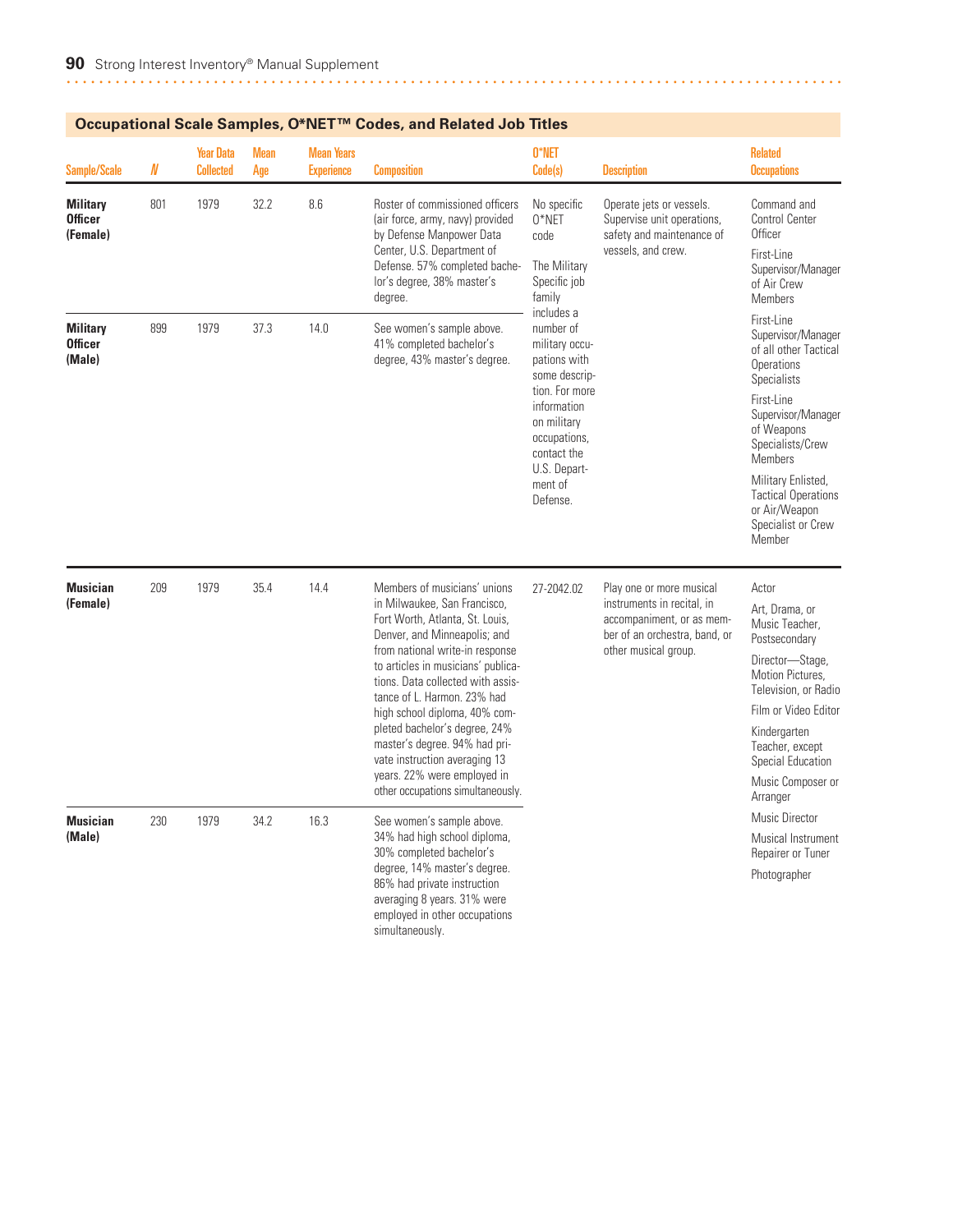| <b>Sample/Scale</b>                                     | $I\!\!N$ | <b>Year Data</b><br><b>Collected</b> | <b>Mean</b><br>Age | <b>Mean Years</b><br><b>Experience</b> | <b>Composition</b>                                                                                                                                                                                                                                                                                                                                                                                                                         | 0*NET<br>Code(s) | <b>Description</b>                                                                                                                                                                                                                                                                                                                                                                                                                                                                                                                     | <b>Related</b><br><b>Occupations</b>                                                                                                                                                                                              |
|---------------------------------------------------------|----------|--------------------------------------|--------------------|----------------------------------------|--------------------------------------------------------------------------------------------------------------------------------------------------------------------------------------------------------------------------------------------------------------------------------------------------------------------------------------------------------------------------------------------------------------------------------------------|------------------|----------------------------------------------------------------------------------------------------------------------------------------------------------------------------------------------------------------------------------------------------------------------------------------------------------------------------------------------------------------------------------------------------------------------------------------------------------------------------------------------------------------------------------------|-----------------------------------------------------------------------------------------------------------------------------------------------------------------------------------------------------------------------------------|
| <b>Network</b><br><b>Administrator</b><br>(Female)      | 142      | 2003 and<br>2009                     | 39.5               | 13.1                                   | Sample collected from CPP com-<br>mercial and research databases.<br>A portion of the sample was<br>also taken from the 2004 Strong<br>revision. 46% completed bache-<br>lor's degree, 13% master's<br>degree, 1% professional degree.                                                                                                                                                                                                     | 15-1142.00       | Install, configure, and sup-<br>port an organization's local<br>area network (LAN), wide<br>area network (WAN), and<br>Internet system or a seg-<br>ment of a network system.<br>Maintain network hardware<br>and software. Monitor net-<br>work to ensure network<br>availability to all system<br>users and perform necessary<br>maintenance to support net-<br>work availability. May super-<br>vise other network support<br>and client server specialists<br>and plan, coordinate, and<br>implement network security<br>measures. | Computer and<br>Information<br><b>Systems Manager</b><br><b>Computer Security</b><br>Specialist<br><b>Computer Systems</b><br>Administrator                                                                                       |
| <b>Network</b><br><b>Administrator</b><br>(Male)        | 184      | 2003 and<br>2009                     | 38.5               | 12.1                                   | See women's sample above.<br>38% completed bachelor's<br>degree, 9% master's degree,<br>1% professional degree, 1%<br>doctorate.                                                                                                                                                                                                                                                                                                           |                  |                                                                                                                                                                                                                                                                                                                                                                                                                                                                                                                                        | Desktop Support<br>Administrator<br>Network<br>Communications<br>Analyst<br>Network Security<br>Engineer                                                                                                                          |
| <b>Nursing Home</b><br><b>Administrator</b><br>(Female) | 238      | 1993                                 | 47.2               | 15.2                                   | From commercially compiled<br>national listing. 6% had high<br>school diploma or attended<br>trade/technical school in addi-<br>tion, 32% some college or asso-<br>ciate degree, 35% completed<br>bachelor's degree, 19% master's<br>degree, 5% professional degree.<br>Major activities included admin-<br>istration/supervision/manage-<br>ment, contact with residents/<br>families, government and regula-<br>tory compliance/liaison. | 11-9111.00       | Plan, direct, or coordinate<br>medicine and health services<br>in hospitals, clinics, man-<br>aged care organizations,<br>public health agencies, or<br>similar organizations.                                                                                                                                                                                                                                                                                                                                                         | Administrative<br>Services Manager<br>Education<br>Administrator.<br>Elementary and<br>Secondary School<br>First-Line<br>Supervisor/Manage<br>r of Office or<br>Administrative<br><b>Support Workers</b><br>Management<br>Analyst |
| <b>Nursing Home</b><br><b>Administrator</b><br>(Male)   | 306      | 1993                                 | 44.3               | 14.2                                   | See women's sample above. 2%<br>had high school diploma, 10%<br>some college or associate<br>degree, 47% completed bache-<br>lor's degree, 35% master's<br>degree, 2% professional degree,<br>3% doctorate. Major activities<br>included administration/supervi-<br>sion/management, contact with<br>residents/families, government<br>and regulatory compliance/<br>liaison.                                                              |                  |                                                                                                                                                                                                                                                                                                                                                                                                                                                                                                                                        | Medical and<br><b>Health Services</b><br>Manager                                                                                                                                                                                  |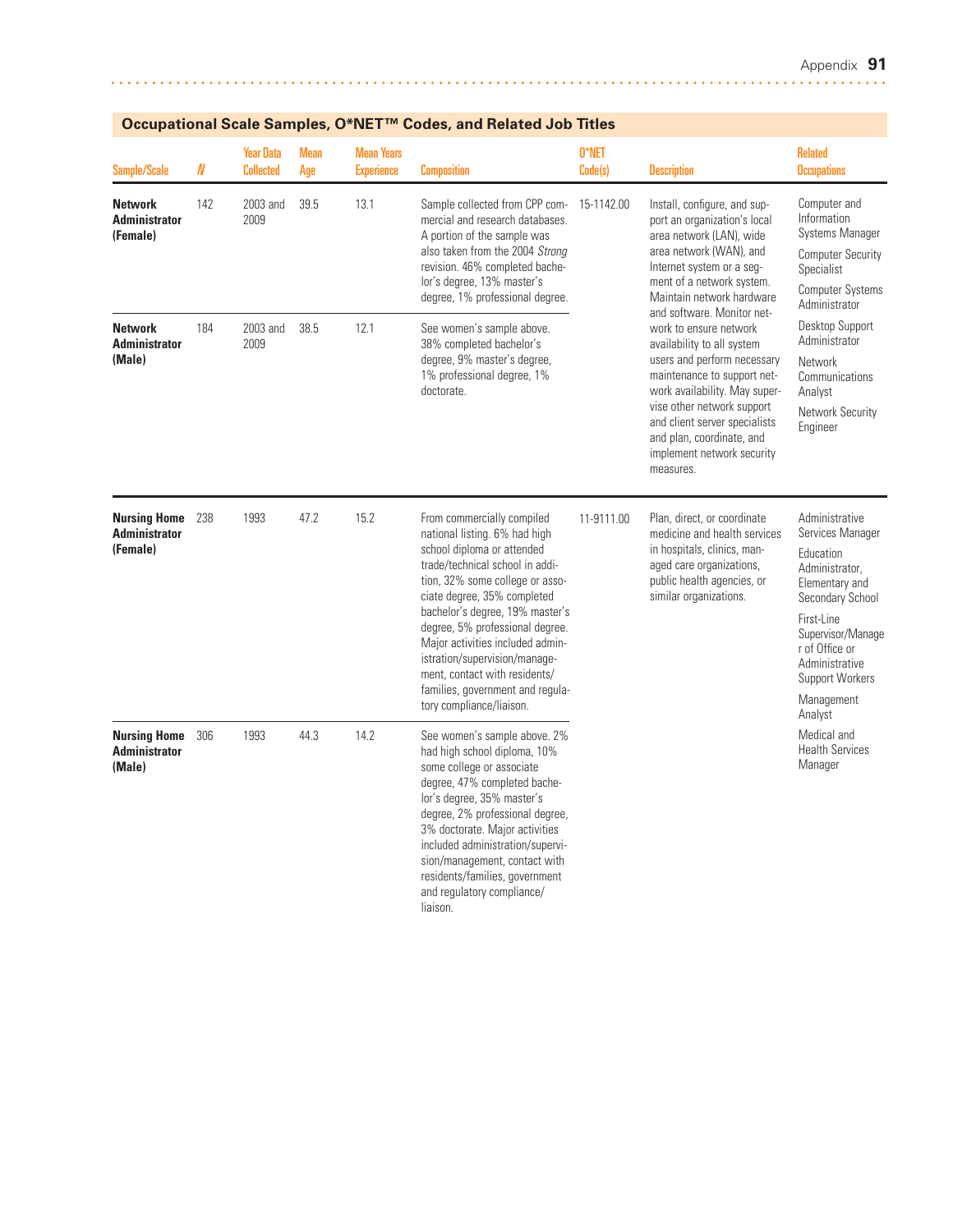| <b>Sample/Scale</b>                                 | N   | <b>Year Data</b><br><b>Collected</b> | <b>Mean</b><br>Age | <b>Mean Years</b><br><b>Experience</b> | <b>Composition</b>                                                                                                                                                                                                                                                                                                               | 0*NET<br>Code(s) | <b>Description</b>                                                                                                                                                                                                                                                                                                                                                                                                                                                                                                                                                | <b>Related</b><br><b>Occupations</b>                                                                                                         |
|-----------------------------------------------------|-----|--------------------------------------|--------------------|----------------------------------------|----------------------------------------------------------------------------------------------------------------------------------------------------------------------------------------------------------------------------------------------------------------------------------------------------------------------------------|------------------|-------------------------------------------------------------------------------------------------------------------------------------------------------------------------------------------------------------------------------------------------------------------------------------------------------------------------------------------------------------------------------------------------------------------------------------------------------------------------------------------------------------------------------------------------------------------|----------------------------------------------------------------------------------------------------------------------------------------------|
| <b>Occupational</b><br><b>Therapist</b><br>(Female) | 328 | 1992                                 | 39.5               | 13.8                                   | Members of Occupational<br>Therapy Association. 66% com-<br>pleted bachelor's degree, 31%<br>master's or professional degree,<br>1% doctorate. 45% were<br>employed by hospitals and clin-<br>ics, 20% by educational institu-<br>tions, 16% were self-employed<br>or in private practice, 9% were<br>employed by nursing homes. | 29-1122.00       | Assess, plan, organize, and<br>participate in rehabilitative<br>programs that help restore<br>vocational, homemaking, and<br>daily living skills, as well as<br>general independence, to<br>disabled persons.                                                                                                                                                                                                                                                                                                                                                     | Director, Religious<br>Activities or<br>Education<br>Physical Therapist<br>Recreational<br>Therapist<br>Social or Human<br>Service Assistant |
| <b>Occupational</b><br><b>Therapist</b><br>(Male)   | 388 | 1992                                 | 40.4               | 14.1                                   | See women's sample above.<br>53% completed bachelor's<br>degree, 42% master's or profes-<br>sional degree, 4% doctorate.<br>46% were employed by hospi-<br>tals and clinics, 17% by educa-<br>tional institutions, 17% were<br>self-employed or in private<br>practice, 6% were employed<br>by nursing homes.                    |                  |                                                                                                                                                                                                                                                                                                                                                                                                                                                                                                                                                                   |                                                                                                                                              |
| <b>Operations</b><br><b>Manager</b><br>(Female)     | 468 | 2009                                 | 42.4               | 15.0                                   | Sample collected from CPP com-<br>mercial and research databases.<br>40% completed bachelor's<br>degree, 25% master's degree,<br>1% professional degree, 1%<br>doctorate.                                                                                                                                                        | 11-1021.00       | Plan, direct, or coordinate<br>the operations of companies<br>or public and private sector<br>organizations. Duties and<br>responsibilities include for-<br>mulating policies, managing<br>daily operations, and plan-<br>ning the use of materials<br>and human resources but are<br>too diverse and general in<br>nature to be classified in any<br>one functional area of man-<br>agement or administration,<br>such as personnel, purchas-<br>ing, or administrative ser-<br>vices. Includes owners and<br>managers who head small<br>business establishments | <b>Branch Operations</b><br>Manager<br><b>Chief Executive</b><br>Officer<br>General Manager                                                  |
| <b>Operations</b><br><b>Manager</b><br>(Male)       | 666 | 2009                                 | 42.7               | 16.6                                   | See women's sample above.<br>41% completed bachelor's<br>degree, 36% master's degree,<br>2% professional degree, 2%<br>doctorate.                                                                                                                                                                                                |                  |                                                                                                                                                                                                                                                                                                                                                                                                                                                                                                                                                                   | Technical<br>Operations<br>Manager                                                                                                           |

whose duties are primarily

managerial.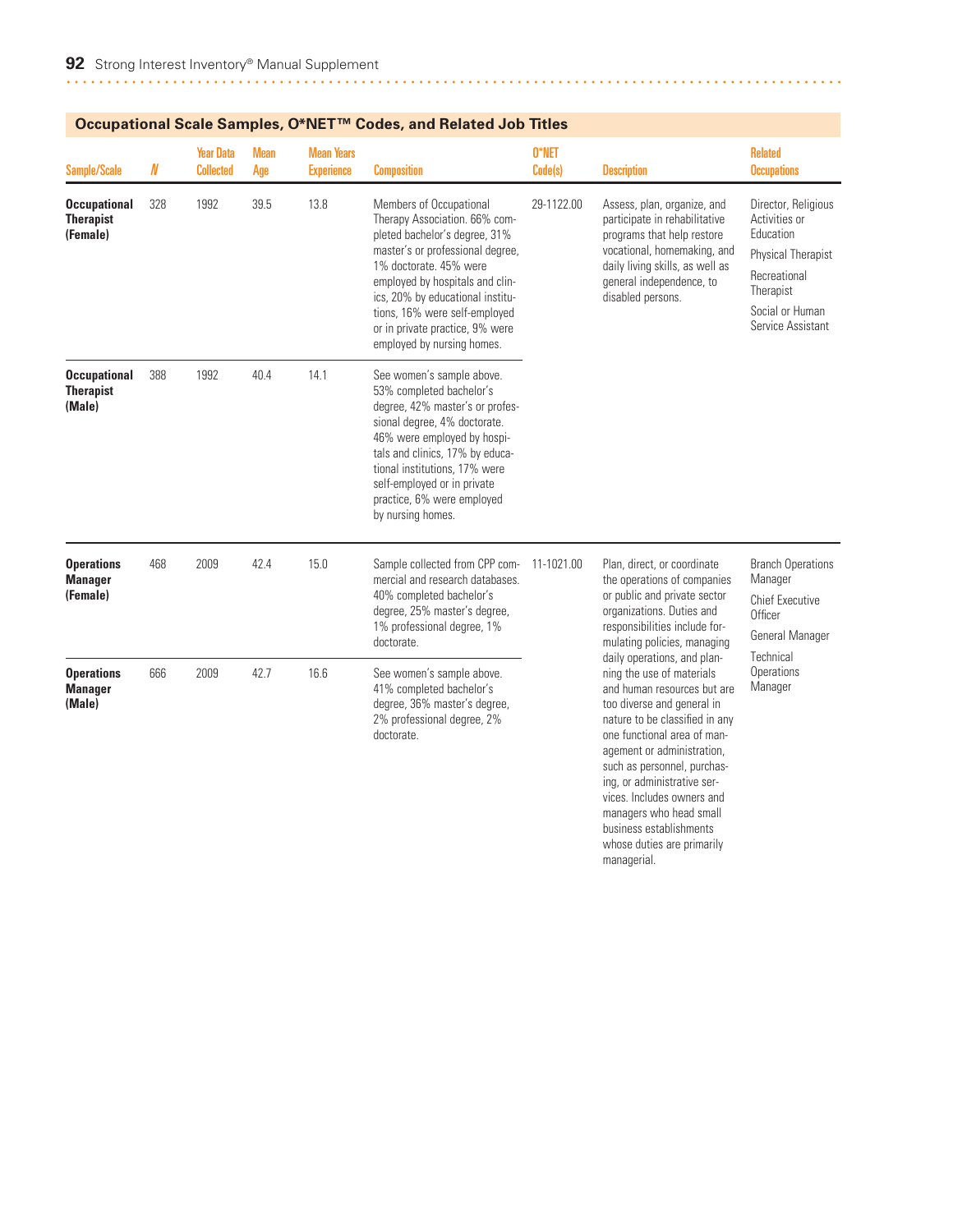| <b>Sample/Scale</b>         | N   | <b>Year Data</b><br><b>Collected</b> | Mean<br>Age | <b>Mean Years</b><br><b>Experience</b> | <b>Composition</b>                                                                                                                                                                                                                                                                                                                                                                                                                                                                                                                                                                                                                                                                                                                                                                 | 0*NET<br>Code(s) | <b>Description</b>                                                                                                                                                                                                                                                                                                                                                                                                                                                                                                                                                                         | <b>Related</b><br><b>Occupations</b>                                                                                                                                                                                                                                                                                                                                  |
|-----------------------------|-----|--------------------------------------|-------------|----------------------------------------|------------------------------------------------------------------------------------------------------------------------------------------------------------------------------------------------------------------------------------------------------------------------------------------------------------------------------------------------------------------------------------------------------------------------------------------------------------------------------------------------------------------------------------------------------------------------------------------------------------------------------------------------------------------------------------------------------------------------------------------------------------------------------------|------------------|--------------------------------------------------------------------------------------------------------------------------------------------------------------------------------------------------------------------------------------------------------------------------------------------------------------------------------------------------------------------------------------------------------------------------------------------------------------------------------------------------------------------------------------------------------------------------------------------|-----------------------------------------------------------------------------------------------------------------------------------------------------------------------------------------------------------------------------------------------------------------------------------------------------------------------------------------------------------------------|
| <b>Optician</b><br>(Female) | 258 | 1982                                 | 36.0        | 9.9                                    | Members of Opticians Associa-<br>tion of America. 25% had high<br>school diploma, 9% attended<br>vocational/technical school,<br>43% had some college, 12%<br>completed associate degree, 8%<br>bachelor's degree, 2% master's<br>degree. 55% learned dispensing<br>skills on job, 8% in school, 4%<br>as apprentices, 33% combina-<br>tion. Employers included retail<br>optical stores (44%), self-owned<br>optical stores (36%), ophthal-<br>mologists (10%), department<br>stores (7%). Major activities<br>included combination of deter-<br>mining style and size of lens,<br>adjusting glasses, and writing<br>work orders. No one who spent<br>more than 25% of time attend-<br>ing to administrative details was<br>included in sample.                                   | 29-2081.00       | Design, measure, fit, and<br>adapt lenses and frames for<br>client according to written<br>optical prescription or speci-<br>fication. Assist client with<br>selecting frames. Measure<br>customer for size of eye-<br>glasses and coordinate<br>frames with facial and eye<br>measurements and optical<br>prescription. Prepare work<br>order for optical laboratory<br>containing instructions for<br>grinding and mounting<br>lenses in frames. Verify<br>exactness of finished lens<br>spectacles. Adjust frame and<br>lens position to fit client.<br>May shape or reshape<br>frames. | Counter or Rental<br>Clerk<br><b>Customer Service</b><br>Representative<br>Eligibility<br>Interviewer.<br>Government<br>Programs<br>Host/Hostess,<br>Restaurant, Lounge,<br>or Coffee Shop<br>Hotel, Motel, or<br><b>Resort Desk Clerk</b><br>Insurance Sales<br>Agent<br>Interviewer, except<br>Eligibility or Loan<br>New Account Clerk<br>Ophthalmic<br>Laboratory |
| <b>Optician</b><br>(Male)   | 213 | 1981                                 | 37.8        | 15.2                                   | See women's sample above.<br>19% had high school diploma,<br>7% attended vocational/techni-<br>cal school, 43% had some col-<br>lege, 13% completed associate<br>degree, 15% bachelor's degree,<br>1% master's degree. 52%<br>learned dispensing skills on job,<br>10% in school, 4% as appren-<br>tices, 2% in military, 31% com-<br>bination. Employers included<br>retail optical stores (38%), self-<br>owned optical stores (35%),<br>ophthalmologists (16%), hospi-<br>tals (2%), department stores<br>(2%). Major activities included<br>combination of determining style<br>and size of lens, fitting and<br>adjusting lens, and analyzing<br>prescriptions. No one who spent<br>more than 25% of time attend-<br>ing to administrative details was<br>included in sample. |                  |                                                                                                                                                                                                                                                                                                                                                                                                                                                                                                                                                                                            | Technician                                                                                                                                                                                                                                                                                                                                                            |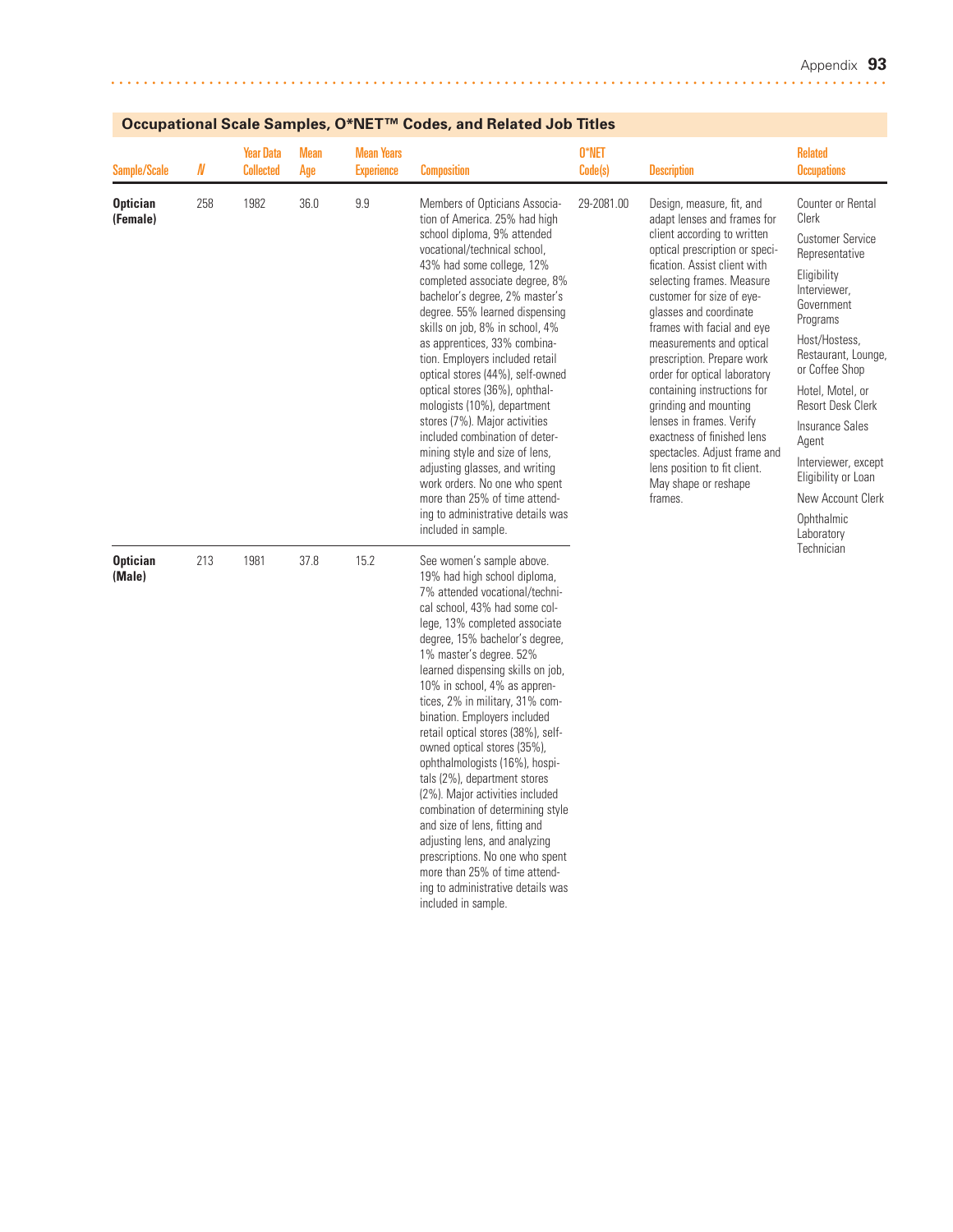| <b>Sample/Scale</b>            | N   | <b>Year Data</b><br><b>Collected</b> | <b>Mean</b><br>Age | <b>Mean Years</b><br><b>Experience</b> | <b>Composition</b>                                                                                                                                                                                                                                                                                                                                                           | 0*NET<br>Code(s)                                                                                                                                                                                                       | <b>Description</b>                                                                                                                                                                                                              | <b>Related</b><br><b>Occupations</b>                                                                                                                             |
|--------------------------------|-----|--------------------------------------|--------------------|----------------------------------------|------------------------------------------------------------------------------------------------------------------------------------------------------------------------------------------------------------------------------------------------------------------------------------------------------------------------------------------------------------------------------|------------------------------------------------------------------------------------------------------------------------------------------------------------------------------------------------------------------------|---------------------------------------------------------------------------------------------------------------------------------------------------------------------------------------------------------------------------------|------------------------------------------------------------------------------------------------------------------------------------------------------------------|
| <b>Optometrist</b><br>(Female) | 191 | 1979                                 | 38.0               | 11.8                                   | Members of American<br>Optometric Association, 60%<br>were self-employed or in part-<br>nership, 11% were employed by<br>clinics or hospitals, 13% combi-<br>nation. 75% reported private<br>practice as major activity.                                                                                                                                                     | 29-1041.00<br>Diagnose, manage, and treat<br>conditions and diseases of<br>the human eve and visual<br>system. Examine eyes and<br>visual system, diagnose<br>problems or impairments,<br>prescribe corrective lenses, | <b>Dental Assistant</b><br>Ophthalmic<br>Laboratory<br>Technician<br>Orthodontist<br>Physician Assistant                                                                                                                        |                                                                                                                                                                  |
| <b>Optometrist</b><br>(Male)   | 220 | 1979                                 | 39.7               | 14.2                                   | See women's sample above.<br>83% were self-employed or in<br>partnership. 93% reported pri-<br>vate practice as major activity.                                                                                                                                                                                                                                              |                                                                                                                                                                                                                        | and provide treatment.<br>May prescribe therapeutic<br>drugs to treat specific eye<br>conditions.                                                                                                                               | Prosthodontist<br>Respiratory<br>Therapist                                                                                                                       |
| <b>Paralegal</b><br>(Female)   | 488 | 1993                                 | 37.7               | 9.9                                    | Members of National Federation<br>of Paralegal Associations. 5%<br>had high school diploma or<br>attended trade/technical school<br>in addition, 39% some college or<br>associate degree, 48% completed<br>bachelor's degree, 6% master's<br>degree. 73% were employed in<br>private law firm, 19% in corpo-<br>rate law department, 3% in gov-<br>ernment agency, 4% other. | 23-2011.00                                                                                                                                                                                                             | Assist lawyers by research-<br>ing legal precedent, investi-<br>gating facts, or preparing<br>legal documents. Conduct<br>research to support a legal<br>proceeding, to formulate a<br>defense, or to initiate legal<br>action. | <b>Court Clerk</b><br>Law Clerk<br>Lawyer<br>Legal Secretary<br>Loan Interviewer<br>or Clerk<br><b>Municipal Clerk</b><br><b>Tax Preparer</b><br>Title Examiner, |
| Paralegal<br>(Male)            | 120 | 1993                                 | 38.2               | 8.2                                    | See women's sample above. 2%<br>attended trade/technical school.<br>34% had some college or asso-<br>ciate degree, 48% completed<br>bachelor's degree, 13% master's<br>degree, 2% professional degree.<br>62% were employed in private<br>law firm, 11% in corporate law<br>department, 6% in court system,<br>4% in government agency, 17%<br>other.                        |                                                                                                                                                                                                                        |                                                                                                                                                                                                                                 | Abstractor, or<br>Searcher                                                                                                                                       |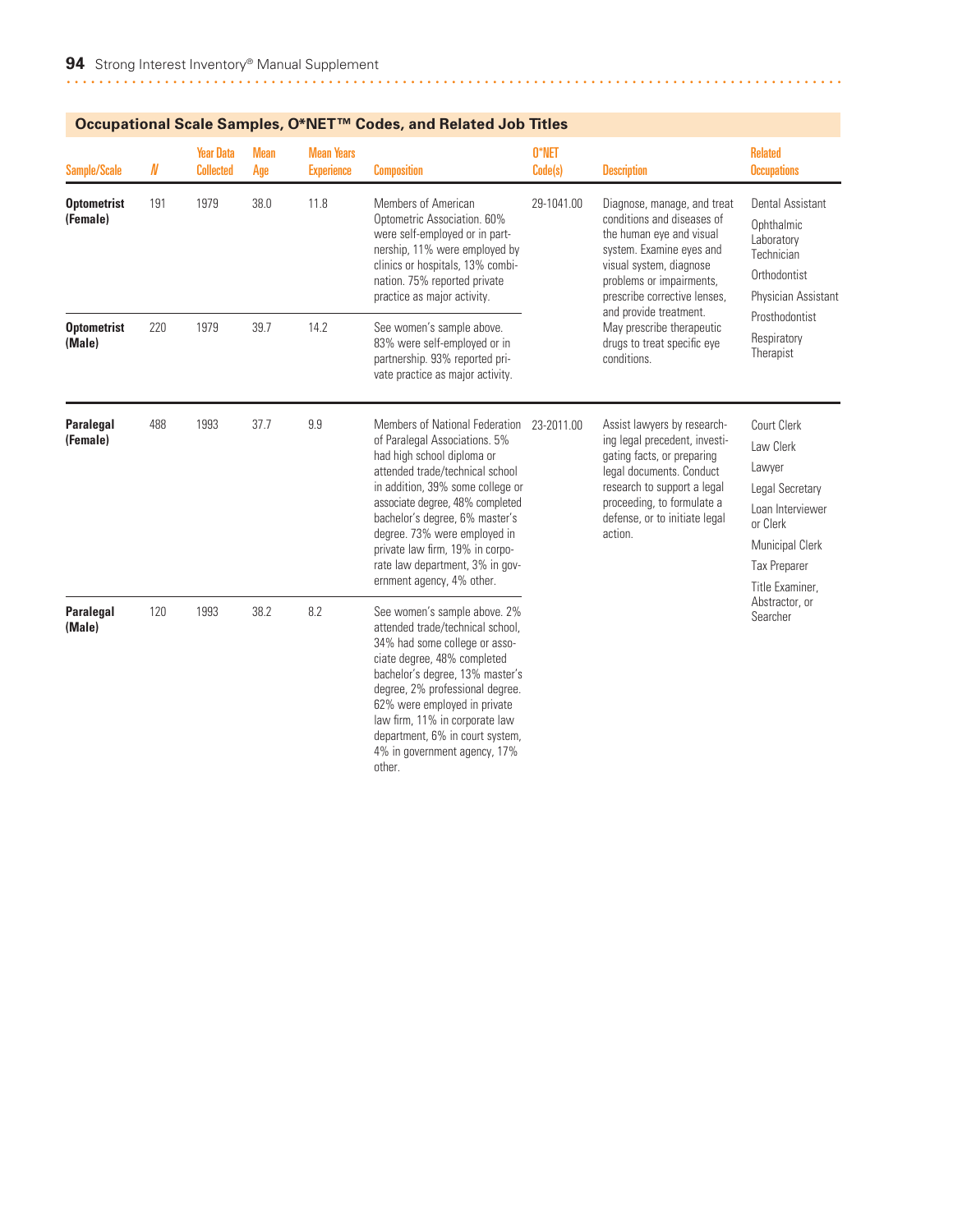Auto Damage Purchasing Agent, except Wholesale, Retail, or Farm Products Tax Preparer

| Sample/Scale                                                      | N   | <b>Year Data</b><br><b>Collected</b> | <b>Mean</b><br>Age | <b>Mean Years</b><br><b>Experience</b> | <b>Composition</b>                                                                                                                                                                                                                                                                                                                                                                                                                | 0*NET<br>Code(s) | <b>Description</b>                                                                                                                                                                                                                                                                                                                                           | <b>Related</b><br><b>Occupations</b>                                                                                                                                                                                                         |
|-------------------------------------------------------------------|-----|--------------------------------------|--------------------|----------------------------------------|-----------------------------------------------------------------------------------------------------------------------------------------------------------------------------------------------------------------------------------------------------------------------------------------------------------------------------------------------------------------------------------------------------------------------------------|------------------|--------------------------------------------------------------------------------------------------------------------------------------------------------------------------------------------------------------------------------------------------------------------------------------------------------------------------------------------------------------|----------------------------------------------------------------------------------------------------------------------------------------------------------------------------------------------------------------------------------------------|
| Parks &<br><b>Recreation</b><br><b>Manager</b><br>(Female)        | 714 | 1993                                 | 37.1               | 13.0                                   | Members of National Recreation<br>Park Association, 4% had some<br>college or associate degree,<br>60% completed bachelor's<br>degree, 28% master's degree,<br>5% doctorate, 65% were<br>employed by government, 16%<br>by healthcare facility, 8% by<br>educational institution, 8% by<br>other nonprofit institutions.<br>Major activities included admin-<br>istration, community/public con-<br>tact, and education/training. | 39-9032.00       | Conduct recreation activities<br>with groups in public, pri-<br>vate, or volunteer agencies<br>or recreation facilities.<br>Organize and promote activi-<br>ties such as arts and crafts,<br>sports, games, music, dra-<br>matics, social recreation,<br>camping, and hobbies, tak-<br>ing into account the needs<br>and interests of individual<br>members. | First-Line<br>Supervisor/Manager<br>of Food Preparation<br>or Serving Workers<br>First-Line<br>Supervisor/Manager<br>of Office or<br>Administrative<br>Support Workers<br>First-Line<br>Supervisor/Manager<br>of Personal Service<br>Workers |
| Parks &<br><b>Recreation</b><br><b>Manager</b><br>(Male)          | 900 | 1993                                 | 42.9               | 18.3                                   | See women's sample above.<br>5% had some college or associ-<br>ate degree, 51% completed<br>bachelor's degree, 35% master's<br>degree, 8% doctorate. 84%<br>were employed by government,<br>8% by educational institution.<br>Major activities included admin-<br>istration, community/public con-<br>tact, and education/training.                                                                                               |                  |                                                                                                                                                                                                                                                                                                                                                              | Meeting or<br><b>Convention Planner</b><br>Preschool Teacher,<br>except Special<br>Education<br><b>Recreation Worker</b><br>Special or<br>Community Service<br>Manager                                                                       |
| <b>Personal</b><br><b>Financial</b><br><b>Advisor</b><br>(Female) | 59  | 2009                                 | 38.3               | 9.7                                    | Sample collected from CPP com-<br>mercial and research databases.<br>36% completed bachelor's<br>degree, 14% master's degree,<br>2% professional degree.                                                                                                                                                                                                                                                                          | 13-2052.00       | Advise clients on financial<br>plans utilizing knowledge of<br>tax and investment strate-<br>gies, securities, insurance,<br>pension plans, and real                                                                                                                                                                                                         | Assessor<br><b>Bill or Account</b><br>Collector<br>Cost Estimator                                                                                                                                                                            |
| <b>Personal</b><br><b>Financial</b><br><b>Advisor</b><br>(Male)   | 133 | 2009                                 | 39.5               | 10.0                                   | See women's sample above.<br>48% completed bachelor's<br>degree, 26% master's degree,<br>4% professional degree, 2%<br>doctorate.                                                                                                                                                                                                                                                                                                 |                  | estate. Duties include as-<br>sessing clients' assets, lia-<br>bilities, cash flow, insurance<br>coverage, tax status, and<br>financial objectives to estab-<br>lish investment strategies.                                                                                                                                                                  | <b>Credit Analyst</b><br><b>Financial Analyst</b><br>Insurance Adjuster,<br>Examiner, or<br>Investigator<br>Insurance Appraiser,                                                                                                             |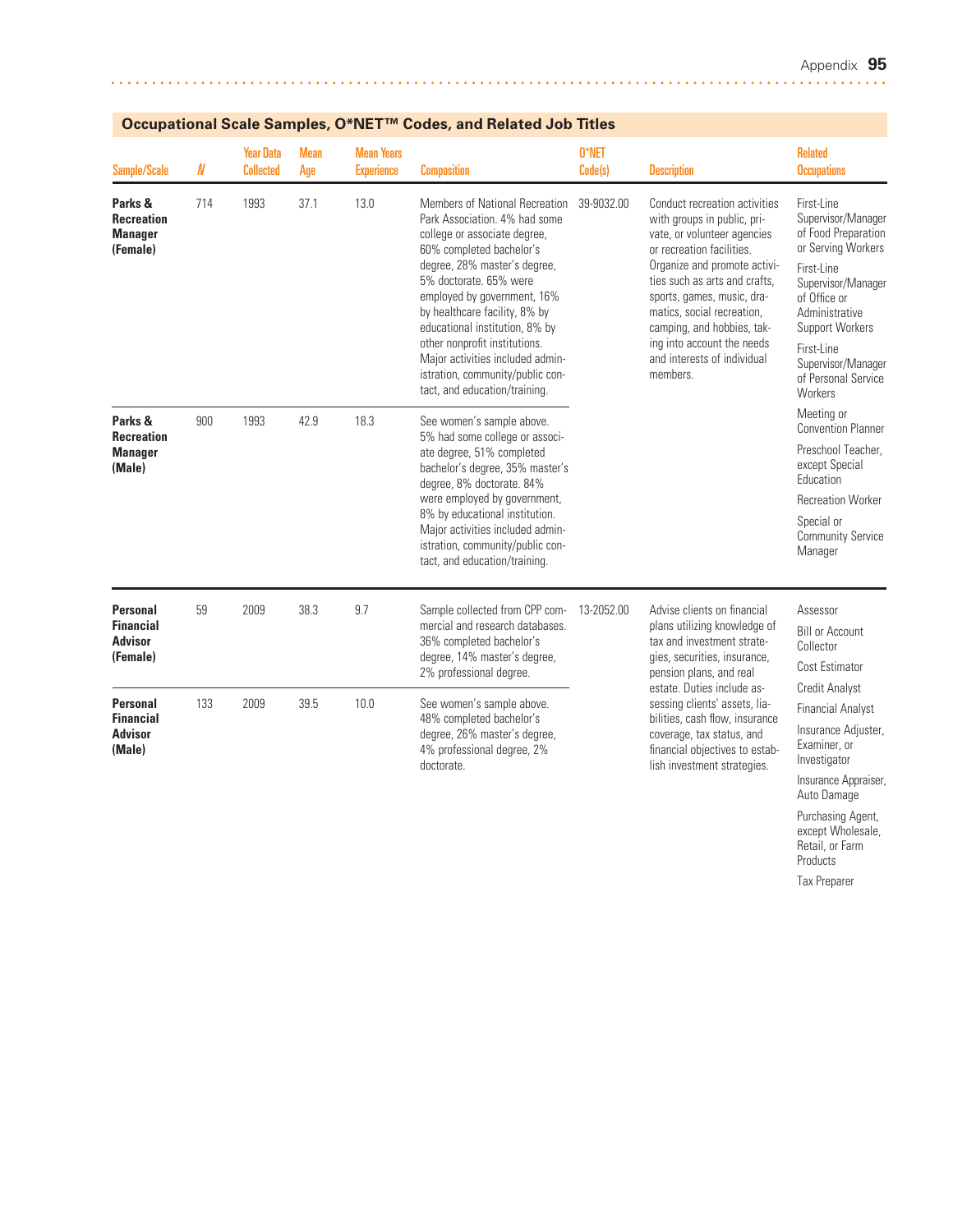| <b>Sample/Scale</b>           | N   | <b>Year Data</b><br><b>Collected</b> | <b>Mean</b><br>Age | <b>Mean Years</b><br><b>Experience</b> | <b>Composition</b>                                                                                                                                                                                                                                                                                                                                                                                                                                                                                | 0*NET<br>Code(s) | <b>Description</b>                                                                                                                                  | <b>Related</b><br><b>Occupations</b>                                                                                                                                              |
|-------------------------------|-----|--------------------------------------|--------------------|----------------------------------------|---------------------------------------------------------------------------------------------------------------------------------------------------------------------------------------------------------------------------------------------------------------------------------------------------------------------------------------------------------------------------------------------------------------------------------------------------------------------------------------------------|------------------|-----------------------------------------------------------------------------------------------------------------------------------------------------|-----------------------------------------------------------------------------------------------------------------------------------------------------------------------------------|
| <b>Pharmacist</b><br>(Female) | 321 | 1992                                 | 36.0               | 11.9                                   | Members of American Pharma-<br>ceutical Association. 65% com-<br>pleted bachelor's degree, 8%<br>master's degree, 23% profes-<br>sional degree, 4% doctorate.<br>28% were employed by chain<br>pharmacies, 24% by hospital<br>pharmacies, 17% by indepen-<br>dent pharmacies, 5% by gro-<br>cery/discount store pharmacies.<br>Major activities included dis-<br>pensing, consultation with other<br>health professionals, administra-<br>tion/supervision/management,<br>and patient counseling. | 29-1051.00       | Compound and dispense<br>medications following<br>prescriptions issued by<br>physicians, dentists, or<br>other authorized medical<br>practitioners. | Anesthesiologist<br><b>Medical or Clinical</b><br>Laboratory<br>Technologist<br>Nuclear Medicine<br>Technologist<br>Physician Assistant<br>Podiatrist<br>Respiratory<br>Therapist |
| <b>Pharmacist</b><br>(Male)   | 370 | 1992                                 | 45.7               | 21.5                                   | See women's sample above.<br>62% completed bachelor's<br>degree, 12% master's degree,<br>21% professional degree, 5%<br>doctorate. 33% were employed<br>by independent pharmacies,<br>19% by hospital pharmacies,<br>12% by chain pharmacies, 7%<br>by grocery/discount store phar-<br>macies, 6% by educational insti-<br>tutions. Major activities included<br>dispensing, consultation with<br>other health professionals, and<br>administration/supervision/<br>management.                   |                  |                                                                                                                                                     |                                                                                                                                                                                   |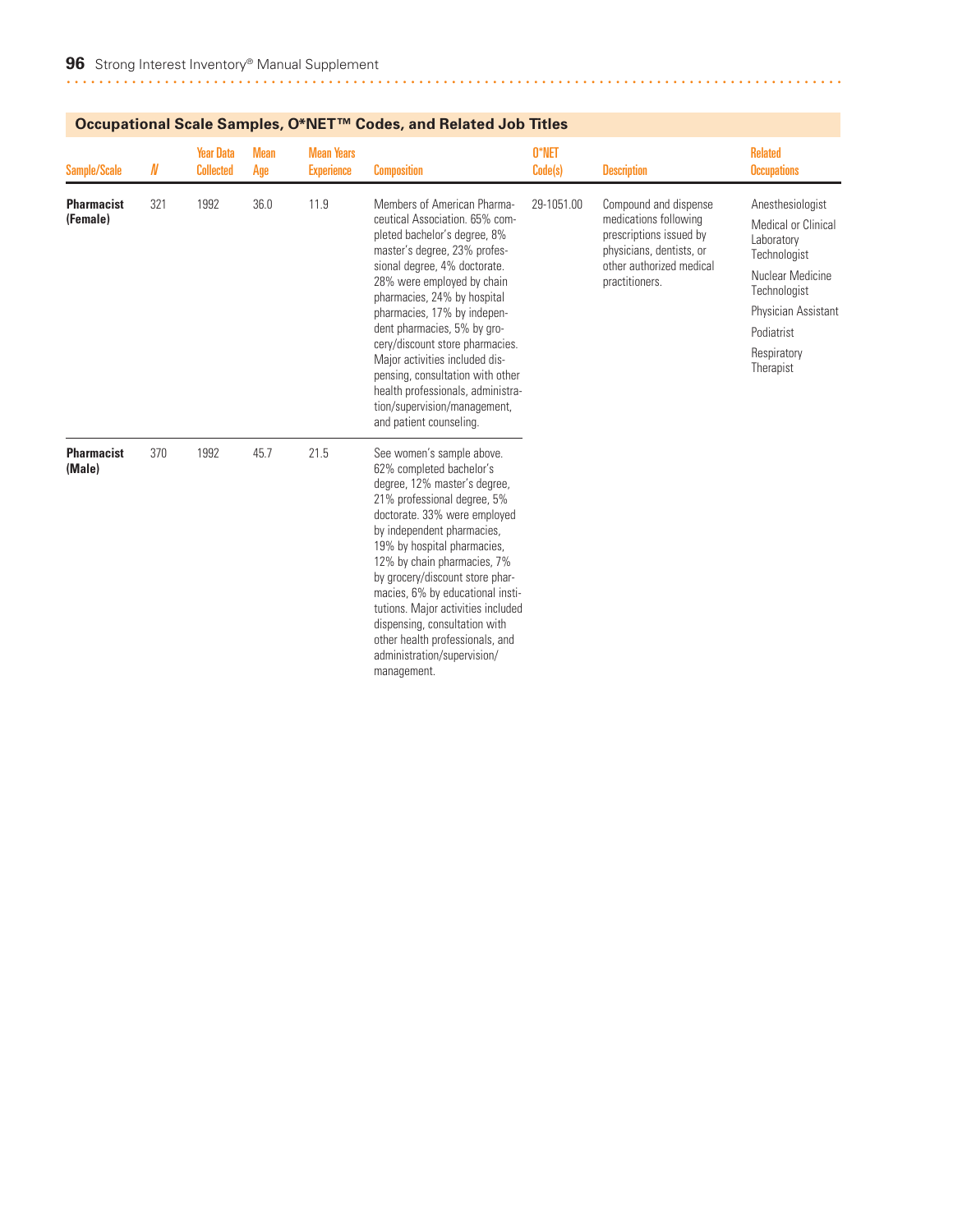| <b>Sample/Scale</b>                             | N   | <b>Year Data</b><br><b>Collected</b> | <b>Mean</b><br>Age | <b>Mean Years</b><br><b>Experience</b> | <b>Composition</b>                                                                                                                                                                                                                                                                                                                                                                                                                                                                                                                                 | 0*NET<br>Code(s) | <b>Description</b>                                                                                                                                                                                                                | <b>Related</b><br><b>Occupations</b>                                                                                                                                                   |
|-------------------------------------------------|-----|--------------------------------------|--------------------|----------------------------------------|----------------------------------------------------------------------------------------------------------------------------------------------------------------------------------------------------------------------------------------------------------------------------------------------------------------------------------------------------------------------------------------------------------------------------------------------------------------------------------------------------------------------------------------------------|------------------|-----------------------------------------------------------------------------------------------------------------------------------------------------------------------------------------------------------------------------------|----------------------------------------------------------------------------------------------------------------------------------------------------------------------------------------|
| Photographer<br>(Female)                        | 249 | 1978                                 | 36.9               | 10.9                                   | Members of Professional<br>Photographers of America,<br>National Press Photographers<br>Association, and Society of<br>Photographers in Communi-<br>cation. 21% had high school<br>diploma, 38% completed bache-<br>lor's degree, 13% master's<br>degree. 35% received training<br>on job, 23% from photography<br>courses not leading to degree,<br>14% from degree courses, 28%<br>combination. 51% were self-<br>employed or in partnerships;<br>remainder were employed by<br>studios, businesses, newspa-<br>pers, magazines, or combination. | 27-4021.00       | Photograph persons, sub-<br>jects, merchandise, or other<br>commercial products. May<br>develop negatives and pro-<br>duce finished prints.                                                                                       | Camera Operator,<br>Television, Video,<br>or Motion Picture<br>Film or Video Editor<br>Photographic<br>Process Worker<br>Set or Exhibit<br>Designer<br>Sound Engineering<br>Technician |
| Photographer<br>(Male)                          | 161 | 1978                                 | 38.9               | 15.1                                   | See women's sample above.<br>24% had high school diploma,<br>10% completed associate<br>degree, 31% bachelor's degree.<br>44% received training on job,<br>15% from photography courses<br>not leading to degree, 20% from<br>degree courses, 22% from com-<br>bination. 56% were self-employed<br>or in partnerships; 14% were<br>employed by newspapers or<br>magazines, remainder were<br>employed by studios, businesses,<br>or combination.                                                                                                   |                  |                                                                                                                                                                                                                                   |                                                                                                                                                                                        |
| <b>Physical</b><br><b>Therapist</b><br>(Female) | 715 | 1992                                 | 36.5               | 12.8                                   | Members of American Physical<br>Therapy Association. 63% com-<br>pleted bachelor's degree, 32%<br>master's or professional degree,<br>3% doctorate. 36% worked in<br>hospitals, 23% in private offices,<br>14% in educational institutions,<br>10% in home health agencies,<br>8% in extended care facilities or<br>nursing homes.                                                                                                                                                                                                                 | 29-1123.00       | Assess, plan, organize, and<br>participate in rehabilitative<br>programs that improve<br>mobility, relieve pain,<br>increase strength, and<br>decrease or prevent deform-<br>ity of patients suffering from<br>disease or injury. | <b>Athletic Trainer</b><br>Child, Family, or<br><b>School Social</b><br>Worker<br>Respiratory<br>Therapist                                                                             |
| <b>Physical</b><br><b>Therapist</b><br>(Male)   | 543 | 1992                                 | 40.1               | 15.3                                   | See women's sample above.<br>61% completed bachelor's<br>degree, 35% master's or profes-<br>sional degree, 3% doctorate.<br>45% worked in private offices,<br>28% in hospitals, 7% in extended<br>care facilities or nursing homes,<br>6% in home health agencies,<br>6% in educational institutions.                                                                                                                                                                                                                                              |                  |                                                                                                                                                                                                                                   |                                                                                                                                                                                        |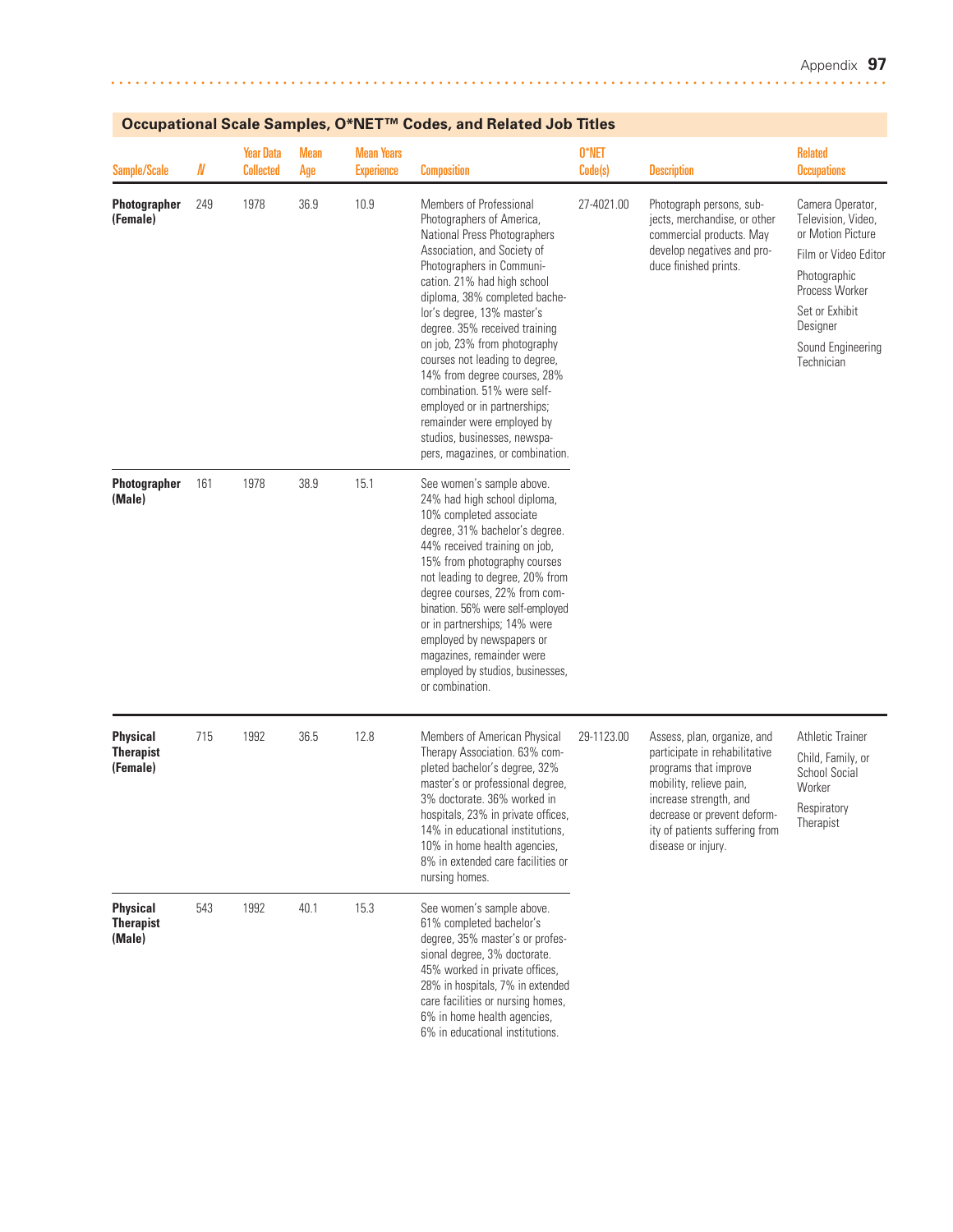| <b>Sample/Scale</b>          | N   | <b>Year Data</b><br><b>Collected</b> | <b>Mean</b><br>Age | <b>Mean Years</b><br><b>Experience</b> | <b>Composition</b>                                                                                                                                                                                                                                                                                                                                                                                                                                                                                                                                                                                                                                                                                                                                                                                                                 | 0*NET<br>Code(s) | <b>Description</b>                                                                                              | <b>Related</b><br><b>Occupations</b>                                                    |
|------------------------------|-----|--------------------------------------|--------------------|----------------------------------------|------------------------------------------------------------------------------------------------------------------------------------------------------------------------------------------------------------------------------------------------------------------------------------------------------------------------------------------------------------------------------------------------------------------------------------------------------------------------------------------------------------------------------------------------------------------------------------------------------------------------------------------------------------------------------------------------------------------------------------------------------------------------------------------------------------------------------------|------------------|-----------------------------------------------------------------------------------------------------------------|-----------------------------------------------------------------------------------------|
| <b>Physician</b><br>(Female) | 211 | 1982                                 | 38.8               | 9.4                                    | National sample from mail list<br>company, and members of<br>American College of Physicians.<br>26% practiced medicine in small<br>private clinics (less than 5 physi-<br>cians), 14% in public hospitals,<br>11% in private hospitals, 8% in<br>HMO clinics, 6% for govern-<br>ment, 3% in large private clinics<br>(more than 5 physicians), 19%<br>other, 10% combination.<br>Specialties included general/<br>family practitioner, internist,<br>pediatrician, anesthesiologist,<br>gynecologist/obstetrician, neu-<br>rologist, pathologist, radiologist,<br>dermatologist, allergist, medical<br>researcher, and college profes-<br>sor. Major activities included<br>patient consultation and exami-<br>nation (33%), diagnosis and<br>treatment (13%), research (8%),<br>surgery (2%), other (7%), combi-<br>nation (31%). | 29-1062.00       | Diagnose, treat, and help<br>prevent diseases and<br>injuries that commonly occur<br>in the general population. | Physician Assistant<br>Podiatrist<br><b>Registered Nurse</b><br>Surgeon<br>Veterinarian |
| <b>Physician</b><br>(Male)   | 272 | 1982                                 | 40.9               | 10.8                                   | See women's sample above.<br>33% practiced medicine in small<br>private clinics (less than 5 physi-<br>cians), 13% in private hospitals,<br>12% in large private clinics<br>(more than 5 physicians), 10%<br>in public hospitals, 8% other,<br>12% combination. Specialties<br>included general/family practi-<br>tioner, cardiologist, internist,<br>pediatrician, urologist, patholo-<br>gist, radiologist, otolaryngolo-<br>gist, anesthesiologist, gyne-<br>cologist/obstetrician, derma-<br>tologist, surgeon, medical<br>researcher, and college profes-<br>sor. Major activities included<br>patient consultation and exami-<br>nation (32%), diagnosis and<br>treatment (19%), research (9%),<br>surgery (5%), combination<br>$(26\%)$ .                                                                                   |                  |                                                                                                                 |                                                                                         |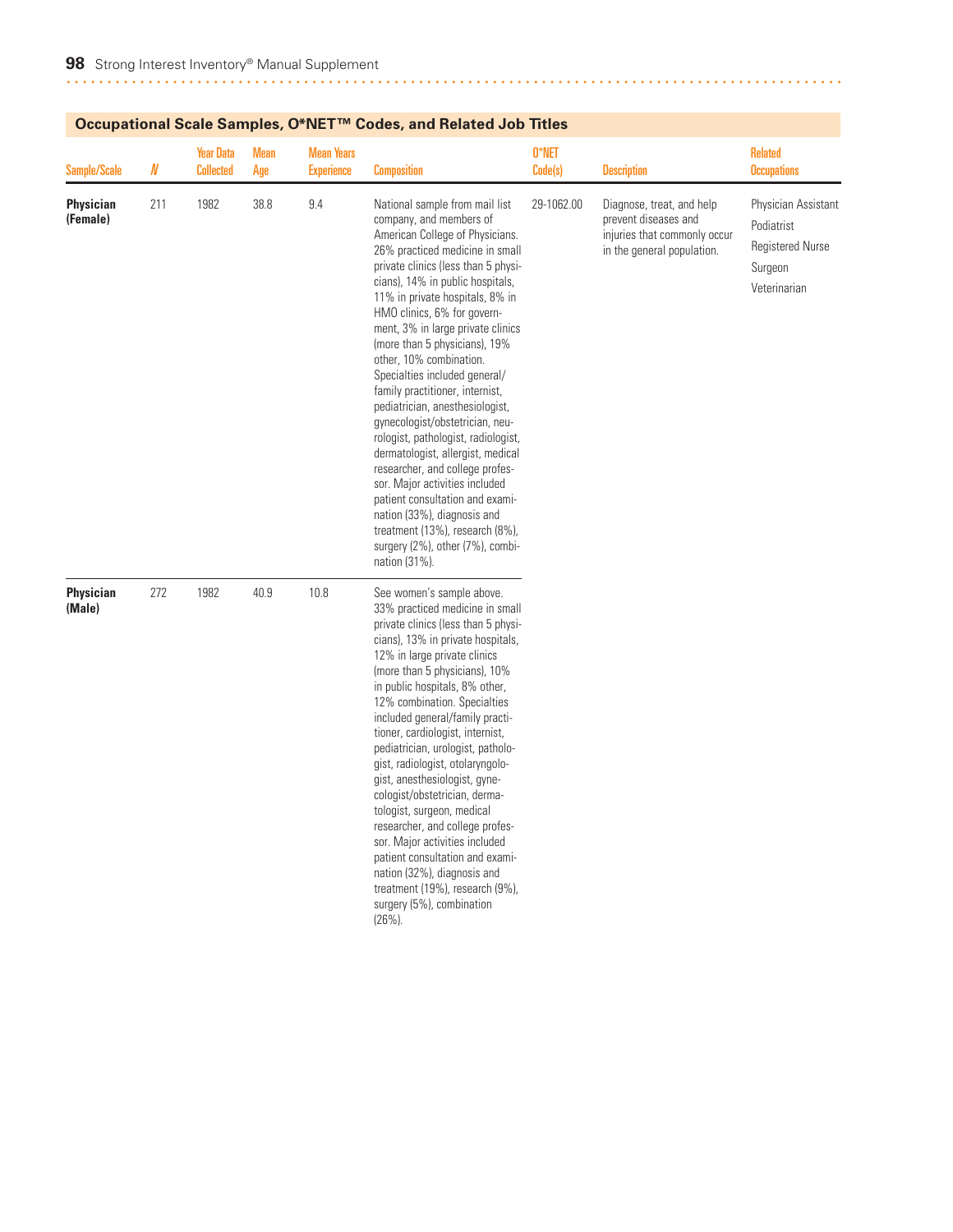| <b>Sample/Scale</b>                            | N   | <b>Year Data</b><br><b>Collected</b> | <b>Mean</b><br>Age | <b>Mean Years</b><br><b>Experience</b> | <b>Composition</b>                                                                                                                                                                                                                                                                   | 0*NET<br>Code(s) | <b>Description</b>                                                                                                                                                                                                                  | <b>Related</b><br><b>Occupations</b>                                                                                                                         |
|------------------------------------------------|-----|--------------------------------------|--------------------|----------------------------------------|--------------------------------------------------------------------------------------------------------------------------------------------------------------------------------------------------------------------------------------------------------------------------------------|------------------|-------------------------------------------------------------------------------------------------------------------------------------------------------------------------------------------------------------------------------------|--------------------------------------------------------------------------------------------------------------------------------------------------------------|
| <b>Physicist</b><br>(Female)                   | 348 | 1992                                 | 43.3               | 15.8                                   | Members of American Physical<br>Society. All had doctorate. 53%<br>were employed by 4-year col-<br>leges and universities, 16% by<br>national laboratories, 13% by<br>private industry, 13% by 2-year<br>colleges, 7% by government<br>agencies.                                     | 19-2012.00       | Conduct research into the<br>phases of physical phenom-<br>ena, develop theories and<br>laws on the basis of obser-<br>vation and experiments, and<br>devise methods to apply<br>laws and theories to industry<br>and other fields. | Astronomer<br>Atmospheric or<br>Space Scientist<br>Geophysical Data<br>Technician<br>Geoscientist.<br>except Hydrologist<br>or Geographer                    |
| <b>Physicist</b><br>(Male)                     | 483 | 1992                                 | 47.1               | 19.7                                   | See women's sample above.<br>All had doctorate. 42% were<br>employed by 4-year colleges and<br>universities, 22% by private<br>industry, 18% by national labo-<br>ratories, 13% by 2-year colleges,<br>7% by government agencies, 5%<br>were self-employed.                          |                  |                                                                                                                                                                                                                                     | Hydrologist<br>Mining or<br>Geological<br>Engineer, including<br><b>Mining Safety</b><br>Engineer<br>Petroleum Engineer<br>Physics Teacher,<br>Postsecondary |
| <b>Production</b><br><b>Worker</b><br>(Female) | 147 | 2003                                 | 40.1               | 14.7                                   | Sample collected from CPP data-<br>base. 7% had some high school,<br>36% high school diploma, 5%<br>trade/technical training in addi-<br>tion, 20% some college, 9%<br>completed associate degree,<br>17% bachelor's degree, 4%<br>master's or professional degree,<br>1% doctorate. | 51-9199.00       | Perform various duties in a<br>production or packaging<br>area, such as operating<br>machinery, assembling,<br>packaging products for dis-<br>tribution, or inspecting prod-<br>ucts for quality.                                   | Assembler<br>Fabricator<br><b>Factory Worker</b><br>Machine Operator<br><b>Precision Worker</b><br>Production Helper<br>Production                           |
| <b>Production</b><br>Worker<br>(Male)          | 190 | 2003                                 | 41.1               | 13.8                                   | See women's sample above. 2%<br>had some high school, 19% high<br>school diploma, 11% trade/tech-<br>nical training in addition, 24%<br>some college, 15% completed<br>associate degree, 22% bache-<br>lor's degree, 6% master's or pro-<br>fessional degree, 1% doctorate.          |                  |                                                                                                                                                                                                                                     | Inspector<br><b>Quality Control</b><br>Worker<br>Warehouse Worker                                                                                            |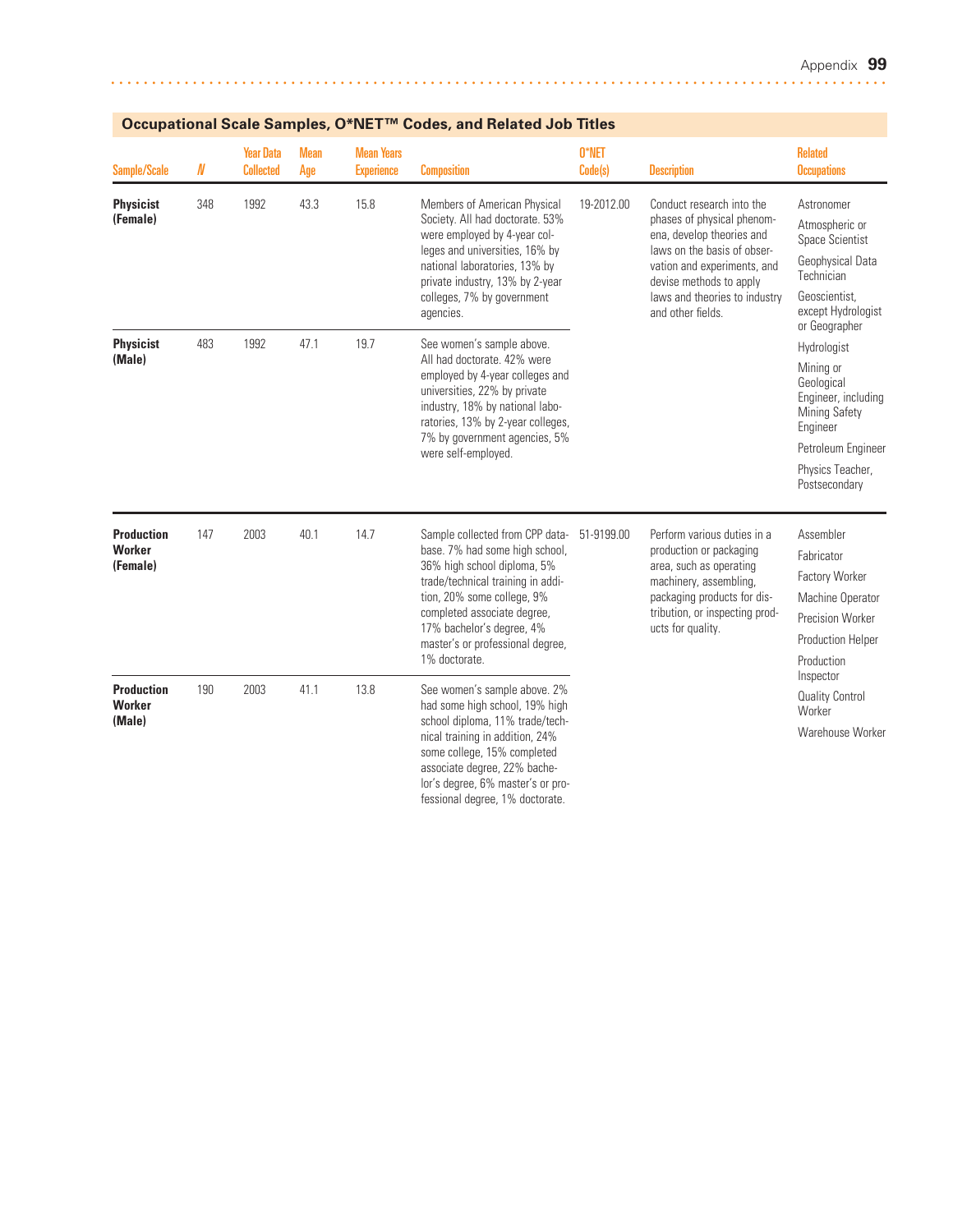|                                                   | Occupational Scale Samples, O*NET™ Codes, and Related Job Titles |                                      |                    |                                        |                                                                                                                                                                                                                                                                      |                                                                                                                      |                                                                                                                                                                                                                                                                                                                                     |                                                                                                                           |  |  |  |  |
|---------------------------------------------------|------------------------------------------------------------------|--------------------------------------|--------------------|----------------------------------------|----------------------------------------------------------------------------------------------------------------------------------------------------------------------------------------------------------------------------------------------------------------------|----------------------------------------------------------------------------------------------------------------------|-------------------------------------------------------------------------------------------------------------------------------------------------------------------------------------------------------------------------------------------------------------------------------------------------------------------------------------|---------------------------------------------------------------------------------------------------------------------------|--|--|--|--|
| Sample/Scale                                      | N                                                                | <b>Year Data</b><br><b>Collected</b> | <b>Mean</b><br>Age | <b>Mean Years</b><br><b>Experience</b> | <b>Composition</b>                                                                                                                                                                                                                                                   | 0*NET<br>Code(s)                                                                                                     | <b>Description</b>                                                                                                                                                                                                                                                                                                                  | <b>Related</b><br><b>Occupations</b>                                                                                      |  |  |  |  |
| Psychologist<br>(Female)                          | 179                                                              | 2009                                 | 44.5               | 15.3                                   | Sample collected from the<br>American Counseling Associa-<br>tion, the American Psychological<br>Association, and CPP commer-<br>cial and research databases. 2%<br>completed bachelor's degree,<br>22% master's degree, 1% pro-<br>fessional degree, 73% doctorate. | Scale built<br>from a combi-<br>nation of the<br>following<br>O*NET codes:<br>19-3031.02<br>19-3031.03<br>19-3032.00 | Diagnose and treat mental<br>disorders, learning disa-<br>bilities, and cognitive, be-<br>havioral, and emotional<br>problems using individual,<br>child, family, and group ther-<br>apies. May design and<br>implement behavior modifi-                                                                                            | Developmental<br>Psychologist<br>Educational<br>Psychologist<br>Experimental<br>Psychologist<br>Forensic<br>Psychologist  |  |  |  |  |
| Psychologist<br>(Male)                            | 135                                                              | 2009                                 | 50.4               | 21.3                                   | See women's sample above.<br>2% completed bachelor's<br>degree, 11% master's degree,<br>1% professional degree, 85%<br>doctorate.                                                                                                                                    | 19-3039.00                                                                                                           | cation programs.                                                                                                                                                                                                                                                                                                                    | Psychiatrist<br>Research<br>Psychologist<br>School Psychologist<br>Social Psychologist<br>Sports Psychologist             |  |  |  |  |
| <b>Public</b><br><b>Administrator</b><br>(Female) | 201                                                              | 1979                                 | 37.7               | 9.0                                    | Members of American Society<br>for Public Administration. 22%<br>completed bachelor's degree,<br>65% master's degree. 69%<br>were employed by government<br>agencies, 11% by educational<br>institutions.                                                            | No specific<br>$0*$ NET<br>code<br>See 11-<br>1011.00<br>(Chief                                                      | Determine and formulate<br>policies and provide overall<br>direction of federal, state,<br>local, or international gov-<br>ernment activities, as well<br>as educational institutions.<br>Plan, direct, and coordinate<br>operational activities at the<br>highest level of management<br>with the help of subordinate<br>managers. | City Manager<br>Community<br>Organization<br>Director<br><b>Correctional Agency</b><br>Director                           |  |  |  |  |
| <b>Public</b><br><b>Administrator</b><br>(Male)   | 216                                                              | 1979                                 | 38.0               | 11.7                                   | See women's sample above.<br>17% completed bachelor's<br>degree, 73% master's degree.<br>82% were employed by govern-<br>ment agencies, 5% by educa-<br>tional institutions.                                                                                         | Executive).                                                                                                          |                                                                                                                                                                                                                                                                                                                                     | County<br>Administrator<br>Economic<br>Development<br>Director<br>Employment<br>Service Director<br>Management<br>Analyst |  |  |  |  |

Public Health Administrator Public Works Commissioner Zoning Director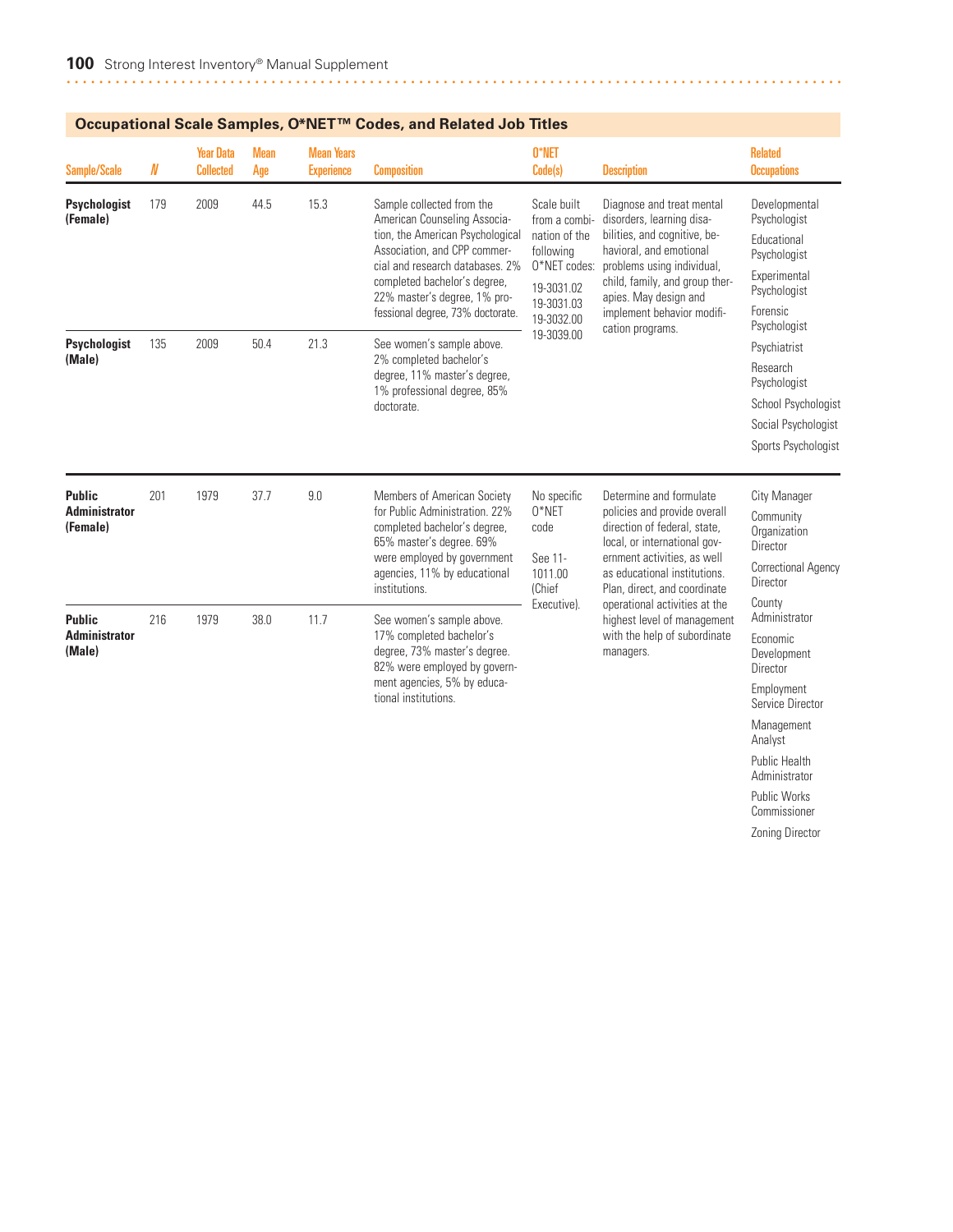| Sample/Scale                                                     | N   | <b>Year Data</b><br><b>Collected</b> | <b>Mean</b><br>Age | <b>Mean Years</b><br><b>Experience</b> | <b>Composition</b>                                                                                                                                                                                                                                                                                                                                                                                                                                                                                                                                                                                        | 0*NET<br>Code(s) | <b>Description</b>                                                                                                                                                                                                                                                                                    | <b>Related</b><br><b>Occupations</b>                                                                                                                                                                                                              |
|------------------------------------------------------------------|-----|--------------------------------------|--------------------|----------------------------------------|-----------------------------------------------------------------------------------------------------------------------------------------------------------------------------------------------------------------------------------------------------------------------------------------------------------------------------------------------------------------------------------------------------------------------------------------------------------------------------------------------------------------------------------------------------------------------------------------------------------|------------------|-------------------------------------------------------------------------------------------------------------------------------------------------------------------------------------------------------------------------------------------------------------------------------------------------------|---------------------------------------------------------------------------------------------------------------------------------------------------------------------------------------------------------------------------------------------------|
| <b>Public</b><br><b>Relations</b><br><b>Director</b><br>(Female) | 403 | 1992                                 | 38.8               | 12.4                                   | Members of Public Relations<br>Society of America. 5% had<br>some college or associate<br>degree, 66% completed bache-<br>lor's degree, 28% master's<br>degree, 1% doctorate. 23%<br>were employed in business/<br>industry, 13% in public relations<br>or consulting firms, 13% were<br>self-employed, 12% were<br>employed in educational institu-<br>tions, 7% in health/medical<br>institutions, 7% in government<br>agencies, 16% in other nonprofit<br>organizations. Major activities<br>included writing/editing, admin-<br>istration/supervision, internal<br>consultation, and media relations. | 11-2031.00       | Plan and direct public rela-<br>tions programs designed to<br>create and maintain a fa-<br>vorable public image for<br>employer or client; or, if<br>engaged in fundraising, plan<br>and direct activities to solicit<br>and maintain funds for spe-<br>cial projects and nonprofit<br>organizations. | Campaign Manager<br>Communications<br>Specialist<br>Community<br><b>Relations Director</b><br>Fundraising<br>Director<br>Information<br>Services Director<br>Lobbyist<br>Marketing<br>Manager<br><b>Media Relations</b><br>Consultant<br>Promoter |
| <b>Public</b><br><b>Relations</b><br><b>Director</b><br>(Male)   | 291 | 1992                                 | 47.0               | 20.6                                   | See women's sample above. 4%<br>had some college or associate<br>degree, 55% completed bache-<br>lor's degree, 35% master's<br>degree, 2% professional degree,<br>4% doctorate, 27% were<br>employed in business/industry,<br>19% in public relations or con-<br>sulting firms, 14% were self-<br>employed, 10% were employed<br>in educational institutions, 9%<br>in government agencies, 16% in<br>other nonprofit organizations.<br>Major activities included writ-<br>ing/editing, administration/<br>supervision, internal consulta-<br>tion, and media relations.                                  |                  |                                                                                                                                                                                                                                                                                                       | <b>Public Affairs</b><br>Manager<br>Sports Information<br>Director                                                                                                                                                                                |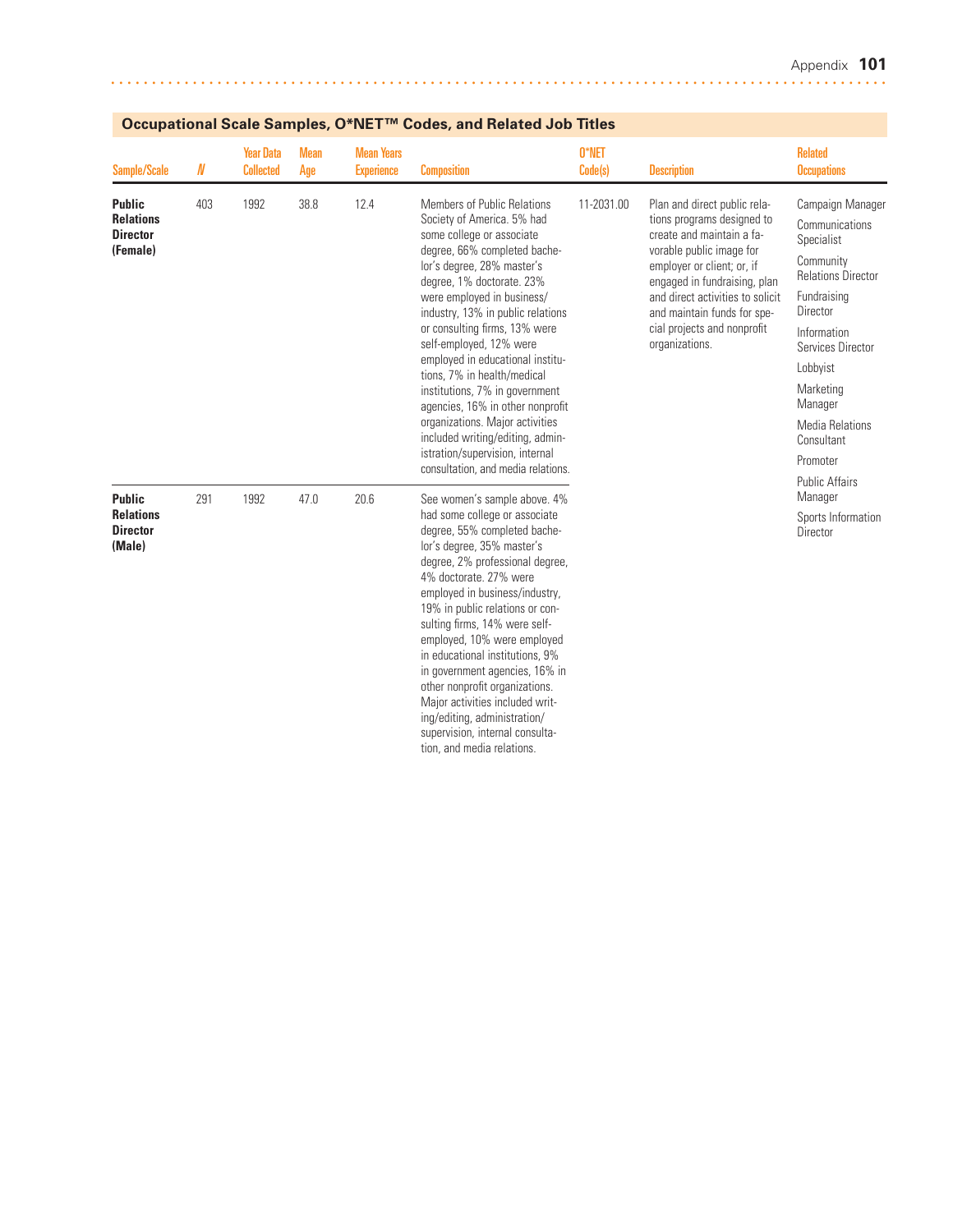|                                             | Occupational Scale Samples, O*NET''" Codes, and Related Job Titles<br>0*NET<br><b>Year Data</b><br><b>Mean Years</b><br><b>Mean</b><br>N<br><b>Collected</b><br><b>Experience</b><br>Code(s)<br>Age<br><b>Composition</b><br><b>Description</b><br>38.3<br>7.8<br>247<br>1983<br>Members of National Institute of 13-1023.00<br>Purchase machinery, equip-<br>Governmental Purchasing, mem-<br>ment, tools, parts, supplies,<br>bers of National Association,<br>or services necessary for the<br>and write-in responses to arti-<br>operation of an establish-<br>cles in purchasing publications.<br>ment. Purchase raw or semi-<br>15% had high school diploma,<br>finished materials for<br>50% some college, 7% com-<br>manufacturing.<br>pleted associate degree, 21%<br>bachelor's degree, 2% master's<br>degree. 33% saw themselves as<br>senior buyer, 31% as chief pur-<br>chasing officer, 7% as assistant<br>purchasing officer, 7% as super-<br>visory buyer, 7% as junior buyer.<br>Sample consisted of purchasers<br>and buyers for industrial, com-<br>mercial, and utility firms; educa-<br>tional institutions; and govern-<br>ment agencies.<br>1979<br>41.2<br>11.2<br>224<br>See women's sample above.<br>27% had some college educa-<br>tion, 44% completed bachelor's<br>degree, 18% master's degree.<br>37.7<br>5.4<br>201<br>1983<br>Direct and coordinate activi-<br>National sample from Hugo<br>No specific<br>$0*$ NET<br>Dunhill Mailing Lists file on<br>ties concerned with research<br>women R&D managers, and<br>and development of new<br>code<br>from nine U.S. Navy laborato-<br>concepts and ideas for prod-<br>ries. 45% completed bachelor's<br>See 11-<br>ucts or services. Plan and<br>9121.00<br>degree, 30% master's degree,<br>formulate aspects of<br>25% doctorate. Educational<br>(Natural<br>research and development |      |      |      |                                                                                                                                                                                                                                                                                                                                                                                                                                                                                  |                      |                                                                                                                                                                                |                                                                                                                                                                                                                   |
|---------------------------------------------|------------------------------------------------------------------------------------------------------------------------------------------------------------------------------------------------------------------------------------------------------------------------------------------------------------------------------------------------------------------------------------------------------------------------------------------------------------------------------------------------------------------------------------------------------------------------------------------------------------------------------------------------------------------------------------------------------------------------------------------------------------------------------------------------------------------------------------------------------------------------------------------------------------------------------------------------------------------------------------------------------------------------------------------------------------------------------------------------------------------------------------------------------------------------------------------------------------------------------------------------------------------------------------------------------------------------------------------------------------------------------------------------------------------------------------------------------------------------------------------------------------------------------------------------------------------------------------------------------------------------------------------------------------------------------------------------------------------------------------------------------------------------------------------------------------------------------------------------------------------------|------|------|------|----------------------------------------------------------------------------------------------------------------------------------------------------------------------------------------------------------------------------------------------------------------------------------------------------------------------------------------------------------------------------------------------------------------------------------------------------------------------------------|----------------------|--------------------------------------------------------------------------------------------------------------------------------------------------------------------------------|-------------------------------------------------------------------------------------------------------------------------------------------------------------------------------------------------------------------|
| <b>Sample/Scale</b>                         |                                                                                                                                                                                                                                                                                                                                                                                                                                                                                                                                                                                                                                                                                                                                                                                                                                                                                                                                                                                                                                                                                                                                                                                                                                                                                                                                                                                                                                                                                                                                                                                                                                                                                                                                                                                                                                                                        |      |      |      |                                                                                                                                                                                                                                                                                                                                                                                                                                                                                  |                      |                                                                                                                                                                                | <b>Related</b><br><b>Occupations</b>                                                                                                                                                                              |
| <b>Purchasing</b><br>Agent<br>(Female)      |                                                                                                                                                                                                                                                                                                                                                                                                                                                                                                                                                                                                                                                                                                                                                                                                                                                                                                                                                                                                                                                                                                                                                                                                                                                                                                                                                                                                                                                                                                                                                                                                                                                                                                                                                                                                                                                                        |      |      |      |                                                                                                                                                                                                                                                                                                                                                                                                                                                                                  |                      |                                                                                                                                                                                | Cost Estimator<br><b>Credit Analyst</b><br><b>Customer Service</b><br>Representative<br>Insurance Adjuster,<br>Examiner, or<br>Investigator<br>Insurance<br>Appraiser, Auto<br>Damage<br><b>Procurement Clerk</b> |
| <b>Purchasing</b><br><b>Agent</b><br>(Male) |                                                                                                                                                                                                                                                                                                                                                                                                                                                                                                                                                                                                                                                                                                                                                                                                                                                                                                                                                                                                                                                                                                                                                                                                                                                                                                                                                                                                                                                                                                                                                                                                                                                                                                                                                                                                                                                                        |      |      |      |                                                                                                                                                                                                                                                                                                                                                                                                                                                                                  |                      |                                                                                                                                                                                |                                                                                                                                                                                                                   |
| <b>R&amp;D Manager</b><br>(Female)          |                                                                                                                                                                                                                                                                                                                                                                                                                                                                                                                                                                                                                                                                                                                                                                                                                                                                                                                                                                                                                                                                                                                                                                                                                                                                                                                                                                                                                                                                                                                                                                                                                                                                                                                                                                                                                                                                        |      |      |      | background by general area was<br>45% life sciences, 34% physical<br>sciences, 11% mathematics and<br>computer sciences, 10% engi-<br>neering. Management level<br>included lower (34%), middle<br>(43%), upper (18%), vice presi-<br>dent (5%). Collected by R. Hill,<br>University of Michigan.                                                                                                                                                                                | Science<br>Manager). | proposals. Review and ana-<br>lyze proposals to determine<br>whether benefits justify<br>expenditures. Develop and<br>implement process for moni-<br>toring approved projects. | Market Research<br>Director<br>Product<br>Development<br>Manager<br>Product Research<br>Director<br>Research and<br>Development<br>Enginee                                                                        |
| <b>R&amp;D Manager</b> 215<br>(Male)        |                                                                                                                                                                                                                                                                                                                                                                                                                                                                                                                                                                                                                                                                                                                                                                                                                                                                                                                                                                                                                                                                                                                                                                                                                                                                                                                                                                                                                                                                                                                                                                                                                                                                                                                                                                                                                                                                        | 1983 | 44.8 | 10.9 | From R&D departments of a<br>broad range of scientific and<br>engineering-based firms. 38%<br>completed bachelor's degree,<br>31% master's degree, 31% doc-<br>torate. Educational background<br>by general area was 57% engi-<br>neering, 27% physical sciences,<br>10% life sciences, 6% mathe-<br>matics and computer sciences.<br>Management included lower<br>(11%), middle (45%), upper<br>(39%), vice president (5%).<br>Collected by R. Hill, University<br>of Michigan. |                      |                                                                                                                                                                                |                                                                                                                                                                                                                   |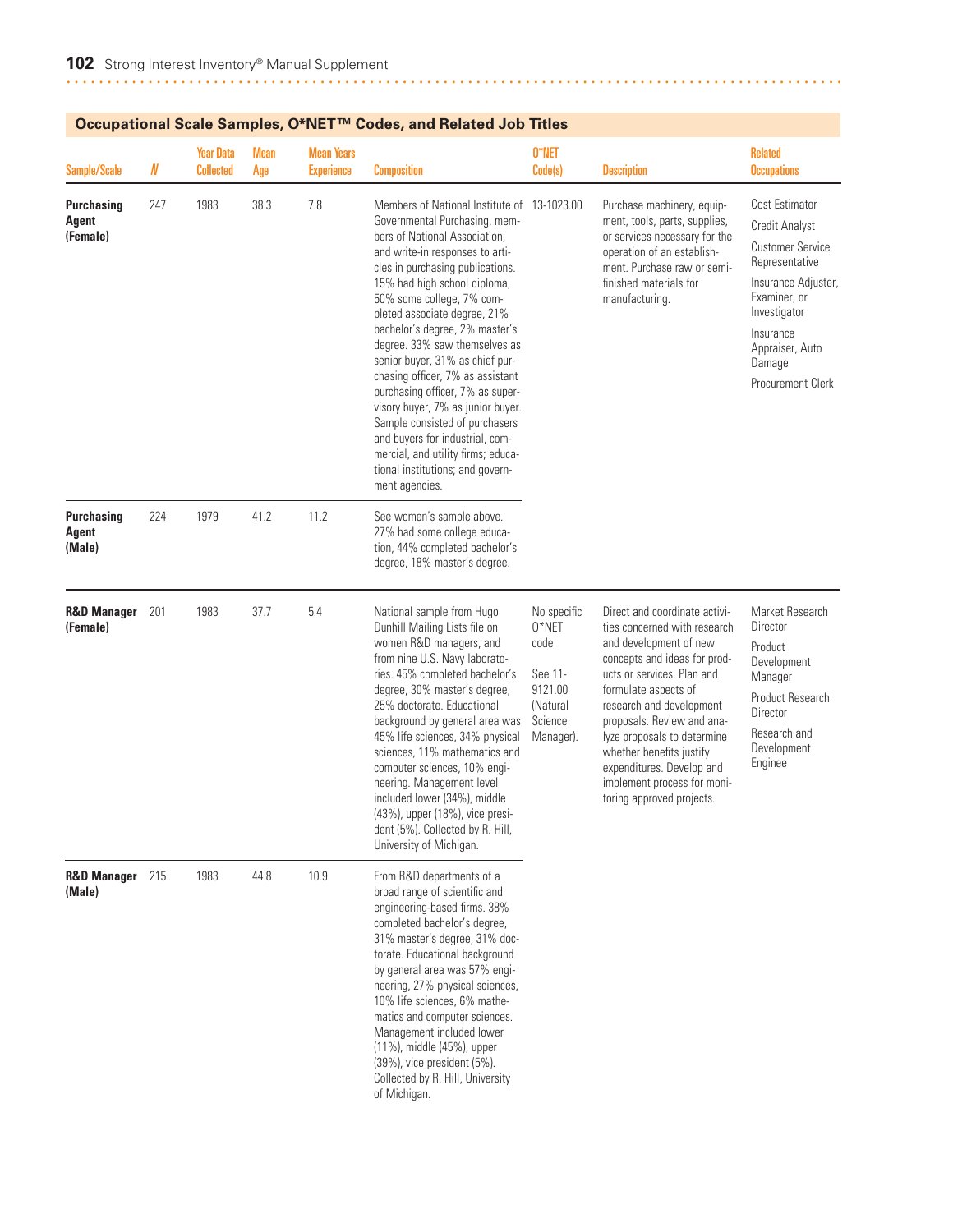| Sample/Scale                                  | $\pmb N$ | <b>Year Data</b><br><b>Collected</b> | <b>Mean</b><br>Age | <b>Mean Years</b><br><b>Experience</b> | <b>Composition</b>                                                                                                                                                                                                                                                                                                                                                                                                                                                                                                                                           | 0*NET<br>Code(s) | <b>Description</b>                                                                                                                                                                                                                                                        | <b>Related</b><br><b>Occupations</b>                                                                                                                                                                                                       |
|-----------------------------------------------|----------|--------------------------------------|--------------------|----------------------------------------|--------------------------------------------------------------------------------------------------------------------------------------------------------------------------------------------------------------------------------------------------------------------------------------------------------------------------------------------------------------------------------------------------------------------------------------------------------------------------------------------------------------------------------------------------------------|------------------|---------------------------------------------------------------------------------------------------------------------------------------------------------------------------------------------------------------------------------------------------------------------------|--------------------------------------------------------------------------------------------------------------------------------------------------------------------------------------------------------------------------------------------|
| Radiologic<br><b>Technologist</b><br>(Female) | 543      | 1993                                 | 38.2               | 15.0                                   | From American Registry of<br>Radiologic Technologists. All<br>were registered technologists.<br>32% attended trade/technical<br>school in addition to high school,<br>48% had some college or asso-<br>ciate degree, 14% completed<br>bachelor's degree, 1% master's<br>degree. 77% were employed in<br>hospitals or clinics, 20% in pri-<br>vate offices. Specialties included<br>radiography (46%), mammogra-<br>phy (13%), magnetic resonance<br>(10%), computed tomography<br>(8%), nuclear medicine (7%).                                               | 29-2034.00       | Take X-rays and CAT scans<br>or administer nonradioactive<br>materials into patient's<br>bloodstream for diagnostic<br>purposes. Includes technolo-<br>gists who specialize in other<br>modalities such as computed<br>tomography, ultrasound, and<br>magnetic resonance. | Cardiovascular<br>Technologist or<br>Technician<br><b>Dental Assistant</b><br>Dental Hygienist<br>Nuclear Medicine<br>Technologist<br>Prosthodontist<br><b>Radiation Therapist</b><br>Radiologic<br>Technician<br>Respiratory<br>Therapist |
| Radiologic<br><b>Technologist</b><br>(Male)   | 430      | 1993                                 | 39.1               | 14.6                                   | See women's sample above. All<br>were registered technologists.<br>14% attended trade/technical<br>school in addition to high school,<br>56% had some college or asso-<br>ciate degree, 20% completed<br>bachelor's degree, 5% master's<br>degree, 1% professional degree.<br>82% were employed in hospitals<br>or clinics, 9% in private offices.<br>Specialty areas included radiog-<br>raphy (40%), administration<br>(12%), computed tomography<br>(11%), magnetic resonance<br>(11%), cardiovascular interven-<br>tion (10%), radiation therapy<br>(7%) |                  |                                                                                                                                                                                                                                                                           |                                                                                                                                                                                                                                            |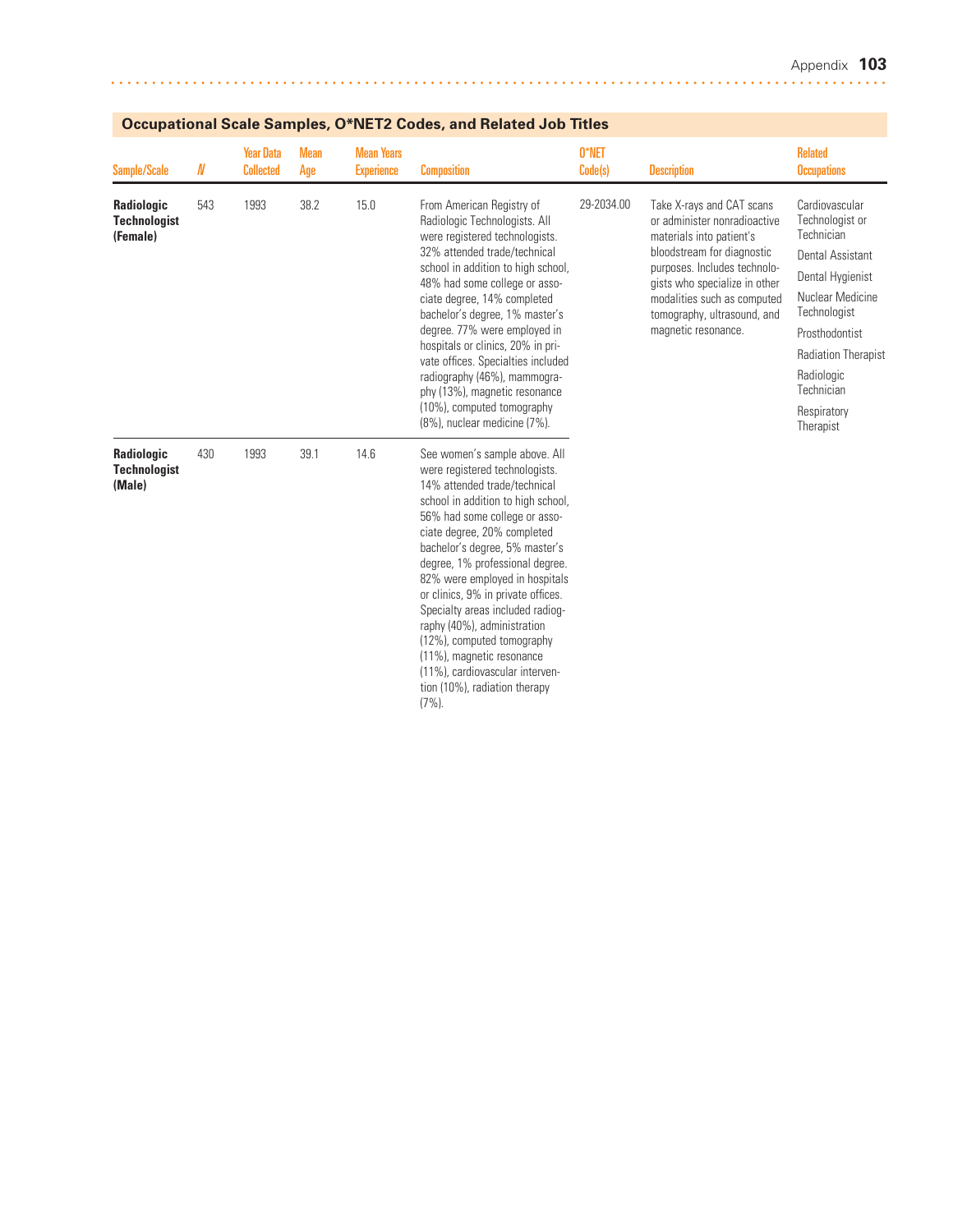| <b>Sample/Scale</b>                               | N   | <b>Year Data</b><br><b>Collected</b> | <b>Mean</b><br>Age | <b>Mean Years</b><br><b>Experience</b> | <b>Composition</b>                                                                                                                                                                                                                                                                                                                                                                                                                                                                                                                                                                                                           | 0*NET<br>Code(s) | <b>Description</b>                                                                                                                                                                                                                                                                                                                             | <b>Related</b><br><b>Occupations</b>                                                                       |
|---------------------------------------------------|-----|--------------------------------------|--------------------|----------------------------------------|------------------------------------------------------------------------------------------------------------------------------------------------------------------------------------------------------------------------------------------------------------------------------------------------------------------------------------------------------------------------------------------------------------------------------------------------------------------------------------------------------------------------------------------------------------------------------------------------------------------------------|------------------|------------------------------------------------------------------------------------------------------------------------------------------------------------------------------------------------------------------------------------------------------------------------------------------------------------------------------------------------|------------------------------------------------------------------------------------------------------------|
| <b>Realtor</b><br>(Female)                        | 99  | 2009                                 | 43.9               | 10.2                                   | Sample collected from CPP com-<br>mercial and research databases.<br>30% completed bachelor's<br>degree, 7% master's degree.                                                                                                                                                                                                                                                                                                                                                                                                                                                                                                 | 41-9022.00       | Rent, buy, or sell property<br>for clients. Perform duties<br>such as study property list-<br>ings, interview prospective<br>clients, accompany clients to                                                                                                                                                                                     | <b>Advertising Sales</b><br>Agent<br>Driver/Sales Worker<br><b>Insurance Sales</b>                         |
| <b>Realtor</b><br>(Male)                          | 208 | 1983                                 | 41.7               | 8.9                                    | National sample, members of<br>National Association of Realtors.<br>25% had high school diploma,<br>11% completed associate<br>degree, 47% bachelor's degree,<br>12% master's degree, 2% doc-<br>torate. 45% were self-employed<br>or in partnerships, 46% were<br>employed by real estate firms.<br>Sales specialty areas included<br>residential (48%), commercial<br>(5%), combination of residential<br>and commercial (40%). Major<br>activities included obtaining list-<br>ings (9%), learning about proper-<br>ties (6%), showing properties<br>(6%), arranging details of trans-<br>action (6%), combination (59%). |                  | property site, discuss con-<br>ditions of sale, and draw<br>up real estate contracts.<br>Includes agents who repre-<br>sent buyer.                                                                                                                                                                                                             | Agent<br>Sales<br>Representative,<br>Wholesale or<br>Manufacturing,<br>Technical or<br>Scientific Products |
| <b>Recreation</b><br><b>Therapist</b><br>(Female) | 102 | 2003                                 | 38.0               | 12.2                                   | Mailing list of members of<br>National Therapeutic Recreation<br>Society, members of American<br>Therapeutic Recreation Associa-<br>tion, and National Council for<br>Therapeutic Recreation Certi-<br>fication. 1% had trade/technical<br>training, 1% some college, 67%<br>completed bachelor's degree,<br>26% master's degree, 1% pro-<br>fessional degree, 4% doctorate.                                                                                                                                                                                                                                                 | 29-1125.00       | Plan, direct, or coordinate<br>medically approved recre-<br>ation programs for patients<br>in hospitals, nursing homes,<br>or other institutions.<br>Activities include sports,<br>trips, dramatics, social activ-<br>ities, and arts and crafts.<br>May assess a patient condi-<br>tion and recommend appro-<br>priate recreational activity. | Child, Family, or<br>School Social<br>Worker<br>Occupational<br>Therapist<br><b>Physical Therapist</b>     |
| <b>Recreation</b><br><b>Therapist</b><br>(Male)   | 106 | 2003                                 | 41.4               | 8.6                                    | See women's sample above. 1%<br>completed associate degree,<br>57% bachelor's degree, 35%<br>master's degree, 1% profes-<br>sional degree, 6% doctorate.                                                                                                                                                                                                                                                                                                                                                                                                                                                                     |                  |                                                                                                                                                                                                                                                                                                                                                |                                                                                                            |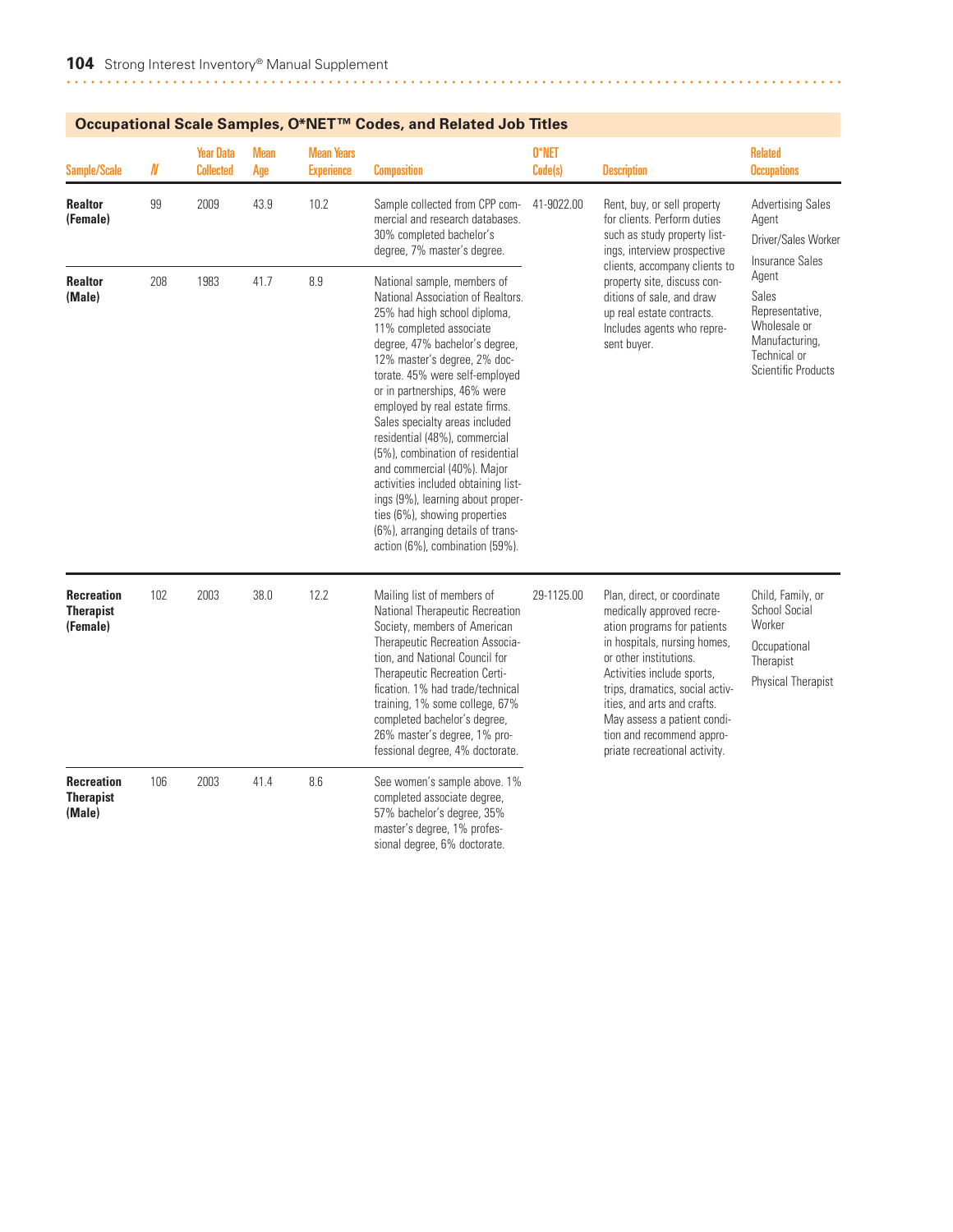| <b>Sample/Scale</b>                                   | N   | <b>Year Data</b><br><b>Collected</b> | <b>Mean</b><br>Age | <b>Mean Years</b><br><b>Experience</b> | <b>Composition</b>                                                                                                                                                                                                                                                                                                                                                                                                 | 0*NET<br>Code(s) | <b>Description</b>                                                                                                                                                                                                                                                                                                                                                                                                                                                                                                                                   | <b>Related</b><br><b>Occupations</b>                                                                                                |
|-------------------------------------------------------|-----|--------------------------------------|--------------------|----------------------------------------|--------------------------------------------------------------------------------------------------------------------------------------------------------------------------------------------------------------------------------------------------------------------------------------------------------------------------------------------------------------------------------------------------------------------|------------------|------------------------------------------------------------------------------------------------------------------------------------------------------------------------------------------------------------------------------------------------------------------------------------------------------------------------------------------------------------------------------------------------------------------------------------------------------------------------------------------------------------------------------------------------------|-------------------------------------------------------------------------------------------------------------------------------------|
| Registered<br><b>Nurse</b><br>(Female)                | 256 | 2009                                 | 45.0               | 17.8                                   | Sample collected from CPP com-<br>mercial and research databases.<br>44% completed bachelor's<br>degree, 16% master's degree,<br>less than 1% professional<br>degree, 1% doctorate.                                                                                                                                                                                                                                | 29-1141.00       | Assess patient health prob-<br>lems and needs, develop and<br>implement nursing care<br>plans, and maintain medical<br>records. Administer nursing<br>care to ill, injured, convales-                                                                                                                                                                                                                                                                                                                                                                | Chiropractor<br><b>Medical Assistant</b><br>Nursing Instructor<br>or Teacher,<br>Postsecondary                                      |
| Registered<br><b>Nurse</b><br>(Male)                  | 704 | 1992                                 | 41.2               | 14.0                                   | See women's sample above. 1%<br>had high school diploma, 22%<br>some college or associate<br>degree, 35% completed bache-<br>lor's degree, 37% master's<br>degree, 2% professional degree,<br>4% doctorate, 73% were<br>employed by hospitals, 6% by<br>schools of nursing, 6% by physi-<br>cian's offices or ambulatory care<br>clinics, 4% by home health<br>agencies, 3% by military, 3%<br>were self-employed. |                  | cent, or disabled patients.<br>May advise patients on<br>health maintenance and dis-<br>ease prevention or provide<br>case management. Licensing<br>or registration required.<br>Includes advance practice<br>nurses such as nurse practi-<br>tioners, clinical nurse spe-<br>cialists, certified nurse<br>midwives, and certified reg-<br>istered nurse anesthetists.<br>Advanced practice nursing is<br>practiced by RNs who have<br>specialized formal, postbasic<br>education and who function<br>in highly autonomous and<br>specialized roles. | Podiatrist<br>Psychiatric Aide<br>Surgeon                                                                                           |
| <b>Rehabilitation</b><br><b>Counselor</b><br>(Female) | 310 | 2003 and<br>2009                     | 43.9               | 12.0                                   | Sample collected from the<br>American Counseling Associa-<br>tion and CPP commercial and<br>research databases. A portion of<br>the sample was also taken from<br>the 2004 Strong revision. 14%<br>completed bachelor's degree,<br>82% master's degree, less than<br>1% professional degree, 3%<br>doctorate.                                                                                                      | 21-1015.00       | Counsel individuals to maxi-<br>mize the independence and<br>employability of persons<br>coping with personal, social,<br>and vocational difficulties<br>that result from birth de-<br>fects, illness, disease, acci-<br>dents, or the stress of daily<br>life. Coordinate activities for<br>residents of care and treat-<br>ment facilities. Assess client<br>needs and design and imple-<br>ment rehabilitation programs<br>that may include personal<br>and vocational counseling,<br>training, and job placement.                                | Employment<br>Counselor<br>Occupational<br>Therapist<br>Psychosocial<br>Rehabilitation<br>Counselor<br>School Counselor<br>Veterans |
| <b>Rehabilitation</b><br><b>Counselor</b><br>(Male)   | 132 | 2003 and<br>2009                     | 47.7               | 12.6                                   | See women's sample above.<br>13% completed bachelor's<br>degree, 79% master's degree,<br>1% professional degree, 5%<br>doctorate.                                                                                                                                                                                                                                                                                  |                  |                                                                                                                                                                                                                                                                                                                                                                                                                                                                                                                                                      | Rehabilitation<br>Counselor<br><b>Vocational Nurse</b><br>Vocational<br>Rehabilitation<br>Counselor                                 |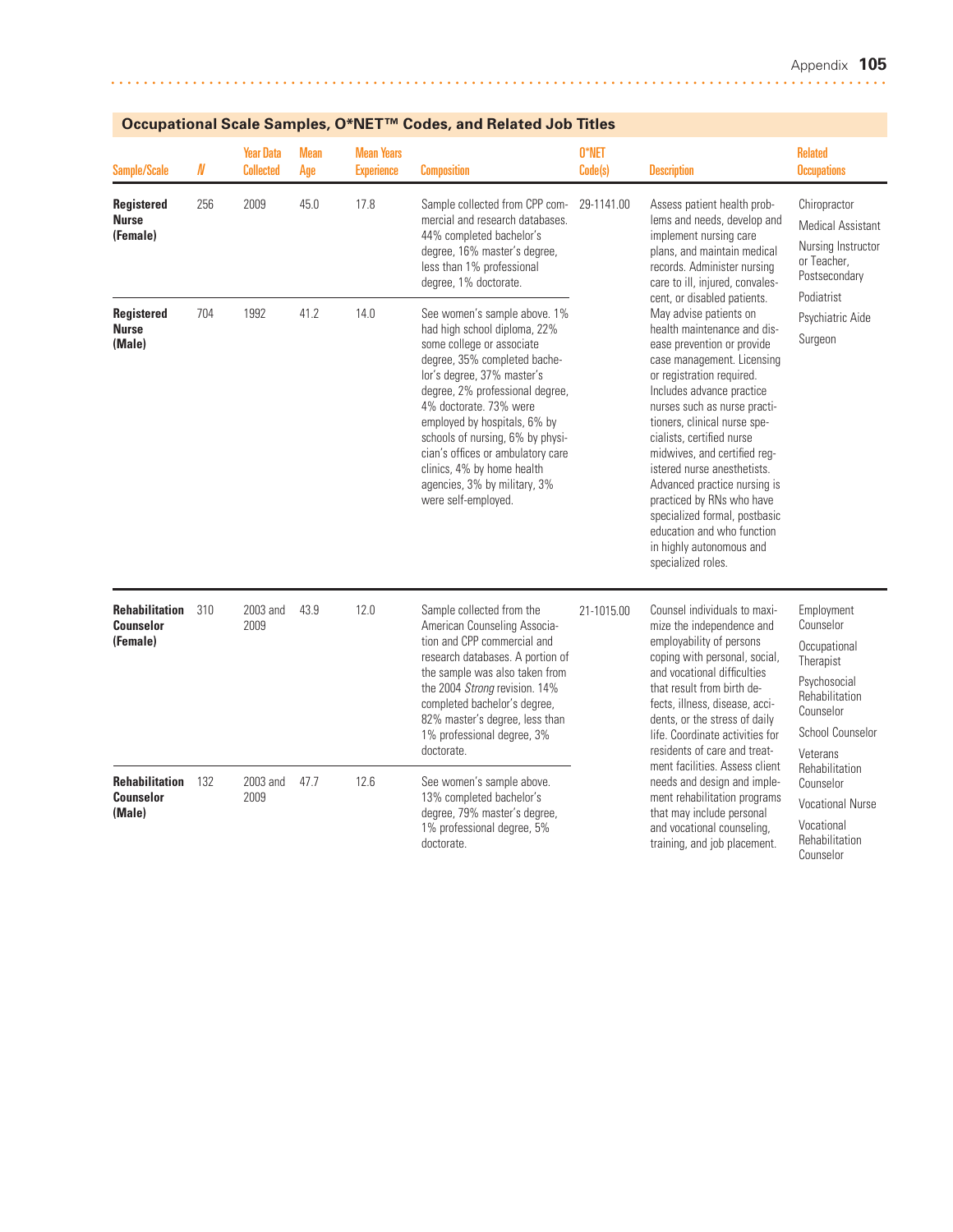| Sample/Scale                                              | N   | <b>Year Data</b><br><b>Collected</b> | <b>Mean</b><br>Age | <b>Mean Years</b><br><b>Experience</b> | <b>Composition</b>                                                                                                                                                                                                                                                                      | 0*NET<br>Code(s)                                                                         | <b>Description</b>                                                                                                                                                                                                                                                                                                                                                                                                                                                                                                                                                                                                                                                                                                                                                                          | <b>Related</b><br><b>Occupations</b>                                                                                                                                                                                                                                                                                                |
|-----------------------------------------------------------|-----|--------------------------------------|--------------------|----------------------------------------|-----------------------------------------------------------------------------------------------------------------------------------------------------------------------------------------------------------------------------------------------------------------------------------------|------------------------------------------------------------------------------------------|---------------------------------------------------------------------------------------------------------------------------------------------------------------------------------------------------------------------------------------------------------------------------------------------------------------------------------------------------------------------------------------------------------------------------------------------------------------------------------------------------------------------------------------------------------------------------------------------------------------------------------------------------------------------------------------------------------------------------------------------------------------------------------------------|-------------------------------------------------------------------------------------------------------------------------------------------------------------------------------------------------------------------------------------------------------------------------------------------------------------------------------------|
| Religious/<br><b>Spiritual</b><br>Leader<br>(Female)      | 95  | 2009                                 | 41.2               | 11.2                                   | Sample collected from CPP com-<br>mercial and research databases.<br>34% completed bachelor's<br>degree, 46% master's degree,<br>5% professional degree, 3%<br>doctorate.                                                                                                               | Scale built<br>from a combi-<br>nation of the<br>following<br>O*NET codes:<br>21-2011.00 | Conduct religious worship<br>and perform other spiritual<br>functions associated with<br>beliefs and practices of reli-<br>gious faith or denomination.<br>Provide spiritual and moral<br>quidance and assistance to<br>members. Direct and coordi-<br>nate activities of a denomi-<br>national group to meet<br>religious needs of students.<br>Plan, direct, or coordinate<br>church school programs<br>designed to promote reli-<br>gious education among<br>church membership. May<br>provide counseling and guid-<br>ance on marital, health, finan-<br>cial, and religious problems.<br>Collect and analyze facts<br>about newsworthy events by<br>interview, investigation, or<br>observation. Report and<br>write stories for newspaper,<br>news magazine, radio, or<br>television. | Child, Family, or<br><b>School Social</b><br>Workers<br>Counseling<br>Psychologists<br>Curators                                                                                                                                                                                                                                     |
| Religious/<br><b>Spiritual</b><br><b>Leader</b><br>(Male) | 152 | 2009                                 | 42.7               | 16.1                                   | See women's sample above.<br>32% completed bachelor's<br>degree, 41% master's degree,<br>9% professional degree, 7%<br>doctorate.                                                                                                                                                       | 21-2021.00<br>21-2099.00                                                                 |                                                                                                                                                                                                                                                                                                                                                                                                                                                                                                                                                                                                                                                                                                                                                                                             | <b>Education Adminis-</b><br>trator, Elementary,<br>or Elementary<br>School Teacher,<br>except Special<br>Education<br><b>Health Educator</b><br>Kindergarten<br>Teacher, except<br>Special Education<br>Occupational<br>Therapist<br>Recreational<br>Therapist<br>Sociologist<br>Vocational<br>Education Teacher,<br>Postsecondary |
| <b>Reporter</b><br>(Female)                               | 207 | 1979                                 | 38.0               | 10.7                                   | From Alphabetized Directory of<br>American Journalists. All those<br>selected indicated "reporter" or<br>"writer" as job title. Also mem-<br>bers of National Federation of<br>Press Women. 15% had high<br>school diploma, 69% completed<br>bachelor's degree, 14% master's<br>degree. | 27-3022.00                                                                               |                                                                                                                                                                                                                                                                                                                                                                                                                                                                                                                                                                                                                                                                                                                                                                                             | <b>Broadcast News</b><br>Analyst<br>Editor<br>Poet, Lyricist, or<br><b>Creative Writer</b><br><b>Public Address</b><br>System or other<br>Announcer                                                                                                                                                                                 |
| <b>Reporter</b><br>(Male)                                 | 208 | 1979                                 | 35.3               | 11.9                                   | See women's sample above. All<br>those selected indicated "reporter"<br>or "writer" as job title. 14% had<br>high school diploma, 72% com-<br>pleted bachelor's degree, 12%<br>master's degree.                                                                                         |                                                                                          |                                                                                                                                                                                                                                                                                                                                                                                                                                                                                                                                                                                                                                                                                                                                                                                             | Radio or Television<br>Announcer<br><b>Technical Writer</b>                                                                                                                                                                                                                                                                         |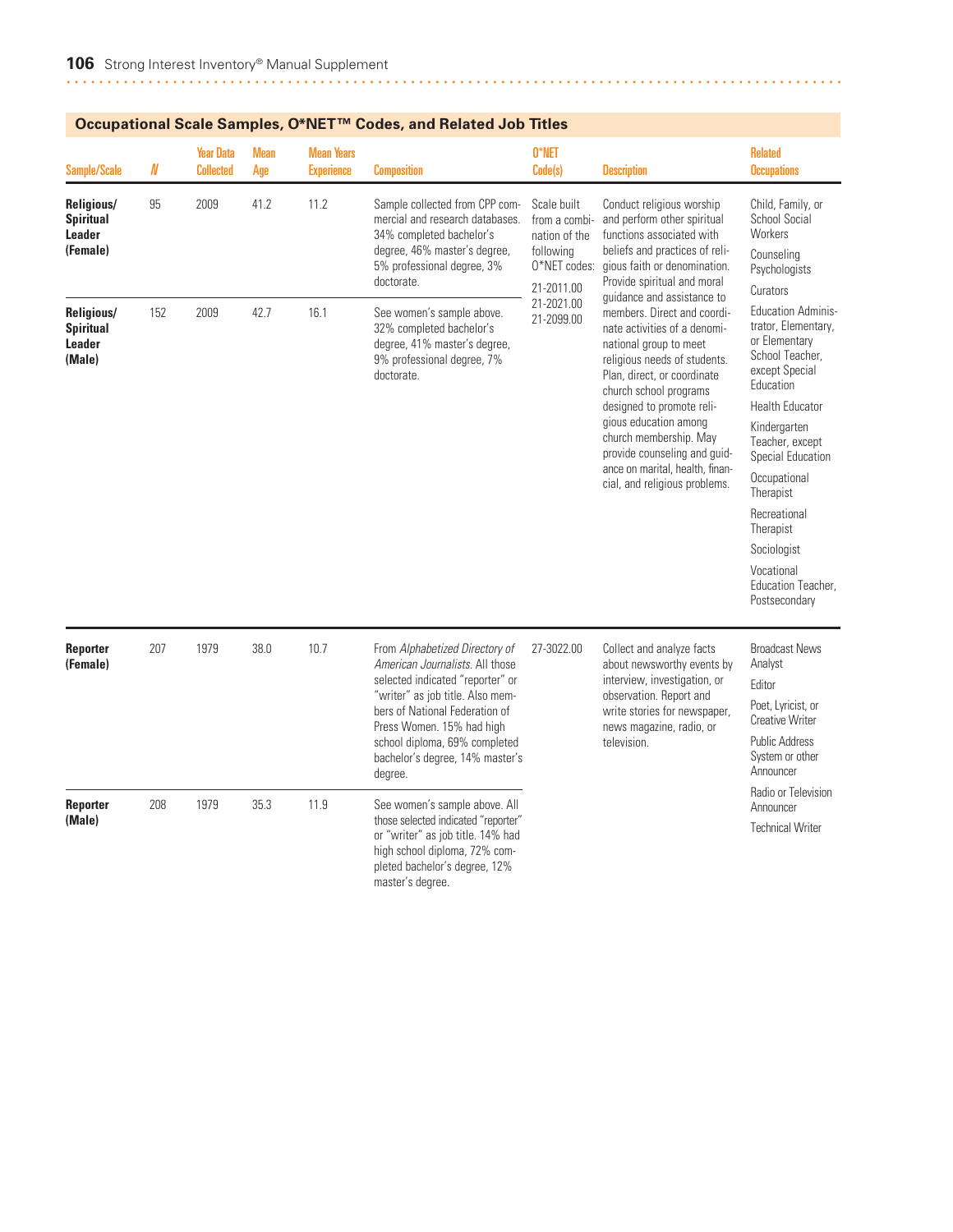| <b>Sample/Scale</b>                                | $\pmb N$ | <b>Year Data</b><br><b>Collected</b> | <b>Mean</b><br>Age | <b>Mean Years</b><br><b>Experience</b> | <b>Composition</b>                                                                                                                                                                                                                                                                                                                                                                                                                                                                                                                                                                                                                                                                                                                                   | 0*NET<br>Code(s) | <b>Description</b>                                                                                                                                                                                                                                                                                                                                                  | <b>Related</b><br><b>Occupations</b>                                                                                            |
|----------------------------------------------------|----------|--------------------------------------|--------------------|----------------------------------------|------------------------------------------------------------------------------------------------------------------------------------------------------------------------------------------------------------------------------------------------------------------------------------------------------------------------------------------------------------------------------------------------------------------------------------------------------------------------------------------------------------------------------------------------------------------------------------------------------------------------------------------------------------------------------------------------------------------------------------------------------|------------------|---------------------------------------------------------------------------------------------------------------------------------------------------------------------------------------------------------------------------------------------------------------------------------------------------------------------------------------------------------------------|---------------------------------------------------------------------------------------------------------------------------------|
| <b>Respiratory</b><br><b>Therapist</b><br>(Female) | 216      | 1983                                 | 33.0               | 7.1                                    | Members of American Associa-<br>tion for Respiratory Therapy.<br>All were staff therapists. 4%<br>had certificate from vocational<br>school, 7% some college, 56%<br>completed associate degree,<br>33% bachelor's degree. 94%<br>were employed by hospitals:<br>53% in intensive care, 16% in<br>respiratory therapy unit, 22%<br>other. Major activities included<br>implementation of treatment<br>programs (51%), emergency care<br>$(11\%)$ , giving instruction $(5\%)$ ,<br>pulmonary lab work (4%), com-<br>bination (23%). 88% were regis-<br>tered or certified therapists.<br>34% specialized in area of pul-<br>monary care, including newborn<br>intensive care, pulmonary reha-<br>bilitation, critical care, and geri-<br>atric care. | 29-1126.00       | Assess, treat, and care for<br>patients with breathing dis-<br>orders. Assume primary<br>responsibility for all respira-<br>tory care modalities, includ-<br>ing the supervision of<br>respiratory therapy techni-<br>cians. Initiate and conduct<br>therapeutic procedures,<br>maintain patient records,<br>and select, assemble, check,<br>and operate equipment. | Dental Hygienist<br>Optometrist<br>Orthodontist<br><b>Physical Therapist</b><br>Physician Assistant<br>Surgical<br>Technologist |
| <b>Respiratory</b><br><b>Therapist</b><br>(Male)   | 206      | 1983                                 | 31.8               | 7.4                                    | See women's sample above. 3%<br>had certificate from vocational<br>school, 9% some college, 49%<br>completed associate degree,<br>34% bachelor's degree 86%<br>were employed by hospitals:<br>54% in intensive care, 15% in<br>respiratory therapy unit, 18%<br>other. Major activities included<br>implementation of treatment<br>programs (43%), administrative<br>duties (9%), emergency care<br>(7%), pulmonary lab work (6%),<br>giving instruction (4%), combina-<br>tion (28%). 92% were registered<br>or certified therapists. 42% spe-<br>cialized in area of pulmonary<br>care, including newborn inten-<br>sive care, pulmonary rehabilita-<br>tion, critical care, and geriatric<br>care.                                                |                  |                                                                                                                                                                                                                                                                                                                                                                     |                                                                                                                                 |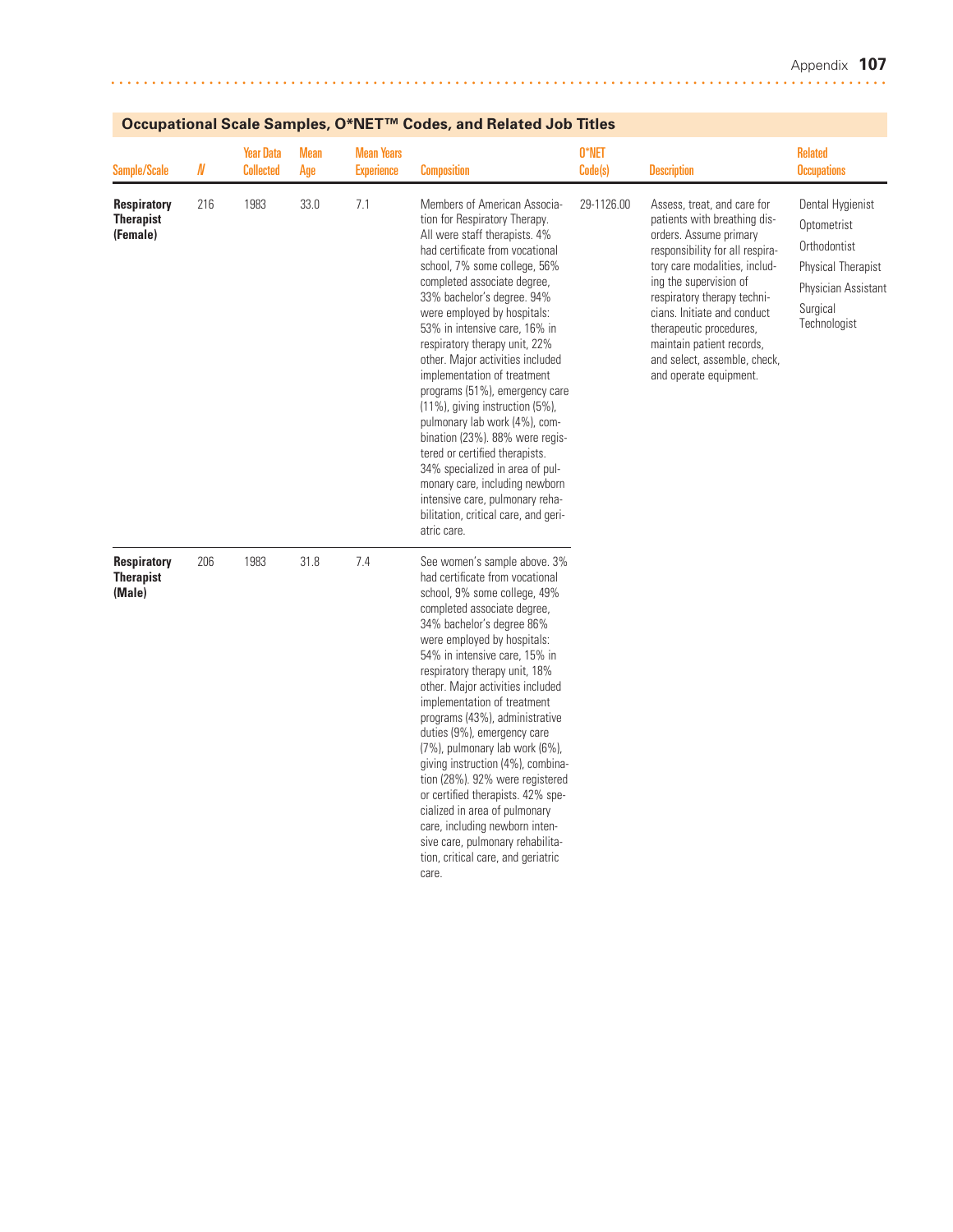| <b>Sample/Scale</b>                             | $\pmb N$ | <b>Year Data</b><br><b>Collected</b> | <b>Mean</b><br>Age | <b>Mean Years</b><br><b>Experience</b> | <b>Composition</b>                                                                                                                                                                                                                                                                                                                                                                                                                                                                      | 0*NET<br>Code(s) | <b>Description</b>                                                                                                                                                                                                                                        | <b>Related</b><br><b>Occupations</b>                                                                                                                                                                                                                     |
|-------------------------------------------------|----------|--------------------------------------|--------------------|----------------------------------------|-----------------------------------------------------------------------------------------------------------------------------------------------------------------------------------------------------------------------------------------------------------------------------------------------------------------------------------------------------------------------------------------------------------------------------------------------------------------------------------------|------------------|-----------------------------------------------------------------------------------------------------------------------------------------------------------------------------------------------------------------------------------------------------------|----------------------------------------------------------------------------------------------------------------------------------------------------------------------------------------------------------------------------------------------------------|
| <b>Restaurant</b><br><b>Manager</b><br>(Female) | 152      | 1984                                 | 37.4               | 10.0                                   | Members of National Restaurant 35-1012.00<br>Association, and national sam-<br>pling from Bell Yellow Pages.<br>24% had high school diploma,<br>27% some college, 9% com-<br>pleted associate degree, 31%<br>bachelor's degree, 6% master's<br>deree. 37% were restaurant<br>owners, 63% held management<br>positions. Major activities<br>included customer contact<br>(26%), personnel management<br>(17%), record keeping and finan-<br>cial planning (9%), combination<br>$(41\%).$ |                  | Supervise workers engaged<br>in preparing and serving<br>food.                                                                                                                                                                                            | Chef or Head Cook<br>Dietetic Technician<br>Dietitian or<br>Nutritionist<br>Farm or Home<br>Management<br>Advisor<br>First-Line<br>Supervisor/Manager<br>of Housekeeping or<br>Janitorial Workers<br>First-Line<br>Supervisor/Manager<br>of Landscaping, |
| <b>Restaurant</b><br><b>Manager</b><br>(Male)   | 192      | 1984                                 | 38.8               | 14.3                                   | See women's sample above.<br>18% had high school diploma,<br>26% some college, 10% com-<br>pleted associate degree, 43%<br>bachelor's degree, 3% master's<br>degree. 49% were restaurant<br>owners, 41% held management<br>positions. Major activities in-<br>cluded customer contact (25%),<br>personnel management (23%),<br>record keeping and financial<br>planning (11%), combination<br>(38%).                                                                                    |                  |                                                                                                                                                                                                                                                           | Lawn Service, or<br>Groundskeeping<br>Workers<br>First-Line<br>Supervisor/Manager<br>of Personal Service<br>Workers<br>Food and Service<br>Manager                                                                                                       |
| <b>Sales</b><br><b>Manager</b><br>(Female)      | 127      | 2009                                 | 40.5               | 14.4                                   | Sample collected from CPP com-<br>mercial and research databases.<br>47% completed bachelor's<br>degree, 21% master's degree,<br>1% professional degree.                                                                                                                                                                                                                                                                                                                                | 11-2022.00       | Direct the actual distribution<br>or movement of a product or<br>service to the customer.<br>Coordinate sales distribution<br>by establishing sales territo-                                                                                              | <b>Agent or Business</b><br>Manager of Artists,<br>Performers, or<br>Athletes<br>Education                                                                                                                                                               |
| <b>Sales</b><br><b>Manager</b><br>(Male)        | 264      | 2009                                 | 41.5               | 14.9                                   | See women's sample above.<br>53% completed bachelor's<br>degree, 20% master's degree,<br>1% professional degree, 1%<br>doctorate.                                                                                                                                                                                                                                                                                                                                                       |                  | ries, quotas, and goals and<br>establish training programs<br>for sales representatives.<br>Analyze sales statistics<br>gathered by staff to deter-<br>mine sales potential and<br>inventory requirements and<br>monitor the preferences of<br>customers. | Administrator.<br>Elementary or<br>Secondary School<br>Logging Manager<br>Marketing Manager<br>Training and<br>Development<br>Specialist                                                                                                                 |

Wholesale or Retail Buyer, except Farm **Products**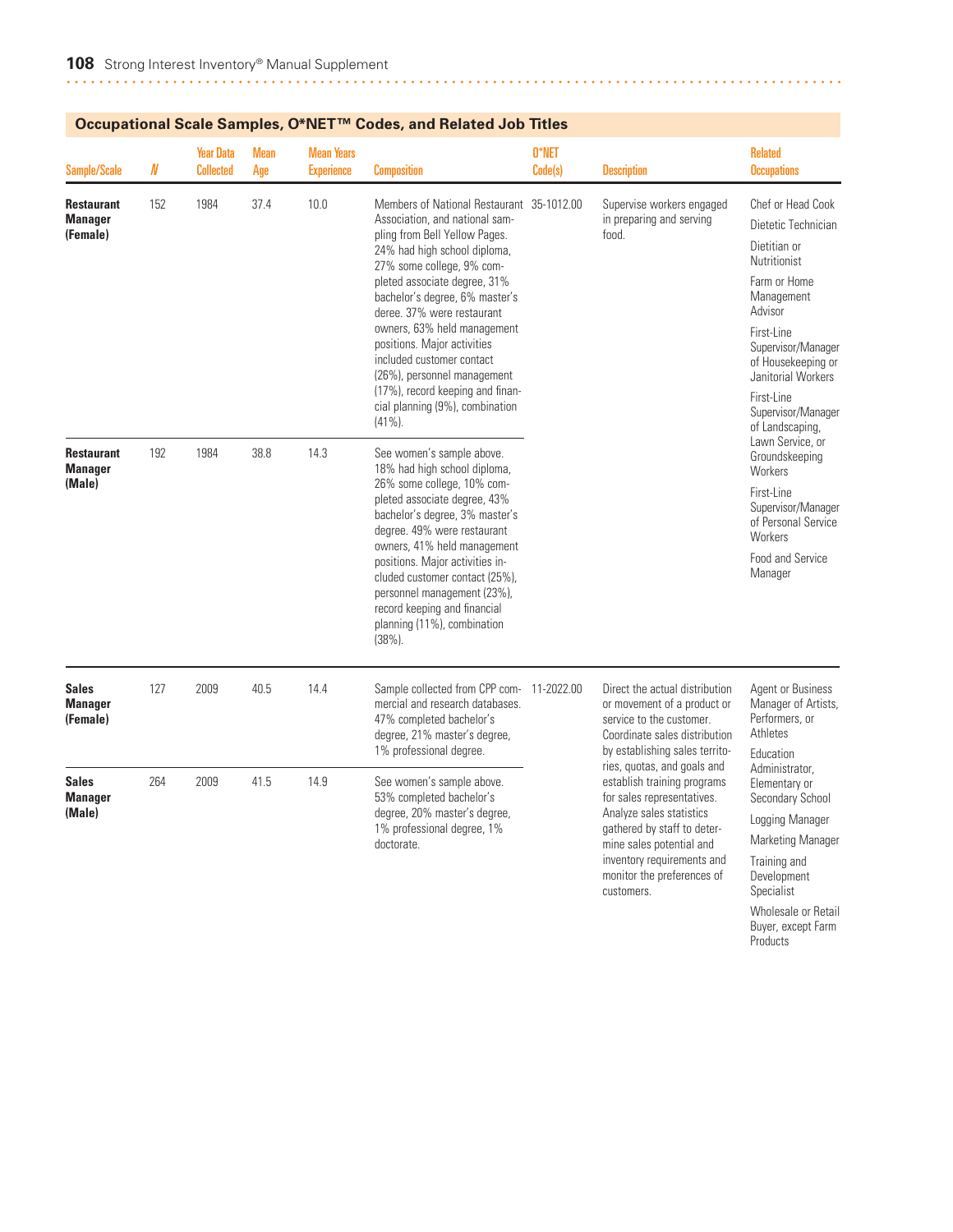| <b>Sample/Scale</b>                               | N   | <b>Year Data</b><br><b>Collected</b> | <b>Mean</b><br>Age | <b>Mean Years</b><br><b>Experience</b> | <b>Composition</b>                                                                                                                                                                                                                                                                                                                                                                                                                                                                           | 0*NET<br>Code(s) | <b>Description</b>                                                                                                                              | <b>Related</b><br><b>Occupations</b>                                                                                                                                                    |
|---------------------------------------------------|-----|--------------------------------------|--------------------|----------------------------------------|----------------------------------------------------------------------------------------------------------------------------------------------------------------------------------------------------------------------------------------------------------------------------------------------------------------------------------------------------------------------------------------------------------------------------------------------------------------------------------------------|------------------|-------------------------------------------------------------------------------------------------------------------------------------------------|-----------------------------------------------------------------------------------------------------------------------------------------------------------------------------------------|
| <b>School</b><br><b>Administrator</b><br>(Female) | 347 | 1992                                 | 48.6               | 22.3                                   | Members of American Associa-<br>tion of School Administrators.<br>42% completed master's degree,<br>8% professional degree, 49%<br>doctorate. 43% worked in public<br>schools, 36% in public school<br>district office, 4% in county<br>office of education, 3% in state<br>office of education, 1% in pri-<br>vate or parochial schools.                                                                                                                                                    | 11-9032.00       | Plan, direct, or coordinate<br>the academic, clerical, or<br>auxiliary activities of public<br>or private elementary or sec-<br>ondary schools. | Education<br>Administrator,<br>Postsecondary<br>First-Line<br>Supervisor/Manager<br>of Office or<br>Administrative<br>Support Workers<br>Instructional<br>Coordinator                   |
| <b>School</b><br><b>Administrator</b><br>(Male)   | 314 | 1992                                 | 61.2               | 32.3                                   | See women's sample above.<br>30% completed master's degree,<br>7% professional degree, 62%<br>doctorate. 43% worked in public<br>schools, 31% in public school<br>district office, 4% in county<br>office of education, 3% in state<br>office of education.                                                                                                                                                                                                                                  |                  |                                                                                                                                                 | Management<br>Analyst<br>Social or<br><b>Community Service</b><br>Manager<br>Training and<br>Development<br>Manager<br>Training and<br>Development<br>Specialist                        |
| <b>School</b><br><b>Counselor</b><br>(Female)     | 208 | 1982                                 | 42.3               | 10.3                                   | High school quidance coun-<br>selors, all members of American<br>Association for Counseling and<br>Development. 89% completed<br>master's degree, 1% Ph.D., 1%<br>Ed.D. Average of 49% of work-<br>day was spent counseling stu-<br>dents. Major areas of interest<br>included crisis and personal<br>counseling (27%), class schedul-<br>ing (16%), graduation require-<br>ments (10%), pre-college/<br>vocational school counseling<br>(7%), career counseling (7%),<br>combination (30%). | 21-1012.00       | Counsel individuals and<br>provide group educational<br>and vocational guidance<br>services.                                                    | Career Counselor<br>Child, Family, or<br>School Social<br>Worker<br><b>Health Educator</b><br>Probation Officer or<br>Correctional<br>Treatment<br>Specialist<br>School<br>Psychologist |
| <b>School</b><br><b>Counselor</b><br>(Male)       | 266 | 1982                                 | 42.3               | 12.5                                   | See women's sample above. 2%<br>completed bachelor's degree,<br>79% master's degree, 6% Ph.D.,<br>5% Ed.D. Average of 48% of<br>workday was spent counseling<br>students. Major areas of coun-<br>seling included class scheduling<br>(20%), crisis and personal coun-<br>seling (18%), pre-college/voca-<br>tional school counseling (11%),<br>career counseling (10%), gradua-<br>tion requirements (8%), combi-<br>nation (31%).                                                          |                  |                                                                                                                                                 |                                                                                                                                                                                         |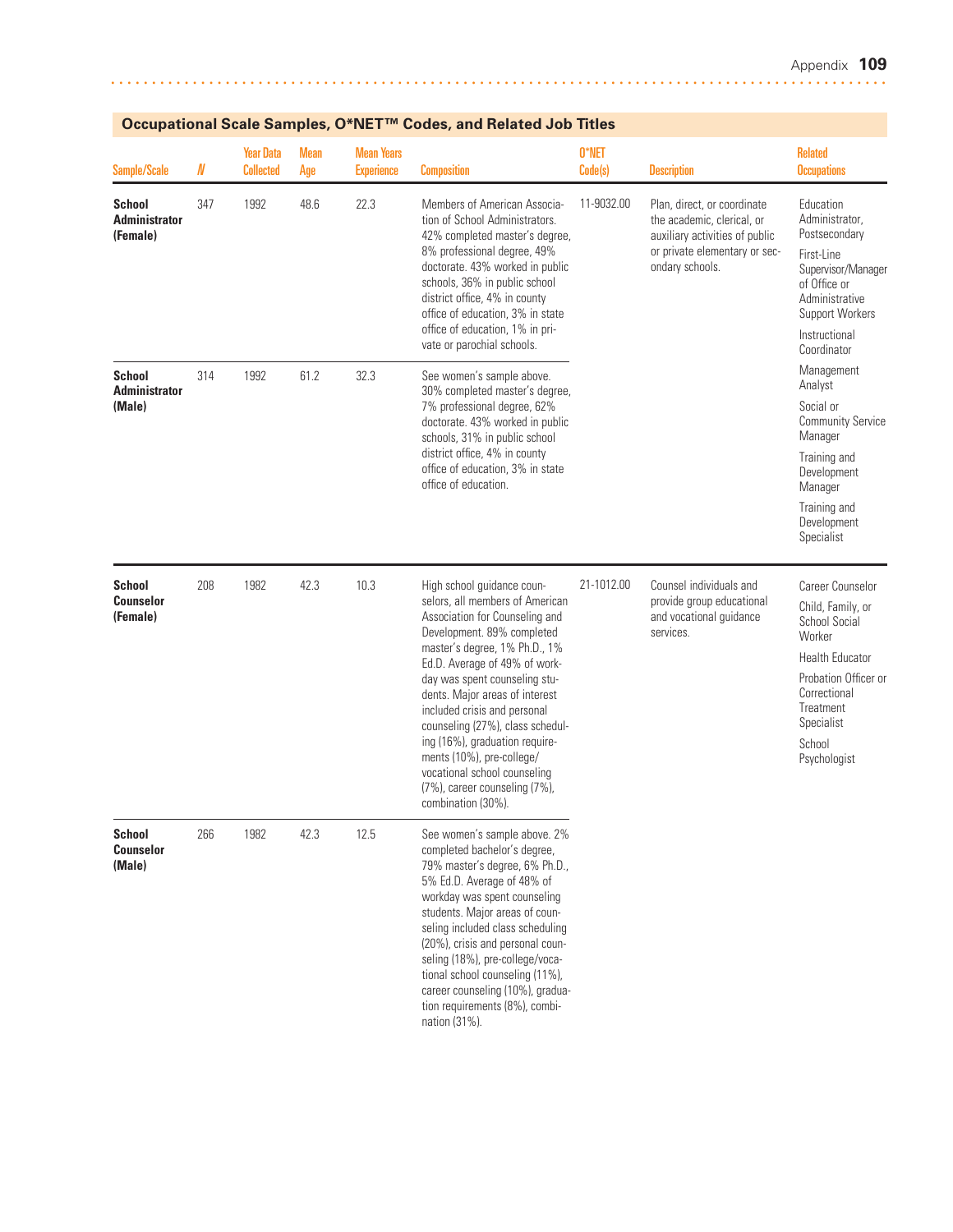|                                            |          | Occupational ocale oamples, O TVL    |                    |                                        | oodes, and neigted oop mies                                                                                                                                                                                                                                                                                                                                                                                                                                                                                                                                                                                                                                   |                  |                                                                                                                                           |                                                                                                                                                                                                                                                                             |
|--------------------------------------------|----------|--------------------------------------|--------------------|----------------------------------------|---------------------------------------------------------------------------------------------------------------------------------------------------------------------------------------------------------------------------------------------------------------------------------------------------------------------------------------------------------------------------------------------------------------------------------------------------------------------------------------------------------------------------------------------------------------------------------------------------------------------------------------------------------------|------------------|-------------------------------------------------------------------------------------------------------------------------------------------|-----------------------------------------------------------------------------------------------------------------------------------------------------------------------------------------------------------------------------------------------------------------------------|
| <b>Sample/Scale</b>                        | $I\!\!N$ | <b>Year Data</b><br><b>Collected</b> | <b>Mean</b><br>Age | <b>Mean Years</b><br><b>Experience</b> | <b>Composition</b>                                                                                                                                                                                                                                                                                                                                                                                                                                                                                                                                                                                                                                            | 0*NET<br>Code(s) | <b>Description</b>                                                                                                                        | <b>Related</b><br><b>Occupations</b>                                                                                                                                                                                                                                        |
| <b>Science</b><br>Teacher<br>(Female)      | 213      | 1983                                 | 38.7               | 12.3                                   | <b>List from National Science</b><br>Teachers Association, U.S.<br>Registry. 32% completed bache-<br>lor's degree, 65% master's<br>degree. All were high school<br>teachers; 84% taught more than<br>one grade. 55% taught primarily<br>biology, 16% chemistry, 9%<br>general science, 5% physics,<br>14% mixed. Other subjects<br>included physiology, environ-<br>mental science, geology, astron-<br>omy, and botany. 92% of sample<br>spent minimum of 40% of time<br>teaching. Other activities in-<br>cluded lesson preparation, grad-<br>ing, meetings, conferences. 28%<br>were involved in other school<br>activities relating to subject<br>taught. | 25-2031.00       | Instruct students in sec-<br>ondary public or private<br>schools in subjects such as<br>biological sciences, chem-<br>istry, and physics. | Astronomy Teacher<br><b>Biology Teacher</b><br><b>Chemistry Teacher</b><br><b>Earth Science</b><br>Teacher<br>Environmental<br>Science Teacher<br>Geology Teacher<br><b>Health Science</b><br>Teacher<br>Marine Science<br>Teacher<br>Physics Teacher<br>Physiology Teacher |
| <b>Science</b><br><b>Teacher</b><br>(Male) | 237      | 1983                                 | 39.5               | 14.7                                   | See women's sample above.<br>30% completed bachelor's<br>degree, 66% master's degree,<br>2% doctorate, 3% other. All<br>were high school teachers; 89%<br>taught more than one grade.<br>45% taught primarily biology,<br>18% chemistry, 12% general<br>science, 9% physics, 14%<br>mixed. Other subjects included<br>physiology, environmental sci-<br>ence, geology, astronomy, and<br>botany. 96% of sample spent<br>minimum of 40% of time teach-<br>ing. Other activities included<br>lesson preparation, grading,<br>meetings, conferences. 17%<br>were involved in other school<br>activities relating to subject<br>taught.                           |                  |                                                                                                                                           |                                                                                                                                                                                                                                                                             |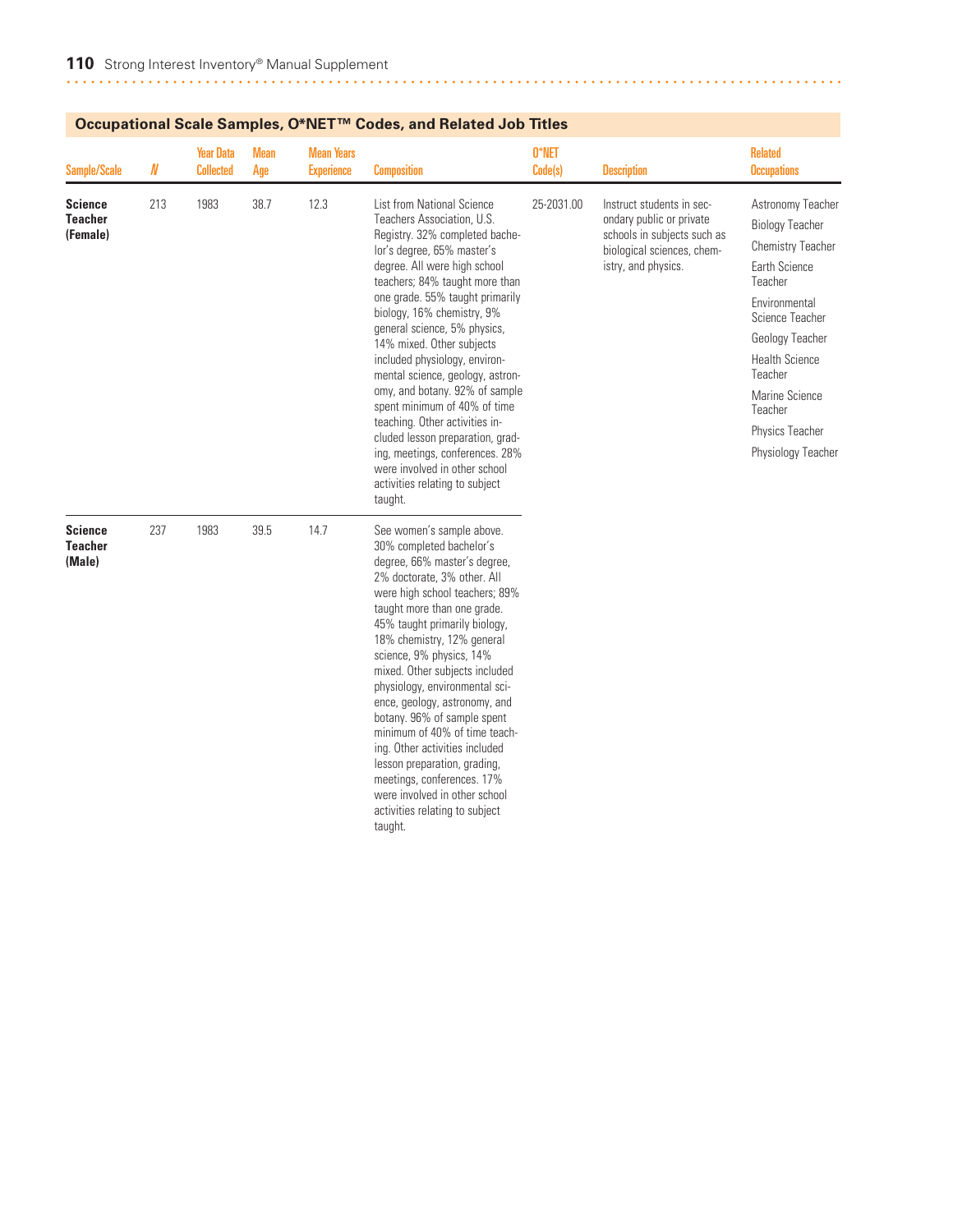Financial Services

Sales Representative, Wholesale or Manufacturing, except Technical or Scientific Products Wholesale or Retail Buyer, except Farm Products

| <b>Sample/Scale</b>                                             | N   | <b>Year Data</b><br><b>Collected</b> | <b>Mean</b><br>Age                                                  | <b>Mean Years</b><br><b>Experience</b>                    | <b>Composition</b>                                                                                                                                                                                                 | 0*NET<br>Code(s)                           | <b>Description</b>                                                                                                                                                                                                                                                                                                        | <b>Related</b><br><b>Occupations</b>                                                                                                   |
|-----------------------------------------------------------------|-----|--------------------------------------|---------------------------------------------------------------------|-----------------------------------------------------------|--------------------------------------------------------------------------------------------------------------------------------------------------------------------------------------------------------------------|--------------------------------------------|---------------------------------------------------------------------------------------------------------------------------------------------------------------------------------------------------------------------------------------------------------------------------------------------------------------------------|----------------------------------------------------------------------------------------------------------------------------------------|
| <b>Secondary</b><br><b>School</b><br><b>Teacher</b><br>(Female) | 288 | 2009                                 | 36.5                                                                | 9.8                                                       | Sample collected from the<br>American Counseling Associa-<br>tion and CPP commercial and<br>research databases. 60% com-<br>pleted bachelor's degree, 36%<br>master's degree, less than 1%<br>professional degree. | 25-2031.00                                 | Instruct students in sec-<br>ondary public or private<br>schools in one or more sub-<br>jects at the secondary level,<br>such as English, mathemat-<br>ics, or social studies. May<br>be designated according to<br>subject matter specialty,<br>such as typing instructor,<br>commercial teacher, or<br>English teacher. | Coach and Scout<br><b>Elementary School</b><br>Teacher, except<br>Special Education<br>Health Educator<br>Instructional<br>Coordinator |
| <b>Secondary</b><br><b>School</b><br><b>Teacher</b><br>(Male)   | 132 | 2009                                 | 37.7                                                                | 10.4                                                      | See women's sample above.<br>45% completed bachelor's<br>degree, 52% master's degree,<br>1% professional degree.                                                                                                   |                                            |                                                                                                                                                                                                                                                                                                                           | Teacher's Assistant<br>Vocational<br>Education Teacher.<br>Postsecondary                                                               |
| <b>Securities</b><br><b>Sales Agent</b><br>(Female)             | 49  | 2009                                 | 39.8                                                                | 11.5                                                      | Sample collected from CPP com-<br>mercial and research databases.<br>51% completed bachelor's<br>degree, 8% master's degree.                                                                                       | 41-3031.01                                 | Buy and sell securities in<br>investment and trading<br>firms and develop and imple-<br>ment financial plans for indi-                                                                                                                                                                                                    | Market Research<br>Analyst<br><b>Purchasing Agent</b><br>or Buyer, Farm                                                                |
| <b>Securities</b><br><b>Sales Agent</b><br>(Male)               | 96  | 2009                                 | 38.9<br>11.3<br>66% completed bachelor's<br>1% professional degree. | See women's sample above.<br>degree, 16% master's degree, |                                                                                                                                                                                                                    | viduals, businesses, and<br>organizations. | Products<br>Purchasing Manager<br><b>Real Estate Sales</b><br>Agent<br>Sales Agent,                                                                                                                                                                                                                                       |                                                                                                                                        |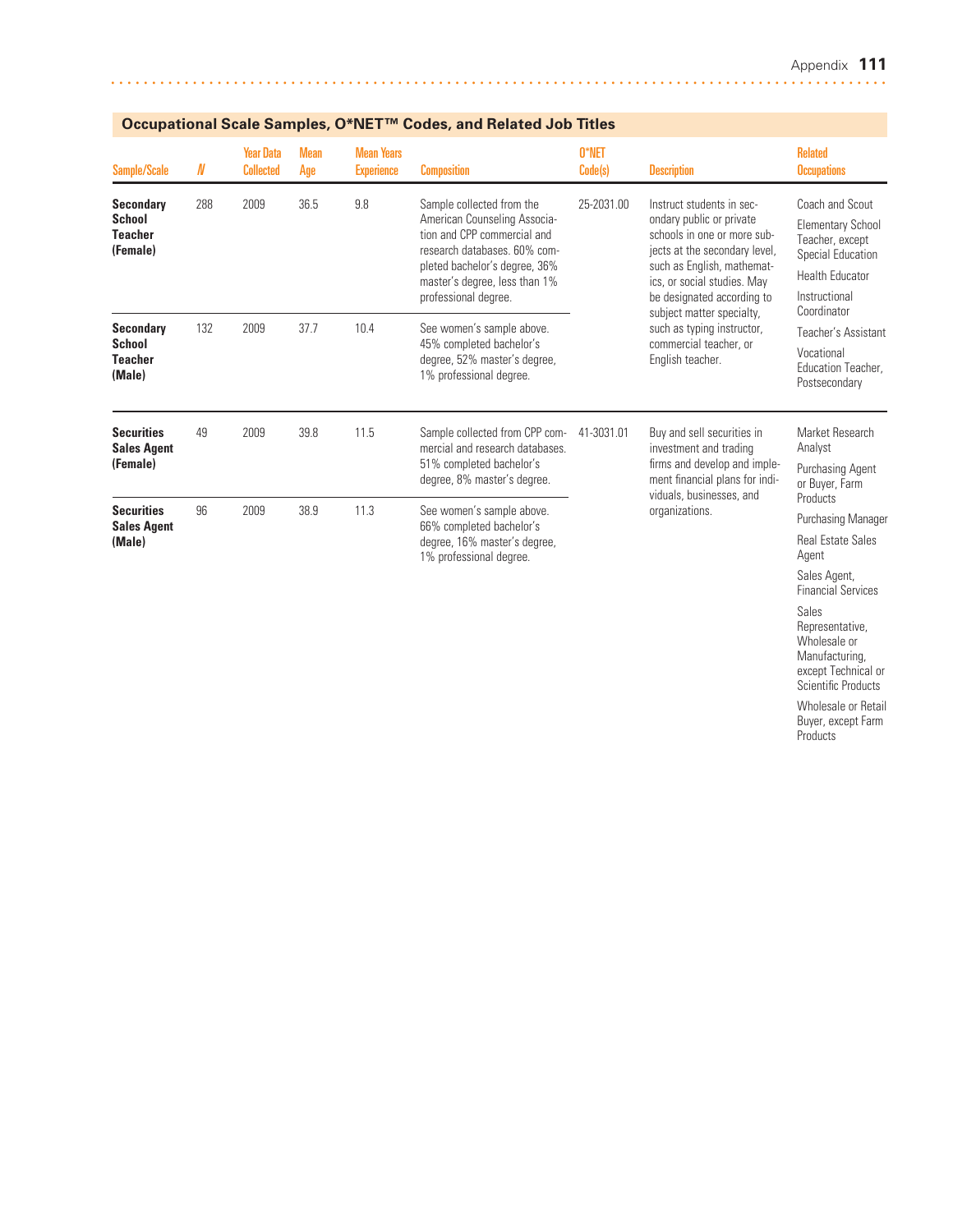| <b>Sample/Scale</b>                             | N   | <b>Year Data</b><br><b>Collected</b> | <b>Mean</b><br>Age | <b>Mean Years</b><br><b>Experience</b> | Occupational Scale Samples, O*NET™ Codes, and Related Job Titles<br><b>Composition</b>                                                                                                  | 0*NET<br>Code(s)                                                                         | <b>Description</b>                                                                                                                                                                                                                                                                                                                                                                | <b>Related</b><br><b>Occupations</b>                                                                                                                                                                                                                                     |
|-------------------------------------------------|-----|--------------------------------------|--------------------|----------------------------------------|-----------------------------------------------------------------------------------------------------------------------------------------------------------------------------------------|------------------------------------------------------------------------------------------|-----------------------------------------------------------------------------------------------------------------------------------------------------------------------------------------------------------------------------------------------------------------------------------------------------------------------------------------------------------------------------------|--------------------------------------------------------------------------------------------------------------------------------------------------------------------------------------------------------------------------------------------------------------------------|
| <b>Social</b><br>Worker<br>(Female)             | 260 | 2009                                 | 35.4               | 8.5                                    | Sample collected from CPP com-<br>mercial and research databases.<br>57% completed bachelor's<br>degree, 25% master's degree,<br>less than 1% professional<br>degree, 1% doctorate.     | Scale built<br>from a combi-<br>nation of the<br>following<br>O*NET codes:<br>21-1021.00 | Provide social services and<br>assistance to improve the<br>physical, mental, emotional,<br>or social functioning of<br>children, adults, or families<br>with mental or physical ill-                                                                                                                                                                                             | Child Welfare<br>Caseworker<br><b>Community Service</b><br>Worker<br>Family Caseworker<br>Geriatric Social                                                                                                                                                               |
| Social<br>Worker<br>(Male)                      | 58  | 2009                                 | 34.8               | 8.5                                    | See women's sample above.<br>55% completed bachelor's<br>degree, 24% master's degree,<br>3% doctorate.                                                                                  | 21-1022.00<br>21-1023.00<br>21-1029.00                                                   | nesses or substance abuse<br>problems.                                                                                                                                                                                                                                                                                                                                            | Worker<br>Marriage Counselor<br><b>Medical Social</b><br>Worker<br>Parole Officer                                                                                                                                                                                        |
| <b>Sociologist</b><br>(Female)                  | 210 | 1974                                 | 42.2               | 11.2                                   | Members of American Sociolog-<br>ical Association; all had doctor-<br>ate. Major activities included<br>teaching (48%), research (15%),<br>administration (9%), combina-<br>tion (24%). | 19-3041.00                                                                               | Study human society and<br>social behavior by examining<br>the groups and social institu-<br>tions that people form, as<br>well as various social, reli-<br>gious, political, and business<br>organizations. May study the<br>behavior and interaction of<br>groups, trace their origin and<br>growth, and analyze the<br>influence of group activities<br>on individual members. | Anthropologist<br>Education<br>Administrator,<br>Elementary or<br>Secondary School<br><b>Elementary School</b>                                                                                                                                                           |
| <b>Sociologist</b><br>(Male)                    | 212 | 1974                                 | 40.3               | 11.4                                   | See women's sample above.<br>Major activities included teach-<br>ing (45%), research (17%), ad-<br>ministration (15%), combination<br>$(21\%)$ .                                        |                                                                                          |                                                                                                                                                                                                                                                                                                                                                                                   | Teacher, except<br>Special Education<br><b>Political Scientist</b><br>School Psychologist<br>Urban or Regional<br>Planner                                                                                                                                                |
| <b>Software</b><br><b>Developer</b><br>(Female) | 82  | 2009                                 | 39.2               | 13.5                                   | Sample collected from CPP com-<br>mercial and research databases.<br>54% completed bachelor's<br>degree, 31% master's degree.                                                           | 15-1132.00                                                                               | Develop, create, and modify<br>general computer applica-<br>tions software or specialized<br>utility programs. Analyze                                                                                                                                                                                                                                                            | Aerospace<br>Engineering or<br><b>Operations</b><br>Technician                                                                                                                                                                                                           |
| <b>Software</b><br><b>Developer</b><br>(Male)   | 178 | 2009                                 | 38.6               | 14.3                                   | See women's sample above.<br>53% completed bachelor's<br>degree, 27% master's degree,<br>1% professional degree, 4%<br>doctorate.                                                       |                                                                                          | user needs and develop soft-<br>ware solutions. Design soft-<br>ware or customize software<br>for client use with the aim of<br>optimizing operational effi-<br>ciency. May analyze and<br>design databases within an<br>application area, working<br>individually or coordinating<br>database development as<br>part of a team.                                                  | Computer,<br>Automated Teller,<br>or Office Machine<br>Repairer<br><b>Computer Science</b><br>Teacher,<br>Postsecondary<br>Computer Support<br>Specialist<br>Electrical or<br>Electronic Drafter<br>Electronics<br>Repairer,<br>Commercial or<br>Industrial<br>Equipment |

Technician Numerical Tool or Process Control Programmer

Mathematical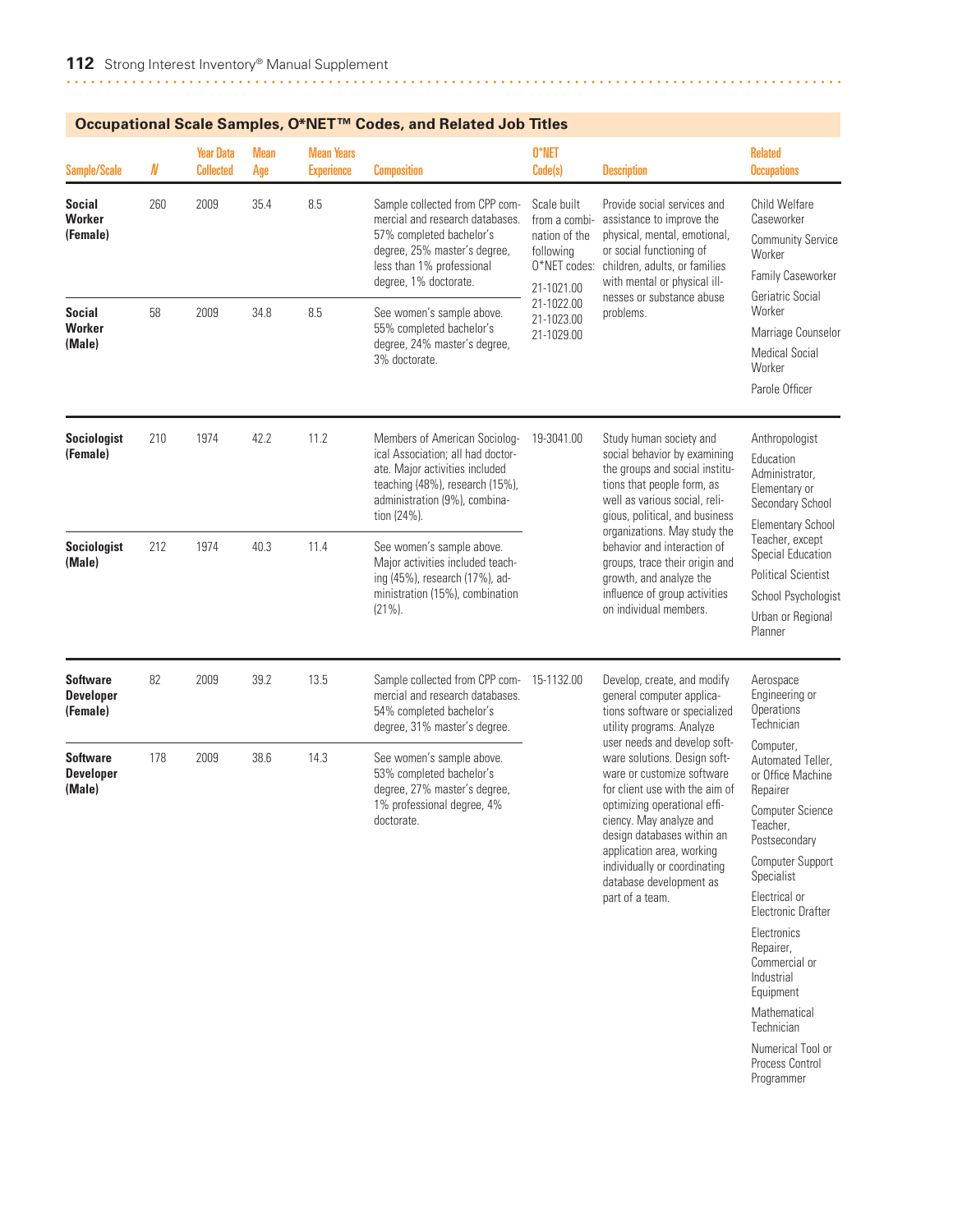|                                                                  |          |                                      |             |                                        | Occupational Scale Samples, O*NET "" Codes, and Related Job Titles                                                                                                                                                                                                                                                                                                                               |                                                                            |                                                                                                                                                                                                                                      |                                                                                                                                    |
|------------------------------------------------------------------|----------|--------------------------------------|-------------|----------------------------------------|--------------------------------------------------------------------------------------------------------------------------------------------------------------------------------------------------------------------------------------------------------------------------------------------------------------------------------------------------------------------------------------------------|----------------------------------------------------------------------------|--------------------------------------------------------------------------------------------------------------------------------------------------------------------------------------------------------------------------------------|------------------------------------------------------------------------------------------------------------------------------------|
| <b>Sample/Scale</b>                                              | $I\!\!N$ | <b>Year Data</b><br><b>Collected</b> | Mean<br>Age | <b>Mean Years</b><br><b>Experience</b> | <b>Composition</b>                                                                                                                                                                                                                                                                                                                                                                               | 0*NET<br>Code(s)                                                           | <b>Description</b>                                                                                                                                                                                                                   | <b>Related</b><br><b>Occupations</b>                                                                                               |
| <b>Special</b><br><b>Education</b><br><b>Teacher</b><br>(Female) | 161      | 2009                                 | 37.7        | 11.0                                   | Sample collected from CPP com-<br>mercial and research databases.<br>44% completed bachelor's<br>degree, 42% master's degree,<br>1% professional degree.                                                                                                                                                                                                                                         | Scale built<br>from a combi-<br>nation of the<br>following<br>0*NET codes: | Teach preschool, elemen-<br>tary, middle, and secondary<br>school subjects to educa-<br>tionally and physically handi-<br>capped students. Includes                                                                                  | Educational.<br>Vocational, or<br>School Counselor<br><b>Health Educator</b><br>Kindergarten                                       |
| <b>Special</b><br><b>Education</b><br><b>Teacher</b><br>(Male)   | 221      | 1993                                 | 42.9        | 17.1                                   | From commercially compiled<br>national listing. 33% completed<br>bachelor's degree, 66% master's<br>degree, 1% professional degree,<br>1% doctorate. 96% worked in<br>public schools. Areas of special-<br>ization included learning disabili-<br>ties (40%), mental retardation<br>(18%), behavioral disorders<br>(13%), gifted and talented (10%).                                             | 25-2041.00<br>25-2042.00<br>25-2043.00                                     | teachers who specialize in<br>and work with audibly or<br>visually handicapped stu-<br>dents and those who teach<br>basic academic and life<br>process skills to the mentally<br>impaired.                                           | Teacher, except<br>Special Education<br>School Psychologist                                                                        |
| <b>Speech</b><br><b>Pathologist</b><br>(Female)                  | 425      | 1992                                 | 39.3        | 13.4                                   | Speech pathologist members of<br>American Speech-Language-<br>Hearing Association. 93% com-<br>pleted master's degree, 1%<br>professional degree, 5% doctor-<br>ate. 55% were employed by ele-<br>mentary or secondary schools,<br>15% by hospitals, 6% by resi-<br>dential care facilities, 6% by<br>colleges and universities, 6% by<br>speech-language pathologist or<br>audiologist offices. | 29-1127.00                                                                 | Assess and treat persons<br>with speech, language,<br>voice, and fluency disorders.<br>May select alternative com-<br>munication systems and<br>teach their use. May perform<br>research related to speech<br>and language problems. | <b>Health Educator</b><br>Occupational<br>Therapist<br>Physical Therapist<br>Recreational<br>Therapist<br>Respiratory<br>Therapist |
| <b>Speech</b><br><b>Pathologist</b><br>(Male)                    | 334      | 1992                                 | 46.6        | 19.8                                   | See women's sample above.<br>64% completed master's degree,<br>36% doctorate. 33% were<br>employed by elementary or sec-<br>ondary schools, 23% by hospi-<br>tals, 18% by colleges and<br>universities, 7% by residential<br>healthcare facilities, 7% by<br>speech-language pathologist or<br>audiologist offices.                                                                              |                                                                            |                                                                                                                                                                                                                                      |                                                                                                                                    |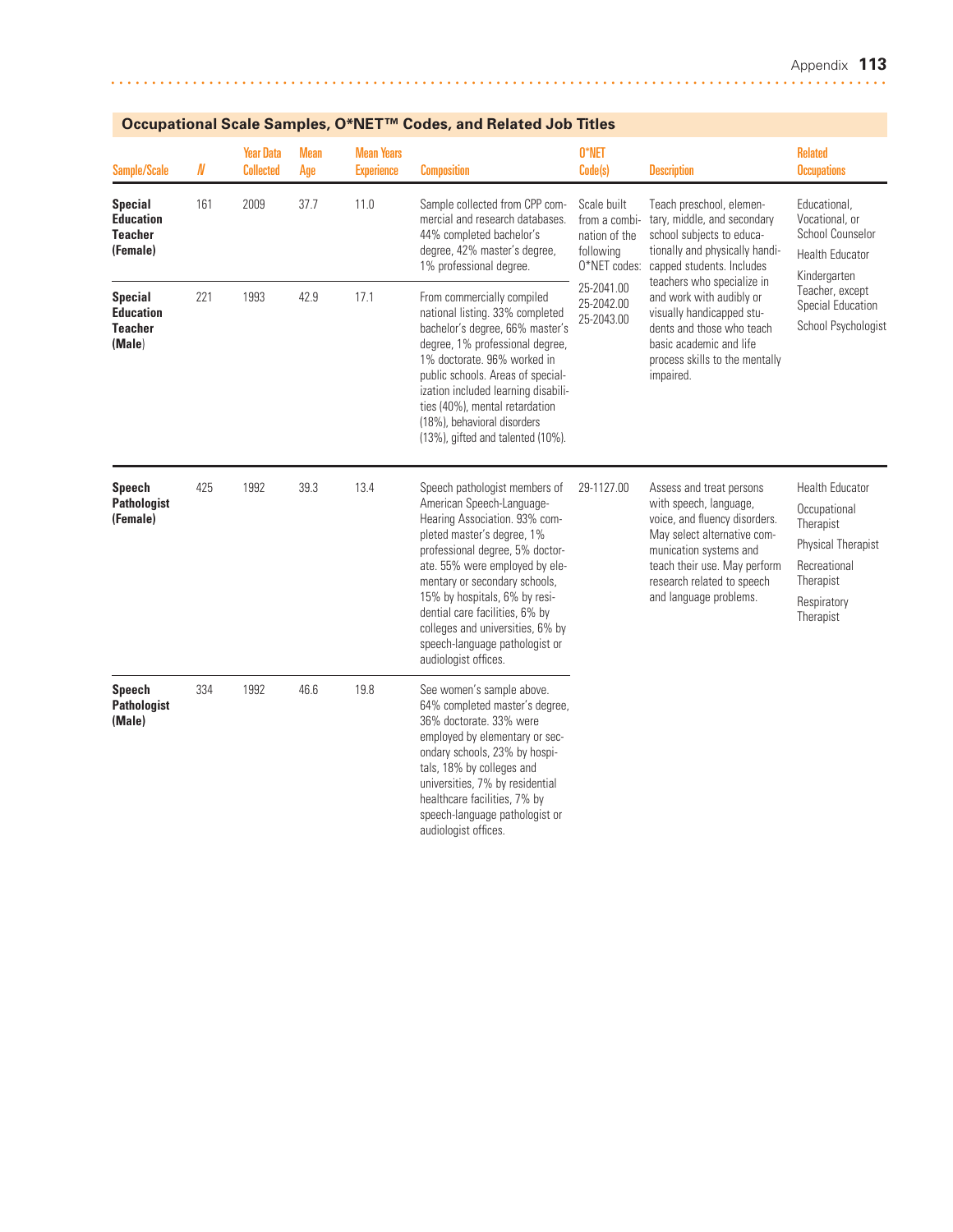| <b>Sample/Scale</b>                                                   | N   | <b>Year Data</b><br><b>Collected</b> | <b>Mean</b><br>Age | <b>Mean Years</b><br><b>Experience</b> | <b>Composition</b>                                                                                                                                       | 0*NET<br>Code(s) | <b>Description</b>                                                                                                                                                                                                                                                     | <b>Related</b><br><b>Occupations</b>                                                                                                                                                                                                                              |
|-----------------------------------------------------------------------|-----|--------------------------------------|--------------------|----------------------------------------|----------------------------------------------------------------------------------------------------------------------------------------------------------|------------------|------------------------------------------------------------------------------------------------------------------------------------------------------------------------------------------------------------------------------------------------------------------------|-------------------------------------------------------------------------------------------------------------------------------------------------------------------------------------------------------------------------------------------------------------------|
| <b>Technical</b><br><b>Sales</b><br><b>Representative</b><br>(Female) | 56  | 2009                                 | 38.8               | 11.5                                   | Sample collected from CPP com-<br>mercial and research databases.<br>48% completed bachelor's<br>degree, 21% master's degree,<br>2% professional degree. | 41-4011.00       | Sell goods for wholesalers<br>or manufacturers where<br>technical or scientific knowl-<br>edge is required in such<br>areas as biology, engineer-<br>ing, chemistry, and electron-<br>ics, normally obtained from<br>at least 2 years of post-<br>secondary education. | <b>Advertising Sales</b><br>Agent<br>Demonstrator or<br><b>Product Promoter</b>                                                                                                                                                                                   |
| <b>Technical</b><br><b>Sales</b><br><b>Representative</b><br>(Male)   | 105 | 2009                                 | 38.8               | 13.2                                   | See women's sample above.<br>62% completed bachelor's<br>degree, 8% master's degree, 2%<br>professional degree.                                          |                  |                                                                                                                                                                                                                                                                        | Insurance Sales<br>Agent<br>Parts Salesperson<br><b>Real Estate Sales</b><br>Agent<br>Retail Salesperson<br>Sales Agent,<br><b>Financial Services</b><br>Sales<br>Representative,<br>Wholesale or<br>Manufacturing,<br>except Technical or<br>Scientific Products |
| <b>Technical</b><br><b>Support</b><br><b>Specialist</b><br>(Female)   | 132 | 2009                                 | 40.5               | 12.0                                   | Sample collected from CPP com-<br>mercial and research databases.<br>40% completed bachelor's<br>degree, 8% master's degree, 1%<br>professional degree.  | 15-1151.00       | Provide technical assistance<br>to computer system users.<br>Answer questions or resolve<br>computer problems for<br>clients in person, via tele-                                                                                                                      | <b>Broadcast</b><br>Technician<br>Computer,<br>Automated Teller.<br>or Office Machine                                                                                                                                                                             |
| <b>Technical</b><br><b>Support</b><br><b>Specialist</b><br>(Male)     | 195 | 2009                                 | 37.8               | 12.0                                   | See women's sample above.<br>34% completed bachelor's<br>degree, 12% master's degree,<br>1% doctorate.                                                   |                  | phone, or from remote loca-<br>tion. May provide assistance<br>concerning the use of com-<br>puter hardware and soft-<br>ware, including printing,<br>installation, word process-<br>ing, electronic mail, and<br>operating systems.                                   | Repairer<br>Computer Operator<br>Computer<br>Programmer<br><b>Computer Security</b><br>Specialist<br><b>Computer Systems</b>                                                                                                                                      |

Analyst Electrical or Electronics Repairer, Commercial or Industrial Equipment Network Systems or Data **Communications** Analyst

Numerical Tool or Process Control Programmer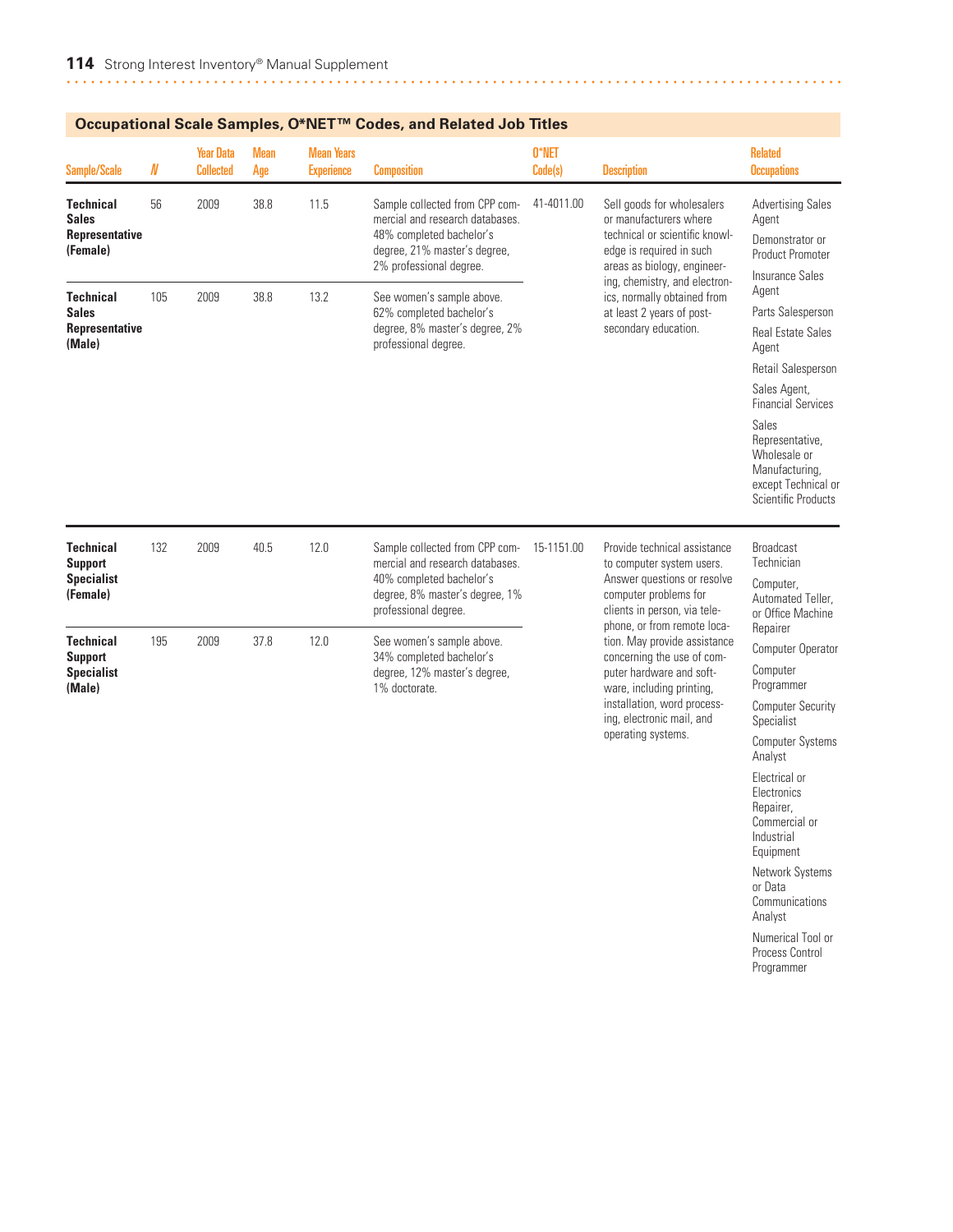| Sample/Scale                                                            | N   | <b>Year Data</b><br><b>Collected</b> | <b>Mean</b><br>Age | <b>Mean Years</b><br><b>Experience</b> | <b>Composition</b>                                                                                                                                                                                                                                                                                                                                                                                                                                                                                   | 0*NET<br>Code(s)                                                         | <b>Description</b>                                                                                                                                                      | <b>Related</b><br><b>Occupations</b>                                                                                                                           |
|-------------------------------------------------------------------------|-----|--------------------------------------|--------------------|----------------------------------------|------------------------------------------------------------------------------------------------------------------------------------------------------------------------------------------------------------------------------------------------------------------------------------------------------------------------------------------------------------------------------------------------------------------------------------------------------------------------------------------------------|--------------------------------------------------------------------------|-------------------------------------------------------------------------------------------------------------------------------------------------------------------------|----------------------------------------------------------------------------------------------------------------------------------------------------------------|
| <b>Technical</b><br>Writer<br>(Female)                                  | 350 | 1992                                 | 39.2               | 8.8                                    | Members of Society for<br>Technical Communication. 11%<br>had some college or associate<br>degree, 55% completed bache-<br>lor's degree, 30% master's<br>degree, 3% doctorate. 60%<br>were employed by business/<br>industry, 13% by consulting<br>firms, 14% were self-employed,<br>6% were employed by educa-<br>tional institutions, 5% by gov-<br>ernment agencies. Areas of<br>specialization included product<br>documentation (69%), online<br>documentation (5%), technical<br>reports (9%). | 27-3042.00                                                               | Write technical materials<br>such as equipment manuals,<br>appendices, or operating and<br>maintenance instructions.<br>May assist in layout work.                      | <b>Broadcast News</b><br>Analyst<br>Editor<br>Poet, Lyricist, or<br><b>Creative Writer</b><br>Radio or Television<br>Announcer<br>Reporter or<br>Correspondent |
| <b>Technical</b><br>Writer<br>(Male)                                    | 274 | 1992                                 | 42.6               | 12.2                                   | See women's sample above.<br>15% had some college or asso-<br>ciate degree, 51% completed<br>bachelor's degree, 26% master's<br>degree, 5% doctorate. 69%<br>were employed by business/<br>industry, 7% by consulting firms,<br>15% were self-employed, 3%<br>were employed by educational<br>institutions, 3% by government<br>agencies. Areas of specialization<br>included product documentation<br>(74%), online documentation<br>(8%), technical reports (6%),<br>promotional writing (6%).     |                                                                          |                                                                                                                                                                         |                                                                                                                                                                |
| <b>Top Executive,</b><br><b>Business/</b><br><b>Finance</b><br>(Female) | 152 | 2009                                 | 46.3               | 18.0                                   | Sample collected from the<br>American Psychological<br>Association and CPP commercial<br>and research databases. 30%<br>completed bachelor's degree,<br>40% master's degree, 2% pro-<br>fessional degree, 5% doctorate.                                                                                                                                                                                                                                                                              | No specific<br>0*NET code<br>See 11-<br>1011.00<br>(Chief<br>Executive). | Plan, direct, and coordinate<br>business and financial oper-<br>ational activities at the high-<br>est level of management<br>with the help of subordinate<br>managers. | <b>Chief Executive</b><br>Officer<br><b>Chief Financial</b><br>Officer<br>Government Service<br>Executive<br><b>Private Sector</b><br>Executive                |
| <b>Top Executive,</b><br><b>Business/</b><br><b>Finance</b><br>(Male)   | 459 | 2009                                 | 47.6               | 20.8                                   | See women's sample above.<br>39% completed bachelor's<br>degree, 41% master's degree,<br>4% professional degree, 4%<br>doctorate.                                                                                                                                                                                                                                                                                                                                                                    |                                                                          |                                                                                                                                                                         |                                                                                                                                                                |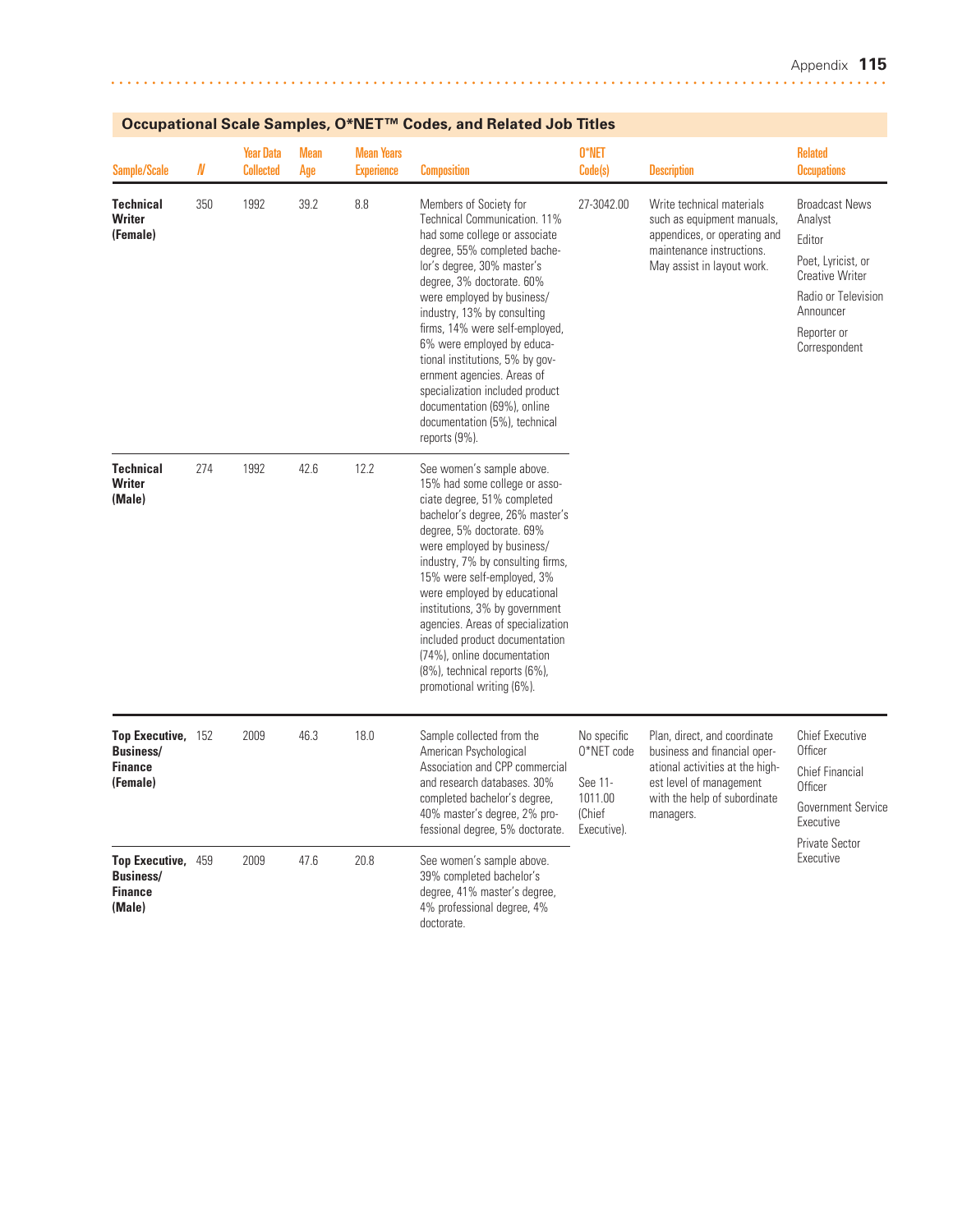| <b>Sample/Scale</b>                                                          | N   | <b>Year Data</b><br><b>Collected</b> | <b>Mean</b><br>Age | <b>Mean Years</b><br><b>Experience</b> | <b>Composition</b>                                                                                                                                                                                                                                                                                                                                                               | 0*NET<br>Code(s) | <b>Description</b>                                                                                                                                                          | <b>Related</b><br><b>Occupations</b>                                                         |
|------------------------------------------------------------------------------|-----|--------------------------------------|--------------------|----------------------------------------|----------------------------------------------------------------------------------------------------------------------------------------------------------------------------------------------------------------------------------------------------------------------------------------------------------------------------------------------------------------------------------|------------------|-----------------------------------------------------------------------------------------------------------------------------------------------------------------------------|----------------------------------------------------------------------------------------------|
| <b>Training &amp;</b><br><b>Development</b><br><b>Specialist</b><br>(Female) | 202 | 2009                                 | 40.4               | 12.6                                   | Sample collected from the<br>American Psychological<br>Association and CPP commercial<br>and research databases. 32%<br>completed bachelor's degree,<br>34% master's degree, 1% pro-<br>fessional degree, 5% doctorate.                                                                                                                                                          | 13-1151.00       | Conduct training and devel-<br>opment programs for<br>employees. Plan, direct, or<br>coordinate the training and<br>development activities and<br>staff of an organization. | First-Line<br>Supervisor/Manager<br>of Office or<br>Administrative<br><b>Support Workers</b> |
|                                                                              | 86  |                                      | 43.9               |                                        |                                                                                                                                                                                                                                                                                                                                                                                  |                  |                                                                                                                                                                             | Human Resources,<br>Training, and<br>Labor Relations<br>Specialists                          |
| <b>Training &amp;</b><br><b>Development</b><br><b>Specialist</b>             |     | 2009                                 |                    | 14.6                                   | See women's sample above.<br>34% completed bachelor's<br>degree, 40% master's degree,<br>1% professional degree, 12%<br>doctorate.                                                                                                                                                                                                                                               |                  |                                                                                                                                                                             | Instructional<br>Coordinator                                                                 |
| (Male)                                                                       |     |                                      |                    |                                        |                                                                                                                                                                                                                                                                                                                                                                                  |                  |                                                                                                                                                                             | Management<br>Analyst                                                                        |
|                                                                              |     |                                      |                    |                                        |                                                                                                                                                                                                                                                                                                                                                                                  |                  |                                                                                                                                                                             | <b>Recreation Worker</b>                                                                     |
|                                                                              |     |                                      |                    |                                        |                                                                                                                                                                                                                                                                                                                                                                                  |                  |                                                                                                                                                                             | Training and<br>Development<br><b>Managers</b>                                               |
| <b>Translator</b>                                                            | 475 | 1993                                 | 43.1               | 13.0                                   | Members of American<br>Translators Association, 2%<br>attended trade/technical school,<br>11% had some college or asso-<br>ciate degree, 36% completed<br>bachelor's degree, 38% master's                                                                                                                                                                                        | 27-3091.00       | Translate or interpret writ-<br>ten, oral, or sign language<br>text into another language<br>for others.                                                                    | Court Reporter                                                                               |
| (Female)                                                                     |     |                                      |                    |                                        |                                                                                                                                                                                                                                                                                                                                                                                  |                  |                                                                                                                                                                             | Immigration or<br>Customs Inspector                                                          |
|                                                                              |     |                                      |                    |                                        |                                                                                                                                                                                                                                                                                                                                                                                  |                  |                                                                                                                                                                             | Music Director                                                                               |
|                                                                              |     |                                      |                    |                                        |                                                                                                                                                                                                                                                                                                                                                                                  |                  |                                                                                                                                                                             | Tour Guide or Escort                                                                         |
|                                                                              |     |                                      |                    |                                        | degree, 2% professional degree,<br>10% doctorate. 58% were self-<br>employed, 12% worked in busi-<br>ness/industry, 9% in educational<br>institutions, 9% in government,<br>3% in translation firms, 3% in<br>international organizations.                                                                                                                                       |                  |                                                                                                                                                                             | <b>Travel Guide</b>                                                                          |
| <b>Translator</b><br>(Male)                                                  | 238 | 1993                                 | 48.2               | 16.2                                   | See women's sample above.<br>10% had some college or asso-<br>ciate degree, 27% completed<br>bachelor's degree, 37% master's<br>degree, 7% professional degree,<br>18% doctorate. 59% were self-<br>employed, 12% worked in busi-<br>ness/industry, 10% in educa-<br>tional institutions, 10% in gov-<br>ernment, 3% in translation firms,<br>3% in international organizations. |                  |                                                                                                                                                                             |                                                                                              |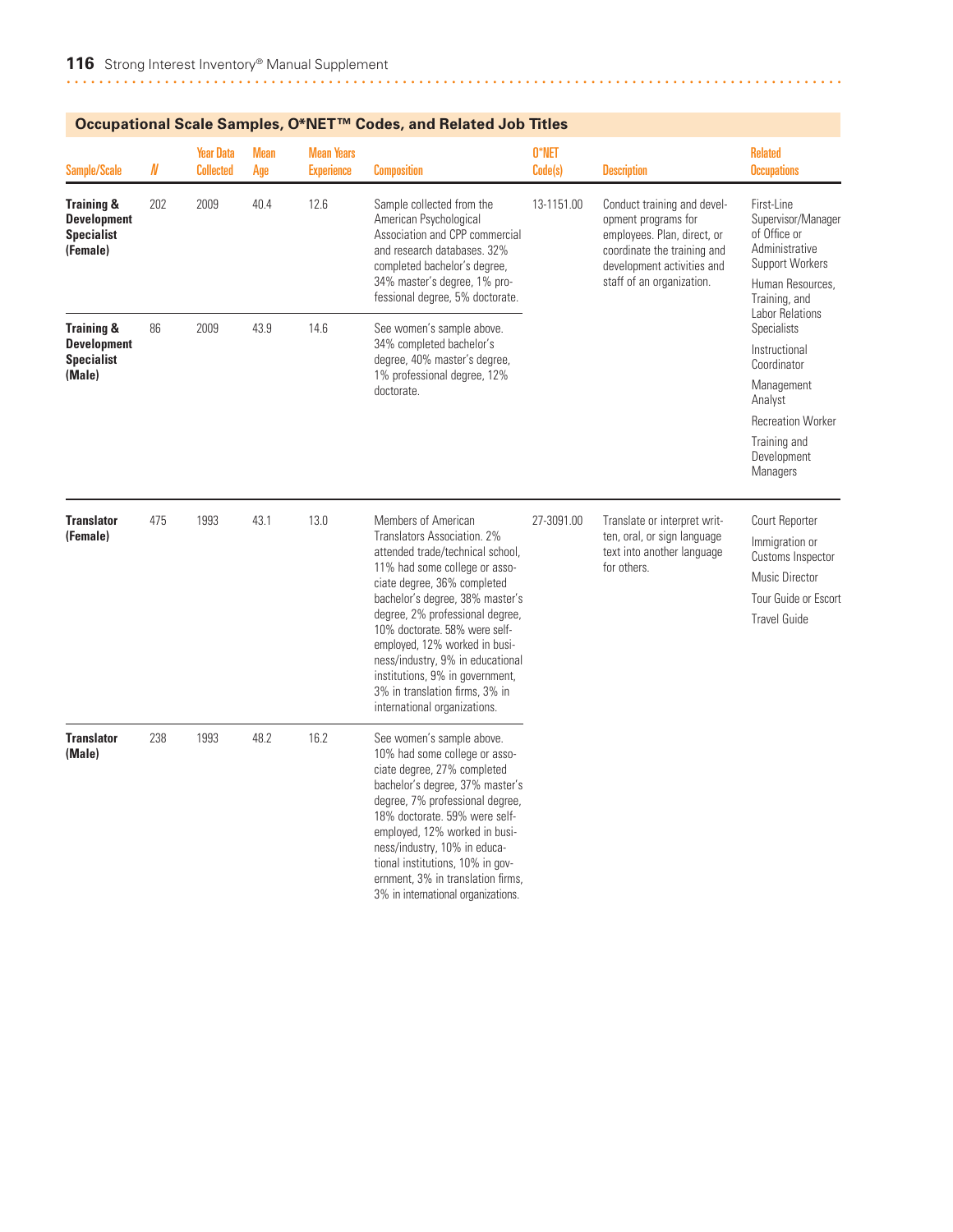| <b>Sample/Scale</b>                                              | N   | <b>Year Data</b><br><b>Collected</b> | <b>Mean</b><br>Age | <b>Mean Years</b><br><b>Experience</b> | <b>Composition</b>                                                                                                                                                         | 0*NET<br>Code(s)                                                                                                                                                                                                                                                                                                                                                                                     | <b>Description</b>                                                                                                                                                                                                                                                                                                                                                                                                                                                                                                                                                                                                                                                                                                                                             | <b>Related</b><br><b>Occupations</b>                                                                                                                                                                                                                           |
|------------------------------------------------------------------|-----|--------------------------------------|--------------------|----------------------------------------|----------------------------------------------------------------------------------------------------------------------------------------------------------------------------|------------------------------------------------------------------------------------------------------------------------------------------------------------------------------------------------------------------------------------------------------------------------------------------------------------------------------------------------------------------------------------------------------|----------------------------------------------------------------------------------------------------------------------------------------------------------------------------------------------------------------------------------------------------------------------------------------------------------------------------------------------------------------------------------------------------------------------------------------------------------------------------------------------------------------------------------------------------------------------------------------------------------------------------------------------------------------------------------------------------------------------------------------------------------------|----------------------------------------------------------------------------------------------------------------------------------------------------------------------------------------------------------------------------------------------------------------|
| <b>University</b><br><b>Administrator</b><br>(Female)            | 904 | 2009                                 | 39.6               | 11.1                                   | Sample collected from CPP com-<br>mercial and research databases.<br>18% completed bachelor's<br>degree, 67% master's degree,<br>2% professional degree, 11%<br>doctorate. | 11-9033.00                                                                                                                                                                                                                                                                                                                                                                                           | Plan, direct, or coordinate<br>research, instructional, stu-<br>dent administration and ser-<br>vices, and other educational<br>activities at postsecondary<br>institutions, including univer-                                                                                                                                                                                                                                                                                                                                                                                                                                                                                                                                                                 | <b>Chief Executive</b><br>Education<br>Administrator,<br>Elementary or<br>Secondary School<br>First-Line                                                                                                                                                       |
| <b>University</b><br><b>Administrator</b><br>(Male)              | 320 | 2009                                 | 41.4               | 12.7                                   | See women's sample above.<br>16% completed bachelor's<br>degree, 57% master's degree,<br>4% professional degree, 21%                                                       |                                                                                                                                                                                                                                                                                                                                                                                                      | sities, colleges, and junior<br>and community colleges.                                                                                                                                                                                                                                                                                                                                                                                                                                                                                                                                                                                                                                                                                                        | Supervisor/Manager<br>of Office or<br>Administrative<br><b>Support Workers</b>                                                                                                                                                                                 |
|                                                                  |     |                                      |                    |                                        | doctorate.                                                                                                                                                                 |                                                                                                                                                                                                                                                                                                                                                                                                      |                                                                                                                                                                                                                                                                                                                                                                                                                                                                                                                                                                                                                                                                                                                                                                | Food Service<br>Manager                                                                                                                                                                                                                                        |
|                                                                  |     |                                      |                    |                                        |                                                                                                                                                                            |                                                                                                                                                                                                                                                                                                                                                                                                      |                                                                                                                                                                                                                                                                                                                                                                                                                                                                                                                                                                                                                                                                                                                                                                | Human Resources<br>Manager                                                                                                                                                                                                                                     |
|                                                                  |     |                                      |                    |                                        |                                                                                                                                                                            |                                                                                                                                                                                                                                                                                                                                                                                                      |                                                                                                                                                                                                                                                                                                                                                                                                                                                                                                                                                                                                                                                                                                                                                                | Instructional<br>Coordinator                                                                                                                                                                                                                                   |
|                                                                  |     |                                      |                    |                                        |                                                                                                                                                                            |                                                                                                                                                                                                                                                                                                                                                                                                      |                                                                                                                                                                                                                                                                                                                                                                                                                                                                                                                                                                                                                                                                                                                                                                | Management<br>Analyst                                                                                                                                                                                                                                          |
|                                                                  |     |                                      |                    |                                        |                                                                                                                                                                            |                                                                                                                                                                                                                                                                                                                                                                                                      |                                                                                                                                                                                                                                                                                                                                                                                                                                                                                                                                                                                                                                                                                                                                                                | Medical or Health<br>Services Manager                                                                                                                                                                                                                          |
| <b>University</b><br><b>Faculty</b><br><b>Member</b><br>(Female) | 259 | 2009                                 | 47.1               | 17.1                                   | Sample collected from CPP com-<br>mercial and research databases.<br>4% completed bachelor's<br>degree, 21% master's degree,<br>71% doctorate.                             | Scale built<br>from a combi-<br>nation of the<br>following<br>O*NET codes:                                                                                                                                                                                                                                                                                                                           | Teach courses and/or con-<br>duct research in the fol-<br>lowing areas: business;<br>mathematical science; engi-<br>neering; agricultural science;<br>biological science; forestry<br>or conservation science;<br>atmospheric earth, marine,<br>or space science; chemistry;<br>physics; area, ethnic, or cul-<br>tural studies; economics;<br>psychology; sociology; social<br>science; health specialties;<br>nursing; education; library<br>science; criminal justice or<br>law enforcement; law fac-<br>ulty; social work; art, drama,<br>or music; communications;<br>English language or litera-<br>ture; foreign language or<br>literature; philosophy or reli-<br>gion; home economics;<br>recreation or fitness studies;<br>and vocational education. | Anthropologist<br>Biological<br>Technician<br>Computer and<br>Information Systems<br>Manager<br><b>Elementary School</b><br>Teacher<br>Historian<br>Instructional<br>Coordinator<br>Physicist<br>Teacher's Assistant<br>Training and<br>Development<br>Manager |
| <b>University</b><br><b>Faculty</b><br><b>Member</b><br>(Male)   | 173 | 2009                                 | 52.6               | 22.9                                   | See women's sample above. 2%<br>completed bachelor's degree,<br>8% master's degree, 1% profes-<br>sional degree, 86% doctorate.                                            | 25-1011.00<br>25-1022.00<br>25-1032.00<br>25-1041.00<br>25-1042.00<br>25-1043.00<br>25-1051.00<br>25-1052.00<br>25-1054.00<br>25-1062.00<br>25-1063.00<br>25-1066.00<br>25-1067.00<br>25-1069.00<br>25-1071.00<br>25-1072.00<br>25-1081.00<br>25-1082.00<br>25-1111.00<br>25-1112.00<br>25-1113.00<br>25-1121.00<br>25-1122.00<br>25-1123.00<br>25-1124.00<br>25-1126.00<br>25-1192.00<br>25-1193.00 |                                                                                                                                                                                                                                                                                                                                                                                                                                                                                                                                                                                                                                                                                                                                                                |                                                                                                                                                                                                                                                                |

25-1194.00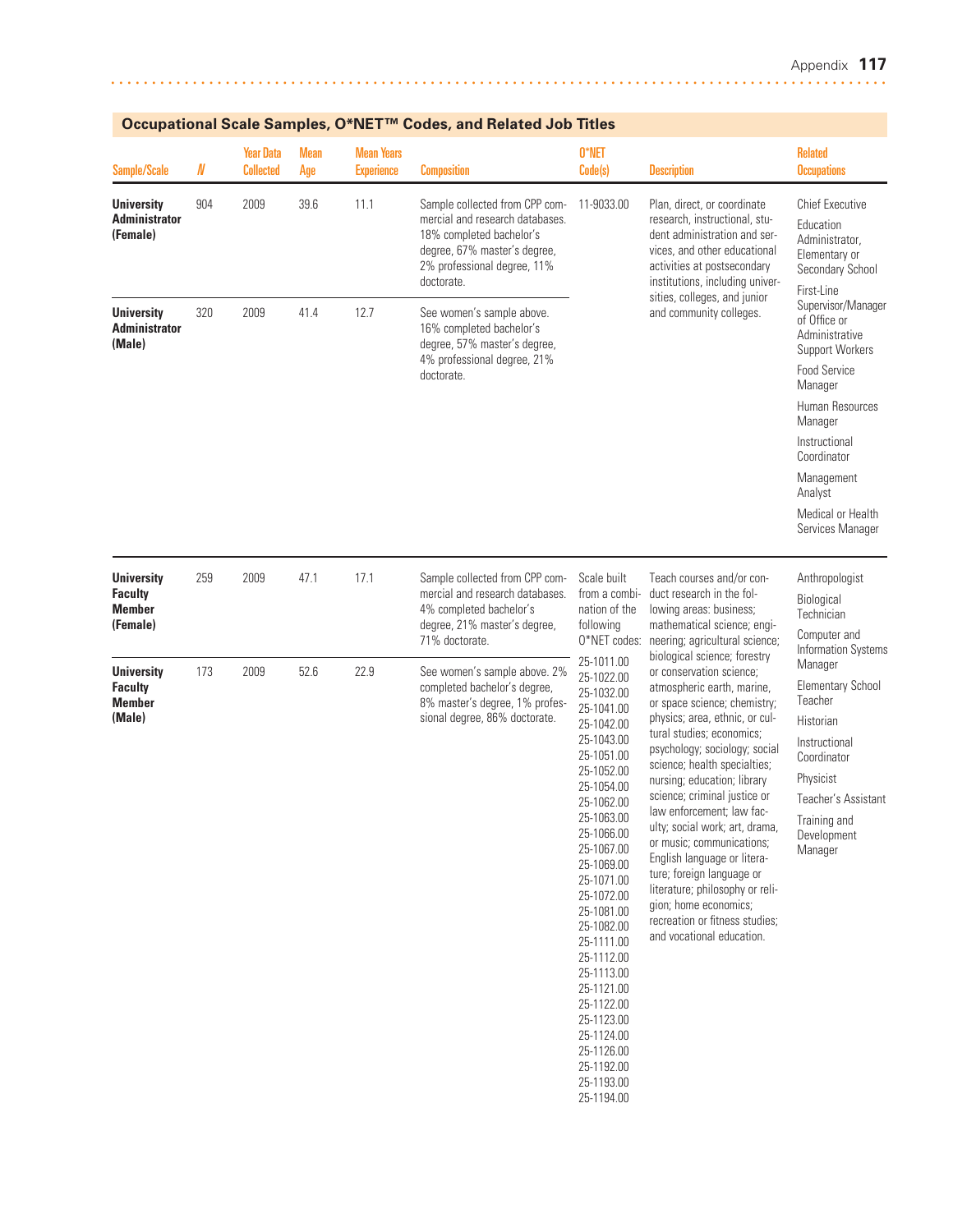| Sample/Scale                                      | N   | <b>Year Data</b><br><b>Collected</b> | <b>Mean</b><br>Age | <b>Mean Years</b><br><b>Experience</b> | <b>Composition</b>                                                                                                                                                                                                                                                                                                                                      | 0*NET<br>Code(s) | <b>Description</b>                                                                                                                                                                                                                                                                                                                                                                                   | <b>Related</b><br><b>Occupations</b>                                                                                                                               |
|---------------------------------------------------|-----|--------------------------------------|--------------------|----------------------------------------|---------------------------------------------------------------------------------------------------------------------------------------------------------------------------------------------------------------------------------------------------------------------------------------------------------------------------------------------------------|------------------|------------------------------------------------------------------------------------------------------------------------------------------------------------------------------------------------------------------------------------------------------------------------------------------------------------------------------------------------------------------------------------------------------|--------------------------------------------------------------------------------------------------------------------------------------------------------------------|
| Urban &<br>Regional<br><b>Planner</b><br>(Female) | 101 | 2003                                 | 42.1               | 12.8                                   | Mailing list of members from<br>American Planning Association.<br>2% had some high school, 1%<br>high school diploma, 4% trade/<br>technical training or some col-<br>lege, 22% completed bachelor's<br>degree, 61% master's degree,<br>4% professional degree, 6%<br>doctorate.                                                                        | 19-3051.00       | Develop comprehensive<br>plans and programs for use<br>of land and physical facili-<br>ties of local jurisdictions,<br>such as towns, cities, coun-<br>ties, and metropolitan areas.                                                                                                                                                                                                                 | Actuary<br>Fish and Game<br>Warden<br><b>Political Scientist</b><br>Sociologist<br>Surveyor<br>Traffic Technician                                                  |
| Urban &<br>Regional<br><b>Planner</b><br>(Male)   | 108 | 2003                                 | 46.5               | 16.5                                   | See women's sample above.<br>29% completed bachelor's<br>degree, 56% master's degree,<br>5% professional degree, 9%<br>doctorate.                                                                                                                                                                                                                       |                  |                                                                                                                                                                                                                                                                                                                                                                                                      |                                                                                                                                                                    |
| <b>Veterinarian</b><br>(Female)                   | 459 | 1992                                 | 35.5               | 9.4                                    | Members of American Veter-<br>inary Association. All had DVM<br>degree, 4% had additional doc-<br>torate. 45% were employees in<br>private practice, 34% were in<br>own private practice, 11%<br>worked in educational institu-<br>tions, 5% in government agen-<br>cies, 3% in industry. 53%<br>specialized in small animals,<br>10% in large animals. | 29-1131.00       | Diagnose and treat diseases<br>and dysfunctions of animals.<br>May engage in a particular<br>function, such as research<br>and development, consulta-<br>tion, administration, techni-<br>cal writing, sale or produc-<br>tion of commercial products,<br>or rendering of technical ser-<br>vices to commercial firms or<br>other organizations. Includes<br>veterinarians who inspect<br>livestock. | Anesthesiologist<br>Biological<br>Technician<br>Medical or Clinical<br>Laboratory<br>Technician<br>Physician Assistant<br>Podiatrist<br>Veterinary<br>Assistant or |
| <b>Veterinarian</b><br>(Male)                     | 327 | 1992                                 | 43.6               | 17.3                                   | See women's sample above. All<br>had DVM degree, 7% had addi-<br>tional doctorate. 75% had own<br>private practice, 13% were<br>employees in private practice,<br>13% worked in educational<br>institutions, 6% in government,<br>2% in industry. 72% specialized<br>in small animals, 9% in large<br>animals.                                          |                  |                                                                                                                                                                                                                                                                                                                                                                                                      | Laboratory Animal<br>Caretaker<br>Veterinary<br>Technologist or<br>Technician<br>Zoologist or<br>Wildlife Biologist                                                |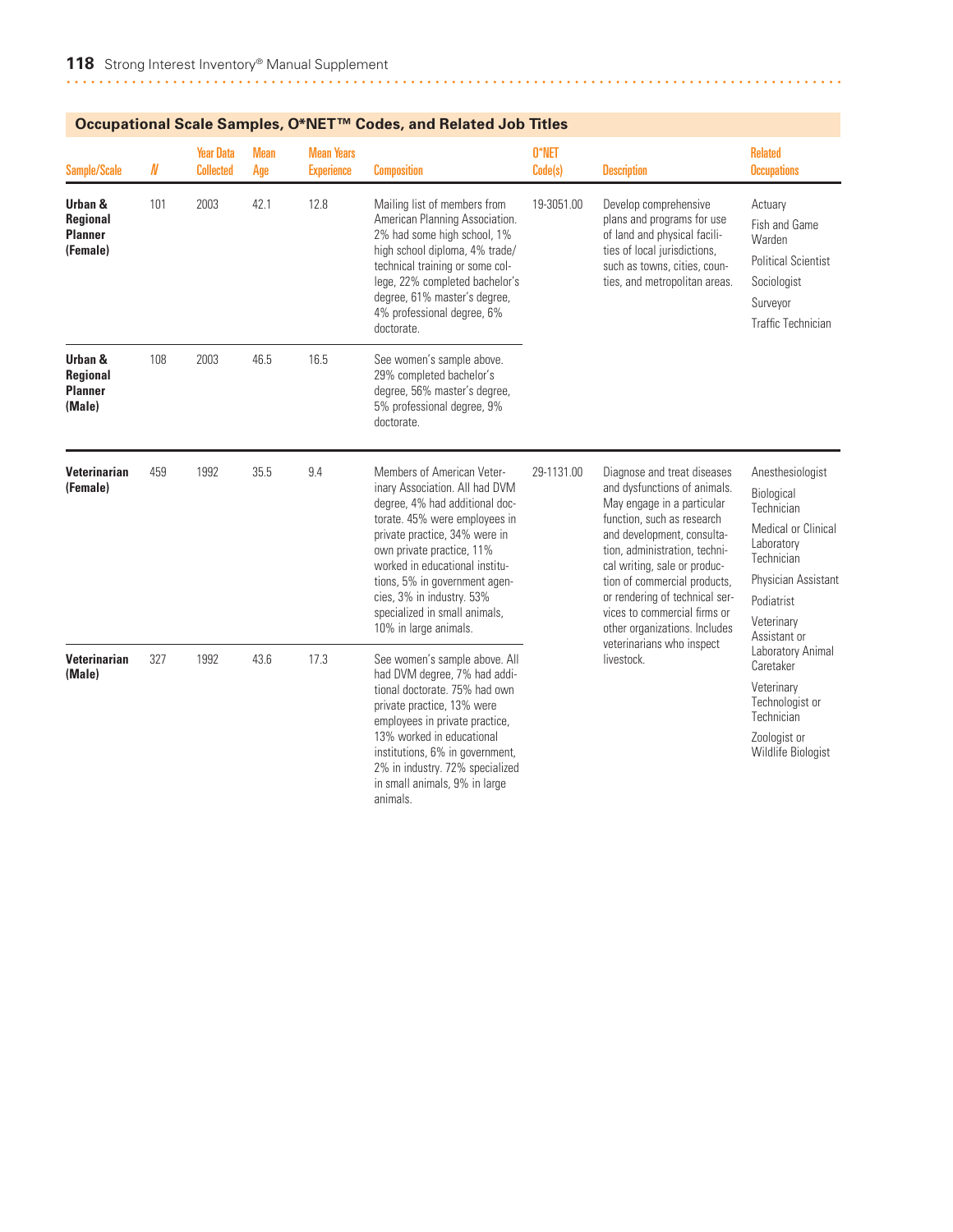Technical or Scientific Products Wholesale or Retail Buyers, except Farm **Products** 

| <b>Sample/Scale</b>                                                   | N   | <b>Year Data</b><br><b>Collected</b> | <b>Mean</b><br>Age | <b>Mean Years</b><br><b>Experience</b> | <b>Composition</b>                                                                                                                                                                                                                                                                                                                                                                                                                                                                                                                                                                                                               | 0*NET<br>Code(s) | <b>Description</b>                                                                                                                                                                                                                          | <b>Related</b><br><b>Occupations</b>                                                                                                                                                                                                                                                                                                       |
|-----------------------------------------------------------------------|-----|--------------------------------------|--------------------|----------------------------------------|----------------------------------------------------------------------------------------------------------------------------------------------------------------------------------------------------------------------------------------------------------------------------------------------------------------------------------------------------------------------------------------------------------------------------------------------------------------------------------------------------------------------------------------------------------------------------------------------------------------------------------|------------------|---------------------------------------------------------------------------------------------------------------------------------------------------------------------------------------------------------------------------------------------|--------------------------------------------------------------------------------------------------------------------------------------------------------------------------------------------------------------------------------------------------------------------------------------------------------------------------------------------|
| <b>Vocational</b><br><b>Agriculture</b><br><b>Teacher</b><br>(Female) | 135 | 1982                                 | 31.1               | 5.8                                    | Collected with assistance of<br>National Vocational Agriculture<br>Teacher's Association, Inc., and<br>names from Agriculture<br>Teacher's Directory. 3% com-<br>pleted associate degree, 53%<br>bachelor's degree, 36% master's<br>degree, 7% other. 59% were<br>employed by high schools, 14%<br>by vocational/technical institu-<br>tions, 8% by junior or community<br>colleges, 4% by colleges or uni-<br>versities. 76% spent minimum<br>of 40% of time in classroom<br>instruction. Other activities<br>included lesson preparation,<br>assignment evaluation, adminis-<br>trative functions, and outdoor<br>instruction. | 25-1041.00       | Teach courses in the agri-<br>cultural sciences. Includes<br>teachers of agronomy, dairy<br>sciences, fisheries manage-<br>ment, horticultural sciences,<br>poultry sciences, range man-<br>agement, and agricultural<br>soil conservation. | Biological<br>Technician<br>Dietitian or<br>Nutritionist<br><b>Elementary School</b><br>Teacher, except<br>Special Education<br>Farmer or Rancher<br>First-Line<br>Supervisors/<br>Managers of<br>Agricultural Crop<br>or Horticultural<br>Workers<br><b>Health Specialties</b><br>Teacher,<br>Postsecondary<br><b>Medical or Clinical</b> |
| <b>Vocational</b><br><b>Agriculture</b><br><b>Teacher</b><br>(Male)   | 239 | 1982                                 | 37.6               | 11.7                                   | See women's sample above.<br>38% completed bachelor's<br>degree, 49% master's degree.<br>69% were employed by high<br>schools, 10% by colleges or<br>universities, 9% by vocational<br>institutions, 7% by junior or<br>community colleges. 75% spent<br>minimum of 40% of time in<br>classroom instruction. Other<br>activities included lesson prepa-<br>ration, assignment evaluation,<br>administrative functions, and<br>outdoor instruction.                                                                                                                                                                               |                  |                                                                                                                                                                                                                                             | Laboratory<br>Technologist<br>Nursing Instructor<br>or Teacher,<br>Postsecondary<br>Veterinarian                                                                                                                                                                                                                                           |
| <b>Wholesale</b><br><b>Sales</b><br>Representative<br>(Female)        | 58  | 2009                                 | 39.7               | 10.9                                   | Sample collected from CPP com-<br>mercial and research databases.<br>50% completed bachelor's<br>degree, 5% master's degree.                                                                                                                                                                                                                                                                                                                                                                                                                                                                                                     | 41-4012.00       | Sell goods for wholesalers<br>or manufacturers to busi-<br>nesses or groups of individu-<br>als. Work requires substantial                                                                                                                  | Demonstrator or<br><b>Product Promoter</b><br><b>Public Relations</b><br>Specialist                                                                                                                                                                                                                                                        |
| <b>Wholesale</b><br><b>Sales</b><br>Representative<br>(Male)          | 105 | 2009                                 | 40.5               | 14.4                                   | See women's sample above.<br>54% completed bachelor's<br>degree, 14% master's degree.                                                                                                                                                                                                                                                                                                                                                                                                                                                                                                                                            |                  | knowledge of items sold.                                                                                                                                                                                                                    | Retail Salesperson<br>Sales<br>Representative,<br>Wholesale or<br>Manufacturing                                                                                                                                                                                                                                                            |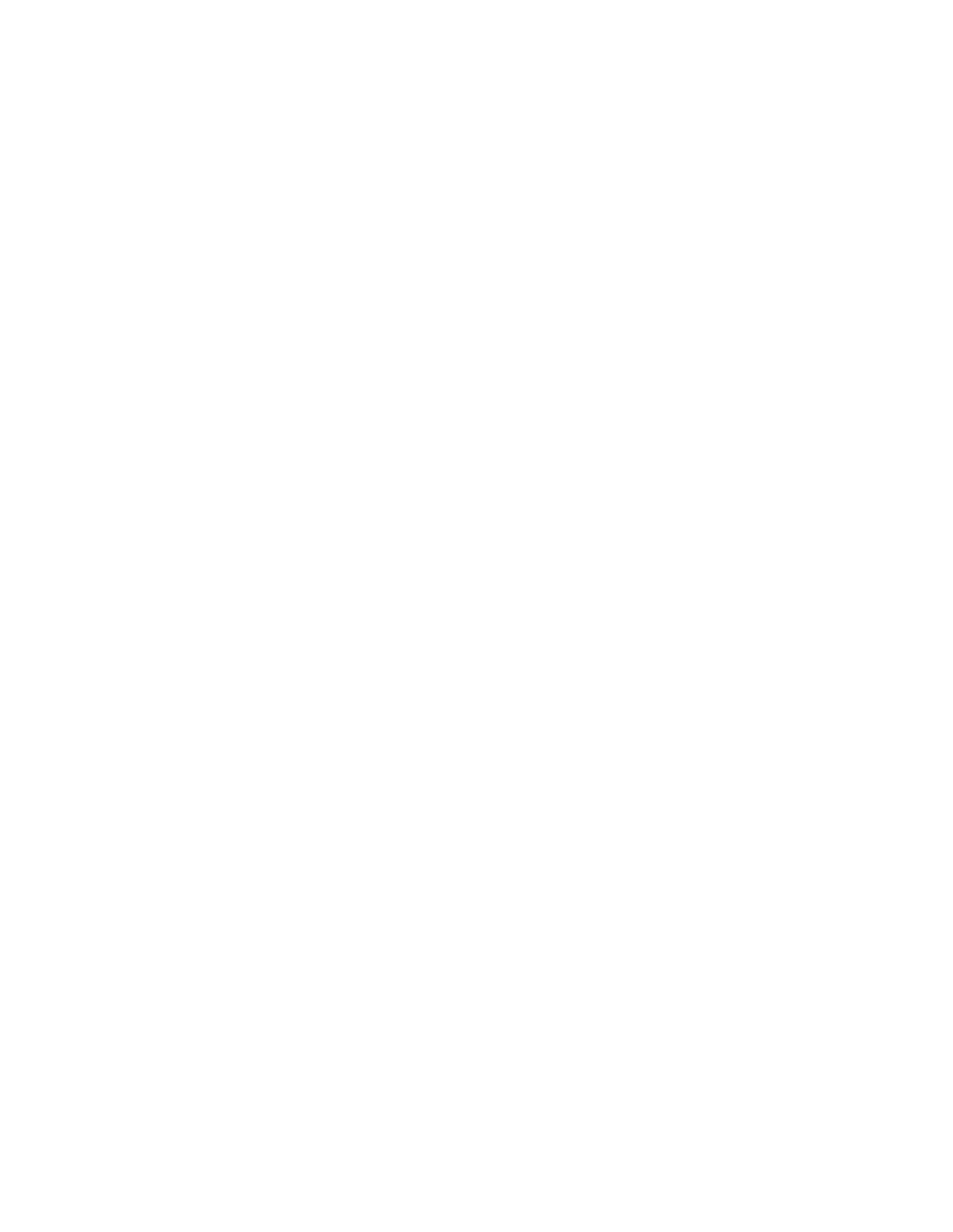# References

. . . ... . . . . . . . . . . . . . . . . . . . . . . ............... .............. . . . . . . . . . . . . . . . . . . . . . . . . . . . . . ............ . . . . . . . . . . . . . . . . . .

. . . ... . . . . . . . . . . . . . . . . ..................... ....... . . . . . . . . . . . . . . . . . . . . . . . . . . . . . . . . . . . . ............ . . . . . . . . . . . . . . . . . .

Donnay, D. A. C., Morris, M. L., Schaubhut, N. A., & Thompson, R. C. (2005). *Strong Interest Inventory® Manual.* Mountain View, CA: CPP, Inc. Murphy, K. R., & Davidshofer, C. O. (2005). *Psycholog-*

*ical testing: Principles and applications* (6th ed.). Upper Saddle River, NJ: Prentice-Hall.